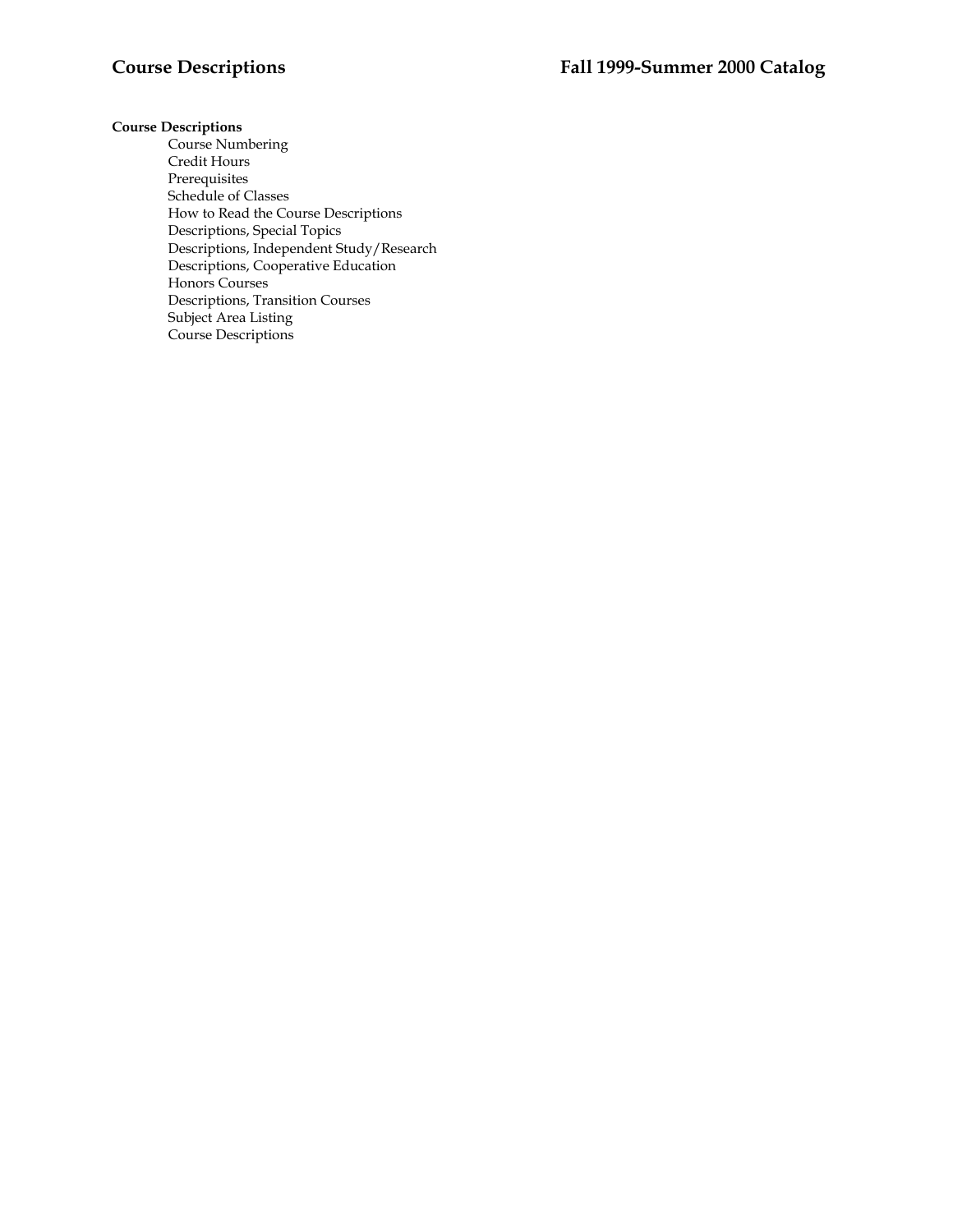# **Course Numbering**

To simplify the task of maintaining accurate and complete academic records for all students at the College, an alphabetical numeric code is used to identify all courses. In this code, the alpha digits indicate the subject area (see Subject Area listings on page IX-11). For example, World Regional Geography carries the course number GEOG-1010. The letters GEOG refer to the subject area, Geography. The number 1010 has been assigned to a specific course, World Regional Geography, within that subject area.

Subject areas are listed in alphabetical order by subject title, not by the course Code (see page IX-11). Courses are listed in numerical order within each subject area. The semester course numbering system defines the type of course it is. Courses numbered xxx-09xx generally are designed to provide students with basic skills necessary for freshman studies. ENG-0980, for example, is Language Fundamentals I. Courses that begin with the number "1xxx" normally represent freshman-level courses. Courses that begin with the number "2xxx" are usually sophomore-level courses.

Modular courses may be offered in some subject areas. A modular course is a component of an approved semester course and is identified with a final letter of A,B,C,D or E. The course content of a modular course must be contained in the original course.

A special topics course permits the teaching of a variety of topics not currently contained in its subject area. An 1800 numbered course indicates a freshmen-level special topics course; a 2800 is assigned to a sophomore-level course (see pages IX-4 and IX-5 for a listing of special topics courses in the catalog). Page IX-6 provides a listing of Independent Study/Research courses and Cooperative Education courses. Courses on pages IX-4 through IX-6 carry a common course description, and therefore the specific course number(s) will refer the student to these front pages to obtain the course description.

Transition courses, designated with a final letter code of Z, are listed on pages IX-7 through IX-10. These courses are temporary, special courses which a department offers for a short time so that students can complete a degree requirement by enrolling in part of a semester course. These courses will be available for a maximum of two years after Fall 1998. Transition courses cannot be used to repeat classes completed under the quarter system.

Course numbers do not indicate whether or not a course will be accepted for transfer to other institutions. Students are advised to consult with their counselors regarding transfer of courses and credits to other institutions.

# **Credit Hours**

The number of semester credits for each course described in the Catalog is indicated after the course title. For example, three credits are indicted as 03 Semester credits. The number of credits for a course does not necessarily equal the number of hours that the course meets in one week.

# **Prerequisites**

Prerequisites, if any, are listed at the end of each course description. Prerequisites are established by each department, for each course in that department, to ensure that the student has an adequate and sufficient background to enroll in the course and achieve success. It is the student's responsibility to ensure that he or she has met the prerequisites for any course in which he or she enrolls. PREREQUISITES WILL BE CHECKED BY THE COMPUTER AT THE TIME OF REGISTRATION. If the student is unsure that the prerequisite has been met, he or she should consult with the department PRIOR to registering for that course.

# **Schedule of Classes**

Courses described in this Catalog are those approved by the Cuyahoga Community College Board of Trustees at the time of publication. Inclusion of a course description does not obligate the College to offer the course in any given semester or academic year. A Credit Schedule of classes is published each semester prior to the registration period. The schedule of classes contains a list of classes to be offered and general registration information. Courses approved by the Board of Trustees after the publication of this Catalog are reflected in the Credit Schedule of classes.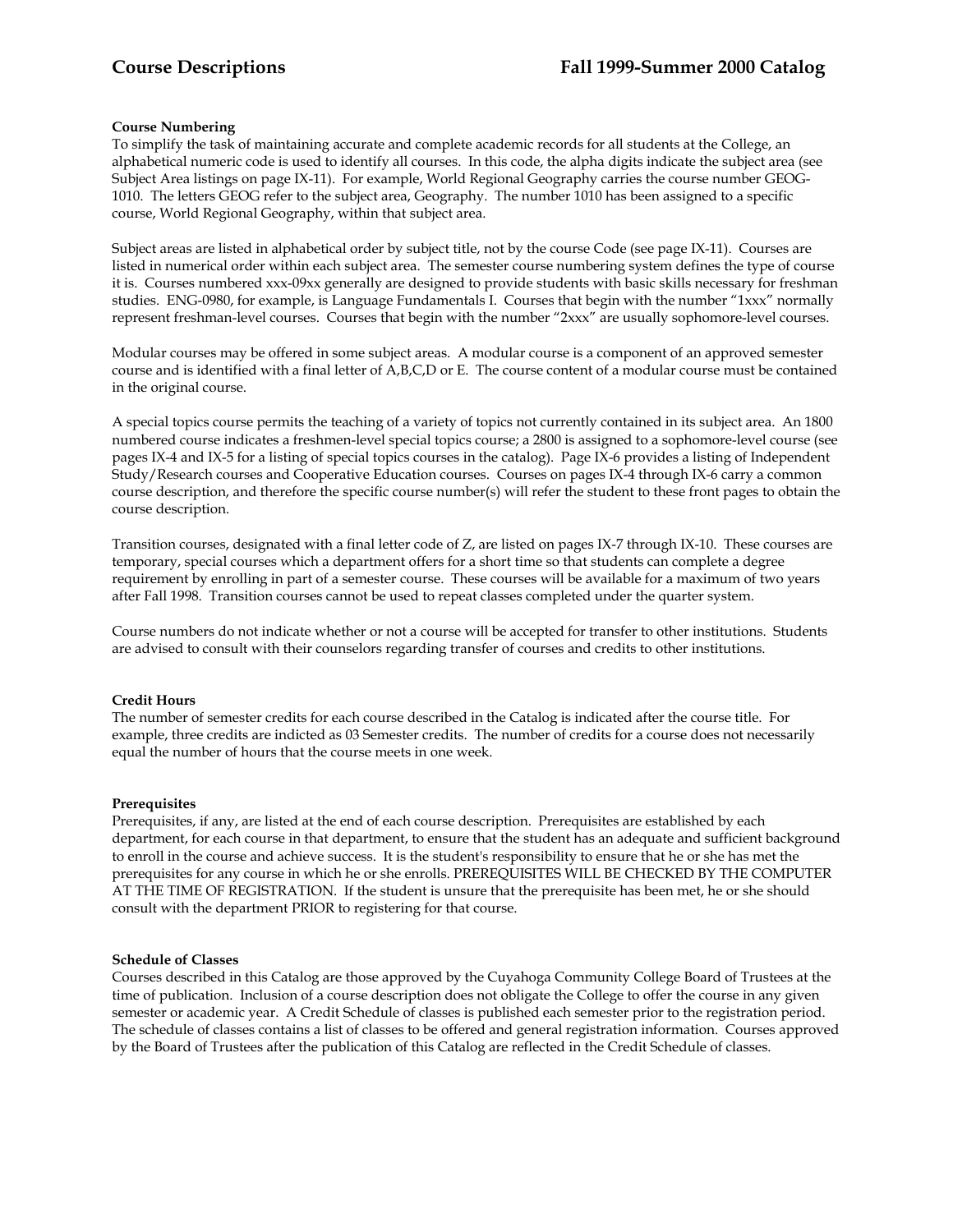|                | How to Read the Course Descriptions                                                 |              |  |  |  |
|----------------|-------------------------------------------------------------------------------------|--------------|--|--|--|
|                | Course                                                                              |              |  |  |  |
|                | Number o                                                                            |              |  |  |  |
| Subject Area   | ANTH-2010 Peoples and Cultures of the World                                         | Course Title |  |  |  |
| Ccde           | 03 Semester Credits                                                                 |              |  |  |  |
|                | Cross rultural understanding of universal human concerns and                        |              |  |  |  |
| Credit Hours   | issues affecting particular regions and cultures, using a variety of                |              |  |  |  |
|                | anthropological perspectives and theories. Emphasis on concerns of                  | Number of    |  |  |  |
|                | nor-Western peoples and cultures.                                                   | Hours the    |  |  |  |
|                | Laboratory 00 hours.<br>Lecture 03 hours.                                           | Course meets |  |  |  |
| Prerequisites. | Prerequisite(s): ANTH-1010, or SOC-1010, or SSCI-1030, or<br>departmental approval. | per Week     |  |  |  |

# **SPECIAL TOPICS**

The College offers a variety of courses in a number of disciplines which carry a common description. The course descriptions and the disciplines offering these specialized courses are listed below. Students should see the current Credit Schedule of classes for specific semester offerings.

xxxx-1800 Special Topics in xxxx

xxxx-181S Special Laboratory Topics in xxxx

xxxx-181T Special Laboratory Topics in xxxx

xxxx-2800 Special Advanced Topics in xxxx

xxxx-281S Special Advanced Laboratory Topics in xxxx

xxxx-281T Special Advanced Laboratory Topics in xxxx

# **xxxx-1800 Special Topics in xxxx**

1-3 Credits

Study of selected topics or current issues in xxxx. Provides student an opportunity to explore various topics in greater detail (see Credit Schedule of classes for current offerings). Repeatable for different topics. (No more than six credits of special topics may be applied toward elective and/or program graduation degree requirements.) Lecture 1-3 hours.. Laboratory 00 hours.

Other Required Hours: 00.

Prerequisite(s): Faculty counterparts determine appropriate prerequisite/corequisite for each topic. The following disciplines have Special Topics 1800 (see current Credit Schedule for semester offerings):

| merphises not experient represented foco current exemination semicoler exemings |             |             |             |             |  |
|---------------------------------------------------------------------------------|-------------|-------------|-------------|-------------|--|
| <b>ACCT</b>                                                                     | CART        | <b>EMT</b>  | МA          | <b>PHM</b>  |  |
| <b>ART</b>                                                                      | <b>CHEM</b> | <b>GCMT</b> | <b>MARK</b> | PL          |  |
| <b>AUTO</b>                                                                     | СS          | <b>GEN</b>  | <b>MATH</b> | <b>PSCI</b> |  |
| <b>AVIA</b>                                                                     | <b>DANC</b> | HS          | <b>MLT</b>  | <b>PTAT</b> |  |
| <b>BADM</b>                                                                     | <b>DAST</b> | <b>HUM</b>  | MUS         | <b>SSCI</b> |  |
| <b>BIO</b>                                                                      | <b>DENT</b> | <b>JAPN</b> | <b>OADM</b> | <b>THEA</b> |  |
| C&CR                                                                            | <b>ECON</b> | LAWE        | PE          |             |  |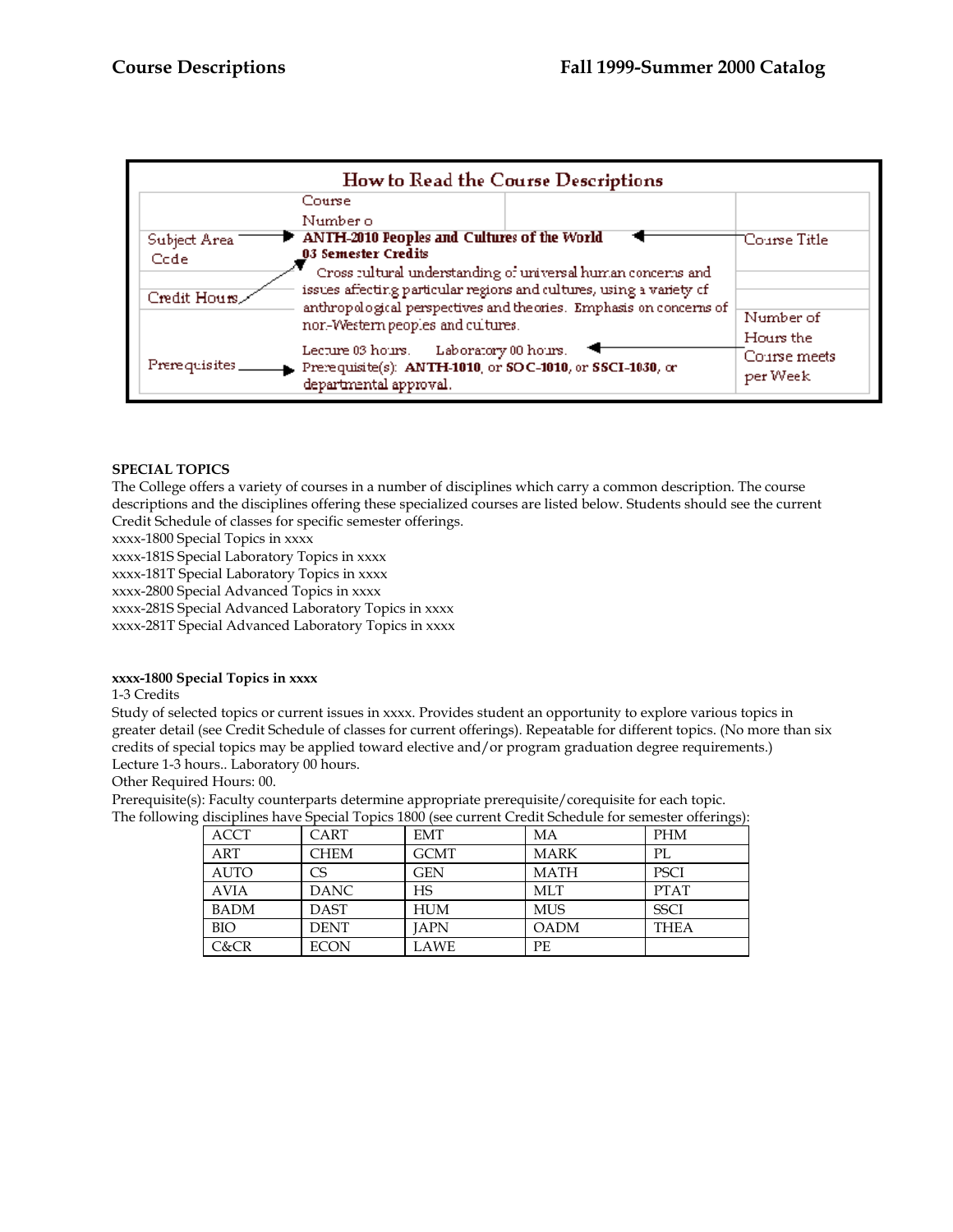# **xxxx-181S Special Laboratory Topics in xxxx**

1-3 Credits

Specialized two-hour lab per credit focusing on selected topics or current issues in xxxx (see Credit Schedule of classes for current offerings). Repeatable for different topics. (No more than six credits of special topics courses may be applied toward elective and/or program graduation degree requirements.)

Lecture 00 hours.. Laboratory 2-6 hours

Other Required Hours: 00

Prerequisite(s): Faculty counterparts determine appropriate prerequisite/corequisite for each topic.<br>The following disciplines have Special Topics 1815 (see current Credit Schedule for semester offerin

| and a series and a series are the series of the series of the series of the series of the series of the series<br>ollowing disciplines have Special Topics 181S (see current Credit Schedule for semester offerings): |                 |             |            |             |             |  |
|-----------------------------------------------------------------------------------------------------------------------------------------------------------------------------------------------------------------------|-----------------|-------------|------------|-------------|-------------|--|
| <b>ACCT</b>                                                                                                                                                                                                           | <b>BIO</b>      | <b>CHEM</b> | GCMT       | MA          | PE.         |  |
| ART                                                                                                                                                                                                                   | <b>C&amp;CR</b> | CS          | <b>GEN</b> | MLT         | <b>THEA</b> |  |
| <b>AUTO</b>                                                                                                                                                                                                           | CART            | <b>DANC</b> | LAWE       | <b>OADM</b> |             |  |

# **xxxx-181T Special Laboratory Topics in xxxx**

1-3 Credits

Specialized three-hour lab per credit focusing on selected topics or current issues in xxxx (see Credit Schedule of classes for current offerings). Repeatable for different topics. (No more than six credits of special topics courses may be applied toward elective and/or program graduation degree requirements.)

Lecture 00 hours.. Laboratory 3-9 hours

Other Required Hours: 00

Prerequisite(s): Faculty counterparts determine appropriate prerequisite/corequisite for each topic.

The following disciplines have Special Topics 181T (see current Credit Schedule for semester offerings):

| ACCT        | BIO  | <b>HEM</b> | LAWE       | <b>PHM</b>  |
|-------------|------|------------|------------|-------------|
| ART         | C&CR | mг<br>ں    | <b>MUS</b> | DC∩I<br>10L |
| <b>AUTO</b> | CART | GCMT       | DADM       | THF A       |

# **xxxx-2800 Special Advanced Topics in xxxx**

1-3 Credits

Study of selected advanced topics or current issues in xxxx. Provides student an opportunity to explore various topics in greater detail (see Credit Schedule of classes for current offerings). Repeatable for different topics. (No more than six credits of special topics courses may be applied toward elective and/or program graduation degree requirements.)

Lecture 1-3 hours.. Laboratory 00 hours

Other Required Hours: 00

Prerequisite(s): Faculty counterparts determine appropriate prerequisite/corequisite for each topic.

The following disciplines have Special Topics 2800 (see current Credit Schedule for semester offerings):

| $\cdot$     |             |             |             |             | $\cup$      |
|-------------|-------------|-------------|-------------|-------------|-------------|
| <b>ACCT</b> | <b>CART</b> | <b>ESCI</b> | <b>IMC</b>  | <b>PHYS</b> | <b>SOC</b>  |
| <b>ANTH</b> | <b>CHEM</b> | <b>GCMT</b> | <b>LAWE</b> | POL         | <b>THEA</b> |
| ART         | СS          | HIM         | MA          | <b>PSCI</b> | VT          |
| <b>AUTO</b> | <b>DANC</b> | <b>HIST</b> | <b>MARK</b> | <b>PST</b>  |             |
| <b>AVIA</b> | <b>DENT</b> | <b>HLTH</b> | <b>MATH</b> | <b>PSY</b>  |             |
| <b>BADM</b> | <b>DIET</b> | HS          | MLT         | <b>PTAT</b> |             |
| <b>BIO</b>  | <b>ECED</b> | <b>INTD</b> | <b>OADM</b> | <b>REAL</b> |             |
| C&CR        | <b>ENG</b>  | <b>IAPN</b> | <b>PHIL</b> | <b>REL</b>  |             |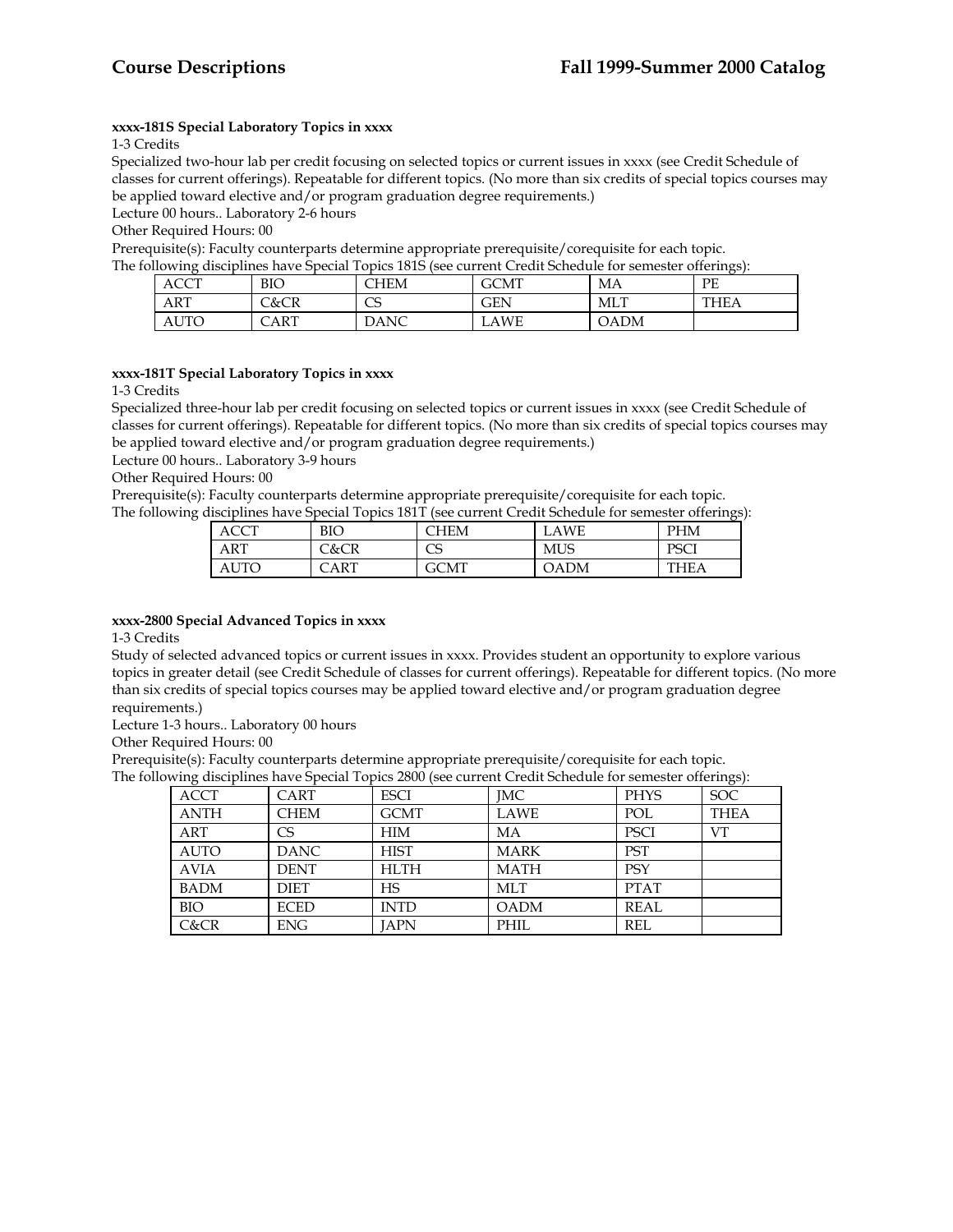# **xxxx-281S Special Advanced Laboratory Topics in xxxx**

# 1-3 Credits

Specialized two-hour lab per credit focusing on advanced topics or current issues in xxxx (see Credit Schedule of classes for current offerings). Repeatable for different topics. (No more than six credits of special topics courses may be applied toward elective and/or program graduation degree requirements.)

Lecture 00 hours.. Laboratory 2-6 hours.

Other Required Hours: 00.

Prerequisite(s): Faculty counterparts determine appropriate prerequisite/corequisite for each topic.

The following disciplines have Special Topics 281S (see current Credit Schedule for semester offerings):

| <b>ACCT</b> | C&CR        | CS          | <b>INTD</b> | MLT         |
|-------------|-------------|-------------|-------------|-------------|
| ART         | <b>CART</b> | <b>DANC</b> | IMC         | <b>OADM</b> |
| <b>AUTO</b> | CHEM        | GCMT        | LAWE        | THEA        |
| <b>BIO</b>  |             |             |             |             |

# **xxxx-281T Special Advanced Laboratory Topics in xxxx**

1-3 Credits

Specialized three-hour lab per credit focusing on advanced topics or current issues in xxxx (see Credit Schedule of classes for current offerings). Repeatable for different topics. (No more than six credits of special topics courses may be applied toward elective and/or program graduation degree requirements.)

Lecture 00 hours.. Laboratory 3-9 hours

Other Required Hours: 00

Prerequisite(s): Faculty counterparts determine appropriate prerequisite/corequisite for each topic. The following disciplines have Special Topics 281T (see current Credit Schedule for semester offerings):

| ACCT        | C&CR | ESCI        | IМC  | <b>PSCI</b> |
|-------------|------|-------------|------|-------------|
| <b>ART</b>  | CART | <b>GCMT</b> | LAWE | <b>PST</b>  |
| <b>AUTO</b> | CHEM | INTD        | OADM | THEA        |
| <b>BIO</b>  | CS   |             |      |             |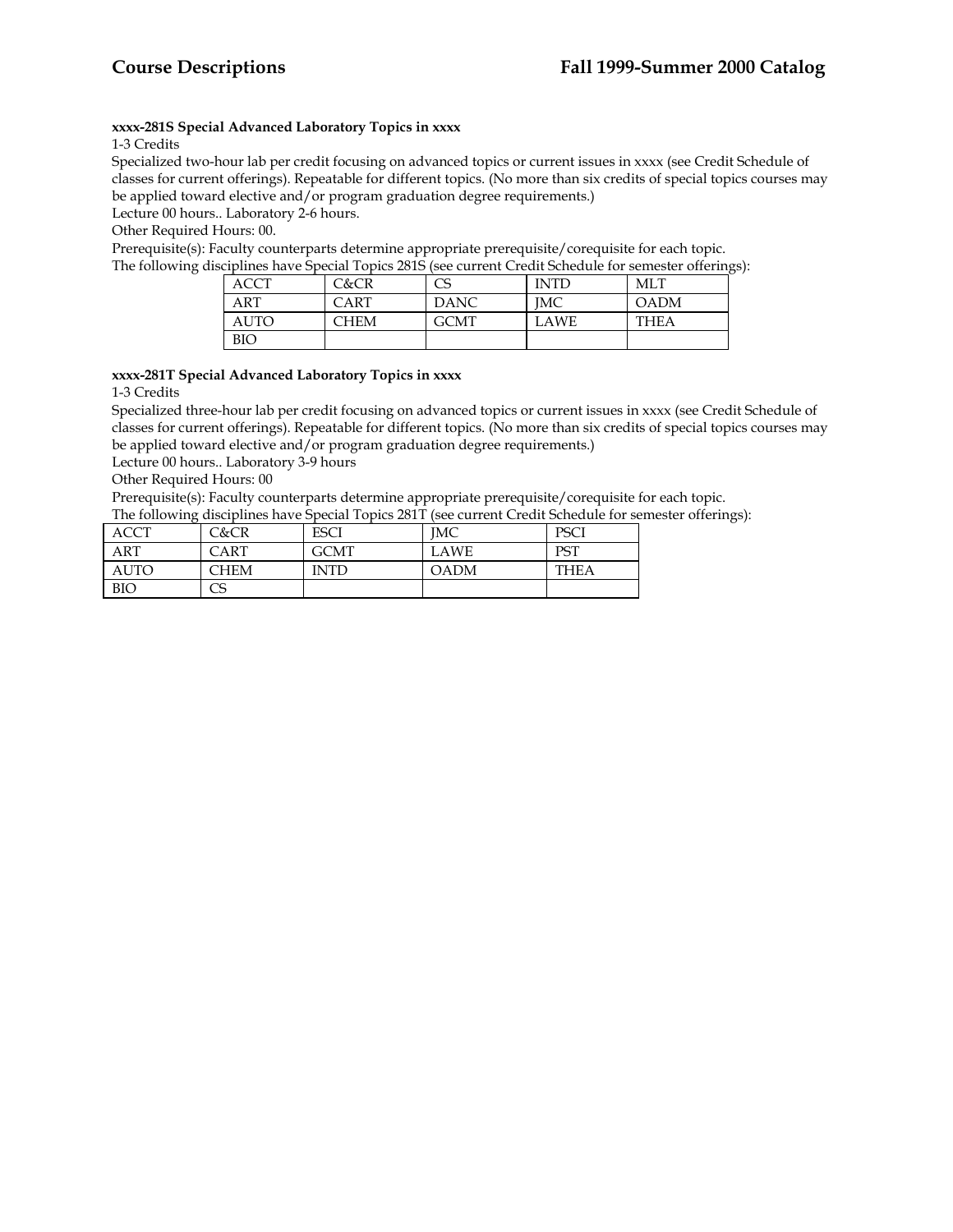# **INDEPENDENT STUDY/RESEARCH**

**xxxx-1820 Independent Study/Research in xxxx**

01 Credit

Must be taken concurrently with any 1000-level course in xxxx. Specific content arranged between instructor and student. May be repeated for a maximum of six credits.

Lecture 01-03 hours.. Laboratory 00 hours

Other Required Hours: 00

Prerequisite(s): Must be taken concurrently with a l000-level course in xxxx.

The following disciplines have Independent Study/Research 1820 (see current Credit Schedule for semester offerings):

| ANTH       | C&CR | <b>ECED</b> | GER         | <b>MATH</b> | PST         |
|------------|------|-------------|-------------|-------------|-------------|
| ART        | CHEM | <b>ECON</b> | <b>HIST</b> | MUS         | <b>RUSS</b> |
| BADM       | DAST | <b>FREN</b> | <b>INTD</b> | <b>OADM</b> | <b>SOC</b>  |
| <b>BIO</b> | DIET | <b>GEN</b>  | <b>MARK</b> | POL         |             |

# **xxxx-2820 Independent Advanced Study/Research in xxxx**

01 Credit

Must be taken concurrently with any 2000-level course in xxxx. Specific content arranged between instructor and student. May be repeated for a maximum of six credits.

Lecture 01-03 hours Laboratory 00 hours

Other Required Hours: 00

Prerequisite(s): Must be taken concurrently with a 2000-level course in xxxx.

The following disciplines have Independent Advanced Study/Research 2820 (see current Credit Schedule for semester offerings):

| ANTH        | C&CR | DIET        | <b>INTD</b> | <b>NURS</b> | <b>SOC</b> |
|-------------|------|-------------|-------------|-------------|------------|
| <b>ART</b>  | CART | <b>ECED</b> | MARK        | <b>OADM</b> | <b>UST</b> |
| <b>BADM</b> | CHEM | <b>ENG</b>  | MATH        | POL         |            |
| <b>BIO</b>  | DENT | <b>HIST</b> | <b>MUS</b>  | PSY         |            |

# **COOPERATIVE EDUCATION**

xxxx-2830 Cooperative Field Experience

1-3 Credits

Open to students eligible for the Cooperative Education Program. Employment in an approved training facility under College supervision. Requirement for one credit is 180 hours of approved work. Students may earn up to three credits in one semester. May be repeated for an accrued maximum of nine credits.

Lecture 00 hours.. Laboratory 00 hours

Other Required Hours: 180 clock hours of approved work per credit hour

Prerequisite(s): see campus COOP Advisor for the Cooperative Education Program application.

The following disciplines have Cooperative Field Experience 2830 (see current Credit Schedule of classes for semester offerings):

| ACCT        | ART    | FIN  | IMC       | MET  | coc<br>JU J |
|-------------|--------|------|-----------|------|-------------|
| AKCH        | C<br>ب | FIRE | WE<br>LA١ | МIТ  | THEA        |
| <b>BADM</b> | EET    | GCMT | MARK      | OADM |             |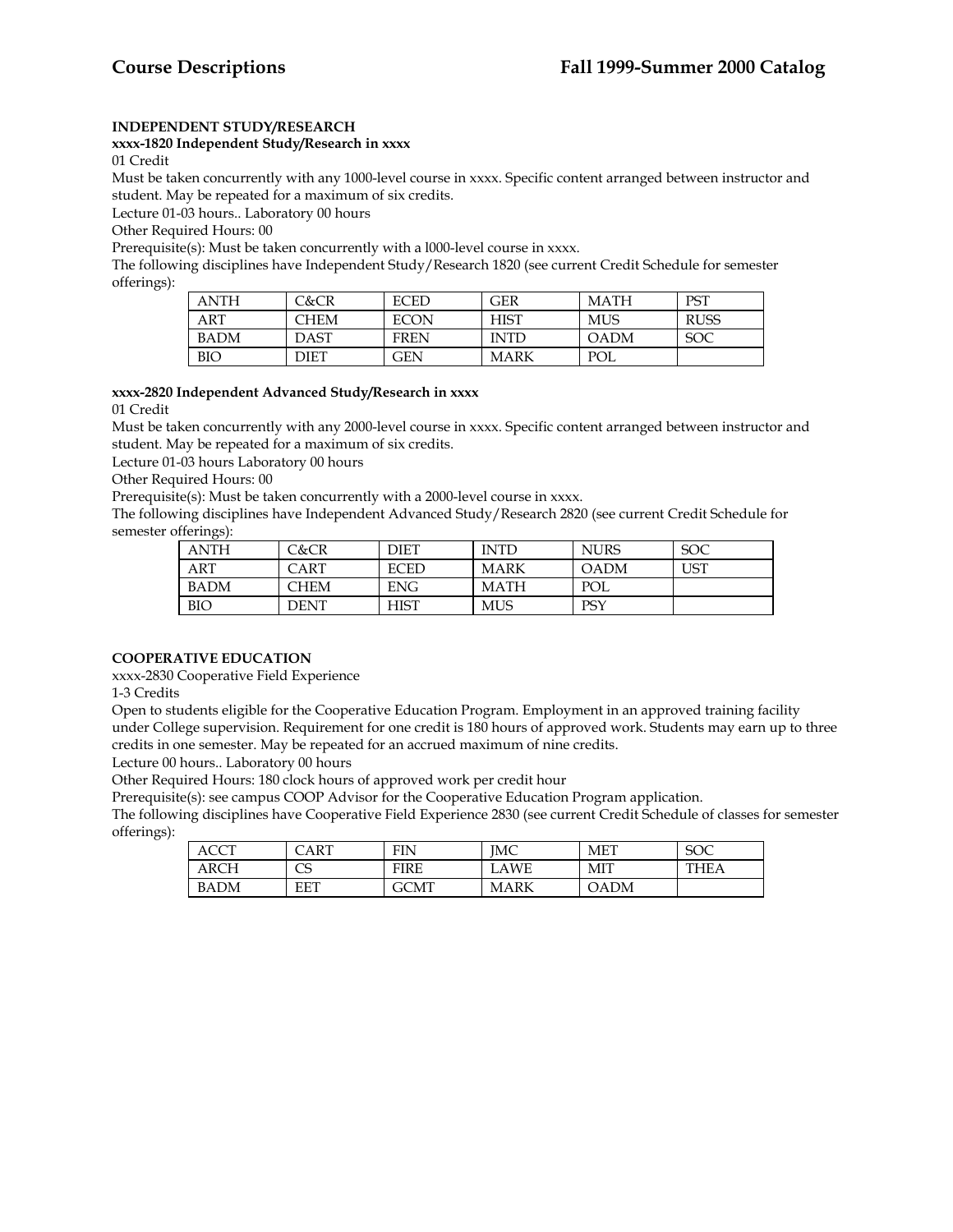# **HONORS COURSES**

The Honors program is based upon student commitment to intellectual pursuits, scholarship and community. The program admits qualified students of high academic potential who wish to join a community of scholars. The collegiate experience is a partnership between faculty and students dedicated to learning and potential growth. The program is designed to provide students to continue their education in four-year institutions and their honors programs.

Students may participate by enrolling in Honors courses and/or arranging contract experiences with a particular faculty member teaching a regular section course. When completing the arrangements for a contract, a student would also enroll in Honors Independent Study (1790) or Honors Advanced Independent Study (2790) in the discipline of the regular section course. These honors course numbers are not listed in the 1999-2000 College Catalog. Consult the current Class Schedule for course offering information in detail. For information about Honors Program admission, contact the Counseling Department or the Faculty Honors Coordinator on each campus.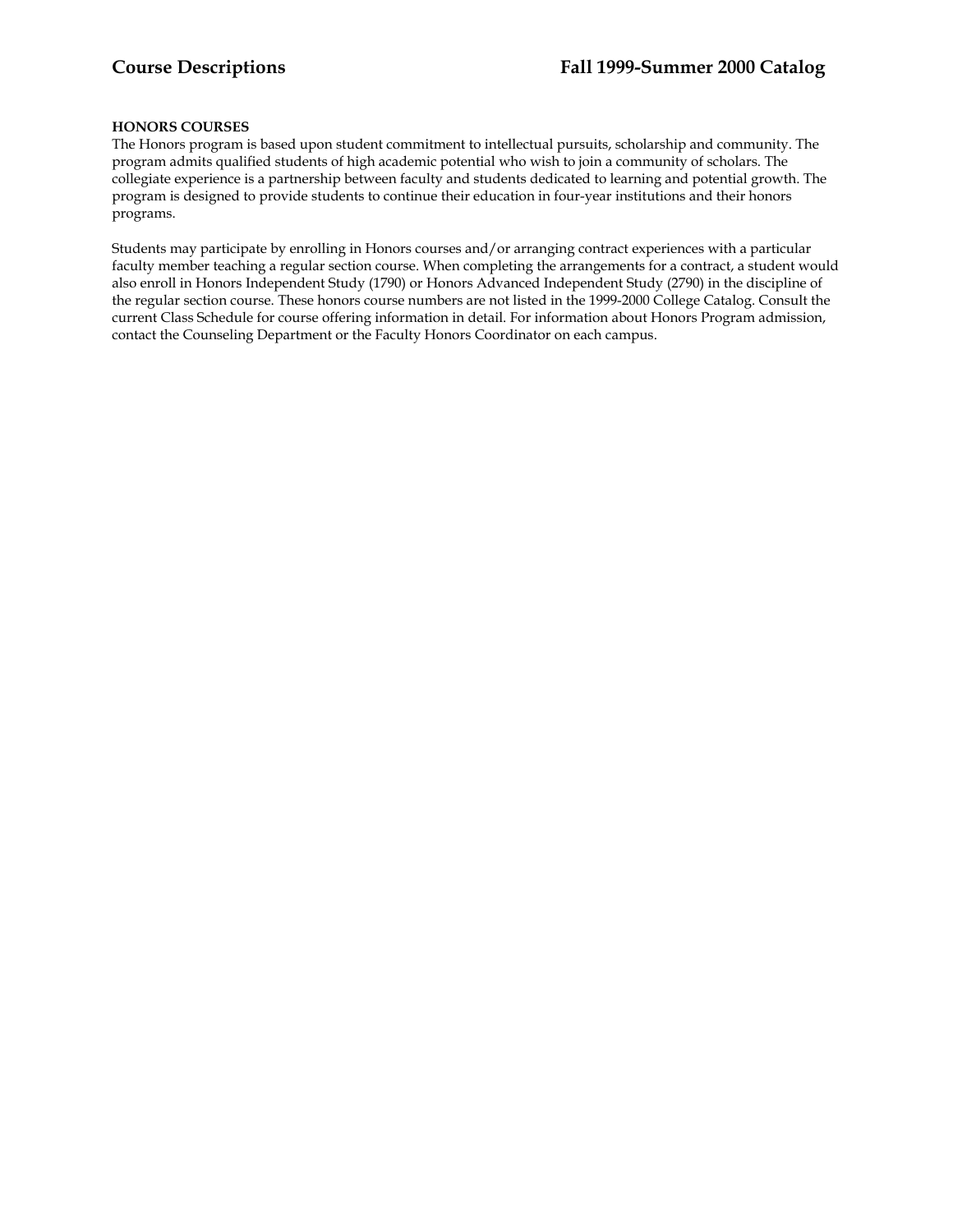Transition Course is a temporary, special course which a department may offer for a short time so that students can complete a degree requirement by enrolling in part of a semester course. It is intended for students who were unable to complete a sequence of courses on the quarter system. Transition Courses will normally be offered for fewer credits than are given for full semester courses and they will be designated with a final letter code of Z. These courses will be available for a maximum of two years after the conversion to semesters is made. Transition courses cannot be used to repeat classes completed under the quarter system.

BIO-112Z General Biology II: Transition Course BIO-113Z General Biology III: Transition Course BIO-144Z Anatomy and Physiology II: Transition Course BIO-145Z Anatomy and Physiology III: Transition Course ECED-252Z Independent Living Skills for Special Needs Child: Transition Course ECED-253Z Field Experience With Special Needs Child: Transition Course ENG-102Z College Composition II: Transition Course ENG-103Z College Composition III: Transition Course HS-185Z Human Services Principles and Practices I: Transition Course HS-285Z Human Services Principles and Practices II: Transition Course JAPN-113Z Beginning Japanese III: Transition Course NURS-214Z Self-Care Children and Childbearing: Transition Course NURS-215Z Health Deviations II: Transition Course NURS-217Z Self-Care-Children: Transition Course NURS-218Z Health Deviation III: Transition Course OTAT-142Z Fundamentals of Psychosocial Dysfunction: Transition Course OTAT-143Z Techniques for Psychosocial Dysfunction: Transition Course OTAT-186Z Practicum II Psychosocial Dysfunction: Transition Course OTAT-232Z Fundamentals of Physical Disabilities: Transition Course OTAT-233Z Techniques of Physical Disabilities: Transition Course OTAT-286Z Practicum III PSY-102Z General Psychology: Transition Course RADT-268Z Advanced Radiographic Clinical Practicum: Transition Course RADT-269Z Final Radiographic Clinical Practicum: Transition Course RESP-226Z Respiratory Care Directed Practice I: Transition Course SPAN-112Z Beginning Spanish II: Transition Course

# **BIO-112Z General Biology II: Transition Course**

02 Semester Credits Transition Course. Must have completed BIO-111 General Biology I. Replaces BIO-112 General Biology II. Fulfills

prerequisite for BIO-1510 Principles of Biology II. Designed for science majors. Considers genetics, evolution, origin of life, and introduction to biological organization.

Lecture 01 hour. Laboratory 02 hours. Prerequisite(s): BIO-111 General Biology I.

# **BIO-113Z General Biology III: Transition Course**

03 Semester Credits

Transition Course. Must have completed BIO-112 General Biology II. Replaces BIO-113 General Biology III. Completes course sequence. Designed for science majors. Surveys biological diversity, various reproductive processes, considers population, community, and ecosystem levels of organization and animal behavior. Lecture 02 hours. Laboratory 02 hours.

Prerequisite(s): BIO-111 General Biology I, and BIO-112 General Biology II.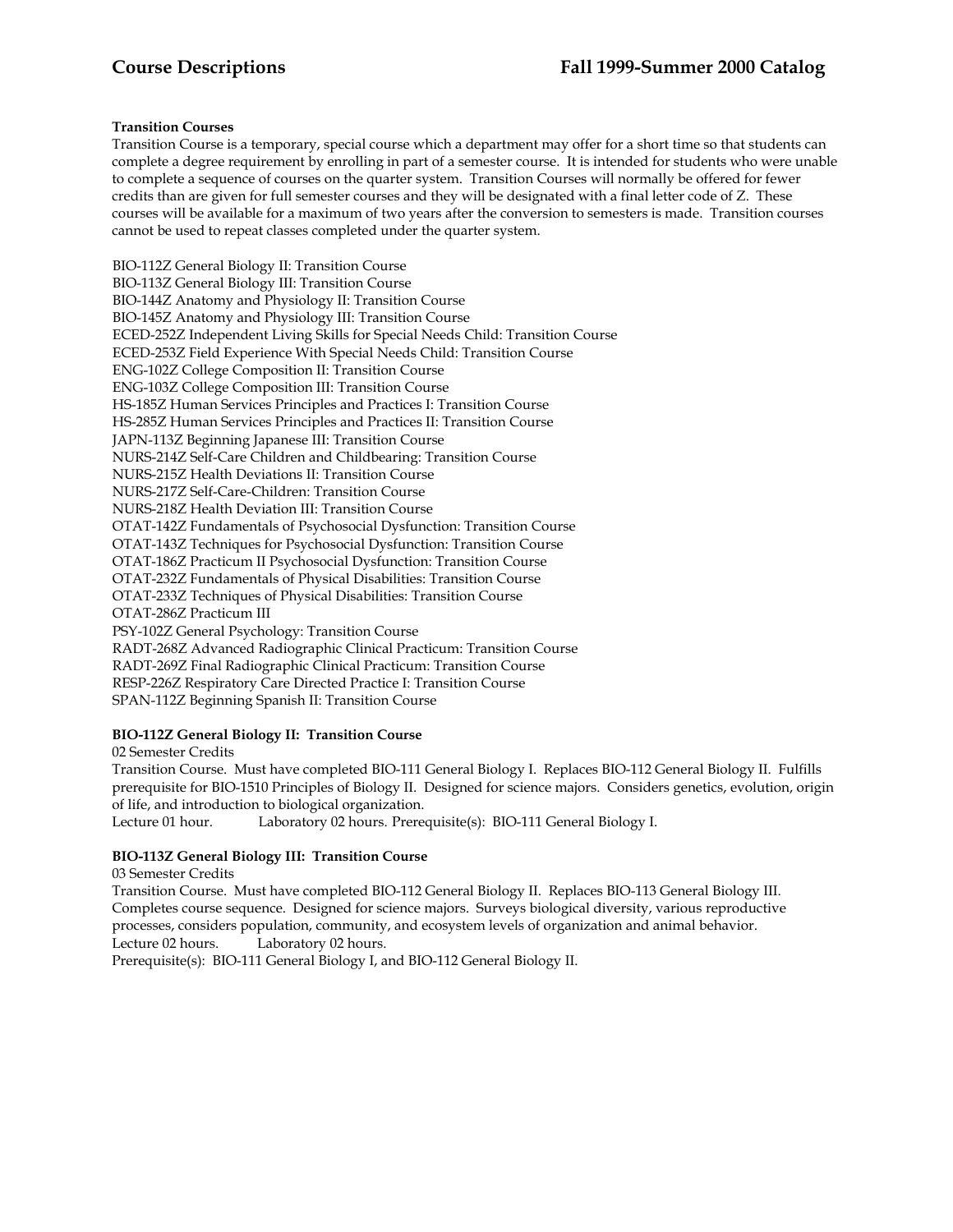# **BIO-144Z Anatomy and Physiology II: Transition Course**

02 Semester Credits

Transition Course. Must have completed BIO-143 Anatomy and Physiology I. Replaces BIO-144 Anatomy and Physiology II. Fulfills prerequisite for BIO-1440 Anatomy and Physiology II. Study of structure and function of human body. Considers structure, function, and terminology of respiratory and urinary systems. Laboratory experiences include demonstrations, microscopic observations, anatomic models, and videos related to topics. Lecture 01 hour. Laboratory 02 hours. Prerequisite(s): BIO-143 Anatomy and Physiology I.

# **BIO-145Z Anatomy and Physiology III: Transition Course**

# 03 Semester Credits

Transition Course. Must have completed BIO-144 Anatomy and Physiology II. Replaces BIO-145 Anatomy and Physiology III. Completes course sequence. Study of structure and function of human body. Focus on structure, functions, and terminology of endocrine and reproductive systems. Considers immunology, cellular division, embryological and fetal development, classical genetics and genetic technology. Laboratory experiences include demonstrations, microscopic observations, anatomic models, and videos related to topics. Lecture 02 hours. Laboratory 02 hours. Prerequisite(s): BIO-144 Anatomy and Physiology II.

# **ECED-252Z Independent Living Skills for Special Needs Child: Transition Course**

03 Semester Credits

Transition Course. Replaces ECED-252 Independent Living Skills for the Special Needs Child. Completes a degree requirement. Role of educational assistant in planning, implementing and adopting developmentally appropriate curriculum. Appropriate strategies to meet specific needs of children with disabilities or developmental delays, including use of adaptive and assertive technology.

Lecture 03 hours. Laboratory 00 hours. Prerequisite(s): None.

# **ECED-253Z Field Experience With Special Needs Child: Transition Course**

02 Semester Credits

Transition Course. Must have completed ECED-141 Role of the Special Needs Assistant, and ECED-170 The Special Child. Replaces ECED-253 Field Experience with the Special Needs Child. Completes a degree requirement. Practical experience for educational assistant in setting serving the child with special needs. Participation in planning and implementing developmentally appropriate curriculum and instructional practices based on knowledge of individual children. Function as collaborative team member.

Lecture 00 hours. Laboratory 00 hours.

Other Required Hours: Practicum: 7 hours per week. Seminar: 1 hour per week.

Prerequisite(s): ECED-141 Role of the Special Needs Assistant, and ECED-170 The Special Child.

# **ENG-102Z College Composition II: Transition Course**

01 Semester Credit

Transition Course. Must have completed ENG-101 College Composition. Replaces ENG-102 College Composition. Fulfills prerequisite for ENG-1020 College Composition II. Study and practice of good writing, with emphasis on interpretive papers and research papers.<br>Lecture 01 hour. Laboratory 00 ho

Laboratory 00 hours. Prerequisite(s): ENG-101 College Composition.

# **ENG-103Z College Composition III: Transition Course**

02 Semester Credits

Transition Course. Must have completed ENG-102 College Composition. Replaces ENG-103 College Composition. Completes course sequence. Study and practice in principles of good writing, with emphasis on critical papers about literature.

Lecture 02 hours. Laboratory 00 hours. Prerequisite(s): ENG-102 College Composition.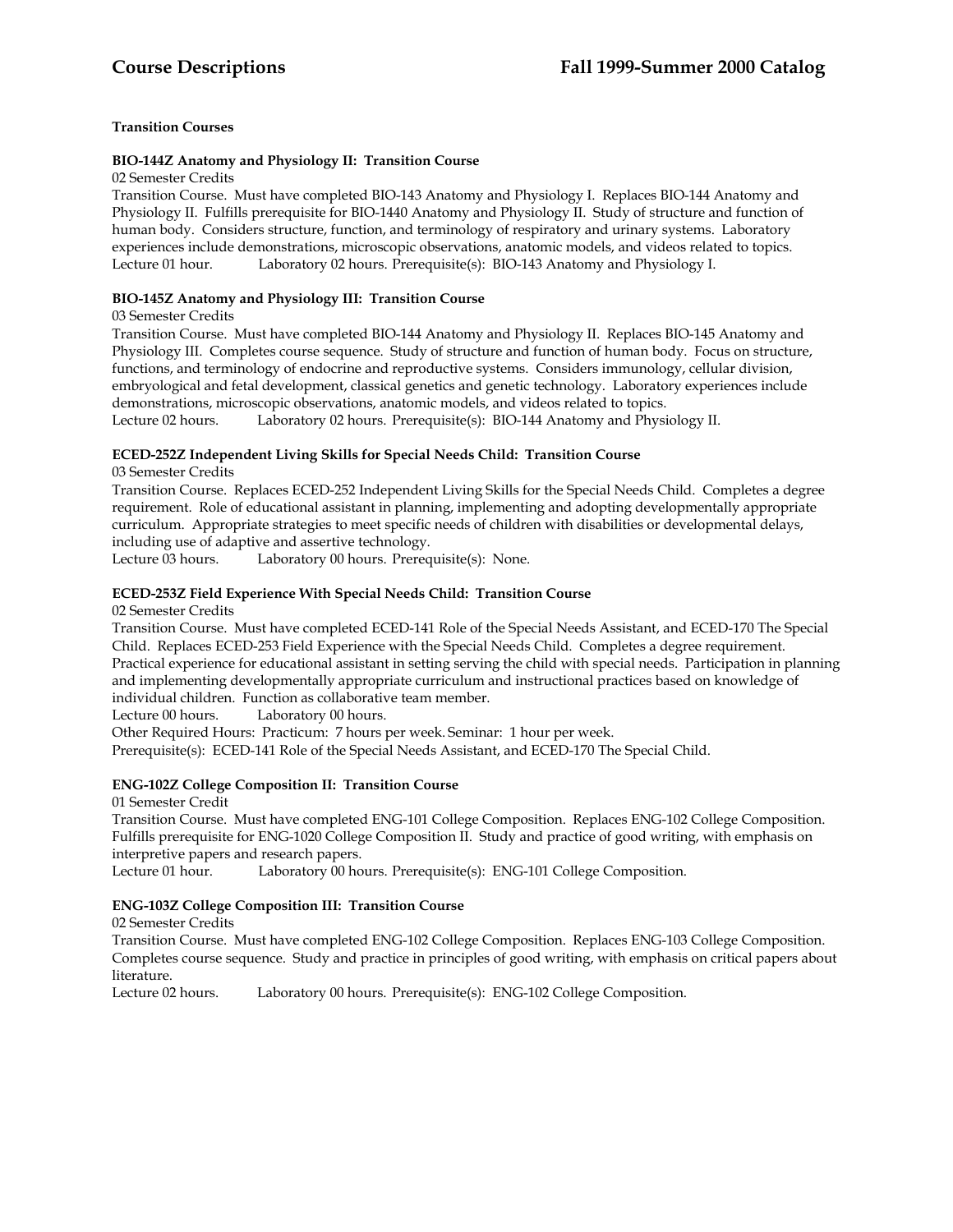# **HS-185Z Human Services Principles and Practices I: Transition Course**

03 Semester Credits

Transition Course. Must have completed CMHT-126 Inquiry, Observation, and Assessment; or CMHT-126M Introduction to Human Services Principles and Practices. Replaces CMHT-127 Social Ecology, or CMHT-127M Human Services Principles and Practices I. Fulfills the requirements for HS-1850 Introduction to Human Services Principles and Practices. Continuation of practicum experience. Development of assessment skills. Completion of log writing requirements. Emphasis on managed care essentials and implementation of therapy principles. Assertiveness skills. Class discussion of practicum experience. Practicum site visits.

Lecture 01 hour. Laboratory 00 hours.

Other Required Hours: Practicum: 105 hrs./semester. Seminar: 15 hrs./semester.

Prerequisite(s): CMHT-126 Inquiry, Observation and Assessment; or CMHT-126M Introduction to Human Services Principles and Practices.

# **HS-285Z Human Services Principles and Practices II: Transition Course**

03 Semester Credits

Transition Course. Must have completed CMHT-202 Community Mental Health Technology Principles and Practices I. Replaces CMHT-203 Community Mental Health Technology Principles and Practices II. Completes requirements for HS-2850 Human Services Principles and Practices I. Research and practice in development of preventive measures in human service field. Information exchange between field site representative and students.<br>Lecture 01 hour. Laboratory 00 hours. Other Required Hours: Practicum: 105 hrs./semester. Other Required Hours: Practicum: 105 hrs./semester. Seminar: 15 hrs./semester.

Prerequisite(s): CMHT-202 Community Mental Health Technology Principles and Practices I.

# **JAPN-113Z Beginning Japanese III: Transition Course**

03 Semester Credits

Transition Course. Must have completed JAPN-112 Beginning Japanese II. Replaces JAPN-113 Beginning Japanese III. Completes course sequence. Continued study of Japanese listening, speaking, reading, writing, and grammar. Appropriate social use of the language within Japanese culture.

Lecture 03 hours. Laboratory 00 hours.

Prerequisite(s): JAPN-112 Beginning Japanese II, or departmental approval.

# **NURS-214Z Self-Care Children and Childbearing: Transition Course**

06 Semester Credits

Transition Course. Must have completed NURS-110 Deviations in Mental Health and NURS-111 Self-Care -Elderly. Replaces NURS-214 Self-Care - Childbearing, and NURS-217 Self-Care - Children. Fulfills prerequisite for NURS-2400 Health Management, and NURS-2500 Health Deviations II. Emphasis on the nursing process, developmental self-care needs, and health deviation/self-care needs of patients throughout childbearing cycle, the neonate, the child ages infant through adolescence, and the family. Communication theory including teaching/learning strategies, cultural diversity, human growth and development, and role of the nurse integrated throughout course as related to nursing care of childbearing family, and children and families.

Lecture 03 hours. Clinical 09 hours.

Prerequisite(s): NURS-110 Deviations in Mental Health, and NURS-111 Self-Care Elderly.

# **NURS-215Z Health Deviations II: Transition Course**

# 04 Semester Credits

Transition Course. Must have completed NURS-109 Health Deviations I. Replaces NURS-215 Health Deviations II. Fulfills prerequisite for NURS-2300 Specialized Health Care Needs. Focuses on health promotion and selected selfcare deficits of patients and families from onset of puberty through adulthood. Additional content includes reproductive disorders, fertility, infertility, and family planning, infectious disorders, family violence, chronic congestive heart failure, and chronic essential hypertension.

Clinical 06 hours. Prerequisite(s): NURS-109 Health Deviations I.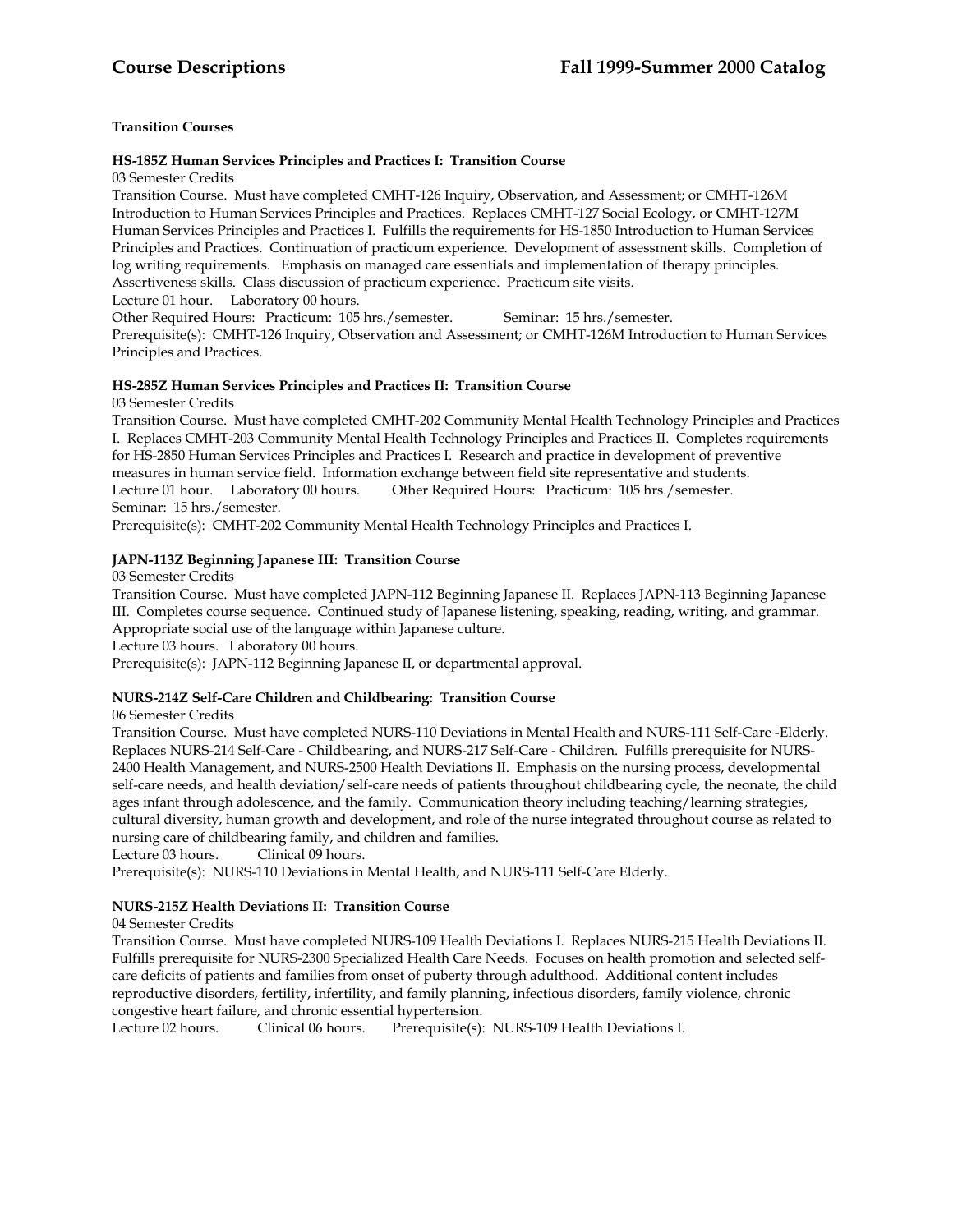# **NURS-217Z Self-Care-Children: Transition Course**

03 Semester Credits

Transition Course. Must have completed NURS-214 Self-Care - Childbearing, and NURS-215 Health Deviations II. Replaces NURS-217 Self-Care - Children. Fulfills prerequisite for NURS-2400 Health Management, and NURS-2500 Health Deviations II. Emphasis on the nursing process, developmental self-care needs, and health deviation/selfcare needs of the child ages infant through adolescence, and the family. Communication theory including teaching/learning strategies, cultural diversity, human growth and development, and role of the nurse integrated throughout course as related to nursing care of child and family.

Lecture 01 hour. Clinical 06 hours.

Prerequisite(s): NURS-214 Self-Care - Childbearing, and NURS-215 Health Deviations II.

# **NURS-218Z Health Deviation III: Transition Course**

# 05 Semester Credits

Transition Course. Must have completed NURS-216 Health Deviations III, NURS-217 Self-Care - Children, and concurrent enrollment in NURS-2400 Health Management. Replaces NURS-218 Health Deviations IV. Focuses on the acute and critically ill patient. Utilizes Orem's principles of self-care and the nursing process for provision of care to culturally diverse patients and groups of patients. Emphasis on care required to meet preventive, therapeutic and rehabilitative self-care deficits. Principles of management applied through a nursing leadership course. Lecture 02 hours. Laboratory 01 hours on campus. Clinical 08 hours.

Prerequisite(s): NURS-216 Health Deviations III, NURS-217 Self-Care - Children, and concurrent enrollment in NURS-2400 Health Management.

# **OTAT-142Z Fundamentals of Psychosocial Dysfunction: Transition Course**

# 01 Semester Credit

Transition Course. Must have completed PSY-102 General Psychology, and OTAT-123 Fundamentals of Physical Dysfunction, and obtain departmental approval. Replaces OTAT-213 Fundamentals of Psychosocial Dysfunction. Fulfills prerequisite for OTAT-232Z Fundamentals of Physical Disabilities, OTAT-233Z Techniques of Physical Disabilities, and OTAT-286Z Practicum III. Overview of psychosocial dysfunctions commonly seen in adults referred to occupational therapy for treatment.

Lecture 01 hour. Laboratory 00 hours.

Prerequisite(s): PSY-102 General Psychology; OTAT-123 Fundamentals of Physical Dysfunction; and departmental approval.

# **OTAT-143Z Techniques for Psychosocial Dysfunction: Transition Course**

# 03 Semester Credits

Transition Course. Must have completed PSY-102 General Psychology, OTAT-125 Techniques in Physical Dysfunction, and obtain departmental approval. Replaces OTAT-215 Techniques in Psychosocial Dysfunction. Fulfills prerequisite for OTAT-232Z Fundamentals of Physical Disabilities, OTAT-233Z Techniques of Physical Disabilities, and OTAT-286Z Practicum III. Application of skills and techniques used in treatment programs for patients with psychosocial dysfunction.

Lecture 01 hour. Laboratory 04 hours.

Prerequisite(s): PSY-102 General Psychology, OTAT-125 Techniques in Physical Dysfunction, and departmental approval.

# **OTAT-186Z Practicum II Psychosocial Dysfunction: Transition Course**

# 02 Semester Credits

Transition Course. Must have completed PSY-102 General Psychology, OTAT-125 Techniques in Physical Dysfunction, and obtain departmental approval. Replaces OTAT-217 Psychosocial Field Practice. Fulfills prerequisite for OTAT-232Z Fundamentals of Physical Disabilities, OTAT-233Z Techniques of Physical Disabilities, and OTAT-286Z Practicum III. Practice of knowledge and techniques learned in concurrent courses at clinical sites under supervision of health care personnel.

Lecture 00 hours. Laboratory 00 hours. Other Required Hours: Practicum: 105 hrs./semester. Seminar: 15 hrs./semester.

Prerequisite(s): PSY-102 General Psychology, OTAT-125 Techniques in Physical Dysfunction, and departmental approval.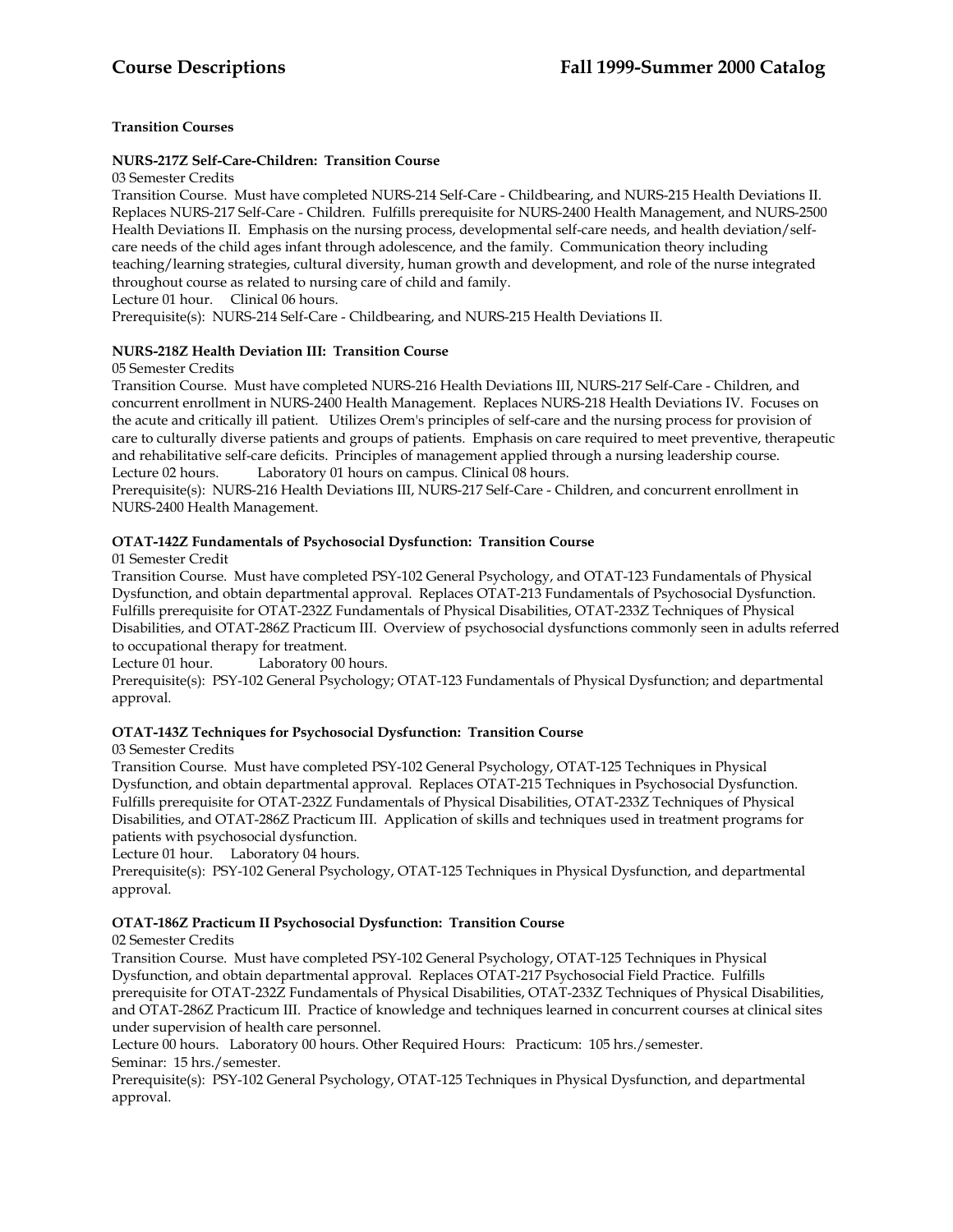# **OTAT-232Z Fundamentals of Physical Disabilities: Transition Course**

01 Semester Credit

Transition Course. Must have completed OTAT-215 Techniques in Psychosocial Dysfunction, and obtain departmental approval. Replaces OTAT-223 Fundamentals of Long Term Care. Completes a degree requirement. Overview of clinical conditions of geriatric patients and those in long-term care who are commonly referred to occupational therapy for treatment.<br>Lecture 01 hour. Laboratory (

Laboratory 00 hours.

Prerequisite(s): OTAT-215 Techniques in Psychosocial Dysfunction, and departmental approval.

# **OTAT-233Z Techniques of Physical Disabilities: Transition Course**

02 Semester Credits

Transition Course. Must have completed OTAT-213 Fundamentals of Psychosocial Dysfunction, and obtain departmental approval. Replaces OTAT-225 Techniques in Long-Term Care. Completes a degree requirement. Overview of occupational therapy treatment strategies and techniques for physically disabled adults from late adolescence to the end of life. Emphasis on current, authentic and effective occupational therapy practice. Lecture 01 hours. Laboratory 03 hours.

Prerequisite(s): OTAT-213 Fundamentals of Psychosocial Dysfunction, and departmental approval.

# **OTAT-286Z Practicum III**

02 Semester Credits

Transition Course. Must have completed OTAT-217 Psychosocial Field Practice, and obtain departmental approval. Replaces OTAT-227 Long-Term Care Field Practice. Completes a degree requirement. Application of skills and techniques in treatment programs planned for patients and those in long-term care facilities.

Lecture 00 hours. Laboratory 00 hours. Other Required Hours: Practicum: 105 hrs./semester. Seminar: 15 hrs./semester.

Prerequisite(s): OTAT-217 Psychosocial Field Practice, and departmental approval.

# **PSY-102Z General Psychology: Transition Course**

02 Semester Credits

Transition Course. Must have completed PSY-101 General Psychology. Replaces PSY-102 General Psychology. Completes the course sequence. Introduction to psychological concepts and principles derived from a scientific study of behavior. Topics include: motivation and emotion, personality, abnormal behavior, human development, social psychology and diversity.

Lecture 02 hours. Laboratory 00 hours. Prerequisite(s): PSY-101 General Psychology.

# **RADT-268Z Advanced Radiographic Clinical Practicum: Transition Course**

04 Semester Credits

Transition Course. Must have completed RADT-267 Intermediate Radiologic Clinical Experience or have departmental approval. Replaces RADT-268 Advanced Radiological Clinical Experience. Fulfills prerequisite for RADT-269Z Final Radiographic Clinical Practicum: Transition Course. Clinical experience emphasizing selected radiographic procedures. Includes use of specialized equipment.

Lecture 00 hours. Laboratory 00 hours.

Other Required Hours: Practicum: 405 hrs./semester. Seminar: 15 hrs./semester.

Prerequisite(s): RADT-267 Intermediate Radiologic Clinical Experience, or departmental approval.

# **RADT-269Z Final Radiographic Clinical Practicum: Transition Course**

04 Semester Credits

Transition Course. Must have completed RADT-268 Advanced Radiological Clinical Experience, or RADT-268Z Advanced Radiographic Clinical Practicum: Transition Course, or departmental approval. Replaces RADT-269 Final Radiological Clinical Experience. Completes the course sequence. Supervised clinical practice emphasizing surgical procedures and adjunct departmental rotations.

Lecture 00 hours. Laboratory 00 hours.

Other Required Hours: Practicum: 405 hrs./semester. Seminar: 15 hrs./semester.

Prerequisite(s): RADT-268 Advanced Radiological Clinical Experience, or RADT-268Z Advanced Radiological Clinical Practicum: Transition Course, or departmental approval.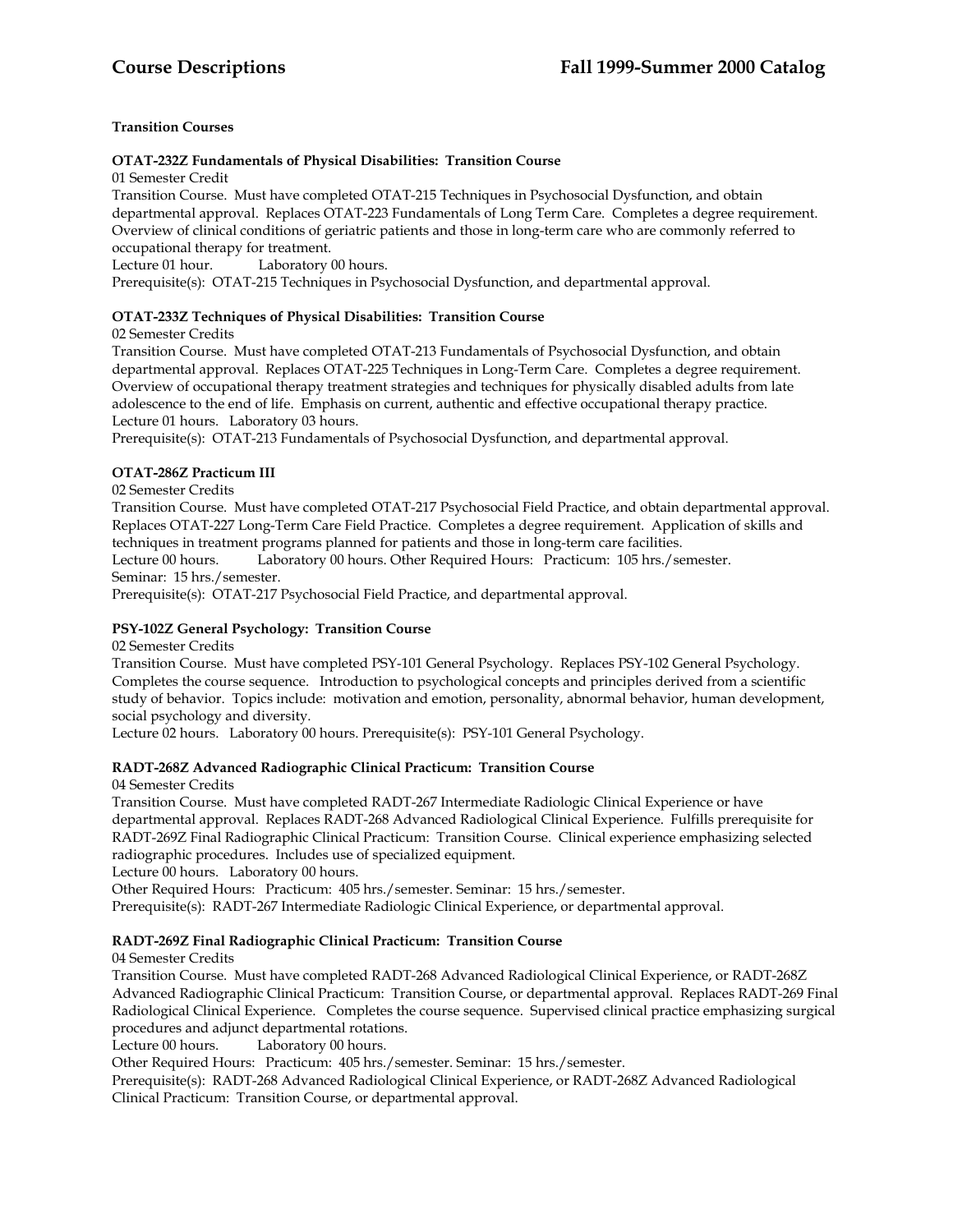# **RESP-226Z Respiratory Care Directed Practice I: Transition Course**

03 Semester Credits

Transition Course. Must have completed RESP-155 Assessment of the Cardiopulmonary System. Replaces RESP-226 Respiratory Care Clinicals I. Fulfills prerequisite for RESP-2920 Respiratory Care Directed Practice II. Directed practice in clinical setting on respiratory care equipment, policies, and procedures. Emphasis on patient assessment, bedside pulmonary function testing, aerosol therapy, incentive spirometry and oxygen therapy. Lecture 01 hour. Laboratory 00 hours

Other Required Hours: Directed practice: 180 hours per semester.

Prerequisite(s): RESP-155 Assessment of the Cardiopulmonary System.

# **SPAN-112Z Beginning Spanish II: Transition Course**

# 03 Semester Credits

Transition Course. Must have completed SPAN-111 Beginning Spanish I. Replaces SPAN-112 Beginning Spanish II. Fulfills prerequisite for SPAN-1020 Beginning Spanish II. Study of Spanish language with emphasis on speaking. Continued practice in speaking, understanding, reading, and writing. Further development of conversational skills. Lecture 03 hours. Laboratory 00 hours. Prerequisite(s): SPAN-111 Beginning Spanish I.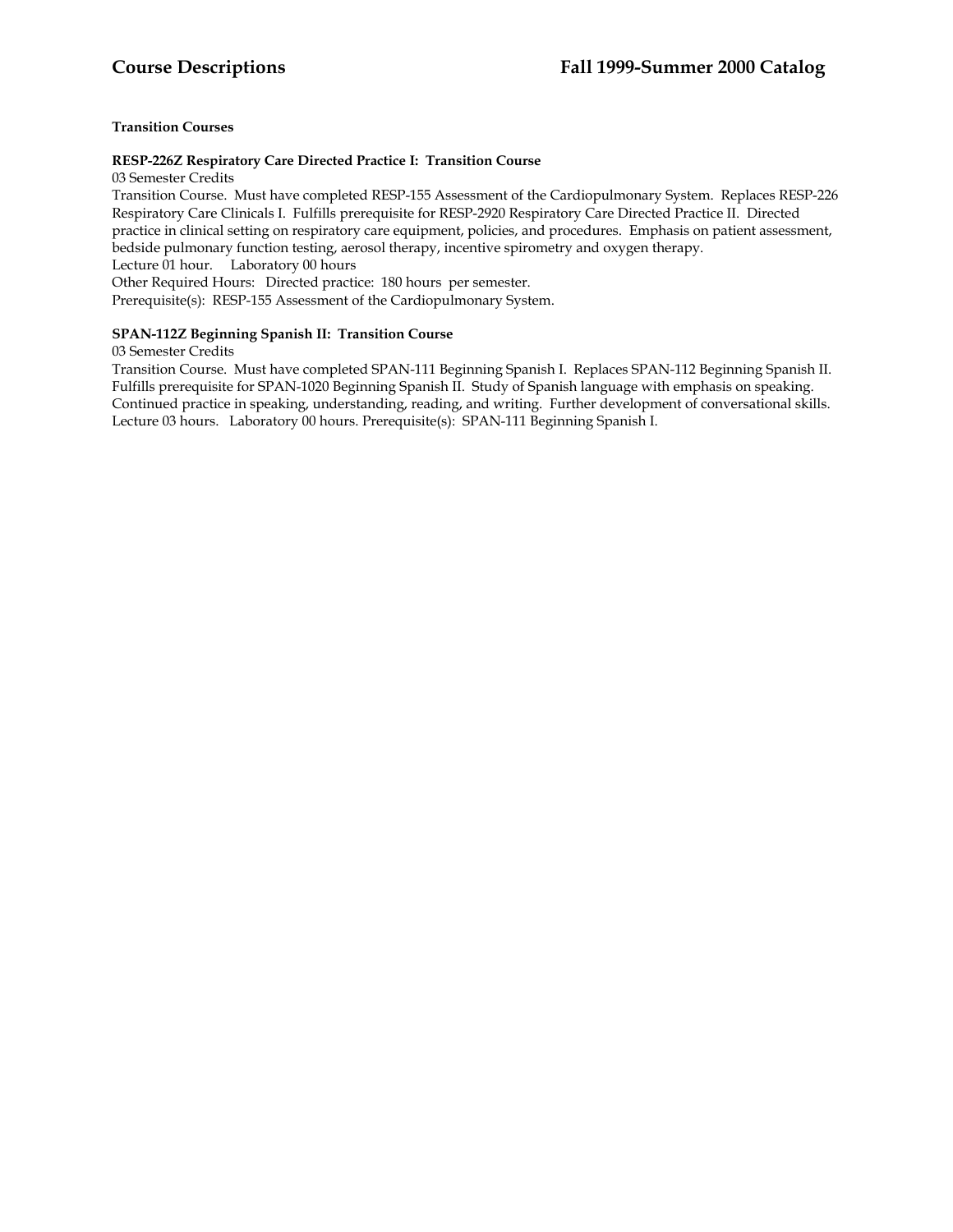# **Subject Codes for Courses**

| <b>Subject Area</b>                                                                    | <b>Subject Code</b> | <b>Subject Area</b>                     | <b>Subject Code</b>  |
|----------------------------------------------------------------------------------------|---------------------|-----------------------------------------|----------------------|
| Accounting                                                                             | ACCT                | <b>Interior Design</b>                  | INTD                 |
| American Sign Language                                                                 | ASL                 | Italian                                 | ITAL                 |
| Anthropology                                                                           | ANTH                | Japanese                                | <b>JAPN</b>          |
| Applied Industrial Technology Bricklaying                                              | ATBL                | Journalism and Mass Communications      | <b>IMC</b>           |
| Applied Industrial Technology Cement Masonry                                           | ATCM                | Latin                                   | LAT                  |
| Applied Industrial Technology Electrical Construction                                  | ATEL                | Law Enforcement                         | <b>LAWE</b>          |
| Applied Industrial Technology Architectural and<br>Construction Engineering Technology | ARCH                | Manufacturing/Industrial Technology     | МIТ                  |
| Art                                                                                    | ART                 | Marketing                               | <b>MARK</b>          |
| Automotive Technology                                                                  | AUTO                | Massotherapy                            | MT                   |
| <b>Aviation Technology</b>                                                             | AVIA                | Mathematics                             | MATH                 |
| Biology                                                                                | BIO                 | Mechanical Engineering Technology       | MET                  |
| <b>Business Administration</b>                                                         | BADM                | Medical Assisting                       | MA                   |
| Cardiovascular Technology                                                              | <b>CVT</b>          | Medical Laboratory Technology           | MLT                  |
| Chemistry                                                                              | CHEM                | Music                                   | <b>MUS</b>           |
| Chinese                                                                                | CHIN                | Nursing                                 | <b>NURS</b>          |
| Commercial Art and Design                                                              | CART                | Occupational Therapy Assistant          | OTAT                 |
| <b>Computer Studies</b>                                                                | CS                  | Office Administration                   | OADM                 |
| Court and Conference Reporting                                                         | C&CR                | Optical Technology                      | OPT                  |
| Dance                                                                                  | DANC                | Paralegal Studies                       | PL                   |
| Dental Assisting                                                                       | DAST                | Pharmacy Technology                     | PHM                  |
| Dental Hygiene                                                                         | <b>DENT</b>         | Philosophy                              | PHIL                 |
| Dietetic Technology                                                                    | <b>DIET</b>         | Physical Education                      | PE                   |
| Early Childhood Education                                                              | ECED                | Physical Science                        | PSCI                 |
| Earth Science                                                                          | ESCI                | Physical Therapist Assisting Technology | <b>PTAT</b>          |
| Economics                                                                              | ECON                | Physician Assistant                     | PA                   |
| Education                                                                              | <b>EDUC</b>         | Physics                                 | <b>PHYS</b>          |
| Electrical/Electronic Engineering Technology                                           | EET                 | Plant Science and Landscape Technology  | PST                  |
| <b>Emergency Medical Technology</b>                                                    | <b>EMT</b>          | <b>Political Science</b>                | POL                  |
| English                                                                                | ENG                 | Practical Nursing                       | PNUR                 |
| English as a Second Language                                                           | <b>ESL</b>          | Psychology                              | PSY                  |
| Environmental, Health & Safety Technology                                              | EHST                | Radiography                             | <b>RADT</b>          |
| Financial Management                                                                   | FIN                 | Real Estate                             | REAL                 |
| Fire Technology                                                                        | <b>FIRE</b>         | Religious Studies                       | $\operatorname{REL}$ |
| French                                                                                 | <b>FREN</b>         | <b>Respiratory Care</b>                 | <b>RESP</b>          |
| <b>General Studies</b>                                                                 | GEN                 | Russian                                 | <b>RUSS</b>          |
| Geography                                                                              | <b>GEOG</b>         | Social Science                          | <b>SSCI</b>          |
| German                                                                                 | GER                 | Sociology                               | SOC                  |
| Graphic Communications and Photography                                                 | GCMT                | Spanish                                 | <b>SPAN</b>          |
| Health                                                                                 | <b>HLTH</b>         | Speech Communication                    | <b>SPCH</b>          |
| Health Information Management                                                          | HIM                 | Surgical Physician Assistant            | SPA                  |
| Health Technologies                                                                    | <b>HTEC</b>         | Theatre Arts                            | THEA                 |
| History                                                                                | <b>HIST</b>         | Urban Studies                           | <b>UST</b>           |
| <b>Hospitality Management</b>                                                          | <b>HOSP</b>         | Veterinary Technology                   | VT                   |
| Human Services                                                                         | HS                  |                                         |                      |
| Humanities                                                                             | ${\rm HUM}$         |                                         |                      |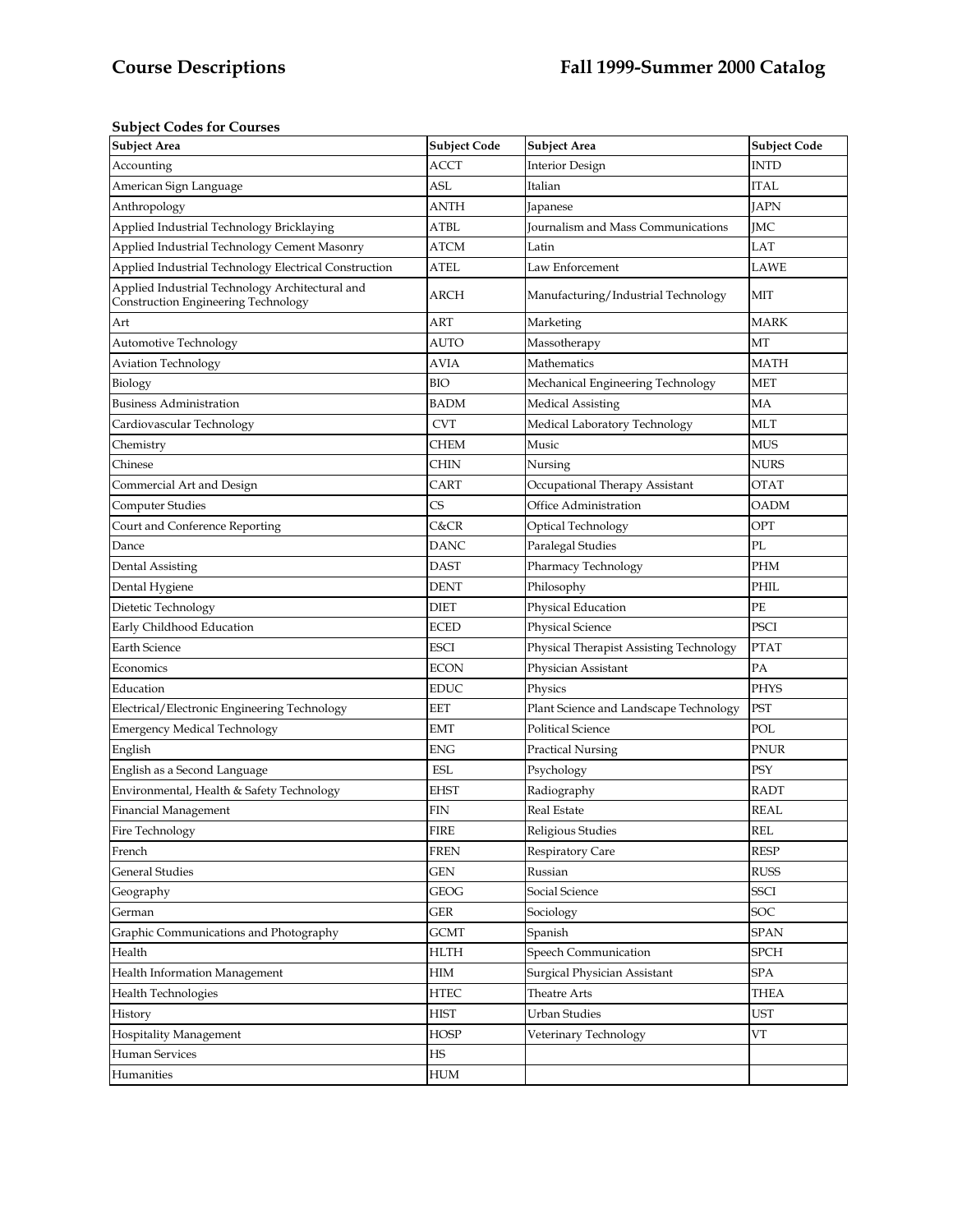# **ACCOUNTING - ACCT**

## **ACCT-1010 Quantitative Applications for Accounting and Business**

03 Semester Credits

Application of applied quantitative procedures to typical accounting, financial, and business situations. Topics include application of percents in business; simple and compound interest; financing; property and sales taxes; applied statistics; present and future values; and other accounting/business topics. Use of financial calculator in problem-solving. *Lecture 03 hours. Laboratory 00 hours.* 

*Prerequisite(s): None*.

# **ACCT-1020 Applied Accounting**

03 Semester Credits

 Fundamentals of accounting procedures as used in a double-entry bookkeeping system. Emphasis on application of techniques and procedures to record financial information in an accounting system and to generate financial statements. Introduction to use of commercial general ledger software in recording business transactions. *Lecture 03 hours. Laboratory 00 hours. Prerequisite(s): None*.

## **ACCT-1030 Payroll**

03 Semester Credits

Detailed study of payroll, record-keeping regulations, reporting requirements, accounting procedures and federal labor laws. Covers computations of gross wages, salaries, mandatory deductions of federal, state and local taxes, and optional deductions. Covers employer's related taxes and preparation of various payroll tax forms. *Lecture 03 hours. Laboratory 00 hours. Prerequisite(s): None.* 

## **ACCT-1040 Individual Taxation**

#### 03 Semester Credits

Individual income taxes with concentration at federal level. History, assumptions and objectives of federal income tax law. Determination of filing status, exemptions, inclusions, exclusions, adjustments, deductions, credits, tax liability and reporting requirements. Completion of tax returns, tax planning and introduction to federal tax research. *Lecture 03 hours. Laboratory 00 hours. Prerequisite(s): None.* 

## **ACCT-1310 Financial Accounting**

04 Semester Credits

Introduction to methodology and logic of accounting procedures, principles, and standards followed in development of information presented in financial statements of business organizations. Emphasizes measuring, describing, interpreting, and analyzing business economic activities. *Lecture 04 hours. Laboratory 00 hours. Prerequisite(s): None.* 

## **ACCT-1320 Accounting with Computer Applications**  04 Semester Credits

Microcomputer skills as used in accounting and business. Reinforcement of financial accounting concepts and procedures through use of personal computers and popular commercial software. Emphasis on using spreadsheet and/or other appropriate software for report preparation and solution of typical accounting/business-related problems. Selection of appropriate software tool, report layout and design, and documentation.

#### *Lecture 04 hours. Laboratory 00 hours.*

*Prerequisite(s): ACCT-1020 Applied Accounting, or ACCT-1310 Financial Accounting; and CS-1020 Introduction to Computers, or OADM-1020 Microcomputer Applications; or departmental approval: equivalent coursework or skills.* 

## **ACCT-1340 Managerial Accounting**

04 Semester Credits

Introduces management emphasis to accounting information. Used by managers to plan operations, control activities, and make sound business decisions. Emphasizes cost accounting systems and cost behaviors; responsibility accounting; identification of financial information relevant to management; and critical thinking and decision making. *Lecture 04 hours. Laboratory 00 hours. Prerequisite(s): ACCT-1310 Financial Accounting.* 

#### **ACCT-1800 Special Topics in Accounting**  1-3 Semester Credits

Study of selected topics or current issues in Accounting. Provides student an opportunity to explore various topics in greater detail (see Credit Schedule of classes for current offerings). Repeatable for different topics. (No more than six credits of special topics courses may be applied toward elective and/or program graduation degree requirements.) *Lecture 1-3 hours. Laboratory 00 hours.Other Required Hours: 00. Prerequisite(s): Faculty counterparts determine appropriate prerequisite/corequisite for each topic.* 

## **ACCT-181S Special Laboratory Topics in Accounting**  1-3 Semester Credits

Specialized two-hour lab per credit focusing on selected topics or current issues in Accounting (see Credit Schedule of classes for current offerings). Repeatable for different topics. (no more than six credits of special topics may be applied toward elective and/or program graduation degree requirements.)

*Lecture 00 hours. Laboratory 2-6 hours. Other Required Hours: 00. Prerequisite(s): Faculty counterparts determine appropriate prerequisite/corequisite for each topic.* 

## **ACCT-181T Special Laboratory Topics in Accounting**  1-3 Semester Credits

Specialized three-hour lab per credit focusing on selected topics or current issues in Accounting (see Credit Schedule of classes for current offerings). Repeatable for different topics. (no more than six credits of special topics may be applied toward elective and/or program graduation degree requirements.)

*Lecture 00 hours. Laboratory 3-9 hours.* 

*Other Required Hours: 00.* 

*Prerequisite(s): Faculty counterparts determine appropriate prerequisite/corequisite for each topic.*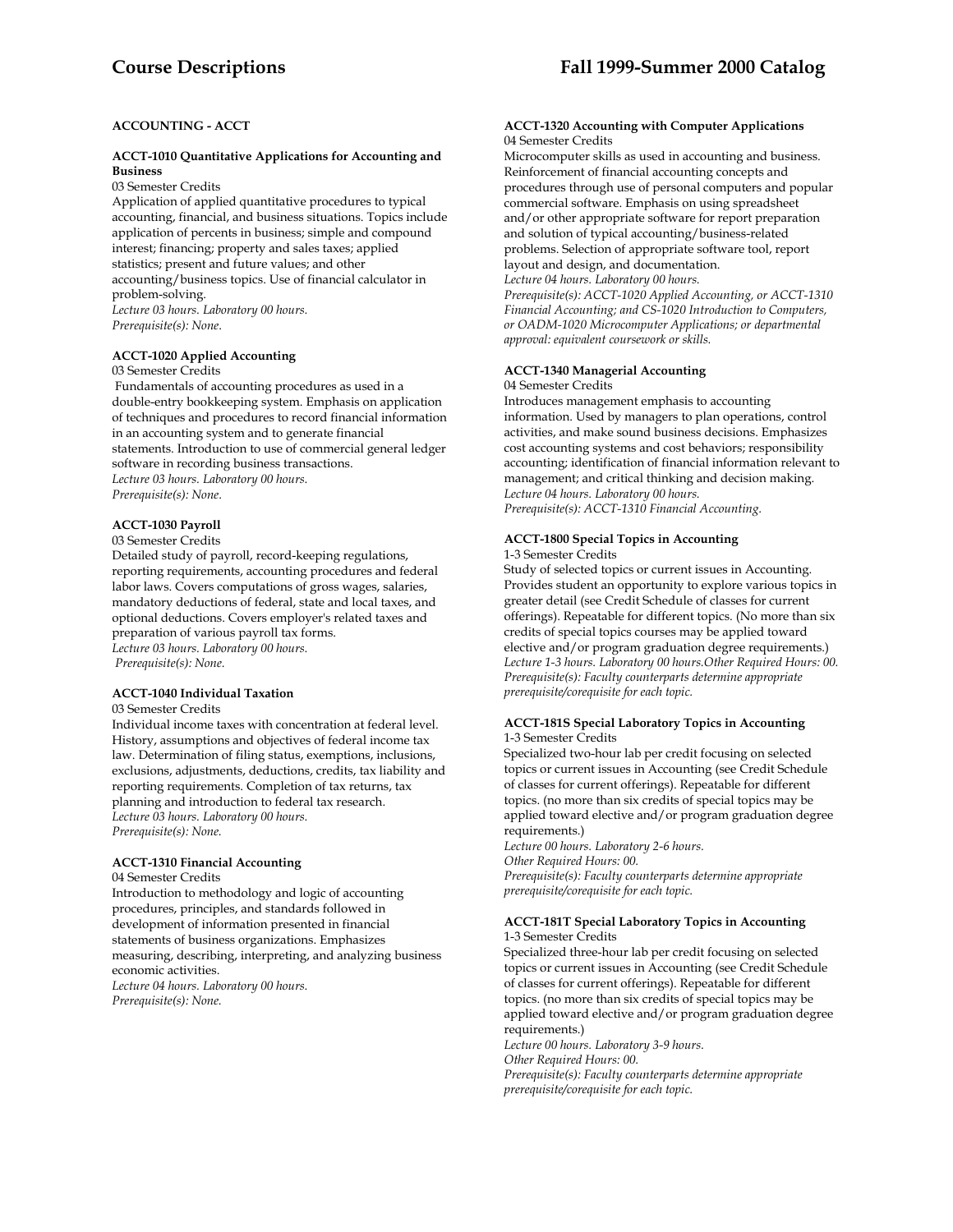## **ACCT-2040 Business Taxation**

## 03 Semester Credits

Introduction to business taxes. Concentration on corporate federal income taxes. Preparation of various tax forms including 1120 and 1120S and related schedules. Includes sales and use tax, personal property taxes, franchise taxes, and other taxes related to business. *Lecture 03 hours. Laboratory 00 hours. Prerequisite(s): None.* 

## **ACCT-2310 Intermediate Accounting I**

#### 04 Semester Credits

Continuation of Financial Accounting. In-depth study of accounting process and accounting records; nature and content of accounting statements: balance sheet, income statement, statement of retained earnings and statement of cash flows; analysis of working capital; and time value of money. Emphasis on special problems of asset valuation and income determination in areas of cash and receivables; trading and available-for- sale securities; inventory; property, plant and equipment, and intangible assets. *Lecture 04 hours. Laboratory 00 hours. Prerequisite(s): ACCT-1310 Financial Accounting, or* 

*departmental approval: equivalent coursework or experience.* 

## **ACCT-2320 Intermediate Accounting II**

04 Semester Credits

Continuation of Intermediate Accounting I. Emphasis on analysis, methods of valuation and statement presentation of current and long-term liabilities, including leases and pensions; corporate equity in both simple and complex capital structures, including earnings per share computations; income tax accounting; error correction and financial statement analysis.

*Lecture 04 hours. Laboratory 00 hours. Prerequisite(s): ACCT-2310 Intermediate Accounting I.* 

# **ACCT-2340 Cost Accounting**

04 Semester Credits

Theory and practice of cost accounting as applied to management of manufacturing businesses. Accounting for materials, labor, and overhead under process cost and job order cost systems. Study of budgeting process and standard cost procedures. Accounting for by-products and joint products. Use of gross profit analysis, contribution margin, break-even point, differential cost analysis, and other analytical tools by management in decision-making activities.

*Lecture 04 hours. Laboratory 00 hours. Prerequisite(s): ACCT-1340 Managerial Accounting, or departmental approval: equivalent coursework or experience.* 

## **ACCT-2500 Governmental/Non-Profit Accounting**  04 Semester Credits

Accounting principles, standards and procedures for government entities and non-profit service entities, including school systems, colleges and universities, hospitals, charitable and religious organizations, and fraternal organizations. Application of current FASB and GASB standards.

*Lecture 04 hours. Laboratory 00 hours.* 

*Prerequisite(s): ACCT-1020 Applied Accounting, or ACCT-1310 Financial Accounting, or departmental approval: equivalent coursework or experience.* 

#### **ACCT-250A Government Accounting**  02 Semester Credits

Accounting principles, standards, and procedures for government entities. Emphasis on funds concept, financial reporting, and Government Accounting Standards Board (GASB) pronouncements.

*Lecture 02 hours. Laboratory 00 hours.* 

*Prerequisite(s): ACCT-1020 Applied Accounting, or ACCT-1310 Financial Accounting, or departmental approval: equivalent coursework or experience.* 

# **ACCT-250B Non-Profit Accounting**

02 Semester Credits

Accounting principles, standards, and procedures for nonprofit service entities. Emphasis on school systems, colleges and universities, hospitals, charitable, religious, and fraternal organizations. Application of current FASB and GASB standards.

*Lecture 02 hours. Laboratory 00 hours.* 

*Prerequisite(s): ACCT-1020 Applied Accounting, or ACCT-1310 Financial Accounting, or departmental approval: equivalent coursework or experience.* 

## **ACCT-2800 Special Advanced Topics in Accounting**  1-3 Semester Credits

Study of selected advanced topics or current issues in Accounting. Provides student an opportunity to explore various topics in greater detail (see Credit Schedule of classes for current offerings.). Repeatable for different topics. (No more than six credits of special topics courses may be applied toward elective and/or program graduation degree requirements.)

*Lecture 1-3 hours. Laboratory 00 hours. Prerequisite(s): Faculty counterparts determine appropriate prerequisite/corequisite for each topic.* 

# **ACCT-281S Special Advanced Laboratory Topics in Accounting**

#### 1-3 Semester Credits

Specialized two-hour lab per credit focusing on advanced topics or current issues in Accounting (see Credit Schedule of classes for current offerings). Repeatable for different topics. (No more than six credits of special topics courses may be applied toward elective and/or program graduation degree requirements.)

*Lecture 00 hours. Laboratory 2-6 hours.* 

*Prerequisite(s): Faculty counterparts determine appropriate prerequisite/corequisite for each topic.* 

## **ACCT-281T Special Advanced Laboratory Topics in Accounting**

1-3 Semester Credits

Specialized three-hour lab per credit focusing on advanced topics or current issues in Accounting (see Credit Schedule of classes for current offerings). Repeatable for different topics. (No more than six credits of special topics courses may be applied toward elective and/or program graduation degree requirements.)

*Lecture 00 hours. Laboratory 3-9 hours.* 

*Prerequisite(s): Faculty counterparts determine appropriate prerequisite/corequisite for each topic.*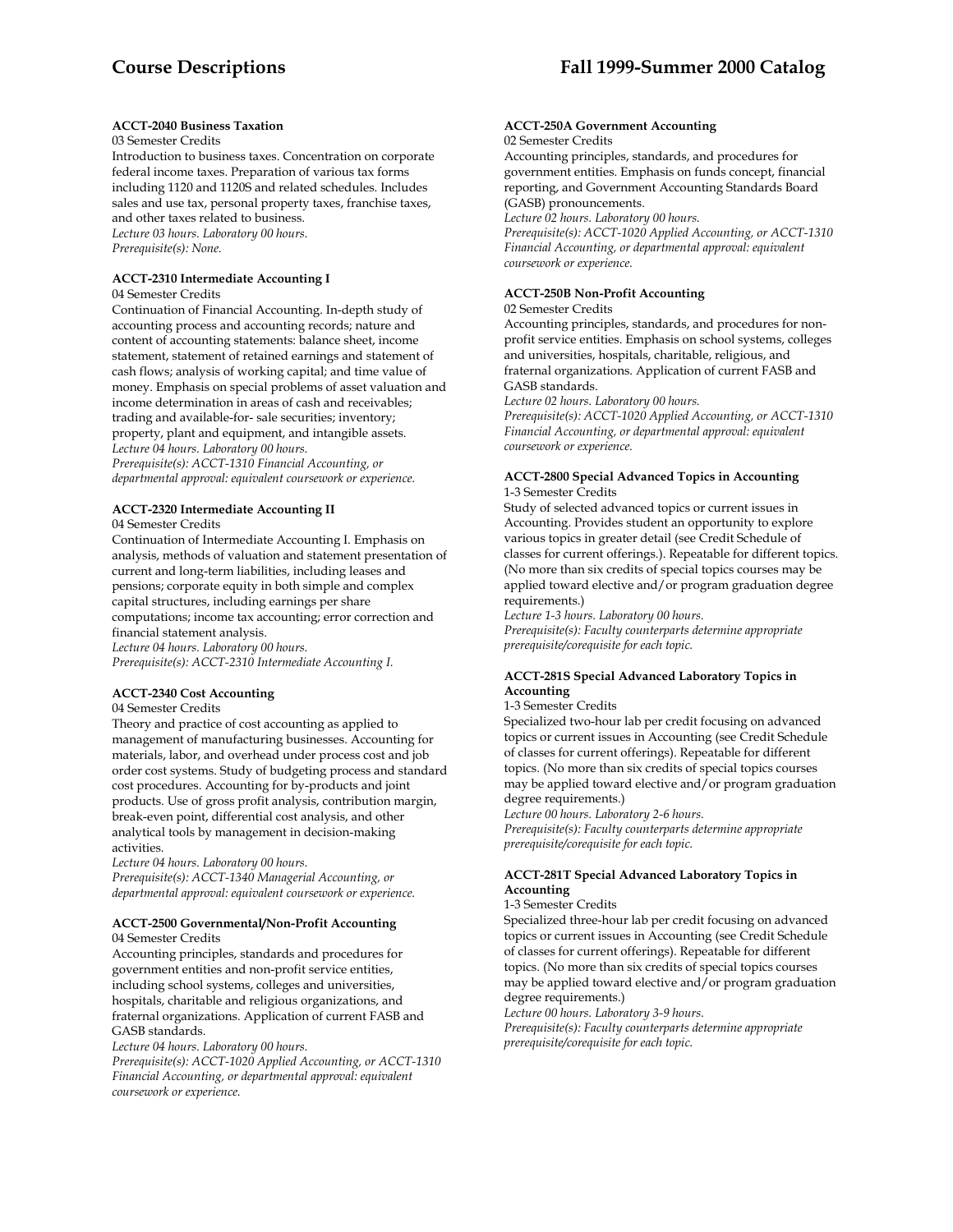## **ACCT-2830 Cooperative Field Experience**

## 1-3 Semester Credits

Limited to students in Cooperative Education Program. Employment in an approved training facility under College supervision. Requirement for one credit is 180 hours of approved work. Students may earn up to three credits in one semester. may be repeated for n accrued a maximum of nine credits.

*Lecture 00 hours. Laboratory 00 hours.* 

*Other Required Hours: 180 clock hours of approved work per credit hour.* 

*Prerequisite(s): Formal application into the Cooperative Education Program.* 

# **AMERICAN SIGN LANGUAGE - ASL**

## **ASL-1010 Beginning American Sign Language I**

04 Semester Credits

Introduction to American Sign Language (ASL) emphasizing basic survival skills, focusing on principles of ASL grammar, body language, and facial expressions. Practice in expressive and receptive skills. *Lecture 03 hours. Laboratory 02 hours.* 

*Prerequisite(s): None.* 

#### **ASL-1020 Beginning American Sign Language II**  04 Semester Credits

Focuses on continual skills/signs in order to communicate effectively in ASL. Practice in expressive and receptive skills daily in paragraph form. Introduction to conversational skills.

*Lecture 03 hours. Laboratory 02 hours.* 

*Prerequisite(s): ASL-1010 Beginning American Sign Language I, or departmental approval: comparable knowledge or skills.* 

## **ASL-1100 Deaf Culture**

03 Semester Credits

Focuses on cultural differences and similarities between the hearing and Deaf communities. Topics may include special devices utilized by people who are Deaf, ADA laws, stories of famous people involved in Deaf community, and literature by and about individuals who are deaf. Visitations

outside the classroom may be required.

*Lecture 03 hours. Laboratory 00 hours.* 

*Prerequisite(s): ASL-1010 Beginning American Sign Language I, or departmental approval: comparable knowledge or skills.* 

## **ASL-2010 Intermediate American Sign Language I**  04 Semester Credits

Focuses on signs, body language, and facial expressions with emphasis on more complex conversational situations.

Practice at advanced beginner level. Study of fingerspelling. Lecture 03 hours. Laboratory 02 hours.

*Prerequisite(s): ASL-1020 Beginning American Sign Language II, or departmental approval: comparable knowledge or skills.* 

#### **ASL-2020 Intermediate American Sign Language II**  04 Semester Credits

Integrates facial expressions and body language in intermediate level. Practice receptive skills in a dialogue mode. Students interact in Deaf clubs utilizing skills developed,

*Lecture 03 hours. Laboratory 02 hours.* 

*Prerequisite(s): ASL-2010 Intermediate American Sign Language I, or departmental approval: comparable knowledge or skills.* 

#### **ASL-2410 Advanced American Sign Language**  03 Semester Credits

Study of particular dialogues and drills, both from text and original work. Practice at advanced level, receptively and expressively. Learning variations in signs to understand a wide variety of ASL signs. Volunteer work in schools and/or churches to enhance skills and interact with Deaf individuals.

*Lecture 03 hours. Laboratory 00 hours.* 

*Prerequisite(s): ASL-2020 Intermediate American Sign Language II, or departmental approval: comparable knowledge or skills.* 

## **ANTHROPOLOGY - ANTH**

# **ANTH-1010 Cultural Anthropology**

03 Semester Credits

Introduction to cultural study of human societies. Examples from various cultures within the United States and around the world used to provide understanding of cultural differences and similarities. Will relate current findings, perspectives and methods used by anthropologists in all fields.

*Lecture 03 hours. Laboratory 00 hours. Prerequisite(s): None.* 

## **ANTH-1020 Physical Anthropology**

03 Semester Credits

Study of humans as biological organisms. Major topics include genetics, evolution and variation, fossil record, and living primates.

*Lecture 03 hours. Laboratory 00 hours. Prerequisite(s): None.* 

# **ANTH-1030 Archaeology**

03 Semester Credits

Investigation of the past through current methods and perspectives of archaeology. Presentation of significant archaeological findings and interpretation from selected parts of the world.

*Lecture 03 hours. Laboratory 00 hours. Prerequisite(s): None.* 

#### **ANTH-1820 Independent Research in Anthropology**  1-3 Semester Credits

Must be taken concurrently with any 1000-level course in Anthropology. Specific content arranged between instructor and student. May be repeated for a maximum of three credits.

*Lecture 01 hour. Laboratory 00 hours.* 

*Other Required Hours: 00.* 

*Prerequisite(s): Must be taken concurrently with a 1000-level course in Anthropology.*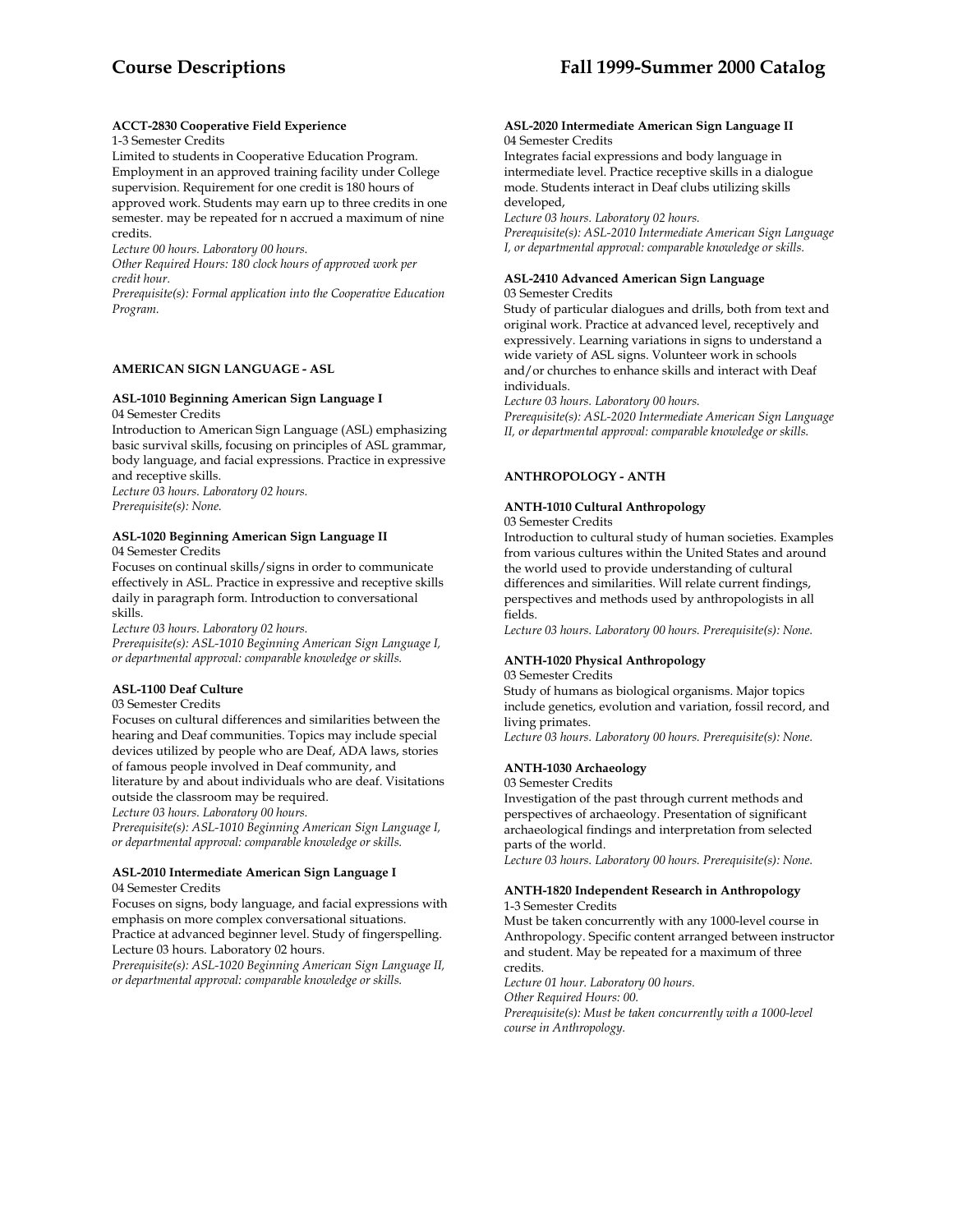## **ANTH-2010 Peoples and Cultures of the World**  03 Semester Credits

Cross cultural understanding of universal human concerns and issues affecting particular regions and cultures, using a variety of anthropological perspectives and theories. Emphasis on concerns of non-Western peoples and cultures. *Lecture 03 hours. Laboratory 00 hours.* 

*Prerequisite(s): ANTH-1010 Cultural Anthropology, or SOC-1010 Introductory Sociology, or SSCI-1030 Introduction to Social Science I, or departmental approval.* 

## **ANTH-2030 Archaeological Field Methods**

04 Semester Credits

Overview of methods used in field archaeology as applied to actual archaeological sites. Students receive training and experience in surveying, mapping, excavation, artifact processing and data analysis. Requires on-site student participation in the field (see course schedule bulletin for specific requirements).

*Lecture 1-3 hours. Laboratory 0-3 hours.* 

*Other Required Hours: 75 hours of supervised field work. Prerequisite(s): Departmental approval: approval of instructor.* 

## **ANTH-2800 Special Advanced Topics in Anthropology**  1-3 Semester Credits

Study of selected advanced topics or current issues in Anthropology. Provides student an opportunity to explore various topics in greater detail (see Credit Schedule of classes for current offerings.). Repeatable for different topics. (No more than six credits of special topics courses may be applied toward elective and/or program graduation degree requirements.)

*Lecture 1-3 hours. Laboratory 00 hours. Prerequisite(s): Faculty counterparts determine appropriate prerequisite/corequisite for each topic.* 

## **ANTH-2820 Independent Advanced Research in Anthropology**

## 1-3 Semester Credits

Must be taken concurrently with any 2000-level course in Anthropology. Specific content arranged between instructor and student. May be repeated for a maximum of three credits.

*Lecture 01 hour. Laboratory 00 hours. Other Required Hours: 00. Prerequisite(s): Must be taken concurrently with a 2000-level course in Anthropology.* 

## **ARCHITECTURAL AND CONSTRUCTION ENGINEERING TECHNOLOGY - ARCH**

# **ARCH-1410 Architectural Drafting and CAD I**

03 Semester Credits

Working drawing techniques of domestic structure. Scale, detailing, space requirements, framing systems, dimensioning, architectural lettering and modular systems. Introduction to computer-aided architectural drafting. *Lecture 01 hour. Laboratory 04 hours. Prerequisite(s): MIT-1220 Introduction to AutoCAD, or concurrent enrollment.* 

## **ARCH-1420 Architectural Drafting and CAD II**  03 Semester Credits

Students begin work on commercial architectural drawing project, including studies of parking, public areas, structural systems, building equipment and relative codes. Projects will be computer drafted. *Lecture 01 hour. Laboratory 04 hours.* 

*Prerequisite(s): ARCH-1410 Architectural Drafting and CAD I.* 

# **ARCH-1430 Architectural Drafting and CAD III**

03 Semester Credits

Student completes commercial architectural drawing project including development of curtain walled multi-storied, steel frame, office building and parking garage. Stairs, elevators, interior and exterior details developed with use of computer- aided drafting. *Lecture 01 hour. Laboratory 04 hours. Prerequisite(s): ARCH-1420 Architectural Drafting and CAD II.* 

**ARCH-2110 Surveying and Site Engineering**  03 Semester Credits

Applications and care of surveying instruments. Use of transit and level in horizontal and vertical measurement, differential and profile. Emphasis on accurate recording of field data in note form, contours, drainage, grading, layout of vertical curves, topographic stadia and plane table work as it applies to contemporary site engineering. *Lecture 02 hours. Laboratory 03 hours.* 

*Prerequisite(s): MATH-1160 Technical Mathematics I.* 

# **ARCH-2210 Mechanical Equipment for Buildings**

03 Semester Credits

Introduction to mechanical systems as applicable to building construction. Water supply, waste, vent and sanitation. Heat loss, heat gain and hydronic heating systems are emphasized.

*Lecture 03 hours. Laboratory 00 hours. Prerequisite(s): ARCH-1420 Architectural Drafting and CAD II.* 

# **ARCH-2220 Electrical Equipment for Buildings**

03 Semester Credits

Forced air and solar heating systems for buildings. Electrical theory and electrical systems as applicable to building. Systems of building power distribution. Fundamentals of commercial and industrial lighting. *Lecture 03 hours. Laboratory 00 hours. Prerequisite(s): ARCH-1420 Architectural Drafting and CAD II.*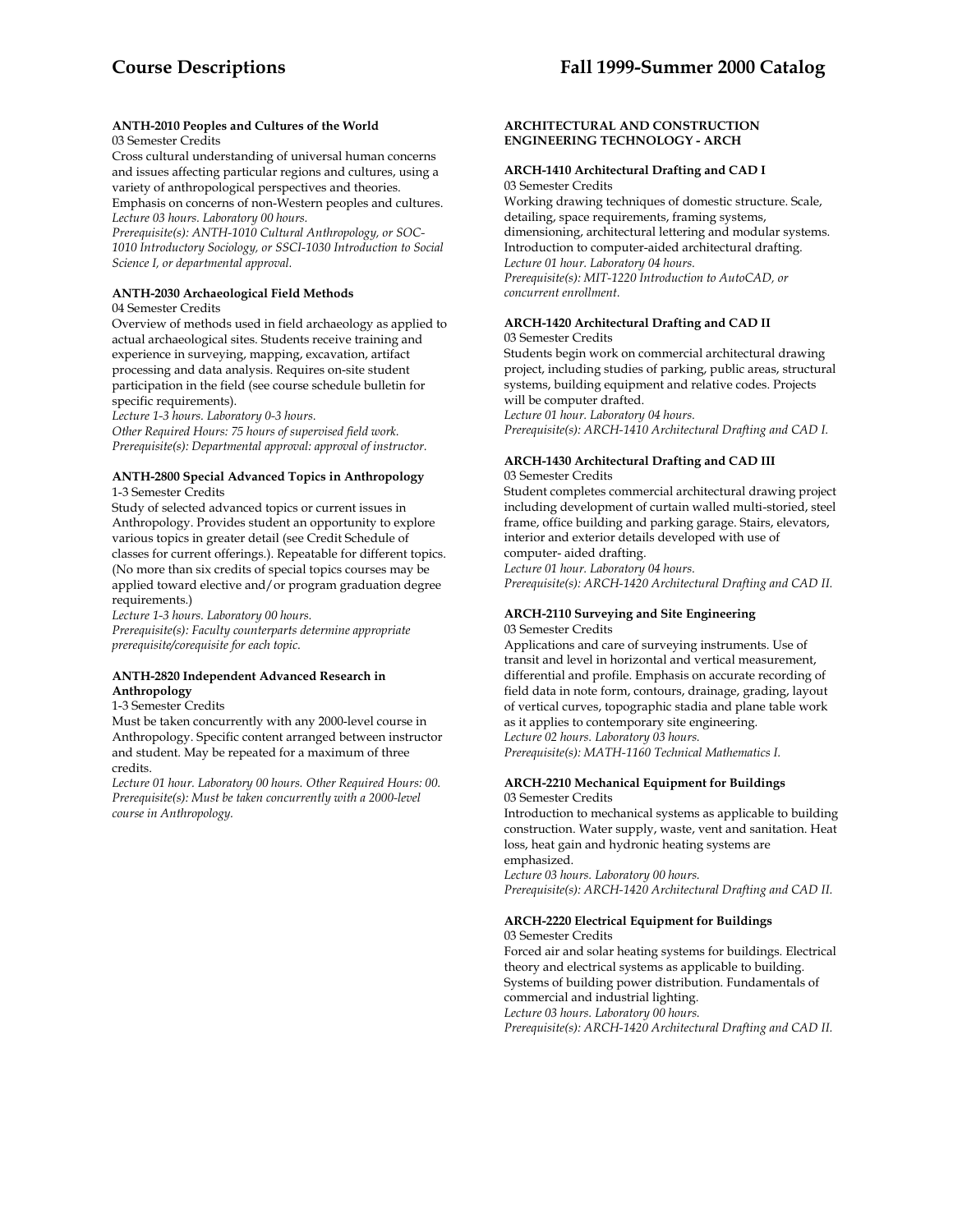## **ARCH-2310 Construction Contracts, Specifications and Procedures**

03 Semester Credits

Legal contracts, construction procedures, construction documents, job reporting and interpretation of specifications and general conditions as related to construction industry. *Lecture 03 hours. Laboratory 00 hours.* 

*Prerequisite(s): ARCH-1420 Architectural Drafting and CAD II.* 

## **ARCH-2320 Construction Methods, Materials and Estimating**

# 03 Semester Credits

Construction methods, materials and systems and how they are estimated. Students will work with actual plans of construction project to compute cost of labor and materials, lump sum and unit costs, preliminary and final estimates. *Lecture 03 hours. Laboratory 00 hours.* 

*Prerequisite(s): ARCH-1420 Architectural Drafting and CAD II.* 

#### **ARCH-2410 Principles of Structural Design I**  03 Semester Credits

Introduction to design of structural members and systems. Steel beams, columns, base plates, fasteners, welded connections, members in tension and compression. *Lecture 03 hours. Laboratory 00 hours. Prerequisite(s): MET-1600 Technical Statics.* 

#### **ARCH-2420 Principles of Structural Design II**  03 Semester Credits

Continuation of structured design with emphasis on wood structures including manufactured wood products and laminates. Simple concrete structures including beams, columns and footings combined with concrete mixes and testing methods.

*Lecture 03 hours. Laboratory 00 hours. Prerequisite(s): ARCH-2410 Principles of Structural Design I.* 

# **ARCH-2830 Cooperative Field Experience**

1-3 Semester Credits

Limited to students in Cooperative Education Program. Employment in an approved training facility under College supervision. Requirement for one credit is 180 hours of approved work. Students may earn up to three credits in one semester. May be repeated for an accrued maximum of nine credits.

*Lecture 00 hours. Laboratory 00 hours.* 

*Other Required Hours: 180 clock hours of approved work per credit hour.* 

*Prerequisite(s): Formal application into the Cooperative Education Program.* 

# **ART – ART**

# **ART-1010 Art Appreciation**

03 Semester Credits

Designed to introduce students to basic principles of aesthetics and visual arts forms. Verbal and visual analytical approach to recognizing formal qualities, function and meaning of Western and non-Western works of art. Understanding of content in visual language through reading, discussion, visual lectures and written assignments. *Lecture 03 hours. Laboratory 00 hours. Prerequisite(s): Eligibility for ENG-1010 College Composition I.* 

## **ART-1020 Art History I**

03 Semester Credits

Survey course tracing development of art in historical context. Topics include: Prehistoric, Egyptian, Ancient Near East, Greek, Roman, Byzantine, Medieval, Islamic, and Renaissance periods. *Lecture 03 hours. Laboratory 00 hours. Prerequisite(s): Eligibility for ENG-1010 College Composition I.* 

## **ART-1030 Art History II**

03 Semester Credits Survey course tracing development of art in historical context. Topics include: Mannerism, Baroque, Neoclassicism, Nineteenth and Twentieth Century Western Art. *Lecture 03 hours. Laboratory 00 hours. Prerequisite(s): Eligibility for ENG-1010 College Composition I.* 

# **ART-1040 Survey of Non-Western Art**

03 Semester Credits Stylistic and historical overview of visual arts in traditional

societies of Africa, Asia, Oceanic and the Americas. *Lecture 03 hours. Laboratory 00 hours. Prerequisite(s): Eligibility for ENG-1010 College Composition I.* 

# **ART-1050 Drawing I**

03 Semester Credits Drawing course introducing basic methods, media and concepts. Emphasizes drawing from observation with development of relative value, negative/positive space and

shape, composition, line, edge development, volumetric analysis of form, light and perspective. Requires a minimum of an additional 15 hours of outside classroom work to complete art projects.

*Lecture 01 hour. Laboratory 05 hours. Prerequisite(s): None.* 

## **ART-1060 Drawing II**

03 Semester Credits

Further development of observational and conceptual drawing skills. Emphasis on spatial, structural and compositional concepts. May be repeated for up to nine credits, three of which are applicable to degree requirements. Requires a minimum of an additional 15 hours of outside classroom work to complete art projects. *Lecture 01 hour. Laboratory 05 hours. Prerequisite(s): ART-1050 Drawing I, or departmental approval: comparable skills.*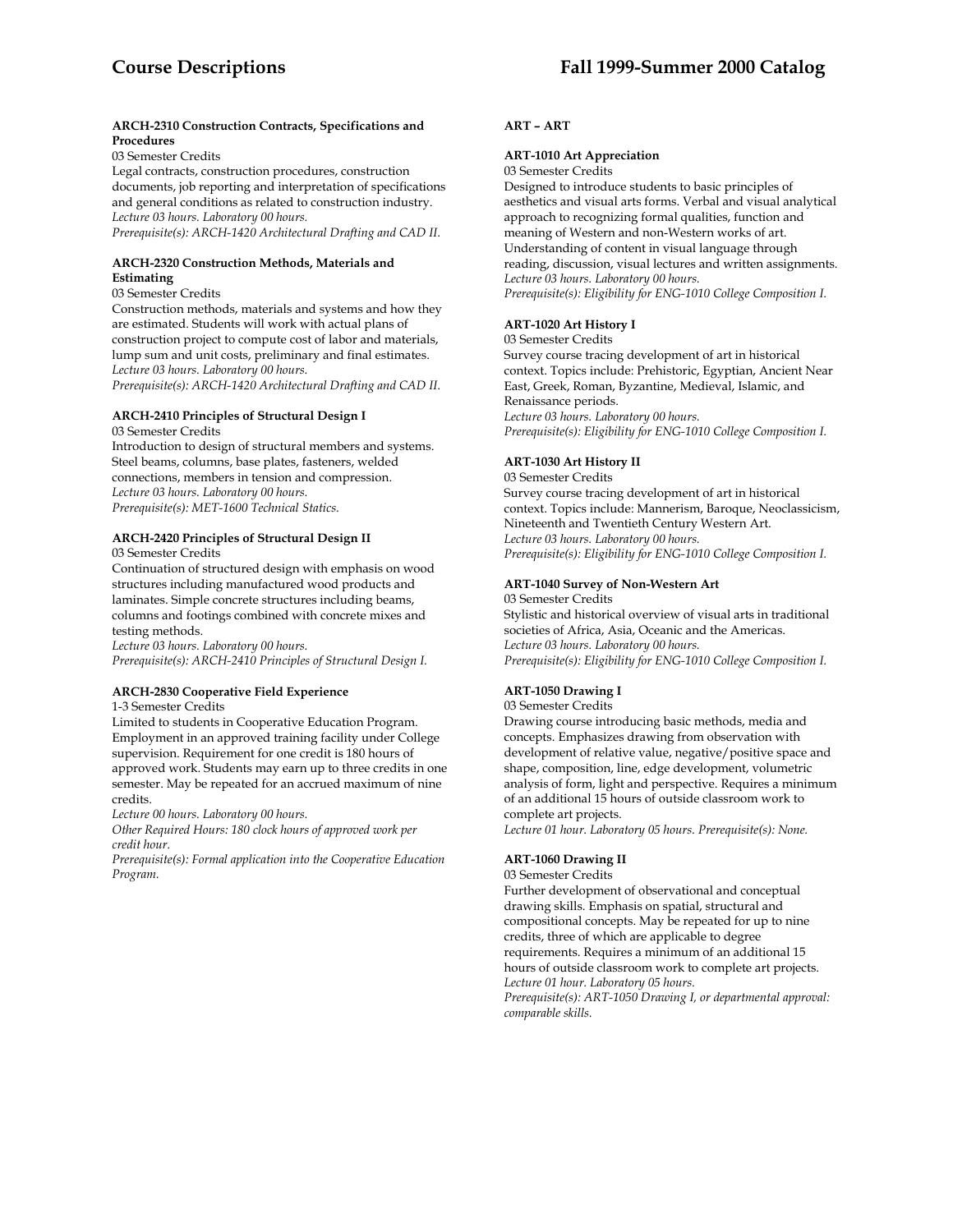## **ART-1080 Visual Design I**

## 03 Semester Credits

Study two-dimensional design elements and principles of organization to create a foundation in visual communication. Traditional media and computer assisted sections available. Requires a minimum of an additional 15 hours of outside classroom work to complete art projects.

*Lecture 01 hour. Laboratory 05 hours. Prerequisite(s): None.* 

## **ART-1090 Visual Design II**

#### 03 Semester Credits

Study additive and subtractive color theory and applications. Exploration of spatial organization in concept development of visual communication. Traditional media and computer assisted sections available. Requires a minimum of an additional 15 hours of outside classroom work to complete art projects.

*Lecture 01 hour. Laboratory 05 hours.* 

*Prerequisite(s): ART-1080 Visual Design I, or departmental approval: comparable skills.* 

## **ART-1100 Sculpture I**

#### 03 Semester Credits

Introductory principles of sculpture employing basic forming processes and traditional materials. Requires a minimum of an additional 15 hours of outside classroom work to complete art projects.

*Lecture 01 hour. Laboratory 05 hours. Prerequisite(s): None.* 

#### **ART-1110 Sculpture II**

#### 03 Semester Credits

Advanced study of carving, modeling and assembling in a variety of media. (May be repeated up to 9 credits; only 3 credits may be applied to degree requirements.) Requires a minimum of an additional 15 hours of outside classroom work to complete art projects.

*Lecture 01 hour. Laboratory 05 hours.* 

*Prerequisite(s): ART-1100 Sculpture I, or departmental approval: comparable skills.* 

## **ART-1200 Calligraphy**

#### 03 Semester Credits

Study and execution of letter forms and scripts from various cultural systems of writing. Understanding inherent beauty of scripts as graphic design elements. May be taught using hand or computer skill development. Requires a minimum of an additional 15 hours of outside classroom work to complete art projects.

*Lecture 01 hour. Laboratory 05 hours. Prerequisite(s): None.* 

# **ART-1300 Introduction to Graphic Design**

03 Semester Credits

Visual design based on organizational grid structure. Includes principles of selection, translation of type and images as value. Interaction and hierarchy of graphic elements for two-dimensional design including point, line and plane. Hand skills with computer option. Requires a minimum of an additional 15 hours of outside classroom work to complete art projects.

*Lecture 01 hour. Laboratory 05 hours. Prerequisite(s): None.* 

#### **ART-1310 Computer Graphic: Letter Form and Image**  03 Semester Credits

Study and execution of letter form and image as elements of design for page concept. Requires a minimum of an additional 15 hours of outside classroom work to complete art projects.

*Lecture 01 hour. Laboratory 05 hours. Prerequisite(s): ART-1300 Introduction to Graphic Design, or departmental approval: comparable skills.* 

## **ART-1500 Art for Elementary Education**

## 03 Semester Credits

Basic art education theory and practice in visual arts for elementary education majors. Emphasis on integration of visual arts disciplines with other subjects in elementary curriculum. Requires a minimum of an additional 15 hours of outside classroom work to complete art projects. *Lecture 01 hour. Laboratory 05 hours. Prerequisite(s): Eligibility for ENG-1010 College Composition I.* 

#### **ART-1700 Ceramics I**

03 Semester Credits

Fundamentals of basic hand building methods, glazing and decorative techniques by creating forms of increasing complexity. Broad survey of ceramic history. Requires a minimum of an additional 15 hours of outside classroom work to complete art projects.

*Lecture 01 hour. Laboratory 05 hours. Prerequisite(s): None.* 

## **ART-1710 Ceramics II**

#### 03 Semester Credits

Wheel throwing skills and advanced hand building techniques in the creation of three-dimensional forms. Introduction to kiln firing and ceramic materials in clay and glaze formulation. (May be repeated up to 9 credits; only 3 credits may be applied to degree requirements.) Requires a minimum of an additional 15 hours of outside classroom work to complete art projects.

*Lecture 01 hour. Laboratory 05 hours.* 

*Prerequisite(s): ART-1700 Ceramics I, or departmental approval: comparable skills.* 

# **ART-1800 Special Topics in Art**

1-3 Semester Credits

Study of selected topics or current issues in Art. Provides student an opportunity to explore various topics in greater detail (see Credit Schedule of classes for current offerings). Repeatable for different topics. (No more than six credits of special topics courses may be applied toward elective and/or program graduation degree requirements.) *Lecture 1-3 hours. Laboratory 00 hours. Other Required Hours: 00.* 

*Prerequisite(s): Faculty counterparts determine appropriate prerequisite/corequisite for each topic.*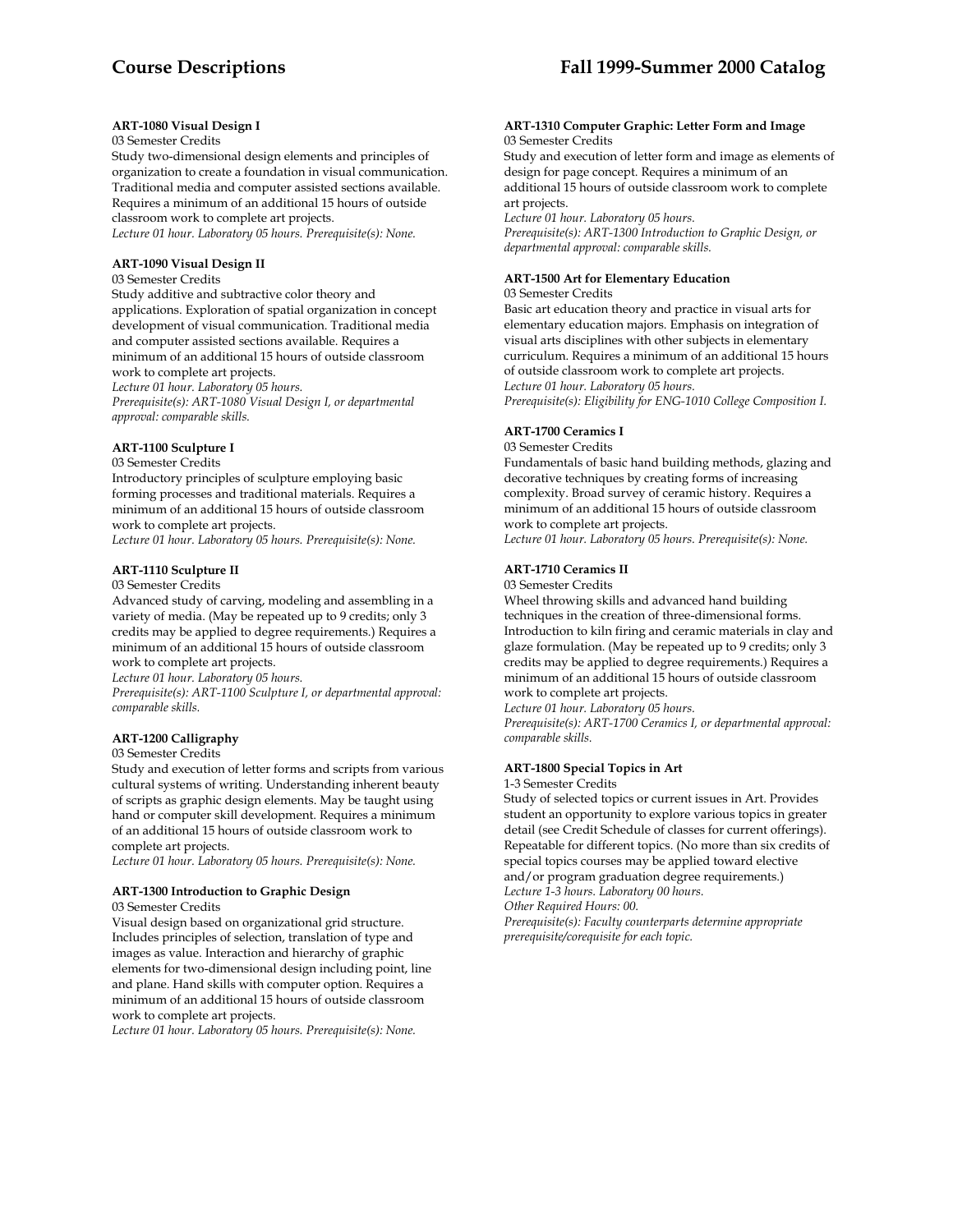# **ART-181S Special Laboratory Topics in Art**

## 1-3 Semester Credits

Specialized two-hour lab per credit focusing on selected topics or current issues in Art (see Credit Schedule of classes for current offerings). Repeatable for different topics. (no more than six credits of special topics may be applied toward elective and/or program graduation degree requirements.)

*Lecture 00 hours. Laboratory 2-6 hours. Other Required Hours: 00. Prerequisite(s): Faculty counterparts determine appropriate prerequisite/corequisite for each topic.* 

## **ART-181T Special Laboratory Topics in Art**

1-3 Semester Credits

Specialized three-hour lab per credit focusing on selected topics or current issues in Accounting (see Credit Schedule of classes for current offerings). Repeatable for different topics. (no more than six credits of special topics may be applied toward elective and/or program graduation degree requirements.)

*Lecture 00 hours. Laboratory 3-9 hours.* 

*Other Required Hours: 00.* 

*Prerequisite(s): Faculty counterparts determine appropriate prerequisite/corequisite for each topic.* 

## **ART-1820 Independent Study in Art**

1-3 Semester Credits

Must be taken concurrently with any 1000-level course in Art. Specific content arranged between instructor and student. May be repeated for a maximum of three credits. *Lecture 01 hour. Laboratory 00 hours.* 

*Other Required Hours: 00.* 

*Prerequisite(s): Must be taken concurrently with a 1000-level course in Art.* 

## **ART-2000 Life Drawing I**

## 03 Semester Credits

Introduction to drawing human figure from live model. Emphasis on constructing human figure in terms of basic shapes and planes. Introduction to anatomy for artists. Various media explored. Requires a minimum of an additional 15 hours of outside classroom work to complete art projects.

*Lecture 01 hour. Laboratory 05 hours.* 

*Prerequisite(s): ART-1050 Drawing I, or departmental approval: comparable skills.* 

## **ART-2010 Life Drawing II**

## 03 Semester Credits

Drawing human figure from live model. Exploration of anatomy for artist with emphasis on relating human figure to three dimensional environment. Focus on craftsmanship and high level of proficiency with various media. (May be repeated up to 9 credits; only 3 credits may be applied to degree requirements.) Requires a minimum of an additional 15 hours of outside classroom work to complete art projects. *Lecture 01 hour. Laboratory 05 hours.* 

*Prerequisite(s): ART-2000 Life Drawing I, or departmental approval: comparable skills.* 

## **ART-2050 Painting I**

## 03 Semester Credits

Introduction to materials and techniques of opaque painting (oil and acrylic). Emphasis on use of color and composition. Exploration of various styles of painting. Requires a minimum of an additional 15 hours of outside classroom work to complete art projects.

*Lecture 01 hour. Laboratory 05 hours.* 

*Prerequisite(s): ART-1050 Drawing I, or departmental approval: comparable skills.* 

## **ART-2060 Painting II**

03 Semester Credits

Exploration of semi-complex to complex painting problems utilizing various subjects. Emphasis placed on personal expression and independent problem-solving skills. Focus on craftsmanship and high level of proficiency with opaque painting media. (May be repeated up to 9 credits; only 3 credits may be applied to degree requirements.) Requires a minimum of an additional 15 hours of outside classroom work to complete art projects.

*Lecture 01 hour. Laboratory 05 hours.* 

*Prerequisite(s): ART-2050 Painting I, or departmental approval: comparable skills.* 

# **ART-2070 Watercolor**

# 03 Semester Credits

Introduction and exploration of transparent watercolor as painting technique. Investigates various styles of painting. (May be repeated up to 9 credits; only 3 credits may be applied to degree requirements.) Requires a minimum of an additional 15 hours of outside classroom work to complete art projects.

*Lecture 01 hour. Laboratory 05 hours.* 

*Prerequisite(s): ART-1050 Drawing I, or departmental approval: comparable skills.* 

#### **ART-2080 Portrait Drawing and Painting**  03 Semester Credits

In-depth study of drawing and painting human head (portraiture) from live model. Basic anatomy explored along with relating model to three- dimensional environment. Involves use of variety of media. (May be repeated up to 9 credits; only 3 credits may be applied to degree requirements.) Requires a minimum of an additional 15 hours of outside classroom work to complete art projects. *Lecture 01 hour. Laboratory 05 hours.* 

*Prerequisite(s): ART-1050 Drawing I, or departmental approval: comparable skills.*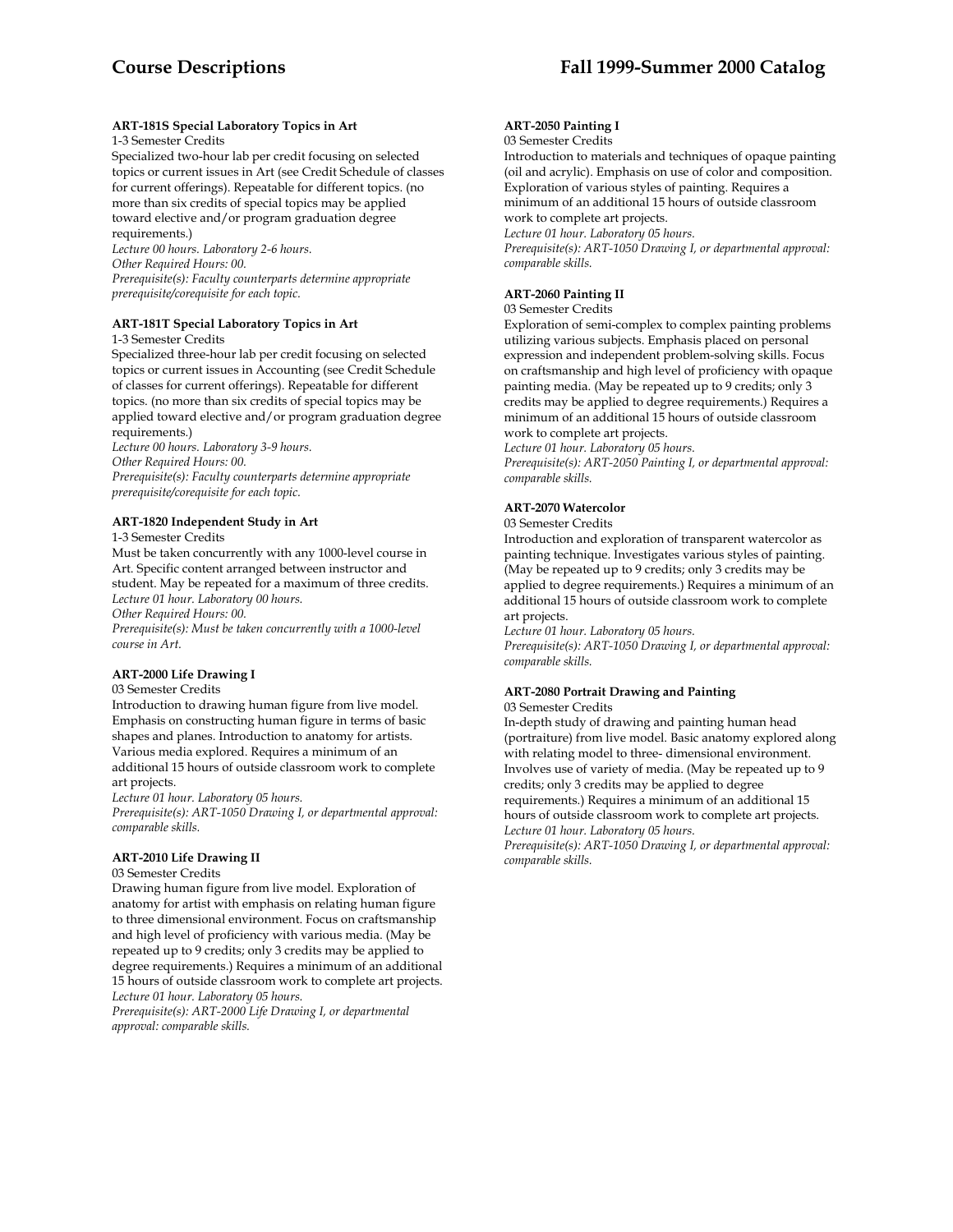## **ART-2100 Computer Graphic: Raster Images**  03 Semester Credits

Study raster (paint) software tools for graphic design and expressive images. Techniques relating to demands in current market include scanning, processing and composting of images. Interactive digital portfolio output. (May be repeated up to 9 credits; only 3 credits may be applied to degree requirements.) New software options available as course is repeated. Requires a minimum of an additional 15 hours of outside classroom work to complete art projects.

*Lecture 01 hour. Laboratory 05 hours.* 

*Prerequisite(s): ART-1800 Visual Design I (computer aided), or ART-1090 Visual Design II (computer aided), or ART-1300 Introduction to Graphic Design, or departmental approval: comparable skills.* 

# **ART-2110 Computer Graphic: Drawing**

## 03 Semester Credits

Study 2D vector object construction for graphic design images. Develop precision in Bezier curve manipulation, hand drawn images are scanned in, traced or streamlined into vector information. Filters humanize the mathematical hard edges of images. Interactive digital portfolio output. (May be repeated up to 9 credits; only 3 credits may be applied to degree requirements.) New software options are available as course is repeated. Requires a minimum of an additional 15 hours of outside classroom work to complete art projects.

*Lecture 01 hour. Laboratory 05 hours.* 

*Prerequisite(s): ART-1080 Visual Design I (computer aided), or ART-1090 Visual Design II (computer aided), or ART-1300 Introduction to Graphic Design, or departmental approval: comparable skills.* 

#### **ART-2150 Computer Graphic: 2D Animation/Video**  03 Semester Credits

Study 2D computer-based animation mixed with video for expressive images. Industry related techniques of keyed mattes, genlock dissolves, video capture, scanning, fractal landscapes, and chroma effects. Video portfolio output. (May be repeated for up to 9 credits; only 3 credits may be applied to degree requirements.) New software options available as course is repeated. Requires a minimum of an additional 15 hours of outside classroom work to complete art projects.

*Lecture 01 hour. Laboratory 05 hours.* 

*Prerequisite(s): ART-1080 Visual Design I (computer aided), or ART-1090 Visual Design II (computer aided), or ART-1300 Introduction to Graphic Design, or departmental approval: comparable skills.* 

## **ART-2160 Computer Graphic: 3D Modeling and Rendering**  03 Semester Credits

Study 3D computer-based modeling and rendering. Understanding planar views using polygon construction of objects with numeric input. Deformation tools/ techniques to soften form. (May be repeated up to 12 credits; only 3 credits may be applied to degree requirements.) Requires a minimum of an additional 15 hours of outside classroom work to complete art projects.

*Lecture 01 hour. Laboratory 05 hours.* 

*Prerequisite(s): ART-1050 Drawing I, and ART-1080 Visual Design I, or departmental approval: comparable skills.* 

## **ART-2170 Computer Graphic: 3D Animation**  03 Semester Credits

Study 3D computer-based modeling, rendering, and animation. Emphasis on object construction for animation along with texture mapping, eight interactive lights, key frames, motion graph controls, NURBS and inverse kinematics. Video portfolio production output. (May be repeated up to 12 credits; only 3 credits may be applied to degree requirements.) New software options are available as course is repeated. Requires a minimum of an additional 15 hours of outside classroom work to complete art projects. *Lecture 01 hour. Laboratory 05 hours.* 

*Prerequisite(s): ART-2160 Computer Graphic: 3D Modeling and Rendering, or departmental approval: comparable skills.* 

# **ART-2210 Printmaking I**

## 03 Semester Credits

General introduction to various aspects of printmaking and graphic composition. Techniques may include relief printing (wood/linocut, monotype); silk screen, intaglio (etching, engraving, dry point, mezzotint, acquatint); lithography, calligraphy, monoprint. Some multi-color work. Requires a minimum of an additional 15 hours of outside classroom work to complete art projects.

*Lecture 01 hour. Laboratory 05 hours.* 

*Prerequisite(s): ART-1050 Drawing I, or departmental approval: comparable skills.* 

## **ART-2220 Printmaking II**

#### 03 Semester Credits

Emphasis on advanced techniques of intaglio relief, lithography silk screening, colligraphy and monoprints. (May be repeated for up to 9 credits, 3 of which are applicable to degree requirements.) Requires a minimum of an additional 15 hours of outside classroom work to complete art projects.

*Lecture 01 hour. Laboratory 05 hours. Prerequisite(s): ART-2210 Printmaking I, or departmental approval: comparable skills.* 

## **ART-2800 Special Advanced Topics in Art**  1-3 Semester Credits

Study of selected advanced topics or current issues in Art. Provides student an opportunity to explore various topics in greater detail (see Credit Schedule of classes for current offerings.). Repeatable for different topics. (No more than six credits of special topics courses may be applied toward elective and/or program graduation degree requirements.) *Lecture 1-3 hours. Laboratory 00 hours. Prerequisite(s): Faculty counterparts determine appropriate prerequisite/corequisite for each topic.* 

## **ART-281S Special Advanced Laboratory Topics in Art**  1-3 Semester Credits

Specialized two-hour lab per credit focusing on advanced topics or current issues in Art (see Credit Schedule of classes for current offerings). Repeatable for different topics. (No more than six credits of special topics courses may be applied toward elective and/or program graduation degree requirements.)

*Lecture 00 hours. Laboratory 2-6 hours.* 

*Prerequisite(s): Faculty counterparts determine appropriate prerequisite/corequisite for each topic.*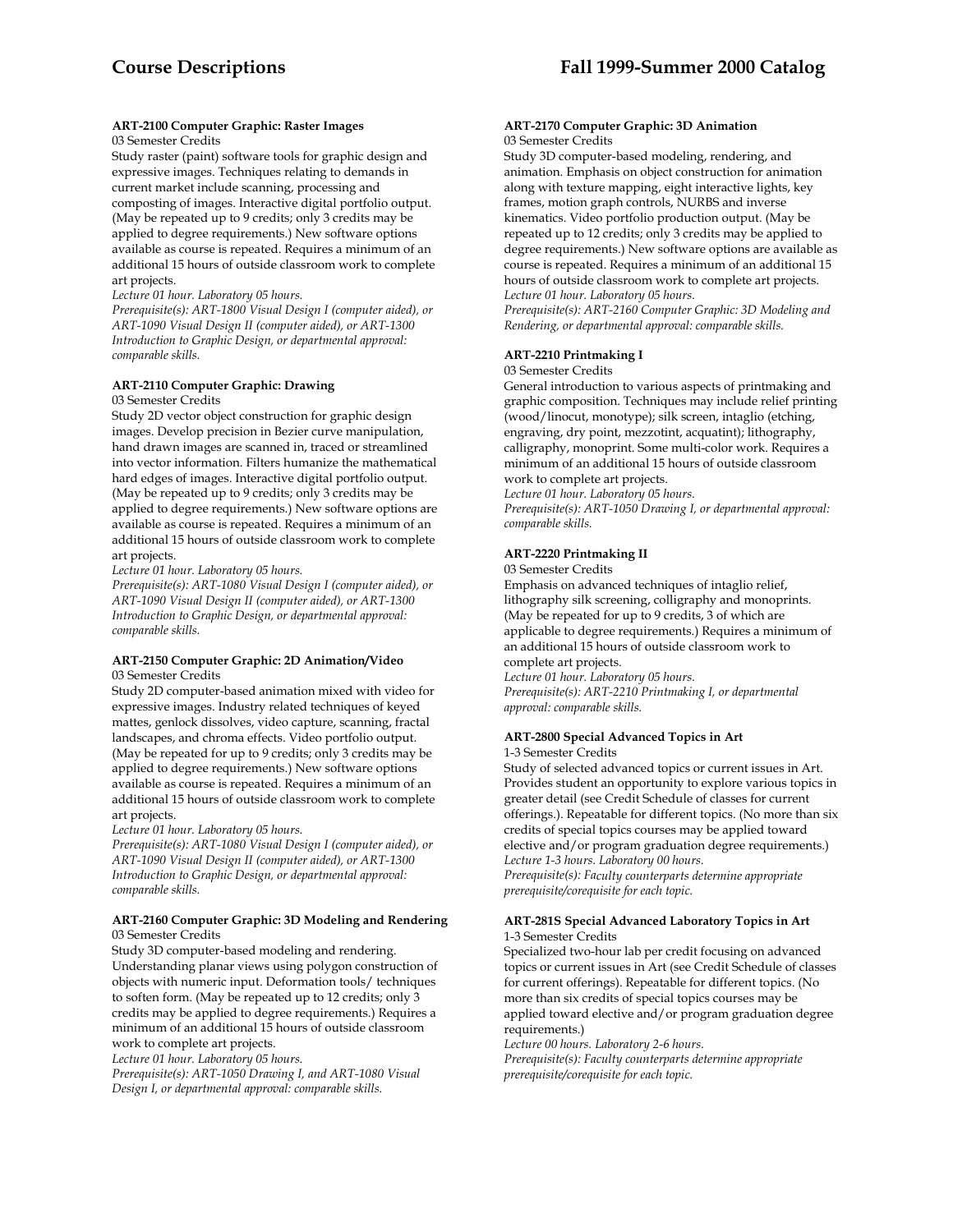## **ART-281T Special Research Laboratory Topics in Art**  1-3 Semester Credits

Specialized three-hour lab per credit focusing on advanced topics or current issues in Art (see Credit Schedule of classes for current offerings). Repeatable for different topics. (No more than six credits of special topics courses may be applied toward elective and/or program graduation degree requirements.)

*Lecture 00 hours. Laboratory 3-9 hours. Prerequisite(s): Faculty counterparts determine appropriate prerequisite/corequisite for each topic.* 

#### **ART-2820 Independent Advanced Study in Art**  1-3 Semester Credits

Must be taken concurrently with any 2000-level course in Art. Specific content arranged between instructor and student. May be repeated for a maximum of three credits.

*Lecture 01 hours. Laboratory 00 hours.* 

*Other Required Hours: 00.* 

*Prerequisite(s): Must be taken concurrently with a 2000-level course in Art.* 

# **AUTOMOTIVE TECHNOLOGY - AUTO**

# **AUTO-1000 Automotive Maintenance**

02 Semester Credits

Designed to teach automotive maintenance and introduce vehicle systems and components to automobile owner. Topics covered: orientation to hand tools and their safe usage; safe work habits; proper applications for fluids and lubricants; maintenance schedules and selection of a repair facility. Introduction to brake, electrical, suspension, fuel, and cooling systems and their terminology. Minimal handson application.

*Lecture 02 hours. Laboratory 00 hours. Prerequisite(s): None.* 

## **AUTO-1100 Introduction to Automotive Service Procedures**

# 02 Semester Credits

Designed to provide introduction to several basic service procedures required of a person beginning work in automobile service center. Provides student with opportunity to perform tasks using prescribed laboratory sheets after introduction to shop safety and safe operation of automobile equipment and hand tools. Oil change, tire service, safety inspection, and battery testing tasks performed.

*Lecture 01 hour. Laboratory 02 hours. Prerequisite(s): None.* 

## **AUTO-1200 Introduction to Automotive Service Manuals and Information Systems**

01 Semester Credit

Introduction to a variety of automotive repair manuals containing automotive service information. Locating servicing information and proper repair procedures emphasized. Proper documentation of automotive repair orders is accomplished along with collecting information about regulations regarding Right to Know laws concerning storage, handling, and use of hazardous materials. *Lecture 00 hours. Laboratory 02 hours. Prerequisite(s): None.* 

#### **AUTO-1300 Automotive Engines**  03 Semester Credits

Covers operation of internal combustion gasoline engine including engine fundamentals and removal, lubrication and cooling system operation, and cylinder head and engine block diagnosis. Engine disassembly, measurements for correctness and proper assembly techniques included. *Lecture 01 hour. Laboratory 06 hours. Prerequisite(s): None.* 

## **AUTO-1350 Manual Transmission and Drivetrain**  02 Semester Credits

Theory and operation of manual transmissions, transaxles, clutches, drive shafts, drivetrain couplings, rear axles, axle shafts, and four-wheel drive componentry. Course emphasizes diagnosis, troubleshooting and repair. *Lecture 01 hour. Laboratory 03 hours. Prerequisite(s): None.* 

# **AUTO-1400 Automotive Alignment, Steering and Suspension**

03 Semester Credits

Theory and principles of automotive alignment geometry. Vehicle suspension inspections, diagnosis and repair through use of special tools and alignment equipment. Exploration of automotive steering systems and wheel and tire diagnosis and repair.

*Lecture 01 hour. Laboratory 06 hours. Prerequisite(s): None.* 

#### **AUTO-1450 Automotive Braking Systems**  03 Semester Credits

Designed to provide student with foundation in theory and operation of automotive braking systems. Includes hydraulic brake principles, machining operations, and troubleshooting and repair of disc and drum brake assemblies. Operation and diagnosis of anti-lock braking systems included. *Lecture 01 hour. Laboratory 06 hours. Prerequisite(s): None.* 

# **AUTO-1500 Automotive Electrical**

02 Semester Credits

Fundamentals of electricity for automotive technicians. Electrical theory, Ohm's Law, series, parallel and seriesparallel circuits, control devices, and battery theory and testing are included. Interpreting and using wiring schematics along with the Digital Volt Ohm Meter emphasized. Lighting, horn and wiper systems examined. *Lecture 01 hour. Laboratory 03 hours. Prerequisite(s): None.* 

# **AUTO-1550 Automotive Service Operations**

02 Semester Credits

Principles of operation of today's automotive repair center. Explores staffing, customer relations, personnel management, scheduling of work and workers, parts inventory control procedures, job costs, supervisor's role in cost control, manufacturer's warranties, marketing, and advertising. Workplace skills for automotive service technicians examined.

*Lecture 02 hours. Laboratory 00 hours. Prerequisite(s): None.*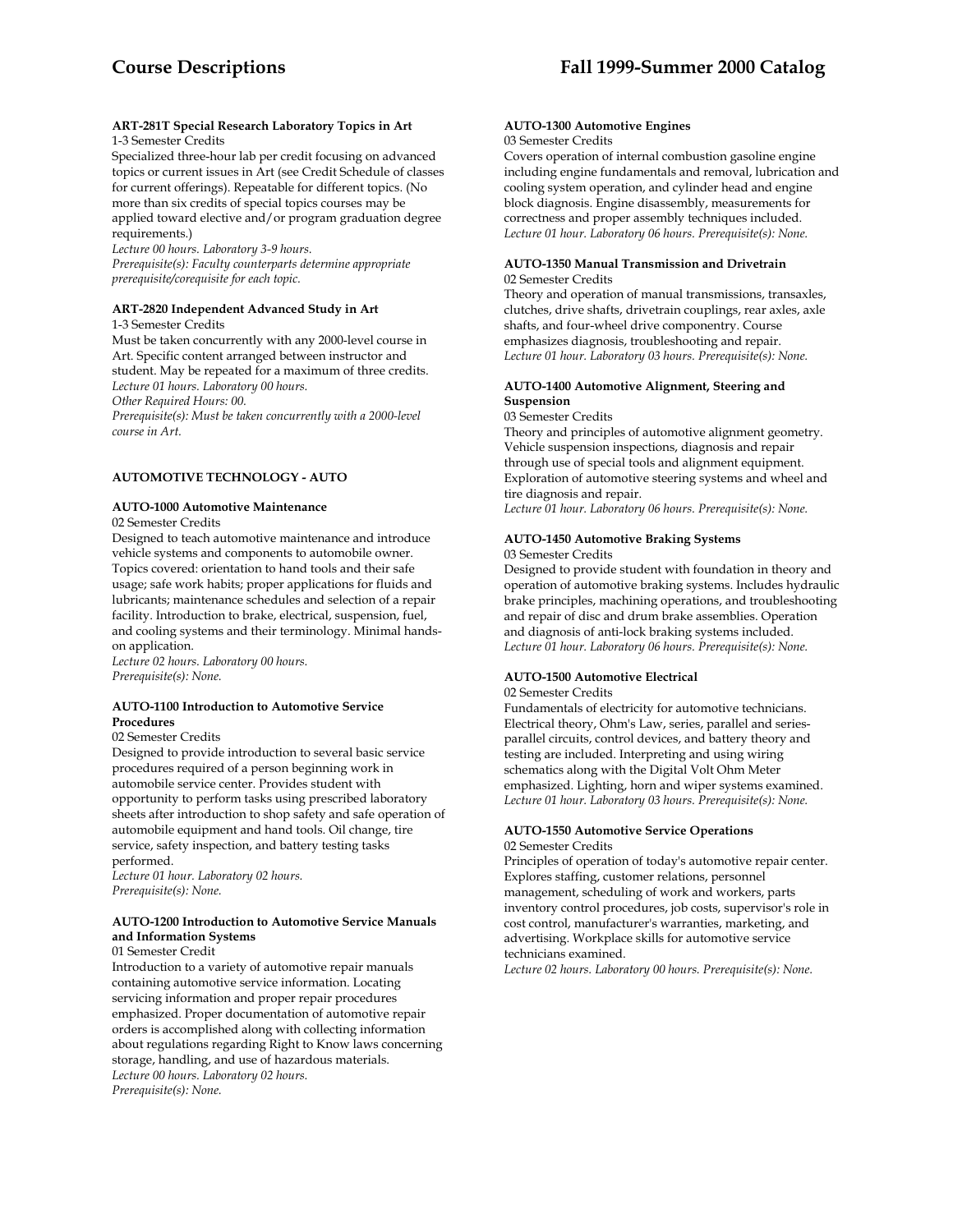## **AUTO-1800 Special Topics in Automotive Technology**  1-3 Semester Credits

Study of selected topics or current issues in . Provides student an opportunity to explore various topics in greater detail (see Credit Schedule of classes for current offerings). Repeatable for different topics. (No more than six credits of special topics courses may be applied toward elective and/or program graduation degree requirements.) *Lecture 1-3 hours. Laboratory 0 hours. Other Required Hours: 00. Prerequisite(s): Faculty counterparts determine appropriate prerequisite/corequisite for each topic.* 

## **AUTO-181S Special Laboratory Topics in Automotive Technology**

1-3 Semester Credits

Specialized two-hour lab per credit focusing on selected topics or current issues in Automotive (see Credit Schedule of classes for current offerings). Repeatable for different topics. (no more than six credits of special topics may be applied toward elective and/or program graduation degree requirements.)

*Lecture 0 hours. Laboratory 2-6 hours. Other Required Hours: 00. Prerequisite(s): Faculty counterparts determine appropriate prerequisite/corequisite for each topic.* 

## **AUTO-181T Special Laboratory Topics in Automotive Technology**

1-3 Semester Credits

Specialized three-hour lab per credit focusing on selected topics or current issues in Automotive (see Credit Schedule of classes for current offerings). Repeatable for different topics. (no more than six credits of special topics may be applied toward elective and/or program graduation degree requirements.)

*Lecture 0 hours. Laboratory 3-9 hours. Other Required Hours: 00. Prerequisite(s): Faculty counterparts determine appropriate prerequisite/corequisite for each topic.* 

# **AUTO-1940 Automotive Field Experience I**

01 Semester Credit

Provides student with automotive field experience needed to develop career skills through work experience in automotive service industry.

*Lecture 00 hours. Laboratory 00 hours.* 

*Other Required Hours: Field experience: 12 clock hours per week. Prerequisite(s): Departmental approval: job site approval.* 

## **AUTO-1950 Automotive Field Experience II**

01 Semester Credit

Provides student with automotive field experience needed to develop career skills through work experience in automotive service industry.

*Lecture 00 hours. Laboratory 00 hours.* 

*Other Required Hours: Field experience: 12 clock hours per week. Prerequisite(s): Departmental approval: job site approval.* 

# **AUTO-1960 Automotive Field Experience III**

01 Semester Credit

Provides student with automotive field experience needed to develop career skills through work experience in automotive service industry.

*Lecture 00 hours. Laboratory 00 hours.* 

*Other Required Hours: Field experience: 12 clock hours per week. Prerequisite(s): Departmental approval: job site approval.* 

#### **AUTO-2300 Automatic Transmissions**  03 Semester Credits

Covers theory of operation of automotive transmissions and transaxles. Emphasis placed on hydraulic fundamentals, controls and planetary gear train theory. Maintenance, diagnosis, and overhaul procedures of transmissions are completed by student. Introduction to operation and diagnosis of electronic shift transmissions. *Lecture 01 hour. Laboratory 06 hours. Prerequisite(s): AUTO-1500, Automotive Electrical, or departmental approval: industry-related experience.* 

# **AUTO-2350 Automotive HVAC**

02 Semester Credits

Theory, diagnosis and servicing procedures of automotive air conditioning systems. Includes heating systems and operation, diagnosis and repair of electric and vacuum components and controls, and service procedures for R-12 and R-134A refrigerants.

*Lecture 01 hour. Laboratory 03 hours.* 

*Prerequisite(s): AUTO-1300 Automotive Engines, and AUTO-1500 Automotive Electrical, or departmental approval: industryrelated experience.* 

#### **AUTO-2400 Engine Performance**  03 Semester Credits

Theory and testing of automotive engine performance which includes examining ignition, mechanical, fuel and emission systems. Will explore methods of analyzing and locating engine performance malfunctions using deductive methodology and diagnostic test equipment. *Lecture 01 hour. Laboratory 06 hours. Prerequisite(s): AUTO-1500 Automotive Electrical, or departmental approval: industry-related experience.* 

## **AUTO-2450 Automotive Electronic Engine Controls**  03 Semester Credits

Theory, operation and advanced diagnosis of modern automobile ignition, fuel, and emission control systems which are computer controlled. Will explore methods of analyzing and locating engine performance malfunctions using deductive methodology and diagnostic test equipment. Emphasis on scan tool usage along with five gas analysis of exhaust.

*Lecture 01 hour. Laboratory 06 hours. Prerequisite(s): AUTO-2400 Engine Performance, or departmental approval: industry-related experience.* 

#### **AUTO-2500 Automotive Electrical Diagnosis**  02 Semester Credits

Theory of operation, diagnosis, and repair of automotive electrical and electronic systems. Study of automotive systems including instrumentation, body, and chassis electrical and electronic controls. Theory, diagnosis and repair of automotive charging and starting systems. *Lecture 01 hour. Laboratory 03 hours.* 

*Prerequisite(s): AUTO-1500 Automotive Electrical, or departmental approval: industry- related experience.*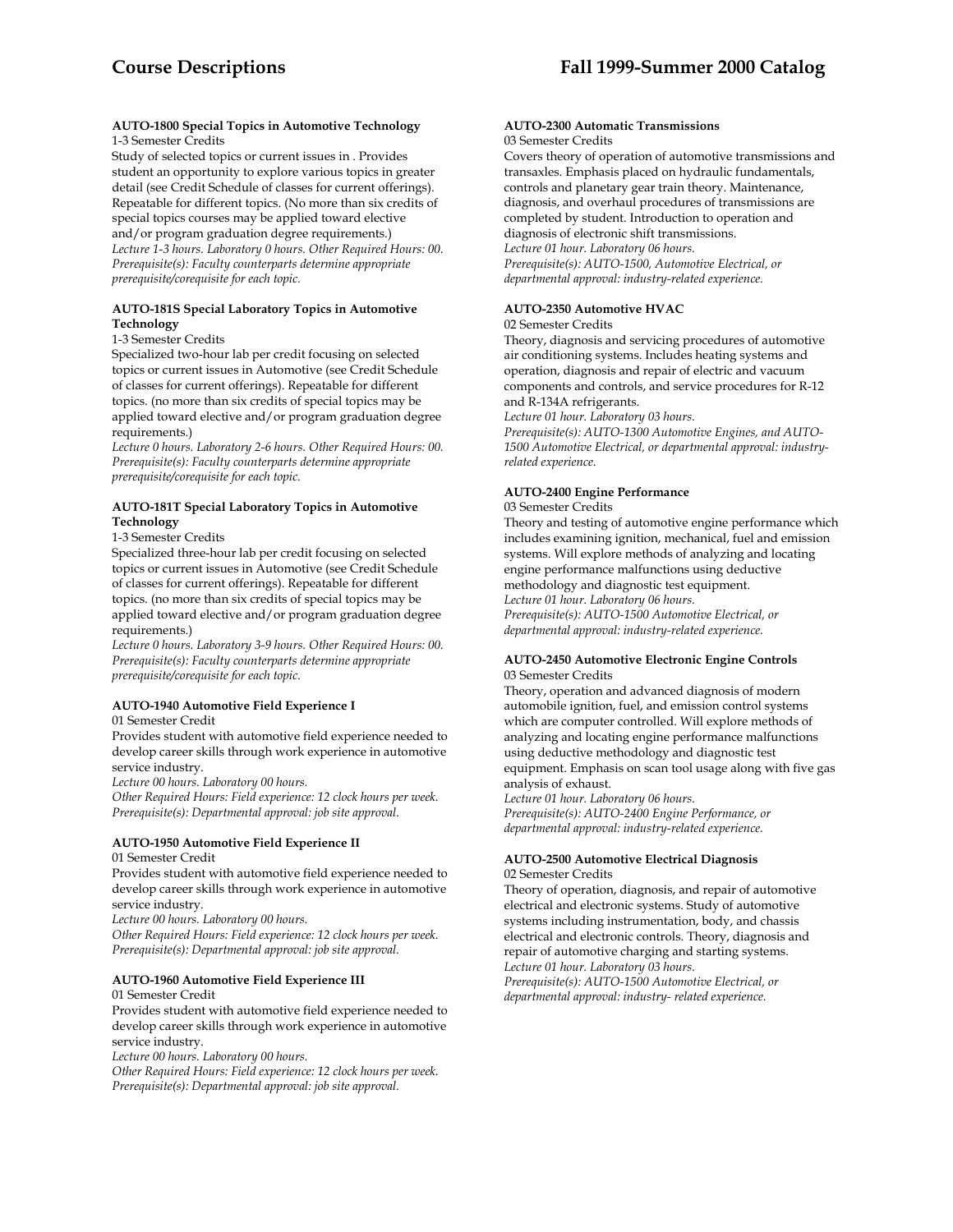## **AUTO-2800 Special Advanced Topics in Automotive Technology**

1-3 Semester Credits

Study of selected advanced topics or current issues in Automotive. Provides student an opportunity to explore various topics in greater detail (see Credit Schedule of classes for current offerings.). Repeatable for different topics. (No more than six credits of special topics courses may be applied toward elective and/or program graduation degree requirements.)

*Lecture 1-3 hours. Laboratory 00 hours. Prerequisite(s): Faculty counterparts determine appropriate prerequisite/corequisite for each topic.* 

## **AUTO-281S Special Advanced Laboratory Topics in Automotive Technology**

1-3 Semester Credits

Specialized two-hour lab per credit focusing on advanced topics or current issues in Automotive (see Credit Schedule of classes for current offerings). Repeatable for different topics. (No more than six credits of special topics courses may be applied toward elective and/or program graduation degree requirements.)

*Lecture 00 hours. Laboratory 2-6 hours.* 

*Prerequisite(s): Faculty counterparts determine appropriate prerequisite/corequisite for each topic.* 

## **AUTO-281T Special Advanced Laboratory Topics in Automotive Technology**

1-3 Semester Credits

Specialized three-hour lab per credit focusing on advanced topics or current issues in (see Credit Schedule of classes for current offerings). Repeatable for different topics. (No more than six credits of special topics courses may be applied toward elective and/or program graduation degree requirements*.)* 

*Lecture 00 hours. Laboratory 3-9 hours.* 

*Prerequisite(s): Faculty counterparts determine appropriate prerequisite/corequisite for each topic.* 

# **AUTO-2940 Automotive Field Experience IV**

01 Semester Credit

Provides student with automotive field experience needed to develop career skills through work experience in automotive service industry.

*Lecture 00 hours. Laboratory 00 hours.* 

*Other Required Hours: Field experience: 12 clock hours per week. Prerequisite(s): Departmental approval: job site approval.* 

#### **AUTO-2950 Automotive Field Experience V**  01 Semester Credit

Provides student with automotive field experience needed to develop career skills through work experience in automotive service industry.

*Lecture 00 hours. Laboratory 00 hours.* 

*Other Required Hours: Field experience: 12 clock hours per week. Prerequisite(s): Departmental approval: job site approval.* 

# **AVIATION TECHNOLOGY - AVIA**

## **AVIA-1010 Private Pilot Theory**

03 Semester Credits

Introductory aerodynamics, weight and balance, meteorology, pilotage and basic navigation, radio communications and navigation along with Federal Aviation Regulations in preparation for private pilot written examination required by Federal Aviation Administration. *Lecture 03 hours. Laboratory 00 hours. Prerequisite(s): None.* 

# **AVIA-1140 Aviation Meteorology**

02 Semester Credits

Basic concepts of meteorological phenomena, formation of air masses, fronts, thunderstorms, icing, fog and clouds, and analysis and use of weather data for safe flight. *Lecture 02 hours. Laboratory 00 hours. Prerequisite(s): None.* 

## **AVIA-1150 Aviation Communications**

## 02 Semester Credits

Radio usage, knowledge of low and medium frequencies, proper phraseologies, A.T.C. procedures, convenience of radio aids in navigation. Emergency procedures, radar vectors, FCC assigned frequencies, high density traffic communication, approach and departure control, and en route procedures.

*Lecture 02 hours. Laboratory 00 hours. Prerequisite(s): None.* 

# **AVIA-1310 Primary Flight**

02 Semester Credits

Actual flight experience in approved aircraft. Designed to train students in aircraft pilot fundamentals which lead to Private Pilot Licensure by the Federal Aviation Administration. Flight experience: 38 clock hours. (Cost of flight instruction paid by student to fixed base operator.) *Lecture 01 hour. Laboratory 02 hours Prerequisite(s): None.* 

## **AVIA-1410 Intermediate Flight I**

02 Semester Credits

Extensive navigation training including radio navigation utilizing VHF and LF radio navigation aids; air surveillance radar approaches; night operations including night navigation; extensive basic instrument training including radar approach procedures. Flight experience: 38 clock hours. (Cost of flight instruction paid by student to fixed base operator.)

*Lecture 01 hour. Laboratory 02 hours. Prerequisite(s): AVIA-1310 Primary Flight.* 

## **AVIA-1510 Commercial Pilot Theory**

02 Semester Credits

Elementary aerodynamics, weight and balance in aircraft, instruments and instrument systems, basic meteorology, F.A.A. regulations, radio communications and procedures, pre-flight inspection, safety procedures, navigation, and principles leading to written examination for commercial pilots administered by Federal Aviation Administration. *Lecture 02 hours. Laboratory 00 hours.* 

*Prerequisite(s): AVIA-1010 Private Pilot Theory.*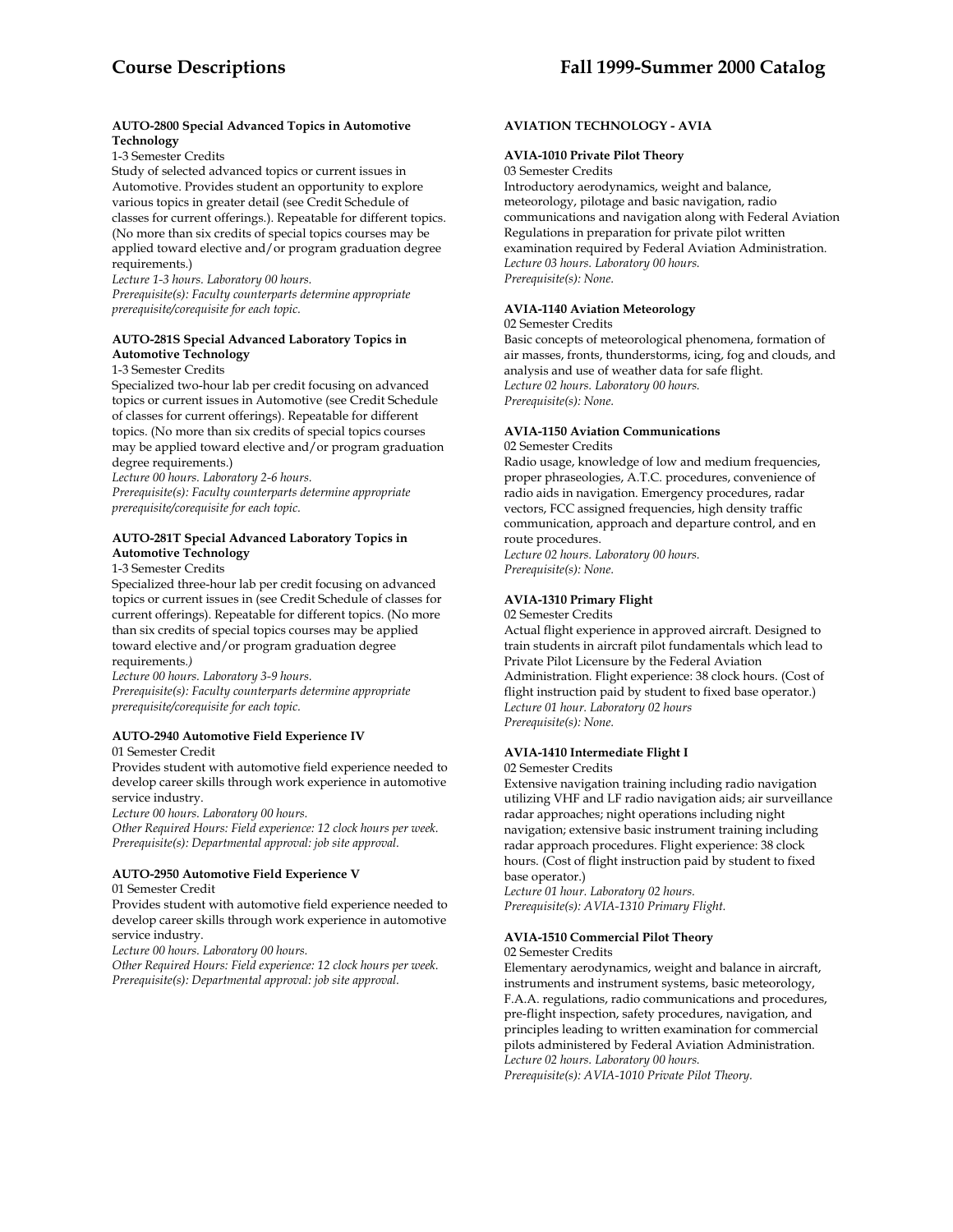## **AVIA-1800 Special Topics in Aviation**

1-3 Semester Credits

Study of selected topics or current issues in Aviation. Provides student an opportunity to explore various topics in greater detail (see Credit Schedule of classes for current offerings). Repeatable for different topics. (No more than six credits of special topics courses may be applied toward elective and/or program graduation degree requirements.) *Lecture 1-3 hours. Laboratory 00 hours. Other Required Hours: 00.* 

*Prerequisite(s): Faculty counterparts determine appropriate prerequisite/corequisite for each topic.* 

## **AVIA-2310 Intermediate Flight II**

03 Semester Credits

Instrument flight planning; filing flight plan; aircraft performance range and fuel requirements; required instrumentation and equipment and their proper use; emergency procedures; IFR navigation, instrument approach procedures, including VOR, ILS, DME and ADF, and radar approach procedures; holding procedures, and missed approach procedures; compliance with A.T.C. procedures. Flight experience: 60 clock hours. (Cost of flight instruction paid by student to fixed base operator.) *Lecture 01 hour. Laboratory 04 hours. Prerequisite(s): AVIA-1410 Intermediate Flight I.* 

# **AVIA-2320 Instrument Pilot Theory**

03 Semester Credits

Advanced course leading to F.A.A. examination for instrument pilot rating. Covers instruments, charts, advanced meteorology, approach and landing aids, radio navigation, radar, and automatic flight. *Lecture 03 hours. Laboratory 00 hours.* 

*Prerequisite(s): AVIA-1010 Private Pilot Theory, or AVIA-1510 Commercial Pilot Theory, or departmental approval: comparable skills.* 

## **AVIA-2410 Commercial Flight**

03 Semester Credits

Advanced maneuvers including chandelles, lazy eights, eights on pylons, gliding spirals and 720 degree power turns. Presentation of multi-engine aircraft systems, loading and performances; pre- flight, take-offs and landings, and basic maneuvers; single engine operation; emergency procedures; flight and fuel consumption planning; VMC V1 and V2 speeds; theories of multi-engine flight. Flight experience: 60 clock hours. (Cost of flight instruction paid by student to fixed base operator.) *Lecture 01 hour. Laboratory 04 hours. Prerequisite(s): AVIA-2310 Intermediate Flight II.* 

## **AVIA-2620 Flight Instructor**

02 Semester Credits

Advanced course leading to F.A.A. written examination for instructor rating. Covers fundamentals of flight instruction, effective flight instruction methods, instructor responsibilities, medical requirements of flying, F.A.A. regulations and safety. *Lecture 02 hours. Laboratory 00 hours. Prerequisite(s): AVIA-2320 Instrument Pilot Theory, or* 

*concurrent enrollment; or departmental approval: F.A.A. instrument pilot license, or comparable skills.* 

#### **AVIA-2630 Ground Instructor**  02 Semester Credits

Comprehensive study of fundamentals of teaching and learning as they apply to flight instruction; effective teaching methods; instructional management; instructor responsibilities; aeromedical information for instructors; aerodynamics; airplane performance; flight training syllabus; and federal regulations for instructors. *Lecture 02 hours. Laboratory 00 hours. Prerequisite(s): AVIA-2320 Instrument Pilot Theory, or concurrent enrollment; or departmental approval: comparable knowledge or skills.* 

## **AVIA-2650 Advanced Ground Instructor/Dispatcher**  02 Semester Credits

Advanced course leading to F.A.A. written examination for Advanced Ground Instructor and Flight Dispatcher. Covers advanced operating and flight rules, and flight operations including weather services, AIM, IAP, Mach speeds, flight logs, weight and balance, and aircraft performance analysis. Lecture 02 hours. Laboratory 00 hours.

*Prerequisite(s): AVIA-2620 Flight Instructor, or concurrent enrollment; or AVIA-2630 Ground Instructor, or concurrent enrollment; or departmental approval: comparable knowledge or skills.* 

## **AVIA-2800 Special Advanced Topics in Aviation**  1-3 Semester Credits

Study of selected advanced topics or current issues in Aviation. Provides student an opportunity to explore various topics in greater detail (see Credit Schedule of classes for current offerings.). Repeatable for different topics. (No more than six credits of special topics courses may be applied toward elective and/or program graduation degree requirements.)

*Lecture 1-3 hours. Laboratory 00 hours. Prerequisite(s): Faculty counterparts determine appropriate prerequisite/corequisite for each topic.*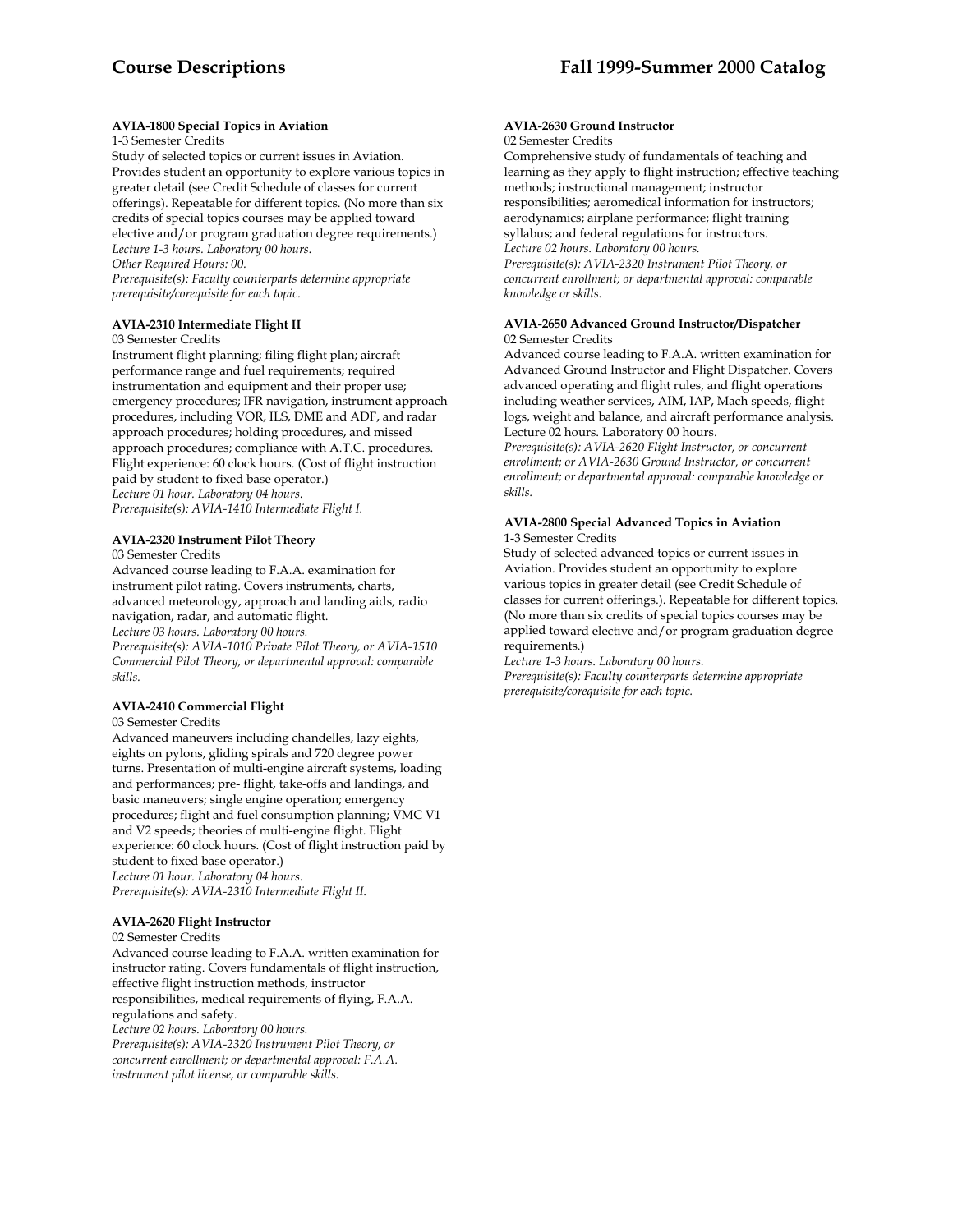## **BIOLOGY – BIO**

## **BIO-1040 The Cell and DNA**

## 03 Semester Credits

Designed for non-science majors. Considers cell structure, function, and metabolism, cell division, DNA structure and function, Mendelian and molecular genetics. Scientific method and reasoning emphasized. To fulfill laboratory science requirements, students should enroll in the related laboratory course.

*Lecture 03 hours. Laboratory 00 hours. Prerequisite(s): None.* 

# **BIO-104L The Cell and DNA Laboratory**

01 Semester Credit

Laboratory course examines scientific method, cell structure and function, cell division, DNA structure and function, and Mendelian and molecular genetics. Includes microscope work, models, role play and various experiments designed to illustrate concepts covered in the lecture course. *Lecture 00 hours. Laboratory 03 hours.* 

*Prerequisite(s): Concurrent enrollment in BIO-1040 is strongly recommended.* 

## **BIO-1050 Human Biology**

03 Semester Credits

Designed for non-science majors. Considers concept of homeostasis of the human body. Basic structure and function of body systems and diseases of these systems studied. To fulfill laboratory science requirements, students should enroll in related laboratory course.

*Lecture 03 hours. Laboratory 00 hours. Prerequisite(s): None.* 

## **BIO-105L Human Biology Laboratory**  01 Semester Credit

Laboratory course examines structure and function of human body systems. Includes microscope work, models, computer applications, and animal dissection. *Lecture 00 hours. Laboratory 03 hours.* 

*Prerequisite(s): Concurrent enrollment in BIO-1050 is strongly recommended.* 

#### **BIO-1060 Environment, Ecology and Evolution**  03 Semester Credits

Designed for non-science majors. Surveys diversity of life. Considers chemical cycles, ecology, the environment, population genetics, evolution and genetic basis of evolution. Emphasis on the scientific method and its application to environmental issues. To fulfill laboratory science requirements, students should enroll in related laboratory course.

*Lecture 03 hours. Laboratory 00 hours. Prerequisite(s): None.* 

#### **BIO-106L Environment, Ecology and Evolution Laboratory**  01 Semester Credit

Laboratory examines diversity of life, chemical cycles, ecology, environment, population genetics, evolution and genetic basis of evolution. Includes microscope work, models, role play, and various experiments designed to apply the scientific method and reasoning to the topics considered.

*Lecture 00 hours. Laboratory 03 hours.* 

*Prerequisite(s): Concurrent enrollment in BIO-1060 is strongly recommended.* 

#### **BIO-1100 Introduction to Biological Chemistry**  03 Semester Credits

Basic principles of inorganic chemistry, organic chemistry and biochemistry necessary for study of human physiology. Physiological applications of the chemical processes of cellular transport, communication and metabolism emphasized. Laboratory includes use of metric system, basic chemistry techniques and physiological applications. *Lecture 02 hours. Laboratory 02 hours. Prerequisite(s): Eligibility for MAH-1060 Survey of Mathematics or higher.* 

## **BIO-112Z General Biology II: Transition Course**  02 Semester Credits

Transition Course. Must have completed BIO-111 General Biology I. Replaces BIO-112 General Biology II. Fulfills prerequisite for BIO-1510 Principles of Biology II. Designed for science majors. Considers genetics, evolution, origin of life, and introduction to biological organization. *Lecture 01 hour. Laboratory 02 hours. Prerequisite(s): BIO-111 General Biology I.* 

## **BIO-113Z General Biology III: Transition Course**  03 Semester Credits

Transition Course. Must have completed BIO-112 General Biology II. Replaces BIO-113 General Biology III. Completes course sequence. Designed for science majors. Surveys biological diversity, various reproductive processes, considers population, community, and ecosystem levels of organization and animal behavior.

*Lecture 02 hours. Laboratory 02 hours. Prerequisite(s): BIO-111 General Biology I, and BIO-112 General Biology II.* 

## **BIO-1200 Oral Structure and Development**  03 Semester Credits

Introduction to dental terminology, form and function of teeth and related structures. Development, histology, morphology and pathology of permanent and deciduous dentitions and soft tissue structures. Helps students identify normal structures and common abnormalities within the oral cavity, and to communicate effectively with other members of dental team.

*Lecture 03 hours. Laboratory 00 hours. Prerequisite(s): Departmental approval: admission to Dental Assisting Program.* 

## **BIO-1210 General and Oral Histopathology**  04 Semester Credits

General study of cells and tissues of human with special emphasis placed on development of face and teeth. General principles of pathology included, such as inflammation, neoplasia, metabolic, endocrine, and other systemic diseases affecting the general and oral health of the patient. *Lecture 03 hours. Laboratory 03 hours.* 

*Prerequisite(s): Departmental approval: admission to Dental Hygiene Program.*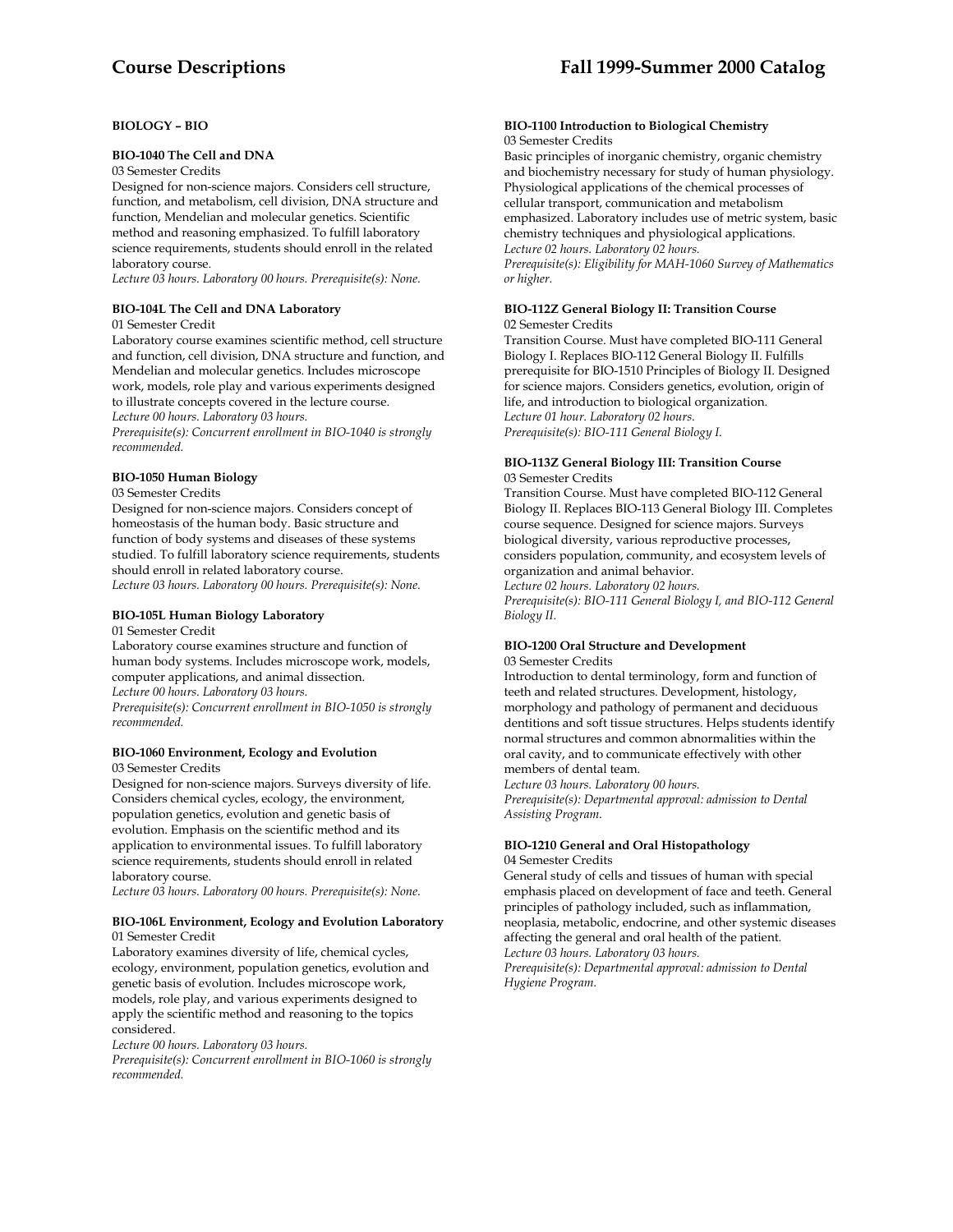#### **BIO-1220 Anatomy and Physiology for Radiographers**  03 Semester Credits

Basic understanding of body systems, structures and organs based on functions and relationships to diagnostic radiographic examinations.

*Lecture 02 hours. Laboratory 03 hours.* 

*Prerequisite(s): Departmental approval: admission to Radiography Program.* 

#### **BIO-1230 Anatomy and Physiology of the Eye**  04 Semester Credits

Detailed examination of the anatomy and physiology of the eye. Emphasis on eye terminology, structure, function, movement, disorders, diseases, lens physics, and visual testing/analysis. Study of eye model and preserved eye dissection.

*Lecture 03 hours. Laboratory 03 hours.* 

*Prerequisite(s): Departmental approval: admission to Optical Technology Program.* 

#### **BIO-1410 Anatomy and Physiology of Domestic Animals I**  04 Semester Credits

Explores the comparative anatomy and physiology of the canine, feline, equine, bovine, ovine, and porcine species. Focuses on cellular biology, tissues and membranes, the integumentary, skeletal, muscular, nervous, endocrine, and circulatory systems and emphasizes species variations. Laboratory includes preserved and fresh specimens, models, microscopic observations, and audio/visual aids

*Lecture 03 hours. Laboratory 02 hours.* 

*Prerequisite(s): BIO-1100 Introduction to Biological Chemistry, or concurrent enrollment.* 

## **BIO-1420 Anatomy and Physiology of Domestic Animals II**  03 Semester Credits

Explores the comparative anatomy and physiology of the canine, feline, equine, bovine, ovine, and porcine species. Focuses on lymphatic, digestive, respiratory, urinary and reproductive systems. Immunology, pregnancy, lactation and genetics considered. Laboratory includes preserved and fresh specimens, models, microscopic observations, and audio/visual aids.

*Lecture 02 hours. Laboratory 02 hours.* 

*Prerequisite(s): BIO-1410 Anatomy and Physiology of Domestic Animals I* 

# **BIO-1430 Anatomy and Physiology I**

## 04 Semester Credits

Study of structure and function of human body. Focus on fundamental concepts of cellular structure, tissues, organs, and systems. Considers structure, function, and terminology of skeletal, muscular, cardiovascular, lymphatic, digestive, respiratory, and urinary systems. Laboratory experiences include demonstrations, microscopic observations, anatomic models, and videos related to topics. It is strongly recommended that the BIO-1100 prerequisite be completed prior to taking course.

*Lecture 03 hours. Laboratory 03 hours.* 

*Prerequisite(s): BIO-1100 Introduction to Biological Chemistry, or concurrent enrollment; or CHEM-1020 Introduction to Organic Chemistry and Biochemistry, or concurrent enrollment; or departmental approval: comparable knowledge or skills.* 

#### **BIO-1440 Anatomy and Physiology II**  04 Semester Credits

Study of structure and function of the human body. Focus on structure, functions, and terminology of the nervous, integumentary, endocrine, and reproductive systems. Immunology, cellular division, embryological and fetal development, classical genetics and genetic technology considered. Laboratory experiences include demonstrations, microscopic observations, anatomic models, and videos related to topics.

*Lecture 03 hours. Laboratory 03 hours. Prerequisite(s): BIO-1430 Anatomy and Physiology I, or departmental approval: comparable knowledge or skills.* 

## **BIO-144Z Anatomy and Physiology II: Transition Course**  02 Semester Credits

Transition Course. Must have completed BIO-143 Anatomy and Physiology I. Replaces BIO-144 Anatomy and Physiology II. Fulfills prerequisite for BIO-1440 Anatomy and Physiology II. Study of structure and function of human body. Considers structure, function, and terminology of respiratory and urinary systems. Laboratory experiences include demonstrations, microscopic observations, anatomic models, and videos related to topics. *Lecture 01 hour. Laboratory 02 hours.* 

*Prerequisite(s): BIO-143 Anatomy and Physiology I.* 

## **BIO-145Z Anatomy and Physiology III: Transition Course**  03 Semester Credits

Transition Course. Must have completed BIO-144 Anatomy and Physiology II. Replaces BIO-145 Anatomy and Physiology III. Completes course sequence. Study of structure and function of human body. Focus on structure, functions, and terminology of endocrine and reproductive systems. Considers immunology, cellular division, embryological and fetal development, classical genetics and genetic technology. Laboratory experiences include demonstrations, microscopic observations, anatomic models, and videos related to topics. *Lecture 02 hours. Laboratory 02 hours.* 

*Prerequisite(s): BIO-144 Anatomy and Physiology II.* 

# **BIO-1500 Principles of Biology I**

04 Semester Credits

Designed for science majors. Considers molecular and cellular basis of life, energy transformation and metabolism, cellular reproduction, genetics, evolution and the origin of life, introduction to biological organization. *Lecture 03 hours. Laboratory 03 hours. Prerequisite(s): Eligibility for ENG-1010 College Composition I.* 

# **BIO-1510 Principles of Biology II**

#### 04 Semester Credits

Designed for science majors. Surveys biological diversity, examines plant and animal structure, function, and development, considers population, community, and ecosystem levels of organization and animal behavior. *Lecture 03 hours. Laboratory 03 hours. Prerequisite(s): BIO-1500 Principles of Biology I, or departmental approval: equivalent knowledge or skills.*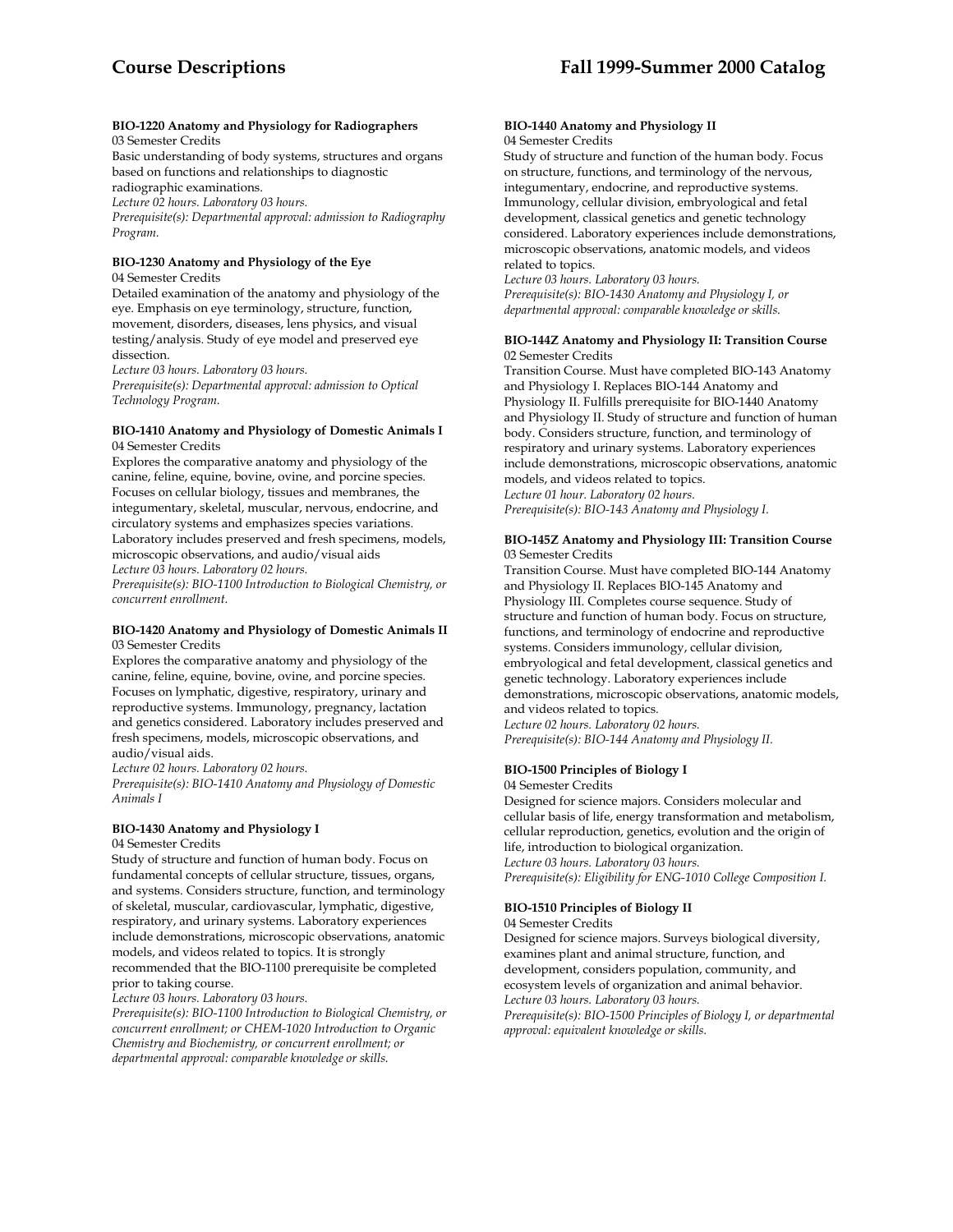## **BIO-1800 Special Topics in Biology**

1-3 Semester Credits

 Study of selected topics or current issues in Biology. Provides student an opportunity to explore various topics in greater detail (see Credit Schedule of classes for current offerings). Repeatable for different topics. (No more than six credits of special topics courses may be applied toward elective and/or program graduation degree requirements.) *Lecture 1-3 hours. Laboratory 00 hours.* 

*Other Required Hours: 00.* 

*Prerequisite(s): Faculty counterparts determine appropriate prerequisite/corequisite for each topic.* 

# **BIO-181S Special Laboratory Topics in Biology**

1-3 Semester Credits

Specialized two-hour lab per credit focusing on selected topics or current issues in Biology (see Credit Schedule of classes for current offerings). Repeatable for different topics. (no more than six credits of special topics may be applied toward elective and/or program graduation degree requirements.)

*Lecture 00 hours. Laboratory 2-6 hours. Other Required Hours: 00.* 

*Prerequisite(s): Faculty counterparts determine appropriate prerequisite/corequisite for each topic.* 

# **BIO-181T Special Laboratory Topics in Biology**

1-3 Semester Credits

Specialized three-hour lab per credit focusing on selected topics or current issues in Biology (see Credit Schedule of classes for current offerings). Repeatable for different topics. (no more than six credits of special topics may be applied toward elective and/or program graduation degree requirements.)

*Lecture 00 hours. Laboratory 3-9 hours. Other Required Hours: 00. Prerequisite(s): Faculty counterparts determine appropriate prerequisite/corequisite for each topic.* 

# **BIO-1820 Independent Research in Biology**

1-3 Semester Credits Specific content and objectives to be arranged between instructor and student. (May be repeated for a maximum of six credits.) *Lecture 0-3 hours. Laboratory 0-9 hours. Prerequisite(s): Departmental approval.* 

# **BIO-2010 Field Botany**

03 Semester Credits Study of the plant kingdom, emphasis on collection, identification, classification and ecology of local flora. Field trips *required. Lecture 02 hours. Laboratory 03 hours. Prerequisite(s): Completion of any 1000-level science course.* 

## **BIO-2050 Field Zoology**

03 Semester Credits Study of the animal kingdom, emphasis on location, identification, classification and ecology of local fauna. Field trips required. *Lecture 02 hours. Laboratory 03 hours. Prerequisite(s): Completion of any 1000-level science course.* 

#### **BIO-2060 Principles of Genetics**  03 Semester Credits

Study of principles of genetics with emphasis on human inheritance. Classical Mendelian genetics, the molecular basis of inheritance, current applications of genetic techniques, and the human genome project emphasized. Genetic basis of immunology and cancer explored. *Lecture 03 hours. Laboratory 00 hours. Prerequisite(s): BIO-1040 The Cell and DNA, or BIO-1440 Anatomy and Physiology II, or BIO-1420 Anatomy and Physiology of Domestic Animals II, or BIO-1500 Principles of Biology I.* 

## **BIO-2070 Techniques in Molecular Genetics**  03 Semester Credits

Advanced study of structure and function of DNA with emphasis on laboratory techniques used in molecular biology. Laboratory practices and applications of sterile techniques, gel electrophoresis, DNA isolation, RFLP analysis, plasmids, and recombinant DNA. Protein structure and methods of protein purification explored. *Lecture 01 hour. Laboratory 04 hours. Prerequisite(s): BIO-1040 The Cell and DNA, or BIO-1500 Principles of Biology I, or BIO-1440 Anatomy and Physiology II.* 

# **BIO-2100 Biology of Aging**

# 03 Semester Credits

Multidisciplinary approach to biological theories of aging with emphasis on humans. Fundamental concepts of cell biology and physiology will be used to study extrinsic and intrinsic factors in aging, the effects of aging on body systems, senescence, genetics, life expectancy and life span, and improving survivorship.

*Lecture 03 hours. Laboratory 00 hours.* 

*Prerequisite(s): BIO-1040 The Cell and DNA, or BIO-1050 Human Biology, or BIO-1500 Principles of Biology I, or BIO-1430 Anatomy & Physiology I.* 

## **BIO-2150 Environmental Science**

03 Semester Credits

Fundamental ecological concepts and their application to environmental issues emphasizing the impact of human activity on the biosphere. Topics include natural resources, air, water and land pollution, energy, and populations. *Lecture 03 hours. Laboratory 00 hours. Prerequisite(s): BIO-1060 Environment, Ecology and Evolution; or BIO-1510 Principles of Biology II.* 

## **BIO-2200 Radiobiology**

#### 02 Semester Credits

Theories of the biological effects of ionizing radiation, quantities and units of measurement, proper protective measures for both patient and personnel, effective dose equivalents, radiation absorption processes and shielding, and exposure monitoring devices.

*Lecture 02 hours. Laboratory 00 hours.* 

*Prerequisite(s): BIO-1220 Anatomy and Physiology for Radiographers, and departmental approval: admission to Radiography Program.*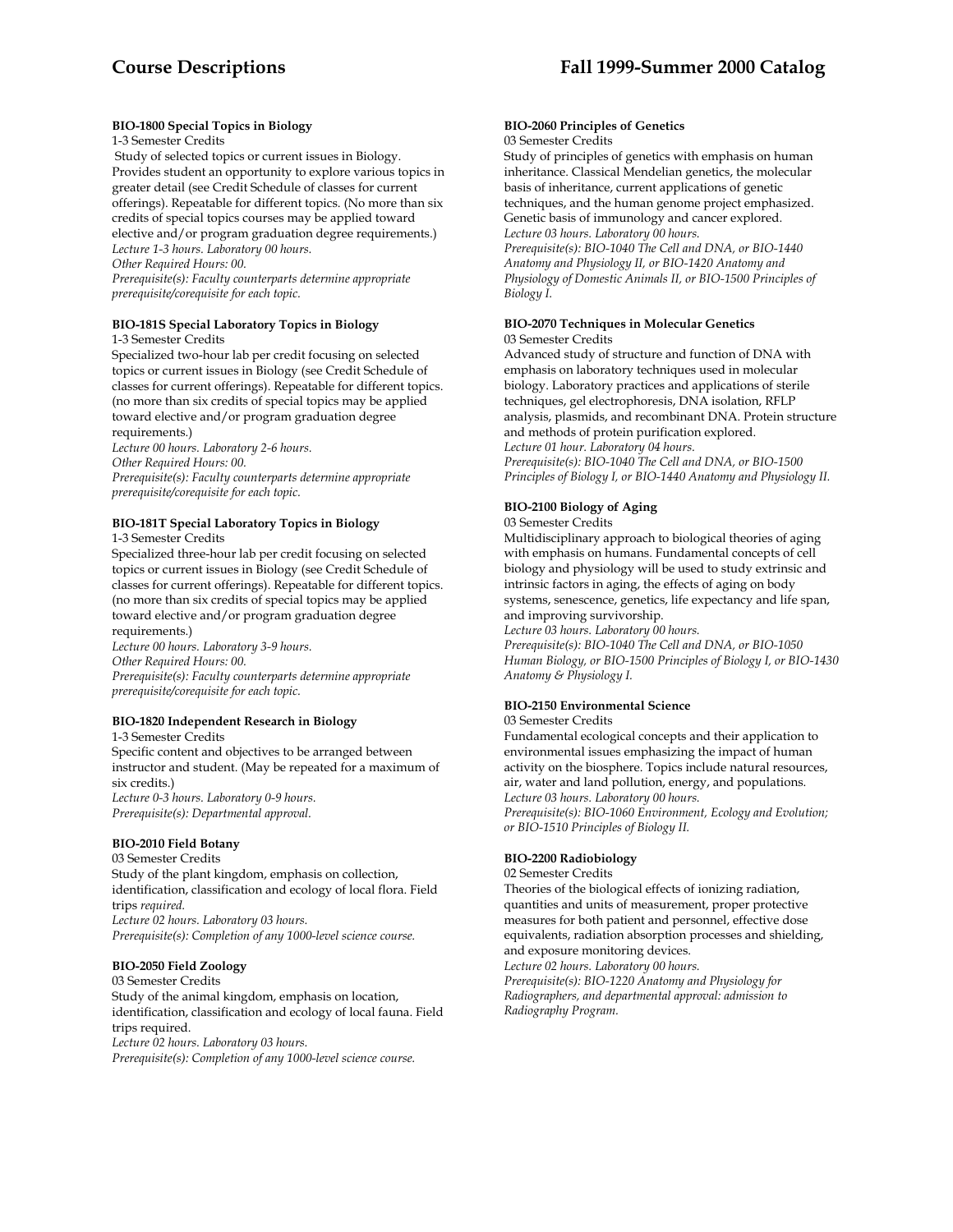# **BIO-2500 Microbiology**

## 04 Semester Credits

Survey of microorganisms in terms of physiology, biochemistry, genetics, and diversity with emphasis placed on prokaryotes and eukaryotes causing human diseases. Methods of their control including physical, mechanical, chemical, chemotherapeutic, and role of the immune system discussed.

*Lecture 03 hours. Laboratory 03 hours.* 

*Prerequisite(s): BIO-1410 Anatomy and Physiology of Domestic Animals I; or BIO-1430 Anatomy and Physiology I; or BIO-1500 Principles of Biology I; or BIO-1050 Human Biology and BIO-105L Human Biology Lab and BIO-1100 Introduction to Biological Chemistry; or departmental approval: comparable knowledge or skills.* 

## **BIO-2520 Oral Microbiology and Immunology**  03 Semester credits

Intended for students in the field of dental hygiene. Provides an up-to-date survey of microbiology with emphasis placed on microbial and immunologic diseases of dental origin or diseases with secondary oral manifestations. Ecology of the oral flora, dental plaque and calculus, caries and cariology, periodontal disease, control and prevention of periodontal disease, periapical infections, and medical infections of concern to the dental professional. Sterilization and asepsis with currently accepted antimicrobials and antibiotics as well as diagnostic microbiology and immunology. *Lecture 02 hours. Laboratory 03 hours.* 

*Prerequisite(s): BIO-1210, General and Oral Histopathology.* 

# **BIO-2600 Pathophysiology**

03 Semester Credits

General mechanisms of disease processes and health problems including inflammation, degeneration, immunity, congenital, hereditary, neoplasia as well as diseases caused by deficiencies or excesses. The most commonly occurring diseases of body systems are surveyed. *Lecture 03 hours. Laboratory 00 hours. Prerequisite(s): BIO-1440 Anatomy and Physiology II.* 

# **BIO-2800 Special Advanced Topics in Biology**

1-3 Semester Credits

Study of selected advanced topics or current issues in Biology. Provides student an opportunity to explore various topics in greater detail (see Credit Schedule of classes for current offerings.). Repeatable for different topics. (No more than six credits of special topics courses may be applied toward elective and/or program graduation degree requirements.)

*Lecture 1-3 hours. Laboratory 00 hours. Prerequisite(s): Faculty counterparts determine appropriate prerequisite/corequisite for each topic.* 

## **BIO-281S Special Advanced Laboratory Topics in Biology**  1-3 Semester Credits

Specialized two-hour lab per credit focusing on advanced topics or current issues in Biology (see Credit Schedule of classes for current offerings). Repeatable for different topics. (No more than six credits of special topics courses may be applied toward elective and/or program graduation degree requirements.)

*Lecture 00 hours. Laboratory 2-6 hours.* 

*Prerequisite(s): Faculty counterparts determine appropriate prerequisite/corequisite for each topic.* 

## **BIO-281T Special Advanced Laboratory Topics in Biology**  1-3 Semester Credits

Specialized three-hour lab per credit focusing on selected topics or current issues in Biology (see Credit Schedule of classes for current offerings). Repeatable for different topics. (no more than six credits of special topics may be applied toward elective and/or program graduation degree requirements.)

*Lecture 00 hours. Laboratory 3-9 hours. Other Required Hours: 00. Prerequisite(s): Faculty counterparts determine appropriate prerequisite/corequisite for each topic.* 

## **BIO-2820 Independent Advanced Research in Biology**  1-3 Semester Credits

Specific content and objectives to be arranged between instructor and student. (May be repeated for a maximum of six credits.) *Lecture 0-3 hours. Laboratory 0-9 hours.* 

*Prerequisite(s): Departmental approval.*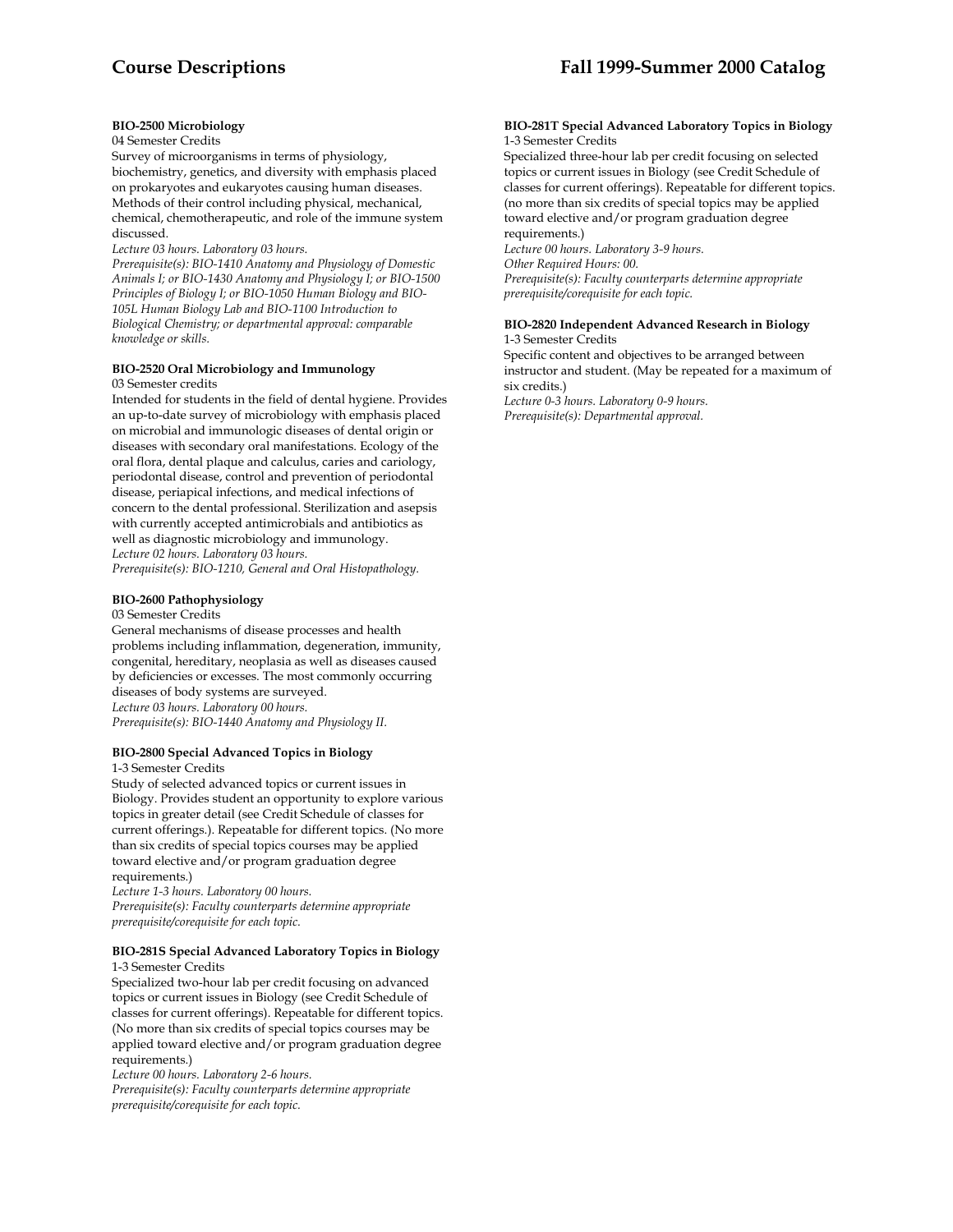## **BUSINESS ADMINISTRATION - BADM**

#### **BADM-1020 Introduction to Business**

03 Semester Credits

Comprehensive survey of American business system with emphasis on basic business vocabulary. Examination of principles and careers related to economics, management, marketing, accounting, finance, and general business. *Lecture 03 hours. Laboratory 00 hours. Prerequisite(s): None.* 

## **BADM-1120 Principles of Management**

## 04 Semester Credits

Introduction to management principles, concepts, and skills employed in operation of a business organization. Emphasis on functions of management including planning, organizing, staffing, leading, controlling, and decision-making. *Lecture 04 hours. Laboratory 00 hours.* 

*Prerequisite(s): BADM-1020 Introduction to Business, or ACCT-1310 Financial Accounting, or departmental approval: comparable knowledge or skills.* 

# **BADM-1210 Labor-Management Relations**

03 Semester Credits

Historical, legal, and structural environments which influence management-labor relations. Rights and responsibilities of unions and management; negotiation and administration of labor agreement; results of labor relations process and collective bargaining issues. Application of labor relations process to public sector and nontraditional labor relations, such as health care professionals and athletes.

*Lecture 03 hours. Laboratory 00 hours. Prerequisite(s): None.* 

## **BADM-1300 Small Business Management**

04 Semester Credits

Development of entrepreneurial and managerial skills needed by those who may choose to work in small business as either founders, or managers or both. Lecture 04 hours. Laboratory 00 hours. Prerequisite(s): None.

## **BADM-1800 Special Topics in Business Administration**  1-3 Semester Credits

Study of selected topics or current issues in Business Administration. Provides student an opportunity to explore various topics in greater detail (see Credit Schedule of classes for current offerings). Repeatable for different topics. (No more than six credits of special topics courses may be applied toward elective and/or program graduation degree requirements.)

*Lecture 1-3 hours. Laboratory 00 hours. Other Required Hours: 00. Prerequisite(s): Faculty counterparts determine appropriate prerequisite/corequisite for each topic.* 

## **BADM-1820 Independent Study in Business Administration**

## 1-3 Semester Credits

Must be taken concurrently with any 1000-level course in Business Administration. Specific content arranged between instructor and student. May be repeated for a maximum of three credits.

*Lecture 01 hour. Laboratory 00 hours. Other Required Hours: 00. Prerequisite(s): Must be taken concurrently with a 1000-level course in .* 

## **BADM-2110 Production/Operations Management**  03 Semester Credits

Overview of manufacturing and service operations covering such topics as: flow, bottleneck, balance, quality, workplace contribution, planning, materials requirement planning, inventory management procurement, logistics, floor shop control, just-in-time (JIT), capacity changes, technology and design, vertical integration, and operation strategy. *Lecture 03 hours. Laboratory 00 hours.* 

*Prerequisite(s): Departmental approval: 13 semester credits in Business Administration or comparable knowledge or skills.* 

# **BADM-2150 Business Law**

04 Semester Credits

Study of legal process as it relates to society, government, business and the individual; the law as it relates to legal system, contracts, sales, agency, business organizations, debtor-creditor relations, and governmental regulation of business.

*Lecture 04 hours. Laboratory 00 hours.* 

*Prerequisite(s): BADM-1020 Introduction to Business, or BADM-1120 Principles of Management, or departmental approval: comparable knowledge or skills.* 

#### **BADM-2160 Introduction to Purchasing**  03 Semester Credits

Analysis of purchasing's roll in an industrial organization. Description of quality, specifications and standardization, supplier selection, international sourcing, pricing principles, types of contracts, negotiation techniques, make or buy, computer based system; EDI, capital equipment, services and value analysis, and legal and ethical aspects of purchasing.

*Lecture 03 hours. Laboratory 00 hours.* 

*Prerequisite(s): BADM-1020 Introduction to Business, or concurrent enrollment; or departmental approval: comparable knowledge or skills.* 

## **BADM-2180 Purchasing Management**

03 Semester Credits

Focuses on purchasing management process, including functions of planning, organizing, directing, motivating, and controlling the work and purchasing staff to help achieve organizational objectives. Purchasing systems and documentation discussed.

*Lecture 03 hours. Laboratory 00 hours.* 

*Prerequisite(s): BADM-2160 Introduction to Purchasing, or departmental approval: comparable knowledge or skills.* 

#### **BADM-2200 Human Relations in Business**  03 Semester Credits

Interpersonal relationships in the work environment. Includes communication and group processes. Motivational concepts explored. Focuses on development of interpersonal skills.

*Lecture 03 hours. Laboratory 00 hours. Prerequisite(s): None.* 

#### **BADM-2210 Quality Management**

#### 03 Semester Credits

Explores quality management concepts and approaches used by organizations today. Nominally focused and comprehensive system programs introduced. Case studies,

field trips, speakers.

*Lecture 03 hours. Laboratory 00 hours. Prerequisite(s): None.*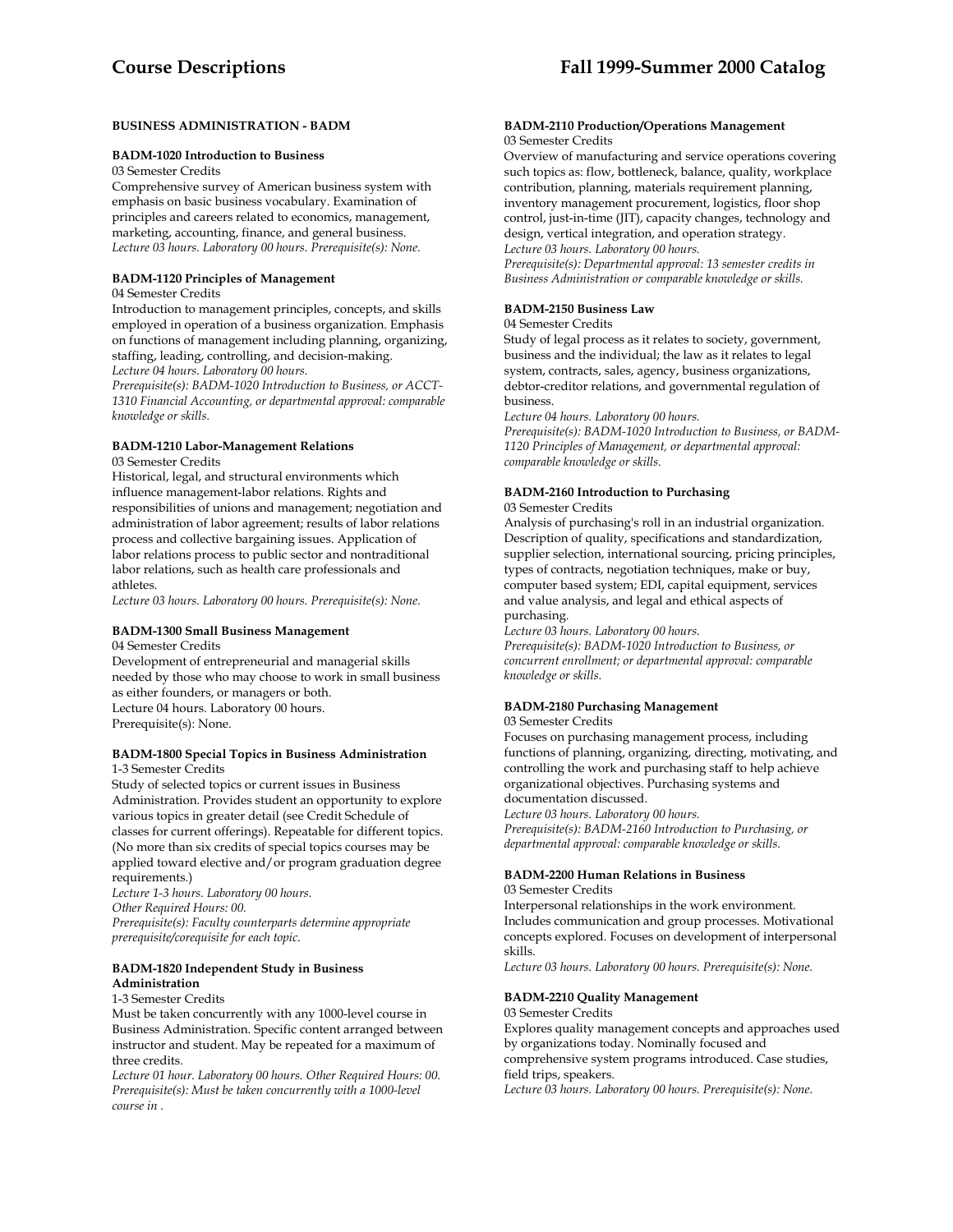## **BADM-2230 Value Analysis**

## 03 Semester Credits

Focuses on system which reduces cost of materials and services. Includes techniques for analyzing formal and informal programs, start-up operations, training and suppliers.

*Lecture 03 hours. Laboratory 00 hours.* 

*Prerequisite(s): BADM-2160 Introduction to Purchasing, or departmental approval: comparable knowledge or skills.* 

## **BADM-2240 Negotiations**

03 Semester Credits

Principles, techniques, and skills needed in interpersonal, buyer-seller, transportation, and labor management negotiations.

*Lecture 03 hours. Laboratory 00 hours. Prerequisite(s): None.* 

# **BADM-2300 Principles of Freight Management**

03 Semester Credits

Traffic Manager's responsibility operating within an industrial/commercial company. Includes freight loss and damage claims, handling of hazardous materials regulations, import/export, and just-in-time concepts. Relationship of industrial traffic management function to operating units of company, including inventory control, purchasing warehousing, and information management. *Lecture 03 hours. Laboratory 00 hours. Prerequisite(s): BADM-2160 Introduction to Purchasing, or* 

*departmental approval: comparable knowledge or skills.* 

## **BADM-2330 Human Resource Management**

03 Semester Credits

Management of personnel function. Recruitment, staffing, training, development, compensation and evaluation. Employment practices including legal and ethical issues. *Lecture 03 hours. Laboratory 00 hours. Prerequisite(s): None.* 

## **BADM-2410 Office Management**

03 Semester Credits

Basic principles of office organization and management. Emphasis on problem-solving and communications necessary to administer office functions. *Lecture 03 hours. Laboratory 00 hours. Prerequisite(s): None.* 

## **BADM-2420 CPS Review: Management, Finance and Business Law**

03 Semester Credits

Certified Professional Secretary Review. Designed to strengthen and increase participant's knowledge in tasks, skills and responsibilities of administrative secretary. Comprehensive review of behavioral science in business, human resource management, organizations, management, economics, accounting, and business law. *Lecture 03 hours. Laboratory 00 hours. Prerequisite(s): None.* 

## **BADM-2450 New Business Development**

05 Semester Credits

Complete business plan. Reflects generally accepted practice. Designed for student who wants to start a business. *Lecture 03 hours. Laboratory 04 hours. Prerequisite(s): BADM-1300 Small Business Management, or* 

*departmental approval: comparable knowledge or skills.* 

#### **BADM-2470 Marketing Techniques for Small Business**  03 Semester Credits

Marketing research and other marketing activities; market segmentation, product development, advertising, sales promotion, personal selling, and pricing. *Lecture 03 hours. Laboratory 00 hours. Prerequisite(s): BADM-1300 Small Business Management, or MARK-2010 Principles of Marketing, or departmental approval: comparable knowledge or skills.* 

## **BADM-2500 Business Operations**

03 Semester Credits Comprehensive analytical/decision-making experience. Focus on realistic business situations. *Lecture 03 hours. Laboratory 00 hours. Prerequisite(s): BADM-1120 Principles of Management; and* 

*departmental approval: 12 credit hours of business administration, and 12 credit hours of marketing and/or accounting.* 

## **BADM-2800 Special Advanced Topics in Business Administration**

1-3 Semester Credits

Study of selected advanced topics or current issues in Business Administration. Provides student an opportunity to explore various topics in greater detail (see Credit Schedule of classes for current offerings.). Repeatable for different topics. (No more than six credits of special topics courses may be applied toward elective and/or program graduation degree requirements.)

*Lecture 1-3 hours. Laboratory 00 hours. Prerequisite(s): Faculty counterparts determine appropriate prerequisite/corequisite for each topic.* 

## **BADM-2820 Independent Advanced Study in Business Administration**

## 1-3 Semester Credits

May be taken concurrently with any 2000-level course in Business Administration. Specific content arranged between instructor and student. May be repeated for a maximum of three credits.

*Lecture 01 hour. Laboratory 00 hours. Other Required Hours: 00. Prerequisite(s): Must be taken concurrently with a 2000-level course in Business Administration.* 

## **BADM-2830 Cooperative Field Experience**

1-3 Semester Credits

Limited to students in Cooperative Education Program. Employment in an approved training facility under College supervision. Requirement for one credit is 180 hours of approved work. Students may earn up to three credits in one semester. May be repeated for n accrued a maximum of nine credits.

*Lecture 00 hours. Laboratory 00 hours.* 

*Other Required Hours: 180 clock hours of approved work per credit hour.* 

*Prerequisite(s): Formal application into the Cooperative Education Program.*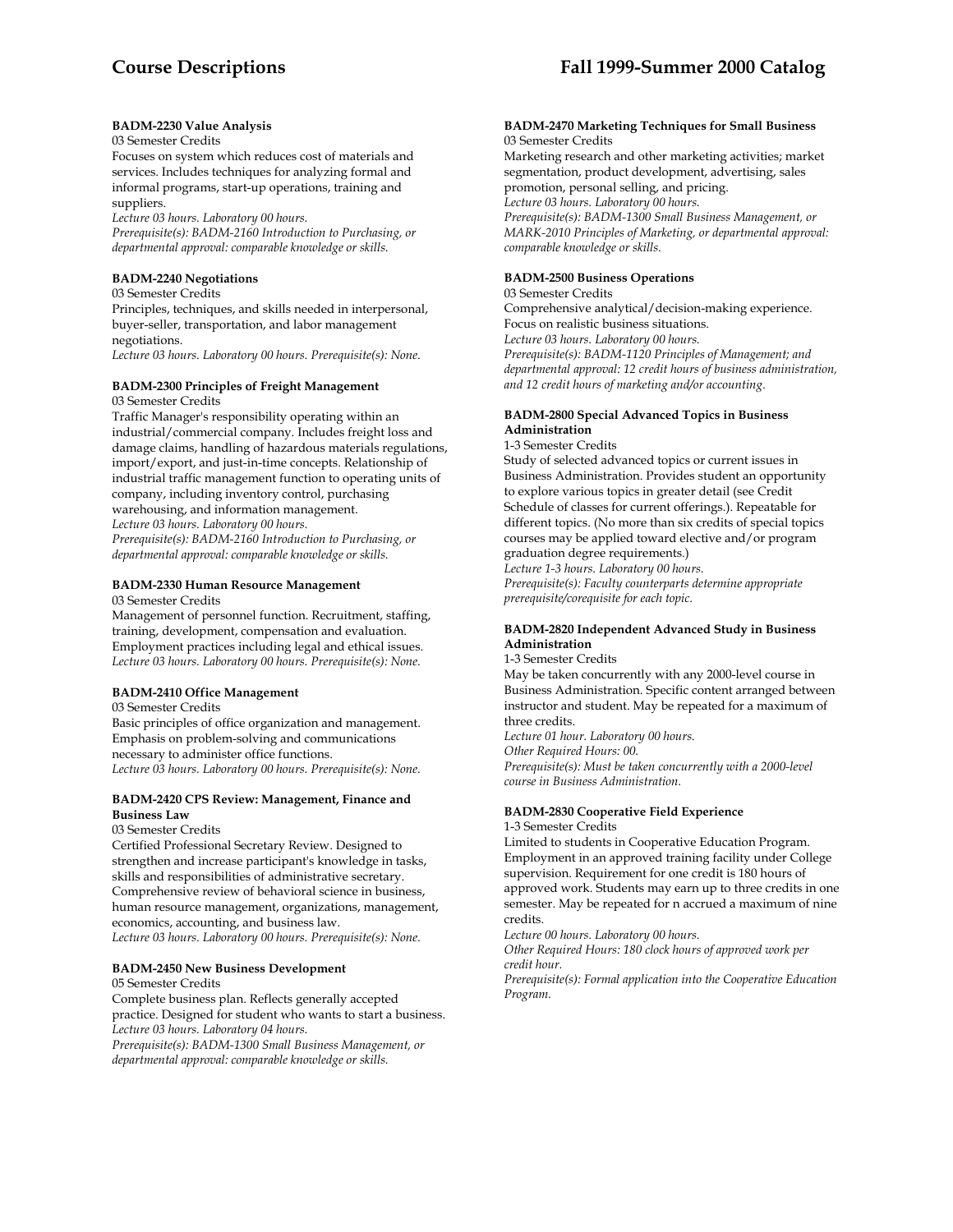## **APPLIED INDUSTRIAL TECHNOLOGY – (Bricklaying)**

## **ATBL-1300 Basic Bricklaying Trade Skills**

02 Semester credits

Basic study of bricklaying trade skills involving positioning, laying up, mixing and applying mortar and joint formation. *Lecture 01 hours. Laboratory 02 hours. Prerequisite(s): None.* 

#### **ATBL-1310 Bricklaying Materials, Tools and Equipment** 02 Semester credits

Study of materials, tools and equipment used in brick and block construction. *Lecture 02 hours. Laboratory 00 hours. Prerequisite(s): ATBL-1300 Basic Bricklaying Trade Skills, or* 

*concurrent enrollment.* 

## **ATBL-1320 Basic Construction Drawings**

01 Semester credits

Study of construction drawings to determine specifications, layout of pattern bonds, measurements related to laying out, laying up, dimensioning, estimating and planning. *Lecture 01 hours. Laboratory 00 hours. Prerequisite(s): ATBL-1310 Bricklaying Materials, Tools and Equipment, or concurrent enrollment.* 

## **ATBL-1330 Wall Construction I**

02 Semester credits

Study of wall construction, grouting, layout, laying up, pattern bond pointing, parqing, and caulking. Use of reinforced masonry also studied. *Lecture 01 hours. Laboratory 02 hours. Prerequisite(s): ATBL-1300 Basic Bricklaying Trade Skills, or concurrent enrollment.* 

## **ATBL-1340 Arch Construction I**

02 Semester credits Beginning study of construction of arches, types, parts and dimensions. *Lecture 01 hours. Laboratory 02 hours. Prerequisite(s): ATBL-1300 Basic Bricklaying Trade Skills, or concurrent enrollment.* 

## **ATBL-1370 Construction Trades Safety**

01 Semester credits Study of safe practices on job, basic first aid, and OSHA requirements for construction trades. *Lecture 01 hours. Laboratory 00 hours. Prerequisite(s): None.* 

#### **ATBL-1530 Wall Construction II** 02 Semester credits

Advanced study of wall construction to include cavity, retaining, cantilever, gravity retaining, intersecting, garden and foundation/basement walls. *Lecture 01 hours. Laboratory 02 hours. Prerequisite(s): ATBL-1330 Wall Construction I, or concurrent enrollment.* 

#### **ATBL-1540 Arch Construction II** 02 Semester credits

Study of basic plans to identify information included in a set of written specifications pertaining to concrete and to *estimate amount of materials needed for project. Lecture 01 hours. Laboratory 02 hours. Prerequisite(s): ATBL-1340 Arch Construction I, or concurrent enrollment.* 

#### **ATBL-1950 Construction Trades Field Experience** 01-03 Semester credits

Limited to students in the Apprenticeship Program of the Construction Trades Joint Apprenticeship Training Committees. Employment in an approved training facility. Students may earn up to three credits in one semester and repeat to a cumulative maximum of nine credits. *Lecture 00 hours. Laboratory 00 hours.* 

*Other Required Hours: Field Experience: 12 to 36 hours per week. Prerequisite(s): Formal acceptance into the Joint Apprenticeship Training Committee Apprenticeship Program; and ATBL-1310, Bricklaying Materials, Tools and Equipment.* 

# **ATBL-2510 Advanced Brick-Block Construction**

02 Semester credits Advanced study of brick-block construction of corners, piers, pilasters and columns. *Lecture 02 hours. Laboratory 00 hours. Prerequisite(s): ATBL-1530 Wall Construction II and ATBL-1540 Arch Construction II, or concurrent enrollment.* 

#### **ATBL-2520 Step and Paving Assembly Construction** 02 Semester credits

Study of masonry steps and paving assembly construction *procedure, layout and lay-up. Lecture 01 hours. Laboratory 02 hours. Prerequisite(s): ATBL-1320 Basic Construction Drawings, or concurrent enrollment.* 

# **ATBL-2530 Door and Window Construction**

02 Semester credits Study of door and window construction to produce rough and finish masonry openings. *Lecture 01 hours. Laboratory 02 hours. Prerequisite(s): ATBL-1320 Basic Construction Drawings and ATBL-1340 Arch Construction I, or concurrent enrollment*.

#### **ATBL-2710 Advanced Bricklaying Skills** 03 Semester credits

Study of advanced bricklaying skills for the construction of flashings, lintels, chases, chimneys, vents and control joints. *Lecture 02 hours. Laboratory 02 hours.* 

*Prerequisite(s): ATBL-2530 Door and Window Construction, or concurrent enrollment.*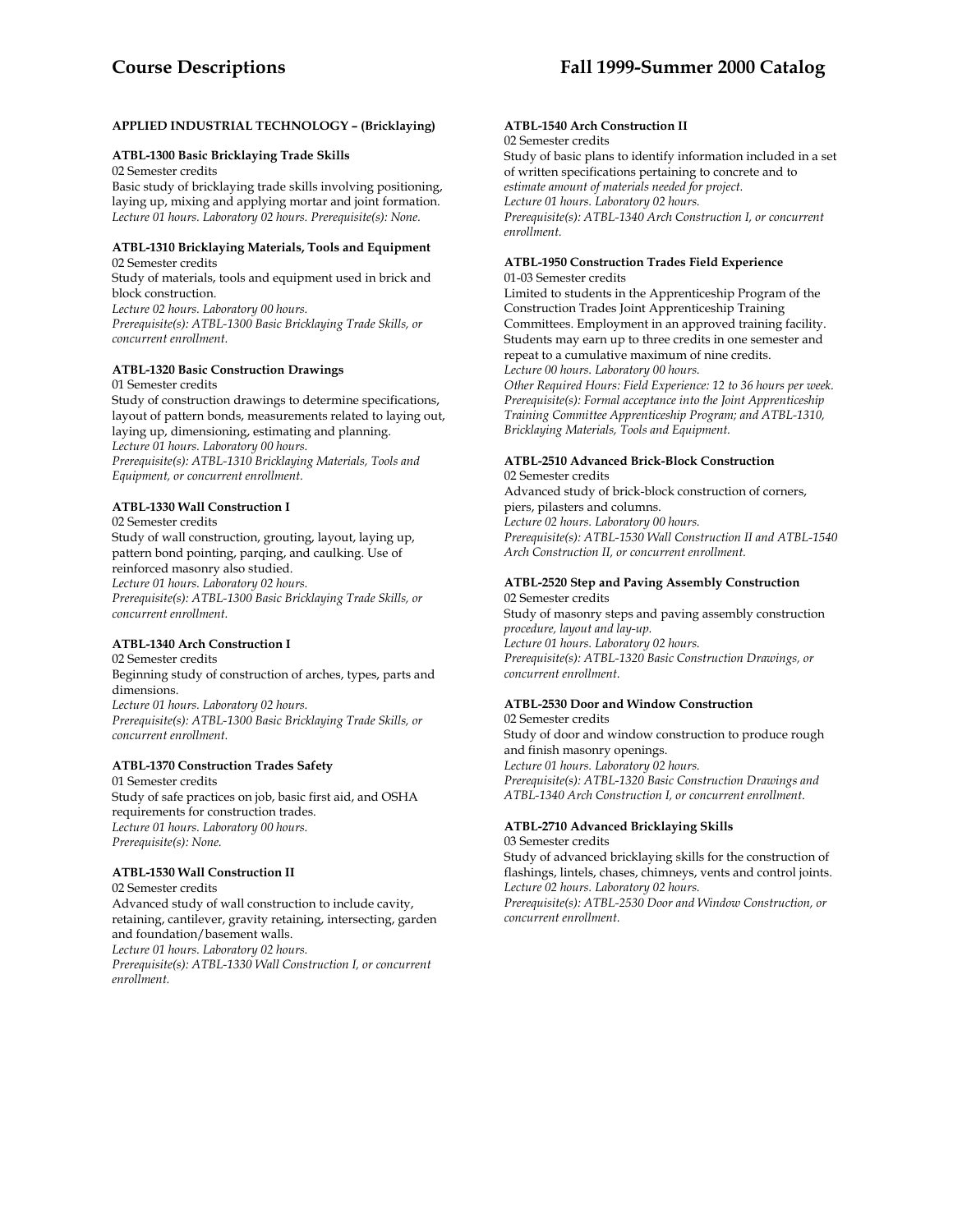# **CARDIOVASCULAR TECHNOLOGY - CVT**

## **CVT-1300 Introduction to Cardiovascular Technology**  01 Semester Credit

Introduces the cardiovascular technology profession and the modern hospital/health care environment. Professionalism and basic patient care and safety techniques presented. Includes exposure to emergency cardiac procedures, with special emphasis on introducing the major diagnostic modalities of the cardiovascular technology profession. *Lecture 01 hour. Laboratory 00 hours.* 

*Prerequisite(s): Departmental approval: admission to program or equivalent coursework and/or experience.* 

## **CVT-1310 Electrocardiographic Interpretations**  02 Semester Credits

Fundamentals of electrocardiography, normal pacer activation sequences, electrical pathways, pattern assessment, measurement intervals and changes seen in pathological states. Full interpretations from 12 lead EKG tracings.

*Lecture 02 hours. Laboratory 00 hours.* 

*Prerequisite(s): Departmental approval: admission to program or equivalent coursework and/or experience.* 

## **CVT-1320 Electrocardiography, Holter, Pacemaker Laboratory**

01 Semester Credit

**Laboratory** practice and use of entry level cardiovascular procedures including EKG holters, and pacemakers. Emphasis on technical accuracy in operational, problem solving and quality control skills.

*Lecture 00 hours. Laboratory 02 hours.* 

*Prerequisite(s): Departmental approval: admission to program or equivalent coursework and/or experience.* 

# **CVT-1340 Cardiac Stress Testing Laboratory**

01 Semester Credit

Practice and use of exercise stress testing. Cardiovascular procedures presented with emphasis on technical accuracy in operational, problem solving and quality control skills. *Lecture 00 hours. Laboratory 02 hours.* 

*Prerequisite(s): Departmental approval: admission to program or equivalent coursework and/or experience.* 

## **CVT-1350 Introduction to Cardiovascular Assessment**  02 Semester Credits

Introduces theory and practice of cardiovascular assessment tools used in patient preparation for cardiovascular procedures. Use of database in determining procedural appropriateness and patient safety, skills to be taught, history taking, physical assessment (auscultation, palpation, percussion), analysis of appropriate lab data and clinical correlations.

*Lecture 01 hour. Laboratory 02 hours.* 

*Prerequisite(s): Departmental approval: admission to program or equivalent coursework and/or experience.* 

## **CVT-1360 Cardiovascular Anatomy and Physiology**  02 Semester Credits

Study of normal cardiovascular anatomy and physiology from its embryologic development to adulthood. Normal age-related changes presented and the various hemodynamic mechanisms that function at each age analyzed and discussed. Various tomographic planes used in ultrasound to assess the cardiac structures introduced with emphasis on accurate structure recognition. *Lecture 02 hours. Laboratory 00 hours. Prerequisite(s): BIO-1430 Anatomy and Physiology I, or concurrent enrollment; and departmental approval.* 

# **CVT-2300 Vascular Physical Principles and Instrumentation**

## 02 Semester Credits

Basic physical principles of electronics, ultrasound and hemodynamics, as related to diagnosing of vascular disease. Special focus on preparing student to take the American Registry of Diagnostic Medical Sonographers' Registered Vascular Technologist (ARDMS-RVT) and the Cardiovascular Credentialing International's Non- invasive Vascular Registry (CCI-RCVT) Board examinations for ultrasound testing.

*Lecture 02 hours. Laboratory 00 hours. Prerequisite(s): PHYS-1100 Physics of Ultrasound, or departmental approval: equivalent coursework and/or experience.* 

# **CVT-2310 Principles and Practice of 2-D/M-Mode Echocardiography**

04 Semester Credits

Theory and laboratory practice of cardiac ultrasound procedures including echocardiography (M mode and 2 dimensional), phonocardiography, and pulse wave forms. Emphasis on technical accuracy in operational, problem solving and quality control skills. Overview of acquired and congenital cardiac pathology involving heart valves, heart muscle, and related structures. Each pathological entity examined not only echocardiographically, but also through use of the following cardiac assessment tools: ECG data, history/physical exam findings, and catheterization data. Changes from normal noted by each modality serve to typify each pathologic condition, providing classic database. *Lecture 03 hours. Laboratory 03 hours.* 

*Prerequisite(s): CVT-1350 Introduction to Cardiovascular Assessment, and CVT-1360 Cardiovascular Anatomy & Physiology.*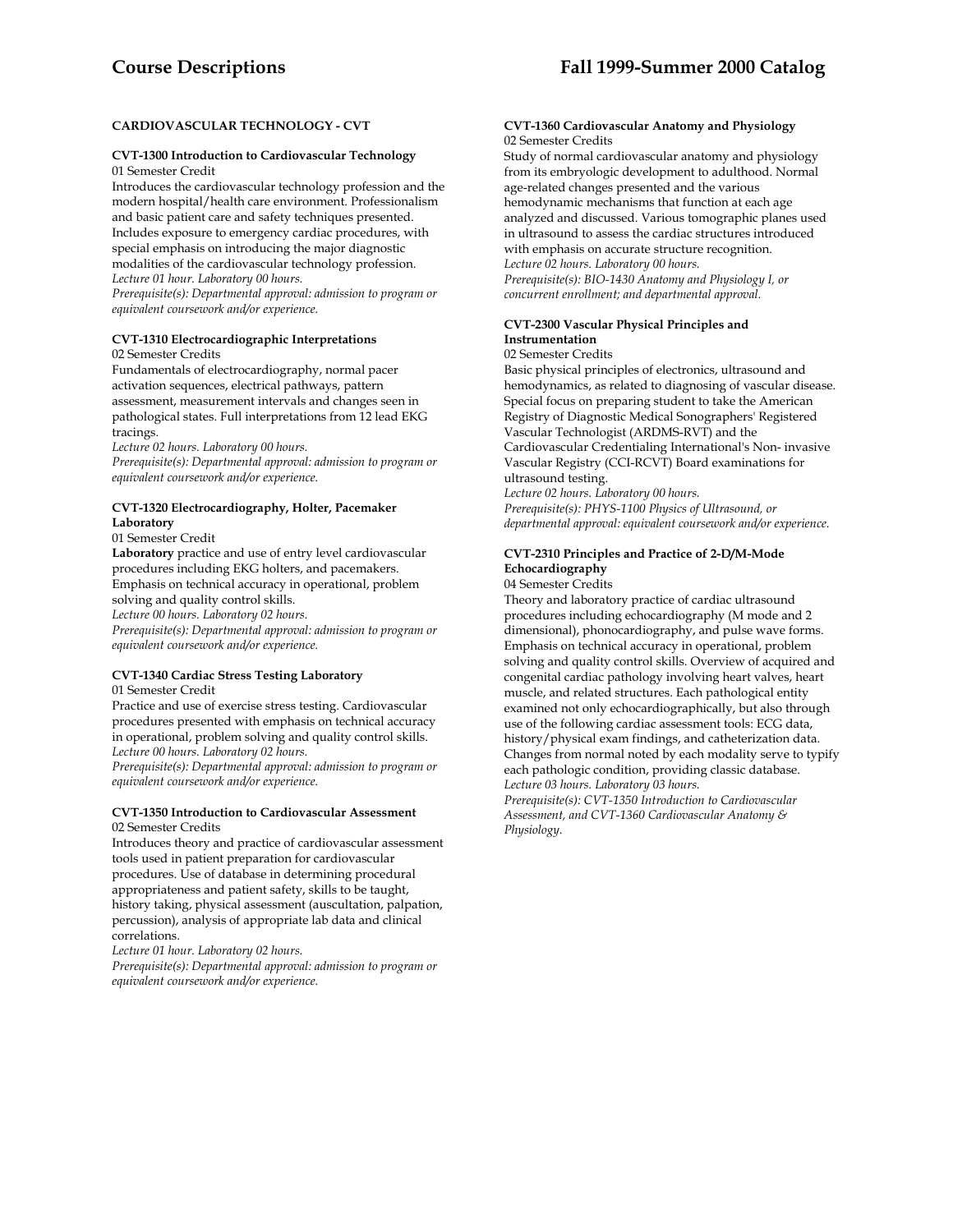## **CVT-2320 Principles and Practice of Cardiac Doppler**  04 Semester Credits

Theory and laboratory practice of cardiac Doppler procedures, including pulsed wave, continuous wave and color flow mapping modalities. Fundamentals include physics of Doppler and wave form analysis. In lab, emphasis placed on technical accuracy, awareness of operator dependent quality, recognition of acceptable data, and problem solving. Role of Doppler in entire cardiac exam highlighted. In examing clinical applications of Doppler, an overview of acquired and congenital cardiac pathology involving heart valves, heart muscle and related structures presented. Other assessment tools, to evaluate each pathological entity and complement Doppler findings, include echocardiographic imaging data, ECG data, history/physical exam findings, and catheterization data. *Lecture 03 hours Laboratory 03 hours.* 

*Prerequisite(s): PHYS-1100 Physics of Ultrasound, and CVT-2310 Principles and Practice of 2-D/M-Mode Echocardiography.* 

# **CVT-2340 Vascular Technology**

## 04 Semester Credits

Focus on mastery of battery of tests necessary to diagnose cerebrovascular and peripheral vascular disease, noninvasively.

*Lecture 03 hours. Laboratory 03 hours.* 

*Prerequisite(s): CVT-2310 Principles and Practice of 2-D/M-Mode Echocardiography, and CVT-2300 Vascular Physical Principles and Instrumentation.* 

## **CVT-2400 Clinical Correlations in Cardiovascular Technology**

## 03 Semester Credits

Formal sessions covering professional issues and strategies in cardiovascular studies. Sessions include guest lecturers; literature review/critiques; panel discussions of current topics; new diagnostic techniques and technology; case presentations; future directions of the profession; and the research process. Study of how parameters obtained through cardiovascular studies affect clinical outcome of patient management. Correlations with other testing or monitoring procedures reviewed and relative strengths and weaknesses assessed. Sessions also include physician/ reader needs, and problems and decisions. Special focus on reviewing content of national certification exams. Content includes ECG interpretations, holter scanning, cardiac stress testing and all aspects of echocardiography.

*Lecture 03 hours. Laboratory 00 hours.* 

*Prerequisite(s): Concurrent enrollment in CVT-2930 Cardiovascular Procedures III.* 

## **CVT-2910 Cardiovascular Procedures I 04 Semester Credits**

Practice in clinical setting utilizing cardiovascular testing equipment. First rotation in a sequence that involves supervised performance of diagnostic procedures in electrocardiography. Experiences leading to technical accuracy in performance of EKG's, holters, pacemaker assessment and exercise stress testing provided. Beyond development of technical competency, this clinical rotation guides student toward the professional realm. Upon gathering complete cardiac database in the electrocardiograph domain, student will be able to analyze information and formulate interpretive statements which are incorporated into preliminary reports. Emphasis on ability to accurately gather data, note variations, and arrive at logical interpretive conclusions. Students will participate in directed practice at a clinical site.

*Lecture 01 hour. Laboratory 00 hours.* 

*Other Required Hours: Directed practice: 18 hours per week. Prerequisite(s): CVT-1320 EKG, Holter, Pacemaker Laboratory; CVT-1300 Introduction to Cardiovascular Technology; and CVT-1340 Cardiac Stress Testing Lab.* 

## **CVT-2920 Cardiovascular Procedures II**  04 Semester Credits

Directed practice in a clinical setting utilizing cardiac ultrasound equipment in supervised performance of diagnostic procedures. Emphasis on developing technical accuracy in echocardiography (M Mode and 2 D) and pulse wave recordings. The rotation will also guide the student toward the professional realm. Upon gathering a complete cardiac database in the echocardiographic domain, student will analyze information and formulate/interpret statements which are incorporated into preliminary reports. Emphasis on ability to accurately gather data, note variations, and arrive at logical interpretive conclusions. Students will participate in directed practice at a clinical site. *Lecture 01 hour. Laboratory 00 hours.* 

*Other Required Hours: Directed practice: 18 hours per week. Prerequisite(s): CVT-1300 Introduction to Cardiovascular Assessment; CVT-1360 Cardiovascular Anatomy and Physiology; CVT-2310 Principles and Practice of 2-D/M-Mode Echocardiography; and CVT-2910 Cardiovascular Procedures I.* 

## **CVT-2930 Cardiovascular Procedures III 04 Semester Credits**

Last clinical course sequence challenges student to independently function within supervised laboratory setting, guiding and tailoring each examination (ECG, Holter, stress testing and echocardiography) according to requirements of patient situation. Students exposed to more complex cardiac pathology through experience in portable ultrasound assessments in critical care areas. Students participate in directed practice in all non-invasive cardiac testing modalities at clinical site.

*Lecture 01 hour. Laboratory 00 hours. Other Required Hours: Directed practice: 18 hours per week. Prerequisite(s): CVT-1300 Introduction to Cardiovascular Technology; CVT-1340 Cardiac Stress Testing Lab; CVT-1320 EKG, Holter, Pacemaker Lab; CVT-2310 Principles and Practice of 2-D/M-Mode Echocardiography; CVT-2910 Cardiovascular Procedures I; and concurrent enrollment in CVT-2400 Clinical Correlations in Cardiovascular Technology.*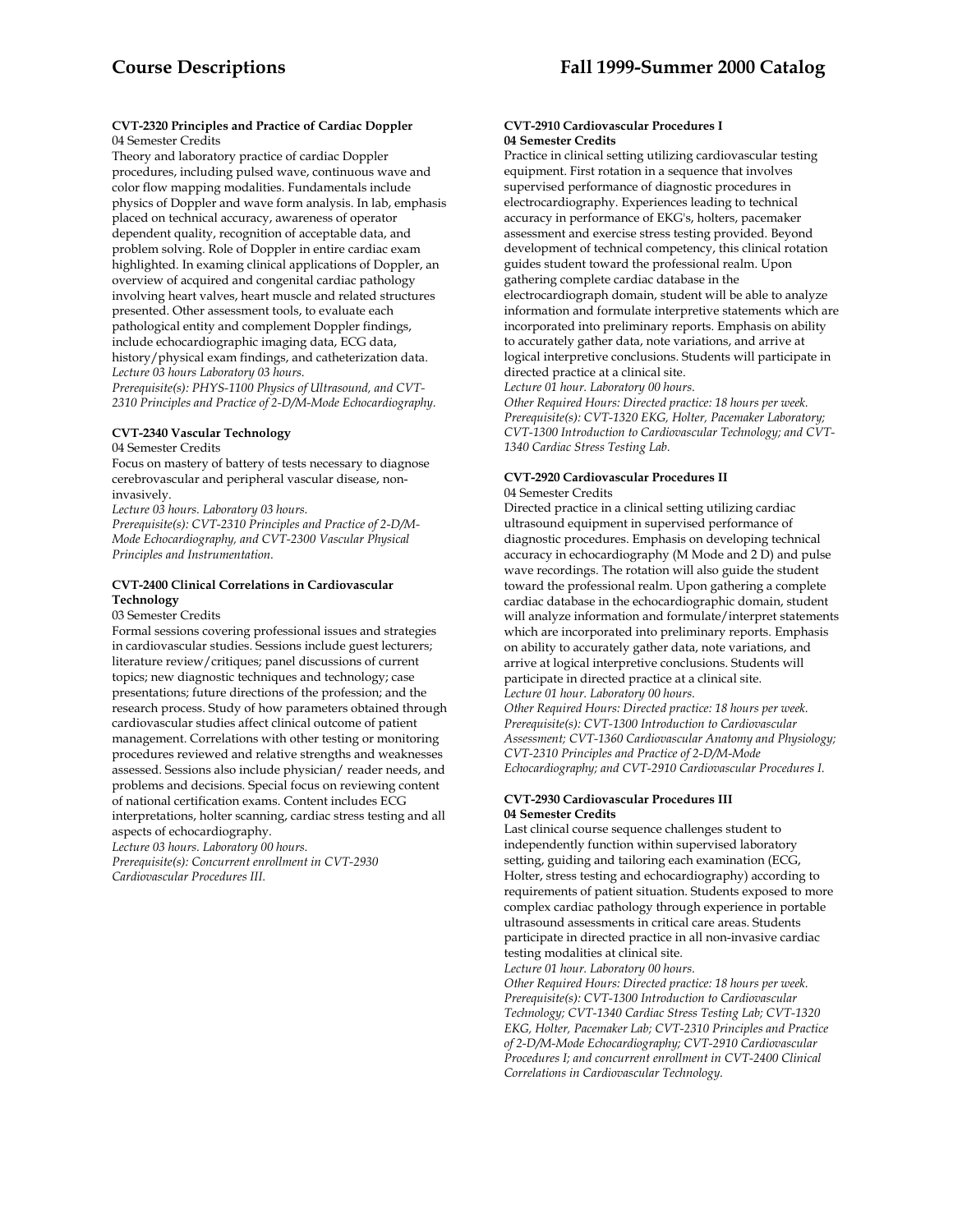## **APPLIED INDUSTRIAL TECHNOLOGY – (Cement Masonry) – ATCM**

# **ATCM-1300 Fundamentals of Concrete Construction**

02 Semester credits

Study of concrete: ingredients, steps in production, factors of concrete mix design, uses for various types of concrete, admixtures and tests for various types of fresh concrete. *Lecture 02 hours. Laboratory 00 hours. Prerequisite(s): None.* 

## **ATCM-1310 Applied Technical Communications and Economics**

02 Semester credits

Principles of effective industrial reports and letters; obtaining data; analysis of data; outlining and organizing of materials; letter writing techniques. Effective communication in writing, listening and speaking to meet industrial needs emphasized.

*Lecture 02 hours. Laboratory 00 hours. Prerequisite(s): None.* 

## **ATCM-1320 Basic Plan Reading**

02 Semester credits

Study of basic plans to identify information included in a set of written specifications pertaining to concrete and to estimate amount of materials needed for project. *Lecture 02 hours. Laboratory 00 hours. Prerequisite(s): None.* 

#### **ATCM-1330 Concrete Construction Equipment**  02 Semester credits

Study of tools used in concrete construction for testing forming, placing and finishing fresh concrete with emphasis on care and safe use of equipment. *Lecture 02 hours. Laboratory 00 hours. Prerequisite(s): ATCM-1300 Fundamentals of Concrete Construction, or concurrent enrollment.* 

## **ATCM-1340 OSHA Standards for the Construction Industry**

03 Semester credits Study of occupational safety and health standards for construction industry. *Lecture 03 hours. Laboratory 00 hours. Prerequisite(s): None.* 

# **ATCM-1370 Construction Trades Safety**

01 Semester credits Study of safe practices on job, basic first aid, and OSHA requirements for construction trades. *Lecture 01 hours. Laboratory 00 hours. Prerequisite(s): None.* 

# **ATCM-1390 Basic Welding Skills**

02 Semester credits

Basic welding skills emphasized to obtain a thorough knowledge of welding safety related to electrical shock, body protection, accident prevention, reporting, and ventilation. Fundamentals of arc and oxy-acetylene welding studied.

*Lecture 01 hours. Laboratory 03 hours.* 

*Prerequisite(s): Departmental approval: Student must be enrolled in an Applied Industrial Technology program.* 

#### **ATCM-1400 Concrete/Cement Forming and Finishing**  03 Semester credits

Study of various types of forms, placement of forms, placing leveling and finishing of concrete. *Lecture 02 hours. Laboratory 02 hours. Prerequisite(s): ATCM-1300 Fundamentals of Concrete Construction, or concurrent enrollment.* 

## **ATCM-1410 Commercial/Residential Form and Finish Work**

04 Semester credits Study of building of steps, sidewalks, patios and driveways. Discussion includes types, finishes, and nosing. *Lecture 02 hours. Laboratory 04 hours. Prerequisite(s): ATCM-1400 Concrete/Cement Forming and Finishing, or concurrent enrollment.* 

## **ATCM-2320 Blueprint Fundamentals-Construction**  02 Semester credits

Study of basic plans to identify information included in a set of written specifications pertaining to concrete and estimating amount of materials needed for the project. *Lecture 02 hours. Laboratory 00 hours. Prerequisite(s): ATCM-1320 Basic Plan Reading, or concurrent enrollment.* 

# **ATCM-2500 Fundamentals of Concrete Curing**

01 Semester credits Study of fundamentals associated with concrete curing, reason for curing and types of curing. *Lecture 01 hours. Laboratory 00 hours. Prerequisite(s): ATCM-1400 Concrete/Cement Forming and Finishing, or concurrent enrollment.* 

#### **ATCM-2510 Fundamentals of Concrete Joints**  01 Semester credit

Study of joints in concrete including types, locations, sealants, maintenance and reason for joints. *Lecture 01 hours. Laboratory 00 hours. Prerequisite(s): ATCM-1410 Commercial/Residential Form and Finish Work, or concurrent enrollment.* 

# **ATCM-2520 Basic Cement Patching**

02 Semester credits Study of essentials to properly rub and sack walls for patching and steps necessary to take when preparing walls. *Lecture 02 hours. Laboratory 00 hours. Prerequisite(s): ATCM-1400 Concrete/Cement Forming and Finishing, or concurrent enrollment.* 

## **ATCM-2530 Concrete Restoration**

03 Semester credits Study of surface defects in concrete and how to recognize, recommend preventative treatment, techniques and remedies to restore surface. *Lecture 02 hours. Laboratory 02 hours. Prerequisite(s): ATCM-2520 Basic Cement Patching, or concurrent enrollment.*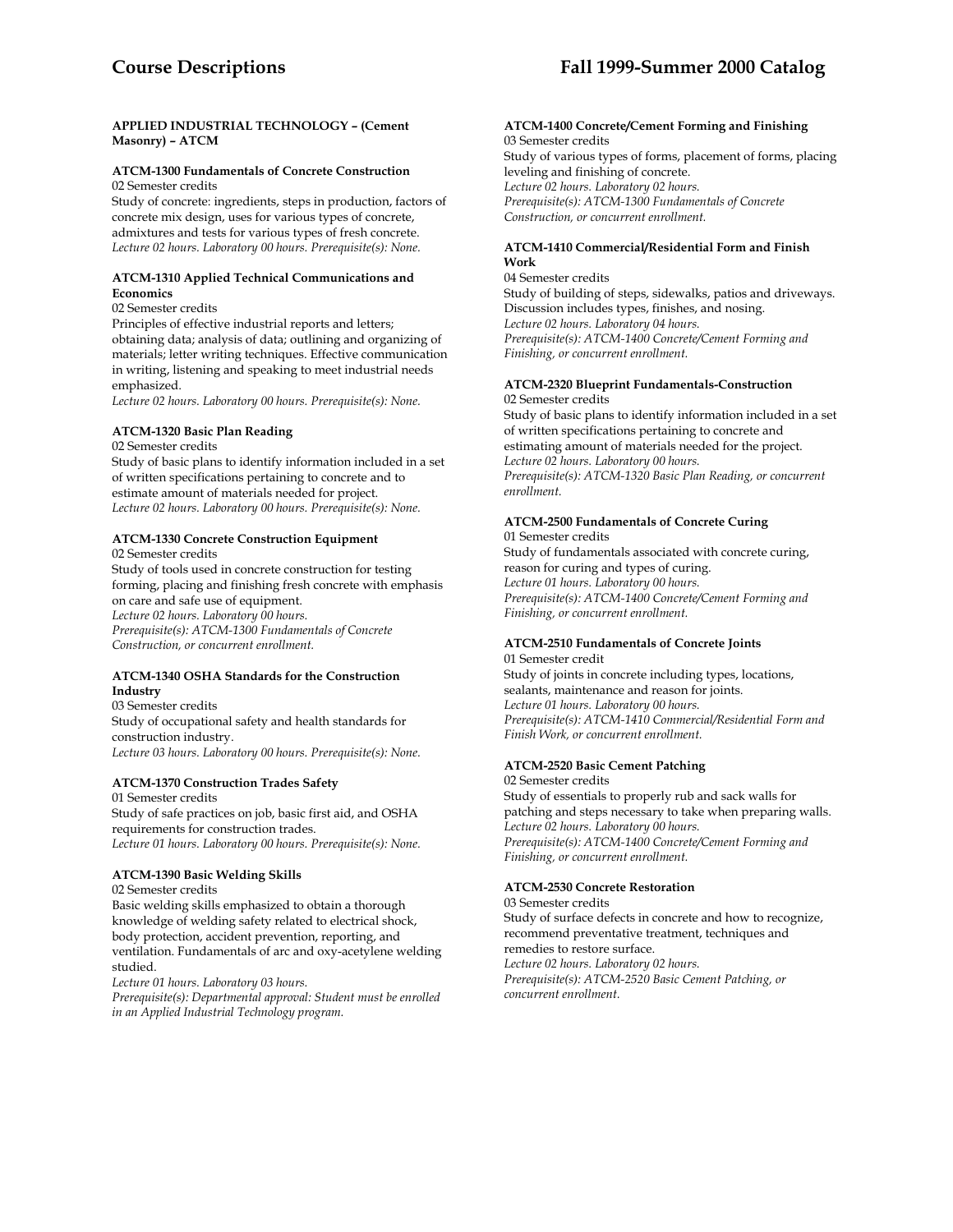### **ATCM-2700 Advanced Concrete Finishing**

### 03 Semester credits

Advanced study of placing and finishing a slab; placing and finishing concrete floors with various types of finishes. *Lecture 02 hours. Laboratory 02 hours. Prerequisite(s): ATCM-1400 Concrete/Cement Forming and Finishing, or concurrent enrollment.* 

### **ATCM-2710 Concrete Specialty Products**

#### 01 Semester credits

Study of pavements: types of equipment used on pavement, procedures necessary to finish pavements and operation of paving machine.

*Lecture 01 hours. Laboratory 00 hours.* 

*Prerequisite(s): ATCM-2530 Concrete Restoration, or concurrent enrollment.* 

### **CHEMISTRY – CHEM**

### **CHEM-1010 Introduction to Inorganic Chemistry**

04 Semester Credits

Introduction to atomic structure and bonding as basis for understanding valence, formulas, compounds and chemical reactions. Measurement, stoichiometry, states of matter, solutions, ionization, equilibria, acids, bases and pH, and applications in daily life. *Lecture 03 hours. Laboratory 03 hours.* 

*Prerequisite(s): One year of high school algebra or equivalent.* 

### **CHEM-1020 Introduction to Organic Chemistry and Biochemistry**

### 04 Semester Credits

Structure and properties of representative carbon compounds and applications to everyday life. Nature and metabolism of biochemical compounds and relationship of nucleic acids to protein synthesis.

*Lecture 03 hours. Laboratory 03 hours. Prerequisite(s): CHEM-1010 Introduction to Inorganic Chemistry, or departmental approval: equivalent knowledge or skills.* 

## **CHEM-1300 General Chemistry I**

### 04 Semester Credits

Study of fundamental principles of chemistry emphasizing atomic theory and structure, chemical bonding, thermochemistry, solutions, stoichiometry, and state of matter. To fulfill laboratory science requirement, students should enroll in related laboratory course. *Lecture 04 hours Laboratory 00 hours.* 

*Prerequisite(s): Eligibility for MATH-1200, Intermediate Algebra; or CHEM-1010 Introduction to Inorganic Chemistry; or departmental approval: equivalent knowledge or skills.* 

# **CHEM-130L General Chemistry Laboratory I**

### 01 Semester Credit

Basic laboratory experiments which correlate with chemical concepts, principles and processes of General Chemistry I. Emphasis on techniques and procedures.

*Lecture 00 hours. Laboratory 03 hours.* 

*Prerequisite(s): CHEM-1300 General Chemistry I, or concurrent enrollment; or departmental approval: equivalent knowledge or skills.* 

#### **CHEM-1310 General Chemistry II**  04 Semester Credits

Emphasis on kinetics, equilibrium concepts, electrochemistry, nuclear chemistry, thermodynamics, coordination chemistry and organic chemistry. To fulfill laboratory science requirement, students should enroll in related laboratory course. *Lecture 04 hours. Laboratory 00 hours.* 

*Prerequisite(s): CHEM-1300 General Chemistry I, or departmental approval: equivalent knowledge or skills.* 

# **CHEM-131L General Chemistry Laboratory II**

01 Semester Credit Basic laboratory experiments which correlate with chemical concepts, principles and processes of General Chemistry II. Emphasis on technique and procedures. *Lecture 00 hours. Laboratory 03 hours. Prerequisite(s): CHEM-130L General Chemistry Lab I; and CHEM-1310 General Chemistry II, or concurrent enrollment; or departmental approval: equivalent knowledge or skills.* 

### **CHEM-1800 Special Topics in Chemistry**

1-3 Semester Credits

Study of selected topics or current issues in . Provides student an opportunity to explore various topics in greater detail (see Credit Schedule of classes for current offerings). Repeatable for different topics. (No more than six credits of special topics courses may be applied toward elective and/or program graduation degree requirements.) *Lecture 1-3 hours. Laboratory 00 hours. Other Required Hours: 00. Prerequisite(s): Faculty counterparts determine appropriate prerequisite/corequisite for each topic.* 

### **CHEM-181S Special Laboratory Topics in Chemistry**  1-3 Semester Credits

Specialized two-hour lab per credit focusing on selected topics or current issues in (see Credit Schedule of classes for current offerings). Repeatable for different topics. (no more than six credits of special topics may be applied toward elective and/or program graduation degree requirements.) *Lecture 00 hours. Laboratory 2-6 hours.* 

*Other Required Hours: 00. Prerequisite(s): Faculty counterparts determine appropriate prerequisite/corequisite for each topic.* 

### **CHEM-181T Special Laboratory Topics in Chemistry**  1-3 Semester Credits

Specialized three-hour lab per credit focusing on selected topics or current issues in (see Credit Schedule of classes for current offerings). Repeatable for different topics. (no more than six credits of special topics may be applied toward elective and/or program graduation degree requirements.) *Lecture 00 hours. Laboratory 3-9 hours.* 

*Other Required Hours: 00. Prerequisite(s): Faculty counterparts determine appropriate* 

*prerequisite/corequisite for each topic.* 

### **CHEM-1820 Independent Research in Chemistry**

1-3 Semester Credits

Specific content and objectives to be arranged between instructor and student. (May be repeated for a maximum of six credits.)

*Lecture 0-3 hours. Laboratory 0-9 hours. Prerequisite(s): Departmental approval.*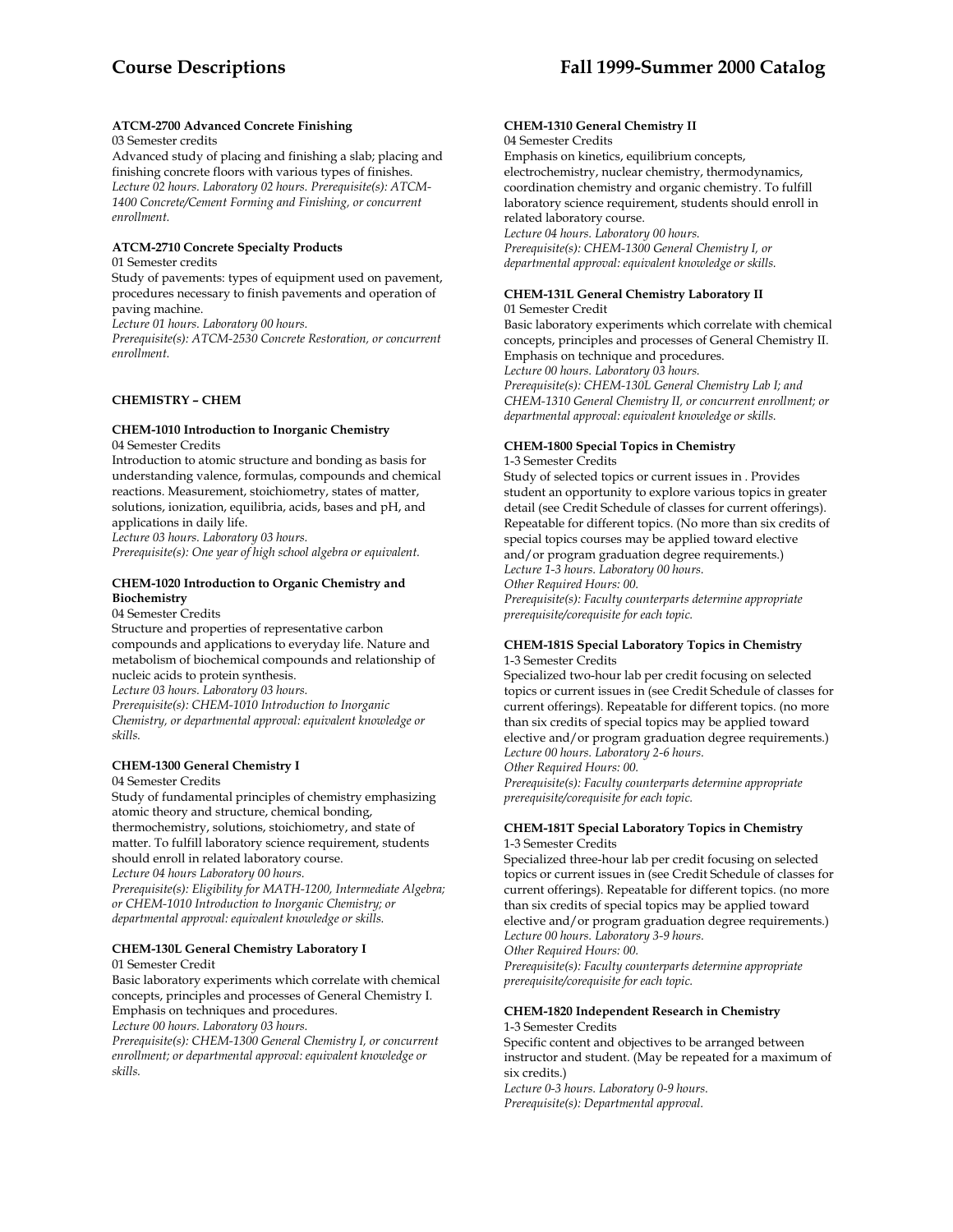### **CHEM-2300 Organic Chemistry I**

#### 05 Semester Credits

Functional group chemistry of aliphatic compounds covering nomenclature, structural- reactivity, and synthetic reactions. Theoretical concepts, structural bonding, stereochemistry and reaction mechanisms emphasized. Use of various spectrometric techniques for identification of compounds introduced.

*Lecture 03 hours. Laboratory 06 hours.* 

*Prerequisite(s): CHEM-1310 General Chemistry II, and CHEM-131L General Chemistry Laboratory II; or departmental approval: equivalent knowledge or skills.* 

### **CHEM-2310 Organic Chemistry II**

#### 05 Semester Credits

Continuation of Organic Chemistry I. Common functional groups with emphasis on aromatic and carbonyl containing molecules, and selected topics such as heterocyclic compounds, macromolecules, and biomolecules introduced. *Lecture 03 hours. Laboratory 06 hours. Prerequisite(s): CHEM-2300 Organic Chemistry I.* 

# **CHEM-2400 Quantitative Analysis**

04 Semester Credits Study of chemical stoichiometry, homogeneous and heterogeneous equilibria, and the theory and techniques of gravimetric, volumetric, spectrometric, and electrochemical methods of quantitative analytical chemistry. *Lecture 02 hours. Laboratory 06 hours.* 

*Prerequisite(s): CHEM-1310 General Chemistry II, and CHEM-131L General Chemistry Laboratory II.* 

#### **CHEM-2800 Special Advanced Topics in Chemistry**  1-3 Semester Credits

Study of selected advanced topics or current issues in Chemistry. Provides student an opportunity to explore various topics in greater detail (see Credit Schedule of classes for current offerings.). Repeatable for different topics. (No more than six credits of special topics courses may be applied toward elective and/or program graduation degree requirements.)

*Lecture 1-3 hours. Laboratory 00 hours. Prerequisite(s): Faculty counterparts determine appropriate prerequisite/corequisite for each topic.* 

### **CHEM-281S Special Advanced Laboratory Topics in Chemistry**

### 1-3 Semester Credits

Specialized two-hour lab per credit focusing on advanced topics or current issues in Chemistry (see Credit Schedule of classes for current offerings). Repeatable for different topics. (No more than six credits of special topics courses may be applied toward elective and/or program graduation degree requirements.)

*Lecture 00 hours. Laboratory 2-6 hours.* 

*Prerequisite(s): Faculty counterparts determine appropriate prerequisite/corequisite for each topic.* 

#### **CHEM-281T Special Advanced Laboratory Topics in Chemistry**

1-3 Semester Credits

Specialized three-hour lab per credit focusing on advanced topics or current issues in (see Credit Schedule of classes for current offerings). Repeatable for different topics. (No more than six credits of special topics courses may be applied toward elective and/or program graduation degree requirements.)

*Lecture 00 hours. Laboratory 3-9 hours.* 

*Prerequisite(s): Faculty counterparts determine appropriate prerequisite/corequisite for each topic*.

### **CHEM-2820 Independent Advanced Research in Chemistry**

1-3 Semester Credits

Specific content and objectives to be arranged between instructor and student. (May be repeated for a maximum of six credits.)

*Lecture 0-3 hours. Laboratory 0-9 hours Prerequisite(s): Departmental approval.*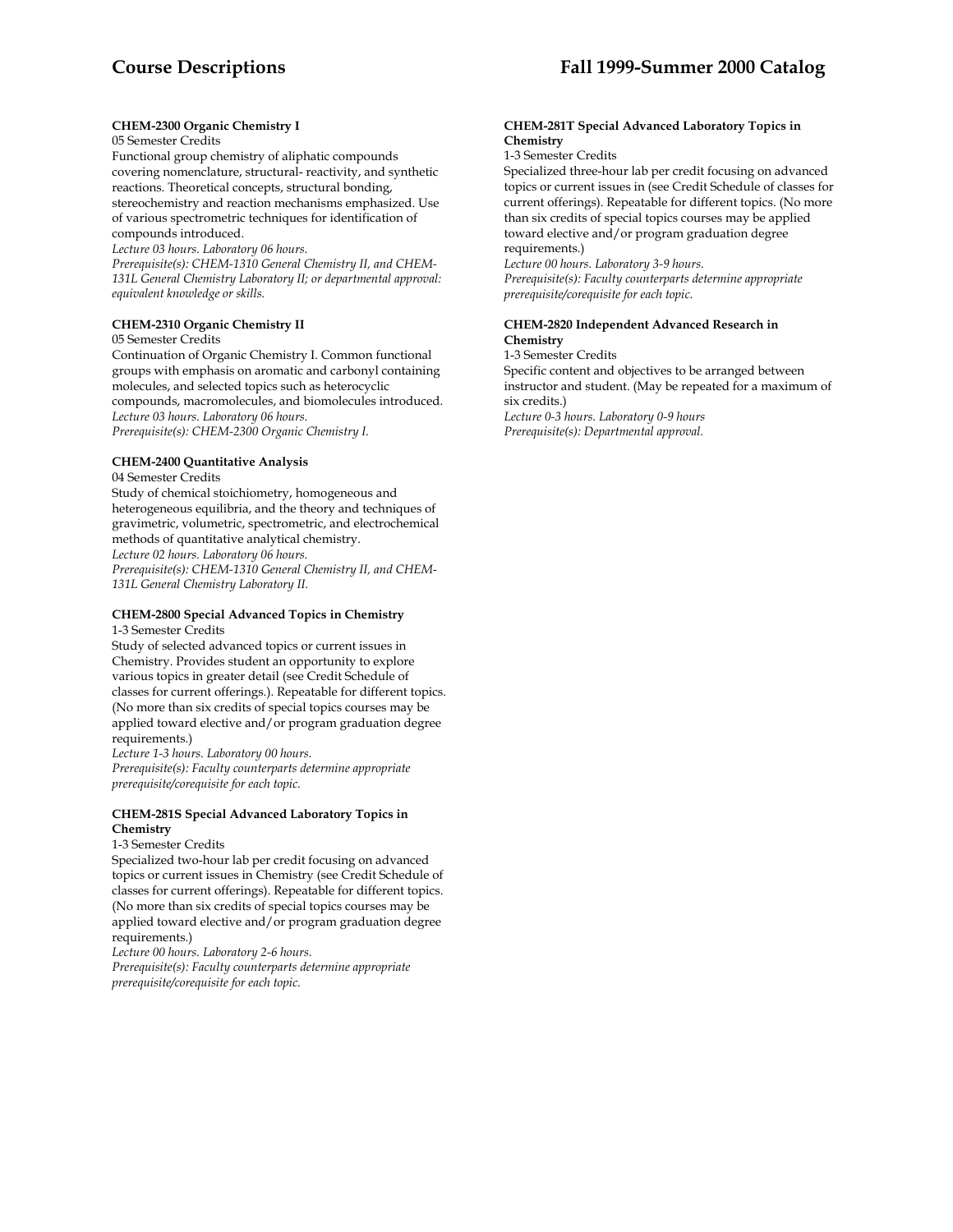### **CHINESE – CHIN**

#### **CHIN-1010 Beginning Chinese I**

04 Semester Credits

Introduction to standard spoken Chinese (Mandarin) through listening, speaking and using Chinese software on computer. Emphasis on becoming familiar with four tones of Chinese language. *Lecture 03 hours. Laboratory 02 hours. Prerequisite(s): None.* 

### **CHIN-1020 Beginning Chinese II**

04 Semester Credits

Continued study of standard Chinese with expansion of vocabulary. Practice in conversation on given subjects and transition from speaking to reading. *Lecture 03 hours. Laboratory 02 hours.* 

*Prerequisite(s): CHIN-1010 Beginning Chinese I, or departmental approval.* 

### **COMMERCIAL ART AND DESIGN - CART**

### **CART-1050 Introduction to Commercial Art and Graphic Design**

02 Semester Credits

Design structure, tools and techniques used in commercial art, graphic design and illustration professions. Emphasis on basic studio skills, materials, processes and design concepts. *Lecture 01 hour. Laboratory 02 hours. Prerequisite(s): None.* 

#### **CART-1060 History and Trends in Commercial Art and Design**

#### 03 Semester Credits

Comprehensive survey course of historical and cultural events, technical innovations, art and design movements related to advertising, graphic design and illustration from 19th century through present. Emphasis on awareness of past in influencing future trends in the field. *Lecture 03 hours. Laboratory 00 hours. Prerequisite(s): None.* 

# **CART-1300 Typography and Layout**

02 Semester Credits

Development, terminology, letterform, classification, selection and specification of typefaces. Emphasis on aesthetic and communicative aspects of typography. Introduction to techniques used to indicate type and images. *Lecture 01 hour. Laboratory 02 hours.* 

*Prerequisite(s): CART-1050 Introduction to Commercial Art and Graphic Design, or concurrent enrollment; or departmental approval: comparable knowledge or skills.* 

### **CART-1310 Graphic Design Drawing**

01 Semester Credit

Commercial drawing for advertising, graphic design and illustration. Emphasis on graphic thinking, stylization, use of reference, and use of selected, purposeful and quality line. Students in degree program must take related laboratory course.

*Lecture 01 hour. Laboratory 00 hours. Prerequisite(s): None.* 

#### **CART-131L Graphic Design Drawing Studio** 01 Semester Credit

Laboratory course that explores use of various tools, materials, techniques and practices, with emphasis on graphic design. *Lecture 00 hours. Laboratory 02 hours. Prerequisite(s): CART-1310 Graphic Design Drawing, or concurrent enrollment; or departmental approval.*

## **CART-1320 Page Layout and Design**

02 Semester Credits

Designing electronic page layout with type, text, and images as applied to advertising, commercial art and graphic design. Emphasis on creating professional multi-page layouts using various applications. *Lecture 01 hour. Laboratory 02 hours. Prerequisite(s): CART-1300 Typography and Layout, or concurrent enrollment; or departmental approval.* 

### **CART-1340 Rendering Techniques**

02 Semester Credits

Marker/mixed media rendering for presentation of advertising, commercial art and graphic design concepts to art directors, photographers and clients. Emphasis on presenting the concept including perspective, lighting and style. Exploration of tools, materials and techniques used to render storyboards, rough and comprehensive layouts and how they relate to creative process.

*Lecture 01 hour. Laboratory 02 hours. Prerequisite(s): None.* 

### **CART-1400 Decorative Design**

#### 02 Semester Credits

Comprehensive course in surface design for various commercial applications including paper products, gift wrap, wallpaper, and wearable art. Emphasis on design process in creating mass market designs. *Lecture 01 hour. Laboratory 02 hours. Prerequisite(s): None.* 

### **CART-1500 Advertising and Design**

02 Semester Credits

Fundamentals of advertising design for newspaper, magazine and direct mail. Emphasis on materials, skill and techniques used to develop an ad from research and thumbnail concepts to finished comps. *Lecture 01 hour. Laboratory 02 hours. Prerequisite(s): CART-1300 Typography and Layout; and CART-1340 Rendering Techniques, or concurrent enrollment; or departmental approval.* 

## **CART-1600 Imaging and Design**

01 Semester Credit

Skills and techniques in creation and manipulation of images. Emphasis on impact of design and use of visuals for advertising, publications and multimedia. Students in degree program must take related laboratory course. *Lecture 01 hour. Laboratory 00 hours. Prerequisite(s): None.* 

### **CART-160L Imaging and Design Studio**

01 Semester Credit

Laboratory course to practice skills and techniques required to create and manipulate images. *Lecture 00 hours. Laboratory 02 hours. Prerequisite(s): CART-1600 Imaging and Design, or concurrent enrollment; or departmental approval.*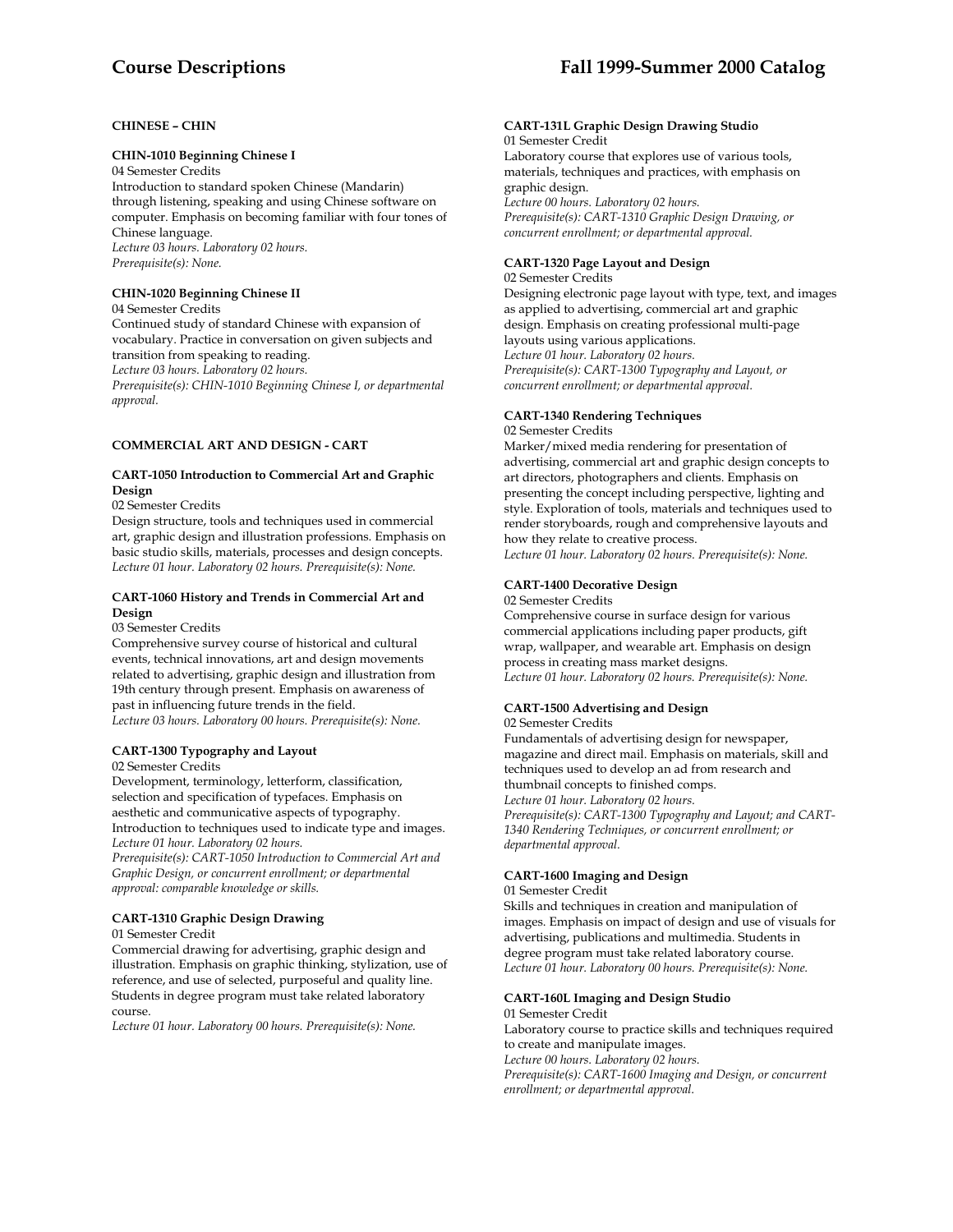#### **CART-1800 Special Topics in Commercial Art and Design**  1-3 Semester Credits

Study of selected topics or current issues in Commercial Art and Design. Provides student an opportunity to explore various topics in greater detail (see Credit Schedule of classes for current offerings). Repeatable for different topics. (No more than six credits of special topics courses may be applied toward elective and/or program graduation degree requirements.)

*Lecture 1-3 hours. Laboratory 00 hours. Other Required Hours: 00. Prerequisite(s): Faculty counterparts determine appropriate prerequisite/corequisite for each topic.* 

### **CART-181S Special Laboratory Topics in Commercial Art and Design**

1-3 Semester Credits

Specialized two-hour lab per credit focusing on selected topics or current issues in Commercial Art and Design (see Credit Schedule of classes for current offerings). Repeatable for different topics. (no more than six credits of special topics may be applied toward elective and/or program graduation degree requirements.)

*Lecture 00 hours. Laboratory 2-6 hours. Other Required Hours: 00.* 

*Prerequisite(s): Faculty counterparts determine appropriate prerequisite/corequisite for each topic.* 

### **CART-181T Special Laboratory Topics in Commercial Art and Design**

1-3 Semester Credits

Specialized three-hour lab per credit focusing on selected topics or current issues in (see Credit Schedule of classes for current offerings). Repeatable for different topics. (no more than six credits of special topics may be applied toward elective and/or program graduation degree requirements.) *Lecture 00 hours. Laboratory 3-9 hours. Other Required Hours: 00.* 

*Prerequisite(s): Faculty counterparts determine appropriate prerequisite/corequisite for each topic.* 

# **CART-2310 Graphic Design and Illustration**

02 Semester Credits

Techniques, tools and skills in creating commercial illustration integrating type and visuals using various applications.

*Lecture 01 hour. Laboratory 02 hours. Prerequisite(s): CART-1310 Graphic Design Drawing, or concurrent enrollment; or departmental approval.* 

### **CART-2320 Designing for Production**

02 Semester Credits

Designing for various reproduction processes. Emphasis on history, terminology, paper, ink, printing, and production art. Exploration of tools, materials, and practical considerations in preparing design for production art. *Lecture 01 hour. Laboratory 02 hours. Prerequisite(s): CART-1300 Typography and Layout, or concurrent enrollment; or departmental approval.* 

#### **CART-2330 Graphic Production**  02 Semester Credits

Techniques and methods in assembling and finalizing production art for printing. Emphasis on preparation and practical considerations for electronic reproduction. *Lecture 01 hour. Laboratory 02 hours. Prerequisite(s): CART-2320 Designing for Production, and CART-1320 Page Layout and Design; or departmental approval.* 

### **CART-2340 Illustration in Pen and Ink**

#### 02 Semester Credits

Use of various tools, materials and techniques used with pen and ink from portrait, product hardline to multi-image illustration.

*Lecture 01 hour. Laboratory 02 hours. Prerequisite(s): CART-1310 Graphic Design Drawing, or concurrent enrollment; or departmental approval.* 

### **CART-2350 Illustration with Prismacolor**

02 Semester Credits Emphasis on use of Prismacolor pencils as illustration medium for products and scenes. *Lecture 01 hour. Laboratory 02 hours. Prerequisite(s): CART-1310 Graphic Design Drawing, or concurrent enrollment; or departmental approval*.

### **CART-2360 Illustration with Watercolor**

02 Semester Credits

Emphasis on development of full illustrations from products to scenes of human interests. Exploration and development of transparent and opaque watercolor techniques. *Lecture 01 hour. Laboratory 02 hours. Prerequisite(s): CART-2350 Illustration with Prismacolor, or concurrent enrollment; or departmental approval.* 

### **CART-2410 Corporate Graphics**

### 02 Semester Credits

Comprehensive course in corporate graphics. Emphasis on the design process in creating corporate and brand identity. Exploration of the visual and nonvisual aspects of corporate graphics and their application.

*Lecture 01 hour. Laboratory 02 hours.* 

*Prerequisite(s): CART-1300 Typography and Layout, or concurrent enrollment; and CART-1310 Graphic Design Drawing, or concurrent enrollment; or departmental approval.* 

### **CART-2420 Publication Design**

#### 02 Semester Credits

Publication design including masthead, column, editorial and feature story page formats. Emphasis on using typography and images on multiple page formats. Exploration of practical and production considerations involved in publication design. *Lecture 01 hour. Laboratory 02 hours.* 

*Prerequisite(s): CART-1320 Page Layout and Design, or concurrent enrollment; or departmental approval.*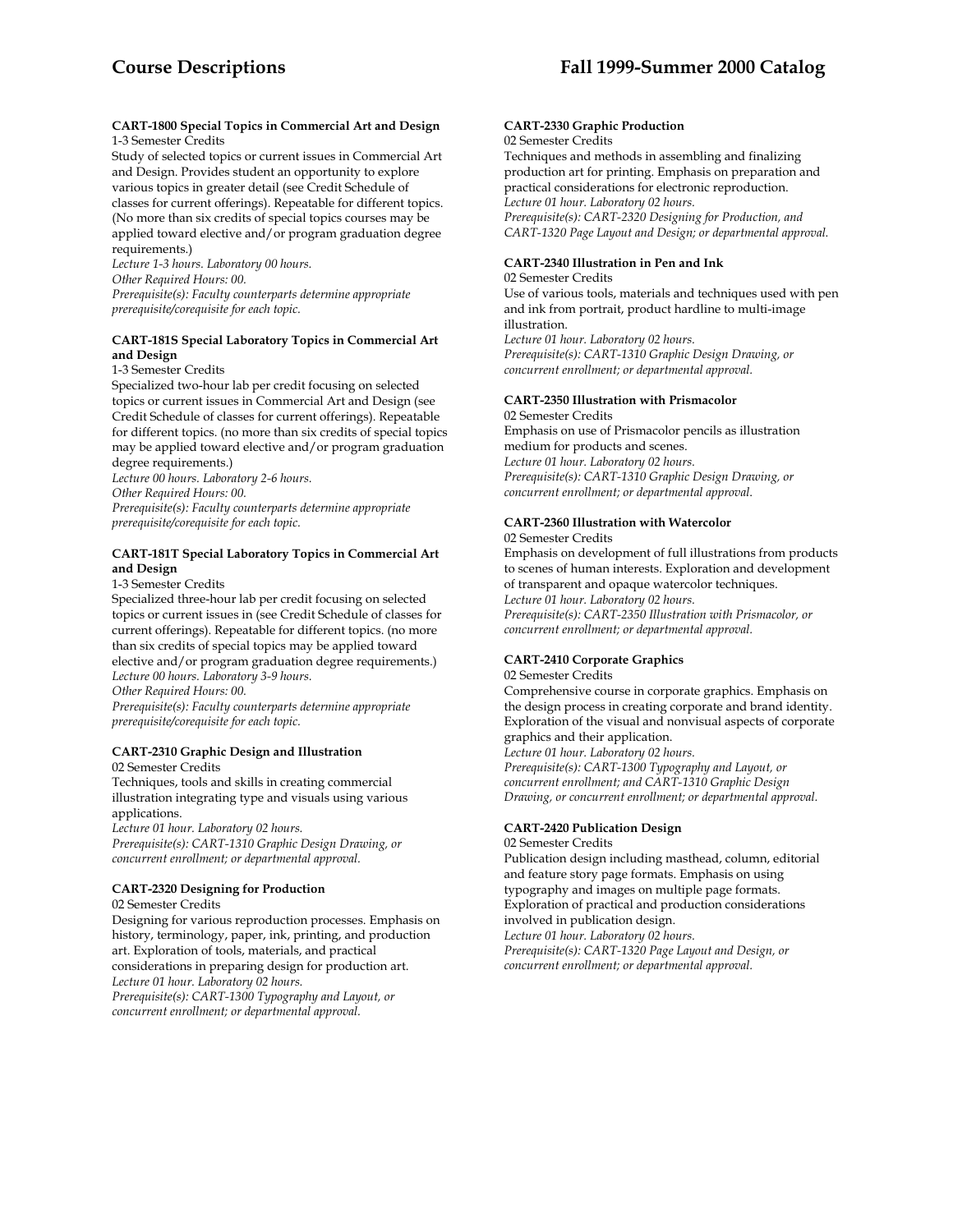# **Course Descriptions Fall 1999-Summer 2000 Catalog**

### **CART-2430 Magazine Design**

#### 02 Semester Credits

Magazine design including masthead, cover, contents, editorial and feature page formats. Emphasis on using sophisticated design, typography, and images to communicate. Exploration of the practical and production considerations involved in magazine design as a product itself.

*Lecture 01 hour. Laboratory 02 hours. Prerequisite(s): CART-1320 Page Layout and Design, or concurrent enrollment; or departmental approval.* 

### **CART-2440 Package Design**

### 02 Semester Credits

Comprehensive package course from initial concept to presentation of dummies and mock-ups. Emphasis on conceptual thinking and problem solving using typography, color and images on folded and soft packaging. Exploration of the methods, materials, practical and production considerations involved in packaging design. *Lecture 01 hour. Laboratory 02 hours. Prerequisite(s): CART-1320 Page Layout and Design, or concurrent enrollment; or departmental approval.* 

#### **CART-2450 Media Design**

#### 02 Semester Credits

Comprehensive media course from initial concept to presentation. Emphasis on the interaction of type, image, motion, sound, and sequence in staging for various advertising media formats including commercials. *Lecture 01 hour. Laboratory 03 hours.* 

*Prerequisite(s): CART-1320 Page Layout and Design, and CART-1600 Imaging and Design; or departmental approval.* 

### **CART-2500 Creative Advertising Campaign**

### 02 Semester Credits

Comprehensive advertising campaign course from initial campaign concept through presentation. Emphasis on conceptual thinking and problem solving for magazine, billboard and TV/video storyboard advertising. Exploration of the various facets of advertising agency structure including the team concept. Includes the designer's role in research, analysis, planning, conceptualizing, copywriting and presentation.

*Lecture 01 hour. Laboratory 03 hours. Prerequisite(s): CART-1500 Advertising and Design, or departmental approval.* 

#### **CART-2700 Portfolio Preparation**

#### 02 Semester Credits

Covers all aspects of professional portfolio preparation and presentation including self-promotion, resumes, interviewing and professional practices in job market. Emphasis on analysis of student work under consideration for portfolio. Students prepare their portfolio, self-promotion and resume for presentation.

*Lecture 01 hour. Laboratory 03 hours.* 

*Prerequisite(s): CART-2320 Designing for Production, or concurrent enrollment; or departmental approval.* 

#### **CART-2800 Special Advanced Topics in Commercial Art and Design**

#### 1-3 Semester Credits

Study of selected advanced topics or current issues in Commercial Art. Provides student an opportunity to explore various topics in greater detail (see Credit Schedule of classes for current offerings.). Repeatable for different topics. (No more than six credits of special topics courses may be applied toward elective and/or program graduation degree requirements.)

*Lecture 1-3 hours. Laboratory 00 hours. Prerequisite(s): Faculty counterparts determine appropriate prerequisite/corequisite for each topic.* 

### **CART-281S Special Advanced Laboratory Topics in Commercial Art and Design**

### 1-3 Semester Credits

Specialized two-hour lab per credit focusing on advanced topics or current issues in Commercial Art (see Credit Schedule of classes for current offerings). Repeatable for different topics. (No more than six credits of special topics courses may be applied toward elective and/or program graduation degree requirements.)

*Lecture 00 hours. Laboratory 2-6 hours.* 

*Prerequisite(s): Faculty counterparts determine appropriate prerequisite/corequisite for each topic.* 

### **CART-281T Special Advanced Laboratory Topics in Commercial Art and Design**

### 1-3 Semester Credits

Specialized three-hour lab per credit focusing on advanced topics or current issues in (see Credit Schedule of classes for current offerings). Repeatable for different topics. (No more than six credits of special topics courses may be applied toward elective and/or program graduation degree requirements.)

*Lecture 00 hours. Laboratory 3-9 hours. Prerequisite(s): Faculty counterparts determine appropriate prerequisite/corequisite for each topic.* 

### **CART-2820 Independent Advanced Study in Commercial Art and Design**

1-3 Semester Credits

May be taken concurrently with any 2000-level course in Commercial Art. Specific content arranged between instructor and student. May be repeated for a maximum of three credits.

*Lecture 01 hour. Laboratory 00 hours. Other Required Hours: 00. Prerequisite(s): Must be taken concurrently with a 2000-level* 

*course in Commercial Art.* 

### **CART-2830 Cooperative Field Experience**

#### 1-3 Semester Credits

Limited to students in Cooperative Education Program. Employment in an approved training facility under College supervision. Requirement for one credit is 180 hours of approved work. Students may earn up to three credits in one semester. May be repeated for n accrued a maximum of nine credits.

*Lecture 00 hours. Laboratory 00 hours.* 

*Other Required Hours: 180 clock hours of approved work per credit hour.* 

*Prerequisite(s): Formal application into the Cooperative Education Program.*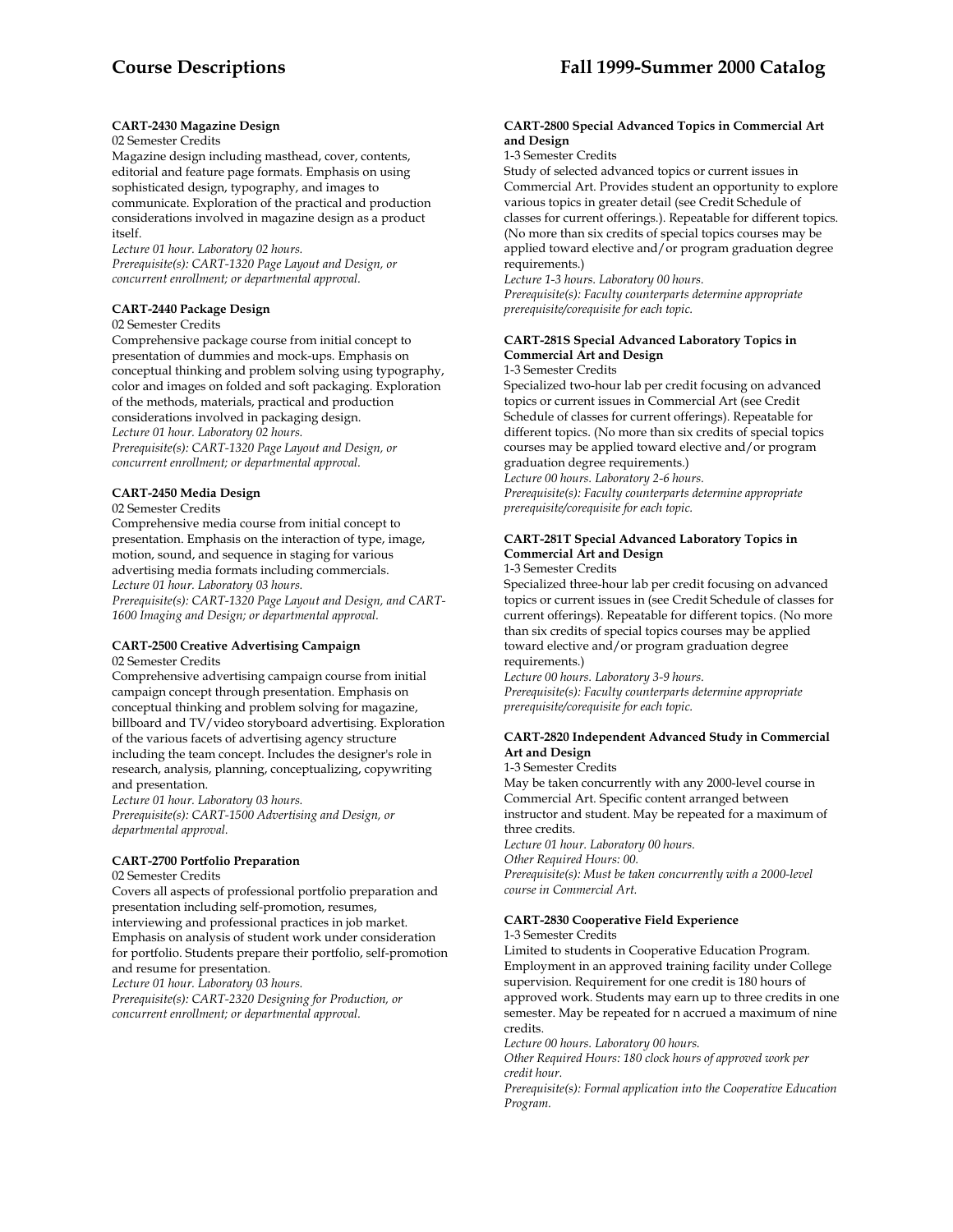### **COMPUTER STUDIES - CS**

#### **CS-1020 Introduction to Computers**

03 Semester Credits Introductory computer literacy course. Hands-on skill development in word processing, spreadsheets, databases and communications (Internet). *Lecture 02 hours. Laboratory 02 hours. Prerequisite(s): None.* 

### **CS-1030 Introduction to Internet**

#### 02 Semester Credits

Hands-on instruction in use of the Internet and World Wide Web. Software tools and techniques used to search, retrieve and create Internet documents. File downloading, E-Mail, search engines and Web page design included. *Lecture 01 hour. Laboratory 02 hours. Prerequisite(s): None.* 

### **CS-1310 Internal Computer Functions**

#### 02 Semester Credits

Examines popular modes of data representation and numbering systems (including EBCDIC, ASCII, zoned, packed, hex notation, binary, hexadecimal). Discusses primary addressing modes in computers and the various data and file structures employed. Reviews system and application software, types and uses of language translators. *Lecture 02 hours. Laboratory 00 hours.* 

*Prerequisite(s): CS-1020 Introduction to Computers, or concurrent enrollment; or departmental approval: equivalent knowledge or skills.* 

## **CS-1320 Microcomputer Operating Systems**

#### 03 Semester Credits

Overview of microcomputer operating systems and their role in hardware, software and data management. Hands-on skill development in use of current microcomputer operating system.

*Lecture 02 hours. Laboratory 02 hours. Prerequisite(s): CS-1020 Introduction to Computers, or concurrent enrollment; or departmental approval: equivalent knowledge or skills.* 

### **CS-1350 Programming Logic**

### 03 Semester Credits

Language-independent course introducing computer program design and development. Identification and solution of business problems emphasized. Structured flow charts, hierarchy charts and pseudocode used in program *description and design.* 

*Lecture 03 hours. Laboratory 00 hours. Prerequisite(s): CS-1020 Introduction to Computers, or concurrent enrollment.* 

### **CS-1400 Spreadsheet Use and Design**

#### 03 Semester Credits

Study of electronic spreadsheet concepts and software as used in business environment. Spreadsheet theory, design and implementation techniques. Problem solving strategies using spreadsheet software for accurate and timely storage, retrieval and interpretation of data.

*Lecture 02 hours. Laboratory 02 hours.* 

*Prerequisite(s): CS-1020 Introduction to Computers, or departmental approval: comparable knowledge or skills.* 

#### **CS-1410 Database Use and Design**  03 Semester Credits

Study of electronic database concepts and software as used in business environment. Database theory, design and implementation techniques. Problem solving strategies using database software for accurate and timely storage, retrieval and interpretation of data.

*Lecture 02 hours. Laboratory 02 hours.* 

*Prerequisite(s): CS-1020 Introduction to Computers; or OADM-1020 Microcomputer Applications; or departmental approval: equivalent experience.* 

#### **CS-1500 Application Program Development I: COBOL**  04 Semester Credits

Introduction to computer programming using current program development techniques and COBOL language within mainframe environment. Batch programs developed based on given program specifications, involving sequential/entry sequence files. Includes data definitions, data movement, calculations, editing data, table loading and processing, internal sorting, and multiphase programs. *Lecture 03 hours. Laboratory 02 hours. Prerequisite(s): CS-1350 Programming Logic, or concurrent enrollment.* 

### **CS-1800 Special Topics in Computer Studies**  1-3 Semester Credits

Study of selected topics or current issues in Computer Studies. Provides student an opportunity to explore various topics in greater detail (see Credit Schedule of classes for current offerings). Repeatable for different topics. (No more than six credits of special topics courses may be applied toward elective and/or program graduation degree requirements.)

*Lecture 1-3 hours. Laboratory 00 hours. Other Required Hours: 00. Prerequisite(s): Faculty counterparts determine appropriate prerequisite/corequisite for each topic.* 

### **CS-181S Special Laboratory Topics in Computer Studies**  1-3 Semester Credits

Specialized two-hour lab per credit focusing on selected topics or current issues in Computer Studies (see Credit Schedule of classes for current offerings). Repeatable for different topics. (no more than six credits of special topics may be applied toward elective and/or program graduation degree requirements.)

*Lecture 00 hours. Laboratory 2-6 hours. Other Required Hours: 00. Prerequisite(s): Faculty counterparts determine appropriate prerequisite/corequisite for each topic.* 

#### **CS-181T Special Laboratory Topics in Computer Studies**  1-3 Semester Credits

Specialized three-hour lab per credit focusing on selected topics or current issues in Computer Studies (see Credit Schedule of classes for current offerings). Repeatable for different topics. (no more than six credits of special topics may be applied toward elective and/or program graduation degree requirements.) *Lecture 00 hours. Laboratory 3-9 hours. Other Required Hours: 00. Prerequisite(s): Faculty counterparts determine appropriate prerequisite/corequisite for each topic.*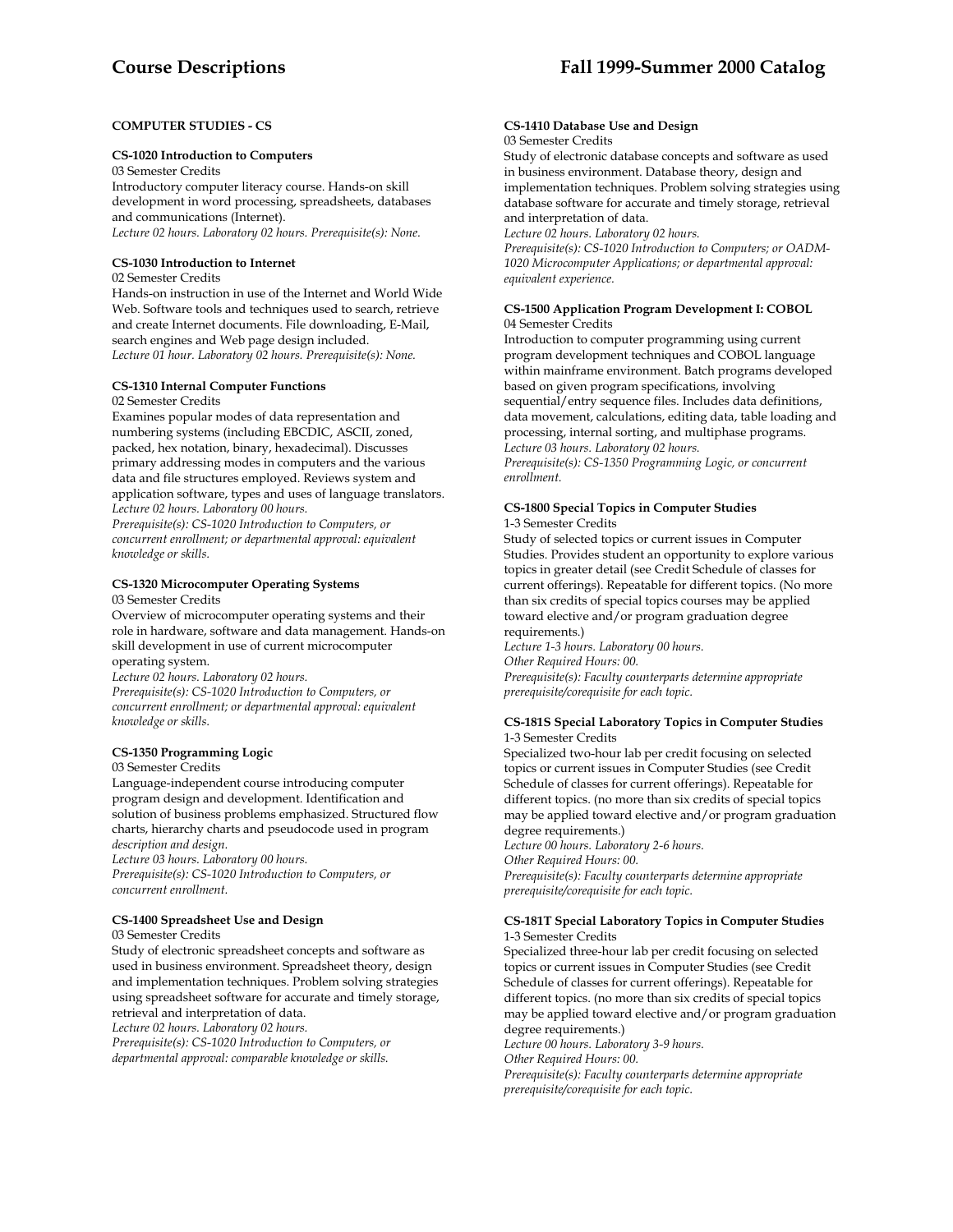#### **CS-2400 Network Fundamentals**

#### 03 Semester Credits

Overview of computer network environment capabilities and limitations. Provides hands-on exploration of network operations in a lab environment. Emphasis on network management, shared resources and control commands. *Lecture 02 hours. Laboratory 02 hours.* 

*Prerequisite(s): CS-1320 Microcomputer Operating Systems, or departmental approval: equivalent experience or skills*.

#### **CS-2500 Microcomputer Project**

#### 03 Semester Credits

Culminating course in the microcomputer major. Primary focus on development of a comprehensive term project integrating microcomputer applications/ languages. Includes structured systems development strategies and techniques.

*Lecture 03 hours. Laboratory 00 hours.* 

*Prerequisite(s): CS-1400 Spreadsheet Use and Design; and CS-1410 Database Use and Design; and CS-2700 Systems Analysis and Design; or departmental approval: equivalent knowledge or skills.* 

### **CS-2530 Application Program Development II: COBOL, CICS**

### 05 Semester Credits

Intermediate level applications programming course that applies and builds on concepts, skills and competencies previously studied. Programs created using current program development techniques, COBOL language, and CICS, all within mainframe environment. Batch and on-line transaction processing programs developed based on given specifications, involving several file access techniques. Includes creating and updating various types of files, system sorts, report writer, use of system libraries, unformatted and formatted terminal input and output processing. *Lecture 03 hours. Laboratory 04 hours.* 

*Prerequisite(s): CS-1500 Application Program Development I: COBOL; or departmental approval: comparable knowledge or skills.* 

### **CS-2550 Application Program Development III: COBOL, CICS, SQL**

#### 05 Semester Credits

Advanced level applications programming course that applies and builds on concepts, skills, and competencies previously studied. Programs created using current program development techniques, COBOL language, CICS, and SQL, all within mainframe environment. On-line transaction processing programs and interactive queries developed based on given specifications. Involves indexed file techniques and relational databases. Includes on-line transaction processing with formatted terminal input and output, on-line update of files, program to program communication, file browsing, relational database creation and maintenance, interactive queries and embedded SQL. *Lecture 03 hours. Laboratory 04 hours.* 

*Prerequisite(s): CS-2530 Applications Program Development II: COBOL, CICS; or departmental approval: comparable knowledge or skills.* 

#### **CS-2610 Assembly Language Programming**  04 Semester Credits

Computer programming, using current program development techniques and assembly level language. Batch programs developed based on given program specifications involving sequential/entry sequence files. Includes computer internal structure and addressing, data representation codes, number systems, machine instruction formats, dumps, register usage, data definitions, data movement, data editing, calculations, table processing, creating files and multiphase programs. *Lecture 03 hours. Laboratory 02 hours. Prerequisite(s): CS-1350 Programming Logic, or departmental approval: equivalent experience or skills.* 

#### **CS-2620 Visual Basic Programming**  04 Semester Credits

Introduction to object-oriented programming in Windows environment using Visual Basic programming language. Emphasis on program development and design, application of logic in both user-defined and event-driven procedures, debugging techniques, and basics of Visual Basic syntax. *Lecture 03 hours. Laboratory 02 hours.* 

*Prerequisite(s): CS-1350 Programming Logic, or departmental approval: equivalent experience or skills.* 

# **CS-2630 Advanced Visual Basic Programming**

### 04 Semester Credits

Continuation of Visual Basic Programming. Covers advanced language features and techniques to develop more complex programs. Includes database access programming and integration with other applications.

*Lecture 03 hours. Laboratory 02 hours.* 

*Prerequisite(s): CS-2620 Visual Basic Programming, and CS-1410 Database Use and Design; or departmental approval: equivalent experience or skills.* 

### **CS-2640 RPG Programming**

#### 04 Semester Credits

Coding and execution of Report Program Generator programs creating elementary level reports as used in business environment. Functions include I/O programming, editing of data, computations, specifications, arithmetic operations, comparing operations, looping, control breaks, array processing, table lookup, documentation, and transaction processing, using logical relationships among fields, records, and files. *Lecture 03 hours. Laboratory 02 hours.* 

*Prerequisite(s): CS-1350 Programming Logic.* 

### **CS-2670 C/C++ Programming Language**

04 Semester Credits

Introduction to programming using the C and C++ programming languages, emphasizing program development and design, debugging techniques, and common basics of the C/C++ languages. Topics include data types, control statements, functions, argument passing, arrays, strings, structures, data files, and classes. *Lecture 03 hours. Laboratory 02 hours. Prerequisite(s): CS-1350 Programming Logic, or departmental approval: equivalent knowledge or skills.*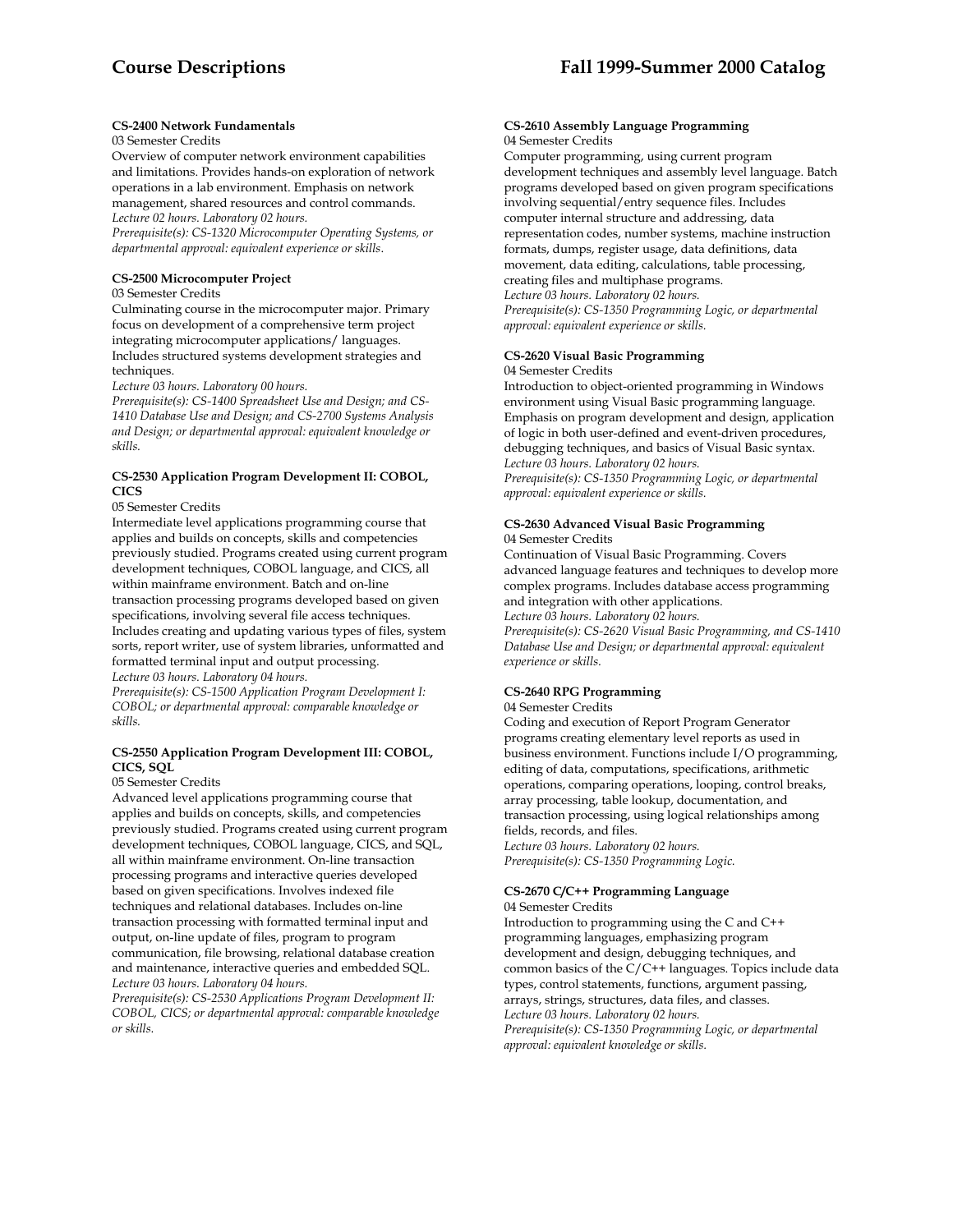### **CS-2700 Systems Analysis and Design**

### 03 Semester Credits

Overview of systems development life cycle. Emphasis on documentation through use of both classical and structured tools and techniques for describing process flow, data flows, data structures, file designs, input and output designs, and program specifications. Discussion of information gathering and reporting activities and on strategies and techniques for producing logical methodologies which deal with complexity in development of information systems. *Lecture 03 hours. Laboratory 00 hours. Prerequisite(s): BADM-1020 Introduction to Business, and departmental approval: any programming language.* 

### **CS-2800 Special Advanced Topics in Computer Studies**  1-3 Semester Credits

Study of selected advanced topics or current issues in Computer Studies. Provides student an opportunity to explore various topics in greater detail (see Credit Schedule of classes for current offerings.). Repeatable for different topics. (No more than six credits of special topics courses may be applied toward elective and/or program graduation degree requirements.)

*Lecture 1-3 hours. Laboratory 00 hours. Prerequisite(s): Faculty counterparts determine appropriate prerequisite/corequisite for each topic.* 

### **CS-281S Special Advanced Laboratory Topics in Computer Studies**

#### 1-3 Semester Credits

Specialized two-hour lab per credit focusing on advanced topics or current issues in Computer Studies (see Credit Schedule of classes for current offerings). Repeatable for different topics. (No more than six credits of special topics courses may be applied toward elective and/or program graduation degree requirements.) *Lecture 00 hours. Laboratory 2-6 hours.* 

*Prerequisite(s): Faculty counterparts determine appropriate prerequisite/corequisite for each topic.* 

### **CS-281T Special Advanced Laboratory Topics in Computer Studies**

### 1-3 Semester Credits

Specialized three-hour lab per credit focusing on advanced topics or current issues in Computer Studies (see Credit Schedule of classes for current offerings). Repeatable for different topics. (No more than six credits of special topics courses may be applied toward elective and/or program graduation degree requirements.)

*Lecture 00 hours. Laboratory 3-9 hours.* 

*Prerequisite(s): Faculty counterparts determine appropriate prerequisite/corequisite for each topic.* 

### **CS-2830 Cooperative Field Experience**

1-3 Semester Credits

Limited to students in Cooperative Education Program. Employment in an approved training facility under College supervision. Requirement for one credit is 180 hours of approved work. Students may earn up to three credits in one semester. May be repeated for n accrued a maximum of nine credits.

*Lecture 00 hours. Laboratory 00 hours. Other Required Hours: 180 clock hours of approved work per credit hour.* 

*Prerequisite(s): Formal application into the Cooperative Education Program.* 

### **COURT AND CONFERENCE REPORTING - C&CR**

### **C&CR-1000 Introduction to Court Reporting**  01 Semester Credit

Comprehensive survey of field of court reporting. Examination of history of reporting, diversity, equipment needs and technological trends, role of the working reporter within legal system, corporate environment, and educational system.

*Lecture 01 hour. Laboratory 00 hours. Prerequisite(s): None.* 

### **C&CR-1300 Realtime Theory**

04 Semester Credits

Focus on principles of writing on stenotype machine. Online instruction of machine shorthand keyboard, arbitraries, phrases, word beginnings and endings. Emphasis on reading, writing, and reporter English skills in preparation for speedbuilding and transcription. *Lecture 03 hours. Laboratory 03 hours. Prerequisite(s): Eligibility for ENG-1010 College Composition I.* 

### **C&CR-1350 Legal Terminology**

03 Semester Credits Provides students with broad legal vocabulary, useful in any law related field. Emphasis on spelling, definition, and usage of legal terms. *Lecture 03 hours. Laboratory 00 hours. Prerequisite(s): Eligibility for ENG-1010 College Composition I.* 

# **C&CR-1370 Introduction to Technology**

03 Semester Credits

Basics of computer aided transcription. Emphasis on basic terms, system supports, court reporting software, and beginning dictionary development. Theory and style techniques, and basics of reporter English. *Lecture 02 hours. Laboratory 03 hours. Prerequisite(s): C&CR-1300 Realtime Theory.* 

#### **C&CR-1400 Speedbuilding and Transcription at 100 WPM**  02 Semester Credits

Speedbuilding at 80-100 wpm level. Utilization and expansion of machine-writing theory. Practical procedures on stenotype machine to develop beginning skill levels. Minimum exit speed is 100 wpm. *Lecture 01 hour. Laboratory 03 hours. Prerequisite(s): C&CR-1300 Realtime Theory.* 

#### **C&CR-1450 Speedbuilding and Transcription at 140 WPM**  02 Semester Credits

Speedbuilding at 120-140 wpm level. Utilization and expansion of machine-writing theory. Practical procedures on stenotype machine to develop skill levels on question and answer testimony, jury charge and literary materials. Minimum exit speed is 140 wpm. *Lecture 01 hour. Laboratory 03 hours. Prerequisite(s): C&CR-1400 Speedbuilding and Transcription at 100 WPM.* 

### **C&CR-1500 Speedwriting**

03 Semester Credits Practical hands-on approach to developing skills in use of RapidWrite software program, high-speed data entry package to translate steno into word processing. *Lecture 02 hours. Laboratory 02 hours. Prerequisite(s): C&CR-1300 Realtime Theory.*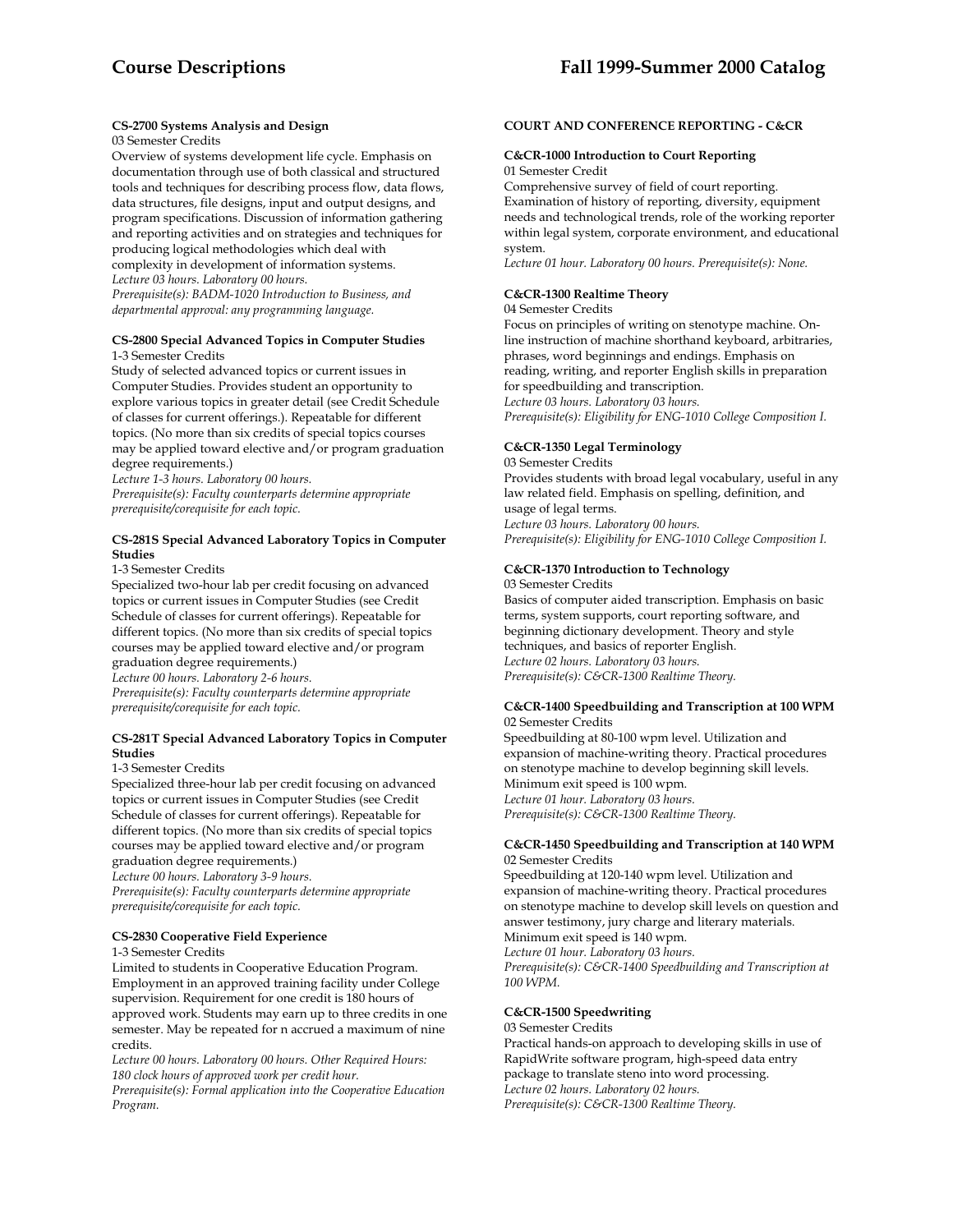### **C&CR-1800 Special Topics in Court & Conference Reporting**

1-3 Semester Credits

Study of selected topics or current issues in . Provides student an opportunity to explore various topics in greater detail (see Credit Schedule of classes for current offerings). Repeatable for different topics. (No more than six credits of special topics courses may be applied toward elective and/or program graduation degree requirements.) *Lecture 1-3 hours. Laboratory 00 hours. Other Required Hours: 00. Prerequisite(s): Faculty counterparts determine appropriate prerequisite/corequisite for each topic.* 

### **C&CR-181S Special Lab Topics in Court & Conference Reporting**

1-3 Semester Credits

Specialized two-hour lab per credit focusing on selected topics or current issues in Court & Conference Reporting (see Credit Schedule of classes for current offerings). Repeatable for different topics. (no more than six credits of special topics may be applied toward elective and/or program graduation degree requirements.) *Lecture 00 hours. Laboratory 2-6 hours. Other Required Hours: 00. Prerequisite(s): Faculty counterparts determine appropriate prerequisite/corequisite for each topic.* 

### **C&CR 181T Special Lab Topics in Court & Conference Reporting**

#### 1-3 Semester Credits

Specialized three-hour lab per credit focusing on selected topics or current issues in Court & Conference Reporting (see Credit Schedule of classes for current offerings). Repeatable for different topics. (no more than six credits of special topics may be applied toward elective and/or program graduation degree requirements.) *Lecture 00 hours. Laboratory 3-9 hours. Other Required Hours: 00. Prerequisite(s): Faculty counterparts determine appropriate prerequisite/corequisite for each topic.* 

### **C&CR-1820 Independent Study in Court & Conference Reporting**

#### 1-3 Semester Credits

Must be taken concurrently with any 1000-level course in Court & Conference Reporting. Specific content arranged between instructor and student. May be repeated for a maximum of three credits.

*Lecture 01 hour. Laboratory 00 hours.* 

*Other Required Hours: 00.* 

*Prerequisite(s): Must be taken concurrently with a 1000-level course in Court & Conference Reporting.* 

### **C&CR-2300 Court Procedures**

03 Semester Credits

Emphasizes role of official and freelance reporter including communication skills, professional image and business etiquette. Preparation of deposition/ court transcripts, marking and handling of exhibits, indexing and storing notes, reporting techniques and ethics, including NCRA Code of Ethics.

*Lecture 03 hours. Laboratory 00 hours. Prerequisite(s): C&CR-1300 Realtime Theory.* 

#### **C&CR-2400 Speedbuilding and Transcription at 180 WPM**  02 Semester Credits

Speedbuilding at 160-180 wpm level. Utilization and expansion of machine-writing theory. Practical procedures on stenotype machine to develop skill levels on question and answer testimony, jury charge and literary materials. Minimum exit speed is 180 wpm. *Lecture 01 hour. Laboratory 03 hours.* 

*Prerequisite(s): C&CR-1450 Speedbuilding and Transcription at 140 WPM.* 

#### **C&CR-2450 Speedbuilding and Transcription at 225 WPM**  02 Semester Credits

Speedbuilding at CASE completion speed level at 225 wpm Question and Answer test, 200 wpm Jury Charge material and 180 wpm Literary. Utilization and expansion of machine-writing theory. Practical procedures on stenotype machine to develop skill levels on question and answer testimony, jury charge and literary materials. *Lecture 01 hour. Laboratory 03 hours. Prerequisite(s): C&CR-2400 Speedbuilding and Transcription at 180 WPM.* 

### **C&CR-2470 Advanced Technology**

#### 03 Semester Credits

Designed to expand students' knowledge of the role of technology in court reporting. Topics include CAT (computer aided transcription) of depositions and trials, computer operation systems, realtime writing, litigation support, and videotaping.

*Lecture 02 hours. Laboratory 03 hours.* 

*Prerequisite(s): C&CR-1370 Introduction to Technology, and C&CR-1450 Speedbuilding and Transcription at 140 WPM.* 

# **C&CR-2500 Advanced Speedwriting**

03 Semester Credits

Continued hands-on practice designed to improve accuracy, increase productivity, and build confidence when working with Steno machine and RapidWrite software. Emphasis on document preparation and production.

*Lecture 02 hours. Laboratory 02 hours. Prerequisite(s): C&CR-1400 Speedbuilding and Transcription at 100 WPM, and C&CR-1500 Speedwriting.* 

### **C&CR-2600 Technical Writing I**

03 Semester Credits

Designed to expose students to much of subject matter court reporters encounter. Emphasis on medical and technical testimony with material duplicated from real-life situations. *Lecture 02 hours. Laboratory 02 hours. Prerequisite(s): C&CR-1450 Speedbuilding and Transcription at 140 WPM.* 

### **C&CR-2650 Technical Writing II**

02 Semester Credits

Continued exposure to writing technical and medical vocabularies with emphasis on multi-voice dictation. Students will develop consistent writing patterns for terms and multi-voice designations in order to produce nearperfect, first-pass transcripts. *Lecture 01 hour. Laboratory 02 hours.* 

*Prerequisite(s): C&CR-1450 Speedbuilding and Transcription at 140 WPM.*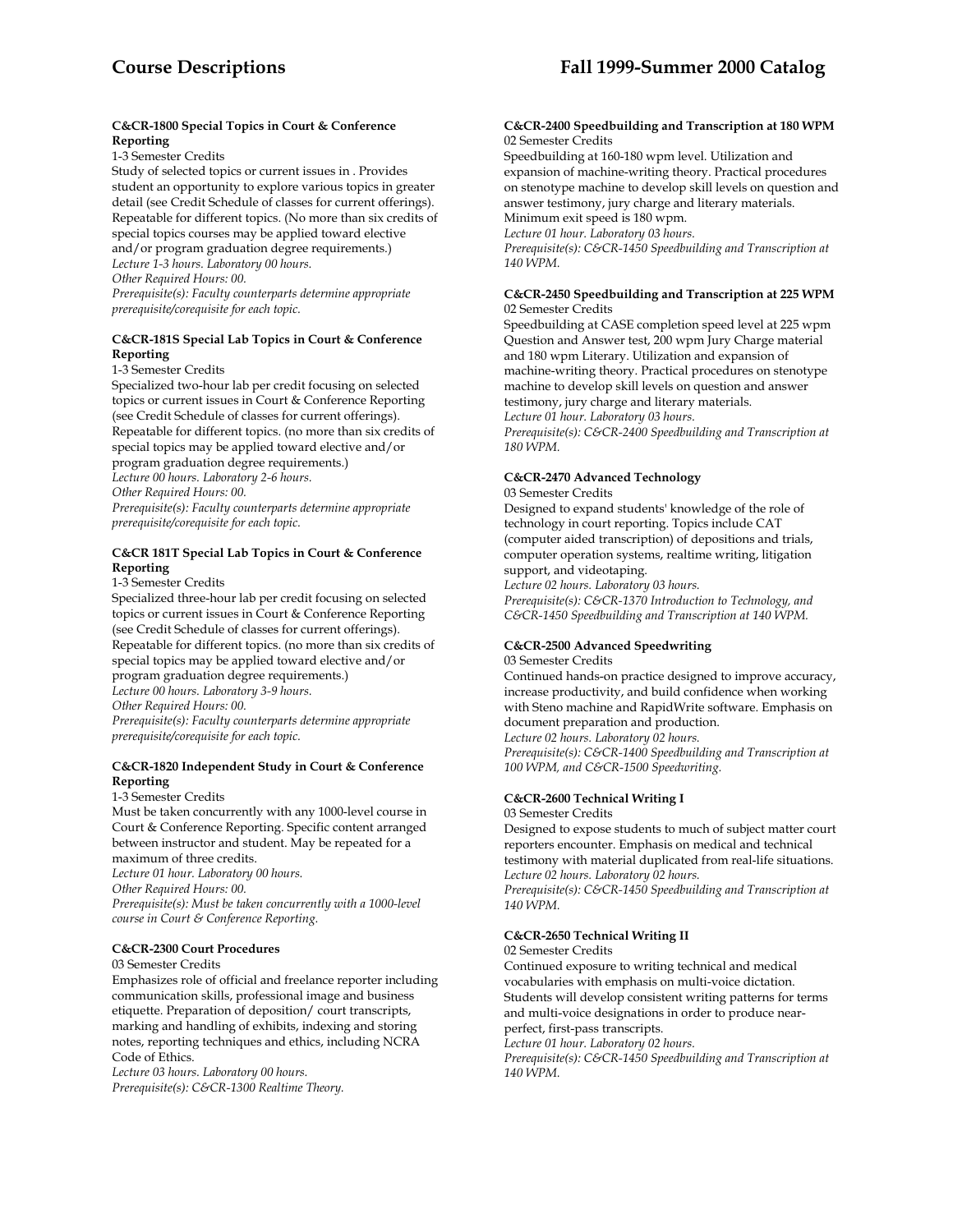### **C&CR-2800 Special Advanced Topics in Court & Conference Reporting**

1-3 Semester Credits

Study of selected advanced topics or current issues in Court & Conference Reporting. Provides student an opportunity to explore various topics in greater detail (see Credit Schedule of classes for current offerings.). Repeatable for different topics. (No more than six credits of special topics courses may be applied toward elective and/or program graduation degree requirements.)

*Lecture 1-3 hours. Laboratory 00 hours. Prerequisite(s): Faculty counterparts determine appropriate prerequisite/corequisite for each topic.* 

### **C&CR-281S Special Advanced Lab Topics in Court & Conference Reporting**

1-3 Semester Credits

Specialized two-hour lab per credit focusing on advanced topics or current issues in Court & Conference Reporting (see Credit Schedule of classes for current offerings). Repeatable for different topics. (No more than six credits of special topics courses may be applied toward elective and/or program graduation degree requirements.) *Lecture 00 hours. Laboratory 2-6 hours. Prerequisite(s): Faculty counterparts determine appropriate prerequisite/corequisite for each topic.* 

### **C&CR-281T Special Advanced Lab Topics in Court & Conference Reporting**

1-3 Semester Credits

Specialized three-hour lab per credit focusing on advanced topics or current issues in (see Credit Schedule of classes for current offerings). Repeatable for different topics. (No more than six credits of special topics courses may be applied toward elective and/or program graduation degree requirements.)

*Lecture 00 hours. Laboratory 3-9 hours. Prerequisite(s): Faculty counterparts determine appropriate prerequisite/corequisite for each topic.* 

### **C&CR-2820 Independent Advanced Study in Court &**

Conference Reporting

1-3 Semester Credits

May be taken concurrently with any 2000-level course in Court & Conference Reporting. Specific content arranged between instructor and student. May be repeated for a maximum of three credits. *Lecture 01 hour. Laboratory 00 hours.* 

*Other Required Hours: 00.* 

*Prerequisite(s): Must be taken concurrently with a 2000-level course in Court & Conference Reporting.* 

### **C&CR-2840 Internship**

01 Semester Credit Provides student with 75 hours of actual writing time during on-the-job training using machine shorthand technology. *Lecture 00 hours. Laboratory 00 hours. Other Required Hours: Directed practice: 5 hours per week.* 

*Prerequisite(s): Departmental approval.* 

### **DANCE - DANC**

### **DANC-1100 Dance Appreciation**

03 Semester Credits

Introduction to elements and styles of the art of dance. Increase student's ability to identify and understand stage, movie and video dance styles through visual and movement concepts. Various performing artists and choreography studied in cultural and historical context. *Lecture 03 hours. Laboratory 00 hours. Prerequisite(s): None.* 

### **DANC-1220 Theatre Dance/Stage Movement**

03 Semester Credits

Basic stage geography, and theatre dance: jazz, latin, waltz, polka, and musical staging for singers and actors. Nontheatre majors learn techniques to analyze and control nonverbal communication (body language). Control and organization of space, energy and time, including basic stage combat, applied to group activities. *Lecture 02 hours. Laboratory 02 hours. Prerequisite(s): None.* 

### **DANC-1500 Dance I**

03 Semester Credits

For student with limited or no dance experience. Movement vocabulary of modern dance, ballet and jazz will train student to recognize and perform basic dance combinations, understand importance of proper alignment and muscular awareness, and analyze basic elements of movement: time, space and energy.

*Lecture 02 hours. Laboratory 02 hours. Prerequisite(s): None.* 

### **DANC-1510 Dance II**

03 Semester Credits

Further study of secondary techniques of Modern Dance. Stresses dance as artistic form of self expression. Students identify variety of rhythms and perform secondary and intermediate dance combinations. *Lecture 02 hours. Laboratory 02 hours. Prerequisite(s): DANC-1500 Dance I, or departmental approval: comparable knowledge or skills.* 

### **DANC-1600 Choreography and Production**

02 Semester Credits Student learns to make solo and group dances by exploring choreography process: content, form, technique and projection. Through formal and informal dance performances, student learns elements of lighting, costuming, public relations and promotion. *Lecture 01 hour. Laboratory 02 hours. Prerequisite(s): DANC-1500 Dance I, or departmental approval: comparable knowledge or skills.* 

# **DANC-1800 Special Topics in Dance**

1-3 Semester Credits

Study of selected topics or current issues in Dance. Provides student an opportunity to explore various topics in greater detail (see Credit Schedule of classes for current offerings). Repeatable for different topics. (No more than six credits of special topics courses may be applied toward elective and/or program graduation degree requirements.) *Lecture 1-3 hours. Laboratory 00 hours. Other Required Hours: 00. Prerequisite(s): Faculty counterparts determine appropriate prerequisite/corequisite for each topic.*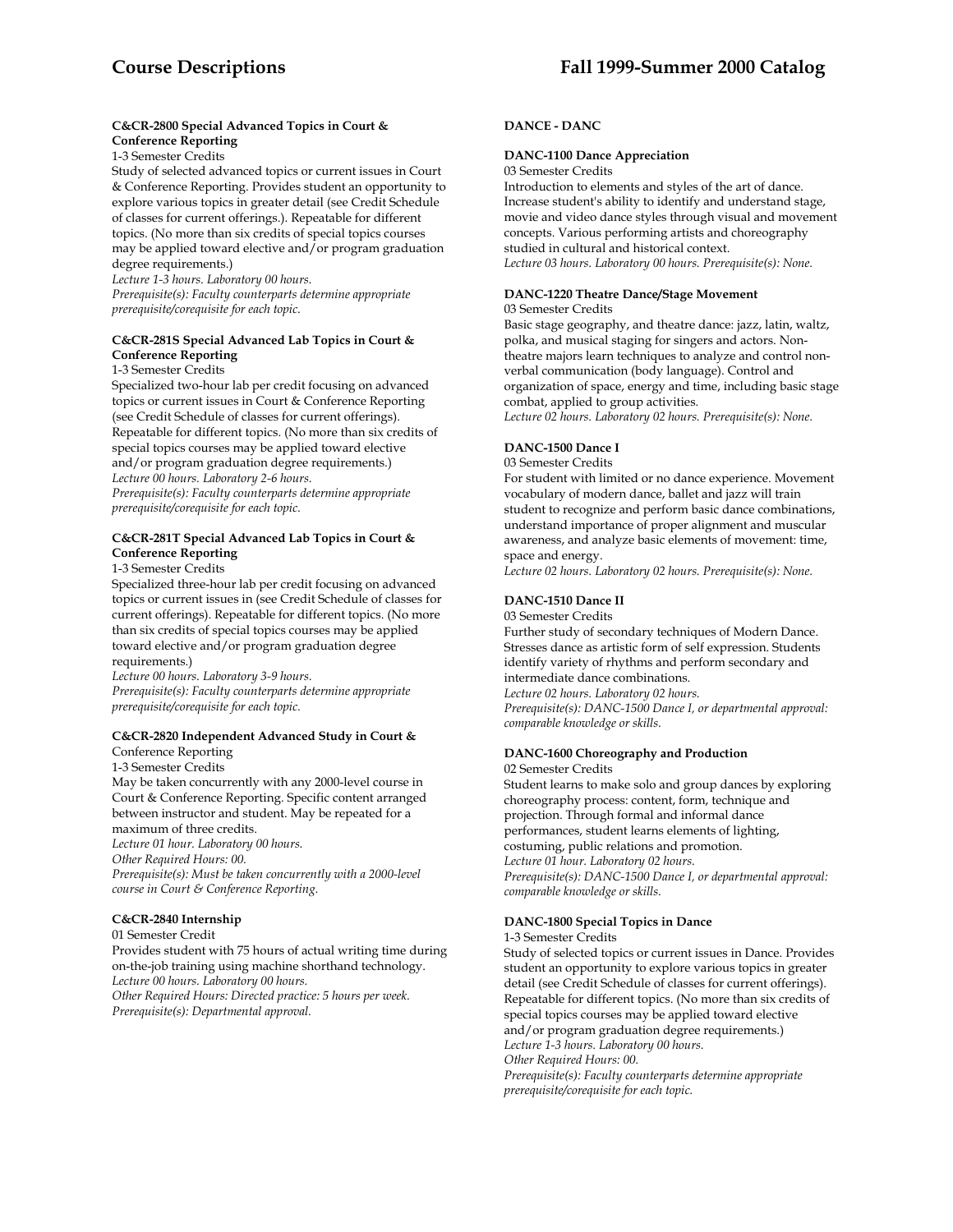#### **DANC-181S Special Laboratory Topics in Dance**  1-3 Semester Credits

Specialized two-hour lab per credit focusing on selected topics or current issues in Dance (see Credit Schedule of classes for current offerings). Repeatable for different topics. (no more than six credits of special topics may be applied toward elective and/or program graduation degree requirements.)

*Lecture 00 hours. Laboratory 2-6 hours. Other Required Hours: 00. Prerequisite(s): Faculty counterparts determine appropriate prerequisite/corequisite for each topic.* 

### **DANC-2300 Dance III: Technique**

02 Semester Credits

Intermediate dance techniques, concepts and theories. Studio work challenges and nurtures student's creative and interpretive ability and performance techniques. *Lecture 00 hours. Laboratory 04 hours. Prerequisite(s): DANC-1510 Dance II, or departmental approval: comparable knowledge or skills.* 

# **DANC-2310 Dance IV: Technique**

02 Semester Credits

Advanced dance techniques emphasizing dynamic variety and challenging physical limitations and movement memory. Exploration of different modern techniques and dance accompaniment applied to studio work. *Lecture 00 hours. Laboratory 04 hours. Prerequisite(s): DANC-2300 Dance III: Technique, or departmental approval: comparable knowledge or skills.* 

#### **DANC-2800 Special Advanced Topics in Dance**  1-3 Semester Credits

Study of selected advanced topics or current issues in . Provides student an opportunity to explore various topics in greater detail (see Credit Schedule of classes for current offerings.). Repeatable for different topics. (No more than six credits of special topics courses may be applied toward elective and/or program graduation degree requirements.) *Lecture 1-3 hours. Laboratory 00 hours. Prerequisite(s): Faculty counterparts determine appropriate prerequisite/corequisite for each topic.* 

### **DANC-281S Special Advanced Laboratory Topics in Dance**  1-3 Semester Credits

Specialized two-hour lab per credit focusing on advanced topics or current issues in (see Credit Schedule of classes for current offerings). Repeatable for different topics. (No more than six credits of special topics courses may be applied toward elective and/or program graduation degree requirements.)

*Lecture 00 hours. Laboratory 2-6 hours. Prerequisite(s): Faculty counterparts determine appropriate prerequisite/corequisite for each topic.* 

### **DENTAL ASSISTING - DAST**

### **DAST-1300 Dental Assisting Methods I**  05 Semester Credits

Integrated study of dental equipment, instruments, materials, assistant and operator role, and clinical procedures associated with delivery of basic dental treatment. Physical and biological properties of restorative materials, bases, gypsum products, and impression materials are discussed as a foundation for mastering application of these materials in practice with focus on examination, diagnostic, amalgam, and composite procedures. Skills developed in preparation and manipulation of materials and instruments, in principles and practice of four-handed dentistry, and in anticipating needs of operator. Introduction to principles of microbial activity and application of current practices of infection control in dental office. Observation in a general practice setting required.

*Lecture 02 hours. Laboratory 09 hours.* 

*Prerequisite(s): BIO-1200 Oral Structure and Development, or concurrent enrollment.* 

#### **DAST-1310 Dental Assisting Radiography I**  03 Semester Credits

Study of physical properties of x-radiation, generation of xrays for dental applications, uses of x-rays in dentistry, and understanding of and adherence to strict safe operating procedures and infection control practices. Theory and practice in fundamentals of oral radiographic technique as relevant to dental assistant. Emphasis on mastery of bisectthe-angle exposure technique in producing diagnostically acceptable full mouth and bite-wing radiographs on adult patient. After successful skill development utilizing manikins, a supervised experience on a patient will be scheduled. Skills developed in processing, mounting and evaluation of film, including recognition of errors and methods for their correction, and recognition of normal anatomic landmarks.

*Lecture 01 hour. Laboratory 06 hours.* 

*Prerequisite(s): BIO-1200 Oral Structure and Development, or concurrent enrollment.* 

#### **DAST-1320 Dental Office Management** 03 Semester Credits

Development of sound dental office business procedures and identification of role of dental auxiliary in management of dental practice. Emphasis on appointment scheduling guidelines, bookkeeping, telephone etiquette, collections, banking and insurance procedures. Review of basic math, grammar and spelling. Typing and computer keyboard skills introduced and/or reinforced.

*Lecture 02 hours. Laboratory 03 hours.* 

*Prerequisite(s): BIO-1200 Oral Structure and Development, or departmental approval.*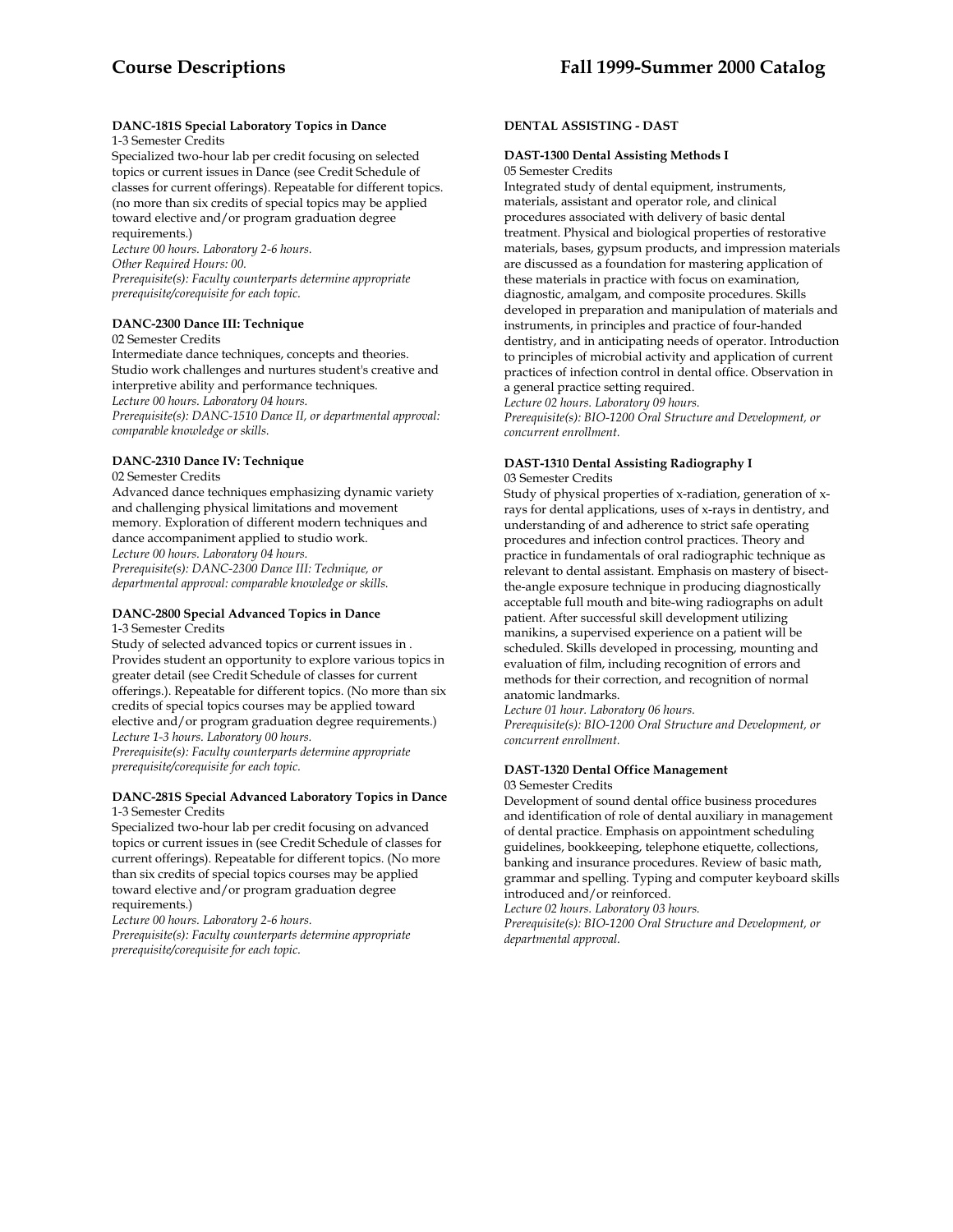## **DAST-1400 Dental Assisting Methods II**

### 03 Semester Credits

Integrated study of dental equipment, instruments, materials, assistant and operator roles, and clinical procedures associated with delivery of specialty dental treatment. Physical and biological properties of materials discussed as foundation for application of these materials during endodontic, removable and fixed prosthodontics, orthodontic, surgical, and periodontic clinical procedures. Skills developed in preparation and manipulation of materials, instruments and equipment, in principles and practices of four-handed dentistry, in anticipating needs of operator, and in monitoring patient reaction. Observation in specialty practice required.

*Lecture 01 hour. Laboratory 06 hours.* 

*Prerequisite(s): DAST-1300 Dental Assisting Methods I; DAST-1860 Dental Assisting Practicum, or concurrent enrollment.* 

### **DAST-1410 Dental Assisting Radiography II**

02 Semester Credits

Theory and practice in fundamentals of oral radiographic technique for special applications including occlusal, panoramic, edentulous and pediatric radiographs. Emphasis on mastery of the paralleling exposure technique , using extension cone paralleling device, in producing diagnostically acceptable full mouth and bite-wing radiographs on adult patient. Patients will be regularly appointed to dental assisting radiography course clinic where students will develop clinical competence under instructor supervision. Skills in maintenance of processing equipment, duplication of radiographs, monitoring quality assurance of equipment, charting existing restoration from radiographs, monitoring quality assurance of equipment, charting existing restoration from radiographs, and recognition of pathologic condition commonly seen on radiographs.

*Lecture 01 hour. Laboratory 03 hours. Prerequisite(s): DAST-1310 Dental Assisting Radiography I.*

#### **DAST-1420 Current Concepts for the Dental Assistant** 01 Semester Credit

Basic overview of clinical concepts and knowledge needed by Certified Dental Assistant. Emphasis on chairside assisting, infection control and radiology. *Lecture 01 hour. Laboratory 00 hours. Prerequisite(s): Departmental approval: industry- related experience.* 

### **DAST-1800 Special Topics in Dental Assisting**

1-3 Semester Credits

Study of selected topics or current issues in Dental Assisting. Provides student an opportunity to explore various topics in greater detail (see Credit Schedule of classes for current offerings). Repeatable for different topics. (No more than six credits of special topics courses may be applied toward elective and/or program graduation degree requirements.) *Lecture 1-3 hours. Laboratory 00 hours. Other Required Hours: 00. Prerequisite(s): Faculty counterparts determine appropriate prerequisite/corequisite for each topic.* 

#### **DAST-1820 Independent Study in Dental Assisting**  1-3 Semester Credits

Must be taken concurrently with any 1000-level course in Dental Assisting. Specific content arranged between instructor and student. May be repeated for a maximum of three credits. *Lecture 01 hour. Laboratory 00 hours. Other Required Hours: 00.* 

*Prerequisite(s): Must be taken concurrently with a 1000-level course in Dental Assisting.* 

## **DAST-1860 Dental Assisting Practicum**

04 Semester Credits

Practical application of dental assisting skill and principles via a field experience in a dental practice setting under supervision of program-recognized practitioner or supervisor. Students rotate through various dental facilities. Emphasis is placed on techniques, efficiency, patient contact and personal and professional growth. Participation in campus- based weekly seminar allows students to share learning experiences. Guest speakers.

*Lecture 00 hours. Laboratory 00 hours.* 

*Other Required Hours: Practicum: 21 hours per week. Seminar: 1 hour per week.* 

*Prerequisite(s): DAST-1400 Dental Assisting Methods II, or concurrent enrollment.*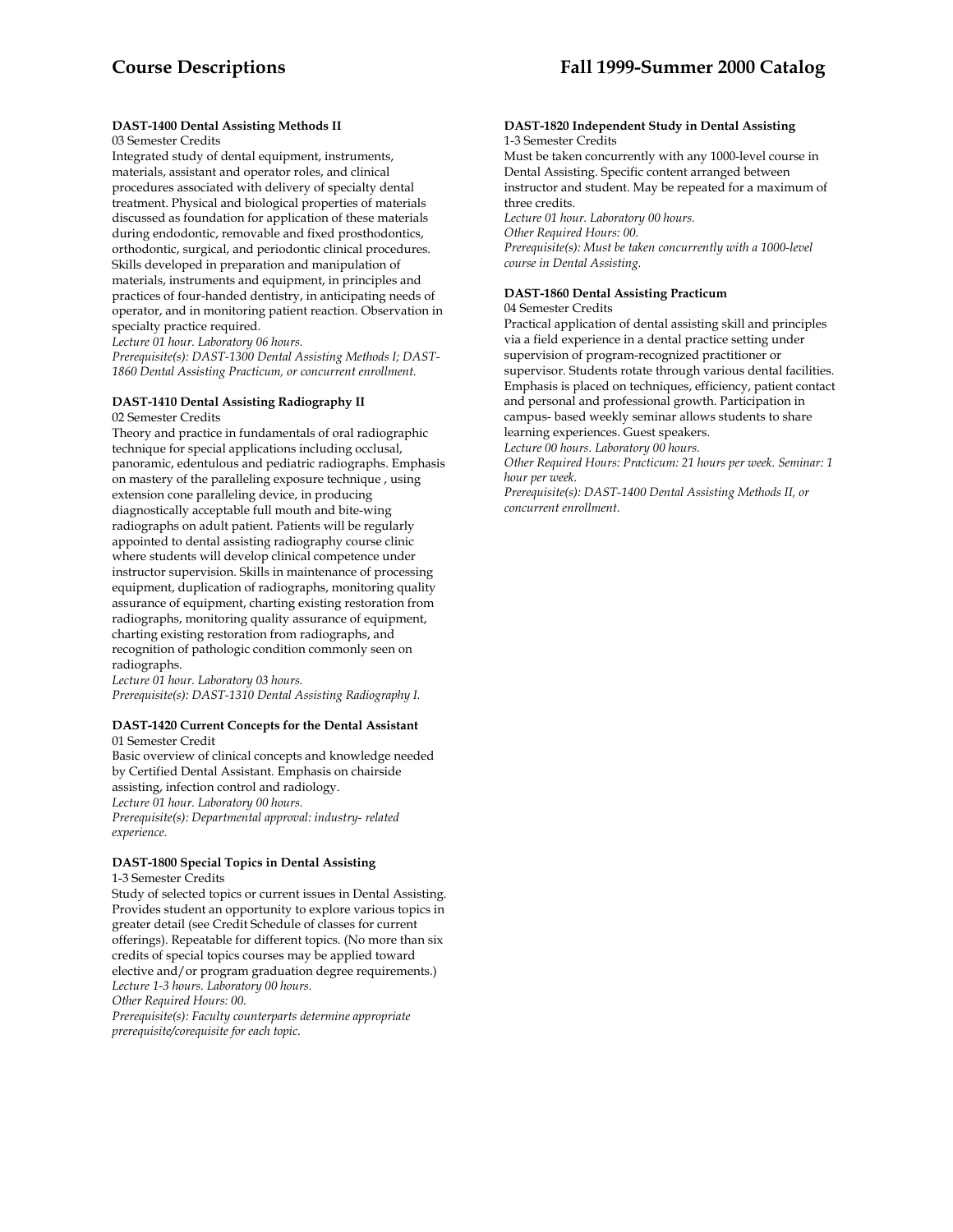### **DENTAL HYGIENE - DENT**

# **DENT-1300 Preventive Oral Health Services I**

04 Semester Credits

Principles of social science related to Dental Hygiene practice and professionalization of dental hygiene. Knowledge and understanding of oral inspection and history prior to initiation of treatment. Philosophy of preventive oral health and its relevance to dental hygiene. Etiology, pathogenesis, treatment and prevention of oral accretions. Principles of technique for oral prophylaxis. Students practice on manikins and apply instruments to the mouth. Study of diagnostic aids by dentist in treatment planning.

*Lecture 02 hours. Laboratory 06 hours. Prerequisite(s): Departmental approval: admission to program.* 

### **DENT-1310 Dental Anatomy**

#### 02 Semester Credits

Terminology, comparative anatomy of teeth, temporomandibular joint, occlusion and dental anomalies. *Lecture 02 hours. Laboratory 00 hours. Prerequisite(s): Departmental approval: admission to program.* 

### **DENT-1330 Radiology**

03 Semester Credits

History and development of x-ray, its nature and properties. Safety precautions and uses of x-ray in dentistry. Theory and practice in the fundamentals of oral radiographic technique. Film placement, and tube angulation, processing and mounting of films.

*Lecture 02 hours. Laboratory 03 hours.* 

*Prerequisite(s): Departmental approval: admission to program.* 

#### **DENT-1400 Preventive Oral Health Services II** 05 Semester Credits

Methods and materials utilized to implement preventive oral health. Identification of diagnostic criteria for caries susceptibility used in oral diagnosis. Apply knowledge of plaque control in client oral physiotherapy instruction. Apply topical anticariogenic agents and understand the mode of action. Study of clinic manual to apply knowledge to all facets of treatment of clients in dental hygiene clinic. Students perform oral prophylaxis, expose radiographs, apply topical fluoride to teeth and provide preventive oral health services to adult and child clients in the clinic. Special needs of geriatric and handicapped adult and child clients in the clinic.

*Lecture 01 hour. Laboratory 12 hours. Prerequisite(s): DENT-1300 Preventive Oral Health Services I.* 

#### **DENT-1410 Current Concepts in Dental Materials**  02 Semester Credits

Physical properties of dental materials and basic principles of their preparation. Application of principles of dental materials by manipulating cements, bases, liners, amalgam, impression materials, composites, bonding and sealant materials in laboratory setting.

*Lecture 01 hour. Laboratory 03 hours.* 

*Prerequisite(s): DENT-1300 Preventive Oral Health Services I.* 

### **DENT-1420 Periodontics I**

02 Semester Credits Basic etiology of periodontal diseases. Histopathological changes, clinical and radiographic characteristics due to periodontal diseases. *Lecture 02 hours. Laboratory 00 hours. Prerequisite(s): DENT-1300 Preventive Oral Health Services I.* 

### **DENT-1430 Head and Neck Anatomy**

03 Semester Credits Study of function of masticatory apparatus as a unit. Lectures on Dentosseous structures and temperomandibular joint, muscles of tongue, nervous system, innervation and vascular supply to the head, and viscera of the head. *Lecture 02 hours. Laboratory 03 hours.* 

*Prerequisite(s): DENT-1300 Preventive Oral Health Services I.* 

### **DENT-1800 Special Topics in Dental Hygiene**

1-3 Semester Credits

Study of selected topics or current issues in Dental Hygiene. Provides student an opportunity to explore various topics in greater detail (see Credit Schedule of classes for current offerings). Repeatable for different topics. (No more than six credits of special topics courses may be applied toward elective and/or program graduation degree requirements.) *Lecture 1-3 hours. Laboratory 00 hours. Other Required Hours: 00.* 

*Prerequisite(s): Faculty counterparts determine appropriate prerequisite/corequisite for each topic.* 

### **DENT-2300 Preventive Oral Health Services III**

05 Semester Credits

Study and clinical application of principles of performing oral prophylaxis, exposing radiographs, applying preventive therapeutics and developing home care education. Introduction to treatment planning and assessment of clinical protocols with clients, including emphasis on special needs client or patient. Ten hours of case report presentations required to discuss clinical care. *Lecture 01 hour. Laboratory 12 hours. Prerequisite(s): DENT-1400 Preventive Oral Health Services II.* 

### **DENT-2320 Periodontics II**

02 Semester Credits

Discussion of periodontal diseases in children and adults including classifications of diseases. Phases of periodontal care, non-surgical and surgical treatment methods and maintenance of periodontal health. *Lecture 01 hour. Laboratory 03 hours. Prerequisite(s): DENT-1420 Periodontics I.* 

### **DENT-2330 Pharmacology and Therapeutics**

02 Semester Credits

Drugs and anesthetics, with emphasis on those used in dental office. Discussion of pain control, modes of administration, pharmacokinetics and effects on body systems. Implications for preoperative and postoperative client care.

*Lecture 02 hours. Laboratory 00 hours.* 

*Prerequisite(s): DENT-1400 Preventive Oral Health Services II.*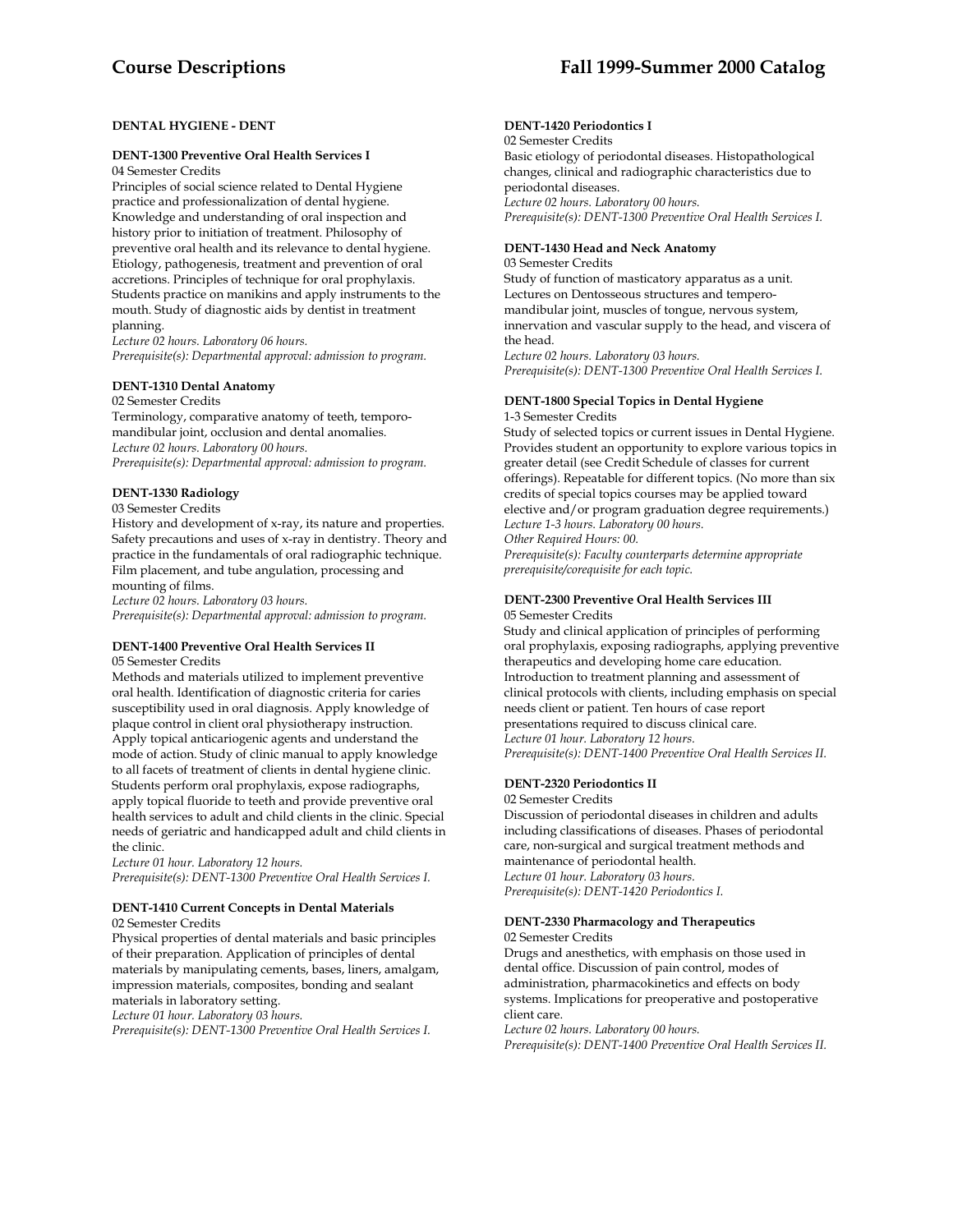#### **DENT-2400 Preventive Oral Health Services IV** 05 Semester Credits

Continuation of clinical experience integrating social and basic sciences within scope of dental hygiene practice. Review of preventive oral health service methodologies with discussion and application of periodontal regimens. Incorporation of nutritional counseling and supplemental preventive treatment procedures through case- based presentations. Ten hours of case report presentations required to discuss clinical care. *Lecture 01 hour. Laboratory 12 hours. Prerequisite(s): DENT-2300 Preventive Oral Health Services III.* 

### **DENT-2410 Community Oral Health**

02 Semester Credits

Study of principles of public health dentistry. Research design as it relates to scientific journal articles. Concepts of epidemiology, dental needs assessment, planning, implementation, and evaluation of community dental health practices. Review of special needs programs and public health dental care approach to preventive dentistry. Three to six hours of community service required. *Lecture 02 hours. Laboratory 00 hours.* 

*Prerequisite(s): DENT-2300 Preventive Oral Health Services III.* 

## **DENT-2430 Dental Hygiene Practice**

01 Semester Credit

Preparation for entry into dental hygiene career. Topics include preparing for employment, legal and ethical concerns of dental practice, aspects of practice management, and planning for the future.

*Lecture 01 hour. Laboratory 00 hours.* 

*Prerequisite(s): DENT-2300 Preventive Oral Health Services III.* 

### **DENT-2800 Special Advanced Topics in Dental Hygiene**  1-3 Semester Credits

Study of selected advanced topics or current issues in Dental Hygiene. Provides student an opportunity to explore various topics in greater detail (see Credit Schedule of classes for current offerings.). Repeatable for different topics. (No more than six credits of special topics courses may be applied toward elective and/or program graduation degree requirements.)

*Lecture 1-3 hours. Laboratory 00 hours. Prerequisite(s): Faculty counterparts determine appropriate prerequisite/corequisite for each topic.* 

### **DENT-281S Special Advanced Laboratory Topics in Dental Hygiene**

#### 01-03 Semester credits

Specialized two-hour lab per credit focusing on advanced topics or current issues in Dental Hygiene (see Credit Schedule of classes for current offerings). Repeatable for different topics. No more than six credits of special topics courses may be applied toward elective and/or program graduation degree requirements.

*Lecture 00 hours. Laboratory 02-06 hours.* 

*Prerequisite(s): Faculty counterparts determine appropriate prerequisite/corequisite for each topic.* 

#### **DENT-2820 Independent Advanced Study in Dental Hygiene**

1-3 Semester Credits

May be taken concurrently with any 2000-level course in Dental Hygiene. Specific content arranged between instructor and student. May be repeated for a maximum of three credits. *Lecture 01 hour. Laboratory 00 hours. Other Required Hours: 00.* 

*Prerequisite(s): Must be taken concurrently with a 2000-level course in Dental Hygiene.* 

### **DIETETIC TECHNOLOGY - DIET**

### **DIET-1000 Consumer Nutrition**

02 Semester Credits

Study of physical, psychological and social importance of food to the body during life cycle as affected by environmental factors. Consumer skills concerned with labeling, shopping, menu planning and food preparation. Nutrition concerns assessed for changing behavior and developing future goals.

*Lecture 02 hours. Laboratory 00 hours. Prerequisite: Eligibility for ENG-0990 Language Fundamentals II.* 

### **DIET-1050 Sports Nutrition**

03 Semester Credits

Nutrition implications for human physical and athletic performance including energy and specific nutrients. Emphasis on food selection to enhance performance and nutrition recommendations with regard to varying athletic activities. Calculation of individual energy needs based on weight and activity level. Assessment of body composition and appropriate use of ergogenic aids. Designed for coaches, athletes, and persons interested in enhancing physical performance through nutritional means. *Lecture 03 hours. Laboratory 00 hours. Prerequisite(s): Eligibility for ENG-1010 College Composition I.* 

### **DIET-1150 Nutrition for Children and Families** 02 Semester Credits

Nutrition course designed for persons interested in education of small children and relationship of nutrition to total development and health of children. Nutritional requirements and methods of encouraging development of good eating habits.

*Lecture 02 hours. Laboratory 00 hours. Prerequisite(s): ECED-1010 Introduction to Early Childhood Education: Children's Development and Programs.* 

### **DIET-1200 Basic Nutrition**

#### 03 Semester Credits

Designed for nursing students and other health care majors to help develop awareness and knowledge of nutrition principles related to personal and patient care. Nutrient and energy requirements, weight control, and stages of life cycle. Dietary recommendations and food patterns applied to culture, diets and prevention of nutrition related disease. *Lecture 03 hours. Laboratory 00 hours.* 

*Prerequisite: Eligibility for ENG-0990 Language Fundamentals II.*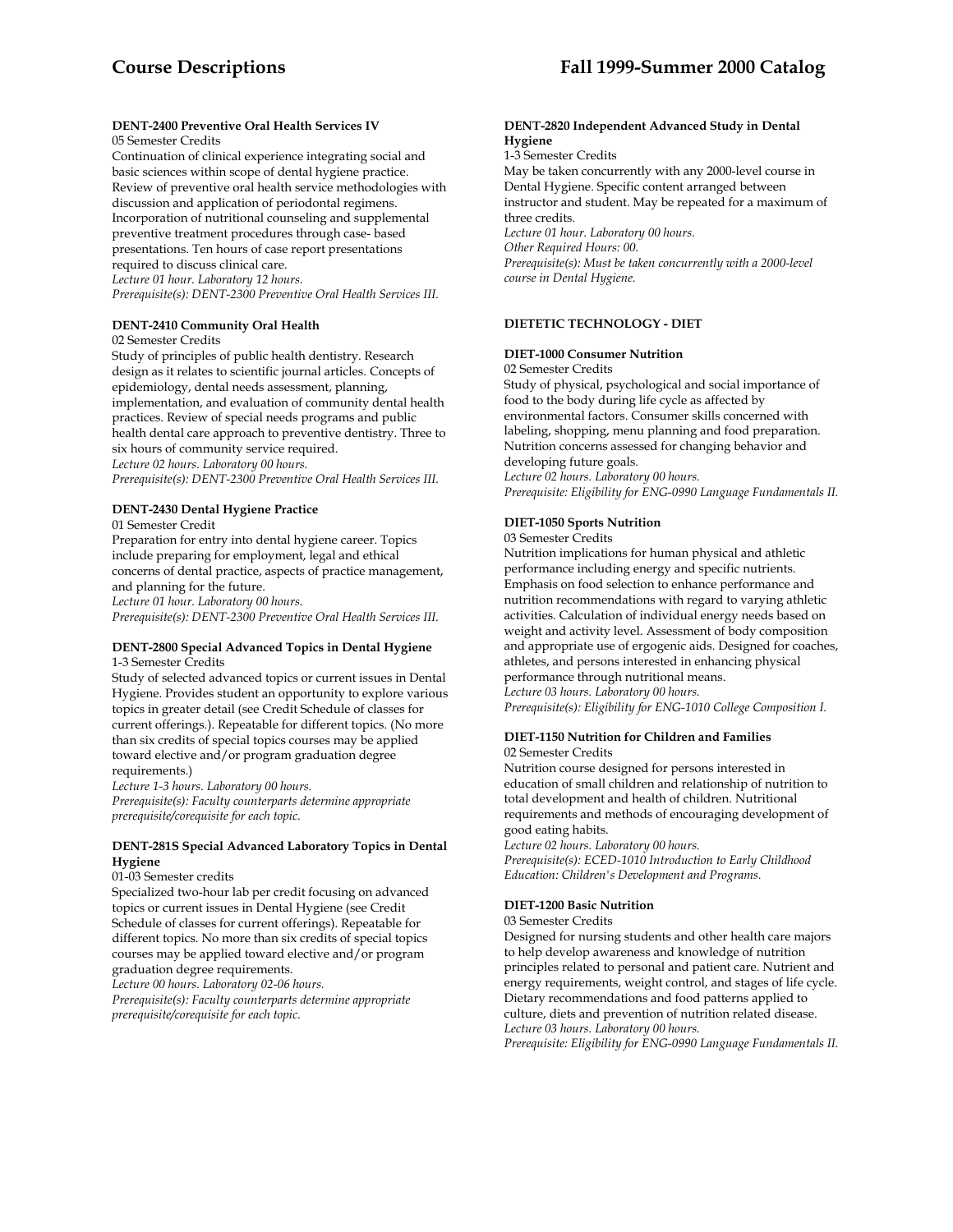### **DIET-1300 Principles Of Nutrition Care**

#### 04 Semester Credits

Study of major classes of nutrients, their food sources, digestion, absorption, and utilization in humans. Nutritional assessment for individuals and population groups. Nutritional implications of socioeconomic, cultural, and psychological factors affecting food selection patterns on normal health status. Nutritional recommendations and dietary guidelines for individuals and groups. *Lecture 04 hours. Laboratory 00 hours. Prerequisite(s): Eligibility for ENG-1010 College Composition I.* 

### **DIET-1310 Introduction to Dietetics**

02 Semester Credits

Introduction to professional aspects and career opportunities in dietetics and nutrition. Information is provided about undergraduate programs, and competencies required of dietetic technicians/ dietitians/nutritionists. *Lecture 02 hours. Laboratory 00 hours.* 

*Prerequisite(s): Eligibility for ENG-1010 College Composition I.* 

## **DIET-1330 Fundamentals of Food Production**

#### 06 Semester Credits

Application of scientific principles, techniques, and methods of food production for normal and therapeutic meals. Use of food production equipment appropriate for different food service systems. Application of nutrition criteria and quality assurance standards.

*Lecture 04 hours. Laboratory 04 hours.* 

*Prerequisite(s): DIET-1300 Principles of Nutrition Care; or DIET-1200 Basic Nutrition and DIET-1820 Independent Study in Nutrition and Dietetic Technology; and departmental approval: admission to program.* 

### **DIET-1570 Nutrition Meal Planning**

### 02 Semester Credits

Application of nutrition knowledge to sound nutritious meal planning. Focus on role of menu in institutional food service as it relates to facility, equipment, staff, nutritional adequacy, merchandising and marketing for profitability. Includes hands-on applications. *Lecture 01 hour. Laboratory 02 hours. Prerequisite(s): Departmental approval.* 

### **DIET-1580 Cost Control Procedures**

01 Semester Credit

Study of basic food cost control procedures, financial statements and budget preparation as it relates to nutrition services.

*Lecture 01 hour. Laboratory 00 hours. Prerequisite(s): Eligibility for MATH-1140 Applied Algebra or higher.* 

#### **DIET-1590 Purchasing Procedures**

01 Semester Credit

Application of dietetic quantity purchasing skills required in supervision of institutional nutritional care delivery systems. Food specifications, procurement systems, receiving, storage and inventory control.

*Lecture 01 hour. Laboratory 00 hours.* 

*Prerequisite(s): Eligibility for MATH-1140 Applied Algebra or higher.* 

#### **DIET-1820 Independent Study in Nutrition and Dietetic Technology**

1-3 Semester Credits

Must be taken concurrently with any 1000-level course in Dietetic Technology. Specific content arranged between instructor and student. May be repeated for a maximum of three credits.

*Lecture 01 hour. Laboratory 00 hours.* 

*Other Required Hours: 00.* 

*Prerequisite(s): Must be taken concurrently with a 1000-level course in Dietetic Technology.* 

### **DIET-1850 Food and Nutrition Systems Practicum**  04 Semester Credits

Application of techniques in food production; equipment use and care; employee management; information flow; documentation; sanitation regulations; food service personnel recruitment, training and retention; and quality assurance in a health care facility. Activities will provide students with an opportunity to demonstrate application of knowledge acquired in previous and concurrent nutrition and diet therapy courses.

*Lecture 00 hours. Laboratory 00 hours.* 

*Other Required Hours: Practicum: 14 hours per week. Seminar: 02 hours per week.* 

*Prerequisite(s): DIET-1300 Principles of Nutrition Care; or DIET-1200 Basic Nutrition and DIET-1820 Independent Study in Nutrition and Dietetic Technology; and DIET-1590 Purchasing Procedures; and DIET-1570 Nutrition Meal Planning; and HOSP-1020 Sanitation and Safety.* 

# **DIET-2300 Medical Nutrition Therapy I.**

#### 02 Semester Credits

Orientation to clinical dietetics, basic skills required for medical nutrition care; nutritional assessment, nutrition counseling and clinical simulations in medical nutrition care planning. Basic nutrition knowledge applied to therapeutic diets.

*Lecture 02 hours. Laboratory 00 hours.* 

*Prerequisite(s): DIET-1300 Principles of Nutrition Care; or DIET-1200 Basic Nutrition and DIET-1820 Independent Study in Nutrition and Dietetic Technology.* 

### **DIET-2310 Medical Nutrition Therapy II**

02 Semester Credits

Application of nutrition knowledge to specialized medical nutrition therapy. Moderate to high nutrition risk factors examined. Internal medical and renal disease examined. *Lecture 02 hours. Laboratory 00 hours. Prerequisite(s): DIET-2300 Medical Nutrition Therapy I.* 

# **DIET-2400 Community Nutrition**

03 Semester Credits

Introduction to community nutrition. Review and study of nutritional status of diverse population groups. A variety of community nutrition delivery systems examined. Community resources, government programs, legislative and regulatory agencies described. Health assessment, health promotion strategies, nutrition education and evaluation of community, social, and health delivery systems explored.

*Lecture 03 hours. Laboratory 00 hours.* 

*Prerequisite(s): DIET-2300 Medical Nutrition Therapy I; and concurrent enrollment in DIET-2860 Community Nutrition Practicum.*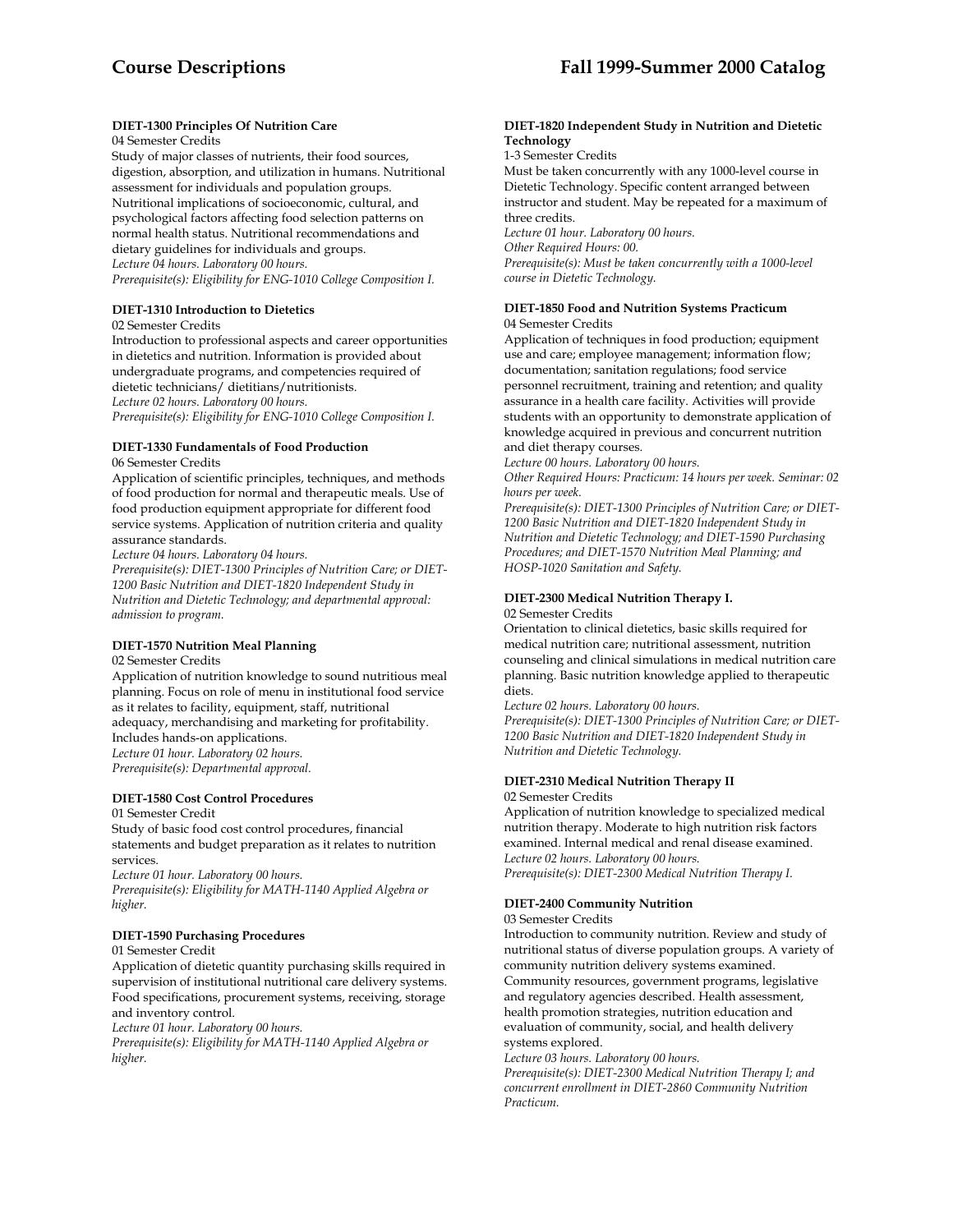### **DIET-2500 Geriatric Nutrition**

### 03 Semester Credits

Concepts, scientific principles, techniques, and application of nutrition care management processes that focus on older persons. Discussion of aging theories, legislative issues and service delivery systems that impact upon senior adults. Physical, social, psychological and economical factors that influence the nutritional status, health and well-being of diverse cultural population groups in both institutional and community-based settings.

*Lecture 03 hours. Laboratory 00 hours.* 

*Prerequisite(s): DIET-2310 Medical Nutrition Therapy II; and concurrent enrollment in DIET-2870 Geriatric Nutrition Practicum.* 

### **DIET-2800 Special Advanced Topics in Nutrition and Dietetic Technology**

#### 1-3 Semester Credits

Study of selected advanced topics or current issues in Dietetic Technology. Provides student an opportunity to explore various topics in greater detail (see Credit Schedule of classes for current offerings.). Repeatable for different topics. (No more than six credits of special topics courses may be applied toward elective and/or program graduation degree requirements.)

*Lecture 1-3 hours. Laboratory 00 hours.* 

*Prerequisite(s): Faculty counterparts determine appropriate prerequisite/corequisite for each topic.* 

#### **DIET-2820 Independent Advanced Study in Nutrition and Dietetic Technology**

1-3 Semester Credits

May be taken concurrently with any 2000-level course in Dietetic Technology. Specific content arranged between instructor and student. May be repeated for a maximum of three credits.

*Lecture 01 hour. Laboratory 00 hours. Other Required Hours: 00. Prerequisite(s): Must be taken concurrently with a 2000-level course in Dietetic Technology.* 

### **DIET-2850 Medical Nutrition Care Practicum**

02 Semester Credits

Application of dietetic technician skills required in medical nutrition care of patients or residents in acute or long-term care facilities under supervision of registered dietitian. Application and documentation of care plans and patient education. Course provides forum for discussion of practicum experience.

*Lecture 00 hours. Laboratory 00 hours. Other Required Hours: Practicum: 7 hours per week. Seminar: 1 hour per week. Prerequisite(s): DIET-1850 Food and Nutrition Systems Practicum; and concurrent enrollment in DIET-2310 Medical Nutrition Therapy II.* 

#### **DIET-2860 Community Nutrition Practicum** 02 Semester Credits

Practicum experience under supervision of registered dietetian. Skills in delivery of nutrition services in community-based agencies, ambulatory health settings, or social service agencies. Includes nutrition intervention, health promotion, and community-based treatment techniques.

*Lecture 00 hours. Laboratory 00 hours. Other Required Hours: Practicum: 7 hours per week. Seminar: 1 hour per week. Prerequisite(s): Concurrent enrollment in DIET-2400 Community Nutrition.* 

### **DIET-2870 Geriatric Nutrition Practicum**

#### 02 Semester Credits

Supervised practicum experience in nutrition services department of long-term care facility, health clinic and community-based organizations that provide services to senior adults.

*Lecture 00 hours. Laboratory 00 hours.* 

*Other Required Hours: Practicum: 7 hours per week. Seminar: 1 hour per week.* 

*Prerequisite(s): Concurrent enrollment in DIET-2500 Geriatric Nutrition.* 

### **DIET-2990 Dietetic Technology Professional Development Skills**

#### 02 Semester Credits

Integration of knowledge acquired in basic, technical and non-technical areas in preparation for professional roles and life-long professional growth and development. *Lecture 02 hours. Laboratory 00 hours.* 

*Prerequisite(s): Concurrent enrollment in DIET-2500 Geriatric Nutrition and DIET-2870 Geriatric Nutrition Practicum.*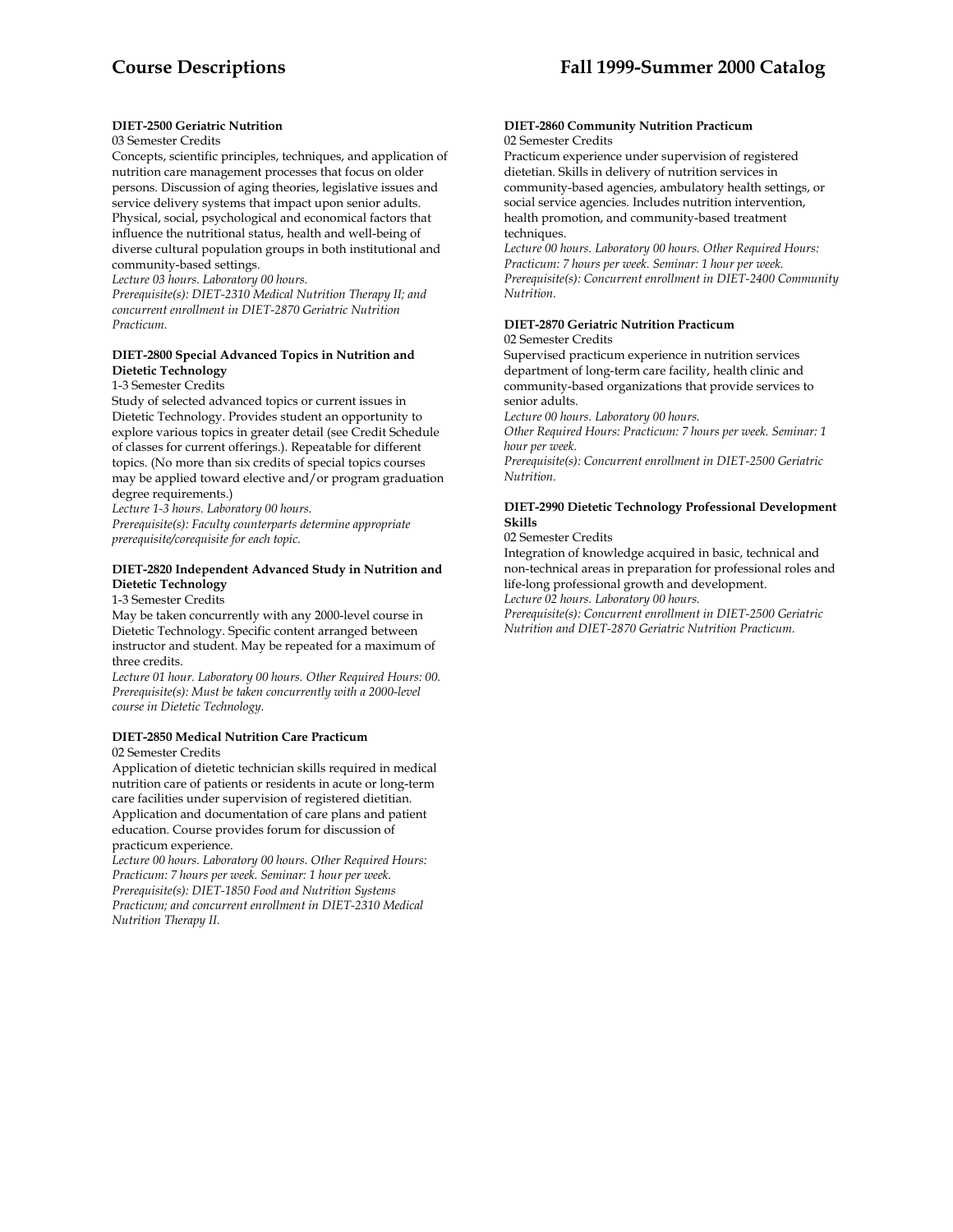### **EARLY CHILDHOOD EDUCATION - ECED**

### **ECED-1010 Introduction to Early Childhood Education: Children's Development and Programs**

04 Semester Credits

Introduction to child development and philosophy of early childhood education. Emphasis on developmental characteristics of young children and philosophy of developmentally appropriate practices in a variety of child care settings. Identification of effective multicultural and inclusive early childhood learning environments. Recognition of importance of integrated curriculum as teaching strategy for young children. Introduction to role of early childhood teacher as facilitator, and the development of effective family/center relationships. Licensing and accreditation standards for child care settings. Observations in early childhood education settings. *Lecture 04 hours. Laboratory 00 hours. Prerequisite(s): None.* 

### **ECED-1300 Language Development and Literature for Early Childhood: Integrated Curriculum**

03 Semester Credits

Overview of spoken and written language development of young children. Theories and research related to language and literacy development and role of teacher in facilitating this development. Planning, implementing and evaluating developmentally appropriate multicultural materials and experiences for language discovery and learning. Selection and integration of appropriate inclusive literature in early childhood settings. Extensive practice in learning how to listen and talk with young children.

*Lecture 03 hours. Laboratory 00 hours.* 

*Prerequisite(s): ECED-1010 Introduction to Early Childhood Education: Children's Development and Programs.* 

#### **ECED-1310 Art in Early Childhood: Integrated Curriculum**  02 Semester Credits

Exploration of planning, organizing, implementing, and evaluating a developmentally appropriate curriculum that fosters the creative and aesthetic development of young children. Preparation, organization, and maintenance of early childhood environment will be emphasized. Students in lecture/lab setting experience extensive variety of art media suitable for young children.

*Lecture 01 hour. Laboratory 02 hours. Prerequisite(s): ECED-1010 Introduction to Early Childhood* 

*Education: Children's Development and Programs.* 

### **ECED-1320 Cognition and Problem Solving in Early Childhood: Integrated Curriculum**

02 Semester Credits

Introduction to extensive variety of curricular experiences which enhance young children's intellectual curiosity and critical thinking skills. Role of teacher in facilitating science, math, problem solving experiences, scientific

methods/learning process explored. Students participate in lecture/lab setting with variety of hands on problem solving activities.

*Lecture 01 hour. Laboratory 02 hours.* 

*Prerequisite(s): ECED-1010 Introduction to Early Childhood Education: Children's Development and Programs.* 

#### **ECED-1330 Music, Movement and Outdoor Environments in Early Childhood Education: Integrated Curriculum** 04 Semester Credits

Exploration of appropriate methods and materials for implementation of music in early childhood curriculum. Impact of music experiences on cognitive, socio-emotional and physical/motor development examined. Includes creative self expression using movement, sounds, songs, musical instruments, selection of recordings, multicultural experiences in music and use of community resources. Development and use of outdoor environments. Integration of movement activities.

*Lecture 03 hours. Laboratory 02 hours.* 

*Prerequisite(s): ECED-1010: Introduction to Early Childhood Education: Children's Development and Programs.* 

### **ECED-1400 Administration and Leadership in Early Childhood**

04 Semester Credits

Overview of major administrative principles, types of child care centers, legislative mandates, center policies and procedures, insurance ramifications, design of physical facilities, purchasing, budgeting, recordkeeping, and professional public relations. Programmatic formats as related to philosophical assumptions, educational theories and environmental design with respect to infants, toddlers, preschool and school age settings. Modes of staff support and management including problem solving and conflict resolution surveyed.

*Lecture 04 hours. Laboratory 00 hours.* 

*Prerequisite(s): ECED-1010 Introduction to Early Childhood Education: Children's Development and Programs or concurrent enrollment.* 

### **ECED-1700 Including Children with Special Needs**  03 Semester Credits

Survey course focusing on children with special needs and their families. Emphasis on observation, identification, referral and adaptations of environment for inclusion of children with disabilities. Family centered interventions, community resources, legal mandates and communication skills necessary to work with families, children, and specialists in a variety of settings included. *Lecture 03 hours. Laboratory 00 hours.* 

*Prerequisite(s): ECED-1010 Introduction to Early Childhood Education: Children's Development and Programs, or concurrent enrollment.* 

### **ECED-1820 Independent Study in Early Childhood Education**

#### 1-3 Semester Credits

Must be taken concurrently with any 1000-level course in Early Childhood Education. Specific content arranged between instructor and student. May be repeated for a maximum of three credits. *Lecture 01 hour. Laboratory 00 hours. Other Required Hours: 00.* 

*Prerequisite(s): Must be taken concurrently with a 1000-level course in Early Childhood Education.*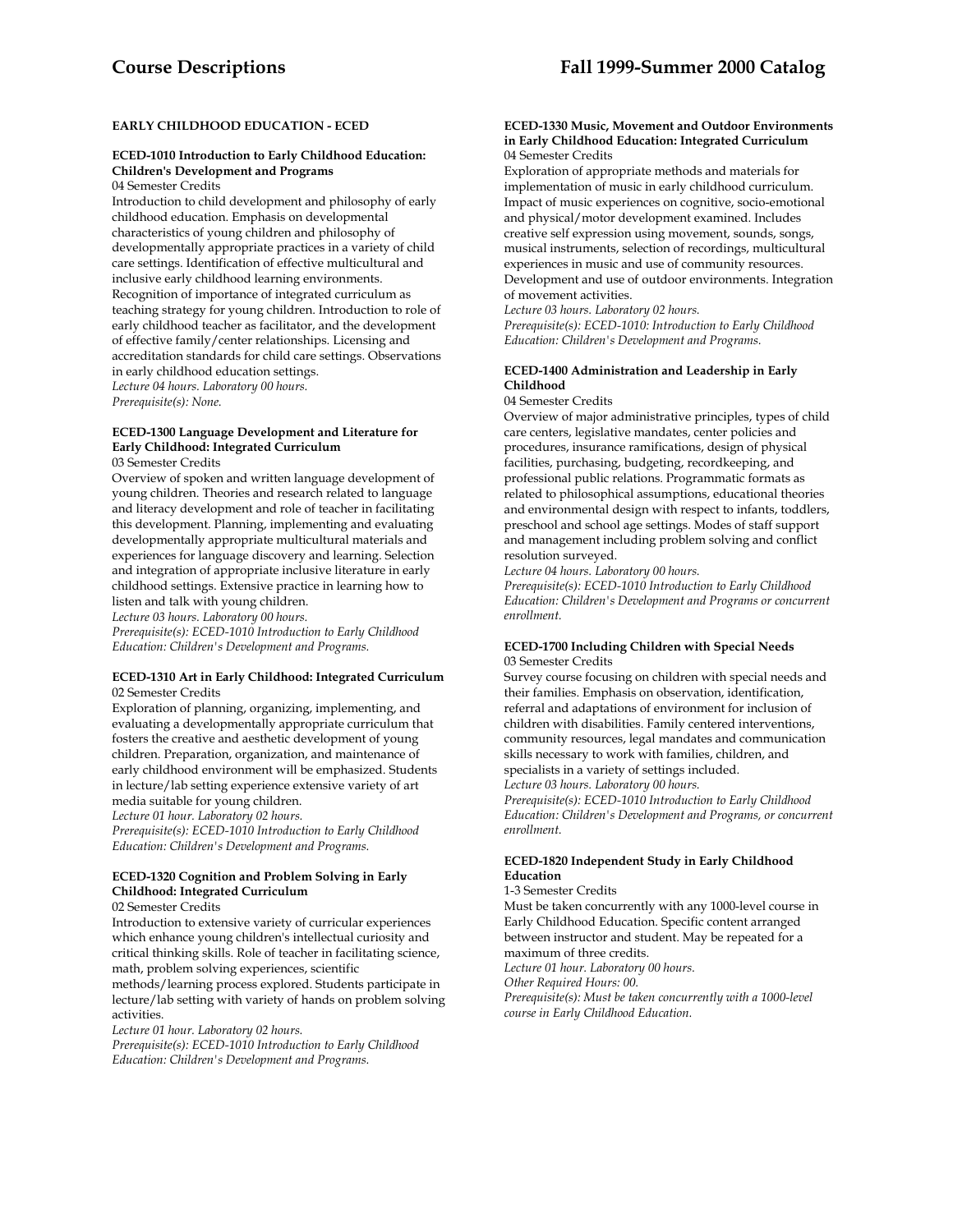### **ECED-1860 Experience with Young Children in Early Childhood Settings**

03 Semester Credits

Practice within diverse early childhood settings. Students introduced to developmentally appropriate care and education of young children within assigned setting. Preparation, organization and maintenance of an educational environment, responsive interaction and communication strategies, planning and presentation of experiences/activities for young children emphasized. Experience provided in relating to wide array of individuality among children. Cultural and familial diversity, adjustment of children to group setting and development of positive work relationships emphasized. *Lecture 01 hour. Laboratory 00 hours.* 

*Other Required Hours: Practicum: 7 hours per week. Seminar: 1 hour per week.* 

*Prerequisite(s): ECED-1010 Introduction to Early Childhood Education: Children's Development and Programs; and ECED-1300 Language Development & Literature for Early Childhood: Integrated Curriculum, or concurrent enrollment; and departmental approval.* 

### **ECED-2300 Child Behavior and Guidance**

03 Semester Credits

Discussion and development of a variety of guidance and classroom management strategies for young children based upon child development and anti-bias principles. Emphasis on preparing, organizing, and maintaining physically and psychologically safe environment. Establishment and maintenance of positive, collaborative family relations and supportive, professional, ethical behavior emphasized. Consequences of stress and trauma on child development and behavior explored. Skills strengthened in observing and assessing child behavior to enhance planning for growth of young children.

*Lecture 03 hours. Laboratory 00 hours.* 

*Prerequisite(s): ECED-1010 Introduction to Early Childhood Education: Children's Development and Programs.* 

### **ECED-2400 Center-Family Relationships**

02 Semester Credits

Develop skills to work with families in fostering optimal development and growth of children. Emphasis on interpersonal techniques that will promote positive relationships with family, child care center and community. Explore different models for family involvement. Focus on working with socially, culturally, and linguistically diverse families.

*Lecture 02 hours. Laboratory 00 hours.* 

*Prerequisite(s): ECED-1010 Introduction to Early Childhood Education: Children's Development and Programs.* 

#### **ECED-2500 Infant/Toddler Development, Relationships, and Programs**

#### 03 Semester Credits

Comprehensive coverage of broad areas of infant and toddler development and care with special emphasis on developmentally appropriate practices for adults who work with children ages birth to three. Major developmental milestones in infant and toddler growth; creation of safe, healthy, and supportive learning environments for children under three. Selection of materials and equipment for center or home-based care; analysis of professional standards for high quality interactions between adults and very young children.

*Lecture 03 hours. Laboratory 00 hours.* 

*Prerequisite(s): ECED-1010 Introduction to Early Childhood Education: Children's Development and Programs.* 

### **ECED-252Z Independent Living Skills for Special Needs Child: Transition Course**

03 Semester Credits

Transition Course. Replaces ECED-252 Independent Living Skills for the Special Needs Child. Completes a degree requirement. Role of educational assistant in planning, implementing and adopting developmentally appropriate curriculum. Appropriate strategies to meet specific needs of children with disabilities or developmental delays, including use of adaptive and assertive technology. *Lecture 03 hours. Laboratory 00 hours. Prerequisite(s): None.* 

### **ECED-253Z Field Experience With Special Needs Child: Transition Course**

02 Semester Credits

Transition Course. Must have completed ECED-141 Role of the Special Needs Assistant, and ECED-170 The Special Child. Replaces ECED-253 Field Experience with the Special Needs Child. Completes a degree requirement. Practical experience for educational assistant in setting serving the child with special needs. Participation in planning and implementing developmentally appropriate curriculum and instructional practices based on knowledge of individual children. Function as collaborative team member.

*Lecture 00 hours. Laboratory 00 hours.* 

*Other Required Hours: Practicum: 7 hours per week. Seminar: 1 hour per week.* 

*Prerequisite(s): ECED-141 Role of the Special Needs Assistant, and ECED-170 The Special Child.* 

### **ECED-2800 Special Advanced Topics in Early Childhood Education**

#### 1-3 Semester Credits

Study of selected advanced topics or current issues in Early Childhood Education. Provides student an opportunity to explore various topics in greater detail (see Credit Schedule of classes for current offerings.). Repeatable for different topics. (No more than six credits of special topics courses may be applied toward elective and/or program graduation degree requirements.)

*Lecture 1-3 hours. Laboratory 00 hours.* 

*Prerequisite(s): Faculty counterparts determine appropriate prerequisite/corequisite for each topic.*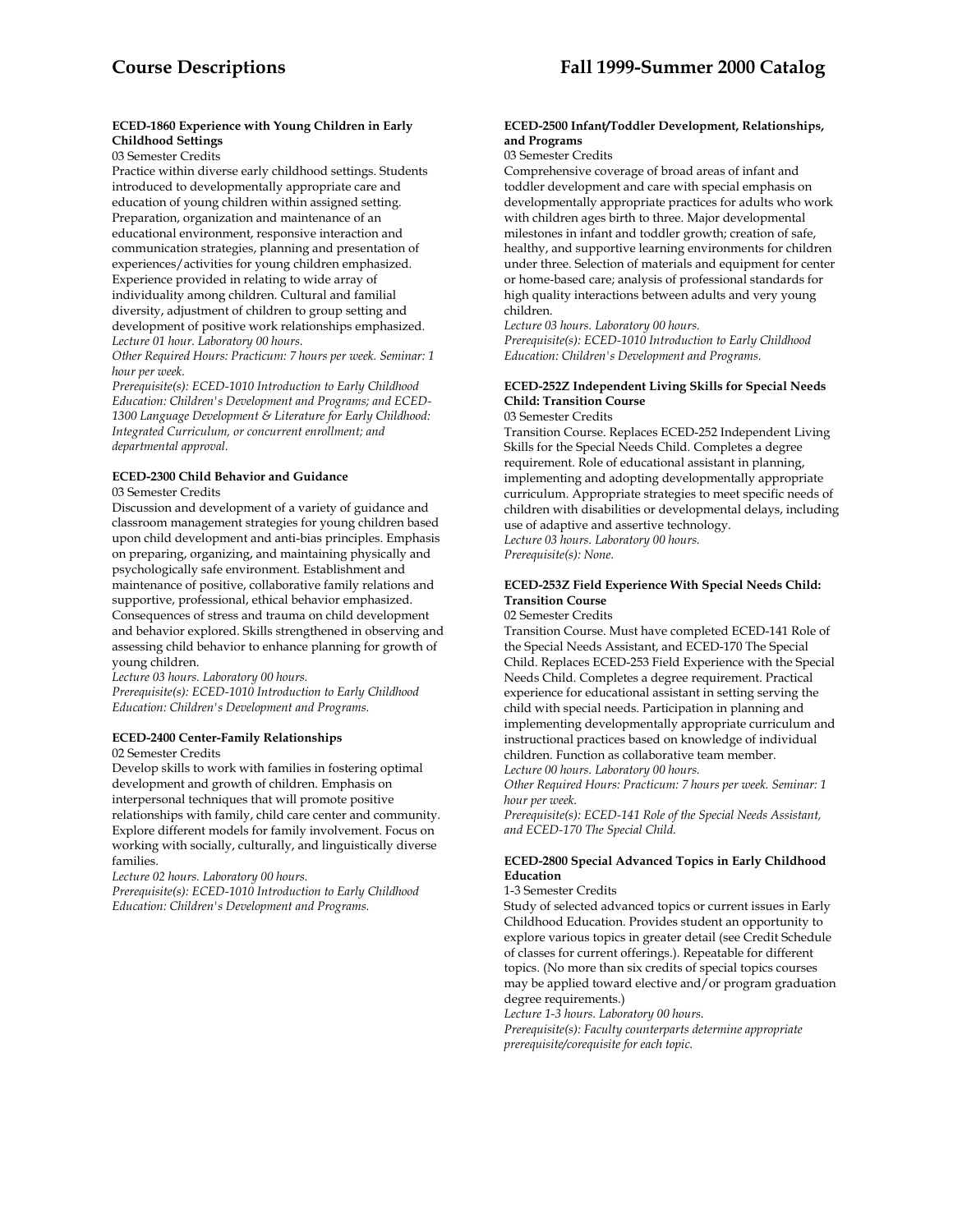### **ECED-2820 Independent Advanced Study in Early Childhood Education**

1-3 Semester Credits

May be taken concurrently with any 2000-level course in Early Childhood Education. Specific content arranged between instructor and student. May be repeated for a maximum of three credits.

*Lecture 01 hour. Laboratory 00 hours.* 

*Other Required Hours: 00.* 

*Prerequisite(s): Must be taken concurrently with a 2000-level course in Early Childhood Education.* 

### **ECED-2870 Early Childhood Education Student Teaching Practicum**

02 Semester Credits

Participation in assigned early childhood education settings under college supervision to develop effective skills with young children, families, and staff. Integration of principles of development in designing and implementing developmentally appropriate curriculum, learning experiences and professionalism. Creation of inclusive environments through respectful, sensitive interactions. Each student will spend 240 hours per semester in field experience.

*Lecture 00 hours. Laboratory 00 hours.* 

*Other Required Hours: Practicum: 16 hours per week. Prerequisite(s): ECED-1860 Experience with Young Children in Early Childhood Settings; concurrent enrollment in ECED-2990 Early Childhood Education Teaching Seminar; and departmental approval.* 

#### **ECED-2990 Early Childhood Education Student Teaching Seminar**

#### 03 Semester Credits

As capstone course, student will focus on consolidation and integration of knowledge, skills and dispositions associated with becoming effective, knowledgeable lead/group teacher of young children. Focus includes creating appropriate learning environments, developing professional conduct, and recognizing ethical issues. Preparation of materials to support wide variety of thinking processes and assessment processes addressed. Focus on teaching to individual styles and incorporating appropriate guidance techniques for managing groups of children in early childhood settings. Recognizing and maintaining collaborative relationships with families of different structures, social and cultural backgrounds. Recognizing opportunities for professional development.

*Lecture 02 hours. Laboratory 00 hours.* 

*Other Required Hours: Seminar: 1 hour per week. Prerequisite(s): ECED-1860 Experience in Early Childhood Settings; concurrent enrollment in ECED-2870 Early Childhood Student Teaching Practicum; and departmental approval.* 

### **EARTH SCIENCE - ESCI**

#### **ESCI-1310 Physical Geography**

03 Semester Credits

Introductory study of physical elements of geography. Includes earth-sun relationships, maps, atmospheric components and interactions, elements and controls of weather and climate, water resources and their distribution, vegetation associations, animal associations, ecological relationships, soil types, landforms, and plate tectonics. World distribution, causal relationships and significance to man are stressed. To fulfill laboratory science requirements, students should also enroll in related laboratory course. *Lecture 03 hours. Laboratory 00 hours. Prerequisite(s): None.* 

#### **ESCI-131L Laboratory in Physical Geography**  01 Semester Credit

Laboratory studies include the scientific method, map interpretation and construction, remote sensing, energy transfers, weather components, climate classification, hydrology, pedology, ecology, plant and animal geography, and plate tectonics.

*Lecture 00 hours. Laboratory 03 hours. Prerequisite(s): Concurrent enrollment in ESCI-1310 Physical Geography is highly recommended.* 

### **ESCI-1410 Physical Geology**

03 Semester Credits

Topics include materials and structures of the earth; processes and agencies which change earth's crust. Mineral composition of rocks; work of gravity, water, winds, and glaciers as agents of erosion; volcanoes and earthquakes as forces which change earth's surface. To fulfill laboratory science requirements, students should also enroll in related laboratory course.

*Lecture 03 hours. Laboratory 00 hours. Prerequisite(s): None.* 

# **ESCI-141L Laboratory in Physical Geology**

#### 01 Semester Credit

Laboratory studies include minerals, rocks, volcanoes, geologic dating, topographic maps and determination of depositional and erosional features, earthquake epicenter locations, folds and faults, interpretation of geologic maps, plate tectonic processes and boundaries, and field work to become familiar with local geology. Regularly scheduled field trips are integral part of this course. *Lecture 00 hours. Laboratory 03 hours. Prerequisite(s): Concurrent enrollment in ESCI-1410 Physical* 

*Geology is highly recommended.* 

### **ESCI-1510 Historical Geology**

03 Semester Credits

Geologic history of the earth and biota. Special emphasis on North America. Topics include plate tectonics, relative and absolute dating, rocks and their significance as indicators of environment, interpretation of geologic maps, evolution, fossilization, and major groups of fossils. To fulfill laboratory science requirement, students should also enroll in related laboratory course.

*Lecture 03 hours. Laboratory 00 hours. Prerequisite(s): None.*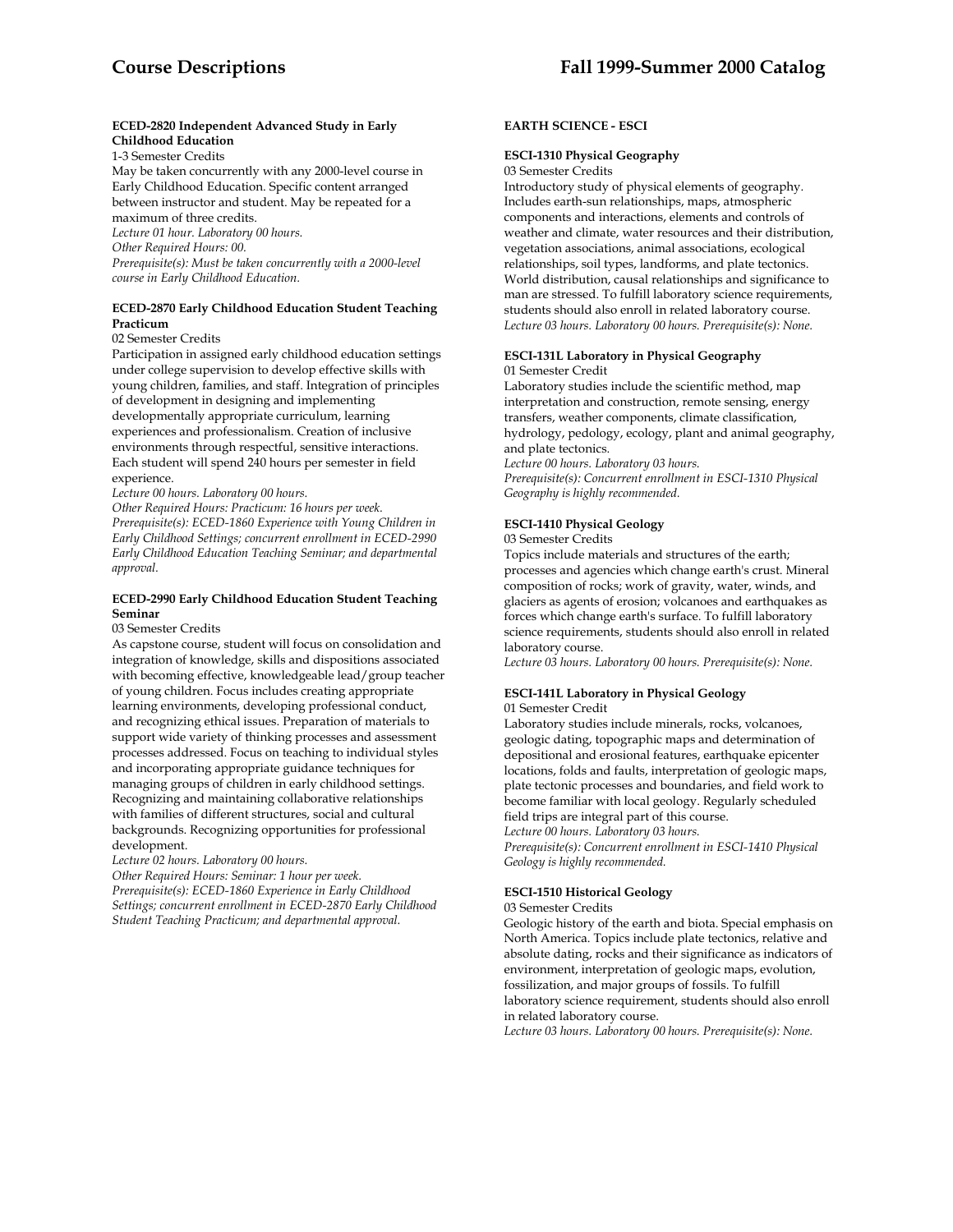## **ESCI-151L Laboratory in Historical Geology**

### 01 Semester Credit

Laboratory studies include mineral and rock identification, significance of rock type, relative and absolute dating, stratigraphy, fossilization, fossil identification and significance, evolutionary patterns, cladistics, geology and paleontology of major geologic time divisions, and field work. Required field work is integral part of this course. *Lecture 00 hours. Laboratory 03 hours.* 

*Prerequisite(s): Concurrent enrollment in ESCI-1510 Historical Geology is highly recommended.* 

### **ESCI-1610 Geology of the National Parks**

03 Semester Credits

Studies of each park will include reasons why each area was set apart as a park, its geologic history, its present lithology and topography, and influences of lithology and topography on climatic and biotic factors (and vice versa). Ecological and geologic problems that have arisen because of presence of humans in parks or in adjacent areas also considered. To fulfill laboratory science requirement, students should also enroll in related laboratory course.

*Lecture 03 hours. Laboratory 00 hours. Prerequisite(s): None.* 

### **ESCI-161L Laboratory in Geology of the National Parks**  01 Semester Credit

Laboratory studies include use of topographic maps, aerial photos, remote sensing images, and geologic maps; volcanism and earthquakes, physiographic provinces; identification of igneous, sedimentary and metamorphic rocks and structures; studies of depositional and erosional features of streams, winds, glaciers, and waves; fossil identification; analyses of climatic and biological data; plate tectonics; investigations into ecological problems of many national parks. Field work required.

*Lecture 00 hours. Laboratory 03 hours.* 

*Prerequisite(s): Concurrent enrollment in ESCI-1610 Geology of the National Parks is strongly recommended.* 

### **ESCI-2300 Introduction to the Science of Ecosystems** 03 Semester Credits

Studies of lithosphere, atmosphere, hydrosphere, and biosphere incorporated into comprehensive study of ecosystems. Emphasis placed on effects of humans on these ecosystems and how altered ecosystems, in turn, affect humans. Effects of humans to be studied are primarily those that are inflicted on ecosystems because of their numbers, concentrations, standards of living, and everyday economic activities.

*Lecture 03 hours. Laboratory 00 hours.* 

*Prerequisite(s): Completion of any course in Biology, Chemistry, Earth Science, Physical Science, or Physics; and eligibility for ENG-1010 College Composition I.* 

#### **ESCI-2800 Special Advanced Topics in Earth Science**  1-3 Semester Credits

Study of selected advanced topics or current issues in Earth Science. Provides student an opportunity to explore various topics in greater detail (see Credit Schedule of classes for current offerings.). Repeatable for different topics. (No more than six credits of special topics courses may be applied toward elective and/or program graduation degree requirements.)

*Lecture 1-3 hours. Laboratory 00 hours. Prerequisite(s): Faculty counterparts determine appropriate prerequisite/corequisite for each topic.* 

### **ESCI-281T Special Advanced Laboratory Topics in Earth Science**

### 1-3 Semester Credits

Specialized three-hour lab per credit focusing on advanced topics or current issues in Earth Science (see Credit Schedule of classes for current offerings). Repeatable for different topics. (No more than six credits of special topics courses may be applied toward elective and/or program graduation degree requirements.)

*Lecture 00 hours. Laboratory 3-9 hours. Prerequisite(s): Faculty counterparts determine appropriate prerequisite/corequisite for each topic.*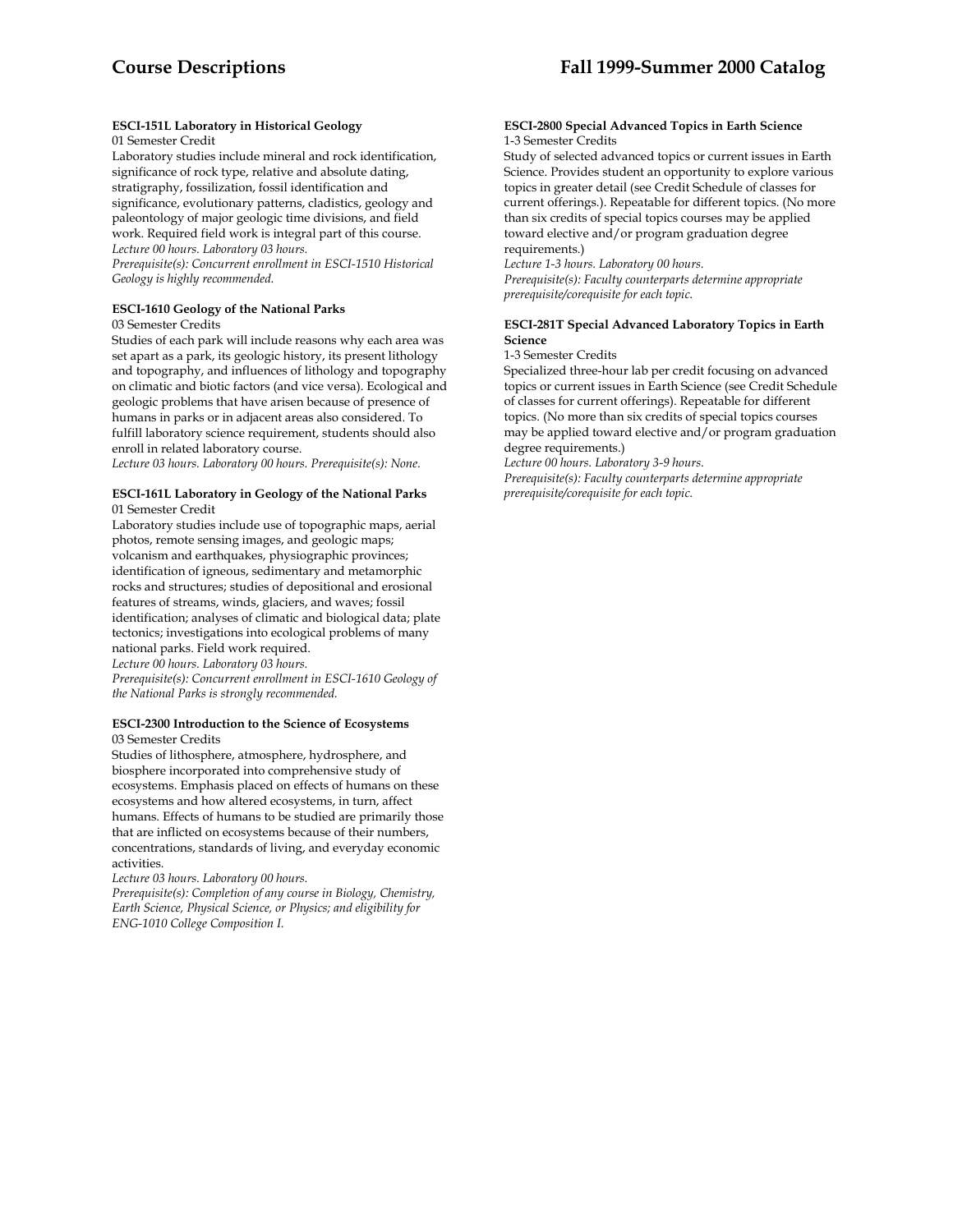### **ECONOMICS - ECON**

#### **ECON-1210 Survey of Economics**

03 Semester Credits

Overview of economic principles and problems designed to provide general understanding of structure, organization and operation of our economy. Relationship of economy to our social and political welfare and its determination of the fundamental standard of living, on both macro and micro levels.

*Lecture 03 hours. Laboratory 00 hours. Prerequisite(s): None.* 

#### **ECON-1220 Economic Development of the American Economy**

03 Semester Credits

Evolutionary development of American economic system. Review of changes in economic and organizational structure, emphasizing application of fundamental economic explanation of change.

*Lecture 03 hours. Laboratory 00 hours.* 

*Prerequisite(s): None (ECON-1600 recommended for students without prior knowledge of economics).* 

### **ECON-1600 Principles of Economics**

01 Semester Credit

Developed for students with little or no knowledge of economics. Introduction to language, tools, methods, and topics of economics. Graphing, beginning linear equations, production possibility concepts, basic market operations and other topics fundamental to study of economics. *Lecture 01 hour. Laboratory 00 hours. Prerequisite(s): None.* 

#### **ECON-1610 Principles of Macroeconomics**  03 Semester Credits

Study of broad economy including measurement and analysis of economic activity, government and its roles in market system, banking system, monetary policy, economic growth and international economics. *Lecture 03 hours. Laboratory 00 hours. Prerequisite(s): None (ECON-1600 recommended for students without prior knowledge of economics).* 

#### **ECON-1620 Principles of Microeconomics**  03 Semester Credits

Study of detailed economy at firm and industry level with emphasis on market theory (supply/demand), production, and price and output determination as they vary by market structure. Includes current problems and policy concerns. *Lecture 03 hours. Laboratory 00 hours.* 

*Prerequisite(s): None (ECON-1600 recommended for students without prior knowledge of economics).* 

### **ECON-1800 Special Topics in Economics**

1-3 Semester Credits

Study of selected topics or current issues in Economics. Provides student an opportunity to explore various topics in greater detail (see Credit Schedule of classes for current offerings). Repeatable for different topics. (No more than six credits of special topics courses may be applied toward elective and/or program graduation degree requirements.) *Lecture 1-3 hours. Laboratory 0 hours. Other Required Hours: 00. Prerequisite(s): Faculty counterparts determine appropriate prerequisite/corequisite for each topic.* 

# **Course Descriptions Fall 1999-Summer 2000 Catalog**

#### **ECON-1820 Independent Study in Economics**  1-3 Semester Credits

Must be taken concurrently with any 1000-level course in Economics. Specific content arranged between instructor and student. May be repeated for a maximum of three credits. *Lecture 01 hour. Laboratory 00 hours. Other Required Hours: 00. Prerequisite(s): Must be taken concurrently with a 1000-level course in Economics.* 

### **EDUCATION - EDUC**

#### **EDUC-1010 School and Society**

03 Semester Credits

Designed to introduce student to broad and complex field of public education. Emphasis on personal and professional characteristics required for successful teaching. *Lecture 03 hours. Laboratory 00 hours. Prerequisite(s): Eligibility for ENG-1010 College Composition I.* 

### **EDUC-2010 Approaches to Teaching**

03 Semester Credits

General strategies and skills of instruction with emphasis on curriculum design, instructional planning, learner diversity, decision making, interpersonal communication, questioning, and classroom management. *Lecture 03 hours. Laboratory 00 hours.* 

*Prerequisite(s): EDUC-1010 School and Society.* 

#### **EDUC-2050 Human Diversity in Education**  03 Semester Credits

Relationships between variety of socio-cultural patterns of students, communities, and abilities to instruct. Development of strategies for increasing educational potential of all students. *Lecture 03 hours. Laboratory 00 hours. Prerequisite(s): EDUC-1010 School and Society; PSY-2030 Educational Psychology, or concurrent enrollment; and concurrent enrollment in EDUC-2850 Sophomore Practicum; or departmental approval.* 

### **EDUC-2850 Sophomore Practicum**

02 Semester Credits

Participation of students in field experience at assigned sites under college supervision to develop, implement, and evaluate practical skills in teaching.

*Lecture 00 hours. Laboratory 00 hours.* 

*Other Required Hours: Practicum: 7 hours per week. Seminar: 1 hour per week.* 

*Prerequisite(s): EDUC-1010 School and Society; PSY-2030 Educational Psychology, or concurrent enrollment; and concurrent enrollment in EDUC-2050 Human Diversity in Education; or departmental approval.*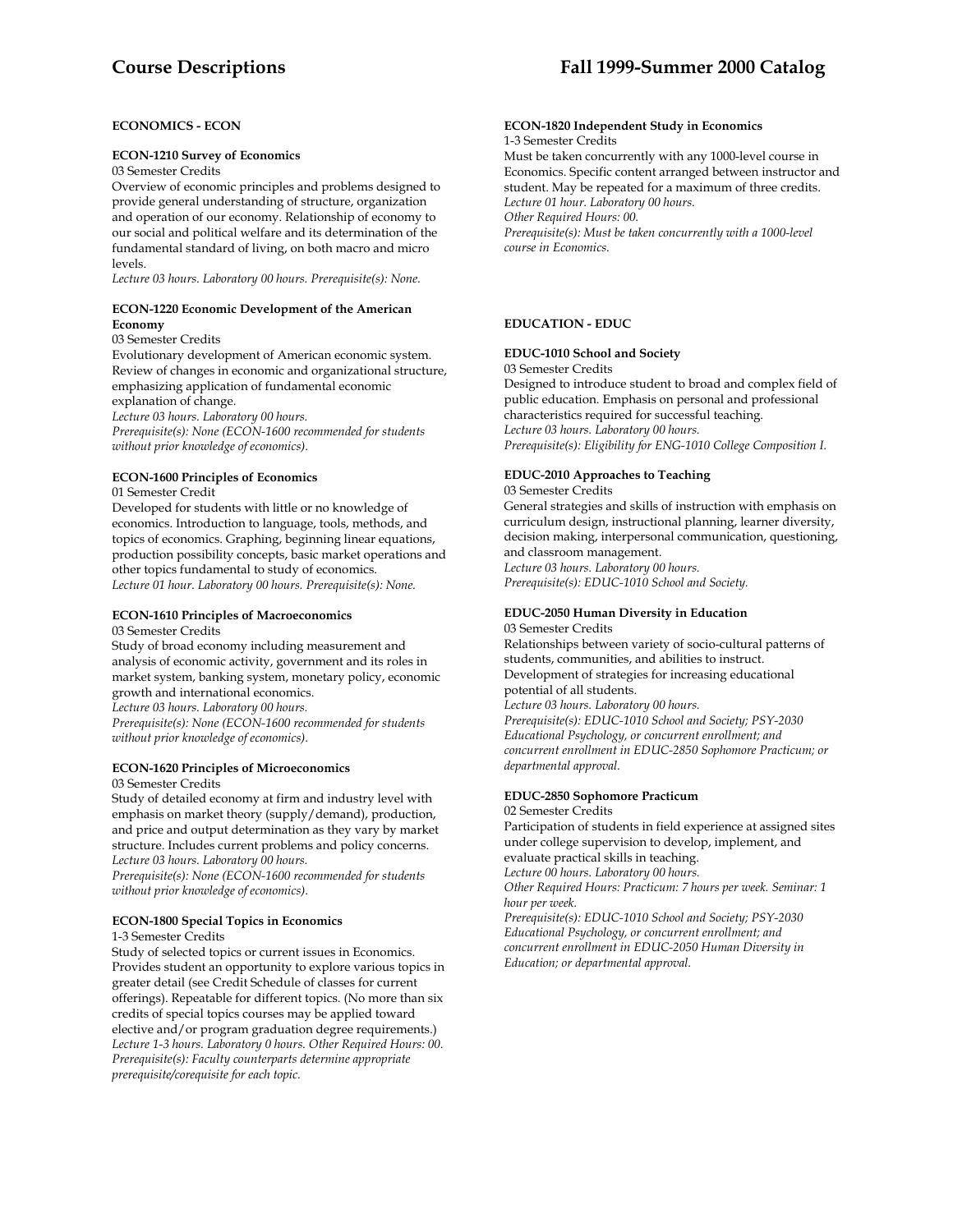### **APPLIED INDUSTRIAL TECHNOLOGY – (Electrical Construction) - ATEL**

### **ATEL-1300 Direct Current Fundamentals**

03 Semester credits Study of Ohm's Law, electronic theory, series, and parallel circuits, Kirchoff's Law, motor sizes, wire sizes, voltage drop, wiring systems, kinds of wire insulation, and troubleshooting *Lecture 02 hours. Laboratory 02 hours. Prerequisite(s): Departmental approval: admission to any Applied Industrial Technology program.* 

### **ATEL-1310 Alternating Current Fundamentals**

03 Semester credits

Properties of alternating current, A.C. measurement, inductance and inductive reactance, capacitance and capacitive reactance, impedance, series and parallel A. C. circuits, resonance, power factor correction. *Lecture 02 hours. Laboratory 02 hours. Prerequisite(s): ATEL-1300, Direct Current Fundamentals or departmental approval: admission to any Applied Industrial Technology program.* 

## **ATEL-1330 National Electric Code**

02 Semester credits

Study of the national and local electrical codes for wiring and apparatus. Covers wiring design and protection, wiring methods and materials, general use equipment, special occupancies, special equipment, and use of table and diagrams for solution of practical wiring problems. *Lecture 02 hours. Laboratory 00 hours. Prerequisite(s): Departmental approval: admission to any Applied Industrial Technology program.* 

### **ATEL-1350 Industrial Safety**

01 Semester credit Selected topics to cover occupational safety and health. Students become familiar with rules and regulations for OSHA compliance. *Lecture 01 hours. Laboratory 00 hours. Prerequisite(s): Departmental approval: admission to any Applied Industrial Technology approval.* 

## **ATEL-1360 Blueprint Fundamentals – Electrical**

02 Semester credits Identifying components, electrical symbols, diagrams, and schematics derived from blueprints. *Lecture 01 hours. Laboratory 02 hours. Prerequisite(s): Departmental approval: admission to any Applied Industrial Technology program.* 

### **ATEL-2300 Industrial Electronics Fundamentals I**

03 Semester credits Introduction to electronics which includes semi-conductor theory and circuits, transistor theory and circuits, power supplies, integrated circuits, oscillator circuits, photosensitive devices, and pulse circuits. *Lecture 02 hours. Laboratory 02 hours. Prerequisite(s): ATEL-1310 Alternating Current Fundamentals.* 

#### **ATEL-2310 Industrial Electronics Fundamentals II** 03 Semester credits

Study of electricity as it relates to environmental control systems, fire alarms, security systems, smoke detectors and HVAC systems. *Lecture 02 hours. Laboratory 02 hours. Prerequisite: ATEL-2300 Industrial Electronics Fundamentals I.* 

## **ATEL-2350 Programmable Logic Controllers**

03 Semester credits

Introduction to programming techniques, hardware configuration and theory of operation of a programmable logic controller. Systems to be studied may include the Allen-Bradley PLC 2 and Modicon Industrial Controllers. *Lecture 02 hours. Laboratory 02 hours. Prerequisite(s): ATEL-1300 Direct Current Fundamentals.* 

# **ATEL-2500 AC/DC Motors and Generators**

04 Semester credits

Direct current motor construction and principles of operation, kinds of D.C. motors and their characteristics and control, permanent magnet meter movement, ammeter and voltmeter construction, operation care and use, watt-meter and wheatstone bridge covered. Laboratory experience with D.C. motors, Alternators, rotating magnetic fields, A.C. motors, speed control, types of winding, and introduction to A.C. motor control.

*Lecture 03 hours. Laboratory 02 hours. Prerequisite(s): ATEL-1300 Direct Current Fundamentals, and ATEL-1310 Alternating Current Fundamentals.* 

### **ATEL-2510 Motor Controls**

03 Semester credits Introduction to DC and AC motor control circuits. Lecture 03 hours. Laboratory 00 hours. *Prerequisite(s): ATEL-2310 Industrial Electronics Fundamentals II, or concurrent enrollment*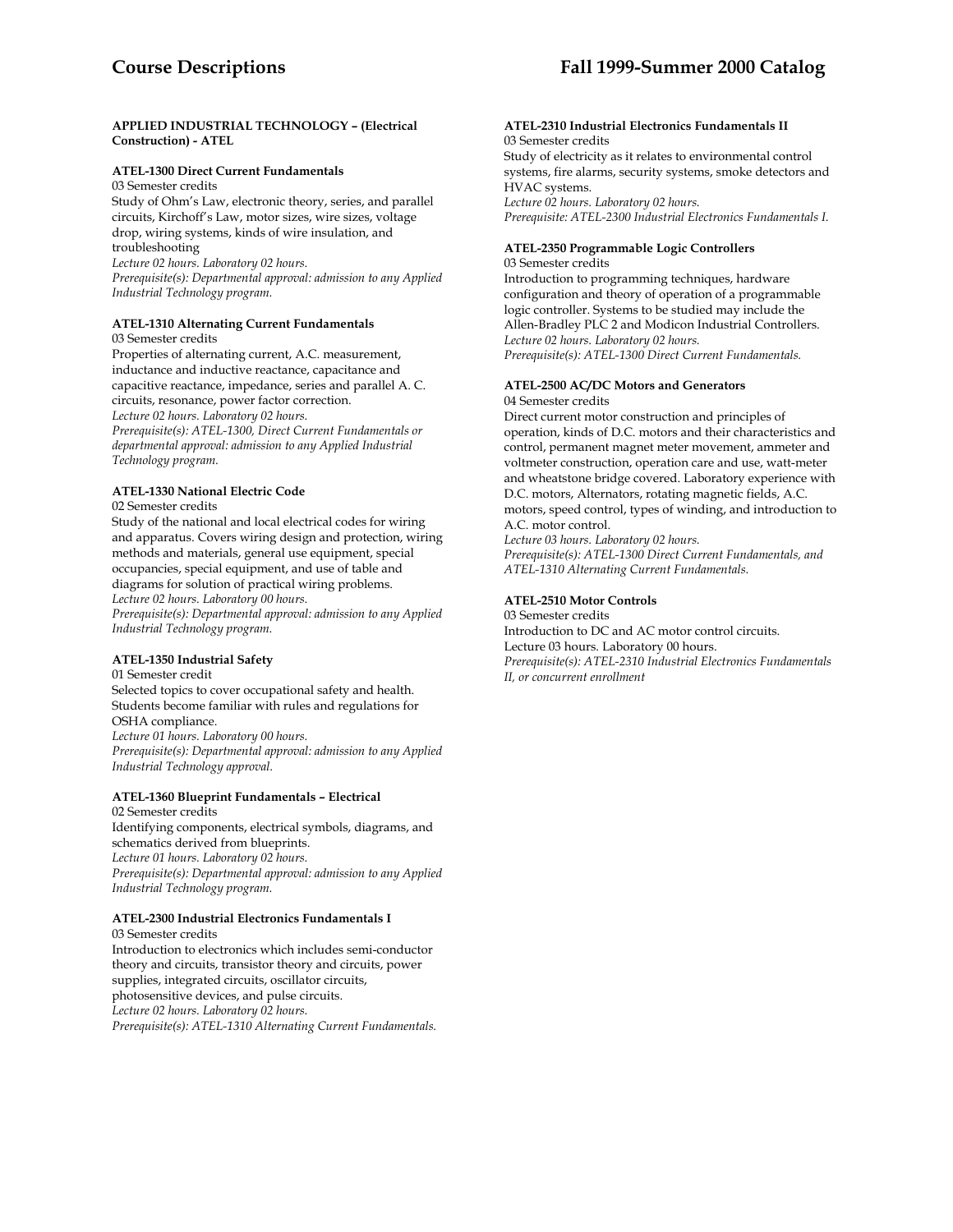### **ELECTRICAL/ELECTRONIC ENGINEERING TECHNOLOGY - EET**

### **EET-1110 DC Electric Circuits**

03 Semester Credits

Direct-current (DC) circuit fundamentals involving resistance, capacitance, and inductance. Emphasis on conventional current flow, electrical quantities and units of measurement, sources of EMF, Ohm's Law, Kirchhoff's Laws, Mesh and Nodal circuit analysis, Superposition, Thevenin's and Norton's Theorems, RC and RL time constants, and magnetic circuits as applied to series, parallel, and series-parallel circuit networks. Computer simulation and practical laboratory experience using electrical measuring instrumentation to observe and verify theories and concepts presented during lectures. *Lecture 02 hours. Laboratory 02 hours. Prerequisite(s): Eligibility for MATH-1160 Technical Mathematics I.* 

### **EET-1210 AC Electric Circuits**

#### 03 Semester Credits

Fundamentals of alternating current (AC) circuits involving resistance, capacitance, and inductance. Sinusoidal voltage, current power, phase, resonance, and frequency response of basic circuit elements in series, parallel, and series-parallel connections as analyzed using Kirchhoff's laws, Mesh, Nodal, and Bridge Network analysis, Delta- Wye conversions, Superposition, Thevenin's, Norton's and Maximum Power Transfer theorems. Decibels, filters, Bode plots, Fourier series, polyphase transformers, and system analysis studied. Computer simulation and practical laboratory experience using AC instrumentation for measuring series-parallel networks to observe and verify theory and concepts presented during lectures. *Lecture 02 hours. Laboratory 02 hours.* 

*Prerequisite(s): EET-1110 DC Electric Circuits; and MATH-1360 Technical Mathematics II, or concurrent enrollment.* 

### **EET-1220 Circuits and Electronics**

03 Semester Credits

Direct-current (DC) and alternating-current (AC) circuit fundamentals involving resistance, capacitance, and inductance. Electrical quantities and units of measurements: Ohm's law, Kirchoff's laws, network analysis and network theorems presented as applied to series, parallel, and series/parallel DC and AC circuits. Topics include RC and RL time constants, phasors, operators, impedance, admittance, and power triangles, power factor correction, polyphase systems, and transformers. Computer simulation and practical laboratory experience using electrical measuring instrumentation to observe and verify theories and concepts presented during lectures. *Lecture 02 hours. Laboratory 02 hours.* 

*Prerequisite(s): MATH-1360 Technical Mathematics II, or concurrent enrollment.* 

### **EET-1230 Telecommunications I** 03 Semester Credits

Introductory course in analog communications systems and circuits. Introduces concept of complex waveforms and analysis of complex waveforms for frequency content. Presents fundamentals of transmission and reception of amplitude, single sideband, frequency and phase modulated signals. Systems and circuits for television broadcast and reception. Overview of broadcast antennas and antenna feed systems.

*Lecture 02 hours. Laboratory 02 hours. Prerequisite(s): EET-1210 AC Electric Circuits, or concurrent enrollment.* 

#### **EET-1240 Digital Circuits/Microprocessors I**  03 Semester Credits

Introduction to binary number system and to all logic gates used in digital circuits. Boolean algebra, logic gate equivalents and Karnaugh maps are used to simplify Boolean logic equations and various logic circuits. Decoders, multiplexers, latches, flip-flops, counters, and shift registers studied in detail. Laboratory experiments to reinforce lecture material used throughout course.

*Lecture 02 hours. Laboratory 02 hours. Prerequisite(s): EET-1210 AC Electric Circuits, or concurrent enrollment.* 

### **EET-2110 Industrial Electronics I**

03 Semester Credits

Construction, theory of operation, performance characteristics and application of DC motors, DC auxiliary devices, AC single phase transformers, AC three phase transformers, AC three phase power generation, AC power distribution, AC synchronous motors, AC three phase induction motors, AC single phase motors, AC stepper motors, and AC special motors. *Lecture 02 hours. Laboratory 02 hours. Prerequisite(s): MATH-1360 Technical Mathematics II, and EET-1210 AC Electric Circuits.* 

#### **EET-2120 Electronics I**

#### 03 Semester Credits

Introductory course to most common solid-state devices used in electronic circuits: the diode, bipolar transistor, field effect transistor, and uni-junction transistor. Graphical and analytical DC and AC analysis of various electronic circuits used. Computer circuit analysis program Pspice used to predict DC voltages and currents and frequency response of different circuits. Laboratory experiments reinforce topics studied in lecture.

*Lecture 02 hours. Laboratory 02 hours.* 

*Prerequisite(s): EET-1210 AC Electric Circuits, and MATH-1360 Technical Mathematics II.* 

### **EET-2130 Telecommunications II**

#### 04 Semester Credits

Continuation of telecommunications course sequence; introductory course in Data Communications and Network Theory. Topics include systems and techniques for digital and data communications, data communications protocol, digital transmission, time and frequency division multiplexing, as well as introductory material on communications networks.

*Lecture 03 hours. Laboratory 02 hours. Prerequisite(s): EET-1230 Telecommunications I.*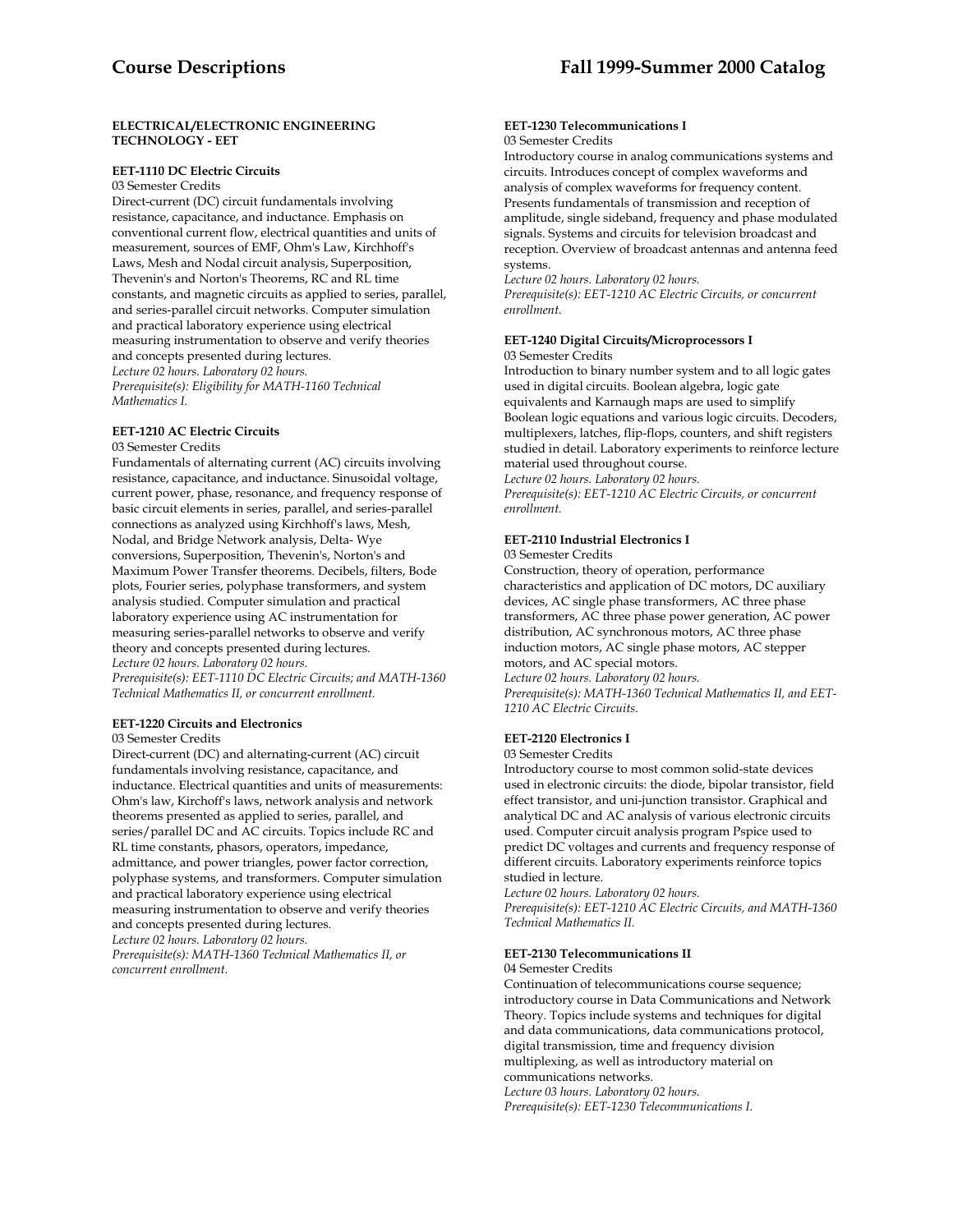### **EET-2140 Digital Circuits/Microprocessors II**

### 03 Semester Credits

Introduction to microprocessor theory and function. Topics include programming concepts and program development, bus configuration, memory, timing relationships, data input and output techniques, interrupt handling and introduction to support chips.

*Lecture 02 hours. Laboratory 02 hours. Prerequisite(s): EET-1240 Digital Circuits/ Microprocessors I.* 

#### **EET-2220 Electronics II**

03 Semester Credits

Continuation of electronic circuits. Includes study of difference amplifier used in operational amplifiers. Additional topics include various uses of operational amplifier, voltage comparator, digital- to-analog converter (DAC), analog-to-digital converter (ADC), active filter circuits, oscillators and sample hold circuits. *Lecture 02 hours. Laboratory 02 hours. Prerequisite(s): EET-2120 Electronics I.* 

### **EET-2230 Telecommunications III**

03 Semester Credits

Final course in electronic telecommunication series. Overview of fiber optic, microwave and broadband cable telecommunications media systems. *Lecture 02 hours. Laboratory 03 hours. Prerequisite(s): EET-2130 Telecommunications II.* 

#### **EET-2240 Digital Circuits/Microprocessors III**  03 Semester Credits

Concluding course in Digital/Microprocessors series. Focuses on application of microprocessor and related support chips, software and hardware interfacing with various input/output devices, and related software topics stresses control and measurement applications. *Lecture 02 hours. Laboratory 02 hours. Prerequisite(s): EET-2140 Digital Circuits/ Microprocessors II.* 

### **EET-2250 Industrial Electronics II**

03 Semester Credits

Overview of common industrial power control circuits and devices including thyristors, unijunction transistors, relays and transient suppression devices. Introduction to relay logic and operation, and programming of programmable controller.

*Lecture 02 hours. Laboratory 02 hours. Prerequisite(s): EET-2220 Electronics II, or concurrent enrollment.* 

### **EET-2290 Electrical Design Project**

02 Semester Credits

Designed to allow students opportunity to demonstrate and apply capabilities and skills acquired during previous engineering technology course work. Students will choose approved electronic project compatible with their interest and background. Project will include research, documentation, construction, and testing and conclude with a report and presentation of results. *Lecture 01 hour. Laboratory 03 hours. Prerequisite(s): EET-2220 Electronics II, or concurrent enrollment.* 

#### **EET-2400 Biomedical Instrumentation I**  03 Semester Credits

Students introduced to biomedical program and to organization of hospital and/or health facilities. Study of anatomy and physiology as pertaining to safety checking, servicing and maintaining biomedical electronic equipment(such as ECG, EEG, electro-surgery units, defibrillators, infusion pumps, patient monitors, and other monitoring and diagnostic equipment). Hospital electrical safety and interaction with nursing staff and physicians continuously emphasized. Laboratory experiments on centrigutes, infusion pumps and electrosurgery units. *Lecture 02 hours. Laboratory 02 hours.* 

*Prerequisite(s): EET-2120 Electronics I, or concurrent enrollment.* 

# **EET-2410 Biomedical Instrumentation II**

### 03 Semester Credits

Continuation of biomedical program. Includes study of general hospital equipment such as EKG machines, defibrillators, automated medtesters, patient monitors and ventilator. Emphasis on using various technical service manuals to repair these and other biomedical equipment. Safety checks performed on all biomedical equipment used in laboratory.

*Lecture 02 hours. Laboratory 02 hours. Prerequisite(s): EET-2400 Biomedical Instruments I; and EET-2220 Electronics II, or concurrent enrollment.* 

## **EET-2490 Biomedical Design Project**

#### 02 Semester Credits

Designed to allow student opportunity to demonstrate and apply capabilities and skills acquired during their previous engineering technology course work. Students will choose approved biomedical project compatible with their interest and background. Project will include research,

documentation, construction, and testing and conclude with a report and presentation of results.

*Lecture 01 hour Laboratory 03 hours.* 

*Prerequisite(s): EET-2220 Electronics II, or concurrent enrollment; and EET-2410 Biomedical Instrumentation II, or concurrent enrollment.* 

#### **EET-2500 Instrumentation and Control**  03 Semester Credits

Concepts and practice in measurement and control of mechanical process variables in industry. Introduction to methods of instrumentation, characteristics of instruments, sensors, data acquisition and presentation, measurement and analysis of basic dimensions, force, motion, pressure, temperature, fluid flow and fluid viscosity. *Lecture 02 hours. Laboratory 03 hours.* 

*Prerequisite(s): PHYS-1220 College Physics II; and EET-1220 Circuits and Electronics, or EET-2120 Electronics I.*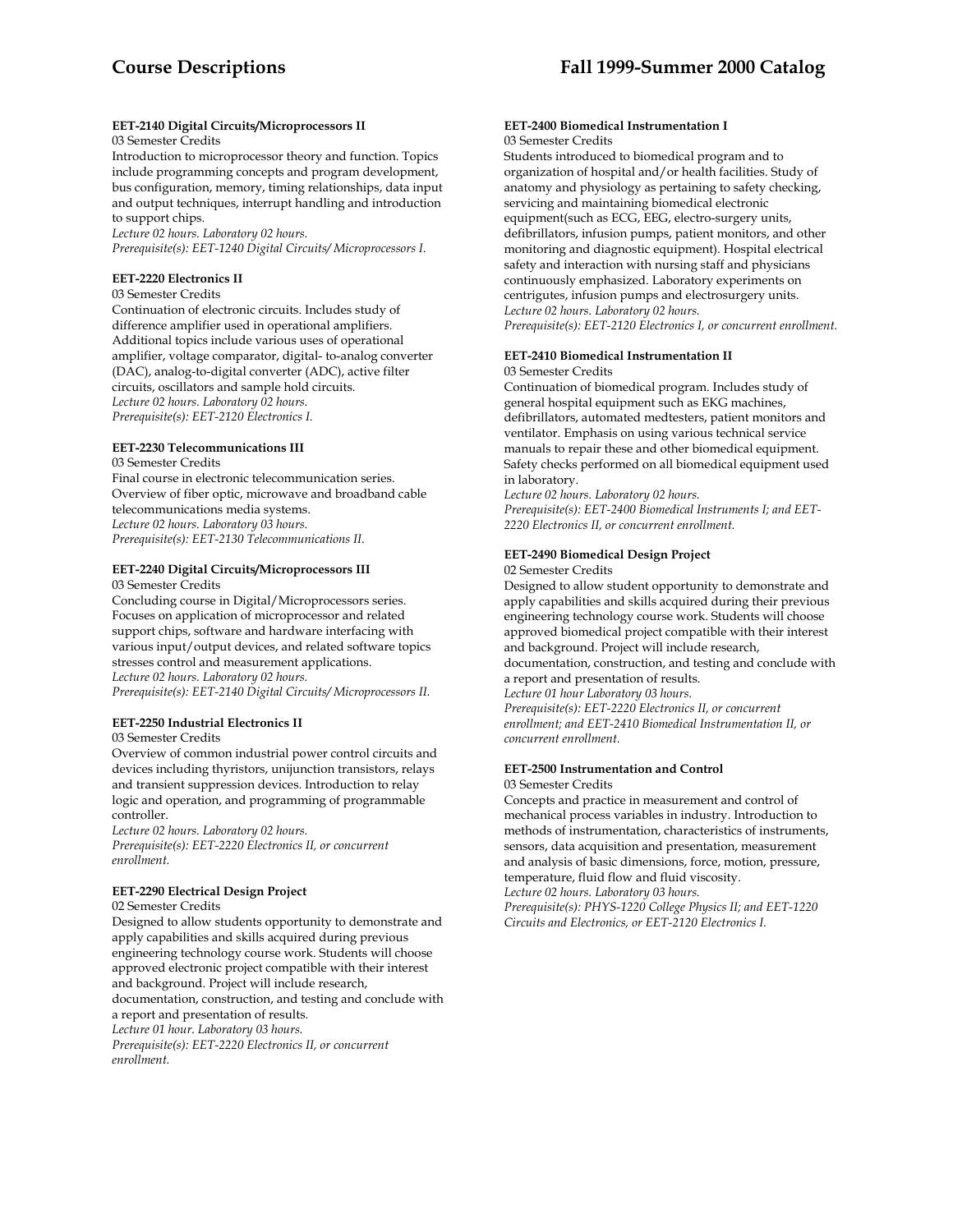# **EET-2590 Telecommunications Design Project**

### 02 Semester Credits

Designed to allow students opportunity to demonstrate and apply capabilities and skills acquired during previous engineering technology course work. Students will choose approved telecommunications project compatible with their interest and background. Project will include research, documentation, construction, and testing and conclude with a report and presentation of results.

*Lecture 01 hour. Laboratory 03 hours.* 

*Prerequisite(s): EET-2220 Electronics II, or concurrent enrollment; and EET-2230 Telecommunications III, or concurrent enrollment.* 

### **EET-2830 Cooperative Field Experience**

1-3 Semester Credits

Limited to students in Cooperative Education Program. Employment in an approved training facility under College supervision. Requirement for one credit is 180 hours of approved work. Students may earn up to three credits in one semester. May be repeated for an accrued maximum of nine credits.

*Lecture 00 hours. Laboratory 00 hours.* 

*Other Required Hours: 180 clock hours of approved work per credit hour.* 

*Prerequisite(s): Formal application into the Cooperative Education Program.* 

### **EET-2900 Clinical Internship**

04 Semester Credits

Provides student with on-the-job experience in biomedical equipment field. Students supervised by qualified biomedical equipment technicians, assisting and repairing various biomedical equipment.

*Lecture 00 hours. Laboratory 00 hours.* 

*Other Required Hours: Directed practice: 360 hours per semester. Prerequisite(s): EET-2410 Biomedical Instruments II, EET-2220 Electronics II, and EET-2140 Digital Circuits Microprocessors II.* 

### **EMERGENCY MEDICAL TECHNOLOGY - EMT**

### **EMT-1300 Emergency Medical Technician--Basic**  05 Semester Credits

Comprehensive study of basic life support skills of emergency medical technician-basic including: recognition of nature and seriousness of patient's condition or extent of injuries; assessing requirements of emergency care, lifting, moving, handling and transporting patients as part of prehospital emergency care system. *Lecture 04 hours. Laboratory 03 hours. Prerequisite(s): Concurrent enrollment in EMT-1310 Cardiopulmonary Resuscitation, and EMT-1740 Emergency Medical Technician-Ambulance; and departmental approval: admission to program.* 

### **EMT-1310 Cardiopulmonary Resuscitation**

01 Semester Credit

Introduction to respiratory and circulatory emergencies in adults, children and infants. Instruction and treatment methods to meet American Heart Association or American Red Cross standards for CPR.

*Lecture 01 hour. Laboratory 00 hours. Prerequisite(s): None.* 

### **EMT-1320 Heavy Rescue**

#### 02 Semester Credits

Techniques of heavy rescue, safe management of equipment used in heavy rescue, entrapment and patient extrication. *Lecture 01 hour. Laboratory 02 hours. Prerequisite(s): Departmental approval: certified EMT-B; emergency workers must be in good health or have physician's verification; must be able to lift 75 pounds.* 

### **EMT-1330 Defensive Driving -- EMT**

01 Semester Credit

Principles and practices of defensive driving related to emergency rescue vehicles including laws, conditions of accidents and methods of avoiding accidents.

*Lecture 00 hours. Laboratory 02 hours.* 

*Prerequisite(s): Departmental approval: admission to program, or certified EMT-B, or working with safety forces; must have valid Ohio driver's license.* 

### **EMT-1340 Emergency Medical Services Communications** 01 Semester Credit

Theoretical and technical knowledge required to operationally perform functions of Emergency Medical Dispatcher. Radio and telephone techniques, dispatching, triage and prioritization procedures and pre-arrival medical instructions. Radio equipment and FCC regulations governing use of VHF and UHF radio frequencies. *Lecture 00 hours. Laboratory 02 hours.* 

*Prerequisite(s): EMT-1300 Emergency Medical Technician-Basic, or departmental approval.*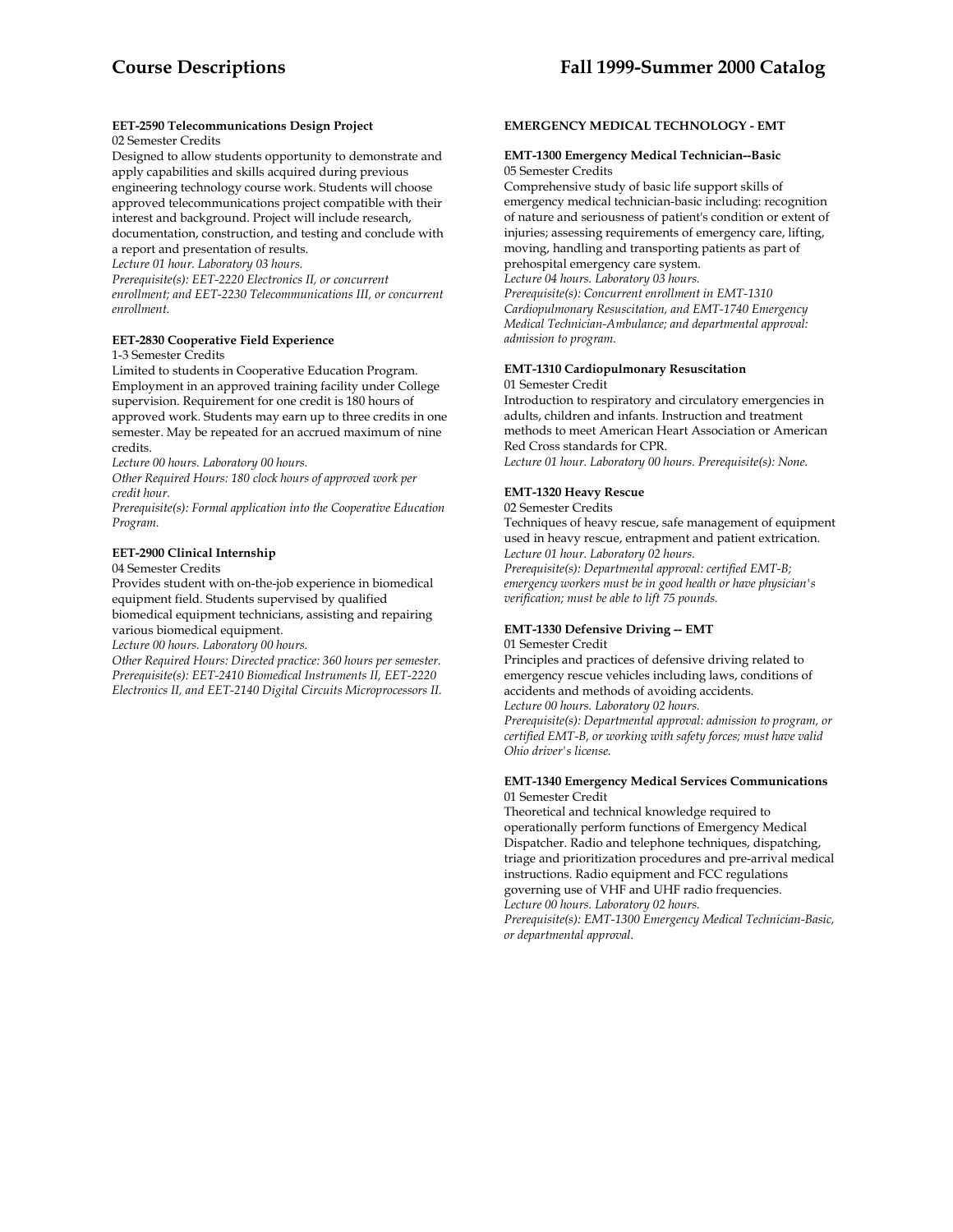#### **EMT-1740 Emergency Medical Technician -- Ambulance** 01 Semester Credit

Clinical experience based in hospitals under supervision. Students rotate through selected hospitals and squad units with focus on patient assessment, interaction with patients and staff, and basic emergency skills. Successful completion of in-hospital rotation required as a portion of EMT-B certification.

*Lecture 00 hours. Laboratory 00 hours. Other Required Hours: Off-campus field experience: 33 hours/semester.* 

*Prerequisite(s): Concurrent enrollment in EMT-1300 Emergency Medical Technician-Basic, and departmental approval: admission to program.* 

### **EMT-1800 Special Topics in EMT**

1-3 Semester Credits

Study of selected topics or current issues in . Provides student an opportunity to explore various topics in greater detail (see Credit Schedule of classes for current offerings). Repeatable for different topics. (No more than six credits of special topics courses may be applied toward elective and/or program graduation degree requirements.) *Lecture 1-3 hours. Laboratory 00 hours. Other Required Hours: 00.* 

*Prerequisite(s): Faculty counterparts determine appropriate prerequisite/corequisite for each topic.* 

# **EMT-2000 Instructional Techniques -- EMT**

02 Semester Credits

Instructional training methods necessary to impart clinical competencies to students. Develops skill in instructional design, delivery and evaluation.

*Lecture 01 hour. Laboratory 02 hours.* 

*Prerequisite(s): Departmental approval: admission to program or currently certified EMT-B.* 

### **EMT-2010 Emergency Medical Technology Technical Management**

### 02 Semester Credits

Diagnostic categories of emergencies, emergency service categorization, hospital care capabilities, patient transport protocol and transfer agreements. Area-wide planning in preparation for disaster and procedures for establishing a training system for emergency medical personnel. Exploration of emergency medical service planning and operation including new trends and managed care. *Lecture 01 hour. Laboratory 02 hours.* 

*Prerequisite(s): Departmental approval: certified EMT-B, EMT-I or EMT-P; emergency service administrators will be considered.* 

### **EMT-2300 EMT--Intermediate**

04 Semester Credits

Principles and practices of emergency medical technicians at intermediate level, including patient assessment, airway management, shock, cardiac management, roles and responsibilities. *Lecture 02 hours. Laboratory 03 hours. Other Required Hours: Off-campus field experience: 45 hours/semester.* 

*Prerequisite(s): Departmental approval: current State or National registry, EMT-B certification.* 

#### **EMT-2310 Paramedic Theory I**  10 Semester Credits

Principles and practices of emergency medical technicians at intermediate and paramedic level including roles and responsibilities, EMS systems, medical/legal considerations, EMS communications, rescue, major incident responses, stress management, shock, pharmacology, trauma, burns, environmental injuries, automated defibrillation and medical emergencies. At end of course, student eligible to take National Registry EMT-I examination. Additional field experience with rescue squad required.

*Lecture 06 hours. Laboratory 06 hours.* 

*Other Required Hours: Directed practice: 11 hours per week. Prerequisite(s): Departmental approval: certified EMT-B and admission to program.* 

### **EMT-2320 Paramedic Theory II**

10 Semester Credits

Anatomy and physiology of cardiovascular system, assessment of cardiac patient, EKG interpretation, treatment modalities, pharmacology, defibrillation, and advanced cardiac life support. Management of geriatric, pediatric, neonatal, and behavioral emergencies including assessment and treatment, assessment and treatment of burns, environmental injuries, and medical emergencies. Pediatric advanced life support and basic trauma life support. Additional field experience with rescue squad required. *Lecture 06 hours. Laboratory 06 hours.* 

*Other Required Hours: Directed practice: 11 hours per week. Prerequisite(s): EMT-2310 Paramedic Theory I, and departmental approval.* 

#### **EMT-2740 Advanced Paramedic Techniques**  04 Semester Credits

Designed to train paramedics to become critical care transport specialists and to acquire advanced skills in treatment and care of critically ill patient during transport. Pathophysiology of serious diseases, trauma and advanced techniques of management, legal issues, transport complications, physiologic alterations during air transport and infection control procedures.

*Lecture 02 hours. Laboratory 03 hours.* 

*Other Required Hours: Directed practice: 5 hours per week. Prerequisite(s): Departmental approval: current Ohio National registry EMT-P certification, BCLS provider, ACLS provider, PALS provider and BTLS provider/PHTLS. Other health care professionals considered with medical director approval.*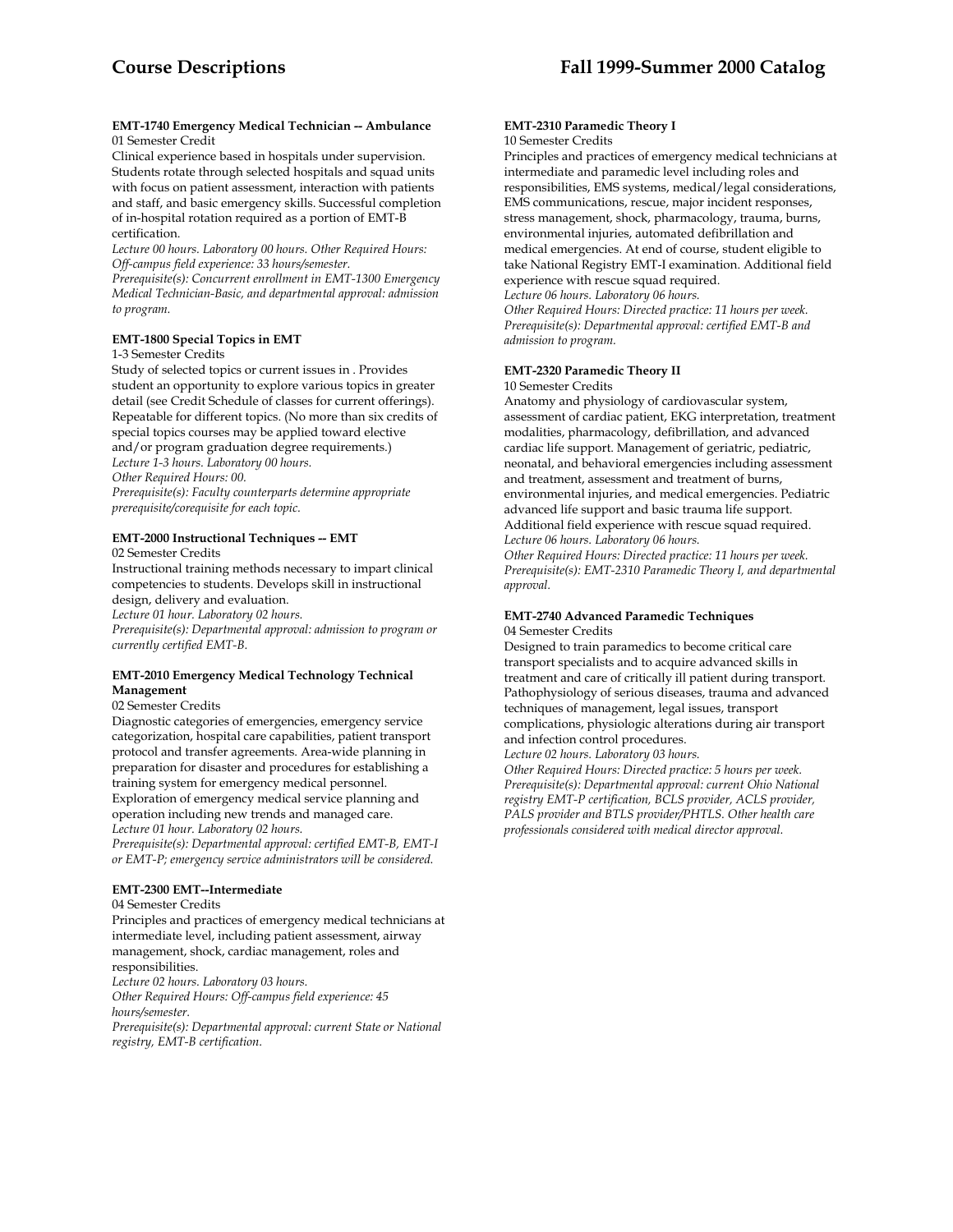### **ENGLISH – ENG**

#### **ENG-0960 Reading Improvement**

03 Semester credits

Designed for students who need to improve basic comprehension. Emphasis in literal, inferential, and critical comprehension and vocabulary development. *Lecture 03 hours. Laboratory 00 hours. Prerequisite(s): Placement by department: appropriate placement test score.* 

### **ENG-0980 Language Fundamentals I**

06 Semester Credits Emphasis on mastery of language fundamentals. *Lecture 06 hours. Laboratory 00 hours. Prerequisite(s): Placement by department: appropriate placement test score.* 

### **ENG-0990 Language Fundamentals II**

06 Semester Credits Emphasis on basic essay writing skills, reading, study and test-taking skills. *Lecture 06 hours. Laboratory 00 hours. Prerequisite(s): ENG-0980 Language Fundamentals I, or placement by department.* 

### **ENG-1000 Using Grammar Effectively**

03 Semester credit Development of clear, effective English sentences by studying form and function of words, phrases, and clauses. Note: Class is not intended for transfer. *Lecture 03 hours. Laboratory 00 hours. Prerequisite(s): Eligibility for ENG-0990, Language Fundamentals II or departmental approval.* 

### **ENG-1010 College Composition I**

03 Semester Credits Study of and practice in principles of good writing. *Lecture 03 hours. Laboratory 00 hours. Prerequisite(s): Placement by department; or appropriate placement test score; or ENG-0990 Language Fundamentals II; or departmental approval: recommendation from instructor of prior English course; or ESL-1320 Reading & Writing III.* 

## **ENG-1020 College Composition II**

03 Semester Credits

Study of and practice in principles of good writing with emphasis on analytical writing, research paper, reading and interpretation of selected literary works. *Lecture 03 hours. Laboratory 00 hours. Prerequisite(s): ENG-1010 College Composition I.* 

#### **ENG-102Z College Composition II: Transition Course**  01 Semester Credit

Transition Course. Must have completed ENG-101 College Composition. Replaces ENG-102 College Composition. Fulfills prerequisite for ENG-1020 College Composition II. Study and practice of good writing, with emphasis on interpretive papers and research papers. *Lecture 01 hour. Laboratory 00 hours. Prerequisite(s): ENG-101 College Composition.* 

#### **ENG-103Z College Composition III: Transition Course**  02 Semester Credits

Transition Course. Must have completed ENG-102 College Composition. Replaces ENG-103 College Composition. Completes course sequence. Study and practice in principles of good writing, with emphasis on critical papers about literature.

*Lecture 02 hours. Laboratory 00 hours. Prerequisite(s): ENG-102 College Composition.* 

#### **ENG-1070 Advanced Reading Improvement**  03 Semester Credits

Instruction in art and skills of efficient reading with emphasis on understanding and critical analysis of collegelevel material. Strategies to increase comprehension, promote vocabulary development, and improve ability to study and retain text-related information. Application to professional and business-related reading when adaptable. *Lecture 03 hours. Laboratory 00 hours. Prerequisite(s): Eligibility for ENG-1010 College Composition I, or placement by department.* 

### **ENG-2010 Creative Writing**

03 Semester Credits Practice in imaginative writing; exploration of creative potential. Emphasis on sources of creativity and forms of expression in selected literary genres. *Lecture 03 hours. Laboratory 00 hours. Prerequisite(s): ENG-1020 College Composition II, or departmental approval.* 

### **ENG-2150 Technical Writing I**

03 Semester Credits The technical communication process; roles within complex organizations, and how those roles affect communication of technical information. Emphasis on writing reports effectively to meet needs of various readers within an

organization. *Lecture 03 hours. Laboratory 00 hours. Prerequisite(s): ENG-1020 College Composition II, or departmental approval.* 

## **ENG-2160 Technical Writing II**

03 Semester Credits

Develops students' abilities to distinguish between data, conclusions drawn from data, and recommendations based upon conclusions. Principles for design and use of effective visual aids in a technical report. Various report formats for effective communication.

*Lecture 03 hours. Laboratory 00 hours. Prerequisite(s): ENG-2150 Technical Writing I, or departmental approval.* 

### **ENG-2310 American Literature I**

03 Semester Credits Survey of major works of American prose, poetry, and drama from early period through 1860. *Lecture 03 hours. Laboratory 00 hours. Prerequisite(s): ENG-1020 College Composition II, or departmental approval.*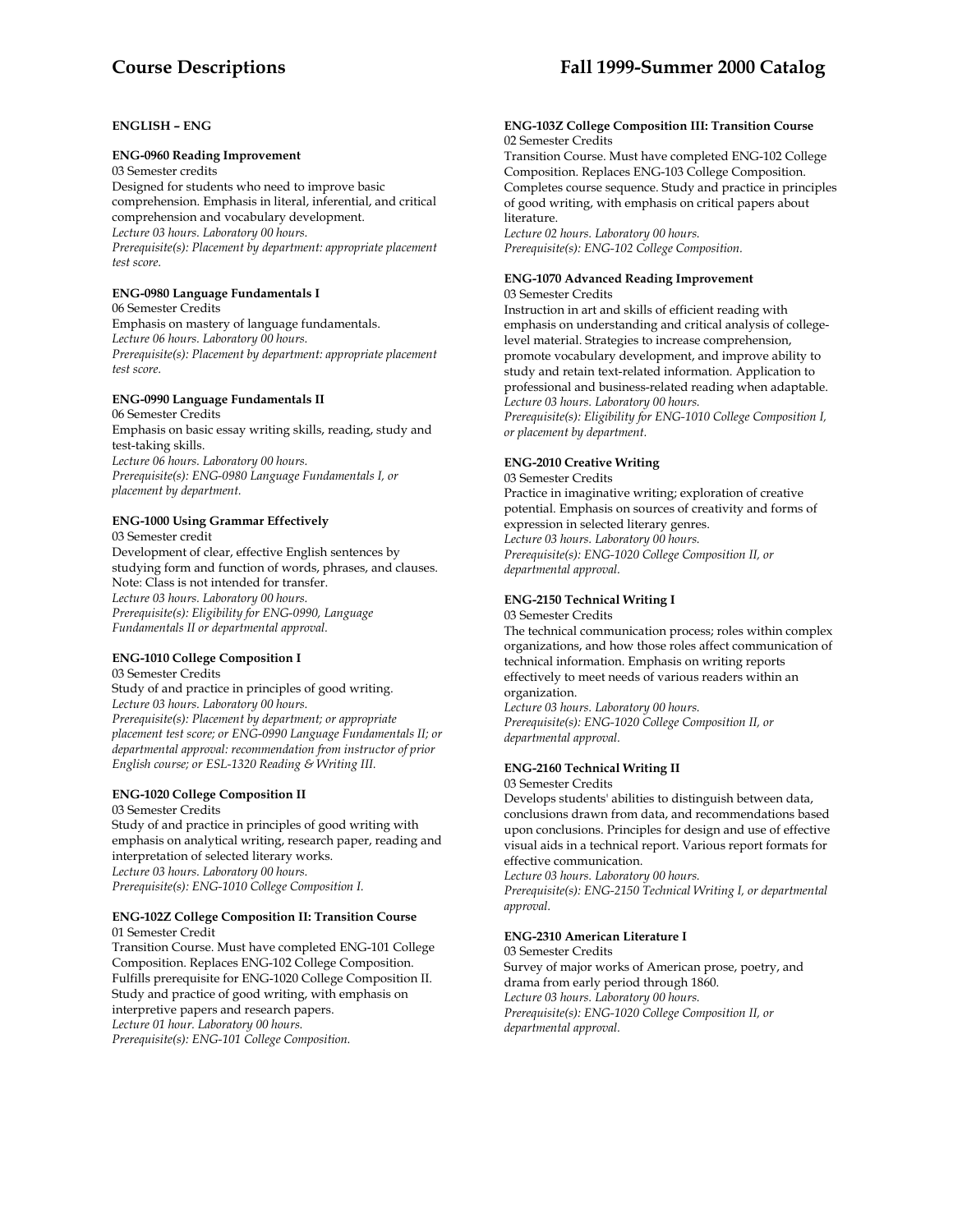### **ENG-2320 American Literature II**

03 Semester Credits Survey of major works of American prose, poetry, and drama from 1861 to present. *Lecture 03 hours. Laboratory 00 hours. Prerequisite(s): ENG-1020 College Composition II, or departmental approval.* 

### **ENG-2350 British Literature I**

03 Semester Credits Survey of major works of British prose, poetry, and drama from early period to 1725. *Lecture 03 hours. Laboratory 00 hours. Prerequisite(s): ENG-1020 College Composition II, or departmental approval.* 

### **ENG-2360 British Literature II**

03 Semester Credits Survey of major works of British prose, poetry, and drama from 1725 to present. *Lecture 03 hours. Laboratory 00 hours. Prerequisite(s): ENG-1020 College Composition II, or departmental approval.* 

### **ENG-2410 Introduction to Literature: Poetry**

03 Semester Credits Critical analysis of selected works of poetry, designed to develop understanding and appreciation of poem and dramatic text as literary forms. *Lecture 03 hours. Laboratory 00 hours. Prerequisite(s): ENG-1020 College Composition II, or departmental approval.* 

### **ENG-2420 Introduction to Literature: Fiction**

03 Semester Credits Critical analysis of selected works of fiction, designed to develop understanding and application of short story and novel as literary forms. *Lecture 03 hours. Laboratory 00 hours. Prerequisite(s): ENG-1020 College Composition II, or departmental approval.* 

### **ENG-2430 Introduction to Literature: Drama**

03 Semester Credits Critical analysis of selected dramatic works designed to develop understanding and appreciation of drama as a literary form. *Lecture 03 hours. Laboratory 00 hours. Prerequisite(s): ENG-1020 College Composition II, or departmental approval.* 

### **ENG-2510 African-American Literature I**

03 Semester Credits Study of major works of African-Americans from colonial period to 1950. *Lecture 03 hours. Laboratory 00 hours. Prerequisite(s): ENG-1020 College Composition, or departmental approval.* 

### **ENG-2520 African-American Literature II**

03 Semester Credits Study of major works of African-Americans from 1950 to present. *Lecture 03 hours. Laboratory 00 hours. Prerequisite(s): ENG-1020 College Composition II, or departmental approval.* 

### **ENG-2600 Survey of Juvenile Fiction**

03 Semester Credits Fiction survey designed to cover various works frequently read by children and adolescents. *Lecture 03 hours. Laboratory 00 hours. Prerequisite(s): ENG-1020 College Composition II, or departmental approval.* 

### **ENG-2710 Shakespeare**

03 Semester Credits Critical analysis of selected works of Shakespeare. *Lecture 03 hours. Laboratory 00 hours. Prerequisite(s): ENG-1020 College Composition II, or departmental approval.* 

### **ENG-2800 Special Topics in Literature**

1-3 Semester Credits

Study of selected advanced topics or current issues in English. Provides student an opportunity to explore various topics in greater detail (see Credit Schedule of classes for current offerings.). Repeatable for different topics. (No more than six credits of special topics courses may be applied toward elective and/or program graduation degree requirements.)

*Lecture 1-3 hours. Laboratory 00 hours. Prerequisite(s): Faculty counterparts determine appropriate prerequisite/corequisite for each topic.* 

#### **ENG-2820 Independent Advanced Research in Literature**  1-3 Semester Credits

May be taken concurrently with any 2000-level course in English. Specific content arranged between instructor and student. May be repeated for a maximum of three credits. *Lecture 01 hour. Laboratory 00 hours. Other Required Hours: 00. Prerequisite(s): Must be taken concurrently with a 2000-level course in English.*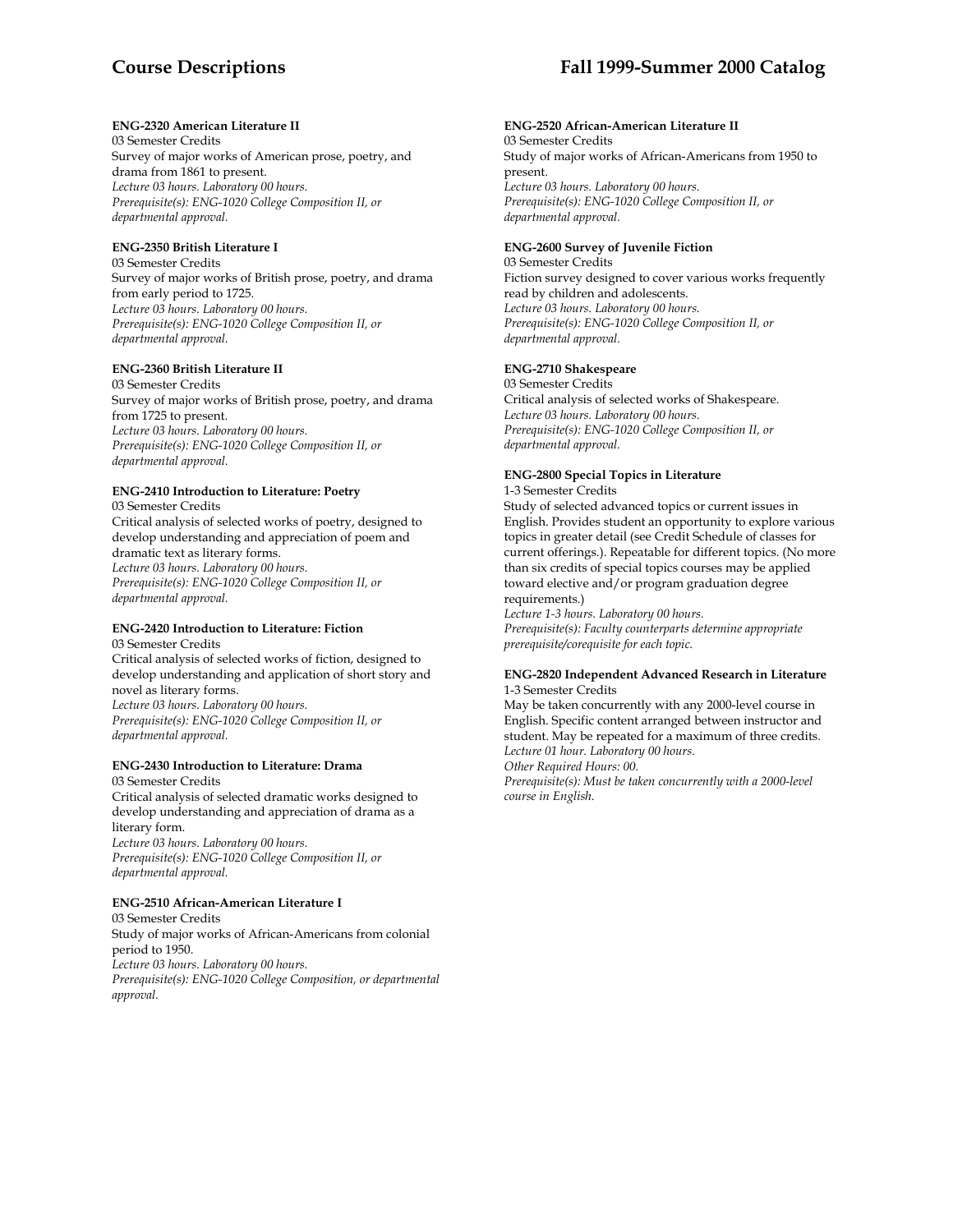### **ENGLISH AS A SECOND LANGUAGE - ESL (formerly included in ENGLISH - ENG)**

### **ESL-1110 English as a Second Language: Grammar for**

**Communication I** 04 Semester Credits English for non-native speakers. Understanding of basic grammar structures of American English and practice in producing them. Focus on form, meaning, and use in oral and written communication.

*Lecture 03 hours. Laboratory 02 hours.* 

*Prerequisite(s): Placement by ESL assessment exam, or departmental approval; and concurrent enrollment in ESL-1120 ESL-Reading and Writing I, and ESL-1130 ESL-Speaking I; or departmental approval.* 

### **ESL-1120 English as a Second Language: Reading and Writing I** 05 Semester Credits

English for non-native speakers. Practice in reading high beginning texts. Practice in writing narratives and personal expression paragraphs using basic sentence patterns and correct spelling and punctuation.

*Lecture 05 hours. Laboratory 00 hours.* 

*approval.* 

*Prerequisite(s): Placement by ESL assessment exam or departmental approval; and concurrent enrollment in ESL-1110 ESL-Grammar I, and ESL-1130 ESL-Speaking I; or departmental approval.* 

#### **ESL-1130 Speaking English as a Second Language I**  03 Semester Credits

Spoken English for non-native speakers. Practice in speaking and listening to American English. Recognition and production of sounds, rhythm and intonation patterns at a basic level. Development of competence and confidence in listening comprehension and conversational skills within supportive structured situations.

*Lecture 02 hours. Laboratory 02 hours. Prerequisite(s): Placement by ESL assessment, or departmental approval; and concurrent enrollment in ESL-1110 ESL-Grammar I, and ESL-1120 ESL-Reading & Writing I; or departmental* 

### **ESL-1210 English as a Second Language: Grammar for Communication II**

English for non-native speakers. Understanding of intermediate grammar structures of American English and practice in producing them. Focus on form, meaning, and use in oral and written communication. *Lecture 03 hours. Laboratory 02 hours.* 

*Prerequisite(s): ESL-1110 ESL-Grammar I, or placement by ESL assessment exam, or departmental approval; and concurrent enrollment in ESL-1220 ESL-Reading & Writing II, and ESL-1230 ESL-Speaking II; or departmental approval.* 

### **ESL-1220 English as a Second Language: Reading and Writing II** 05 Semester Credits

English for non-native speakers. Practice in reading intermediate texts. Practice in writing personal essays and responses to readings, using intermediate sentence patterns and correct spelling and punctuation.

*Lecture 05 hours. Laboratory 00 hours.* 

*Prerequisite(s): ESL-1120 ESL-Reading & Writing I, or placement by ESL assessment exam, or departmental approval; and concurrent enrollment in ESL-1210 ESL-Grammar II, and ESL-1230 ESL-Speaking II; or departmental approval.* 

#### **ESL-1230 Speaking English as a Second Language II**  03 Semester Credits

Spoken English for non-native speakers. Practice in speaking and listening to American English. Recognition and production of sounds, rhythm and intonation patterns at intermediate level. Development of competence and confidence in listening comprehension and conversational skills within supportive, structured and non-structured situations.

*Lecture 02 hours. Laboratory 02 hours.* 

*Prerequisite(s): ESL-1130 ESL-Speaking I, or placement by ESL assessment exam, or departmental approval; and concurrent enrollment in ESL-1210 ESL-Grammar II, and ESL-1220 ESL-Reading and Writing II; or departmental approval.* 

### **ESL-1310 English as a Second Language: Grammar for Communication III** 04 Semester Credits

English for non-native speakers. Understanding of advanced grammar structures of American English and practice in producing them. Focus on form, meaning, and use in oral and written communication.

*Lecture 03 hours. Laboratory 02 hours.* 

*Prerequisite(s): ESL-1210 ESL-Grammar II, or placement by ESL assessment exam, or departmental approval; and concurrent enrollment in ESL-1320 ESL-Reading & Writing III; or departmental approval. (Concurrent enrollment in ESL-1330 ESL-Speaking III recommended.)* 

### **ESL-1320 English as a Second Language: Reading and Writing III** 05 Semester Credits

English for non-native speakers. Practice in reading advanced texts and literary material. Practice in writing interpretive essays and personal responses to readings, using advanced sentence patterns and correct spelling and punctuation.

*Lecture 05 hours. Laboratory 00 hours.* 

*Prerequisite(s): ESL-1220 ESL-Reading & Writing II, or placement by ESL assessment exam, or departmental approval; and concurrent enrollment in ESL-1310 ESL-Grammar III; or departmental approval. (Concurrent enrollment in ESL-1330 ESL-Speaking III recommended.)* 

### **ESL-1330 Speaking English as a Second Language III**  03 Semester Credits

Spoken English for non-native speakers. Practice in speaking and listening to American English. Recognition and production of sounds, rhythm and intonation patterns at advanced level. Development of critical listening and speaking skills for academic, professional, and social situations.

*Lecture 02 hours. Laboratory 02 hours.* 

*Prerequisite(s): ESL-1230 ESL-Speaking II, or placement by ESL assessment exam, or departmental approval. (Concurrent enrollment in ESL-1310 ESL-Grammar III and ESL-1320 ESL-Reading and Writing III recommended.)*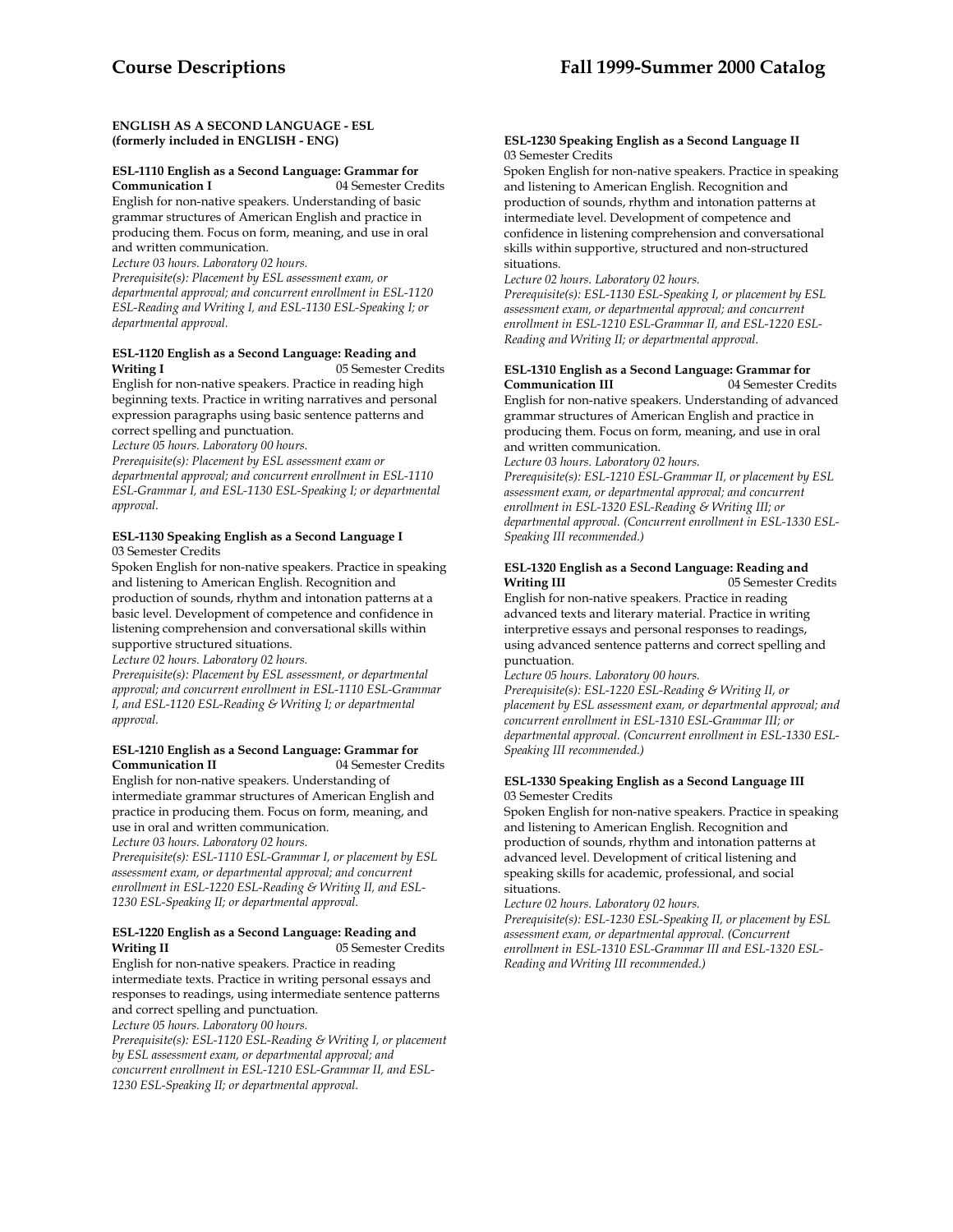### **ENVIRONMENTAL, HEALTH AND SAFETY TECHNOLOGY - EHST**

### **EHST-1300 Environmental Health and Safety I**

04 Semester credits Study of U.S. Occupational Safety and Health Administration's (OSHA) laws and regulations that pertain to safety and health of workers. Concentration on researching, interpreting, summarizing, and applying OSHA regulations including communication standards. Introduction to a "proactive" philosophy of company compliance with OSHA regulations. *Lecture 04 hours. Laboratory 00 hours. Prerequisite(s): None (ENG-1010 College Composition I recommended for students without prior knowledge of law).* 

### **EHST-130A Environmental Health and Safety I – Workers** 02 Semester credits

Study of U.S. Occupational Safety and Health Administration's (OSHA) laws and regulations that pertain to safety and health of workers. Concentration on researching, interpreting, summarizing, and applying OSHA regulations including hazardous communication standards. *Lecture 02 hours. Laboratory 00 hours. Prerequisite(s): None (ENG-1010 College Composition I recommended for students without prior knowledge of law).* 

### **EHST-130B Environmental Health and Safety I - Hazardous Communication**

02 Semester credits

Study of U.S. Occupational Safety and Health Administration's (OSHA) laws and regulations that pertain to safety and health of workers. Emphasis on using standard approaches to providing safe and healthful working environment. Provides instruction concerning development and implementation of Hazard Communication Program for employees.

*Lecture 02 hours. Laboratory 00 hours. Prerequisite(s): None (ENG-1010 College Composition I recommended for students without prior knowledge of law).* 

#### **EHST-1310 Introduction to Environmental Law** 04 Semester credits

Study of U.S. Environmental Protection Agency (EPA) laws and regulations, which protect our environment and health. Students learn steps in managing hazardous wastes including production, treatment, transportation, and disposal of hazardous materials. Involves reading, interpreting, and summarizing sections from the Code of Federal Regulations and The United States Code. Coverage includes: National Environmental Policy Act, Occupational Safety and Health Act, Clean Air Act, Clean Water Act, and Safe Drinking Water Act, Resource Conservation and Recovery Act, Comprehensive Environmental, Response, Compensation, and Liability Act, Emergency Planning and Community Right-to Know Act and related toxic laws. Provides overview of the roles of judicial and legislative agencies.

*Lecture 04 hours. Laboratory 00 hours.* 

*Prerequisite(s): None (ENG-1010 College Composition recommended for students without prior knowledge of law.)* 

#### **EHST-131A Introduction to Environmental Law - Water and Air**

### 02 Semester credits

Study of U.S. Environmental Protection Agency (EPA) laws and regulations, which protect our environment and health. Involves reading, interpreting, and summarizing sections from the Code of Federal Regulations and The United States Code. Coverage includes: National Environmental Policy Act, Occupational Safety and Health Act, Clean Air Act, Clean Water Act and Safe Drinking Water Act. Provides overview of the roles of judicial and legislative agencies. *Lecture 02 hours. Laboratory 00 hours. Prerequisite(s): None (ENG-1010 College Composition* 

*recommended for students without prior knowledge of law.)* 

### **EHST-131B Introduction to Environmental Law – Remediation**

02 Semester credits

Study of U.S. Environmental Protection Agency (EPA) laws and regulations, which protect our environment and health. Coverage includes the: Resource Conservation and Recovery Act, Comprehensive Environmental, Response, Compensation, and Liability Act, Emergency Planning and Community Right-to Know Act and related toxic laws. Management of hazardous wastes including production, treatment, transportation, and disposal of hazardous materials.

Lecture 02 hours. Laboratory 00 hours. Prerequisite(s): None (ENG-1010 College Composition recommended for students without prior knowledge of law.)

### **EHST-1320 International Standards Organization (ISO) 14,000**

02 Semester credits

Overview and history of International Standards Organization 14,000 series, international guidelines for environmental management systems (EMS). Addresses EMS auditing, setting an environmental policy, specifying objectives and targets, performing life cycle analysis, waste minimization, environmental labeling, benefits of ISO certification, regulatory and certification requirements, implementing environmental management program, monitoring and measuring program results, and reviewing program to ensure continual improvement. Uses case study to develop an EMS.

*Lecture 02 hours. Laboratory 00 hours. Prerequisite(s): None.* 

### **EHST-132A International Standards Organization (ISO) 14,000 – Management**

01 Semester credits

Addresses Environmental Management Systems (EMS) auditing, setting an environmental policy, specifying objectives and targets, performing life cycle analysis, waste minimization, environmental labeling, benefits of International Standards Organization certification, regulatory and certification requirements, implementing environmental management program, monitoring and measuring program results, and reviewing program to ensure continual improvement. Uses case study to develop an EMS.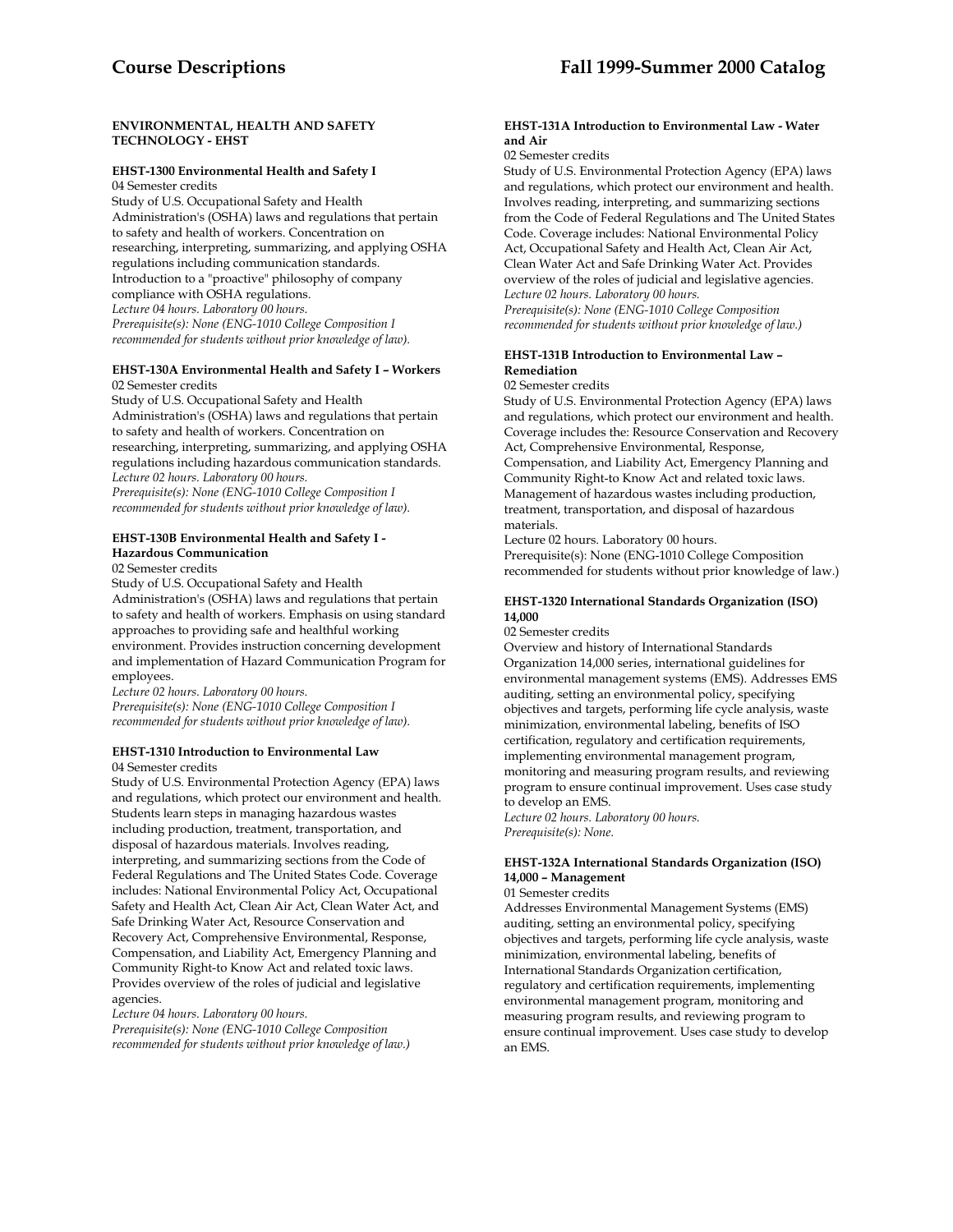### **EHST-132B International Standards Organization (ISO) 14,000 - Product Standards**

01 Semester credit

Provides an overview and history of ISO 14,000 series, international guidelines for environmental management. Addresses International Standards Organization provisions including life cycle assessment, environmental labeling, environmental performance evaluations, environmental aspects of product standards and terms used by ISO. *Lecture 01 hours. Laboratory 00 hours. Prerequisite(s): None.* 

#### **EHST-1340 Interdisciplinary Environmental Issues** 03 Semester credits

Study of selected interdisciplinary current issues in Environmental Health and Safety through different disciplines including literature and theatre. Examines historical and philosophical aspects of environmental topics. Covers scientific and economic factors in making environmental decisions.

*Lecture 03 hours. Laboratory 00 hours. Prerequisite(s): None.* 

### **EHST-1800 Special Topics in Environmental Health and Safety**

01-03 Semester credits

Study of selected topics or current issues in Environmental Health and Safety. Provides student an opportunity to explore various topics in greater detail (see class for current offerings). Repeatable for different topics. (No more than six credits of special topics may be applied toward elective and/or program graduation requirements.) *Lecture 01-03 hours. Laboratory 00 hours. Prerequisite(s): Faculty counterparts determine appropriate prerequisite/corequisite for each topic.* 

#### **EHST-2300 International Environmental Issues** 02 Semester credits

Overview of environmental issues in the US and internationally. Analysis of global environmental issues including endangered species, overpopulation, ocean dumping, border problems, deforestation, Mexican environmental regulations and global warming. Emphasis on management options and use of international laws and treaties especially the North American Free Trade Agreement.

*Lecture 02 hours. Laboratory 00 hours.* 

*Prerequisite(s): EHST-1310 Introduction to Environmental Law, or departmental approval: equivalent experience.* 

### **EHST-2310 CERCLA Superfund Sites**

02 Semester credits

Examines liability scheme and regulatory process established under the Comprehensive Environmental Response, Compensation and Liability Act (CERCLA), also known as Superfund. Explores how Superfund process works from time a site is identified through time delisted. Presents EPA practices and methodologies, including procedures by potentially responsible parties and public to participate in process. Participation in negotiation exercises and evaluation of the success or failure of CERCLA process using case studies.

*Lecture 02 hours. Laboratory 00 hours.* 

*Prerequisite(s): EHST-1310 Introduction to Environmental Law, or departmental approval: equivalent experience.* 

### **EHST-2320 Environmental Negotiation, Mediation, & Conflict Resolutions**

02 Semester credits

Overview environmental dispute resolution in environmental policy and decision making. Examination of successful negotiation techniques and how and when to use mediation and other conflict resolution techniques. Includes negotiation, mediation and conflict resolution simulations and environmental case studies. Examines listening and interpersonal skills.

*Lecture 02 hours. Laboratory 00 hours.* 

*Prerequisite(s): EHST-1310 Introduction to Environmental Law, or departmental approval: equivalent experience.* 

### **EHST-2330 Ecotourism**

### 02 Semester credits

Examination of ecotourism as economic development and conservation activity. Discussion and analysis of human dimensions of ecotourism and impacts of ecotourism on cultural, political and social systems of host country or region. Organizations and groups, which provide ecotourism opportunities, identified and the career opportunities in ecotourism discussed. *Lecture 02 hours. Laboratory 00 hours. Prerequisite(s): EHST-1310 Introduction to Environmental Law, or departmental approval: equivalent experience.* 

#### **EHST-2340 Department of Transportation Regulations** 02 Semester credits

Detailed study of US Department of Transportation (DOT) regulations. Students introduced to certain Nuclear Regulatory Commissions (NRC) and Environmental Protection Agency (EPA) regulations pertinent to hazardous materials transportation. Students learn to interpret DOT regulations, recommend compliance strategies, and select packaging, labeling, documentation and placarding for selected hazardous materials.

*Lecture 02 hours. Laboratory 00 hours. Prerequisite(s): EHST-1310 Introduction to Environmental Law, or departmental approval: equivalent experience.* 

### **EHST-2350 Emergency Response**

#### 02 Semester credits

Develop an emergency response contingency plan for a facility or community. Preparedness includes analyzing hazards, writing and implementing contingency plans, training employees for an emergency, and evaluating effectiveness of contingency plan.

*Lecture 02 hours. Laboratory 00 hours.* 

*Prerequisite(s): EHST-1310 Introduction to Environmental Law, or departmental approval: equivalent experience.* 

#### **EHST-2360 Environmental Sampling and Management** 04 Semester credits

Covers methodology of sampling, analyzing and interpreting results of various hazardous material tests. Competency in interpreting results gained so that results can be used in decision-making processes related to hazardous materials. Includes industrial hygiene monitoring, testing pH and moisture content, and selecting analytical service laboratories.

*Lecture 03 hours. Laboratory 03 hours.* 

*Prerequisite(s): MATH-1060 Survey of Mathematics or higher level math course.*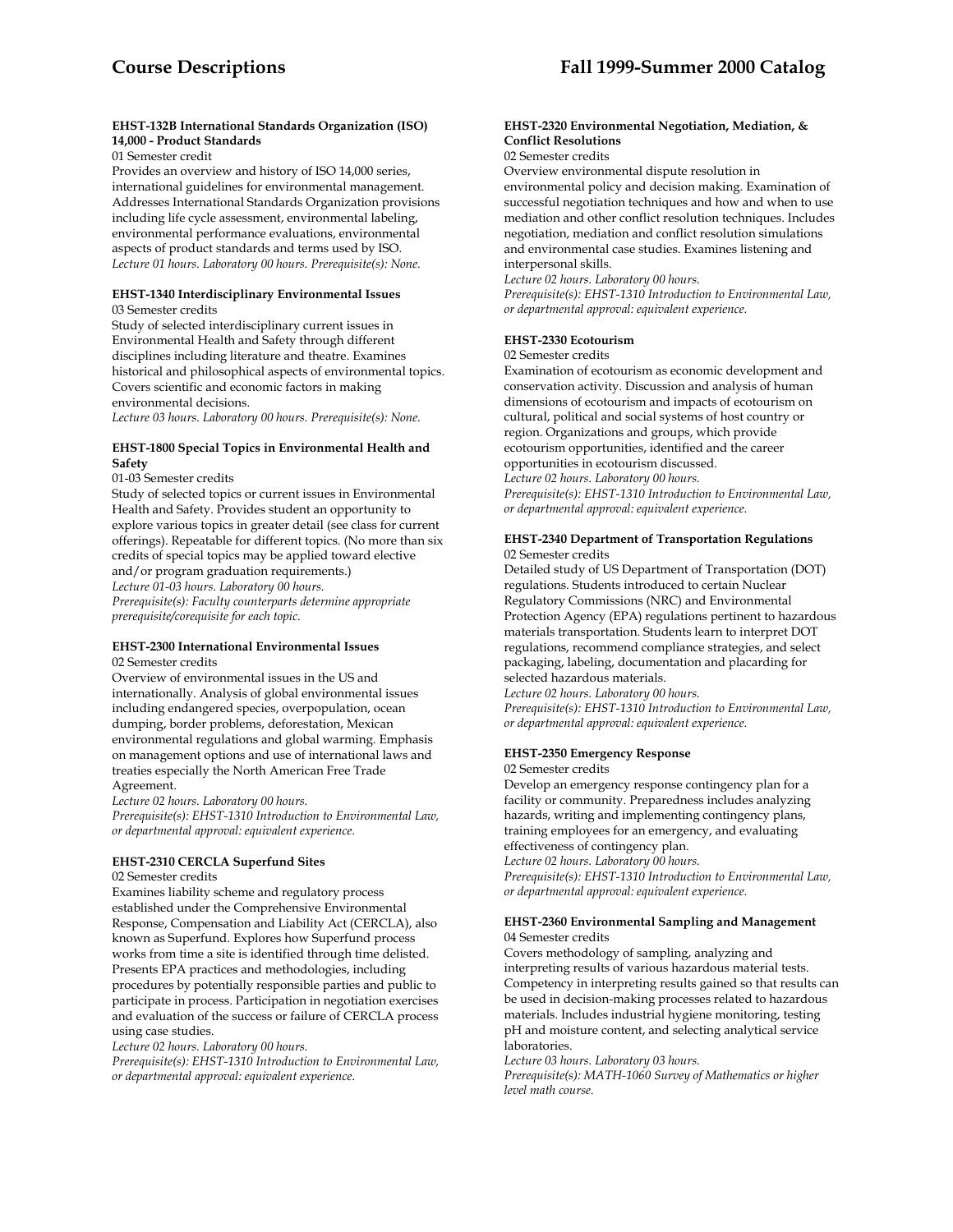### **EHST-2370 OSHA/DOT Refresher**

#### 02 Semester credits

Provides Occupational Safety and Health Act (OSHA)/ DOT refresher training to annual hazardous waste workers and supervisors covered under 29 CFR 1910.120 (HAZWOPER). Covers regulations, medical surveillance, hazard recognition, toxicology, site control, safe work practices, monitoring, personal protective equipment, decontamination and site safety. Safe work practices for emergency procedures discussed. *Lecture 02 hours. Laboratory 00 hours. Prerequisite(s): EHST-1300 Environmental Health and Safety I and EHST-1310, Introduction to Environmental Law, or* 

*departmental approval: equivalent experience.* 

#### **EHST-237A Occupational Safety and Health Act Refresher** 01 Semester credit

Provides OSHA refresher training to annual hazardous waste workers and supervisors covered under 29 CFR 1910.120 (HAZWOPER). Covers regulations, medical surveillance, hazard recognition, toxicology, site control, safe work practices, monitoring, personal protective equipment, decontamination and site safety. Discusses safe work practices and procedures for emergencies. *Lecture 01 hours. Laboratory 00 hours. Prerequisite(s): EHST-1310 Introduction to Environmental Law, or departmental approval: equivalent experience.* 

#### **EHST-237B Department of Transportation Refresher** 01 Semester credits

Provides refresher training to the annual workers covered under Department of Transportation (DOT), 49 CFR, Subpart HM -181 training requirements. Covers DOT training for shippers and handlers of hazardous materials including general awareness, safety and job specific training including use of hazardous material table, completing shipping papers, packaging, marking labeling and placarding. Discusses safe work practices and procedures. *Lecture 01 hours. Laboratory 00 hours.* 

*Prerequisite(s): EHST-1300 Introduction to Environmental Health and Safety I, or departmental approval: equivalent experience.* 

#### **EHST-2380 Risk Assessment**

#### 02 Semester credits

Covers basic principles and methods of conducting a risk assessment. Examines both value and limitations of risk assessment. Focuses on environmental and health risks and includes an overview of toxicological principles, reviews how risk management decisions made in the public and private sectors. Examines how to communicate environmental and health risk, public policy choices and trade-offs to public.

*Lecture 02 hours. Laboratory 00 hours.* 

*Prerequisite(s): EHST-1300 Introduction to Environmental Health & Safety I, or departmental approval: equivalent experience.* 

#### **EHST-2390 Solid and Hazardous Waste Management** 03 Semester credits

Study of statutes, regulations and guidelines pertaining to hazardous waste management, with emphasis on requirements of the Resource Conservation and Recovery Act (RCRA) and Comprehensive Environmental Response, Compensation and Liability Act (CERCLA), as amended. Management of hazardous wastes including "cradle to grave" requirements and enforcement strategies. Involves reading, interpreting, and summarizing sections from Code of Federal Regulations and the United States Code. *Lecture 03 hours. Laboratory 00 hours. Prerequisite(s): EHST-1310 Introduction to Environmental Law,* 

*or departmental approval: equivalent experience.* 

#### **EHST-2400 Environmental Health and Safety II** 03 Semester credits

Provides overview of annual scheduled and proposed changes to federal and state environmental laws. Examines methods to track changes to laws through use of the federal register and various on-line services. Describes proactive methods to amend current laws.

*Lecture 03 hours. Laboratory 00 hours.* 

*Prerequisite(s): EHST-1300 Environmental Health and Safety I, and EHST-1310 Introduction to Environmental Law, or departmental approval: equivalent experience.* 

### **EHST-2940 Field Experience**

01 Semester credits

Supervised field experience which relates to individual student's occupational objectives. Students assigned to a site to study regulatory compliance of federal and state environmental laws. Preparation of required governmental reports regarding site operations.

*Lecture 02 hours. Laboratory 00 hours.* 

*Other Required Hours: Field Experience: 12 hours per week. Prerequisite(s): EHST-2360 Environmental Sampling and Management, or EHST-2400 Environmental Health and Safety II.*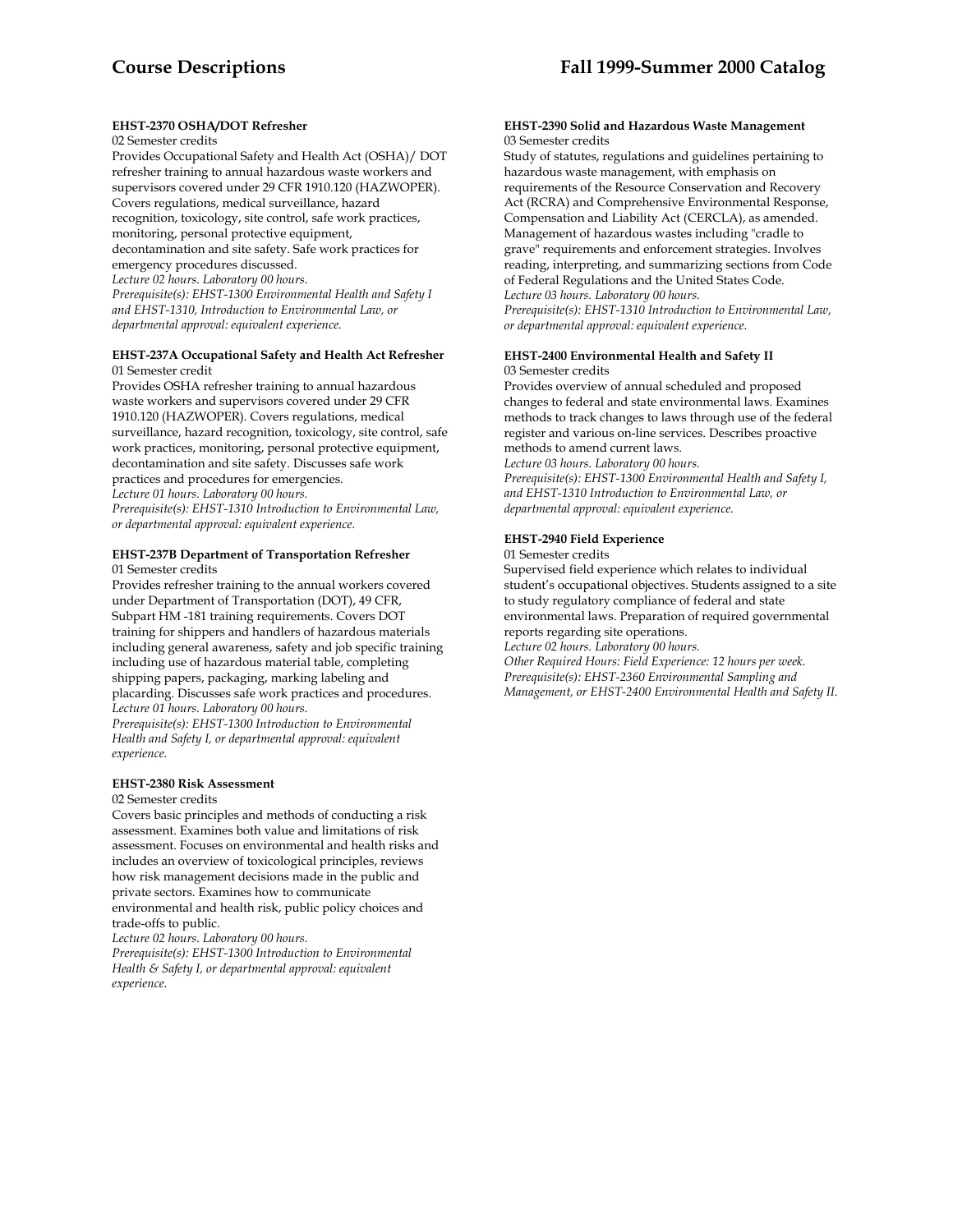### **FINANCIAL MANAGEMENT - FIN**

#### **FIN-1060 Consumer Finance**

02 Semester Credits

Introductory course to develop consumer decision- making in personal budgeting, credit, insurance, medical care, investment, home ownership, retirement planning and income taxes.

*Lecture 02 hours. Laboratory 00 hours. Prerequisite(s): None.* 

#### **FIN-1110 Principles of Finance**

#### 02 Semester Credits

Introductory course covering basic principles of finance, private and public government financial institutions, financial instruments, money and credit systems, and current problems in consumer and business financing. *Lecture 02 hours. Laboratory 00 hours. Prerequisite(s): None.* 

### **FIN-2100 Financial Management**

#### 03 Semester Credits

Analytical study of basic principles of financial management, financial analysis and planning, working capital management, capital budgeting, capital structure, dividend policy, financial markets, and financial instruments.

*Lecture 03 hours. Laboratory 00 hours.* 

*Prerequisite(s): ACCT-1340, Managerial Accounting, or departmental approval: equivalent courses or equivalent work experience.* 

### **FIN-2830 Cooperative Field Experience**

### 1-3 Semester Credits

Limited to students in Cooperative Education Program. Employment in an approved training facility under College supervision. Requirement for one credit is 180 hours of approved work. Students may earn up to three credits in one semester. May be repeated for n accrued a maximum of nine credits.

*Lecture 00 hours. Laboratory 00 hours.* 

*Other Required Hours: 180 clock hours of approved work per credit hour.* 

*Prerequisite(s): Formal application into the Cooperative Education Program.* 

### **FIRE TECHNOLOGY - FIRE**

### **FIRE-1000 Introduction to Fire Science**

03 Semester Credits

Organization of fire service, structure and function of volunteer, paid, battalion and company. Personnel selection, training, fire equipment and apparatus, communication, records and reports, insurance ratings, EMT and Paramedic services and fire service laws. *Lecture 03 hours. Laboratory 00 hours. Prerequisite(s): None.* 

#### **FIRE-1300 Fire Tactics and Strategy**

03 Semester Credits Pre-planning of fire fighting operation, size-up fire scene, employment of fire personnel and equipment. Overall command pattern at fire scene. *Lecture 03 hours. Laboratory 00 hours. Prerequisite(s): FIRE-1000 Introduction to Fire Science.* 

# **FIRE-1400 Chemistry of Hazardous Materials**

02 Semester Credits

Analysis of chemical reactions as causative agent of fire. Includes redox reactions, reaction rates, toxic compounds and hazardous combinations of chemicals. Safety procedures in handling hazardous materials, transporting and defusing them.

*Lecture 02 hours. Laboratory 00 hours. Prerequisite(s): FIRE-1000 Introduction to Fire Science.* 

#### **FIRE-1800 Special Topics in Fire Technology** 01-03 Semester credits

Study of selected topics or current issues in Fire Technology. Provides student an opportunity to explore various topics in greater detail (see Credit Schedule of classes for current offerings). Repeatable for different topics. (No more than six credits of special topics courses may be applied toward elective and/or program graduation degree requirements.) *Lecture 01-03 hours. Laboratory 00 hours. Prerequisite(s): Faculty counterparts determine appropriate prerequisite/corequisite for each topic.* 

#### **FIRE-181T Special Laboratory Topics in Fire Technology** 01-03 Semester credits

Specialized three-hour lab per credit focusing on selected topics or current issues in Fire Technology (see Credit Schedule of classes for current offerings). Repeatable for different topics. (No more than six credits of special topics courses may be applied toward elective and/or program graduation degree requirements.)

*Lecture 00 hours. Laboratory 03-09 hours. Prerequisite(s): Faculty counterparts determine appropriate prerequisite/corequisite for each topic.* 

#### **FIRE-2320 Fire Prevention and Protection Systems**  03 Semester Credits

Design and operations of fire protection systems, water distribution, detection, alarm, and watchman services. Carbon dioxide, dry chemicals, foam, and water spray systems. Inspection procedures and fire prevention. Fire prevention codes and ordinances. Examination of heating systems, L.P. gases and flammable liquids protection. *Lecture 03 hours. Laboratory 00 hours.* 

*Prerequisite(s): FIRE-1000 Introduction to Fire Science, or LAWE-1000 Introduction to Criminal Justice, or departmental approval.*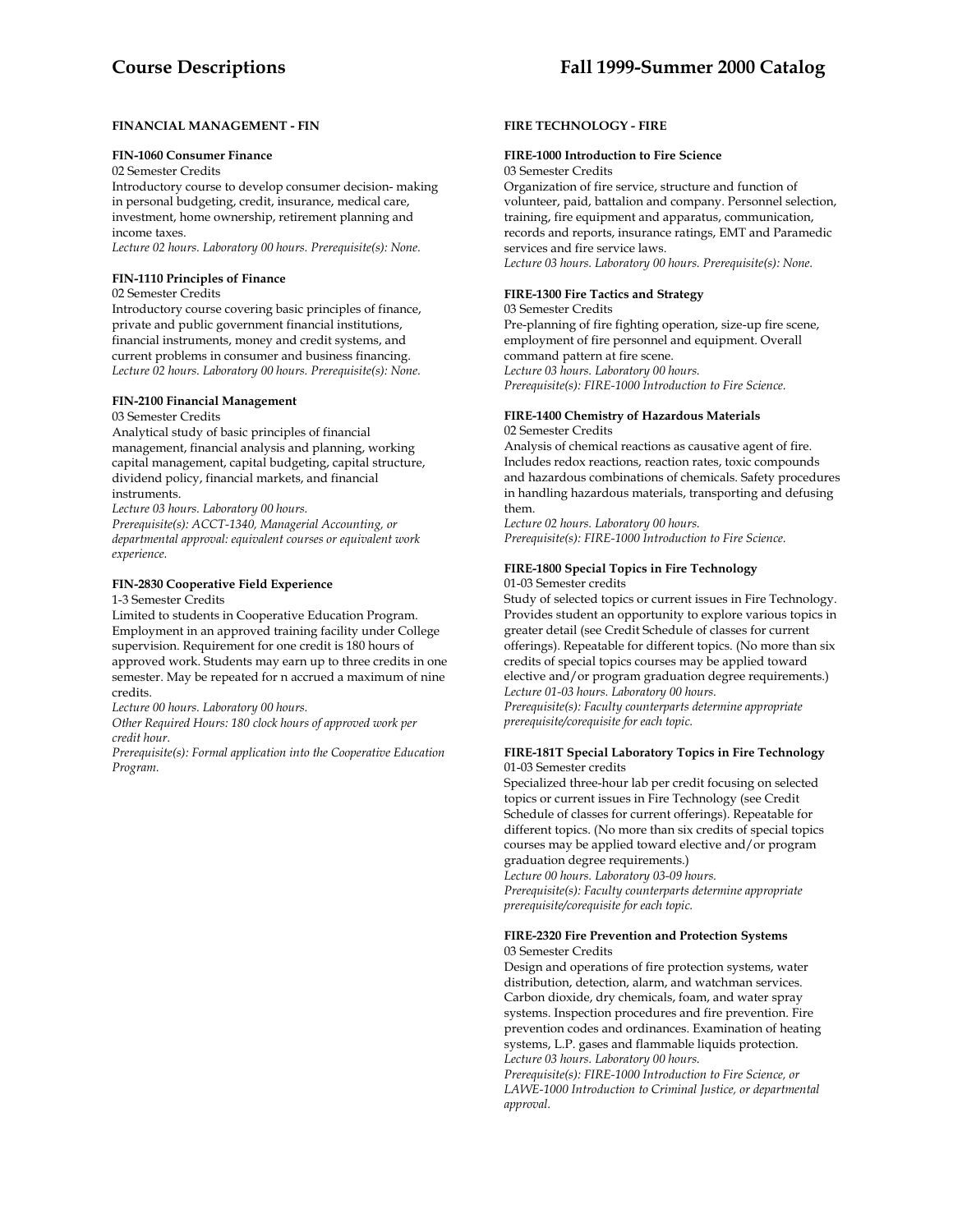# **FIRE-2350 Building Construction for Fire Prevention**

02 Semester Credits

Building construction and materials as related to fire codes and prevention. Emphasis on fire prevention procedures and practices. Fire rating of materials. *Lecture 02 hours. Laboratory 00 hours.* 

*Prerequisite(s): FIRE-1000 Introduction to Fire Science, or ARCH-1410 Architectural Drafting and CAD I.* 

### **FIRE-2400 Fire Hydraulics**

### 02 Semester Credits

Hydraulic theory. Drafting of water, velocity and discharge, friction loss, engine and nozzle pressure, fire streams, pressure losses, flow and pump testing and application to fire service.

*Lecture 02 hours. Laboratory 00 hours. Prerequisite(s): FIRE-1000 Introduction to Fire Science.* 

### **FIRE-2600 Fire Investigation Methods**

03 Semester Credits Principles of fire investigation, arson laws, interrogation of witnesses. Use of photography in fire investigation. Preparation of reports. Collection and presentation of arson evidence in court. *Lecture 03 hours. Laboratory 00 hours. Prerequisite(s): FIRE-1000 Introduction to Fire Science.* 

#### **FIRE-2720 Fire Service Training and Public Relations** 02 Semester Credits

Methods and techniques of instruction for fire personnel. Organization of training programs and preparation of training materials. Study of public relations as related to fire service with emphasis on building good will and explanation of fire service activity in the community. *Lecture 02 hours. Laboratory 00 hours. Prerequisite(s): FIRE-1000 Introduction to Fire Science.* 

# **FIRE-2730 Managing Fire Services**

#### 03 Semester Credits

Total management of effective fire and medical emergency services on immediate basis. Budget, personnel, labor relations, measurement and evaluation of productivity of service. Training and supervision of fire service personnel. *Lecture 03 hours. Laboratory 00 hours. Prerequisite(s): FIRE-1300 Fire Tactics and Strategy.* 

### **FIRE-2800 Special Advanced Topics in Fire Technology** 01-03 Semester credits

Study of selected advanced topics or current issues in Fire Technology. Provides student an opportunity to explore various topics in greater detail (see Credit Schedule of classes for current offerings). Repeatable for different topics. (No more than six credits of special topics courses may be applied toward elective and/or program graduation degree requirements.)

*Lecture 01-03 hours. Laboratory 00 hours. Prerequisite(s): Faculty counterparts determine appropriate prerequisite/corequisite for each topic.* 

#### **FIRE-281T Special Advanced Laboratory Topics in Fire Technology**

### 01-03 Semester credits

Specialized three-hour lab per credit focusing on advanced topics or current issues in Fire Technology (see Credit Schedule of classes for current offerings). Repeatable for different topics. (No more than six credits of special topics courses may be applied toward elective and/or program graduation degree requirements.)

*Lecture 00 hours. Laboratory 03-09 hours.* 

*Prerequisite(s): Faculty counterparts determine appropriate prerequisite/corequisite for each topic.* 

### **FIRE-2830 Cooperative Field Experience**

### 1-3 Semester Credits

Limited to students in Cooperative Education Program. Employment in an approved training facility uner College supervision. Requirement for one credit is 180 hours of approved work. Students may earn up to three credits in one semester. May be repeated for an accrued maximum of nine credits.

*Lecture 00 hours. Laboratory 00 hours.* 

*Other Required Hours: 180 clock hours of approved work per credit hour.* 

*Prerequisite(s): Formal application into the Cooperative Education program.*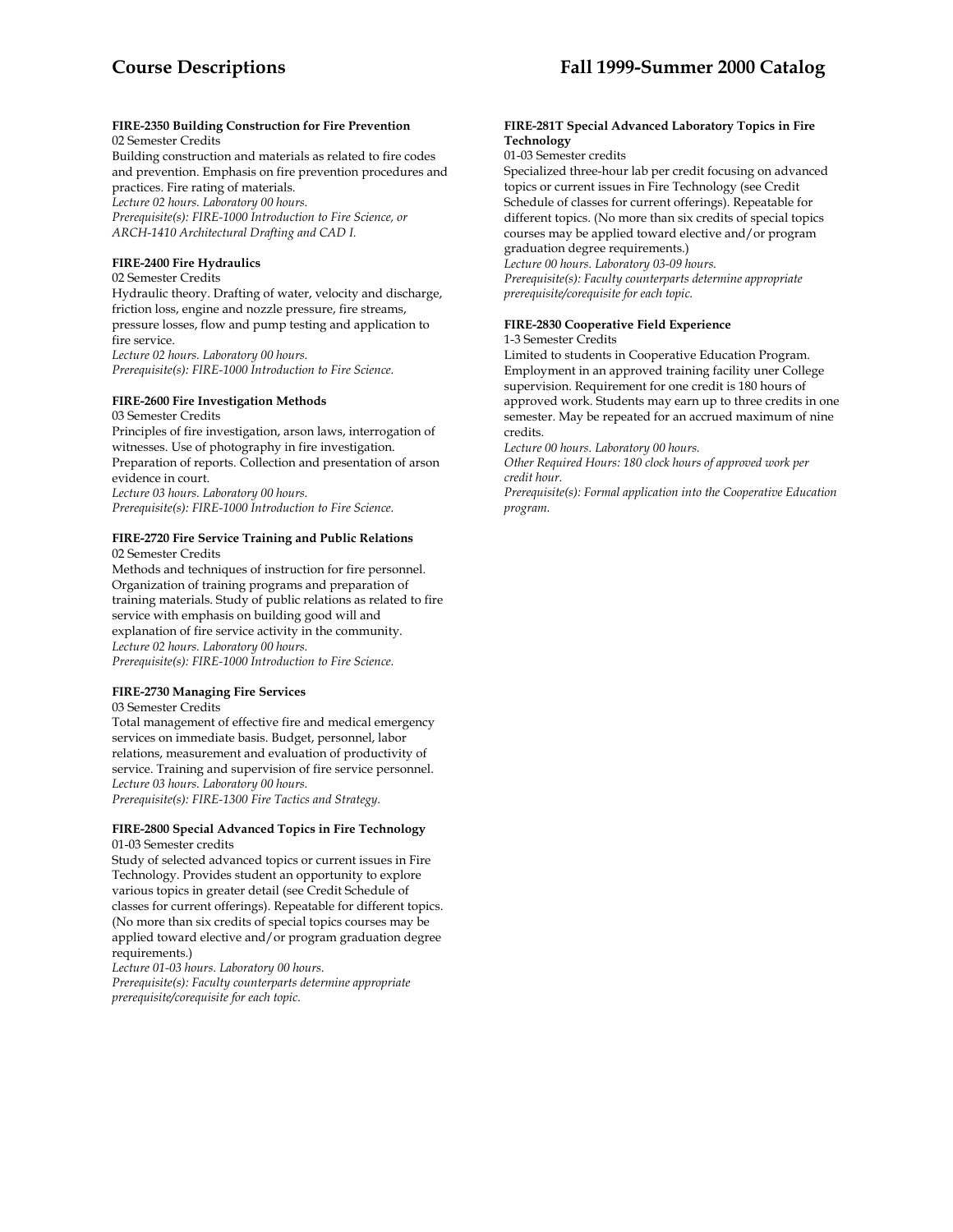# **Course Descriptions Fall 1999-Summer 2000 Catalog**

### **FRENCH – FREN**

#### **FREN-1010 Beginning French I**

### 04 Semester Credits

Introduction to French through multiple approaches with emphasis on speaking and understanding. Practice in conversational French and aural comprehension of topics of daily interest. Some practice in writing basic sentences and small simple paragraphs on relevant topics, and reading short paragraphs.

*Lecture 03 hours. Laboratory 02 hours. Prerequisite(s): None.* 

### **FREN-1020 Beginning French II**

#### 04 Semester Credits

Development of proficiency in speaking, understanding, reading, and writing. Emphasis on strengthening conversational skills through discussions of selected readings and cultural topics.

*Lecture 03 hours. Laboratory 02 hours. Prerequisite(s): FREN-1010 Beginning French I, or one year of high school French; or departmental approval.* 

# **FREN-1100 French Intercultural Perspectives**

03 Semester Credits

French contributions to world culture and various nationshaping events throughout history, with particular emphasis on shaping of United States of America. Cultural presence of France in United States.

*Lecture 03 hours. Laboratory 00 hours. Prerequisite(s): None.* 

### **FREN-1820 Independent Study in French**

1-3 Semester Credits

Must be taken concurrently with any 1000-level course in French. Specific content arranged between instructor and student. May be repeated for a maximum of three credits. *Lecture 01 hour. Laboratory 00 hours. Other Required Hours: 00.* 

*Prerequisite(s): Must be taken concurrently with a 1000-level course in French.* 

### **FREN-2010 Intermediate French I**

03 Semester Credits

Discussion of topics of everyday life, colloquialisms, vocabulary augmentation, and improvement of speech patterns. Grammar review. Practice in writing compositions. Introduction to civilization and literature of France. *Lecture 03 hours. Laboratory 00 hours. Prerequisite(s): FREN-1020 Beginning French II, or two years of high school French; or departmental approval.* 

### **FREN-2020 Intermediate French II**

03 Semester Credits Intensive exercises in written and oral expression. Additional grammar review and vocabulary building. Further exploration of French literature. *Lecture 03 hours. Laboratory 00 hours. Prerequisite(s): FREN-2010 Intermediate French I, or three years of high school French; or departmental approval.* 

#### **FREN-2410 French Conversation and Composition**  03 Semester Credits

Discussion of topics of everyday life, colloquialisms, vocabulary augmentation, and improvement of speech patterns. Practice in writing compositions. Discussion of French history and culture. *Lecture 03 hours. Laboratory 00 hours. Prerequisite(s): FREN-2020 Intermediate French II, or three years of high school French; or departmental approval.* 

### **FREN-2420 French Civilization and Literature**

03 Semester Credits

Introduction to French civilization and literature. Emphasis on interrelationship between history and geography of France and its culture. Readings in French literature of 19th and 20th centuries. Highlights of representative authors and their works. Emphasis on oral discussion.

*Lecture 03 hours. Laboratory 00 hours.* 

*Prerequisite(s): FREN-2020 Intermediate French II, or three years of high school French; or departmental approval.* 

### **GENERAL STUDIES – GEN**

### **GEN-1000 Introduction To College**

01 Semester Credit

Orients students to the College's programs, services, and policies. Topics may include student resources, college and student expectations, academic support services, financial aid, degree programs, and student rights and responsibilities.

*Lecture 01 hour. Laboratory 00 hours. Prerequisite(s): None.* 

#### **GEN-1010 Personal Development** 02 Semester Credits

Experience-based course designed to help students examine

individual resources, values, and goals. Emphasis placed on planned experiences to focus on self-direction, selfmotivation, self-confidence, and empathy in a group setting. *Lecture 02 hours. Laboratory 00 hours. Prerequisite(s): None.* 

#### **GEN-1020 College Survival Strategies**  02 Semester Credits

Information and methods helpful for student success in college. Planning, time management, communication skills, relationships, memory techniques, test-taking skills, college resources, and other topics important to college success. *Lecture 02 hours. Laboratory 00 hours. Prerequisite(s): Eligibility for ENG-0990 Language Fundamentals II or higher; or departmental approval.* 

### **GEN-1030 Information Literacy**

02 Semester Credits

Provides in-depth study of library and information research in electronic information environment. Assign-ments emphasize study of electronic research tools. Sources include on-line catalogs, on-line research data-bases, and Internet. Preparation of annotated bibli-ography to demonstrate effective use of search strategies, OhioLINK book catalogs, research databases and Internet.

*Lecture 02 hours. Laboratory 00 hours.* 

*Prerequisite(s): Eligibility for ENG-1010 College Composition I.*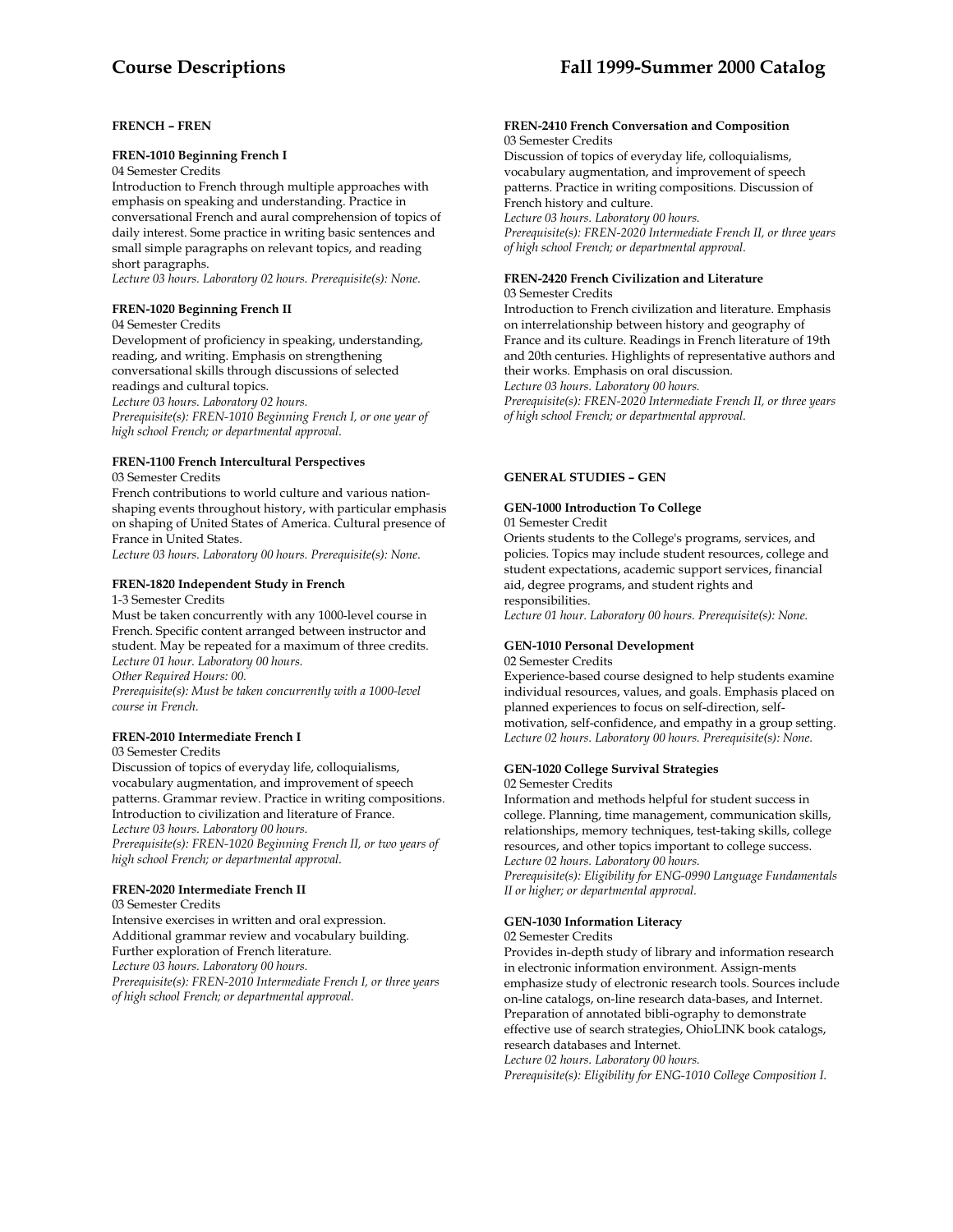#### **GEN- 1040**

#### 02 Semester Credits

Survey of career development theory. Emphasis on nature and meaning of work, values, interests, functional skills, attitudes and needs as related to career development process. Sources of occupational information discussed. Series of self-assessment inventories utilized. *Lecture 02 hours. Laboratory 00 hours. Prerequisite(s): None.* 

#### **GEN-1050 Organizing Your Employment Campaign** 02 Semester Credits

Techniques for initiating an employment campaign including occupational information, identifying potential employers, labor market trends, interviewing techniques and resume preparation. Criteria for job satisfaction and job adjustment analyzed.

*Lecture 02 hours. Laboratory 00 hours.* 

*Prerequisite(s): Eligibility for ENG-0990 Language Fundamentals II or higher; or departmental approval.* 

### **GEN-1800 Special Topics in General Studies**

1-3 Semester Credits

Study of selected topics or current issues in General Studies. Provides student an opportunity to explore various topics in greater detail (see Credit Schedule of classes for current offerings). Repeatable for different topics. (No more than six credits of special topics courses may be applied toward elective and/or program graduation degree requirements.) *Lecture 1-3 hours. Laboratory 0 hours. Other Required Hours: 00. Prerequisite(s): Faculty counterparts determine appropriate prerequisite/corequisite for each topic.* 

#### **GEN-181S Special Laboratory Topics in General Studies**  1-3 Semester Credits

Specialized two-hour lab per credit focusing on selected topics or current issues in General Studies (see Credit Schedule of classes for current offerings). Repeatable for different topics. (no more than six credits of special topics may be applied toward elective and/or program graduation degree requirements.)

*Lecture 00 hours. Laboratory 2-6 hours Other Required Hours: 00. Prerequisite(s): Faculty counterparts determine appropriate prerequisite/corequisite for each topic.* 

### **GEN-1820 Independent Study in General Studies**  1-3 Semester Credits

Specific content and objectives to be arranged between instructor and student. May be repeated for a maximum of six credits.

*Lecture 1-3 hours. Laboratory 00 hours.* 

*Prerequisite(s): Concurrent enrollment in GEN-1000 Introduction to College, and placement in ENG-0980 Language Fundamentals I.* 

### **GEOGRAPHY – GEOG**

# **GEOG-1010 World Regional Geography**

03 Semester Credits

Study of present issues and future prospects of developed and developing countries. Emphasis on economic activities determined by physical environment, social and cultural characteristics, and political stability. *Lecture 03 hours. Laboratory 00 hours. Prerequisite(s): None.* 

### **GEOG-1030 Environmental Geography**

03 Semester Credits Study of issues created by a rapidly increasing world population causing depletion of world energy resources and agricultural crises. Other environmental problems including pollution, destruction of rain forests, overgrazing, and loss of habitat considered. *Lecture 03 hours. Laboratory 00 hours. Prerequisite(s): None.* 

### **GEOG-1050 Africans in the Americas**

03 Semester Credits

Study of world regions touched by the African Diaspora, especially Africa, Caribbean, Brazil, and United States. Focus on characteristics of each region, demographic changes, and variations that shaped culture during and after slavery and to the present.

*Lecture 03 hours. Laboratory 00 hours. Prerequisite(s): None.* 

### **GEOG-1510 Regional Geography of the United States and Canada**

03 Semester Credits

Regional geography of the United States and Canada noting significant characteristics of each region. Physical setting, economic activities, cultural diversity, social conditions, and political identity of each region studied. *Lecture 03 hours. Laboratory 00 hours.* 

*Prerequisite(s): None.*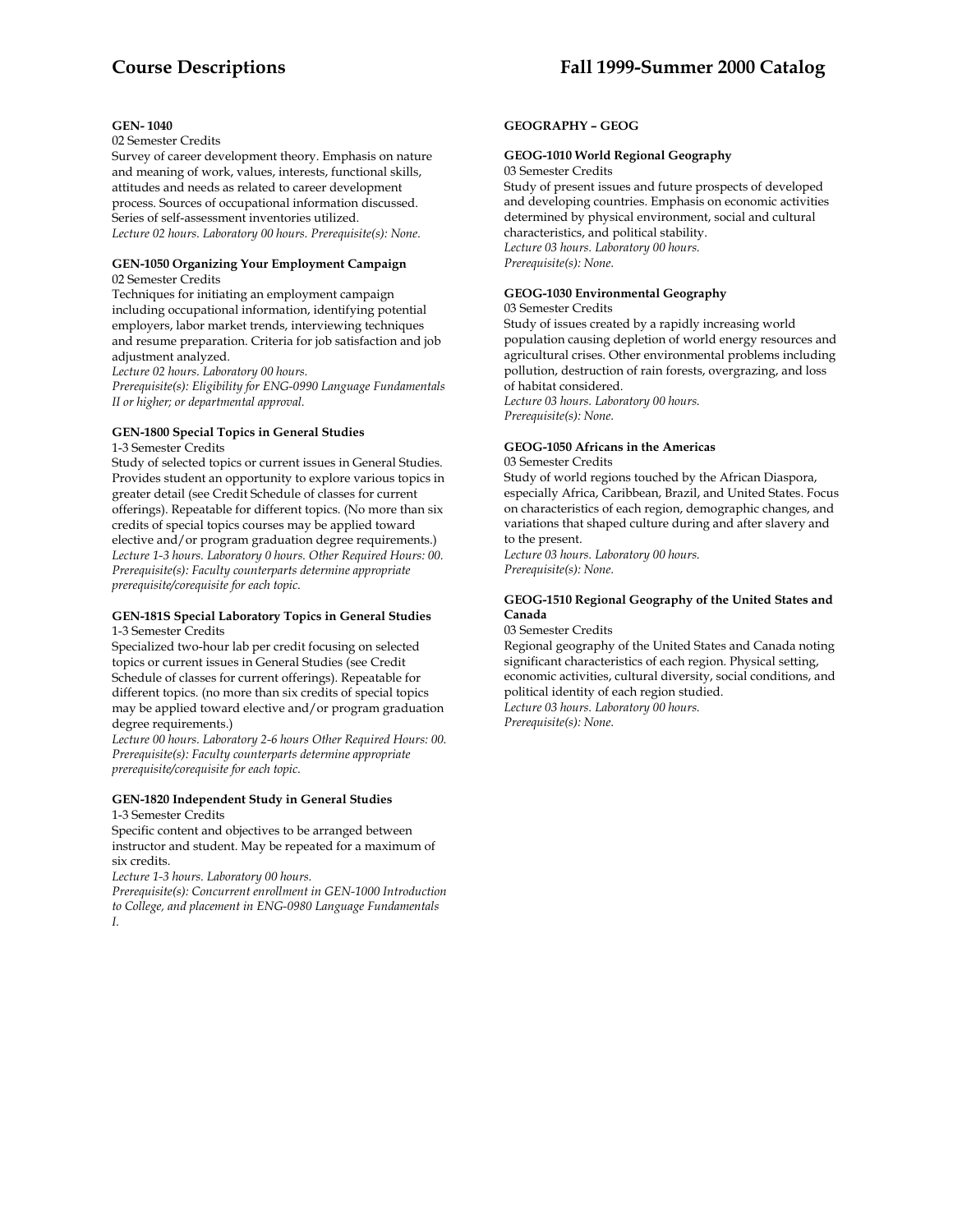# **Course Descriptions Fall 1999-Summer 2000 Catalog**

# **GERMAN – GER**

#### **GER-1010 Beginning German I**

04 Semester Credits

Introduction to German through multiple approaches with emphasis on speaking and understanding. Practice in conversational German and aural comprehension of topics of daily interest. Some practice in writing basic sentences and small simple paragraphs on relevant topics and reading short paragraphs. *Lecture 03 hours. Laboratory 02 hours.* 

**GER-1020 Beginning German II** 

# 04 Semester Credits

*Prerequisite(s): None.* 

Development of proficiency in speaking, understanding, reading, and writing. Emphasis on strengthening conversational skills through discussions of selected readings and cultural topics. *Lecture 03 hours. Laboratory 02 hours. Prerequisite(s): GER-1010 Beginning German I, or one year of high school German, or departmental approval.* 

# **GER-1150 Beginning Business German I**

04 Semester Credits

Introduction to German business practices. Emphasis on business vocabulary and business terms through use of simple exercises. Conversational topics associated with daily business dealings. Awareness of cultural business differences.

*Lecture 03 hours. Laboratory 02 hours. Prerequisite(s): None.* 

# **GER-1160 Beginning Business German II**

04 Semester Credits

Continued study of German business dealings and further practice in speaking, understanding, reading and writing. Emphasis on strengthening conversational business skills through discussions of selected business terms and settings. Study of management style, labor relations and importexport dealings. Emphasis on cultural differences. *Lecture 03 hours. Laboratory 02 hours. Prerequisite(s): GER-1150 Beginning Business German I, or departmental approval.* 

# **GER-1820 Independent Study in German**

# 1-3 Semester Credits

Must be taken concurrently with any 1000-level course in German. Specific content arranged between instructor and student. May be repeated for a maximum of three credits. *Lecture 01 hour. Laboratory 00 hours. Other Required Hours: 00. Prerequisite(s): Must be taken concurrently with a 1000-level course in German.* 

#### **GER-2010 Intermediate German I**

03 Semester Credits Discussion of topics of everyday life, colloquialisms, vocabulary augmentation, and improvement of speech patterns. Grammar review. Practice in writing compositions. Introduction to German civilization and literature. *Lecture 03 hours. Laboratory 00 hours. Prerequisite(s): GER-1020 Beginning German II, or two years of* 

*high school German, or departmental approval.* 

#### **GER-2020 Intermediate German II**  03 Semester Credits

Intensive exercises in written and oral expression. Additional grammar review and vocabulary building. Further exploration of German literature. *Lecture 03 hours. Laboratory 00 hours. Prerequisite(s): GER-2010 Intermediate German I, or three years of high school German, or departmental approval.* 

#### **GER-2410 German Conversation and Composition** 03 Semester Credits

Practice in German conversation and composition skills. Vocabulary augmentation. Discussion of German history and culture.

*Lecture 03 hours. Laboratory 00 hours.* 

*Prerequisite(s): GER-2020 Intermediate German II, three years of high school German, or departmental approval.* 

# **GER-2420 German Civilization and Literature**

03 Semester Credits

Introduction to German civilization and literature. Emphasis on the interrelationship between German history, literature and culture. Readings of German modern literature. Emphasis on oral discussion. *Lecture 03 hours. Laboratory 00 hours. Prerequisite(s): GER-2020 Intermediate German II, three years of high school German, or departmental approval.*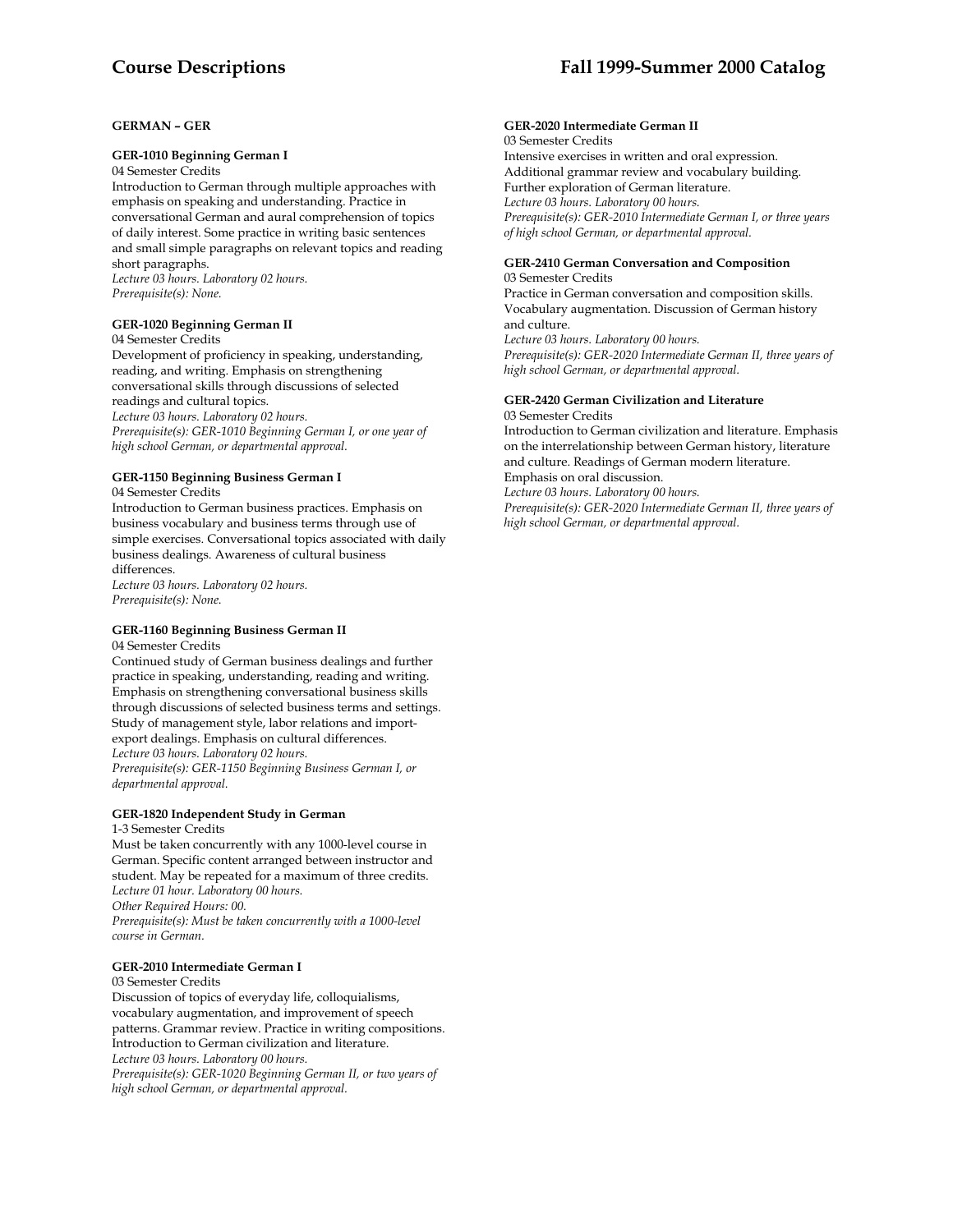# **GRAPHIC COMMUNICATIONS AND PHOTOGRAPHY - GCMT**

# **GCMT-1000 Orientation to Graphic Communications**

01 Semester Credit

Overview of printing and publishing industries, both traditional and digital, exploring history, technical processes, terminology, career opportunities and technological changes. Acquaint students with literature, web sites, professional and trade organizations, OSHA and EPA regulations. Discussion of graphic communications career opportunities.

*Lecture 01 hour. Laboratory 00 hours. Prerequisite(s): None.* 

# **GCMT-1010 Introduction to Printing**

### 01 Semester Credit

Exploratory experiences in processes and procedures used to produce printed product. Designed for those with little or no experience in use of tools, materials and techniques of printing and publishing industry. Includes laboratory and field experiences to augment and reinforce printing concepts.

*Lecture 00 hours. Laboratory 03 hours. Prerequisite(s): None.* 

# **GCMT-1340 Printing Science**

02 Semester Credits

Basic physics, chemistry and mathematics for printing and digital publishing processes. Includes metrics, measuring systems, effects of different molecular states, molecular energy, magnetism, electricity, pressroom chemistry, lithographic plates, chemistry of inks and paper, recycled paper, digital presses, lenses, digital and traditional photography, sensitometry, densitometry and spectraphotometry, digital prepublishing, scanning and the Internet. Recommended for those wishing to understand how processes work.

*Lecture 02 hours. Laboratory 00 hours. Prerequisite(s): None.* 

#### **GCMT-1350 Image Reproduction and Film Assembly**  02 Semester Credits

Fundamental concepts of lithographic darkroom and offset stripping procedures. Theory and practice with contacting and process camera operations producing line, halftone and special effect images. Planning layouts and assembly of flats for single and multi-color printing and multi- page impositions, monochrome and color proofing, register systems, machine processing, densitometry, and quality control.

*Lecture 01 hour. Laboratory 03 hours. Prerequisite(s): None.* 

#### **GCMT-1400 Computer Applications for Publishing** 03 Semester Credits

Introduction to computer and its application in printing, publishing, photography and multimedia. Provides experiences with microcomputers, software, data storage and input and output devices. Concentrates on applications used to create and modify graphic images, page layouts, and visual presentations. Introduction to computer operations and basic business applications. Explores hardware and software selection, networking, telecommunications and program languages specific to the industry.

*Lecture 02 hours. Laboratory 03 hours. Prerequisite(s): None.* 

#### **GCMT-1410 Document Preparation for Reproduction**  03 Semester Credits

Designing, planning and preparing copy for conventional and electronic reproduction. Emphasizes planning processes; electronic type and art preparation; and direct to output systems. Includes principles of design-and-layout; type identification and specification; copy mark-up, proofreading; scaling copy, preparing key-line art, producing electronic type and layouts and sending electronic files to print-on-demand systems. *Lecture 02 hours. Laboratory 03 hours. Prerequisite(s): None.* 

#### **GCMT-1500 Black and White Photography I** 03 Semester Credits

Introduction to technical and aesthetic fundamentals of black and white photography. Emphasizes camera operation, exposure and development of film and printing techniques, and aesthetics of contemporary photography. Student must provide own camera, film and printing paper. *Lecture 02 hours. Laboratory 03 hours. Prerequisite(s): None.* 

# **GCMT-1510 Black and White Photography II**

03 Semester Credits

Advanced black and white photographic principles and techniques with emphasis on refinement of technical skills. Development of critical skills necessary for self-evaluation and appreciation of aesthetic issues in the medium. *Lecture 02 hours. Laboratory 03 hours.* 

*Prerequisite(s): GCMT-1500 Black and White Photography I, or departmental approval: submission of portfolio of photographs.* 

# **GCMT-1520 Color Photography I**

03 Semester Credits

Introduction to technical and aesthetic fundamentals of color photography with emphasis on color transparency. Introduction to color theory pertaining to work with color transparency and color print materials. Emphasizes film characteristics, lighting characteristics, and processing techniques. Introduction to use of sequential images in presentation applications.

*Lecture 02 hours. Laboratory 03 hours. Prerequisite(s): GCMT-1500 Black and White Photography I, or departmental approval: submission of portfolio of photographs.* 

# **GCMT-1600 Digital Imaging I**

03 Semester Credits

Introduction to technical and aesthetic fundamentals of digital photography. Emphasizes use of computer software for modification of photographic image. Use and understanding of computer hardware and software systems for input, modification and output of digital photographs. *Lecture 02 hours. Laboratory 03 hours.* 

*Prerequisite(s): GCMT-1500 Black and White Photography I, and GCMT-1400 Computer Applications for Publishing; or departmental approval: prior photographic and computer experience.*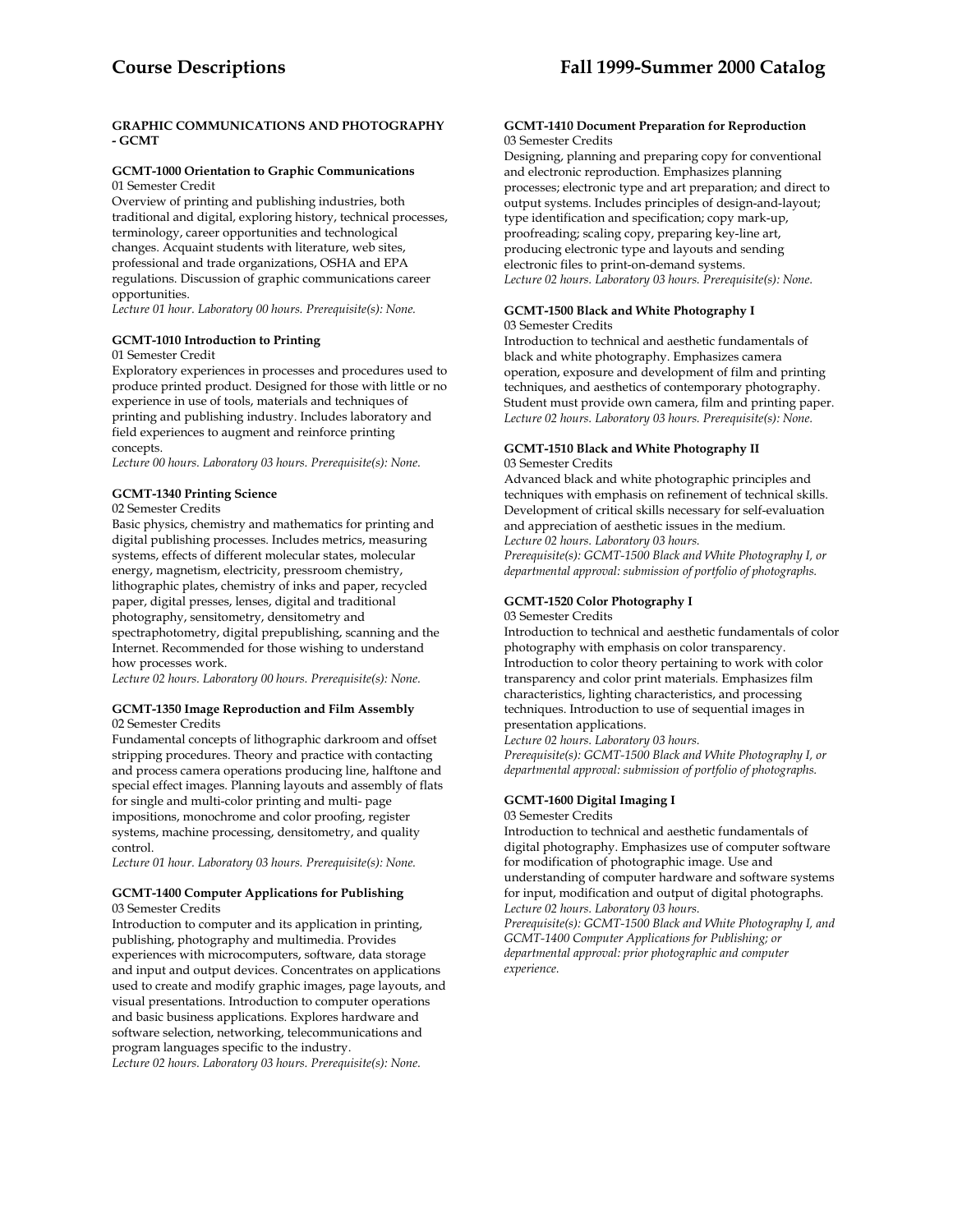# **GCMT-1800 Special Topics in Graphic Communications and Photography**

1-3 Semester Credits

Study of selected topics or current issues in Graphic Communications and Photography. Provides student an opportunity to explore various topics in greater detail (see Credit Schedule of classes for current offerings). Repeatable for different topics. (No more than six credits of special topics courses may be applied toward elective and/or program graduation degree requirements.) *Lecture 1-3 hours. Laboratory 00 hours. Other Required Hours: 00. Prerequisite(s): Faculty counterparts determine appropriate prerequisite/corequisite for each topic.* 

# **GCMT-181S Special Laboratory Topics in Graphic Communications and Photography**

1-3 Semester Credits

Specialized two-hour lab per credit focusing on selected topics or current issues in Graphic Communications and Photography (see Credit Schedule of classes for current offerings). Repeatable for different topics. (no more than six credits of special topics may be applied toward elective and/or program graduation degree requirements.) *Lecture 00 hours. Laboratory 2-6 hours.* 

*Other Required Hours: 00.* 

*Prerequisite(s): Faculty counterparts determine appropriate prerequisite/corequisite for each topic.* 

# **GCMT-181T Special Laboratory Topics in Graphic Communications and Photography**

1-3 Semester Credits

Specialized three-hour lab per credit focusing on selected topics or current issues in Graphic Communications and Photography (see Credit Schedule of classes for current offerings). Repeatable for different topics. (no more than six credits of special topics may be applied toward elective and/or program graduation degree requirements.) *Lecture 00 hours. Laboratory 3-9 hours.* 

*Other Required Hours: 00.* 

*Prerequisite(s): Faculty counterparts determine appropriate prerequisite/corequisite for each topic.* 

### **GCMT-2300 Printing Materials**

02 Semester Credits

Study of printing papers, plastics and metals, and printing inks for lithography, gravure, letterpress, flexography and screen process. Includes paper making, recycled printing paper, paper identification, and ink laboratory quality control. May conduct some labs at manufacturer's site. *Lecture 01 hour. Laboratory 03 hours. Prerequisite(s): None.* 

### **GCMT-2310 Printing Technology.**

03 Semester Credits

Introduction to offset, flexographic and screen printing processes. Includes platemaking procedures, make-ready and press operation. Students operate presses to gain understanding of processes, procedures, and printing systems. Offset printing includes both conventional and continuous flow dampening systems, make-ready, press adjustments, and print evaluation. OSHA, EPA rules and procedures in printing plant. Quality control procedures, computer to plate principles and waterless printing. *Lecture 02 hours. Laboratory 03 hours. Prerequisite(s): None.* 

#### **GCMT-2320 Offset Printing**  02 Semester Credits

Theory and laboratory practice leading towards technical competence. Includes preventative maintenance, printing unit, press orientation, inking system, feeder system, dampening system, sheet register system, press make-ready, delivery system, and press production. *Lecture 01 hour. Laboratory 03 hours. Prerequisite(s): GCMT-2310 Printing Technology, or departmental approval.* 

#### **GCMT-2340 Imposition, Layout, Bindery and Finishing** 03 Semester Credits

Image imposition and layout, planning, cutting, folding, gathering and other bindery operations and equipment. Finishing operations including UV coatings, aqueous press coatings, diecutting, paper embossing, foil stamping, mailing and distribution operations. *Lecture 02 hours. Laboratory 03 hours. Prerequisite(s): None.* 

# **GCMT-2350 Printing Production and Operations Management**

#### 02 Semester Credits

Procedures applied to managing various sizes of printing, reprographic and publishing facilities. Includes critical thinking and decision making, office and plant layout, meeting planning and presentation, total business planning, scheduling, job tracking, inventory control, quality control and purchasing.

*Lecture 02 hours. Laboratory 00 hours.* 

*Prerequisite(s): GCMT-1400 Computer Applications for Publishing; GCMT-1350 Image Reproduction and Film Assembly; GCMT-2310 Printing Technology; and GCMT-2340 Imposition, Layout, Bindery and Finishing; or departmental approval: equivalent knowledge or skills.* 

## **GCMT-2360 Customer Service and Sales Support** 02 Semester Credits

Introduction to business practices for customer service and sales representatives in printing and publishing industry, emphasizing sales techniques, ethics and protocols particular to the industry.

*Lecture 02 hours. Laboratory 00 hours.* 

*Prerequisite(s): GCMT-1400 Computer Applications for Publishing; GCMT-1350 Image Reproduction and Film Assembly; and GCMT-2310 Printing Technology; or departmental approval: equivalent knowledge or skills.* 

# **GCMT-2370 Printing Estimating**

02 Semester Credits

Introduction to various cost estimating systems and procedures used in small and medium sized printing and reprographic facilities. Includes establishing cost centers, production standards, estimating time and materials needed for pre- publishing, imaging and binding operations. Includes introduction to computer estimating and printing *management systems.* 

*Lecture 02 hours. Laboratory 00 hours.* 

*Prerequisite(s): GCMT-1400 Computer Applications for Publishing; GCMT-1350 Image Reproduction and Film Assembly; and GCMT-2310 Printing Technology; or departmental approval.*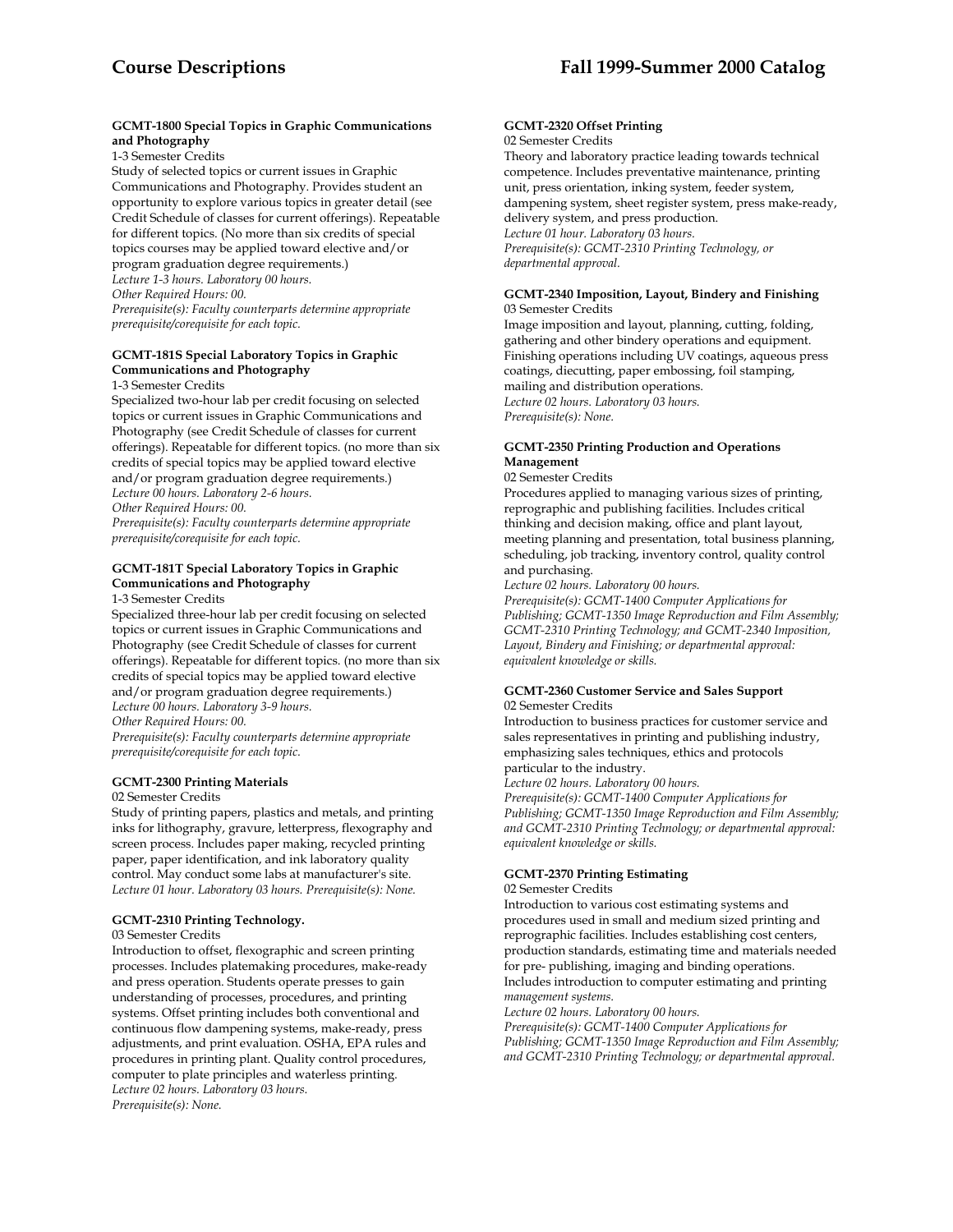# **GCMT-2410 Electronic Publishing I**

# 02 Semester Credits

Applications used for microcomputer-based electronic "desktop" publishing systems. Use of hardware and software for production of printed documents for personal, business, advertising, scientific and technical communications. Emphasizes productivity and standard procedures for producing quality electronic documents. (May be repeated for a total of four credits using different software.) *Lecture 01 hour. Laboratory 03 hours.* 

*Prerequisite(s): GCMT-1400 Computer Applications for Publishing, or departmental approval: equivalent knowledge or skills.* 

# **GCMT-2420 Electronic Publishing II**

02 Semester Credits

Emphasizes production and preparation of complex documents for output to proofing and image setting devices. Study of advanced features of page layout programs emphasizing advanced typographic controls, image control, multipage document construction, creation of templates, style sheets, formats and trapping. Includes preparation of documents for multicolor reproduction, integrating graphic images into documents, and preparation of Postscript image setting files. (May be repeated for a total of four credits.) *Lecture 01 hour. Laboratory 03 hours.* 

*Prerequisite(s): GCMT-2410 Electronic Publishing I, or departmental approval: equivalent knowledge or skills.* 

#### **GCMT-2430 Color Scanning and Reproduction**  02 Semester Credits

Introduction to digital reproduction of original art, photographs, and transparencies. Emphasizes color theory, investigation of conventional and electronic color separation techniques, color correction, color management, reproduction requirements, color proofing, color communications and evaluation of final print or proof.

*Lecture 01 hour. Laboratory 03 hours. Prerequisite(s): GCMT-1400 Computer Applications for* 

*Publishing, or departmental approval: equivalent knowledge or skills.* 

#### **GCMT-2440 Electronic Painting and Illustration**  02 Semester Credits

Use of digital tools for creating and modifying vector graphics. Includes comparison of vector and raster generated graphics for reproduction and electronic transmission. Emphasizes image file structure, file formats, color specification, typographic controls, and output considerations. (May be repeated for up to four credits using different software.)

*Lecture 01 hour. Laboratory 03 hours.* 

*Prerequisite(s): GCMT-1400 Computer Applications for Publishing, or departmental approval: equivalent knowledge or skills.* 

#### **GCMT-2450 Prepress/Service Bureau Procedures I**  02 Semester Credits

Applied study of hardware, software, and standard practices used in complex and full color documents for prepress imaging production and proofing. Emphasizes proper preparation of complex documents, requirements for predictable color reproduction, "pre-flighting" analysis of documents and system configuration. Includes creating, proofing and correcting final film or plate output. Emphasizes industry trends and evolving technology. Students must have good working knowledge of page layout and imaging software prior to taking this class. *Lecture 01 hour. Laboratory 03 hours. Prerequisite(s): GCMT-2410 Electronic Publishing I, or deparmental approval: equivalent knowledge or skills.* 

#### **GCMT-2460 Prepress/Service Bureau Procedures II**  02 Semester Credits

Introduction to electronic page layout including imposition, automatic color trapping, image modification, retouching and enhancement. Emphasis on organization of pages for reproduction of multipage, multicolor documents and correcting images to given specifications. *Lecture 01 hour. Laboratory 03 hours. Prerequisite(s): GCMT-1400 Computer Applications for Publishing, and GCMT-1350 Image Reproduction and Film Assembly; or departmental approval.* 

# **GCMT-2470 Internet/World Wide Web Publishing** 02 Semester credits

Procedures for creating text and graphic hypermedia content for publishing on the Internet and World Wide Web. Emphasis on analysis of function, purpose and effectiveness of the web site, standard practices for formatting of text and images for hypermedia publishing, markup and construction of web page using HTML, appropriate extensions, and PDF files. Introductory information necessary to establish a WWW site. *Lecture 01 hours. Laboratory 03 hours.* 

*Prerequisite(s): GCMT-1400 Computer Applications for Publishing, and GCMT-1600 Digital Imaging I, or departmental approval.* 

#### **GCMT-2500 Commercial Studio Techniques**  03 Semester Credits

Introduction to use of artificial lighting and large format cameras in commercial studio and location photography including portraiture, fashion, advertising product, architectural and editorial photography. *Lecture 02 hours. Laboratory 03 hours. Prerequisite(s): GCMT-1510 Black and White Photography II, or departmental approval: submission of portfolio of photographs.* 

# **GCMT-2510 Portfolio Preparation**

02 Semester Credits

Preparation by students of professional portfolio of their work. Concentration on designing portfolio emphasizing individual strengths and areas of specialization. Use of appropriate presentation materials, business forms and protocols to ensure proper handling of portfolios. Discussion of presentation techniques used in interviews. Successful portfolio review required for completion of program. *Lecture 01 hour. Laboratory 03 hours.* 

*Prerequisite(s): Departmental approval: sufficient quantity of successfully completed work for portfolio inclusion.*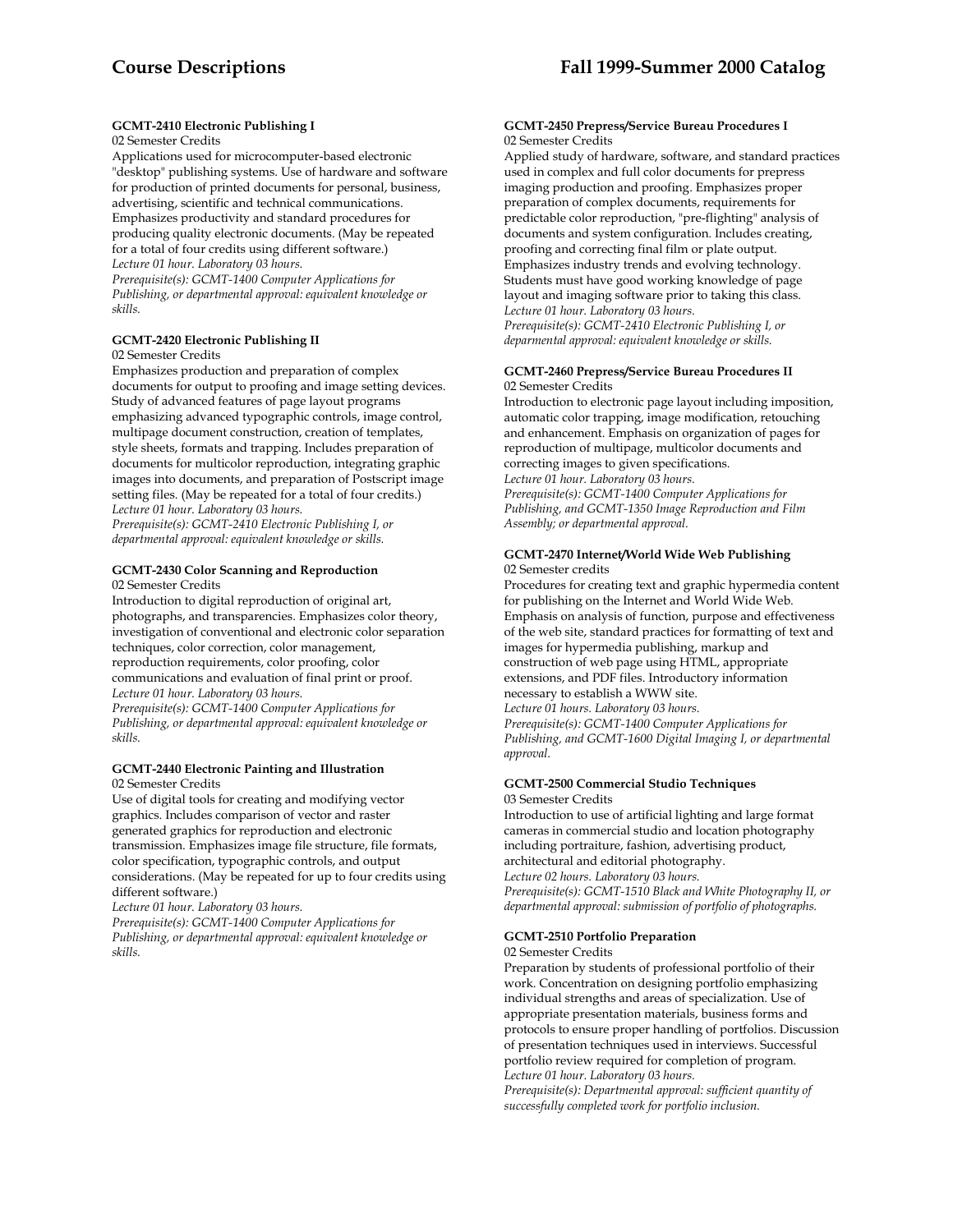# **GCMT-2520 Color Photography II**

# 03 Semester Credits

Advanced color photographic techniques emphasizing aesthetics of color print. Refinement of technical skills in color printing. Introduction to digital color principles and techniques.

*Lecture 02 hours. Laboratory 03 hours.* 

*Prerequisite(s): GCMT-1520, Color Photography I, or departmental approval: submission of portfolio of photographs.* 

#### **GCMT-2530 Professional Photographic Practices**

03 Semester Credits

Business and marketing practices common in commercial photography industry. Emphasis on developing professional objectives based upon consideration of financial, legal, organizational, promotional, interpersonal and ethical practices particular to photographic industry.

*Lecture 03 hours. Laboratory 00 hours.* 

*Prerequisite(s): Departmental approval: sophomore level status or photography work experience.* 

# **GCMT-2540 Individual Projects in Photography and Graphic Communications**

02 Semester Credits

Individual projects in photography in areas of student's choice. Progress and grading determined on individual basis according to criteria mutually agreed upon between student and instructor. (May be repeated for up to six credits.) *Lecture 01 hour. Laboratory 03 hours.* 

*Prerequisite(s): Departmental approval: six semester hours of photography or submission of portfolio of photographs.* 

#### **GCMT-2600 Digital Imaging II**  03 Semester Credits

Visual problem solving in digital photography concentrating on refined application of computer software for modification of photographic image. Emphasizing use of photographic images in print, multimedia and web applications. *Lecture 02 hours. Laboratory 03 hours. Prerequisite(s): GCMT-1600 Digital Imaging I, or departmental approval: prior digital imaging experience.* 

# **GCMT-2700 Kinetic and Sequential Imaging I**

03 Semester Credits

Introduction to digital video, digital audio, presentation graphics and multimedia applications emphasizing technical and aesthetic fundamentals of kinetic and sequential imaging. Introduction to conceptualizing, storyboarding and planning kinetic and sequential presentations.

*Lecture 02 hours. Laboratory 03 hours.* 

*Prerequisite(s): GCMT-1600 Digital Imaging I, or departmental approval: prior digital imaging experience.* 

# **GCMT-2710 Kinetic and Sequential Imaging II**

03 Semester Credits

Application of technical and aesthetic fundamentals of digital photography, digital video, and digital audio in creation of interactive multimedia presentations. Use and understanding of software applications designed for creating kinetic and sequential presentations emphasizing scripting, sequencing and interactivity.

*Lecture 02 hours. Laboratory 03 hours.* 

*Prerequisite(s): GCMT-2700 Kinetic and Sequential Imaging I, or departmental approval: prior digital imaging experience.* 

# **GCMT-2800 Special Advanced Topics in Graphic Communications and Photography**

1-3 Semester Credits

Study of selected advanced topics or current issues in Graphic Communications and Photography. Provides student an opportunity to explore various topics in greater detail (see Credit Schedule of classes for current offerings.). Repeatable for different topics. (No more than six credits of special topics courses may be applied toward elective and/or program graduation degree requirements.) *Lecture 1-3 hours. Laboratory 00 hours. Prerequisite(s): Faculty counterparts determine appropriate prerequisite/corequisite for each topic.* 

#### **GCMT-281S Special Advanced Laboratory Topics in Graphic Communications and Technology**  1-3 Semester Credits

Specialized two-hour lab per credit focusing on advanced topics or current issues in Graphic Communications and Photography (see Credit Schedule of classes for current offerings). Repeatable for different topics. (No more than six credits of special topics courses may be applied toward elective and/or program graduation degree requirements.) *Lecture 00 hours. Laboratory 2-6 hours. Prerequisite(s): Faculty counterparts determine appropriate prerequisite/corequisite for each topic.* 

#### **GCMT-281T Special Advanced Laboratory Topics in Graphic Communications and Photography**  1-3 Semester Credits

Specialized three-hour lab per credit focusing on advanced topics or current issues in Graphic Communications and Photography (see Credit Schedule of classes for current offerings). Repeatable for different topics. (No more than six credits of special topics courses may be applied toward elective and/or program graduation degree requirements.) *Lecture 00 hours. Laboratory 3-9 hours. Prerequisite(s): Faculty counterparts determine appropriate prerequisite/corequisite for each topic.* 

# **GCMT-2830 Cooperative Field Experience**

# 1-3 Semester Credits

Limited to students in Cooperative Education Program. Employment in an approved training facility under College supervision. Requirement for one credit is 180 hours of approved work. Students may earn up to three credits in one semester. May be repeated for n accrued a maximum of nine credits.

*Lecture 00 hours. Laboratory 00 hours.* 

*Other Required Hours: 180 clock hours of approved work per credit hour. Prerequisite(s): Formal application into the Cooperative Education Program.* 

# **GCMT-2840 Internship**

1-3 Semester Credits

Limited to students in Internship Program. Employment in approved training facility under college supervision. Requirement for one credit is 180 hours of approved work. Students may earn up to three credits in one semester. (May be repeated for an accrued maximum of nine credits.) *Lecture 00 hours. Laboratory 00 hours.* 

*Other Required Hours: Internship: 180 clock hours of approved work per credit. Prerequisite(s): Formal acceptance in the Internship Program.*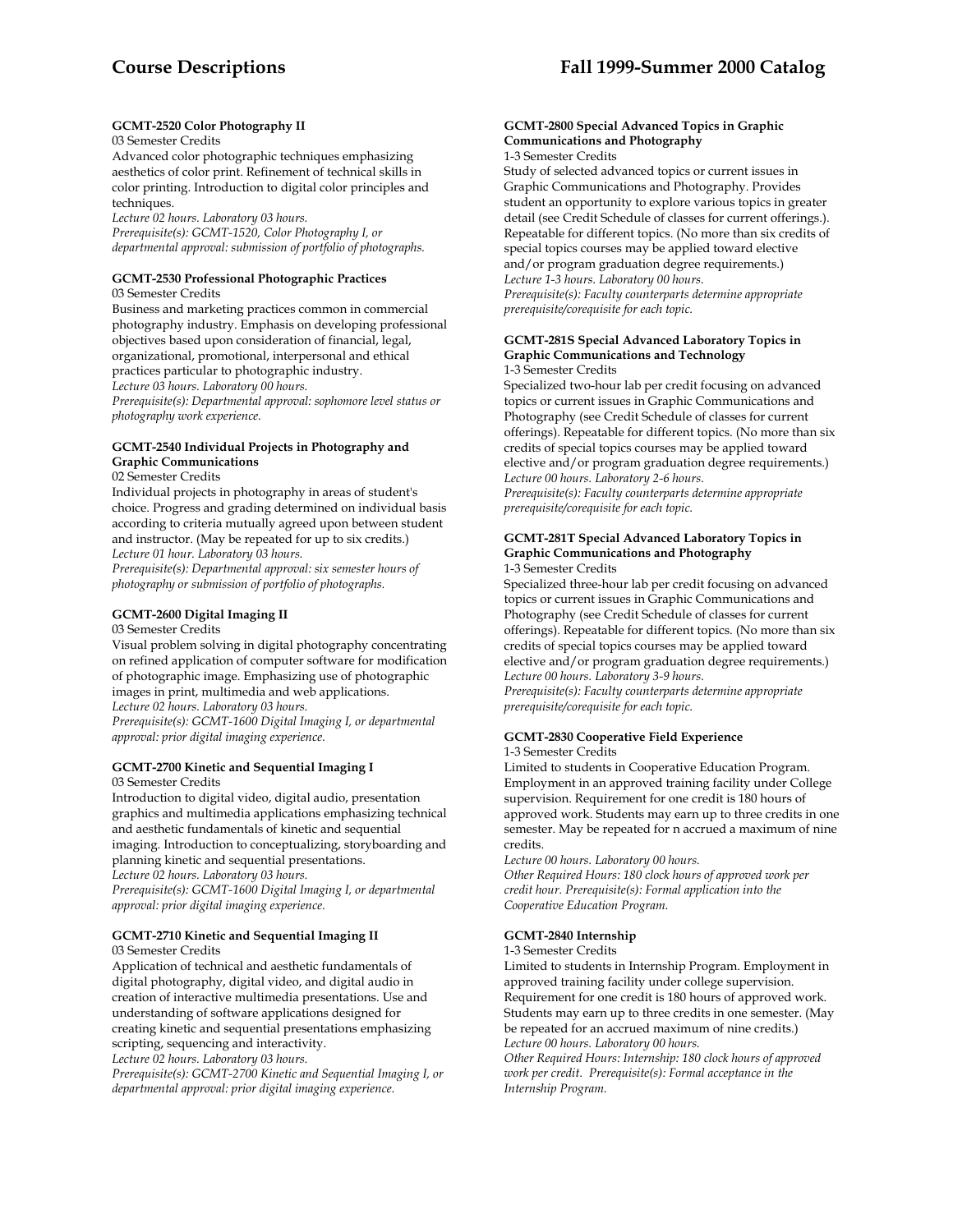# **HEALTH – HLTH**

#### **HLTH-1100 Personal Health Education**

03 Semester Credits

Introduction to meaning and scope of health as related to individual, family, and community. Focuses on introspective view of physical, emotional, intellectual, social, and spiritual dimensions of health with emphasis on mechanism for positive behavior change.

*Lecture 03 hours. Laboratory 00 hours. Prerequisite(s): None.* 

#### **HLTH-1200 Introduction to Health Technologies** 02 Semester Credits

Introduction and orientation to health careers, including specific duties, certification and licensure requirements, work settings and conditions, career ladder opportunities, salary, and employment potential. Reviews interactions of personality and values in selection of career choice. *Lecture 02 hours. Laboratory 00 hours. Prerequisite(s): None.* 

#### **HLTH-1230 Standard First Aid and Personal Safety**  01 Semester Credit

Basic level first aid and one-person CPR course intended to provide knowledge and skills necessary to minimize consequences of injury and sudden illness until professional medical help arrives. Special emphasis placed on cause, effect, and prevention in relation to emergency care. Upon successful completion, student is eligible for certification in Standard First Aid by the American National Red Cross. *Lecture 01 hour. Laboratory 00 hours. Prerequisite(s): None.* 

# **HLTH-1300 Health and Medical Aspects of Chemical Dependency**

03 Semester Credits

Focuses on health and medical considerations of drug use, with emphasis on alcohol. Provides overview of history of alcohol use, etiology of drug dependency, physiological and psychological effects of chemical abuse, and effects of drug use on relationships.

*Lecture 03 hours. Laboratory 00 hours. Prerequisite(s): None.* 

#### **HLTH-1400 Childhood Health, Safety and Nutrition**  03 Semester Credits

Focuses on nutrition, health, and safety needs of young children. Training provided in communicable disease recognition, prevention and management, first aid, infant/toddler CPR, and child abuse recognition and prevention, as required by Ohio Day Care Licensing Rules. Nutritional requirements of young children, meal planning and menu evaluation, principles of hygiene and safety in storage, preparation and serving of food addressed. Positive health practices emphasized as integral elements in nurturing children's total development.

*Lecture 03 hours. Laboratory 00 hours. Prerequisite(s): None.* 

#### **HLTH-2800 Special Advanced Topics in Health Education**  1-3 Semester Credits

Study of selected advanced topics or current issues in . Provides student an opportunity to explore various topics in greater detail (see Credit Schedule of classes for current offerings.). Repeatable for different topics. (No more than six credits of special topics courses may be applied toward elective and/or program graduation degree requirements.) *Lecture 1-3 hours. Laboratory 00 hours. Prerequisite(s): Faculty counterparts determine appropriate prerequisite/corequisite for each topic.* 

#### **HEALTH INFORMATION MANAGEMENT - HIM HIM-1010 Basic Medical Transcription**  01 Semester Credit

Introduction to the basic concepts of medical transcription with emphasis on transcription equipment, transcribing techniques, use of medical reference books, and practice in transcribing various reports.

*Lecture 00 hours. Laboratory 03 hours. Prerequisite(s): Departmental approval.* 

#### **HIM-1050 Medical Transcription** 02 Semester Credits

Further development of skills necessary to transcribe medical dictation with emphasis on speed and accuracy. Students will transcribe a wide variety of physician-dictated reports arranged by body system or medical specialty. *Lecture 01 hour. Laboratory 03 hours. Prerequisite(s): Departmental approval.* 

# **HIM-1110 Physician Office Coding**

02 Semester Credits

Introduction to basic concepts of coding using ICD-9-CM (International Classification of Diseases, Ninth edition, Clinical Modification) for diseases and CPT (current procedural terminology) to meet requirements for physician office coding and billing. *Lecture 01 hour. Laboratory 02 hours. Prerequisite(s): Departmental approval.* 

# **HIM-1130 Introduction to Coding with CPT**

02 Semester Credits Introduction to coding using Current Procedural Terminology (CPT) with emphasis on basic skills required to code medical services and procedures. *Lecture 01 hour. Laboratory 02 hours. Prerequisite(s): Departmental approval.* 

#### **HIM-1150 Introduction to Coding with ICD-9-CM** 02 Semester Credits

Introduction to basic principles required to code diseases and procedures using International Classification of Diseases, Ninth Revision, Clinical Modification (ICD-9-CM) classification system. *Lecture 01 hour. Laboratory 02 hours. Prerequisite(s): Departmental approval.*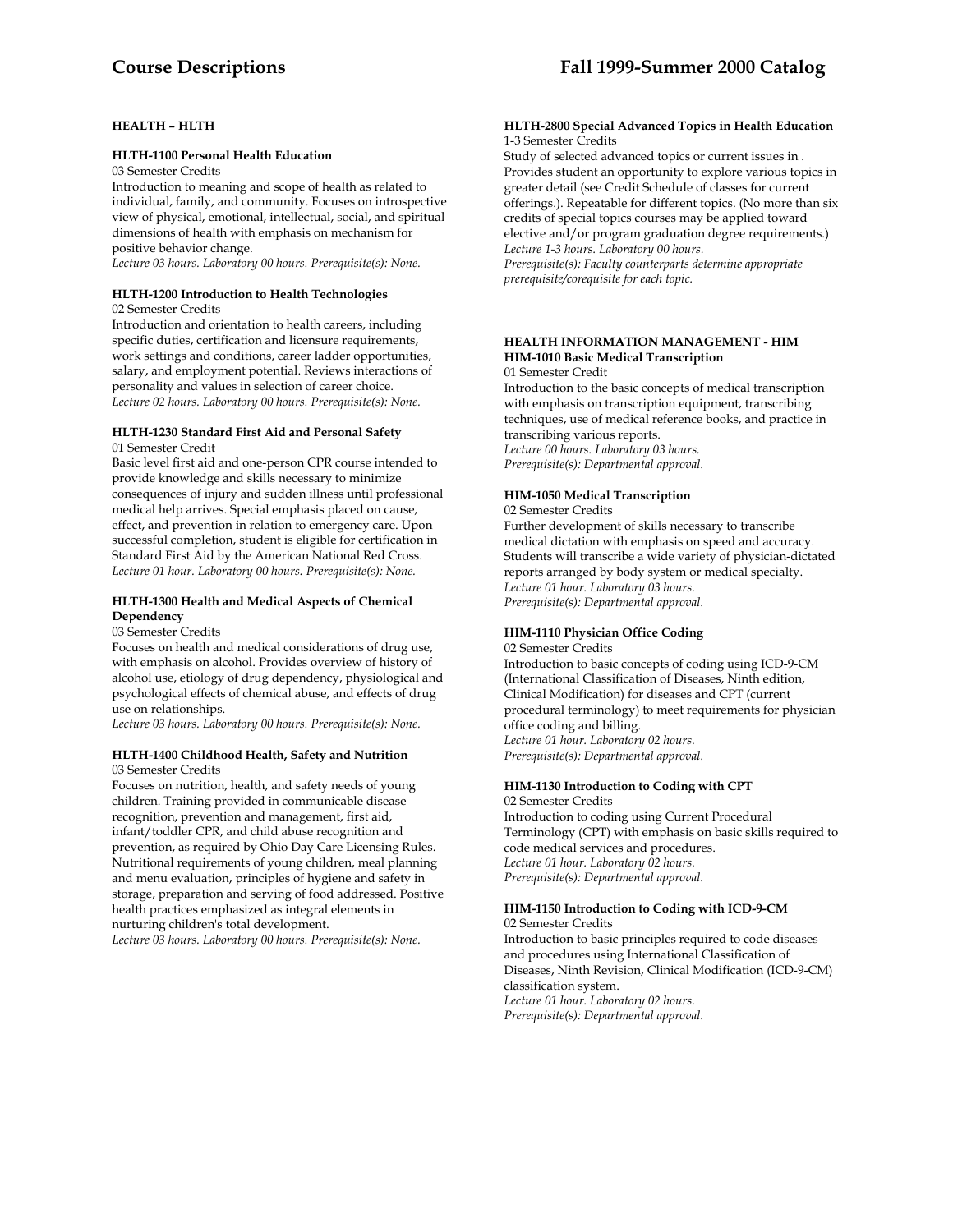#### **HIM-1300 Principles of Health Information Management**  04 Semester Credits

Introduction to field of health information management (HIM) including overview of the profession; functions of HIM department; purposes, uses and flow of patient information through health care system. *Lecture 03 hours. Laboratory 02 hours. Prerequisite(s): Departmental approval: admission to program.* 

# **HIM-1310 Legal Aspects of Health Care**

02 Semester Credits

Introduction of legal and ethical issues applicable to health information including confidentiality, release of information, legislative process, the court system, legal vocabulary, retention guidelines, patient rights/advocacy, advance directives and ethics. *Lecture 01 hour. Laboratory 02 hours. Prerequisite(s): Departmental approval.* 

# **HIM-1400 Health Care Delivery Systems**

03 Semester Credits Overview of health care delivery system including trends and issues, identification and organization of health care professionals and health care facilities. *Lecture 03 hours. Laboratory 00 hours. Prerequisite(s): HIM-1300 Principles of Health Information Management, or departmental approval.* 

# **HIM-1410 Health Care Statistical Applications**

02 Semester Credits

Introduction to use, collection, presentation, and verification of health care data including fundamental concepts of descriptive statistics; data validity and reliability; data presentation techniques; and vital statistics. *Lecture 01 hour. Laboratory 02 hours.* 

*Prerequisite(s): HIM-1300 Principles of Health Information Management, and MA-1020 Medical Terminology I; or departmental approval.* 

# **HIM-1420 Health Data Content and Structure**  03 Semester Credits

Documentation requirements for complete and accurate health records as required by licensing, certifying and accrediting agencies; forms design; functions of assembly, analysis and abstracting; health information systems needs and applications.

*Lecture 02 hours. Laboratory 02 hours.* 

*Prerequisite(s): HIM-1310 Legal Aspects of Health Care, BIO-1430 Anatomy and Physiology I, and MA-1020 Medical Terminology I; or departmental approval.* 

#### **HIM-2300 Coding Systems Used in Health Care**  04 Semester Credits

Study of classification systems used in health care with emphasis on theory and application of skills required to code diagnoses and procedures using International Classification of Diseases, Ninth Revision, Clinical Modification (ICD-9-CM) classification system and to code medical services and procedures using Current Procedural *Terminology (CPT).* 

*Lecture 03 hours. Laboratory 03 hours.* 

*Prerequisite(s): HIM-1410 Health Care Statistical Applications; and HIM-1420 Health Data Content and Structure; and BIO-1440 Anatomy and Physiology II; or departmental approval.* 

#### **HIM-2310 Data Assessment and Registries** 03 Semester Credits

Introduction to disease and health registries and to data assessment activities being performed in health care facilities. Discussion of Practicum experiences. *Lecture 01 hour. Laboratory 02 hours. Other Required Hours: Seminar: 1 hour per week. Prerequisite(s): HIM-1400 Health Care Delivery Systems, and CS-1410 Database Use and Design; or departmental approval.* 

#### **HIM-2400 Advanced Coding and Reimbursement**  02 Semester Credits

Introduction to prospective payment system and computer applications of coding skills. Further develop-ment of skills necessary to code using International Class-ification of Diseases, Ninth Revision, Clinical Modification (ICD-9-CM) and Current Procedural Terminology (CPT). *Lecture 01 hour. Laboratory 02 hours. Prerequisite(s): HIM-2300 Coding Systems Used in Health Care, and BIO-2600 Pathophysiology; or departmental approval.* 

### **HIM-2410 Management Practices in Health Information**  02 Semester Credits

Introduction to management principles used in managing health information functions and personnel, with emphasis on duties and responsibilities of supervisor in coordinating goals of a health information management department; training of personnel; concepts of continuous quality improvement.

*Lecture 01 hour. Laboratory 02 hours. Prerequisite(s): HIM-2310 Data Assessments and Registries, or departmental approval.* 

# **HIM-2420 Trends in Health Information Management**  02 Semester Credits

Introduction to design concepts and information systems to support biomedical and health services research and investigation; discussion of selected diseases from various perspectives including clinical, ethical and economical; discussion of current trends, recent research, theory, issues and development in Health Information Management; discussion of Practicum experience.

*Lecture 00 hours. Laboratory 02 hours.* 

*Other Required Hours: Seminar: 1 hour per week.* 

*Prerequisite(s): HIM-2850 Practicum I, or departmental approval.* 

# **HIM-2800 Special Advanced Topics in Health Information Management**

1-3 Semester Credits

Study of selected advanced topics or current issues in Health Information Management. Provides student an opportunity to explore various topics in greater detail (see Credit Schedule of classes for current offerings.). Repeatable for different topics. (No more than six credits of special topics courses may be applied toward elective and/or program graduation degree requirements.)

*Lecture 1-3 hours. Laboratory 00 hours.* 

*Prerequisite(s): Faculty counterparts determine appropriate prerequisite/corequisite for each topic.*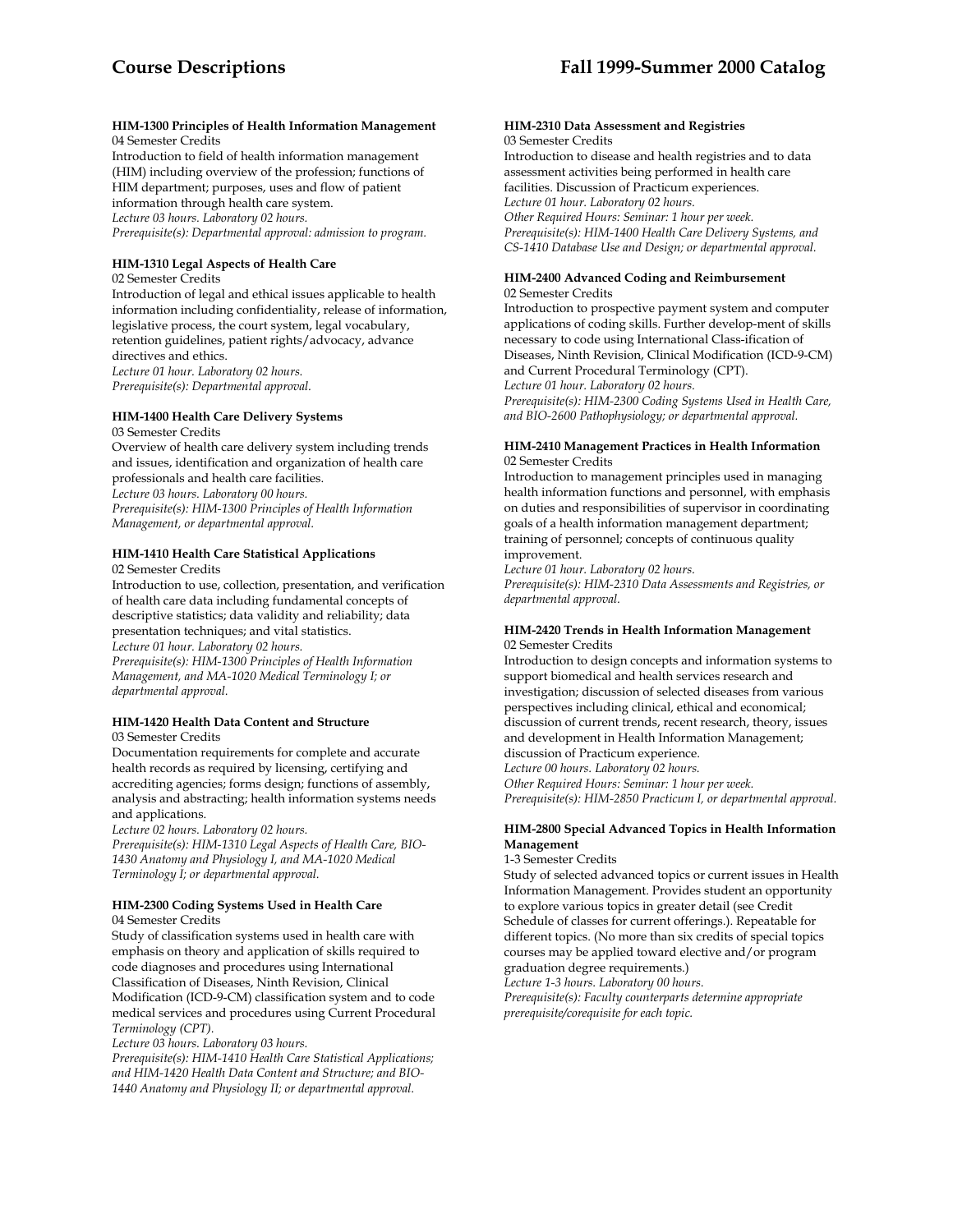# **HIM-2850 Practicum I**

02 Semester Credits

Supervised practicum designed to allow student to apply technical knowledge and skills learned in classroom to procedures performed in health information management department. Assignments will be made to various types of health care facilities to gain exposure to health information practices.

*Lecture 00 hours. Laboratory 00 hours.* 

*Other Required Hours: Practicum: 14 hours per week. Prerequisite(s): Concurrently enrolled in HIM-2310 Data Assessment and Registries; and HIM-1400 Health Care Delivery Systems; and HIM-1410 Health Care Statistical Applications; and HIM-1420 Health Data Content and Structure; and CS-1410 Database Use and Design; or departmental approval.* 

#### **HIM-2860 Practicum II**

#### 02 Semester Credits

The second of two supervised practicums designed to allow student to apply technical knowledge and skills learned in classroom to procedures performed in health information management department. Assignments will be made to various types of health care facilities to gain exposure to *health information practices.* 

*Lecture 00 hours. Laboratory 00 hours.* 

*Other Required Hours: Practicum: 14 hours per week. Prerequisite(s): Concurrently enrolled in HIM-2420 Trends in Health Information Management; and HIM-2300 Coding Systems Used in Health Care; and HIM-2310 Data Assessment and Registries; and HIM-2850 Practicum I; or departmental approval.* 

#### **HEALTH TECHNOLOGIES - HTEC**

#### **HTEC-1020 Integrated Basic Science**

03 Semester Credits

Introduction to basic sciences and pathology. Concepts of physics, chemistry and life sciences emphasizing application to human structure and function. Integrated approach to study of human body in health and as altered by various disease states.

*Lecture 02 hours. Laboratory 03 hours. Prerequisite(s): Eligibility for ENG-1010 College Composition I.* 

#### **HTEC-1100 Allied Dental Pharmacology**  02 Semester Credits

Survey course acquainting Dental Assisting students with basic principles and concepts of pharmacology. Provides a general review of therapeutic use of drugs in a dental/medical emergency. Emphasizes indications and contraindications of drugs relating to dental anesthetics. *Lecture 02 hours. Laboratory 00 hours. Prerequisite(s): Departmental approval: admission to Dental Assisting Program.* 

#### **HTEC-1110 Ethics for Health Care Professionals**  01 Semester Credit

Survey course emphasizing basic definitions, concepts and issues of clinical law and ethics for health care professionals. Ethical decision-making models will be explained utilizing professional-patient relationship and case studies. *Lecture 01 hour. Laboratory 00 hours. Prerequisite(s): Eligibility for ENG-1010 College Composition I.* 

### **HTEC-1170 EKG for the Health Care Technician** 01 Semester Credit

Theory and laboratory practice of entry level cardiovascular procedures for electrocardiography (EKG). Emphasis on technical accuracy in operational, problem solving and quality control skills. Recommended for students currently enrolled in health career program or employed in health career field.

*Lecture 00 hours. Laboratory 02 hours. Prerequisite(s): None.* 

# **HTEC-1200 Patient Management for Health Career Professionals**

01 Semester Credit

Basic overview of managing patients in various situations. Emphasis on understanding patient's feelings. Development of motivational plans based on patient's needs.

*Lecture 01 hour. Laboratory 00 hours.* 

*Prerequisite(s): Departmental approval: admission to a health career program.* 

## **HTEC-1610 Introduction to Pharmacology**

02 Semester Credits

Acquaint students with general principles and concepts of pharmacology. Provide understanding of indications, uses, doses and contraindications associated with individual drugs as well as mechanisms of drug administration and therapeutic management of patients with specific disease processes. Review basic mathematics related to correct calculation of drug dosages and preparation of solutions. *Lecture 02 hours. Laboratory 00 hours.* 

*Prerequisite(s): Eligibility for ENG-1010 College Composition I.*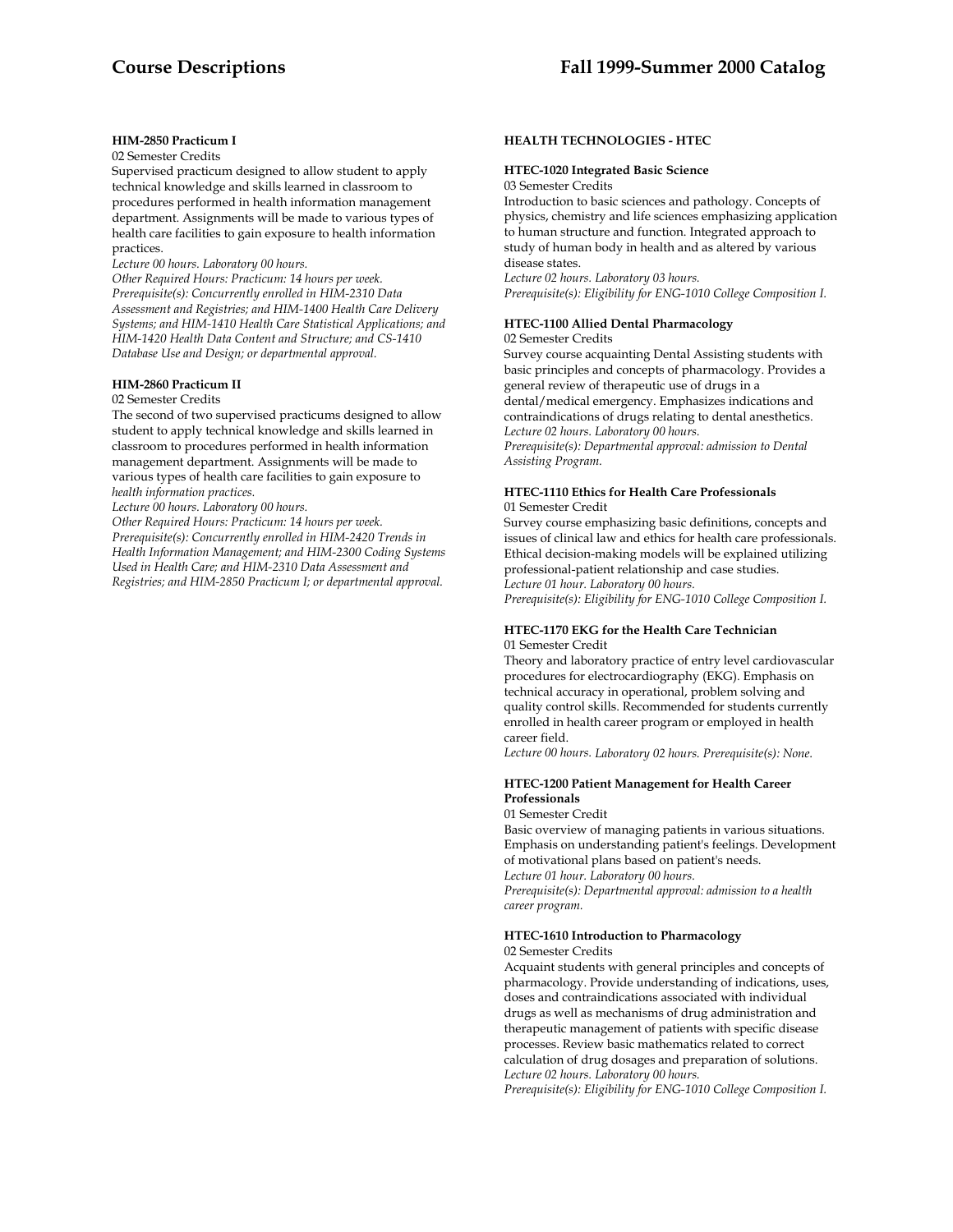# **Course Descriptions Fall 1999-Summer 2000 Catalog**

# **HISTORY - HIST**

# **HIST-1010 History of Civilization I**

03 Semester Credits Introduction to study of world civilizations from ancient times to beginning of modern era. *Lecture 03 hours. Laboratory 00 hours. Prerequisite(s): None.* 

# **HIST-1020 History of Civilization II**

03 Semester Credits Introduction to study of world civilizations from beginning of modern era to present. *Lecture 03 hours. Laboratory 00 hours. Prerequisite(s): HIST-1010 History of Civilization I, or departmental approval.* 

# **HIST-1510 United States History to 1877**

03 Semester Credits Introduction to study of United States History from Age of Exploration to end of Reconstruction. *Lecture 03 hours. Laboratory 00 hours. Prerequisite(s): None.* 

# **HIST-1520 United States History since 1877**

03 Semester Credits Introduction to study of United States history from post Civil War/Reconstruction to present. *Lecture 03 hours. Laboratory 00 hours. Prerequisite(s): HIST-1510 United States History to 1877, or departmental approval.* 

# **HIST-1610 American Studies**

03 Semester Credits Introduction to American Studies. Discussion of selected issues and institutions in American civilization; multidisciplinary approach to subject matter utilizing

concepts from various social science and humanities disciplines. *Lecture 03 hours. Laboratory 00 hours. Prerequisite(s): None.* 

# **HIST-1630 History of Immigration in America**

03 Semester Credits

Study of immigration in America. Discussion of ethnic institutions; explanation of continuity and change between first, second and third generations of an immigrant group, and exploration of relationships between and among different groups; analysis of nativism and restrictionism; explanation of immigrant contributions to America. *Lecture 03 hours. Laboratory 00 hours. Prerequisite(s): None.* 

# **HIST-1700 History of Africa**

### 03 Semester Credits

General survey of African history with special emphasis on pre-colonial (pre-1500) Africa plus political, economic and social challenges of nineteenth and twentieth centuries. Importance of Islam and emergence of South Africa from apartheid era.

*Lecture 03 hours. Laboratory 00 hours. Prerequisite(s): None.* 

# **HIST-1710 African-American History to 1877**

# 03 Semester Credits

Study of African-American experiences from African origins through Atlantic slave trade, adaptation to the Americas, and influence on American culture from slavery to emancipation and Reconstruction. *Lecture 03 hours. Laboratory 00 hours. Prerequisite(s): None.* 

#### **HIST-1720 African-American History 1877 to Present**  03 Semester Credits

Study of African-American experiences from end of Reconstruction, development of institutionalized racial discrimination, growth of racial advancement organizations, migration to cities, development of racial consciousness, and struggle for civil rights and political power until present time.

*Lecture 03 hours. Laboratory 00 hours.* 

*Prerequisite(s): HIST-1700 History of Africa, or HIST-1710 African-American History to 1877.* 

# **HIST-1820 Independent Study in History**

1-3 Semester Credits

Must be taken concurrently with any 1000-level course in History. Specific content arranged between instructor and student. May be repeated for a maximum of three credits. *Lecture 01 hour. Laboratory 00 hours. Other Required Hours: 00.* 

*Prerequisite(s): Must be taken concurrently with a 1000-level course in History.* 

# **HIST-2050 History of Russia**

03 Semester Credits

Growth, development and decline of Kievan state; evolution of Muscovite tsardom and expansion of Russian Empire to 1917. Considers geopolitical, social, cultural, and intellectual development of Russian state; emphasis on theory of tsardom which led to emergence of distinct civilization in Russia.

*Lecture 03 hours. Laboratory 00 hours.* 

*Prerequisite(s): Any 1000-level history or political science course; or departmental approval.* 

### **HIST-2060 Modern Russian History and Politics**  03 Semester Credits

Development of U.S.S.R. since collapse of tsarist monarchy to dissolution of Soviet Union and Communist system. Emphasis on origins, development, establishment of power and rule by Communist government; analysis of development and implementation of domestic and foreign policies.

*Lecture 03 hours. Laboratory 00 hours. Prerequisite(s): Any 1000-level history or political science course; or departmental approval.* 

# **HIST-2660 Women in American History**

#### 03 Semester Credits

Study of changing role of women in America from colonial times to present. Introduction to current research techniques used to reconstruct family, political and work roles; special emphasis on participation in social reforms leading to women's rights, suffrage and feminist movements; impact of race, gender and region on gender perspectives and conflicts; evaluation of contemporary trends. *Lecture 03 hours. Laboratory 00 hours.* 

*Prerequisite(s): Any 1000-level history or political science course; or departmental approval.*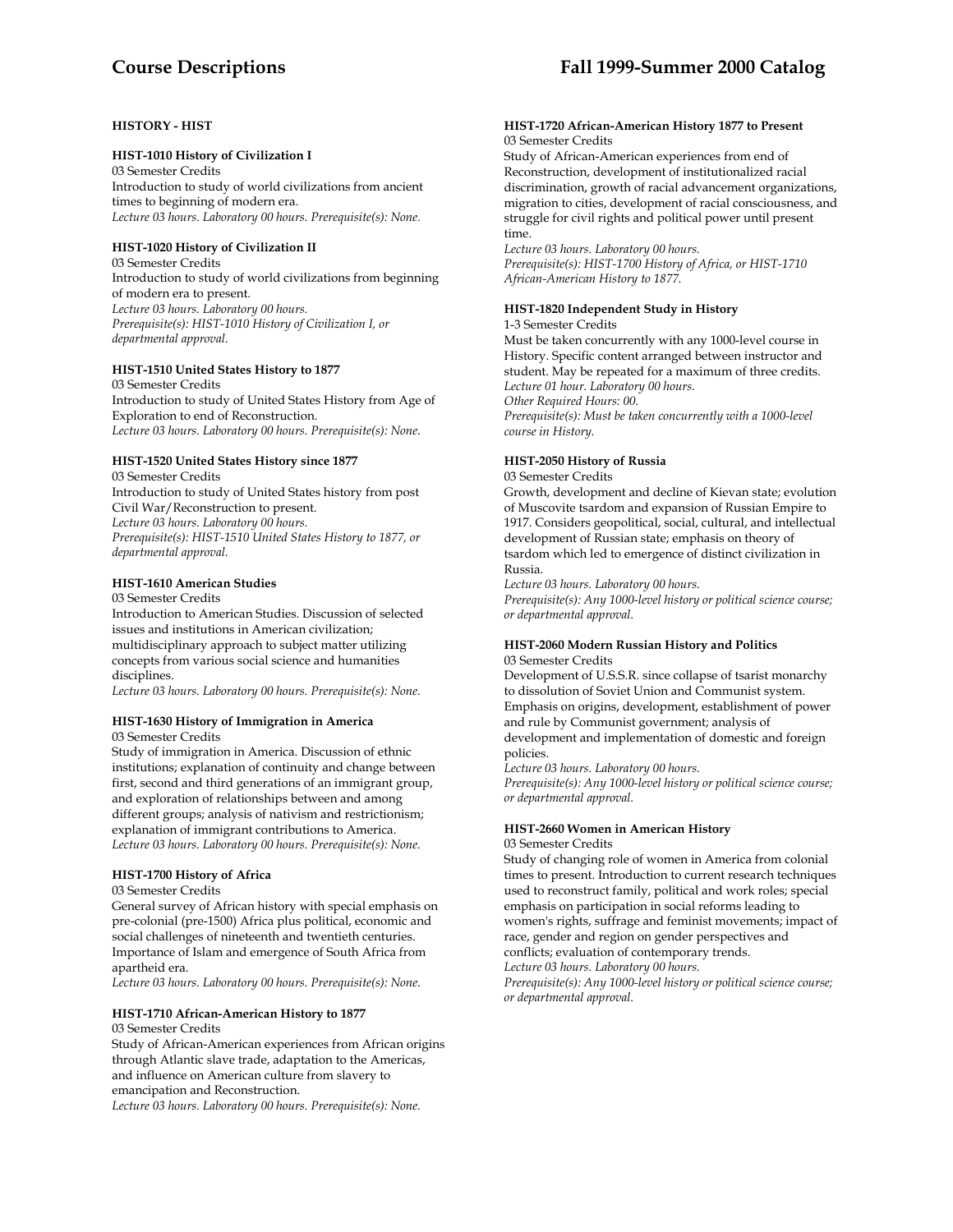#### **HIST-2800 Special Advanced Topics in History** 1-3 Semester Credits

Study of selected advanced topics or current issues in History. Provides student an opportunity to explore various topics in greater detail (see Credit Schedule of classes for current offerings.). Repeatable for different topics. (No more than six credits of special topics courses may be applied toward elective and/or program graduation degree requirements.)

*Lecture 1-3 hours. Laboratory 00 hours. Prerequisite(s): Faculty counterparts determine appropriate prerequisite/corequisite for each topic.* 

#### **HIST-2820 Independent Advanced Research in History**  1-3 Semester Credits

May be taken concurrently with any 2000-level course in History. Specific content arranged between instructor and student. May be repeated for a maximum of three credits. *Lecture 01 hour. Laboratory 00 hours.* 

*Other Required Hours: 00.* 

*Prerequisite(s): Must be taken concurrently with a 2000-level course in History.* 

# **HOSPITALITY MANAGEMENT - HOSP**

#### **HOSP-1010 Introduction to the Hospitality Industry** 02 Semester Credits

Comprehensive tour through fascinating and challenging related fields and career opportunities in hospitality industry; travel and tourism, lodging, food service, meetings, conventions and expositions, leisure and recreation, and beverage operations. Mapping of specific positions including requirements of job duties, skills, knowledge, personality attributes, physical abilities, and working conditions. Basic keys to successful career in service based industry. Overview of industry in Greater Cleveland area, nationally and globally, and current trends. *Lecture 02 hours. Laboratory 00 hours.* 

*Prerequisite(s): Eligibility for ENG-1010 College Composition I, or departmental approval: industry experience.* 

### **HOSP-1020 Sanitation and Safety**

02 Semester Credits

Sanitation and accident prevention practices in food service and lodging establishments. Management oriented treatment for prevention of food borne illnesses using HACCP method of safe food handling, sanitary design and care of facilities and equipment, pest control, self inspection, and interpretation of food service laws. Causes and prevention of accidents and elementary first aid including Heimlich Maneuver and CPR. Emphasis on employee training.

*Lecture 02 hours. Laboratory 00 hours.* 

*Prerequisite(s): Eligibility for ENG-1010 College Composition I, or departmental approval: industry experience.* 

#### **HOSP-1030 Basic Food Preparation**  03 Semester Credits

Introduction to food preparation techniques, culinary theory, and equipment used in commercial food service. Basic concepts of kitchen organization and operation, heat transfer, basic terminology, use of standardized recipes, weights and measures, recipe conversion, food composition, nutrition, elementary menu construction and introduction to commercial equipment and work methods. ACF required competency skills included.

*Lecture 02 hours. Laboratory 03 hours.* 

*Prerequisite(s): Eligibility for MATH-0950, Beginning Algebra I; and eligibility for ENG-1010 College Composition I; and HOSP-1020 Sanitation and Safety, or concurrent enrollment; or departmental approval: industry experience.* 

### **HOSP-1040 Customer Services**

02 Semester Credits

Discussion and practice of basic skills and competencies needed in entry level positions to provide quality guest service as recommended by National Restaurant Association. Introduction to selected basic competencies for following positions as recommended by Educational Institute of American Hotel and Motel Association: Front Desk, Bell Attendant, Concierges, Housekeeping, and Reservationists.

*Lecture 01 hour. Laboratory 03 hours.* 

*Prerequisite(s): Eligibility for MATH-0950 Beginning Algebra I; and eligibility for ENG-1010 College Composition I; and HOSP-1020 Sanitation and Safety, or concurrent enrollment; or departmental approval: industry experience.* 

#### **HOSP-1350 Menu Planning and Nutrition**  03 Semester Credits

Study of central role of menu in food and beverage operations in terms of facility, equipment, staff, nutritional adequacy, merchandising and marketing for profitability. Emphasis on comprehension and application of principles of nutritional dietary guidelines in menu planning process. Practice in researching, writing, presenting, and evaluating menus for variety of food operations. Computer generated menus and menu labeling.

*Lecture 02 hours. Laboratory 03 hours. Prerequisite(s): Eligibility for MATH-0950 Beginning Algebra I; and eligibility for ENG-1010 College Composition I.* 

# **HOSP-1370 Food and Beverage Operations I**

03 Semester credits

Overview of the many aspects of food and beverage operations and knowledge and skills needed by various operational and management positions. Focuses on three specific areas of food and beverage operations: bar and beverage operations, food and beverage menu, and calculations of food and beverage selling prices. Skill practice in bartending skills, beverage service, menu planning, calculating selling prices, and evaluating product quality.

*Lecture 02 hours. Laboratory 03 hours. Prerequisite(s): Eligibility for ENG-1010 College Composition I, and MATH-0950 Beginning Algebra I or higher, or departmental approval: industry related experience.*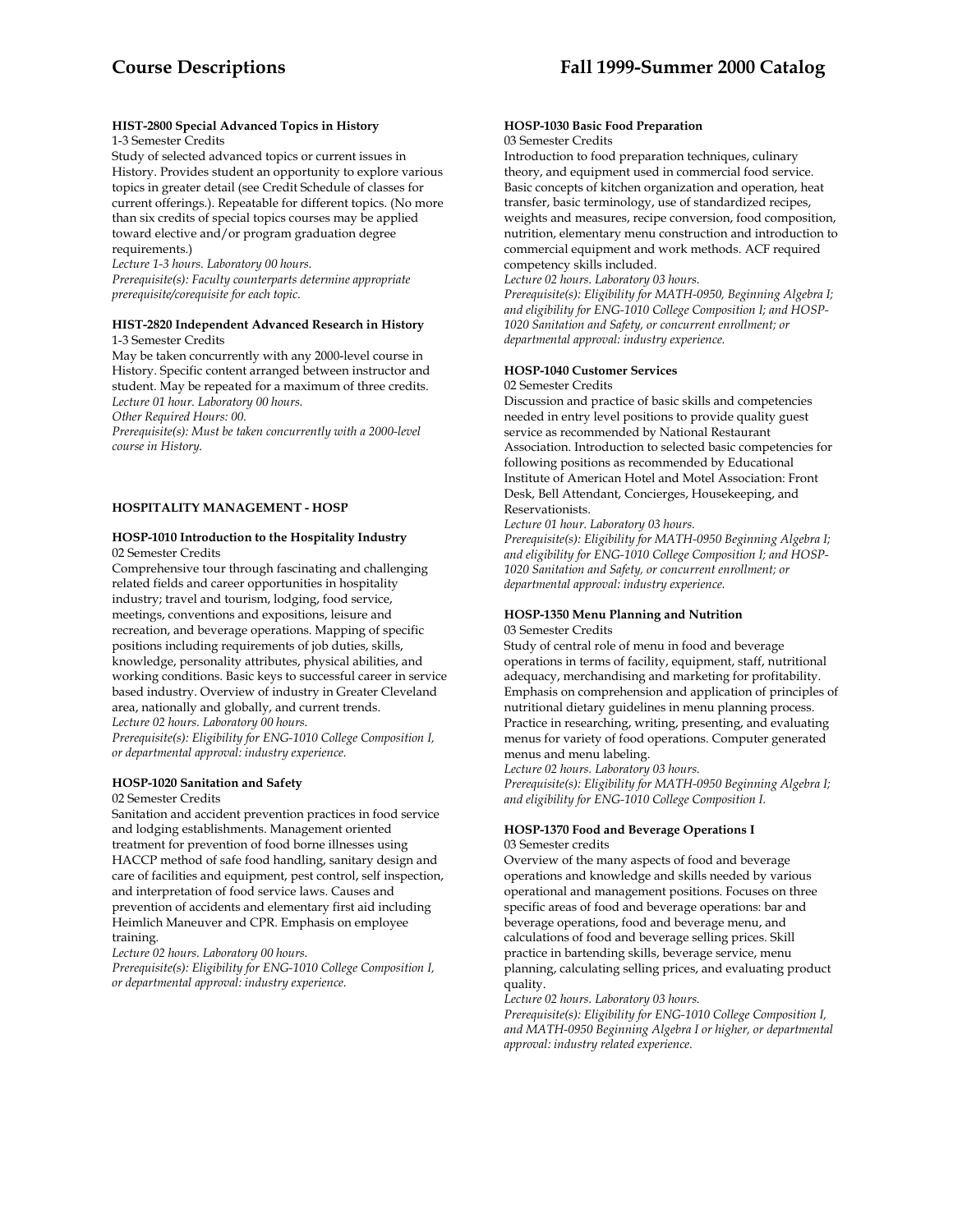# **HOSP-1380 Dimensions of Tourism**

# 03 Semester Credits

Overview of tourism industry. Discussion of terminology, concepts and various specialized fields that comprise the industry. Field trips may be taken to Cleveland area attractions.

*Lecture 02 hours. Laboratory 03 hours.* 

*Prerequisite(s): HOSP-1010 Introduction to the Hospitality Industry, or concurrent enrollment; or departmental approval: industry experience.* 

# **HOSP-1450 Advanced Food Preparation**

04 Semester Credits

Further development of culinary theory and skill proficiency. Practice of contemporary food techniques in skill and theory within professional kitchen setting. Foods examined by category. Discusses variety of preparation methods and nutritional alternatives for each category. Skill training based on American Culinary Federation requirements.

*Lecture 02 hours. Laboratory 06 hours. Prerequisite(s): HOSP-1030 Basic Food Preparation.* 

# **HOSP-1480 Housekeeping Operations**

02 Semester Credits

Overview of professional housekeeping services in lodging industry. Examines basic cleaning methods and equipment currently used; work production and quality control techniques peculiar to housekeeping management; factors determining frequency workload and staffing. On-site observation with practical application of housekeeping functions.

*Lecture 01 hour. Laboratory 03 hours.* 

*Prerequisite(s): HOSP-1010 Introduction to the Hospitality Industry; and HOSP-1020 Sanitation and Safety; and HOSP-1040 Customer Services.* 

### **HOSP-1550 Baking Production and Sales**

02 Semester Credits

Fundamentals of professional production baking. Development of skills to meet American Culinary Federation standards for quality handcrafted products including elementary cake decorating. Emphasis on recognizing quality standards, cost controls, labor controls, marketing and packaging.

*Lecture 00 hours. Laboratory 06 hours.* 

*Prerequisite(s): HOSP-1020 Sanitation and Safety; and HOSP-1030 Basic Food Preparation; or departmental approval: industryrelated experience.* 

### **HOSP-1580 Front Office Operations**

02 Semester Credits

Fundamentals of front office operations in lodging properties. On-site observation with practical application of front office functions. Includes all phases of guest cycle. Computer practice in areas such as reservations, confirmation, room availability, guest services and operational controls.

*Lecture 01 hour. Laboratory 03 hours.* 

*Prerequisite(s): HOSP-1010 Introduction to the Hospitality Industry; and HOSP-1040 Customer Services.* 

#### **HOSP-1650 Dining Room Operations**  02 Semester Credits

Study, discussion and demonstration of various types of dining room service and operations. Emphasis on individual training of service personnel in different areas of responsibility within a restaurant facility dining room, including serving, setup, labor, point of sale technology and management functions.

*Lecture 00 hours. Laboratory 06 hours.* 

*Prerequisite(s): HOSP-1030 Basic Food Preparation; and HOSP-1040 Customer Services; and HOSP-1450 Advanced Food Preparation, or concurrent enrollment; or departmental approval: industry- related experience.* 

### **HOSP-1670 Food and Beverage Operations II** 03 Semester credits

Focuses on three specific areas of food and beverage operations: marketing and sales, food and beverage service operations and evaluations, and financial operations including use of point of sale system reports to analyze the menu, efforts of marketing, and total sales picture of the operation.

*Lecture 01 hours. Laboratory 06 hours.* 

*Prerequisite(s): HOSP-1030 Basic Food Preparation; HOSP-1040 Customer Services; HOSP-1450 Advance Food Preparation or concurrent enrollment; or departmental approval: industry related experience.* 

# **HOSP-1700 Hospitality Purchasing**

02 Semester Credits

Principles for purchasing supplies, equipment, food and beverages, and contract services for hospitality industry. Exploration of government regulations, industry standards, product availability, economic concerns, supplier relationships, and marketplace. Practice applications of purchase orders, bidding specifications, computer assisted ordering and inventory controls.

*Lecture 01 hour. Laboratory 03 hours. Prerequisite(s): HOSP-1020 Sanitation and Safety, and HOSP-1030 Basic Food Preparation.* 

#### **HOSP-1860 Hospitality Practicum (and Seminar)** 03 Semester Credits

Hospitality Management Department supervised on-site work experience in student's area of specialization. Students required to function in variety of workstations to reinforce learned classroom/lab skills. Seminars on employability skills, resumes, appearance, situations which occur during practicum, and related subjects. (May be repeated up to three times with departmental approval.) *Lecture 00 hours. Laboratory 00 hours.* 

*Other Required Hours: Practicum: 14 hours per week. Seminar: 1 hour per week.* 

*Prerequisite(s): HOSP-1010 Introduction to the Hospitality Industry; HOSP-1020 Sanitation and Safety; HOSP-1030 Basic Food Preparation; HOSP-1040 Customer Services; and departmental approval: work site approval.*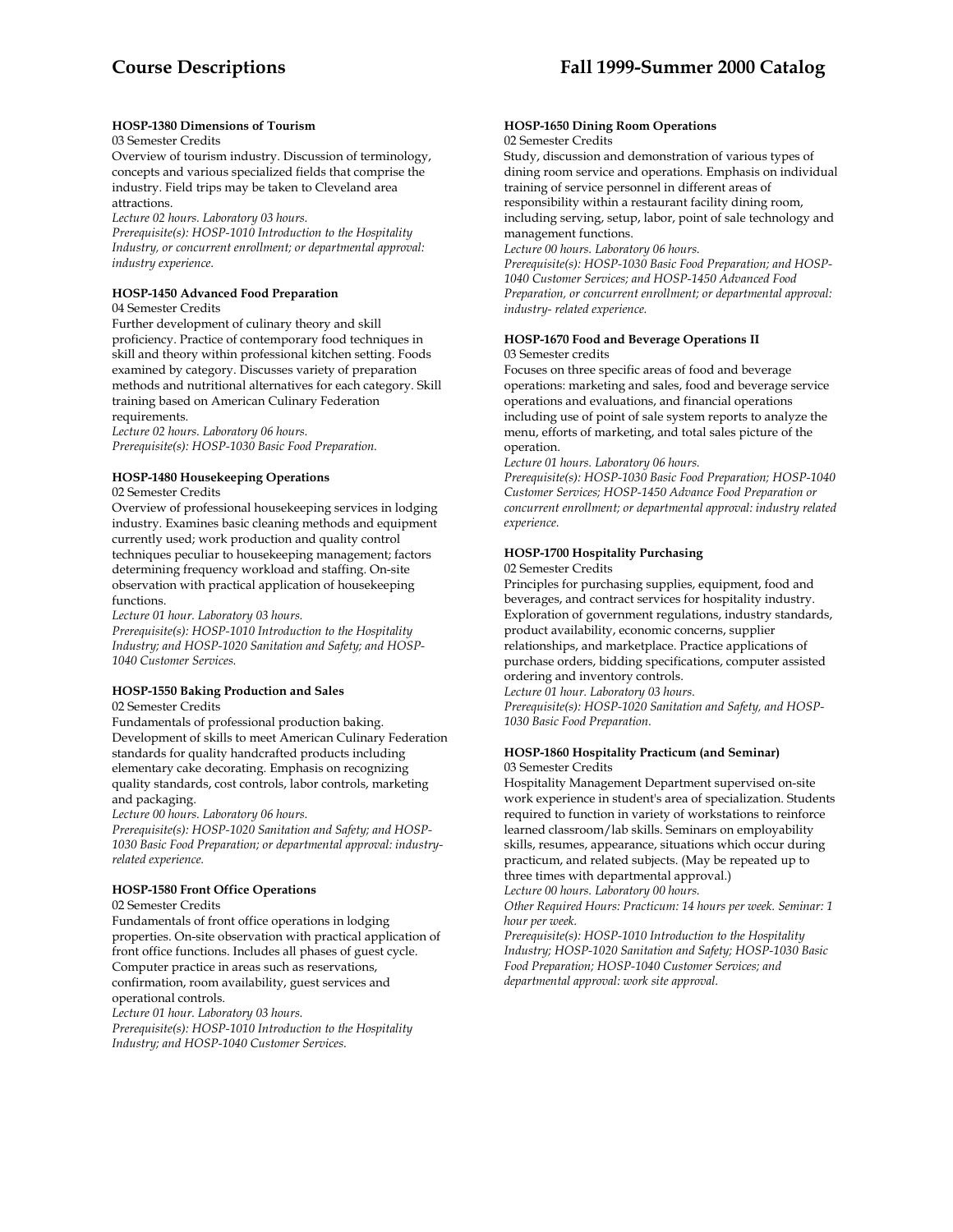# **HOSP-2300 Facilities Design and Maintenance**

02 Semester Credits

Introduction to knowledge needed for clear communication with those in charge of maintenance and engineering departments, lodging and food service facilities. Survey of blueprint reading; basic elements of electrical systems and appliance; plumbing and waste systems; heating principles; refrigeration; ventilation and air conditioning; building transportation systems; swimming pools; sound and pollution controls; energy conservation. Planning and evaluation of facilities and selection of appropriate equipment. Field trips may be required. *Lecture 01 hour. Laboratory 03 hours.* 

*Prerequisite(s): HOSP-1010 Introduction to the Hospitality Industry; HOSP-1020 Sanitation and Safety; HOSP-1030 Basic Food Preparation; and HOSP-1040 Customer Services.* 

# **HOSP-2350 Restaurant Operations**

#### 03 Semester Credits

Practical application of learned food preparation and presentation skills. Hands-on skill development within simulated in-house restaurant kitchen setting with exposure to each job position; table and buffet presentations. *Lecture 00 hours. Laboratory 09 hours. Prerequisite(s): HOSP-1450 Advanced Food Preparation.* 

# **HOSP-2380 Hospitality Marketing and Sales**

03 Semester Credits

Application of marketing and sales principles to food and lodging industry. Strategies and techniques to increase sales with emphasis on planned profits. *Lecture 02 hours. Laboratory 03 hours. Prerequisite(s): HOSP-1010 Introduction to the Hospitality Industry.* 

#### **HOSP-2400 Hospitality Management and Supervision**  03 Semester Credits

Analysis of hospitality operations through use of terminology, theories, and principle. Special emphasis placed on evolution of management thought, commitment to quality and productivity in various environments that affect practice of management and supervision. Through experiences and practical application, concepts will focus on standards and procedures for selection, training, and development of human resources in hospitality industry. *Lecture 02 hours. Laboratory 03 hours.* 

*Prerequisite(s): HOSP-1010 Introduction to the Hospitality Industry; or departmental approval: admission to Dietetic Technology or Hospitality Management Program, or related work experience.* 

# **HOSP-2480 Hospitality Law**

### 03 Semester Credits

Examination of legal considerations of hospitality operations and property management. Discussion includes contracts, hotel-guest relationship, frauds, employment laws, anti-trust regulations, food and beverage sales, wage and hour standards, social security and income tax withholding requirements, tax/ tip reporting, and immigration laws. *Lecture 03 hours. Laboratory 00 hours.* 

*Prerequisite(s): HOSP-1010 Introduction to the Hospitality Industry.* 

#### **HOSP-2500 Hospitality Cost Control** 03 Semester Credits

Basic procedures to control food, beverage, labor costs and sales income in food and beverage operations. Analysis of factors that serve as base for decision-making and improvement of operations that result in increased profits. Use of developing technology related to spreadsheets and other cost control aids.

*Lecture 03 hours. Laboratory 00 hours.* 

*Prerequisite(s): HOSP-1700 Hospitality Purchasing, and ACCT-1020 Applied Accounting.* 

# **HOSP-2580 Convention Management and Meeting Planning**

02 Semester Credits

Examination of convention and meetings market, focusing upon complex jobs of meeting planners and convention service managers. Includes exercises in practical applications.

*Lecture 01 hour. Laboratory 03 hours.* 

*Prerequisite(s): HOSP-2380 Hospitality Marketing and Sales, or departmental approval: related work experience.* 

### **HOSP-2650 Restaurant Management Experience**  04 Semester Credits

Development and practice of management skills with shared responsibility for management and supervisory functions in an in-house, simulated restaurant experience. Capstone seminar and presentation of student accomplishments portfolio with review by industry, faculty, and staff. *Lecture 00 hours. Laboratory 09 hours.* 

*Other Required Hours: Seminar: 1 hour per week.* 

*Prerequisite(s): HOSP-2350 Restaurant Operations; HOSP-2400 Hospitality Management and Supervision; HOSP-1650 Dining Room Operations; and HOSP-2500 Hospitality Cost Control, or concurrent enrollment.* 

### **HOSP-2860 Hotel Management Experience Practicum**  04 Semester Credits

On-site observation and work experience in variety of job areas in hospitality industry. Emphasis on practice of technical supervisory skills. Presentation and discussion of current issues pertinent to the industry. Special emphasis on evaluation of student accomplishments and preparedness to enter industry as career professional. *Lecture 00 hours. Laboratory 00 hours.* 

*Other Required Hours: Practicum: 14 hours per week. Seminar: 2 hours per week.* 

*Prerequisite(s): HOSP-2400 Hospitality Management and Supervision; and departmental approval: work related experience at approved site.*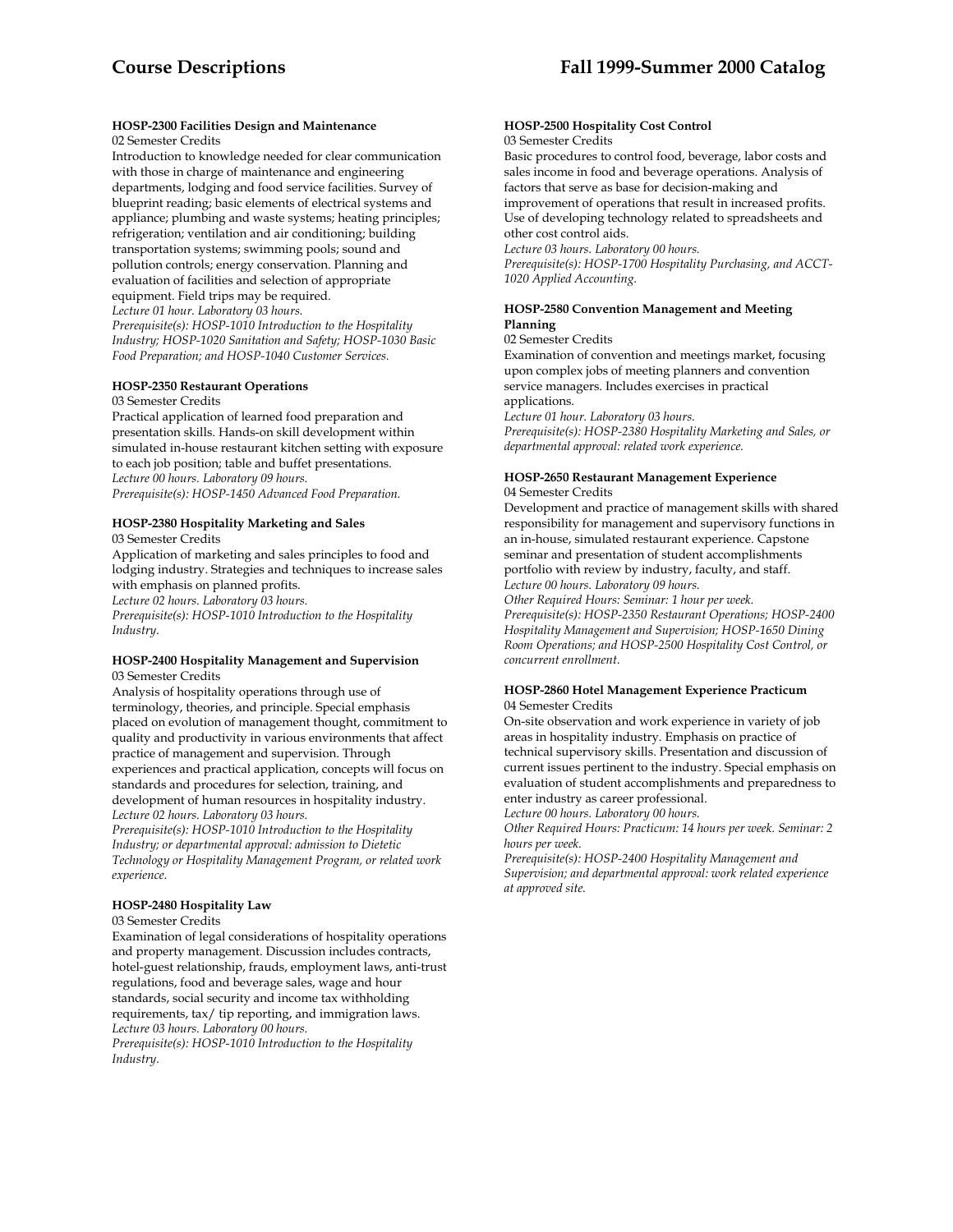#### **HOSP-2870 Food and Beverage Management Experience** 04 Semester credits

On-site observation and work experience in a variety of job areas in the Food and Beverage sector of the hospitality industry. Emphasis on practice of technical supervisory skills. Presentation and discussion of current issues pertinent to the industry. Special emphasis evaluation of student accomplishments and preparedness to enter industry as a career professional. Seminar and culmination of on-going portfolio with review by industry, faculty, and staff representatives.

*Lecture 00 hours. Laboratory 00 hours.* 

*Other Required Hours: Practicum: 14 hours per week. Seminar: 2 hours per week.* 

*Prerequisite(s): HOSP-2400 Hospitality Management and Supervision, and departmental approval: approved site.* 

#### **HOSP-2990 Advanced Culinary Skills and Evaluation**  02 Semester Credits

Capstone course. Practice preparation of contemporary haute cuisine or modern fine foods. Review of culinary skills learned in previous courses, and guided practice of selected culinary skills. Demonstration and hands-on laboratory experience with special project. Culminating evaluation of culinary skills based on standards established by American Culinary Federation Educational Institute and other industry standards.

*Lecture 00 hours. Laboratory 06 hours.* 

*Prerequisite(s): HOSP-2350 Restaurant Operations; and HOSP-1550 Baking Production and Sales; and HOSP-1860 Hospitality Practicum and Seminar.* 

# **HUMAN SERVICES – HS**

#### **(formerly Community Mental Health Technology -CMHT) HS-1300 Introduction to Human Services**  03 Semester Credits

Survey of historical and philosophical developments and their effects on Human Services. Introduction to contemporary Human Services delivery systems. Development of client-centered Human Services interventions. Emphasis on understanding Human Services within context of culturally/ethnically diverse urban environment.

*Lecture 03 hours. Laboratory 00 hours. Prerequisite(s): Eligibility for ENG-1010 College Composition I.* 

# **HS-1310 Issues in Chemical Dependency I**

02 Semester Credits

Introduction to current concepts, theoretical models and research used by practitioners to understand total ecology of chemically dependent individual. Examination and explorations of psychological, social and cultural lifestyle aspects of chemical dependency as applied to multicultural and special populations.

*Lecture 02 hours. Laboratory 00 hours. Prerequisite(s): HLTH-1300 Health and Medical Aspects of Chemical Dependency.* 

#### **HS-1320 Issues in Chemical Dependency II**  02 Semester Credits

Examination of models and theories used in prevention strategies. Study of levels of prevention, methods, strategies, legal aspects, social and community resources available to prevent chemical dependency and relapse. *Lecture 02 hours. Laboratory 00 hours. Prerequisite(s): HLTH-1300 Health and Medical Aspects of Chemical Dependency.* 

#### **HS-1400 Group Work in the Human Services**  02 Semester Credits

Introduction to group work. Investigation of group work theories, different types of groups, group dynamics, stages of group process, group facilitation, participant role/influences, and group counseling techniques. Cooperative learning and role playing incorporated into learning experience.

*Lecture 02 hours. Laboratory 00 hours.* 

*Prerequisite(s): Concurrent enrollment in HS-1850 Introduction to Human Services Principles and Practices, or departmental approval: assessment by program coordinator.* 

#### **HS-1410 Diagnostic Tools and Advocacy Strategies**  02 Semester Credits

Introduction to signs and symptoms of behaviors associated with mental illness, using DSM IV. Knowledge and limitations of psychotropic and related medications. Identification of criteria to qualify consumers for services. Discussion of networking strategies. Development of advocacy strategies based on integration of course material. *Lecture 02 hours. Laboratory 00 hours. Prerequisite(s): Eligibility for ENG-1010 College Composition I.*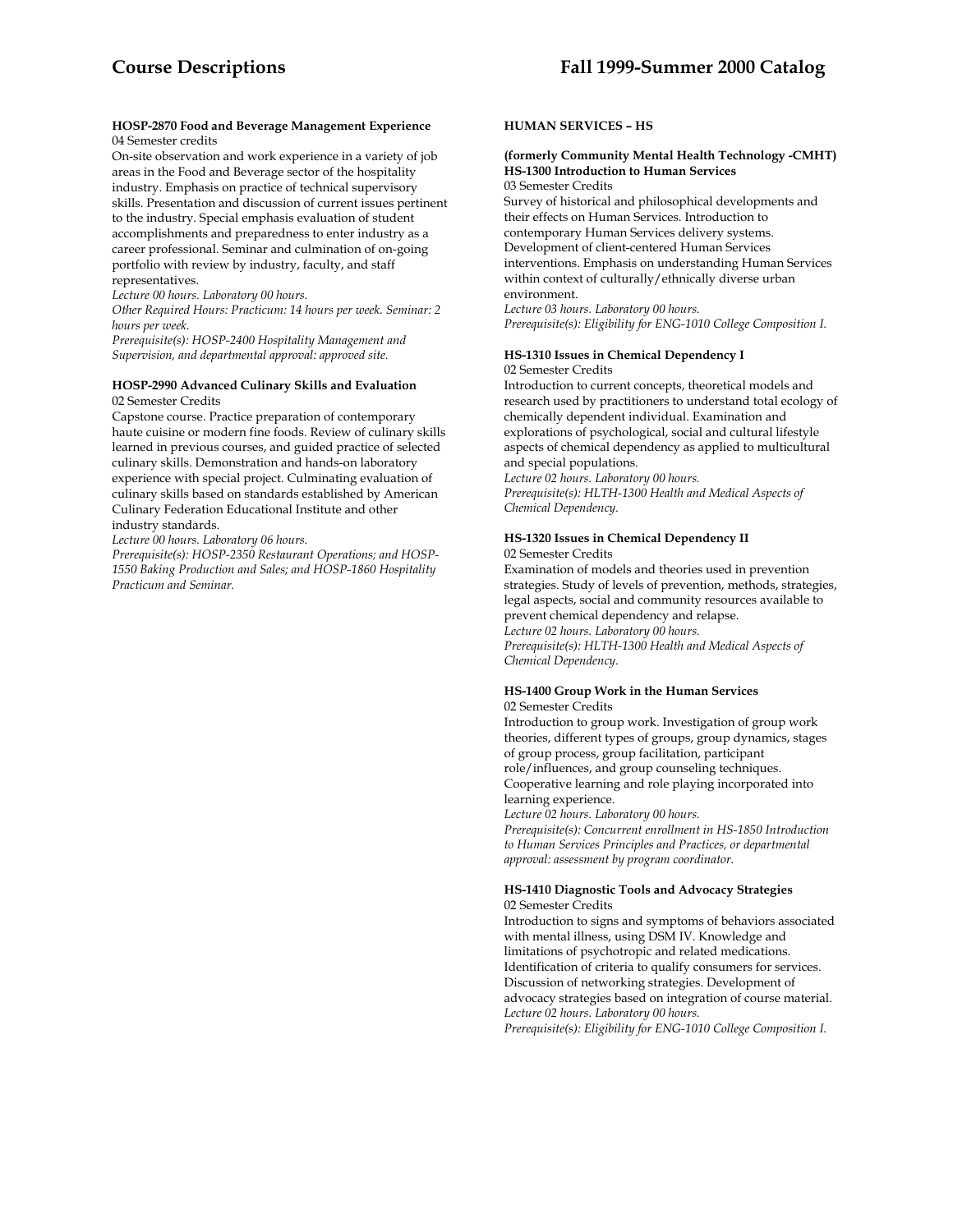# **HS-1420 Legal Issues**

# 02 Semester Credits

Basic legal issues and policies affecting consumers of mental health and substance addiction services. Exploration of Ohio Revised Code Statutes relating to probate commitment, retention, release, due process, patient's rights, forensics, confidentiality and privacy act. Discussion of recent court decisions pertaining to mental health and substance addiction legal issues.

*Lecture 02 hours. Laboratory 00 hours. Prerequisite(s): None.* 

# **HS-1800 Special Topics in Human Services**

1-3 Semester Credits

Study of selected topics or current issues in Human Serivces. Provides student an opportunity to explore various topics in greater detail (see Credit Schedule of classes for current offerings). Repeatable for different topics. (No more than six credits of special topics courses may be applied toward elective and/or program graduation degree requirements.) *Lecture 1-3 hours. Laboratory 00 hours. Other Required Hours: 00. Prerequisite(s): Faculty counterparts determine appropriate prerequisite/corequisite for each topic.* 

#### **HS-181P Special Topics Practicum in Human Services** 2-3 Semester Credits

Practicum in special areas of Human Services. Experiences will vary as interest arises in field of Human Services. (Repeatable. No more than six credits of special topics courses may be applied toward fulfilling elective graduation degree requirements.)

*Lecture 00 hours. Laboratory 00 hours. Other Required Hours: Practicum: 7-14 hours per week. Seminar: 1 hour per week. Prerequisite(s): Faculty counterparts determine appropriate prerequisite/corequisite for each topic.* 

#### **HS-1850 Introduction to Human Services Principles and Practices**

#### 05 Semester Credits

Principles and practices of Solution Focused/Brief Therapy Theory. Development of behavioral observation, assessment and assertiveness skills. Emphasis on developing cooperative relationships with clients and practicum supervisor. Introduction to community support process and managed care system. Demonstration of ethical and culturally sensitive interventions at practicum site. Supervised practicum of seven (7) hours per week with emphasis on orientation, data collection, documentation, interpretation of behavior, and decision making relating to individuals and social systems.

*Lecture 03 hours. Laboratory 00 hours.* 

*Other Required Hours: Practicum: 7 hours per week. Seminar: 1 hour per week. Prerequisite(s): HS-1300 Introduction to Human Services, or departmental approval: equivalent coursework.* 

# **HS-185Z Human Services Principles and Practices I: Transition Course**

#### 03 Semester Credits

Transition Course. Must have completed CMHT-126 Inquiry, Observation, and Assessment; or CMHT-126M Introduction to Human Services Principles and Practices. Replaces CMHT-127 Social Ecology, or CMHT-127M Human Services Principles and Practices I. Fulfills the requirements for HS-1850 Introduction to Human Services Principles and Practices. Continuation of practicum experience.

Development of assessment skills. Completion of log writing requirements. Emphasis on managed care essentials and implementation of therapy principles. Assertiveness skills. Class discussion of practicum experience. Practicum site visits.

#### *Lecture 01 hour. Laboratory 00 hours.*

*Other Required Hours: Practicum: 105 hrs./semester. Seminar: 15 hrs./semester. Prerequisite(s): CMHT-126 Inquiry, Observation and Assessment; or CMHT-126M Introduction to Human Services Principles and Practices.* 

#### **HS-2310 Issues in Chemical Dependency III**  02 Semester Credits

Review of physical, cultural, social and psychological aspects of chemical dependency. Examination of various methods of intervention, assessment, case management, referrals and community resources which help chemically dependent persons maintain sobriety. Emphasis on proper use of assessment tools, diagnosis, dimensions of treatment, and proper documentation.

*Lecture 02 hours. Laboratory 00 hours. Prerequisite(s): HLTH-1300 Health and Medical Aspects of Chemical Dependency.* 

#### **HS-2320 Issues in Chemical Dependency IV**  02 Semester Credits

Examination of roles, skills, knowledge and ethics necessary for a career in field of Chemical Dependency. Personal inventory of one's skills, knowledge and boundary issues. Special emphasis on twelve core functions, global criteria and ethical standards necessary in chemical dependency field. Students demonstrate assertiveness, advocacy and stress management techniques and skills. *Lecture 02 hours. Laboratory 00 hours.* 

*Prerequisite(s): HLTH-1300 Health and Medical Aspects of Chemical Dependency*.

# **HS-2410 Family Systems**

02 Semester Credits

Principles of family dynamics. Introduction to family intervention strategies. Development of human service skills to service families. Explore range of services available to families. Reporting policies, requirements and processes. *Lecture 02 hours. Laboratory 00 hours. Prerequisite(s): Eligibility for ENG-1010 College Composition I.* 

# **HS-2420 Intervention Strategies**

#### 02 Semester Credits

Introduction to intervention strategies with individuals, groups and community. Focus on range of human service populations and service issues. Includes prevention, early intervention, crisis intervention and recovery strategies. *Lecture 02 hours. Laboratory 00 hours.* 

*Prerequisite(s): Eligibility for ENG-1010 College Composition I.*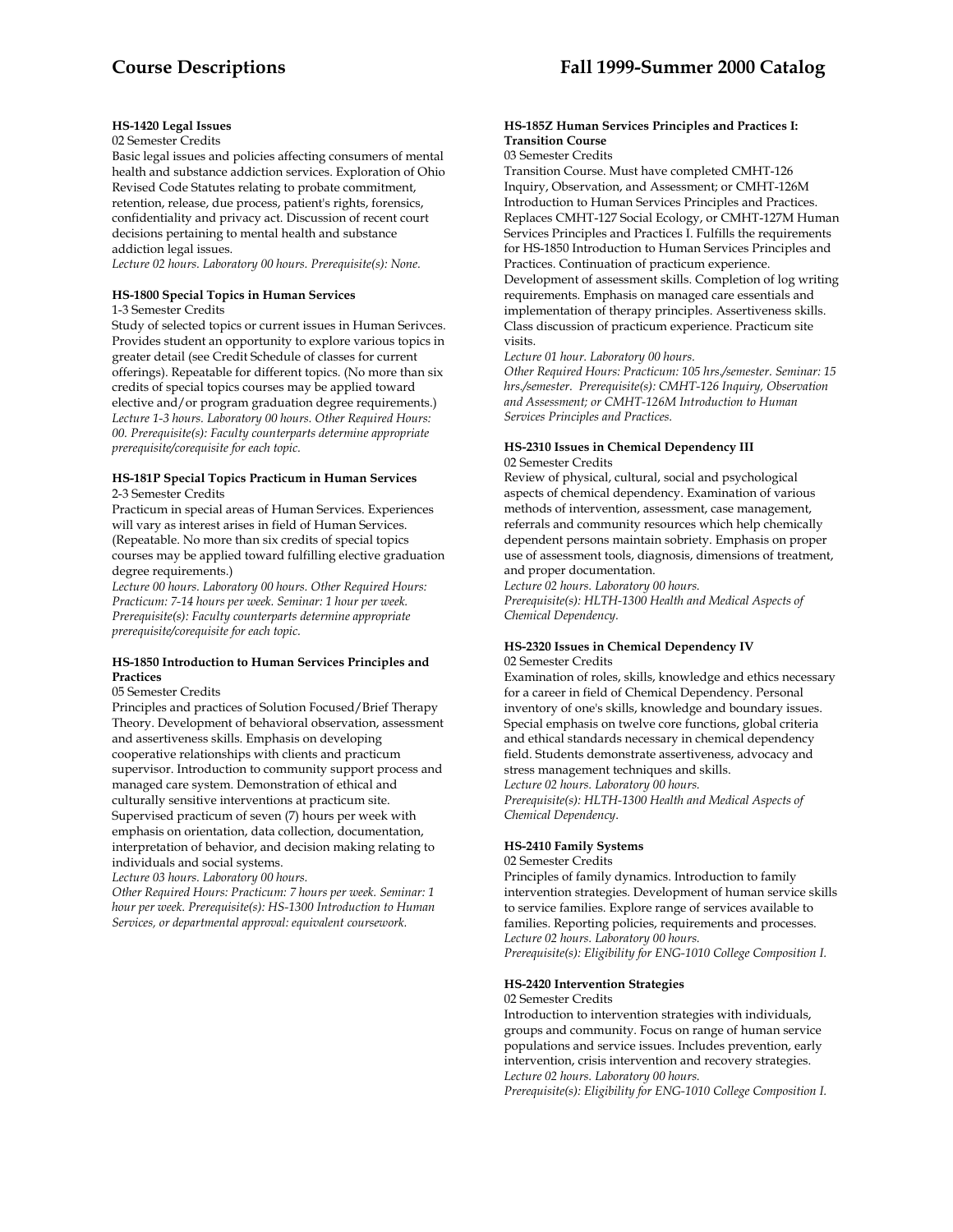# **HS-2510 Human Service Systems**

#### 02 Semester Credits

Development of Systems Approach to human service delivery, with emphasis on macro and micro systems. Exploration of formal and informal systems. Development of skills to evaluate existing human services in community. Client advocacy. Development of assessment skills for individuals and families through use of genogram and ecological mapping tools.

*Lecture 02 hours. Laboratory 00 hours. Prerequisite(s): HS-1850 Introduction to Human Services Principles and Practices*.

#### **HS-2520 Case Management in the Human Services** 02 Semester Credits

Practice in development of skills in assessment, planning, coordination intervention, maintenance, and referral as integral part of case management. Emphasis on oral and written communication as pertains to case management. *Lecture 02 hours. Laboratory 00 hours.* 

*Prerequisite(s): HS-1850 Introduction to Human Services Principles and Practices.* 

#### **HS-2530 Proposal Writing and Program Development**  02 Semester Credits

Fundamentals of proposal writing and program development. Students will develop grant proposal that meets funding criteria.

*Lecture 02 hours. Laboratory 00 hours. Prerequisite(s): Eligibility for ENG-1010 College Composition I.* 

# **HS-2800 Special Advanced Topics in Human Services**

1-3 Semester Credits

Study of selected advanced topics or current issues in Human Services. Provides student an opportunity to explore various topics in greater detail (see Credit Schedule of classes for current offerings.). Repeatable for different topics. (No more than six credits of special topics courses may be applied toward elective and/or program graduation degree requirements.)

*Lecture 1-3 hours. Laboratory 00 hours. Prerequisite(s): Faculty counterparts determine appropriate prerequisite/corequisite for each topic.* 

# **HS-281P Special Advanced Topics Practicum in Human Services**

#### 2-3 Semester Credits

Practicum in special advanced areas of Human Services. Experiences will vary as interest arises in field of Human Services. (Repeatable. No more than six credits of special topics courses may be applied toward fulfilling elective graduation degree requirements.)

*Lecture 00 hours. Laboratory 00 hours.* 

*Other Required Hours: Practicum: 7-14 hours per week. Seminar: 1 hour per week.* 

*Prerequisite(s): Faculty counterparts determine appropriate prerequisite/corequisite for each topic.* 

#### **HS-2850 Human Services Principles and Practices I**  05 Semester Credits

Develop basic skills of time management. Application of time management skills to student's personal schedule. Investigation of therapeutic theories of laughter and playfulness. Research and practice in development of preventive measures in Human Services. Participation in practicum experience.

*Lecture 02 hours. Laboratory 00 hours.* 

*Other Required Hours: Practicum: 14 hours per week. Seminar: 1 hour per week.* 

*Prerequisite(s): HS-1850 Introduction to Human Services Principles and Practices; or concurrent enrollment in HS-2510 Human Services Systems; or departmental approval: equivalent coursework or experience.* 

# **HS-285Z Human Services Principles and Practices II: Transition Course**

03 Semester Credits

Transition Course. Must have completed CMHT-202 Community Mental Health Technology Principles and Practices I. Replaces CMHT-203 Community Mental Health Technology Principles and Practices II. Completes requirements for HS-2850 Human Services Principles and Practices I. Research and practice in development of preventive measures in human service field. Information exchange between field site representative and students. *Lecture 01 hour. Laboratory 00 hours.* 

*Other Required Hours: Practicum: 105 hrs./semester. Seminar: 15 hrs./semester. Prerequisite(s): CMHT-202 Community Mental Health Technology Principles and Practices I.* 

## **HS-2860 Human Services Principles and Practices II**  03 Semester Credits

Continuation of practicum experience. Focus on client within existing service delivery system. *Lecture 00 hours. Laboratory 00 hours. Other Required Hours: Practicum: 14 hours per week. Seminar: 1 hour per week. Prerequisite(s): HS-2850 Human Services Principles and Practices I.* 

#### **HS-2990 Human Services Capstone Course**  02 Semester Credits

Assessment of one's knowledge, experience and skills as Human Service Worker. Preparation and presentation of qualifications through written resume and portfolio. Guidelines and preparation for employment interview. Investigation into Human Services issues. *Lecture 02 hours. Laboratory 00 hours. Prerequisite: HS-2850 Human Services Principles and Practice I.*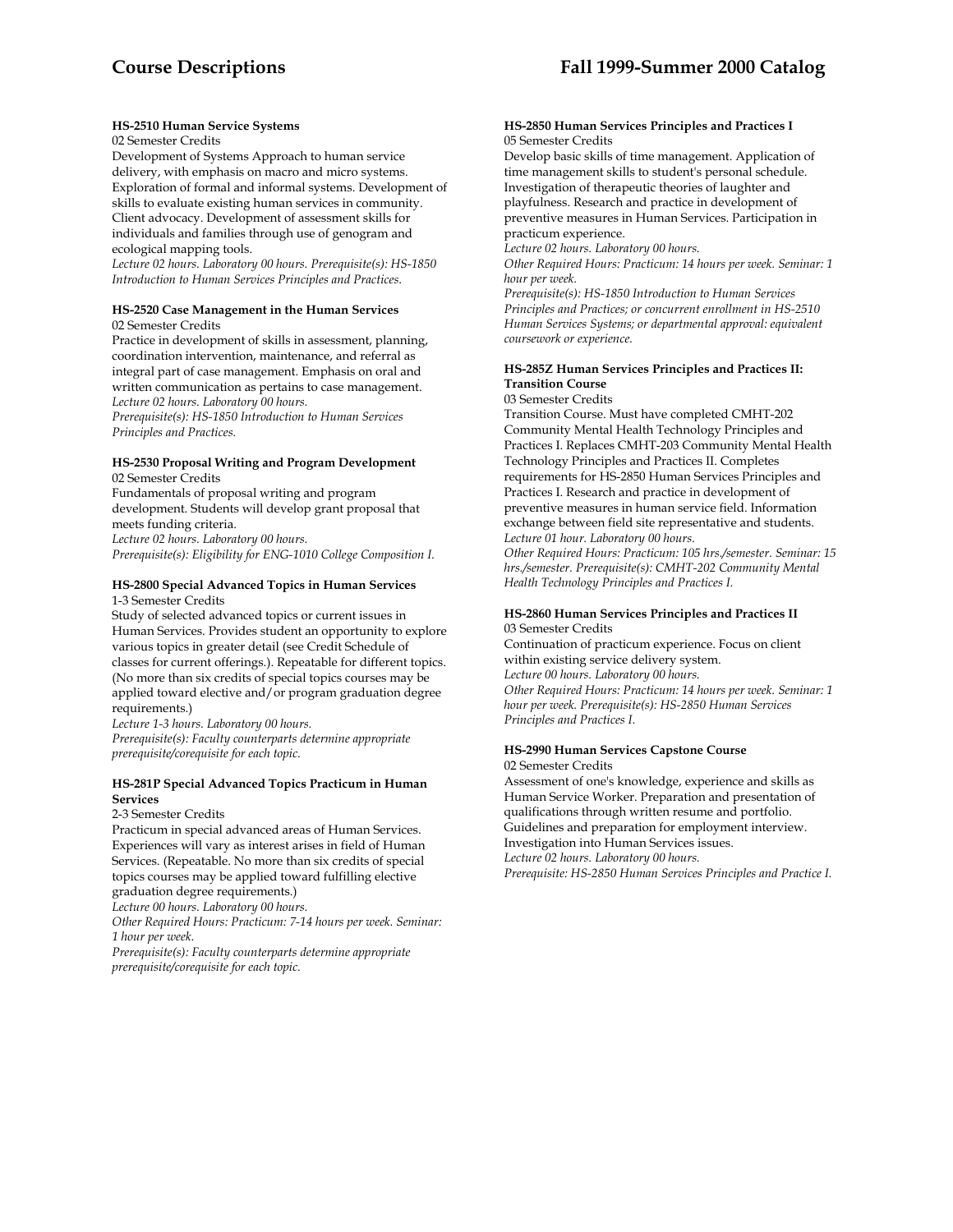# **HUMANITIES - HUM**

#### **HUM-1010 Introduction to Humanities**

03 Semester Credits

Examines creative enterprise in human cultures through the study of great works of art and literature. Lectures, performances, exhibits, and multi-media presentations. *Lecture 03 hours. Laboratory 00 hours. Prerequisite(s): None.* 

# **HUM-1020 The Individual in Society**

03 Semester Credits

Introduction to works of art, philosophies, and scientific views that portray, explain, and evaluate positions and interactions of individuals in society. Lectures, performances, exhibits, and multi-media presentations. *Lecture 03 hours. Laboratory 00 hours. Prerequisite(s): None.* 

# **HUM-1030 The Individual in the Cosmos**

03 Semester Credits

Introduction to works of art, philosophies, religions, and scientific views that portray, explain, and evaluate individual's search for meaning in cosmos. Lectures, performances, exhibits, and multi-media presentations. *Lecture 03 hours. Laboratory 00 hours. Prerequisite(s): None.* 

# **HUM-1100 Leadership Development Studies**

03 Semester Credits

Introduction to theories and ethics of group dynamics in leadership styles through study of classic and contemporary writings. Internationally recognized course, designed by Phi Theta Kappa. Lectures, discussions, and experiential learning exercises.

*Lecture 03 hours. Laboratory 00 hours. Prerequisite(s): Eligibility for ENG-1010 College Composition I.* 

### **HUM-1750 Honors Forum: Critical Issues**

03 Semester Credits

Analysis of contemporary critical issues through their roots in past and present social, philosophical, and political attitudes and literature. Topics may vary with each offering, lecture, discussion, guest presentation, and multi-media presentation.

*Lecture 03 hours. Laboratory 00 hours. Prerequisite(s): Department approval: honors program enrollment.* 

# **HUM-1800 Special Topics in Humanities**

1-3 Semester Credits

Study of selected topics or current issues in Humanities. Provides student an opportunity to explore various topics in greater detail (see Credit Schedule of classes for current offerings). Repeatable for different topics. (No more than six credits of special topics courses may be applied toward elective and/or program graduation degree requirements.) *Lecture 1-3 hours. Laboratory 0 hours. Other Required Hours: 00. Prerequisite(s): Faculty counterparts determine appropriate prerequisite/corequisite for each topic.* 

# **INTERIOR DESIGN - INTD**

#### **INTD-1110 Introduction to Interior Design**  01 Semester Credit

Introduction to interior designs with emphasis on design elements and sources. Exploration of the field for employment with areas of specialization. *Lecture 01 hour. Laboratory 00 hours. Prerequisite(s): None.* 

#### **INTD-1820 Independent Study in Interior Design**  1-3 Semester Credits

Must be taken concurrently with any 1000-level course in Interior Design. Specific content arranged between instructor and student. May be repeated for a maximum of three credits.

*Lecture 01 hour. Laboratory 00 hours. Other Required Hours: 00. Prerequisite(s): Must be taken concurrently with a 1000-level course in Interior Design.* 

# **INTD-2300 Interior Design Studio I**

03 Semester Credits

Introduction of functional space planning through design of residential projects. Emphasis on problem solving and exploring multiple design solutions.

### *Lecture 02 hours. Laboratory 03 hours.*

*Prerequisite(s): INTD-1110 Introduction to Interior Design, ARCH-1410 Architectural Drafting and CAD I, ART-1060 Drawing II, and ART-1090 Visual Design II.* 

### **INTD-2320 History of Interiors**

03 Semester Credits

History of development of furnishings, ornaments, interiors and architectural details from Egyptian through prominent 20th century movements to present. *Lecture 03 hours. Laboratory 00 hours. Prerequisite(s): ART-1020 Art History I.* 

#### **INTD-2330 Interior Design Materials and Sources**  03 Semester Credits

Reviews various interior furnishings, finishes, and materials through lectures, field trips, and research assignments. Information presented on furniture sources, showroom functions, and criteria for specifying elements of interior spaces.

*Lecture 02 hours. Laboratory 03 hours. Prerequisite(s): INTD-1110 Introduction to Interior Design.* 

# **INTD-2350 Textiles**

#### 03 Semester Credits

Study of natural and manufactured fibers; aesthetics, application, function, and technical aspects. Lectures and field trips cover fabric construction, physical properties and *technology in textile industry.* 

*Lecture 02 hours. Laboratory 03 hours.* 

*Prerequisite(s): INTD-1110 Introduction to Interior Design, or departmental approval: comparable knowledge or skills.*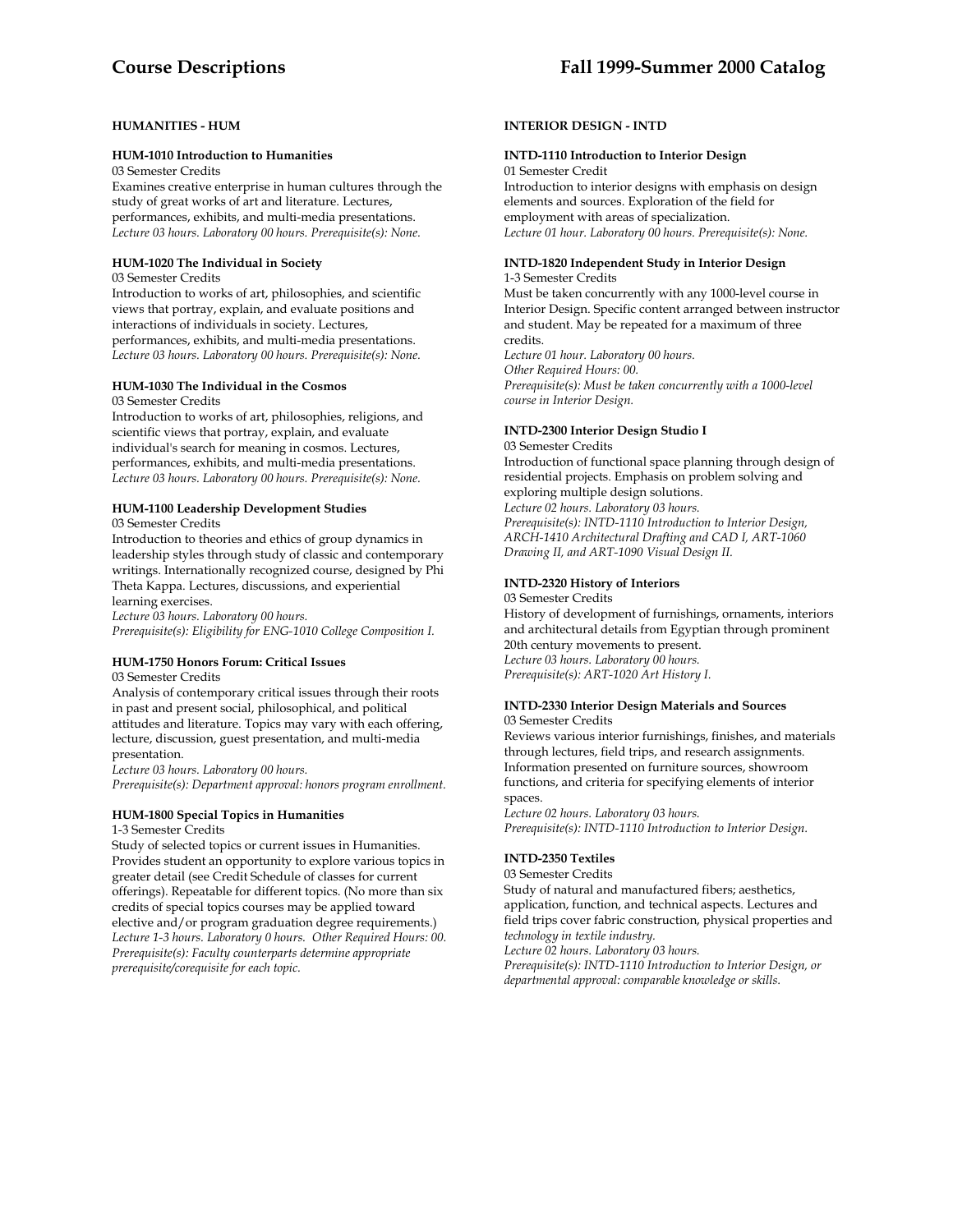# **INTD-2380 Fundamentals of Lighting**

#### 03 Semester Credits

Principles and techniques of lighting design and application in interior space. Light measurement, sources, specifications, color and light, and terminology along with calculations of light in interior environment.

*Lecture 03 hours. Laboratory 00 hours.* 

*Prerequisite(s): INTD-1110 Introduction to Interior Design; INTD-2300 Interior Design Studio I, or concurrent enrollment.* 

### **INTD-2400 Interior Design Studio II**

03 Semester Credits

Considers advanced problems in commercial interiors with concepts in advancement and application of planning techniques. Emphasis on research and analysis of existing structures, building constraints, accessibility, and furnishing and materials specifications. *Lecture 02 hours. Laboratory 03 hours.* 

*Prerequisite(s): INTD-2300 Interior Design Studio I.* 

# **INTD-2430 Architectural Materials and Methods**

03 Semester Credits

Materials and methods presented on building construction, emphasizing wood, concrete unit masonry and light steel construction. Projects include working drawings and interpretations, field trips to construction sites, and fabricating plans. *Lecture 02 hours. Laboratory 03 hours.* 

*Prerequisite(s): ARCH-1410 Architectural Drafting and CAD I.* 

# **INTD-2460 Interior Design Presentation**

03 Semester Credits

Rendering techniques stressed to communicate design concepts. Focuses on prespective rendering skills, performance of three dimensional space, and mixed media. Quick sketch techniques and computer use for residential and commercial interiors.

*Lecture 01 hour. Laboratory 06 hours.* 

*Prerequisite(s): ARCH-1410 Architectural Drafting and CAD I; ART-1060 Drawing II; ART-1090 Visual Design II; and concurrent enrollment in INTD-2400 Interior Design Studio II.* 

# **INTD-2470 Professional Practice of Interior Design**  03 Semester Credits

Business practices for production of residential and commercial interior design projects to completion. Operation, communications, and legal responsibilities along with resumes, interviews, and business conduct presented. *Lecture 03 hours. Laboratory 00 hours.* 

*Prerequisite(s): INTD-1110 Introduction to Interior Design, or departmental approval: comparable knowledge or skills.* 

# **INTD-2800 Special Advanced Topics in Interior Design**  1-3 Semester Credits

Study of selected advanced topics or current issues in Interior Design. Provides student an opportunity to explore various topics in greater detail (see Credit Schedule of classes for current offerings.). Repeatable for different topics. (No more than six credits of special topics courses may be applied toward elective and/or program graduation degree requirements.)

*Lecture 1-3 hours. Laboratory 00 hours.* 

*Prerequisite(s): Faculty counterparts determine appropriate prerequisite/corequisite for each topic.* 

## **INTD-281S Special Advanced Laboratory Topics in Interior Design**

1-3 Semester Credits

Specialized two-hour lab per credit focusing on advanced topics or current issues in Interior Design (see Credit Schedule of classes for current offerings). Repeatable for different topics. (No more than six credits of special topics courses may be applied toward elective and/or program graduation degree requirements.)

*Lecture 00 hours. Laboratory 2-6 hours.* 

*Prerequisite(s): Faculty counterparts determine appropriate prerequisite/corequisite for each topic.* 

# **INTD-281T Special Advanced Laboratory Topics in Interior Design**

#### 1-3 Semester Credits

Specialized three-hour lab per credit focusing on advanced topics or current issues in Interior Design (see Credit Schedule of classes for current offerings). Repeatable for different topics. (No more than six credits of special topics courses may be applied toward elective and/or program graduation degree requirements.) *Lecture 00 hours. Laboratory 3-9 hours. Prerequisite(s): Faculty counterparts determine appropriate prerequisite/corequisite for each topic.* 

# **INTD-2820 Independent Advanced Study in Interior Design**

1-3 Semester Credits

May be taken concurrently with any 2000-level course in Interior Design. Specific content arranged between instructor and student. May be repeated for a maximum of three credits.

*Lecture 01 hour. Laboratory 00 hours. Other Required Hours: 00. Prerequisite(s): Must be taken concurrently with a 2000-level course in Interior Design.* 

# **INTD-2850 Interior Design Practicum**

03 Semester Credits

Students are placed in a practical work environment under College supervision. Interaction with professionals in the field and application of skills and knowledge gained in the classroom required.

*Lecture 00 hours. Laboratory 00 hours.* 

*Other Required Hours: Practicum: 210 hours per semester at assigned site. Seminar: 15 hours per semester.* 

*Prerequisite(s): INTD-1110 Introduction to Interior Design, and concurrent enrollment in INTD-2470 Professional Practice of Interior Design; or departmental approval*.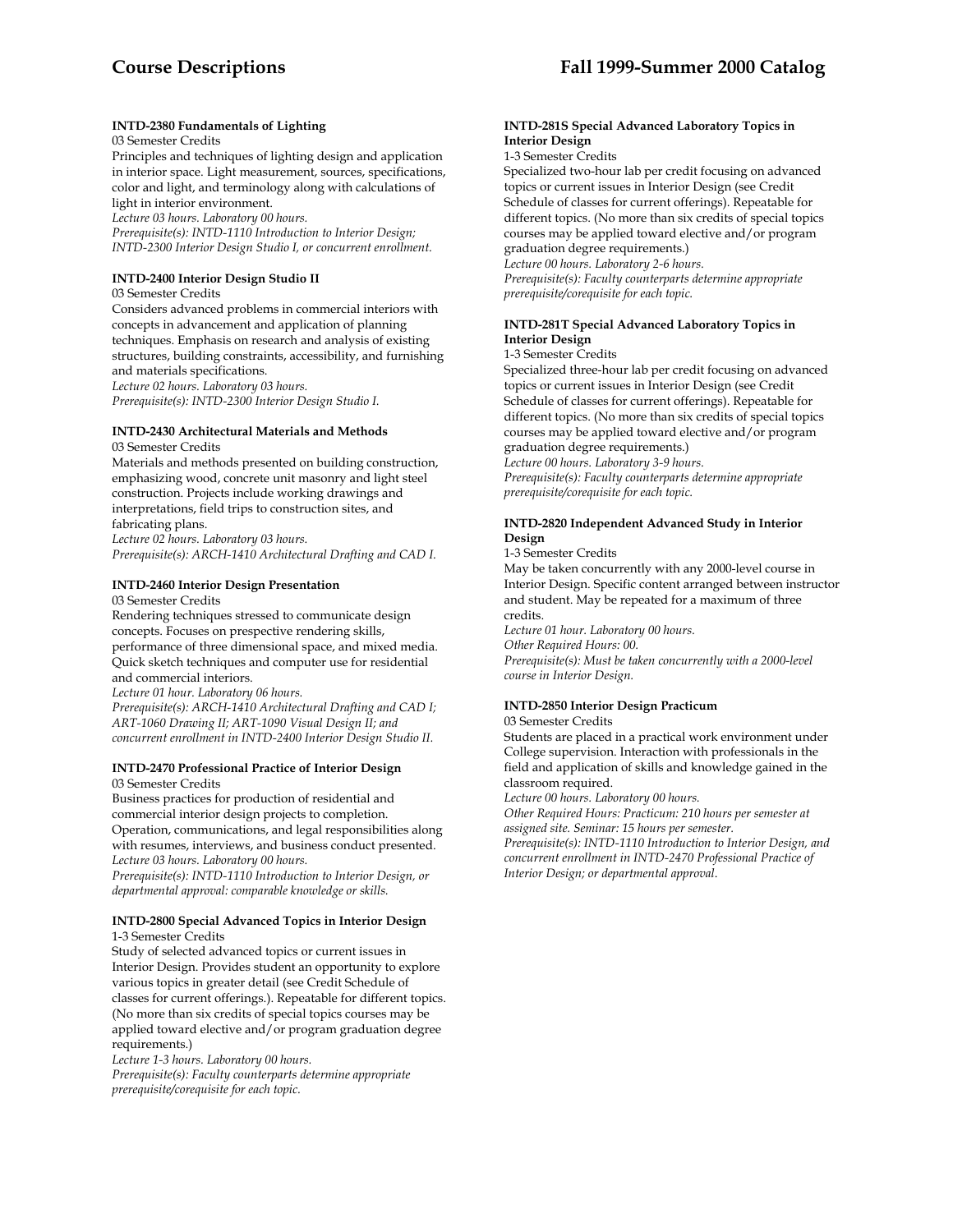# **ITALIAN - ITAL**

# **ITAL-1010 Beginning Italian I**

#### 04 Semester Credits

Introduction to Italian through multiple approaches emphasizing speaking and understanding. Practice in conversational Italian and aural comprehension on topics of daily interest. Practice in writing basic sentences and small simple paragraphs on relevant topics and reading short paragraphs.

*Lecture 03 hours. Laboratory 02 hours. Prerequisite(s): None.* 

# **ITAL-1020 Beginning Italian II**

#### 04 Semester Credits

Development of proficiency in speaking, understanding, reading, and writing in Italian. Emphasis on strengthening conversational skills through discussions of selected readings and cultural topics.

*Lecture 03 hours. Laboratory 02 hours.* 

*Prerequisite(s): ITAL-1010 Beginning Italian I, or one year of high school Italian; or departmental approval.* 

#### **ITAL-1100 Italian Intercultural Perspectives** 03 Semester Credits

Study of Italian image and contribution to world culture and various nation-shaping events throughout history from Roman times to present, with particular emphasis on shaping of United States of America. Cultural presence of Italy in United States.

*Lecture 03 hours. Laboratory 00 hours. Prerequisite(s): None.* 

# **ITAL-2010 Intermediate Italian I**

#### 03 Semester Credits

Increased vocabulary development and structural review through readings of cultural texts. Emphasis on oral expression and group discussions. Intensive exercises in written and oral expression. Grammar review and vocabulary building.

*Lecture 03 hours. Laboratory 00 hours. Prerequisite(s): ITAL-1020 Beginning Italian II, or two years of high school Italian; or departmental approval.* 

### **ITAL-2020 Intermediate Italian II**

### 03 Semester Credits

Intensive exercises in written and oral expression in Italian with emphasis on conversation. Further improvements of written skills. Reading of selected texts in order to deepen understanding and appreciation of Italian culture. Additional grammar review and vocabulary building. Further exploration of Italian literature.

*Lecture 03 hours. Laboratory 00 hours. Prerequisite(s): ITAL-2010 Intermediate Italian I, or two years of* 

*high school Italian; or departmental approval.* 

#### **ITAL-2410 Italian Conversation and Composition** 03 Semester Credits

Development of proficiency in speaking, understanding, reading, and writing. Emphasis on strengthening conversational skills through discussions of selected readings and cultural topics and more conversational opportunities. Discussion of topics of everyday life, colloquialisms, vocabulary augmentation, and improvement of speech patterns. Practice in writing compositions. Emphasis on group discussion.

*Lecture 03 hours. Laboratory 00 hours.* 

*Prerequisite(s): ITAL-2020 Intermediate Italian II, or concurrent enrollment with departmental approval: three years of high school Italian.* 

# **ITAL-2420 Italian Civilization, Culture and Literature**  03 Semester Credits

Introduction to civilization and literature of Italy. Emphasis on interrelationship between history and geography of Italy and its culture.

*Lecture 03 hours. Laboratory 00 hours.* 

*Prerequisite(s): ITAL-2410 Italian Conversation and Composition, or concurrent enrollment with departmental approval: three years of high school Italian.*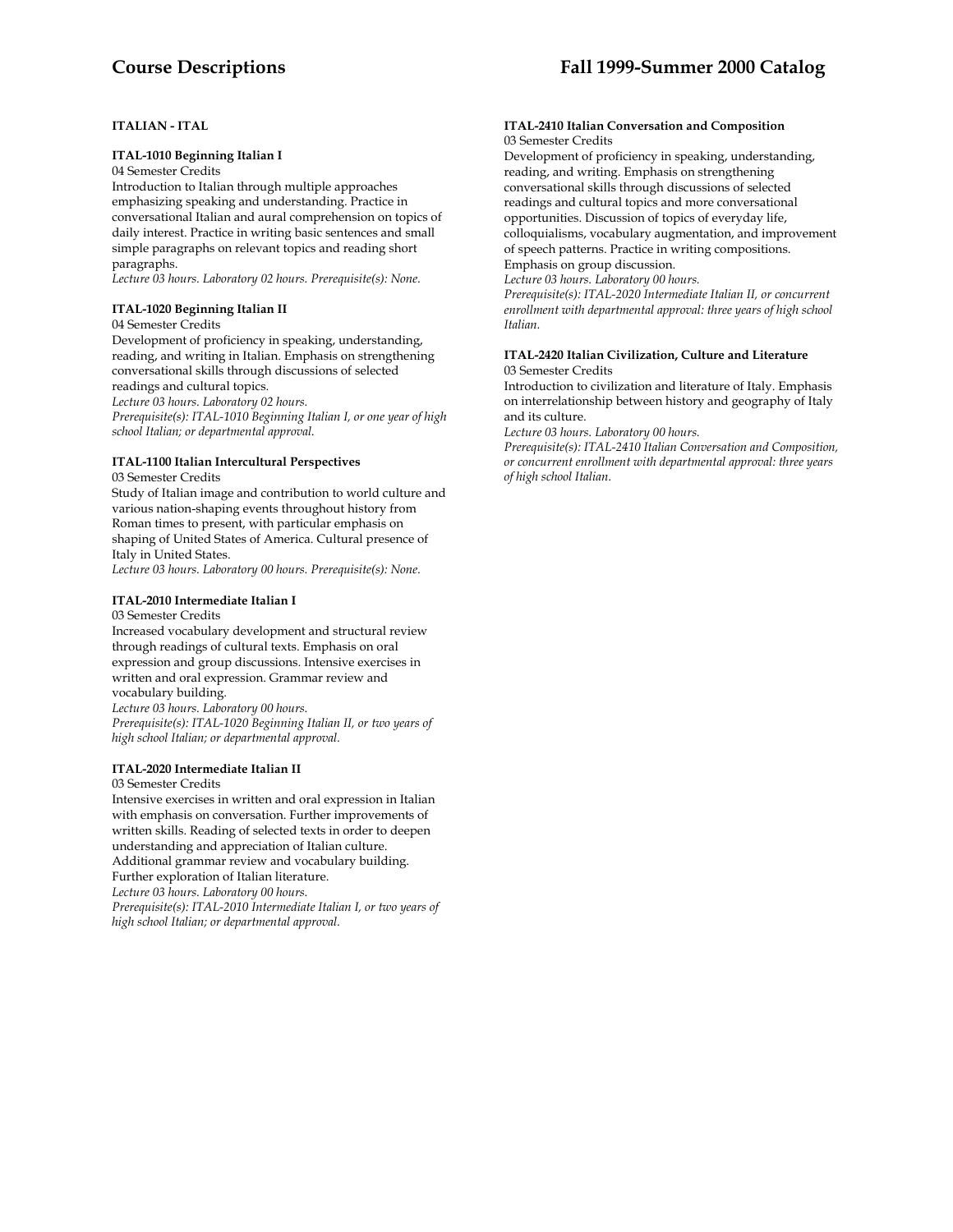# **JAPANESE – JAPN**

#### **JAPN-1010 Beginning Japanese I**

04 Semester Credits

Introduction to modern Japanese. Listening, speaking, reading, writing, and basic grammatical structures, with emphasis on appropriate social use of the language within Japanese culture. Hiragana, katakana, and 75-100 kanji. Basics of kanji dictionaries. Presented through class interaction, audio, video, and computer lab instruction. *Lecture 03 hours. Laboratory 02 hours. Prerequisite(s): None.* 

# **JAPN-1020 Beginning Japanese II**

04 Semester Credits

Continued study of modern Japanese in social and cultural context. Emphasis on listening comprehension and speaking regarding practical daily transactions. Reading basic, graded texts and writing simple compositions, integrating basic grammatical structures, hiragana, katakana, and 100-150 new kanji. Acquiring speed in referring to kanji dictionaries. Class interaction, audio, video and computer lab. *Lecture 03 hours. Laboratory 02 hours.* 

*Prerequisite(s): JAPN 1010 Beginning Japanese I, or departmental approval.* 

# **JAPN-113Z Beginning Japanese III: Transition Course**

03 Semester Credits

Transition Course. Must have completed JAPN-112 Beginning Japanese II. Replaces JAPN-113 Beginning Japanese III. Completes course sequence. Continued study of Japanese listening, speaking, reading, writing, and grammar. Appropriate social use of the language within Japanese culture.

*Lecture 03 hours. Laboratory 00 hours.* 

*Prerequisite(s): JAPN-112 Beginning Japanese II, or departmental approval*.

# **JAPN-1800 Special Topics in Japanese**

1-3 Semester Credits

Study of selected topics or current issues in Japanese. Provides student an opportunity to explore various topics in greater detail (see Credit Schedule of classes for current offerings). Repeatable for different topics. (No more than six credits of special topics courses may be applied toward elective and/or program graduation degree requirements.) *Lecture 1-3 hours. Laboratory 00 hours.* 

*Other Required Hours: 00.* 

*Prerequisite(s): Faculty counterparts determine appropriate prerequisite/corequisite for each topic.* 

### **JAPN-2010 Intermediate Japanese I**

04 Semester Credits

Continued study of modern Japanese in social and cultural context. Listening and speaking skills necessary for basic function and communication in Japanese society. Reading functional, intermediate, graded texts and writing brief compositions and personal correspondence, integrating intermediate grammatical structures and 150-200 new kanji. Class interaction, audio, video, and computer lab. *Lecture 03 hours. Laboratory 02 hours. Prerequisite(s): JAPN-1020 Beginning Japanese II, or departmental approval.* 

#### **JAPN-2020 Intermediate Japanese II** 04 Semester Credits

Continued study of modern Japanese in social and cultural context. Emphasis on communicative listening and speaking skills. Discussion of topics on Japanese culture and society. Reading and writing longer texts and compositions expressing more complex ideas, integrating 150-200 new kanji. Completion of Japanese grammar foundation. Class interaction, audio, video, and computer lab. *Lecture 03 hours. Laboratory 02 hours. Prerequisite(s): JAPN-2010 Intermediate Japanese I, or departmental approval.* 

# **JAPN-2410 Advanced Japanese I**

03 Semester Credits

Modern Japanese in social and cultural context. Development of focused listening comprehension and conversational skills. Discussion of cultural and business topics in Japanese. Reading selected literary materials texts. Introduction to formal writing style and its structural differences. Writing formal letters and brief essays. Introduction of 200-250 new kanji. Class interaction, audio, video, and computer lab.

*Lecture 02 hours. Laboratory 02 hours. Prerequisite(s): JAPN-2020 Intermediate Japanese II, or departmental approval.* 

# **JAPN-2420 Advanced Japanese II**

03 Semester Credits

Modern Japanese in social and cultural context. Further development of focused listening and conversation skills. Discussion of aspects of Japanese politics and economy. Reading authentic texts such as periodicals, short stories, and novel excerpts. Writing journal entries and compositions of 200-400 characters. Introduction of 200-250 new kanji. Class interaction, audio, video, and computer lab. *Lecture 02 hours. Laboratory 02 hours. Prerequisite(s): JAPN-2410 Advanced Japanese I, or departmental approval.* 

#### **JAPN-2800 Special Advanced Topics in Japanese**  1-3 Semester Credits

Study of selected advanced topics or current issues in Japanese. Provides student an opportunity to explore various topics in greater detail (see Credit Schedule of classes for current offerings.). Repeatable for different topics. (No more than six credits of special topics courses may be applied toward elective and/or program graduation degree requirements.)

*Lecture 1-3 hours. Laboratory 00 hours. Prerequisite(s): Faculty counterparts determine appropriate prerequisite/corequisite for each topic.*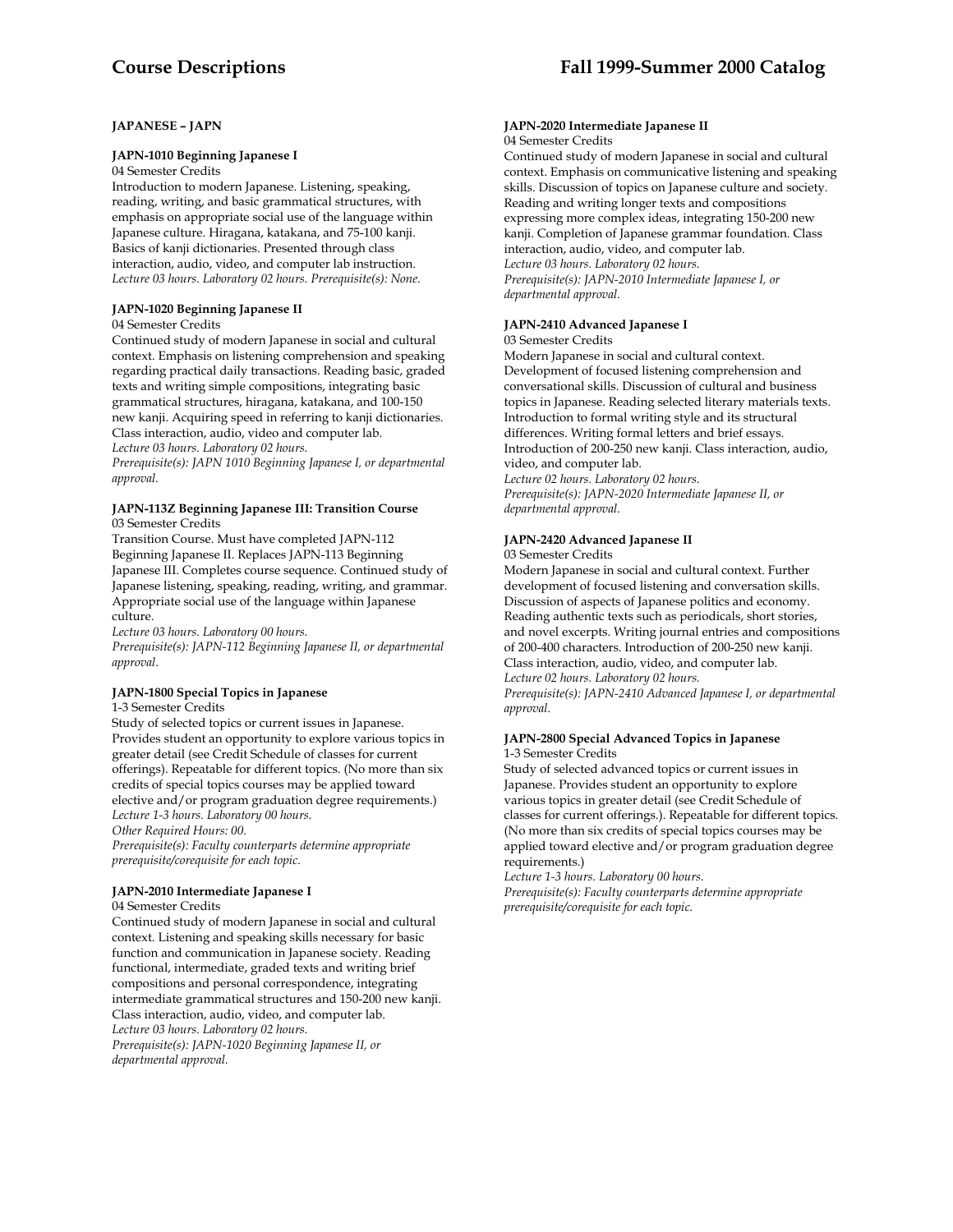## **JOURNALISM AND MASS COMMUNICATIONS - JMC (formerly Journalism - JOUR)**

# **JMC-1010 Introduction to Mass Communication I**

04 Semester Credits

Nature and function of mass media: print, television, radio and film. Impact and influence on individuals in a democratic society.

*Lecture 04 hours. Laboratory 00 hours. Prerequisite(s): None.* 

# **JMC-1020 Introduction to Mass Communication II**

03 Semester Credits

Examination of each of the mass media. Includes current trends and issues, social economic and legal constraints, ethics of mass media, communication research, and probable future of mass media.

*Lecture 03 hours. Laboratory 00 hours. Prerequisite(s): None.* 

# **JMC-1310 Film Appreciation**

03 Semester Credits

(formerly ART-140)

Introduction to aspects of film including script, directing and elements of cinematography. Includes survey of film history and criticism. Class views masterpieces from a number of countries.

*Lecture 03 hours. Laboratory 00 hours. Prerequisite(s): None.* 

# **JMC-1410 Staff Practice**

### 01 Semester Credit

Class laboratory experience in assembling, making-up and publishing College newspaper. Detailed weekly analysis of effectiveness of news stories written and published and overall presentation of College newspaper. Students assigned to College newspaper staff.

*Lecture 00 hours. Laboratory 02 hours.* 

*Prerequisite(s): Concurrent enrollment in JMC-2010 News Writing, or departmental approval: comparable knowledge or skills.* 

### **JMC-1610 Survey of the Black Press**

03 Semester Credits

Nature and function of Black press including broadcast, with emphasis on history and function of Black press and impact of Black press on minorities in general. Special attention on career opportunities for minorities and problems of black journalist working with general press.

*Lecture 03 hours. Laboratory 00 hours. Prerequisite(s): None.* 

# **JMC-2010 News Writing**

### 04 Semester Credits

News gathering and writing for print media. Emphasis on basic structure of news story and writing against deadline. Survey of career opportunities in print and broadcast journalism. Principal ethical, policy and legal questions confronting reporters and their newspapers. *Lecture 04 hours. Laboratory 00 hours.* 

*Prerequisite(s): Eligibility for ENG-1010 College Composition I, or departmental approval: comparable knowledge or skills.* 

# **JMC-2020 News Reporting**

# 04 Semester Credits

Emphasis on problems of news gathering using community as laboratory. Interpretive reporting. Attention to needs of wide variety of types of newspapers and to journalistic specialties. *Lecture 04 hours. Laboratory 00 hours. Prerequisite(s): JMC-2010 News Writing.* 

# **JMC-2030 News Editing**

#### 04 Semester Credits

Copy desk methods. Copy and proofreading, headline writing, newspaper makeup and style. Introduction to newspaper law, including libel, right to privacy and press privileges. Editorial writing, problems and policy. Examination of major contemporary American newspapers. *Lecture 04 hours. Laboratory 00 hours. Prerequisite(s): JMC-2010 News Writing.* 

# **JMC-2210 Introduction to Radio and Television**

03 Semester Credits

(formerly THEA-172) Survey of radio and television industry and its impact on contemporary society with critical study of broadcast programming including production, direction and writing. *Lecture 03 hours. Laboratory 00 hours. Prerequisite: JMC-1010 Introduction to Mass Communication I.* 

### **JMC-2220 Broadcast Journalism**

03 Semester Credits

News reading, news preparation, news reporting on audiotape, videotape and live camera for television and radio. Covers Federal Communications Commission rules and regulations on news. Fundamentals of what makes a story and how to get it. Art of interviewing. Field work, study of radio and television history. *Lecture 03 hours. Laboratory 00 hours. Prerequisite: JMC-1010 Introduction to Mass Communication I.* 

# **JMC-2410 Television Production**

03 Semester Credits

Introduction to basic concepts of video production. Emphasis on operation of video cameras, microphone placement, lighting, editing and post- production equipment. Teamwork and group production emphasized. *Lecture 2 hours. Laboratory 02 hours. Prerequisite(s): JMC-1010 Introduction to Mass Communication I, or departmental approval: comparable knowledge or skills.* 

#### **JMC-2420 Advanced Television Production** 03 Semester Credits

Advanced television production and operations, to include hands-on training with studio and field equipment. Theories and processes of producing and directing video programs, including script writing, visualization, personnel management and budgeting. Includes multi-camera and single-camera production, video editing techniques. Teamwork and group production emphasized. *Lecture 02 hours. Laboratory 02 hours. Prerequisite(s): JMC-2410 Television Production.*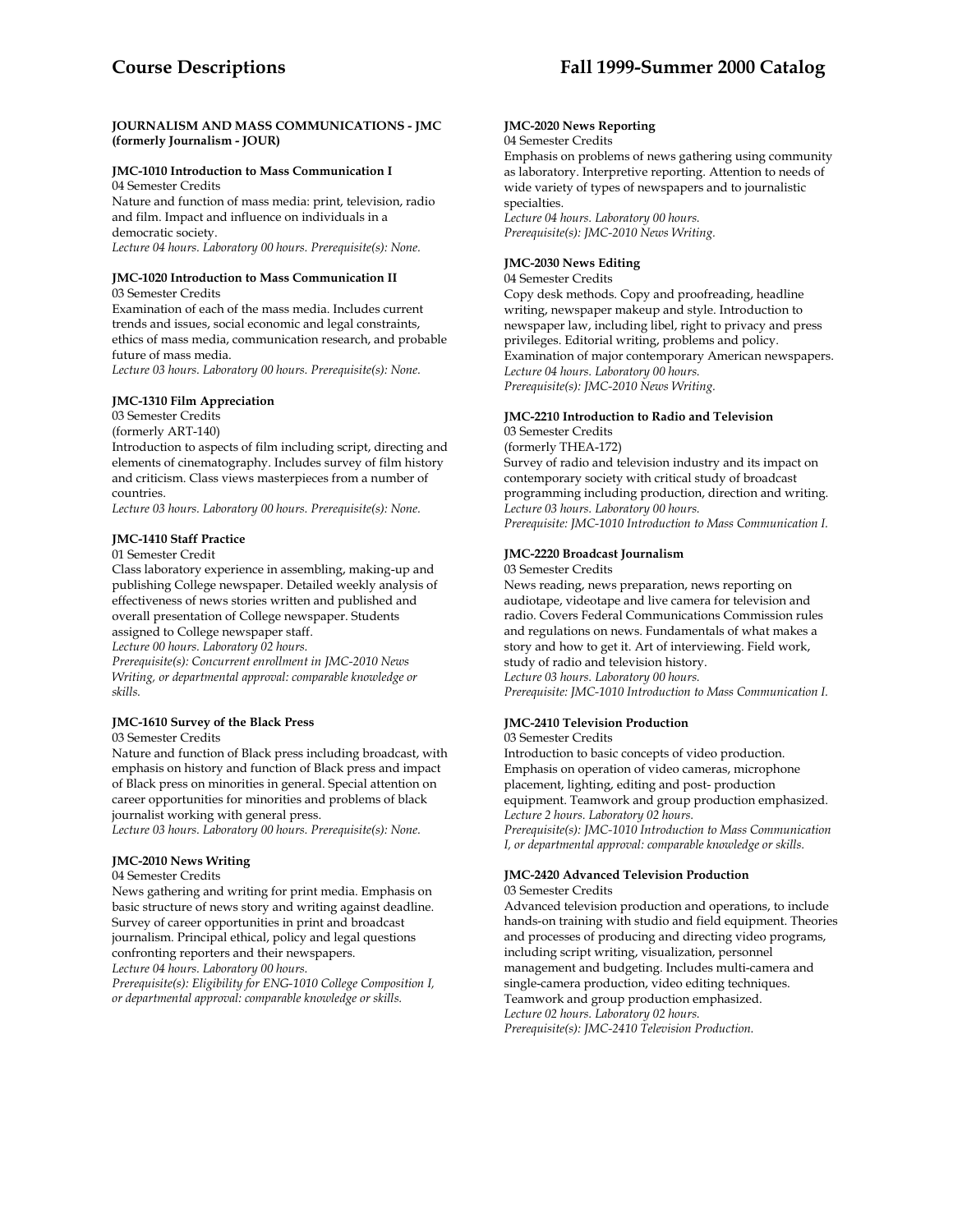# **JMC-2470 Motion Picture Production**

03 Semester Credits (formerly THEA-282) Introduction to motion picture production techniques. Students design, shoot and edit their own projects. *Lecture 02 hours. Laboratory 02 hours. Prerequisite(s): JMC-1010 Introduction to Mass Communication I, or departmental approval: comparable knowledge or skills.* 

### **JMC-2480 Radio Broadcast Production**

03 Semester Credits

(formerly THEA-290 and 291)

Basic principles of production and programming including training and development in basic performance areas. Study of contemporary radio station programming theories and techniques.

*Lecture 02 hours. Laboratory 02 hours.* 

*Prerequisite(s): JMC-1010 Introduction to Mass Communication I, or departmental approval: comparable knowledge or skills.* 

#### **JMC-2800 Special Advanced Topics in Journalism and Mass Communication**

1-3 Semester Credits

Study of selected advanced topics or current issues in Journalism and Mass Communications. Provides student an opportunity to explore various topics in greater detail (see Credit Schedule of classes for current offerings.). Repeatable for different topics. (No more than six credits of special topics courses may be applied toward elective and/or program graduation degree requirements.) *Lecture 1-3 hours. Laboratory 00 hours. Prerequisite(s): Faculty counterparts determine appropriate prerequisite/corequisite for each topic.* 

### **JMC-281S Special Advanced Laboratory Topics in Journalism & Mass Communication**

1-3 Semester Credits

Specialized two-hour lab per credit focusing on advanced topics or current issues in Journalism & Mass Communication (see Credit Schedule of classes for current offerings). Repeatable for different topics. (No more than six credits of special topics courses may be applied toward elective and/or program graduation degree requirements.) *Lecture 00 hours. Laboratory 2-6 hours. Prerequisite(s): Faculty counterparts determine appropriate prerequisite/corequisite for each topic.* 

# **JMC-281T Special Advanced Topics in Journalism and Mass Communication Laboratory Experience**

1-3 Semester Credits

Specialized three-hour lab per credit focusing on advanced topics or current issues in Journalism and Mass Communication (see Credit Schedule of classes for current offerings). Repeatable for different topics. (No more than six credits of special topics courses may be applied toward elective and/or program graduation degree requirements.) *Lecture 00 hours. Laboratory 3-9 hours. Prerequisite(s): Faculty counterparts determine appropriate* 

*prerequisite/corequisite for each topic.* 

#### **JMC-2830 Cooperative Field Experience**  1-3 Semester Credits

Limited to students in Cooperative Education Program. Employment in an approved training facility under College supervision. Requirement for one credit is 180 hours of approved work. Students may earn up to three credits in one semester. May be repeated for an accrued maximum of nine credits.

*Lecture 00 hours. Laboratory 00 hours.* 

*Other Required Hours: 180 clock hours of approved work per credit hour.* 

*Prerequisite(s): Formal application into the Cooperative Education Program.* 

# **LATIN - LAT**

# **LAT-1010 Beginning Latin I**

04 Semester Credits

Introduction to Latin through multiple approaches with emphasis on comprehension of basic and some complex grammar. Use of language lab and analysis of English vocabulary. *Lecture 03 hours. Laboratory 02 hours.* 

*Prerequisite(s): None.* 

# **LAT-1020 Beginning Latin II**

04 Semester Credits

Continued study of Latin language Development of proficiency in reading, writing, and speaking. Emphasis on reading classical works. *Lecture 04 hours. Laboratory 00 hours.* 

*Prerequisite(s): LAT-1010 Beginning Latin I, or departmental approval.*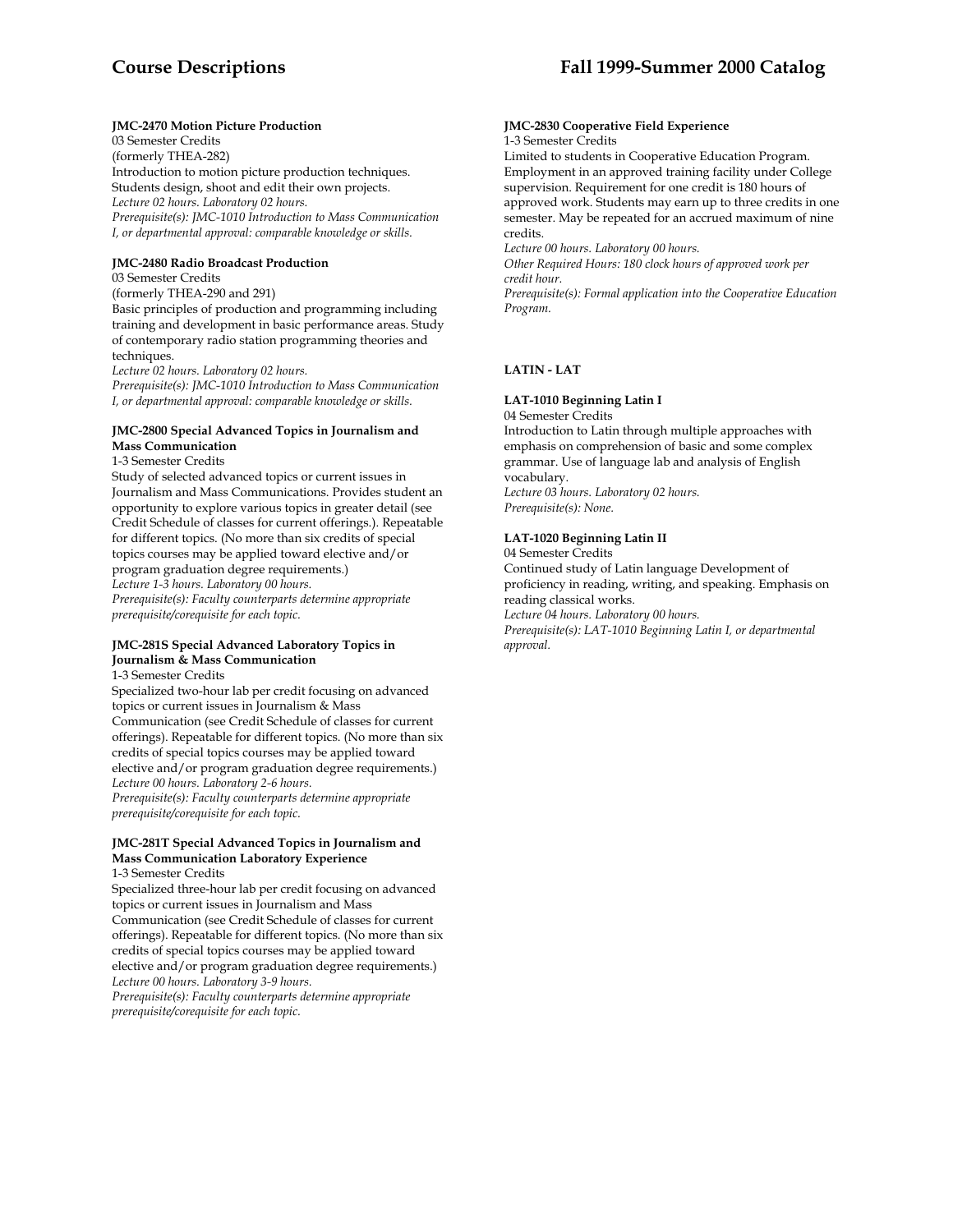# **LAW ENFORCEMENT - LAWE**

# **LAWE-1000 Introduction to Criminal Justice**

03 Semester Credits

History and philosophy of criminal justice in America; review system, identification of subsystems, role expectations, and relationships. Theory of crime, punishment, and rehabilitation. Ethics, education, and training required in law enforcement, nature of formal and informal decision making in criminal justice, sociology, politics, economics, and law of criminal justice. *Lecture 03 hours. Laboratory 00 hours. Prerequisite(s): None.* 

# **LAWE-1010 Computers in Criminal Justice**

02 Semester Credits

Introduction to uses and applications of computer technology in criminal justice field. Includes discussions of basic terminology; common applications in database, word processing, and spreadsheet uses; and an introduction to World Wide Web. Comprehensive examination of computer crimes and procedures, techniques, and legal constraints which apply.

*Lecture 02 hours. Laboratory 00 hours. Prerequisite(s): None.* 

#### **LAWE-1050 Introduction to Security** 02 Semester Credits

Historical perspective on development of security with definition of current role and function. Studies in fundamental principles of risk assessment, physical plant security, defense systems, internal security, fire prevention and disaster preparedness in security field. *Lecture 02 hours. Laboratory 00 hours. Prerequisite(s): None.* 

# **LAWE-1070 Introduction to Corrections**

02 Semester Credits

Introduction to processes, procedures and issues in contemporary corrections. History and evolution of various elements of juvenile and adult correction systems. *Lecture 02 hours. Laboratory 00 hours. Prerequisite(s): None.* 

### **LAWE-1100 Criminal Procedures and Evidence**

03 Semester Credits

Traces criminal justice system and procedures used in bringing someone to trial; viewing the arrest, bail, grand jury, pre-trial through trial process. Roles of all participants in process examined. Discussion of post-trial proceedings: appeals, habeas corpus hearings, probation and parole. Thoroughly reviews rules of evidence. *Lecture 03 hours. Laboratory 00 hours. Prerequisite(s): None.* 

**LAWE-1110 Constitutional Law** 

# 03 Semester Credits

Development of Federal Constitution and history of Bill of Rights. In-depth analysis of first, fourth, fifth, sixth, eighth and fourteenth Amendments. Impact of recent court decisions on these amendments and implications for criminal justice officials.

*Lecture 03 hours. Laboratory 00 hours.* 

*Prerequisite(s): LAWE-1100 Criminal Procedures and Evidence, or departmental approval: comparable knowledge or skills.* 

# **LAWE-1300 Patrol Operations**

# 04 Semester Credits

Examination of techniques required in performing patrol function. Covers preparation, vehicle patrol, foot patrol, crimes in progress, prowler calls, building searches, performance of stops and approaches, vehicle identification, and prisoner booking and handling. Incorporates report writing required of police officers. Discussion of various types of forms and reports necessary and methods for accurate completion. Use and structure of field notes, investigative report form and content, and use of proper grammar in narrative reports.

*Lecture 04 hours. Laboratory 00 hours.* 

*Prerequisite(s): LAWE-1000 Introduction to Criminal Justice, or departmental approval: comparable knowledge or skills.* 

# **LAWE-1310 Traffic Enforcement and Investigation**  03 Semester Credits

Examination of traffic accident investigation, traffic enforcement and other control procedures utilized in highway transportation system. Comprehensive study of traffic enforcement principles, problems, and procedures and how traffic accident investigation program relates to traffic enforcement program. Investigation of accident scene and methods for enforcement of specific driving violations. *Lecture 03 hours. Laboratory 00 hours.* 

*Prerequisite(s): LAWE-1000 Introduction to criminal justice, or departmental approval: comparable knowledge or skills.* 

# **LAWE-1400 Assets Protection**

04 Semester Credits

In-depth study of principles of loss prevention with emphasis on risk management. Examination of concepts of physical security with management systems; physical security requirements; alarm systems; planning and vulnerability assessments. *Lecture 04 hours. Laboratory 00 hours. Prerequisite(s): None.* 

## **LAWE-1500 Community Intervention Resources**  04 Semester Credits

In-depth survey of community-based resources designed for intervention, prevention and control or rehabilitation of juvenile and adult offender. *Lecture 04 hours. Laboratory 00 hours. Prerequisite(s): None.* 

#### **LAWE-1800 Special Topics in Law Enforcement**  1-3 Semester Credits

Study of selected topics or current issues in Law Enforcement. Provides student an opportunity to explore various topics in greater detail (see Credit Schedule of classes for current offerings). Repeatable for different topics. (No more than six credits of special topics courses may be applied toward elective and/or program graduation degree requirements.)

*Lecture 1-3 hours. Laboratory 00 hours.* 

*Other Required Hours: 00.* 

*Prerequisite(s): Faculty counterparts determine appropriate prerequisite/corequisite for each topic.*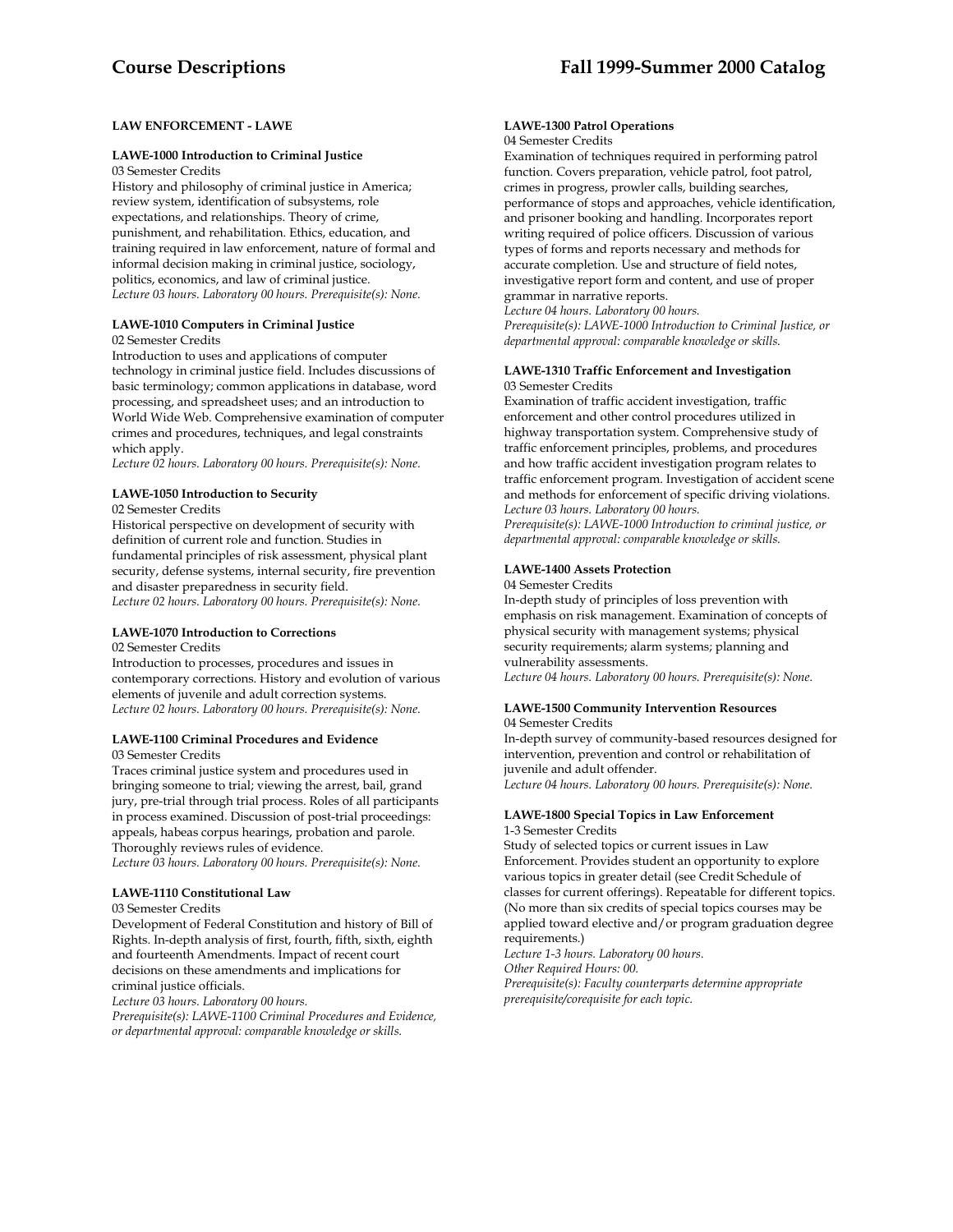# **LAWE-181S Special Laboratory Topics in Law Enforcement**

1-3 Semester Credits

Specialized two-hour lab per credit focusing on selected topics or current issues in Law Enforcement (see Credit Schedule of classes for current offerings). Repeatable for different topics. (no more than six credits of special topics may be applied toward elective and/or program graduation degree requirements.)

*Lecture 00 hours. Laboratory 2-6 hours. Other Required Hours: 00. Prerequisite(s): Faculty counterparts determine appropriate* 

*prerequisite/corequisite for each topic.* 

# **LAWE-181T Special Laboratory Topics in Law Enforcement**

1-3 Semester Credits

Specialized three-hour lab per credit focusing on selected topics or current issues in Law Enforcement (see Credit Schedule of classes for current offerings). Repeatable for different topics. (no more than six credits of special topics may be applied toward elective and/or program graduation degree requirements.)

*Lecture 00 hours. Laboratory 3-9 hours.* 

*Other Required Hours: 00.* 

*Prerequisite(s): Faculty counterparts determine appropriate prerequisite/corequisite for each topic.* 

# **LAWE-2300 Juvenile Delinquency**

02 Semester Credits

Problem of juvenile delinquency, police programs and community resources for prevention of juvenile delinquency presented. Juvenile court organization and procedure, detention, filing, police procedures and enforcement of juvenile code.

*Lecture 02 hours. Laboratory 00 hours.* 

*Prerequisite(s): LAWE-1000 Introduction to Criminal Justice, or departmental approval: comparable knowledge or skills.* 

# **LAWE-2310 Criminal Investigation**

04 Semester Credits

Comprehensive examination of investigative techniques utilized in development of criminal cases. Focus on initial response and crime scene investigation, and conducting interviews and interrogations. Use of Reid Technique of interrogation: crime scene protection; sketching and photographing; fingerprints; identifying and collecting evidence; and specific scientific examinations utilized in various types of crimes.

*Lecture 04 hours. Laboratory 00 hours.* 

*Prerequisite(s): LAWE-1300 Patrol Operations, or departmental approval: comparable knowledge or skills.* 

### **LAWE-2320 Ohio Revised Code**

03 Semester Credits

Intensive examination and study of criminal and traffic statues of Ohio Revised Code. Designed to provide students with ability to recognize specific violations of both criminal and traffic law from elements present in given situation. *Lecture 03 hours. Laboratory 00 hours.* 

*Prerequisite(s): LAWE-1000 Introduction to Criminal Justice, or departmental approval: comparable knowledge or skills.* 

#### **LAWE-2340 Police Management and Supervision**  04 Semester Credits

Comprehensive examination of both supervisory and administrative roles in law enforcement environment. Examines supervisory role in leadership development, discipline, motivation, personnel evaluation, human relations, administrative concerns in organizational structure, time management, collective bargaining, conflict and stress management, manpower deployment, civil liability, and employee productivity. *Lecture 04 hours. Laboratory 00 hours. Prerequisite(s): LAWE-1000 Introduction to Criminal Justice; and LAWE-1010 Computers in Criminal Justice; or departmental* 

*approval: comparable knowledge or skills.* 

**LAWE-2350 Special Issues in Criminal Justice** 02 Semester Credits

Review of special and contemporary issues in field of criminal justice. Discussion of varying viewpoints and aspects of problems faced in these fields. Critical and analytical approach used to understand role and relationship of criminal justice system in today's society. *Lecture 02 hours. Laboratory 00 hours. Prerequisite(s): LAWE-2310 Criminal Investigation, or departmental approval: comparable knowledge or skills.* 

# **LAWE-2360 Community Oriented Policing**

03 Semester Credits

Study of evolution of policing. In-depth analysis of origin of community oriented policing. Strategies, concerns, and evolution of community oriented policing. Nature and operations of community policing.

*Lecture 3 hours. Laboratory 00 hours. Prerequisite(s): LAWE-1000 Introduction to Criminal Justice, or departmental approval: comparable knowledge or skills.* 

# **LAWE-2400 Security Management**

04 Semester Credits

Comprehensive examination of organization, staffing, supervision and administration of security function. Concerned with general security management, supervision and operational management along with public relations. *Lecture 04 hours. Laboratory 00 hours. Prerequisite(s): LAWE-1050 Introduction to Security, or departmental approval: prior knowledge or experience.* 

# **LAWE-2410 Security Investigation**

03 Semester Credits

Intensive examination of investigative function as it relates to private security. Criminal and non- criminal investigations. Study of databanks, surveillance methods, interviews, backgrounds, and report preparation. *Lecture 03 hours. Laboratory 00 hours. Prerequisite(s): LAWE-1050 Introduction to Security, or departmental approval: comparable knowledge or skills.* 

### **LAWE-2420 Legal Aspects of Private Security**  03 Semester Credits

Study of various Federal and State laws and impact on security management process. In-depth examination of state criminal code as applied to private security. *Lecture 03 hours. Laboratory 00 hours. Prerequisite(s): LAWE-1050 Introduction to Security, or departmental approval: comparable knowledge or skills.*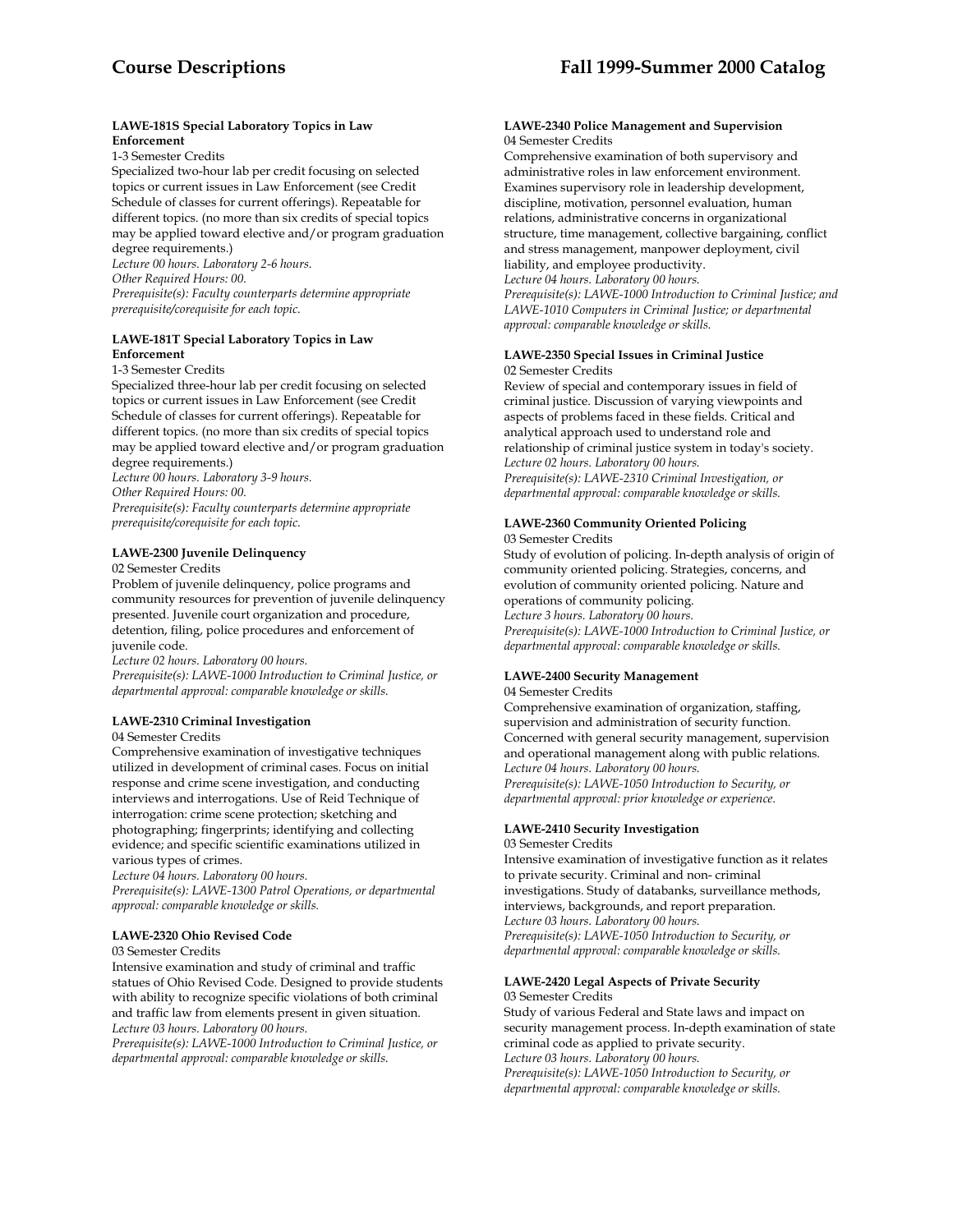#### **LAWE-2430 Contemporary Security Problems**  03 Semester Credits

Analysis of current and special security problems. Provides opportunity for students to select areas of security for individual emphasis. Further study may include banking, retail, industrial, hotel, college and hospital. *Lecture 03 hours. Laboratory 00 hours.* 

*Prerequisite(s): LAWE-1050 Introduction to Security, and LAWE-1400 Assets Protection; or departmental approval: comparable knowledge or skills.* 

#### **LAWE-2510 Community Supervision and Aftercare**  04 Semester Credits

Reviews and examines various aspects of contemporary community-based corrections practices and aftercare programs.

*Lecture 04 hours. Laboratory 00 hours.* 

*Prerequisite(s): LAWE-1070, Introduction to Corrections, or departmental approval: comparable knowledge and skills.* 

# **LAWE-2520 Criminology**

03 Semester Credits

Development of criminology, sociology of criminal law, legal order and crime control, and patterns of criminal law. Also deals with social reaction to crime and future crime control in American society.

*Lecture 03 hours. Laboratory 00 hours.* 

*Prerequisite(s): LAWE-1070 Introduction to Corrections, or departmental approval: comparable knowledge or skills.* 

# **LAWE-2530 Correctional Case Management**

03 Semester Credits

Application of counseling interview techniques applicable to correctional offender. Field and clinical situations simulated so student can gain experience in interviewing, chronological recording, report writing, and oral presentation of cases. *Lecture 03 hours. Laboratory 00 hours. Prerequisite(s): LAWE-1070 Introduction to Corrections, or departmental approval: comparable knowledge or skills.* 

#### **LAWE-2540 Corrections: Principles and Practices**  03 Semester Credits

Pre-service student placed in criminal justice agency facility under guidance of experienced practitioner. Application of corrections principles. Class time spent in small group discussions of theories and applications. *Lecture 01 hour. Laboratory 00 hours.* 

*Other Required Hours: Practicum: 8 hours per week. Seminar: 1 hour per week.* 

*Prerequisite(s): LAWE-2510 Community Supervision and Aftercare.* 

# **LAWE-2800 Special Advanced Topics in Law Enforcement**  1-3 Semester Credits

Study of selected advanced topics or current issues in Law Enforcement. Provides student an opportunity to explore various topics in greater detail (see Credit Schedule of classes for current offerings.). Repeatable for different topics. (No more than six credits of special topics courses may be applied toward elective and/or program graduation degree requirements.)

*Lecture 1-3 hours. Laboratory 00 hours.* 

*Prerequisite(s): Faculty counterparts determine appropriate prerequisite/corequisite for each topic.* 

# **LAWE-281S Special Advanced Laboratory Topics in Law Enforcement**

# 1-3 Semester Credits

Specialized two-hour lab per credit focusing on advanced topics or current issues in Law Enforcement (see Credit Schedule of classes for current offerings). Repeatable for different topics. (No more than six credits of special topics courses may be applied toward elective and/or program graduation degree requirements.)

*Lecture 00 hours. Laboratory 2-6 hours.* 

*Prerequisite(s): Faculty counterparts determine appropriate prerequisite/corequisite for each topic.* 

# **LAWE-281T Special Advanced Laboratory Topics in Law Enforcement**

### 1-3 Semester Credits

Specialized three-hour lab per credit focusing on advanced topics or current issues in Law Enforcement (see Credit Schedule of classes for current offerings). Repeatable for different topics. (No more than six credits of special topics courses may be applied toward elective and/or program graduation degree requirements.)

*Lecture 00 hours. Laboratory 3-9 hours. Prerequisite(s): Faculty counterparts determine appropriate prerequisite/corequisite for each topic.* 

# **LAWE-2830 Cooperative Field Experience**

### 1-3 Semester Credits

Limited to students in Cooperative Education Program. Employment in an approved training facility under College supervision. Requirement for one credit is 180 hours of approved work. Students may earn up to three credits in one semester. May be repeated for n accrued a maximum of nine credits.

*Lecture 00 hours. Laboratory 00 hours.* 

*Other Required Hours: 180 clock hours of approved work per credit hour.* 

*Prerequisite(s): Formal application into the Cooperative Education Program*.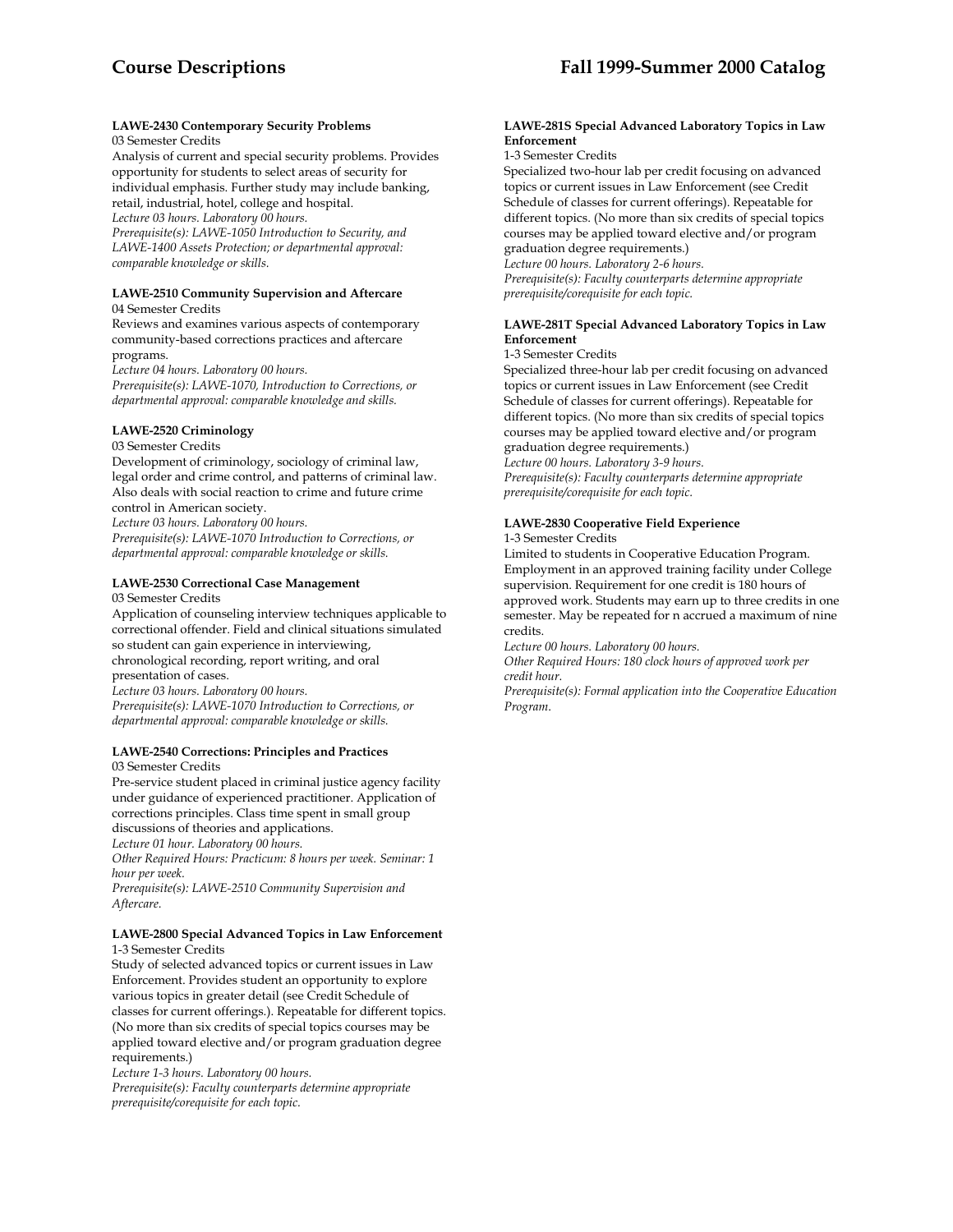# **MANUFACTURING/INDUSTRIAL TECHNOLOGY – MIT**

#### **MIT-1100 Computer Applications and Programming**  02 Semester Credits

Solving technological problems using microcomputer. Designing and debugging windows-based (16 bits and 32 bits) application software in Microsoft Visual Basic language. Applying designed software programs in technological problem solving. Programming spreadsheets and database application and development of front-end applications for spreadsheets and data base software using Microsoft Visual Basic. Course content updated as necessary to include additional functions in new versions of Microsoft Visual Basic.

*Lecture 01 hour. Laboratory 03 hours. Prerequisite(s): Eligibility for MATH-1160 Technical Mathematics I, or departmental approval: work experience.* 

### **MIT-1200 Engineering Drawing**

#### 02 Semester Credits

Visualization skills utilized in application of principles and practices of orthographic projection and pictoral sketching and drawing. Applied geometry, use of scales, sections, and auxiliary views as applied to technical drawings.

Dimensioning standards and conventions as related to detail and assembly drawings. Role that technical drawings play in relationships to processes of production and manufacturing along with design process studied.

*Lecture 01 hour. Laboratory 03 hours.* 

*Prerequisite(s): Eligibility for MATH-1160 Technical Mathematics I, or departmental approval: work experience.* 

# **MIT-1220 Introduction to AutoCAD**

#### 02 Semester Credits

Introduction to computer-assisted drafting (CAD). Student learns to operate CAD system as tool of drafting. Develops drafting capabilities by combining existing manual drafting skills and concepts with intricacies of CAD software. Student should be able to apply basic and intermediate CAD commands to draw and edit engineering drawings. Provides basic overview of necessary computer knowledge needed to operate IBM compatible computer. Student becomes familiar with special terms and definitions used in computer-assisted drafting.

*Lecture 01 hour. Laboratory 03 hours.* 

*Prerequisite(s): MIT-1200 Engineering Drawing, or concurrent enrollment; or ARCH-1410 Architectural Drafting and CAD I, or concurrent enrollment; or departmental approval: work experience.* 

# **MIT-1250 Materials and Machine Tools**

03 Semester Credits

Basic knowledge of behavior and characteristics of metals and other materials used in industry, their structure, physical, mechanical and chemical properties. Includes polymers, ceramics and composites. Special emphasis on detailed study of traditional and contemporary methods of metals machining. Laboratory experiences include fundamentals of machine tool setup and operation, precision measurement techniques. Turning, milling and grinding operations.

*Lecture 02 hours. Laboratory 03 hours. Prerequisite(s): Eligibility for MATH-1160 Technical Mathematics I, or departmental approval: work experience.* 

#### **MIT-1300 Metallurgy and Manufacturing Processes**  03 Semester Credits

Quantitative analysis and interpretation of microstructures in metals and metal alloys. Heat treatment of ferrous and non-ferrous materials and steel, crystallization structure and phase diagram. Metallographic microscope, micro hardness, tensile testing, and charpy impact test. Manufacturing processes including foundry, hot and cold metal forming, extraction, welding, and machining. Surface protection processes, cleaning, painting, electroplating, galvanizing and anodizing.

*Lecture 02 hours. Laboratory 03 hours.* 

*Prerequisite(s): MIT-1200 Engineering Drawing; and MIT-1250 Materials and Machine Tools, or concurrent enrollment; or departmental approval: work experience.* 

#### **MIT-1550 Industrial Drawing Essentials**

03 Semester Credits

Analysis and application of drawing symbols, terminology, and notes as applied to mechanical drawings for industrial processes. Topics include working, drawings, geometric dimensioning and tolerancing, drawing notes and revisions, and specialized drawing interpretation. *Lecture 02 hours. Laboratory 03 hours. Prerequisite(s): MIT-1200 Engineering Drawing, and MET-1100 Technology Orientation.* 

### **MIT-1600 CNC Programming**

#### 03 Semester Credits

Fundamentals of computers and computer applications as aid to manufacturing processes. Emphasis on blueprint analysis, using trigonometry and other forms of mathematics to determine programming points; ascertaining implied part dimensions; determination of machining parameters: calculation of speeds; feeds and tool offset; establishment of work zero and tools home positions. Manual programming of computer numerical control (CNC) machines using G-codes; tooling and set-up of CNC lathes and milling machines for machining operations; verification of toolpaths by simulation; operating CNC machines to produce mechanical parts.

*Lecture 02 hours. Laboratory 03 hours.* 

*Prerequisite(s): MIT-1250 Materials and Machine Tools, or concurrent enrollment; and MIT-1220 Introduction to AutoCAD, or concurrent enrollment.* 

#### **MIT-1700 CAD/CAM I**

#### 03 Semester Credits

Geometric modeling, using selected CAD/CAM packages to graphically model parts in 2D, 3D wire-frame and solid; graphic display manipulation; geometrical analysis; graphic and data files management; exchange and conversion of graphic files to standardized formats such as DXF, IGES. Generating G-codes, postprocessing G-codes into formats interpretable by given CNC controllers. Editing G-Codes with verification of validity of toolpaths in 3D and solid graphical simulation. Downloading path programs into CNC's MCU; tooling and setting up parts on CNC lathe and milling machines. Operating CNC machines to produce parts.

*Lecture 02 hours. Laboratory 03 hours.* 

*Prerequisite(s): MIT-1250 Materials and Machine Tools, or concurrent enrollment; and MIT-1600 CNC Programming, or concurrent enrollment.*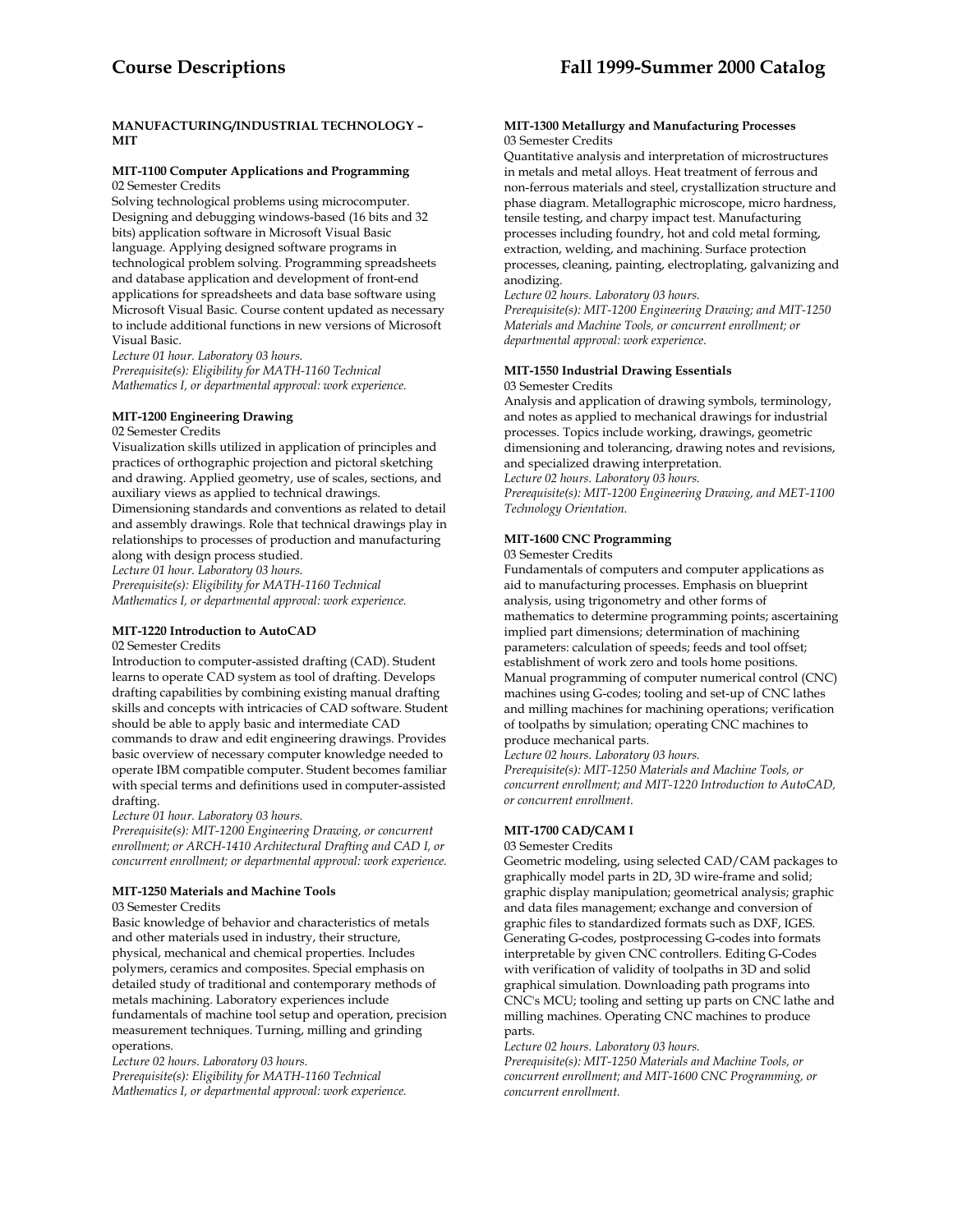# **MIT-1950 Industrial CAD I**

#### 03 Semester Credits

Advanced engineering drawing concepts used with computer-aided drafting software. Drawing applications include size tolerancing, thread specifications and standardized drawing formats. Isometric drawing and 3D wireframe models introduced as component for Industrial CAD II course.

*Lecture 01 hour. Laboratory 06 hours. Prerequisite(s): MIT-1220 Introduction to AutoCAD, or departmental approval: work experience*.

# **MIT-2050 Industrial CAD II**

# 03 Semester Credits

Application of computer using drafting/design software as tool for industrial drafting. Complete set of production drawings created using 2D and 3D drawing environments. Principles of parametric design, welding joint description and functional assemblies directly applied. Emphasis tailored to 3D modeling for enhanced part description. Students work on individual design projects to stimulate their spatial abilities and problem-solving techniques. *Lecture 01 hour. Laboratory 06 hours.* 

*Prerequisite(s): MIT-1250 Materials and Machine Tools; and MIT-1950 Industrial CAD I; or departmental approval: work experience.* 

# **MIT-2100 Advanced Machine Tools**

03 Semester Credits

Advanced machining processes with additional experience in setup and operation of standard machine tools; more complex turning, milling, grinding, band sawing operations with shop maintenance and shop safety. Turning operations include taper turning, machine lathe internal and external threading, and boring. Milling includes gears, gang and straddle milling. Further topics cover electron discharge machine (EDM), laser, electronmechanical machining, ultrasonic machining and water jet cutting. *Lecture 02 hours. Laboratory 03 hours. Prerequisite(s): MIT-1200 Engineering Drawing, and MIT-1250 Materials and Machine Tools.* 

### **MIT-2150 Motion and Time Study**

#### 03 Semester Credits

Motion and time study of operations to create cost consciousness desired in reducing operations or production costs. Detailed analysis of work methods for improvement. Developing best work methods by identifying motions, limits of motions and basic motion times. Applying predetermined time standard system (PTSS) in analyzing work methods. Identifying and applying methods of work sampling and measurement. Using motion and time study to aid cost estimating, wage and incentive planning. *Lecture 02 hours. Laboratory 02 hours.* 

*Prerequisite(s): MATH-1160 Technical Mathematics I, or departmental approval: work experience.* 

#### **MIT-2200 Computer Integrated Manufacturing**  03 Semester Credits

Analysis of computer integrated manufacturing (CIM) system. Emphasis on computer aided design (CAD) computer-aided production engineering (CAPE), computeraided production planning (CAPP), computer-aided manufacture (CAM), and computer- aided transportation and storage (CATS). Other sub-components of CIM and CIM strategies, such as CIM design rules, general interface rules, data and data communication, sensor and graphic systems, flow charting conventions and selection process. *Lecture 02 hours. Laboratory 03 hours. Prerequisite(s): MIT-1100 Computer Applications and Programming.* 

#### **MIT-2250 Welding Processes**

#### 03 Semester Credits

Study and application of modern welding processes including oxyacetelene, flux cored arc, welding, gas metal arc welding (GMAW), gas tungsten arc welding (GTAW), resistance welding, and arc cutting. Special processes and metal technology discussed.

*Lecture 02 hours. Laboratory 03 hours.* 

*Prerequisite(s): MIT-1300 Metallurgy and Manufacturing Processes.* 

# **MIT-2400 Statistical Process Control**

#### 03 Semester Credits

Application of statistical quality control technique in analysis of data for control of process quality and quality cost. Using measures of central tendencies and measures of dispersion, problem solving techniques, pareto charts, histograms, polygons, control charts, sampling procedures and probability theories as decision making tools for process and quality control.

*Lecture 03 hours. Laboratory 00 hours. Prerequisite(s): MATH-1360 Technical Mathematics II, or departmental approval: work experience.* 

# **MIT-2700 CAD/CAM II**

#### 03 Semester Credits

Parametric and non-parametric geometric modeling: graphic display manipulation; geometrical analysis; graphic and data files management; exchange and conversion of graphic files to standardized formats such as DXF, IGES; 3D wireframe modeling; solid modeling (CSG or B-Reps) using SolidWorks and other CAD software; surface modeling (Lofting, Sweeping, Blending) using SolidWorks and SurfCam. Generating G-codes using SurfCam and MasterCam packages and other CAM software. Postprocessing G-Codes into formats interpretable by given CNC controllers; editing G-Codes and verification of validity of toolpaths in Solid-3D graphical simulation; tooling and setting up of parts on CNC lathe and milling machines; downloading of path programs to MCU. Operating CNC machines to produce parts. *Lecture 02 hours. Laboratory 03 hours. Prerequisite(s): MIT-1700 CAD/CAM I.*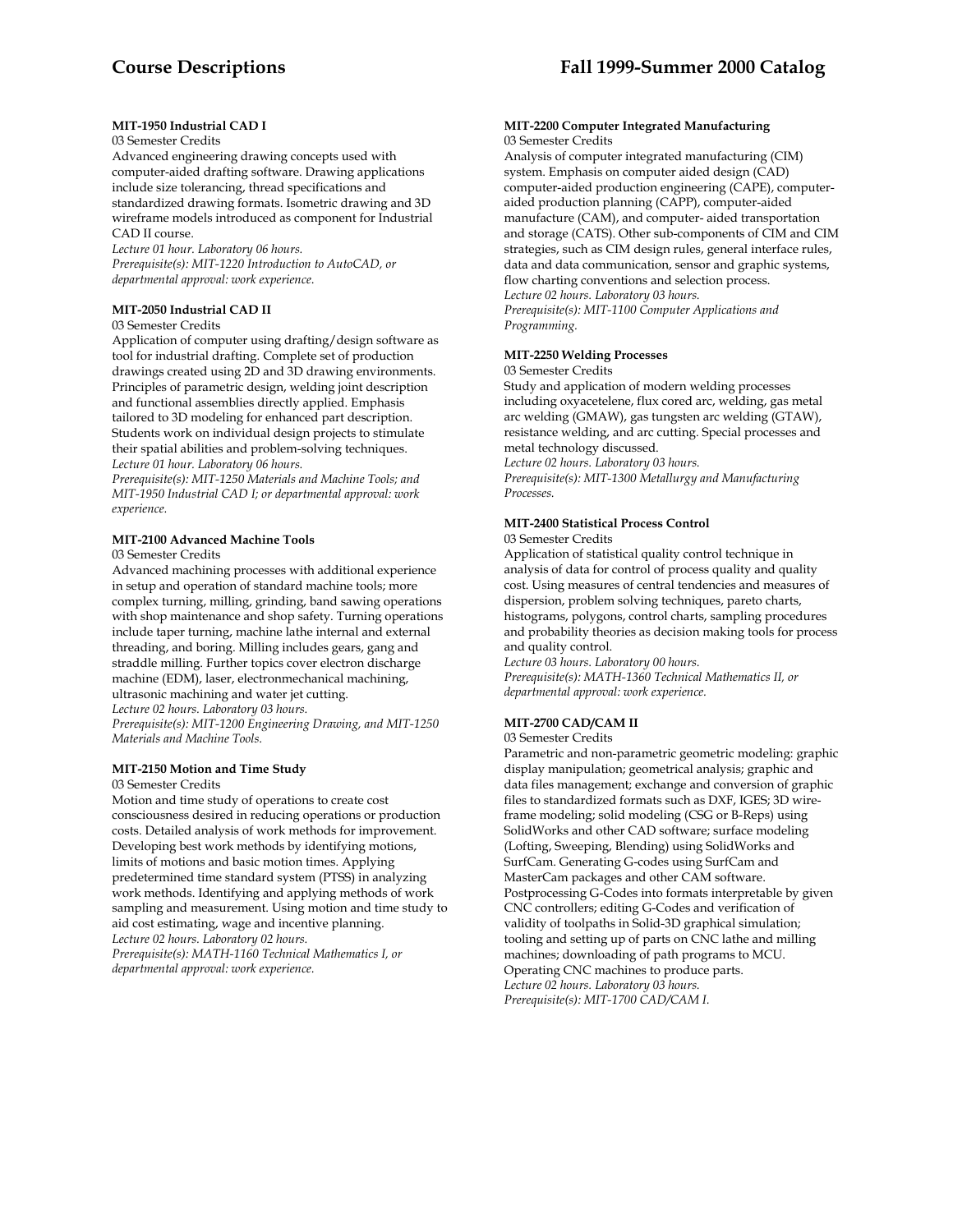#### **MIT-2730 Introduction to Manufacturing Management**  03 Semester Credits

Basic planning for manufacturing costs and materials. Management of work force, production and inventory. Personnel and public relations. Basic sequence of manufacturing, automatic and computer integrated manufacturing. Safety and protection of employees and company property. Occupational Safety and Health Act. *Lecture 03 hours. Laboratory 00 hours. Prerequisite(s): MIT-2150 Motion and Time Study, or* 

*departmental approval: work experience.* 

# **MIT-2740 Quality Manufacturing**

# 03 Semester Credits

Total quality management and leadership; application of statistical quality; quality cost; reliability; computers and quality; customer satisfaction; employee involvement and other quality control tools.

*Lecture 03 hours. Laboratory 00 hours. Prerequisite(s): MIT-2150 Motion and Time Study, or departmental approval: work experience.* 

# **MIT-2830 Cooperative Field Experience**

#### 1-3 Semester Credits

Limited to students in Cooperative Education Program. Employment in an approved training facility under College supervision. Requirement for one credit is 180 hours of approved work. Students may earn up to three credits in one semester. May be repeated for n accrued a maximum of nine credits.

*Lecture 00 hours. Laboratory 00 hours.* 

*Other Required Hours: 180 clock hours of approved work per credit hour.* 

*Prerequisite(s): Formal application into the Cooperative Education Program.* 

# **MARKETING - MARK**

# **MARK-1800 Special Topics in Marketing**

1-3 Semester Credits

Study of selected topics or current issues in Marketing. Provides student an opportunity to explore various topics in greater detail (see Credit Schedule of classes for current offerings). Repeatable for different topics. (No more than six credits of special topics courses may be applied toward elective and/or program graduation degree requirements.) *Lecture 1-3 hours. Laboratory 0 hours. Other Required Hours: 00. Prerequisite(s): Faculty counterparts determine appropriate prerequisite/corequisite for each topic.* 

#### **MARK-1820 Independent Study in Marketing**  1-3 Semester Credits

Must be taken concurrently with any 1000-level course in Marketing. Specific content arranged between instructor and student. May be repeated for a maximum of three credits. *Lecture 01 hour. Laboratory 00 hours. Other Required Hours: 00. Prerequisite(s): Must be taken concurrently with a 1000-level course in Marketing.* 

# **MARK-2010 Principles of Marketing**

#### 03 Semester Credits

Introduction to basic principles of marketing involved in selling of goods and services. Focus on marketing mix which includes creation of product, pricing, channels of distribution, and promotion.

*Lecture 03 hours. Laboratory 00 hours. Prerequisite(s): BADM-1020 Introduction to Business, or departmental approval: comparable knowledge or skills.* 

### **MARK-2020 Principles of Salesmanship**

03 Semester Credits

Skill development in techniques used by successful professional sales persons. Sales management also addressed in context of self management and organizational management.

*Lecture 03 hours. Laboratory 00 hours. Prerequisite(s): MARK-2010 Principles of Marketing, or concurrent enrollment in INTD-2300 Interior Design Studio I; or departmental approval: comparable knowledge or skills.* 

#### **MARK-2110 Introduction to World Trade**  03 Semester Credits

Overview of world trade with examination of foreign environments (economic, cultural, and legal) in which global companies operate. Study of documents and procedures required to import and export goods; international transportation modes; payments and collections. *Lecture 03 hours. Laboratory 00 hours. Prerequisite(s): MARK-2010 Principles of Marketing, or* 

*departmental approval: previous coursework and/or experience.* 

# **MARK-2120 Import/Export Procedures and Documentation**  03 Semester Credits

Procedures and documentation required for import and export activities. Includes shipment of goods and payment for foreign sales, rules for importing cargo into the U.S., and Customs regulations and processes.

*Lecture 03 hours. Laboratory 00 hours.* 

*Prerequisite(s): MARK-2010 Principles of Marketing, or departmental approval: previous coursework and/or experience.*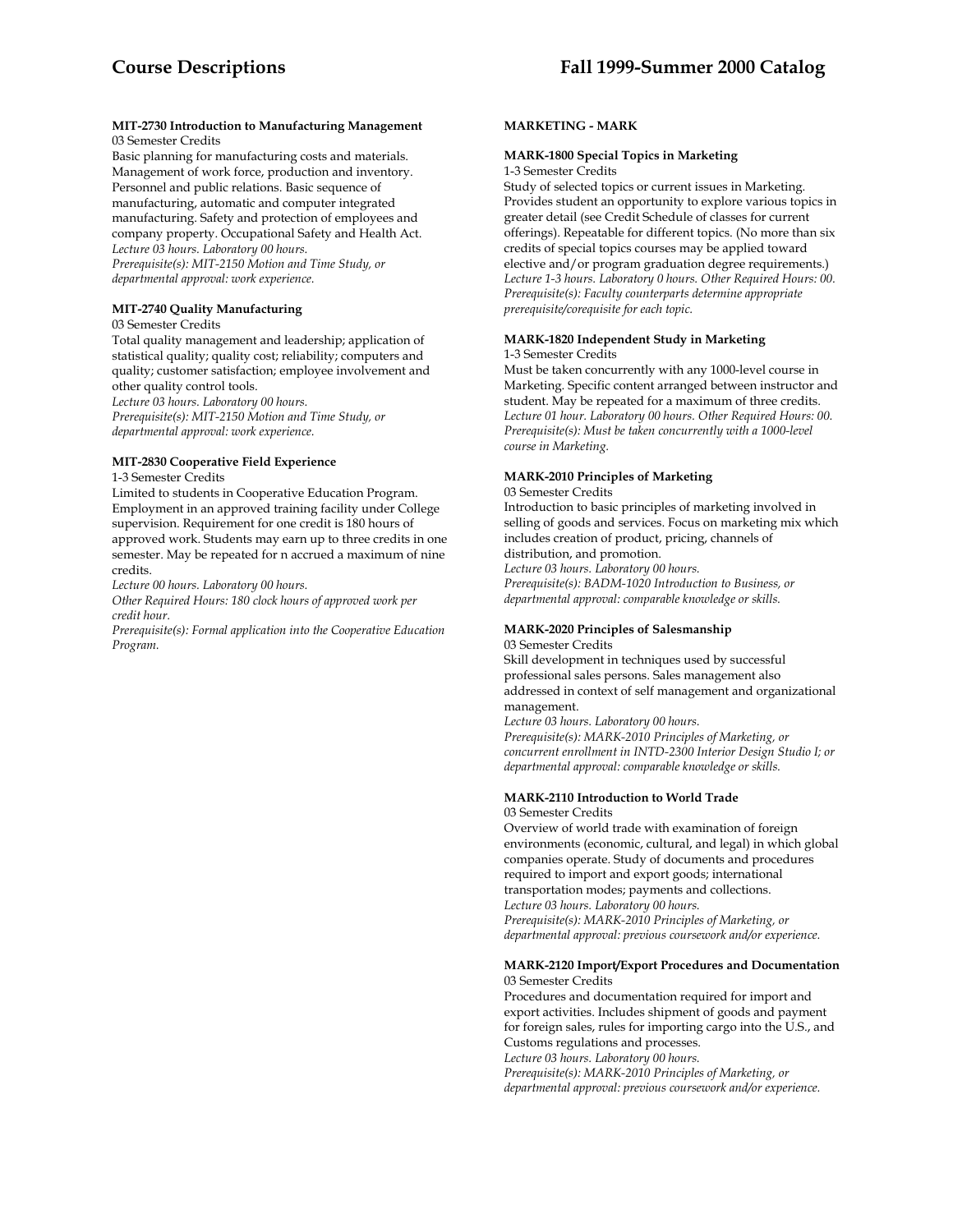# **MARK-2130 International Payments, Credits and Collections**

03 Semester Credits

Procedures and regulations for payments, credits, and collections in international business. Topics include banking procedures, currency exchange, international payment terms and conditions, and letters of credit.

*Lecture 03 hours. Laboratory 00 hours.* 

*Prerequisite(s): MARK-2010 Principles of Marketing, or departmental approval: previous coursework and/or experience.* 

# **MARK-2240 Effective Selling Practices**

03 Semester Credits

Advanced course in professional selling. Student must have minimal selling skills to be improved. Various selling environments will be explored as well as in-depth consumer behavior patterns analyzed. Role playing, case analysis and research will serve to evaluate.

*Lecture 03 hours. Laboratory 00 hours. Prerequisite(s): MARK-2020 Principles of Salesmanship.* 

# **MARK-2260 Sales Promotion and Public Relations**

03 Semester Credits

Study of promotion methods and techniques supplementary to advertising and personal selling. Focus on both consumer and trade promotions. Topics include publicity and public relations, trade shows and exhibits, point-of- purchase displays, couponing, contests, sweepstakes, rebates and premiums.

*Lecture 03 hours. Laboratory 00 hours. Prerequisite(s): MARK-2010 Principles of Marketing.* 

# **MARK-2270 Principles of Advertising**  03 Semester Credits

Introduction to advertising as element of promotion mix in marketing. Focuses on strategic, quantitative, and creative processes by which advertising message is planned and produced.

*Lecture 03 hours. Laboratory 00 hours. Prerequisite(s): MARK-2010 Principles of Marketing.* 

### **MARK-2500 Business-to-Business/Organizational Marketing**

03 Semester Credits

Principles and practices involved in marketing of materials, equipment, supplies, and services to organizational markets, such as manufacturers, resellers, service providers, institutions, and the government. Focus on unique characteristics of organizational market and how to profitably sell in this market by developing proper marketing mix. Includes product management, pricing policies, channels of distribution, and promotional practices. *Lecture 03 hours. Laboratory 00 hours. Prerequisite(s): MARK-2010 Principles of Marketing*.

# **MARK-2660 Sales Management**

# 03 Semester Credits

Strategic sales planning, implementation, and controlling ongoing sales program. Market assessment, staffing, and training included. Case study and practical applications enhance learning process. *Lecture 03 hours. Laboratory 00 hours.* 

*Prerequisite(s): MARK-2010 Principles of Marketing.* 

#### **MARK-2800 Special Advanced Topics in Marketing**  1-3 Semester Credits

Study of selected advanced topics or current issues in . Provides student an opportunity to explore various topics in greater detail (see Credit Schedule of classes for current offerings.). Repeatable for different topics. (No more than six credits of special topics courses may be applied toward elective and/or program graduation degree requirements.) *Lecture 1-3 hours. Laboratory 00 hours. Prerequisite(s): Faculty counterparts determine appropriate prerequisite/corequisite for each topic.* 

#### **MARK-2820 Independent Advanced Study in Marketing** 1-3 Semester Credits

May be taken concurrently with any 2000-level course in Marketing. Specific content arranged between instructor and student. May be repeated for a maximum of three credits. *Lecture 01 hour. Laboratory 00 hours. Other Required Hours: 00. Prerequisite(s): Must be taken concurrently with a 2000-level course in Marketing.* 

# **MARK-2830 Cooperative Field Experience**

1-3 Semester Credits

Limited to students in Cooperative Education Program. Employment in an approved training facility under College supervision. Requirement for one credit is 180 hours of approved work. Students may earn up to three credits in one semester. May be repeated for n accrued a maximum of nine credits.

*Lecture 00 hours. Laboratory 00 hours.* 

*Other Required Hours: 180 clock hours of approved work per credit hour.* 

*Prerequisite(s): Formal application into the Cooperative Education Program.*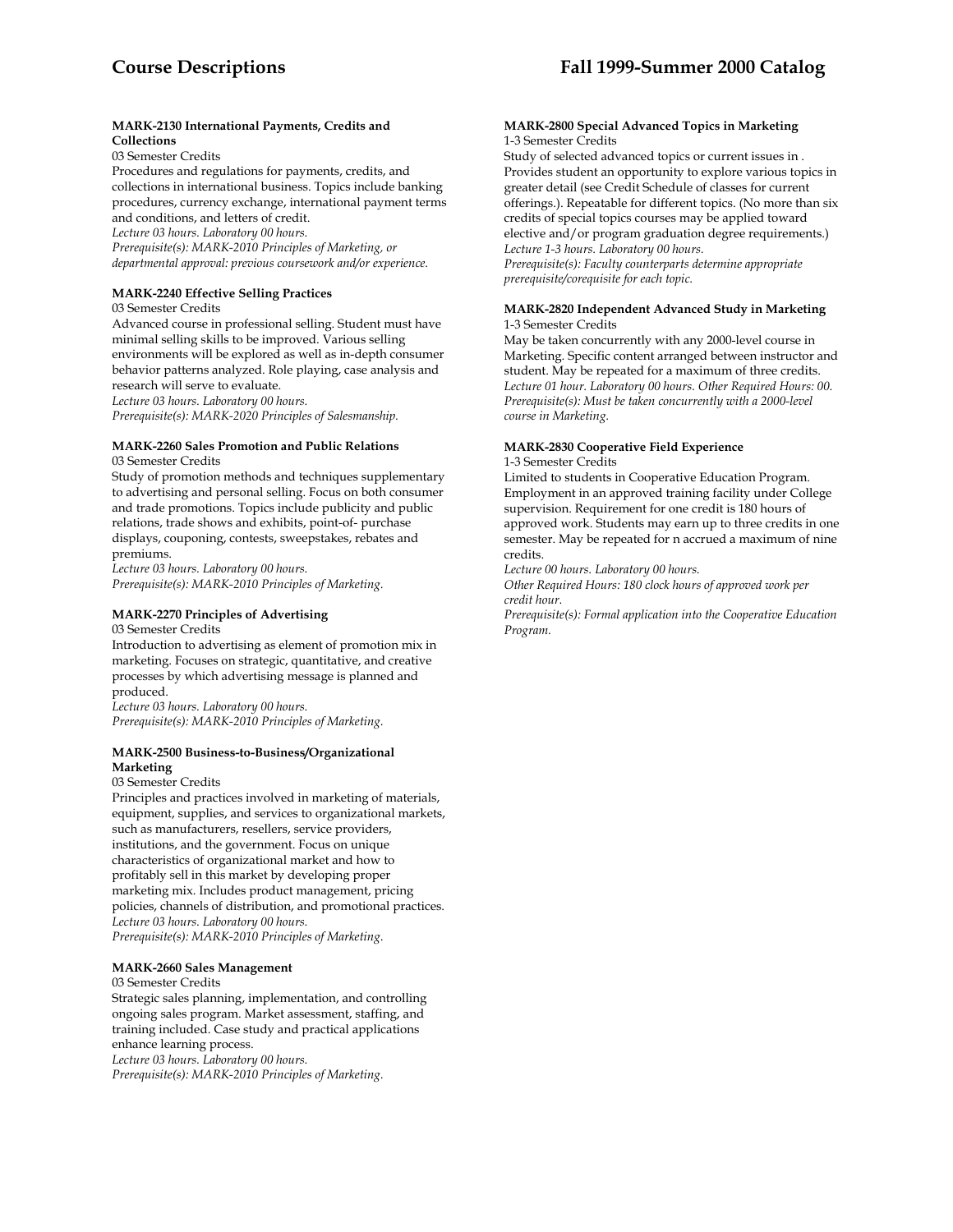# **MATHEMATICS – MATH**

# **MATH-0910 Basic Arithmetic and Pre-Algebra**

03 Semester Credits

Review of basic arithmetic and introduction to algebraic concepts. Includes basic review of whole numbers and decimals, addition, subtraction, multiplication and division of fractions, order of operations, ratio and proportion, percents, the United States and metric systems of measurement, and estimation. Introduction to integers and simple linear equations and some definitions in geometry. Includes applications and activities to build skills in estimation, problem solving, and study techniques. *Lecture 03 hours. Laboratory 00 hours. Prerequisite(s): None.* 

# **MATH-0950 Beginning Algebra I**

#### 04 Semester Credits

First of two-semester sequence. Includes study of real numbers, basic algebraic operations and simplification of polynomials, linear equations and inequalities and factoring. Includes applications and activities to build skills in problem solving.

*Lecture 04 hours. Laboratory 00 hours.* 

*Prerequisite(s): Math-0910 Basic Arithmetic and Pre-Algebra; or sufficient score on assessment test; or departmental approval: equivalent coursework.* 

# **MATH-0960 Beginning Algebra II**

04 Semester Credits

Second of two-semester sequence. Includes rational expressions, rectangular coordinate system, graphs of linear equations, linear systems, quadratic equations, radicals, and exponents. Includes applications and activities to build skills in problem solving.

*Lecture 04 hours. Laboratory 00 hours.* 

*Prerequisite(s): MATH-0950 Beginning Algebra I; or sufficient score on assessment exam; or departmental approval: equivalent coursework.* 

# **MATH-0980 Intensified Beginning Algebra**

#### 05 Semester Credits

Intensive review of basic algebra. Topics include real numbers, basic algebraic operations and simplification of polynomials, factoring, linear equations and inequalities, rectangular coordinate system, solution of linear systems, rational expressions, exponents and radicals, and solutions of quadratic equations. Includes applications and activities to build skills in problem solving.

*Lecture 05 hours. Laboratory 00 hours.* 

*Prerequisite(s): Sufficient score on assessment test, or departmental approval: previous algebra class in high school or college.* 

# **MATH-1060 Survey of Mathematics**

# 03 Semester Credits

Mathematics in problem solving. Problem solving using the scientific method, algebra, geometry, descriptive statistics, probability and calculator/computer applications. *Lecture 03 hours. Laboratory 00 hours.* 

*Prerequisite(s): MATH-0950 Beginning Algebra I; or MATH-0980 Intensified Beginning Algebra; or sufficient score on assessment test; or departmental approval: equivalent coursework.* 

# **MATH-1140 Applied Algebra**

# 02 Semester Credits

Includes rational expressions, metric system and denominate numbers, functions and graphs, exponents and radicals, scientific notation, quadratic equations, and descriptive geometry or descriptive statistics. Includes applications and activities to build skills in problem solving.

*Lecture 02 hours. Laboratory 00 hours.* 

*Prerequisite(s): MATH-0960 Beginning Algebra II; or MATH-0980 Intensified Beginning Algebra; or sufficient score on assessment test; or departmental approval: equivalent coursework.* 

#### **MATH-1150 Mathematics for Technology**  03 Semester Credits

For Tech Prep students in Automotive Technology Program. Includes review of real number system including operations, absolute value and inequalities as well as study of algebraic formulas, linear, quadratic, exponential and logarithmic functions, descriptive geometry and descriptive statistics. Applications and techniques of problem solving stressed. Use of graphics calculator/computer an integral component of course.

*Lecture 03 hours. Laboratory 00 hours.* 

*Prerequisite(s): Identified Tech Prep Student in Automotive Technology program with: sufficient score on assessment test; or MATH-0960 Beginning Algebra I; or MATH-0980 Intensified Beginning Algebra.* 

# **MATH-1160 Technical Mathematics I**

#### 04 Semester Credits

First of two-semester sequence. Stresses relationship of mathematics to engineering applications and development of appreciation of precision in mathematical thought. Topics include graphics calculator usage, functions, solutions of linear and quadratic equations, exponents, radicals, laws of sine and cosine, trigonometric functions, graphs and identities, vectors, systems of linear equations and determinants, ratios, proportion and variation. *Lecture 04 hours. Laboratory 00 hours.* 

*Prerequisite(s): MATH-0960 Beginning Algebra II; or MATH-0980 Intensified Beginning Algebra; or sufficient score on assessment test; or departmental approval: equivalent coursework.* 

## **MATH-1180 Intermediate Algebra for Technologies** 04 Semester Credits

Study of algebraic operations, functions, and solving equations; fitting linear, quadratic, power, exponential and logarithmic functions to data and developing predictions from the established function; matrices, systems of equations and inequalities. Applications and techniques of problem solving stressed. Use of graphics calculator/computer an integral part of course.

*Lecture 04 hours. Laboratory 00 hours. Prerequisite(s): MATH-0960 Beginning Algebra II; or MATH-0980 Intensified Beginning Algebra; or sufficient score on assessment test; or departmental approval: equivalent coursework.*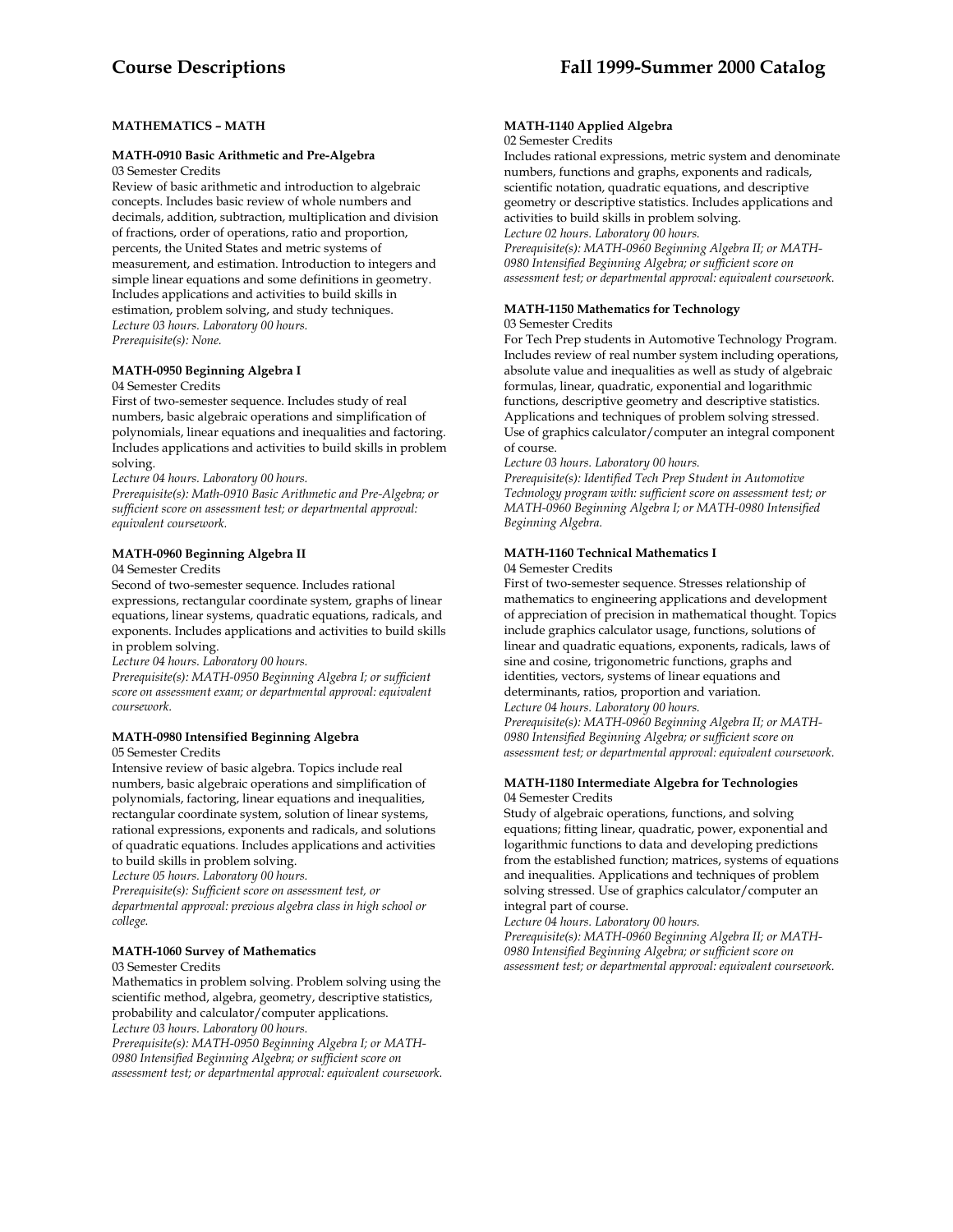# **MATH-1200 Intermediate Algebra**

#### 04 Semester Credits

Algebraic operations; solving linear and quadratic equations and inequalities; lines, inequalities, and their graphs; introduction to conic sections; introduction to functions; systems of linear and non-linear equations; exponential and logarithmic functions; applications and activities to build skills in problem solving; calculator/computer applications. *Lecture 04 hours. Laboratory 00 hours.* 

*Prerequisite(s): MATH 0960 Beginning Algebra II; or MATH-0980 Intensified Beginning Algebra; or sufficient score on assessment test; or departmental approval: equivalent coursework.* 

### **MATH-1360 Technical Mathematics II**

#### 05 Semester Credits

Second of two-semester sequence. Exponential and logarithmic functions and complex numbers. Basic concepts of plane analytical geometry and integral and differential calculus. Topics include the straight line, conic sections, differentiation and graphical applications of derivative, integration and applications of the definite integral. Graphics calculator/computer usage.

*Lecture 05 hours. Laboratory 00 hours.* 

*Prerequisite(s): MATH-1160 Technical Mathematics I, or departmental approval: equivalent coursework.* 

#### **MATH-1410 Elementary Probability and Statistics I**  03 Semester Credits

First of two-semester introductory sequence in probability and statistics. Sequence is intended for students majoring in liberal arts, business, sciences, engineering, and education. Includes study of descriptive statistics, elementary probability, probability distributions, normal distribution, binomial distribution, sampling concepts, sampling distribution of sample mean, estimation, and hypothesis testing.

*Lecture 03 hours. Laboratory 00 hours.* 

*Prerequisite(s): MATH-1180 Intermediate Algebra for Technologies; or MATH-1200 Intermediate Algebra; or sufficient score on assessment test; or departmental approval: equivalent coursework.* 

#### **MATH-1420 Elementary Probability and Statistics II**  03 Semester Credits

Second of two-semester introductory sequence in probability and statistics. Intended for students majoring in liberal arts, business, sciences, engineering, and education. Includes study of Chi- square distribution and F distribution and their applications, inferences on variances and proportions, comparing two means, categorical data, correlation, simple and multiple regression, analysis of variance, nonparametric tests and use of statistical software packages.

*Lecture 03 hours. Laboratory 00 hours.* 

*Prerequisite(s): MATH 1410 Elementary Probability and Statistics I, or departmental approval: equivalent coursework.* 

#### **MATH-1470 Modern Mathematics for Business and Social Sciences I**

#### 04 Semester Credits

First of two-semester sequence. Includes linear systems, functions, matrix algebra and linear programming techniques as applied to business problems and simplex method. Math of finance and basic theory of probability and statistics.

*Lecture 04 hours. Laboratory 00 hours.* 

*Prerequisite(s): MATH-1180 Intermediate Algebra for Technologies; or MATH-1200 Intermediate Algebra; or sufficient score on assessment exam; or departmental approval: equivalent coursework.* 

# **MATH-1480 Modern Mathematics for Business and Social Sciences II**

04 Semester Credits

Second of two-semester sequence. Includes fundamentals of differential and integral calculus and applications of these topics to business and economics.

*Lecture 04 hours. Laboratory 00 hours.* 

*Prerequisite(s): MATH-1470 Modern Mathematics for Business and Social Sciences I, or departmental approval: equivalent coursework.* 

# **MATH-1510 Trigonometry**

#### 03 Semester Credits

Topics include trigonometric functions and their values for all angles, vectors and oblique triangles, graphs of trigonometric functions, trigonometric identities and equations. Applications and activities to build skills in problem solving included.

*Lecture 03 hours. Laboratory 00 hours.* 

*Prerequisite(s): MATH-1180 Intermediate Algebra for Technologies; or MATH-1200 Intermediate Algebra; or sufficient score on assessment test; or departmental approval: equivalent coursework.* 

# **MATH-1520 College Algebra**

03 Semester Credits

Topics include polynomial, rational, exponential and logarithmic functions and graphs, conic sections, inequalities, matrices and determinants, theory of equations, series, sequences, the binomial theorem and mathematical induction. Includes study of applications and activities to build skills in problem solving.

*Lecture 03 hours. Laboratory 00 hours.* 

*Prerequisite(s): MATH-1180 Intermediate Algebra for Technologies; or MATH-1200 Intermediate Algebra; or sufficient score on assessment test; or departmental approval: equivalent coursework.*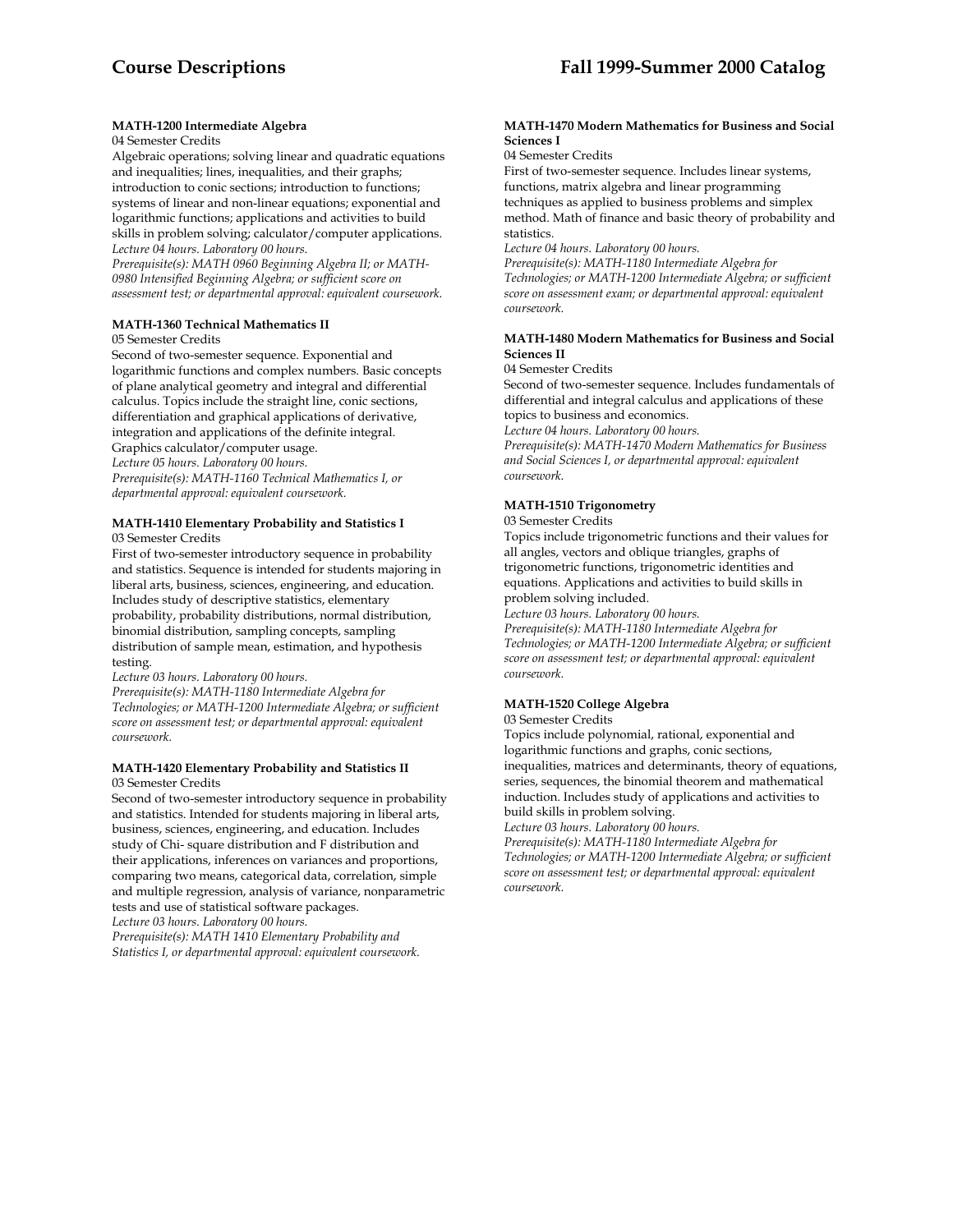# **MATH-1580 Precalculus**

#### 05 Semester Credits

Intensified course designed to prepare students for calculus. Study of real numbers, equations and inequalities, functions and graphs, sequences and series, theory of equations, systems of equations and inequalities, mathematical induction, conic sections, exponential and logarithmic functions, trigonometric functions and complex numbers. Applications and activities to build skills in problem solving also included.

*Lecture 05 hours. Laboratory 00 hours.* 

*Prerequisite(s): MATH-1180 Intermediate Algebra for Technologies; or MATH-1200 Intermediate Algebra; or sufficient score on assessment test; or departmental approval: previous trigonometry or algebra/trigonometry course in high school or college.* 

# **MATH-1610 Calculus I**

# 05 Semester Credits

First of three-semester sequence designed for math, science, and engineering majors. Includes study of Cartesian coordinates, functions and graphs, limits and continuity, differentiation of algebraic and trigonometric functions, applications of derivative, differentials and antiderivatives, and definite integral and its applications.

*Lecture 05 hours. Laboratory 00 hours.* 

*Prerequisite(s): MATH-1580 Precalculus; or MATH-1510 Trigonometry and MATH-1520 College Algebra; or sufficient score on assessment test; or departmental approval: equivalent coursework.* 

# **MATH-1620 Calculus II**

#### 05 Semester Credits

Second of three-semester sequence. Includes study of logarithmic and exponential functions, trigonometric and inverse trigonometric functions, techniques of integration, polar coordinates, conics, indeterminate forms, improper integrals, sequences and series.

*Lecture 05 hours. Laboratory 00 hours.* 

*Prerequisite(s): MATH-1610 Calculus I; or departmental approval: equivalent coursework.* 

# **MATH-1800 Special Topics in Mathematics**

1-3 Semester Credits

Study of selected topics or current issues in Mathematics. Provides student an opportunity to explore various topics in greater detail (see Credit Schedule of classes for current offerings). Repeatable for different topics. (No more than six credits of special topics courses may be applied toward elective and/or program graduation degree requirements.) *Lecture 1-3 hours. Laboratory 00 hours. Other Required Hours: 00.* 

*Prerequisite(s): Faculty counterparts determine appropriate prerequisite/corequisite for each topic.* 

# **MATH-1820 Independent Study in Mathematics**

#### 1-3 Semester Credits

Must be taken concurrently with any 1000-level course in Mathematics. Specific content arranged between instructor and student. May be repeated for a maximum of three credits.

*Lecture 01 hour. Laboratory 00 hours. Other Required Hours: 00. Prerequisite(s): Must be taken concurrently with a 1000-level course in Mathematics.* 

# **MATH-2310 Calculus III**

#### 04 Semester Credits

Third of three-semester sequence. Topics include vectors, parametric equations, analytic geometry of space, partial differentiation, and multiple integrals, line and surface integrals

*Lecture 04 hours. Laboratory 00 hours. Prerequisite(s): MATH-1620 Calculus II, or departmental approval: equivalent coursework.* 

### **MATH-2410 Introduction to Linear Algebra**

03 Semester Credits Includes the study of vector spaces, linear transformations and matrices, determinants, invariant subspaces, eigenvalues and eigenvectors, and applications. *Lecture 03 hours. Laboratory 00 hours. Prerequisite(s): MATH-2310 Calculus III, or departmental approval: equivalent coursework.* 

# **MATH-2520 Differential Equations**

03 Semester Credits

Includes study of differential equations of first and higher order, simultaneous, linear and homogeneous differential equations, solution by power series, Laplace transformations and computer applications.

*Lecture 03 hours. Laboratory 00 hours. Prerequisite(s): MATH-2310 Calculus III, or departmental approval: equivalent coursework.* 

#### **MATH-2800 Special Advanced Topics in Mathematics**  1-3 Semester Credits

Study of selected advanced topics or current issues in Mathematics. Provides student an opportunity to explore various topics in greater detail (see Credit Schedule of classes for current offerings.). Repeatable for different topics. (No more than six credits of special topics courses may be applied toward elective and/or program graduation degree requirements.)

*Lecture 1-3 hours. Laboratory 00 hours. Prerequisite(s): Faculty counterparts determine appropriate prerequisite/corequisite for each topic* 

#### **MATH-2820 Independent Advanced Study in Mathematics**  1-3 Semester Credits

May be taken concurrently with any 2000-level course in Mathematics. Specific content arranged between instructor and student. May be repeated for a maximum of three credits.

*Lecture 01 hour. Laboratory 00 hours. Other Required Hours: 00. Prerequisite(s): Must be taken concurrently with a 2000-level course in Mathematics.*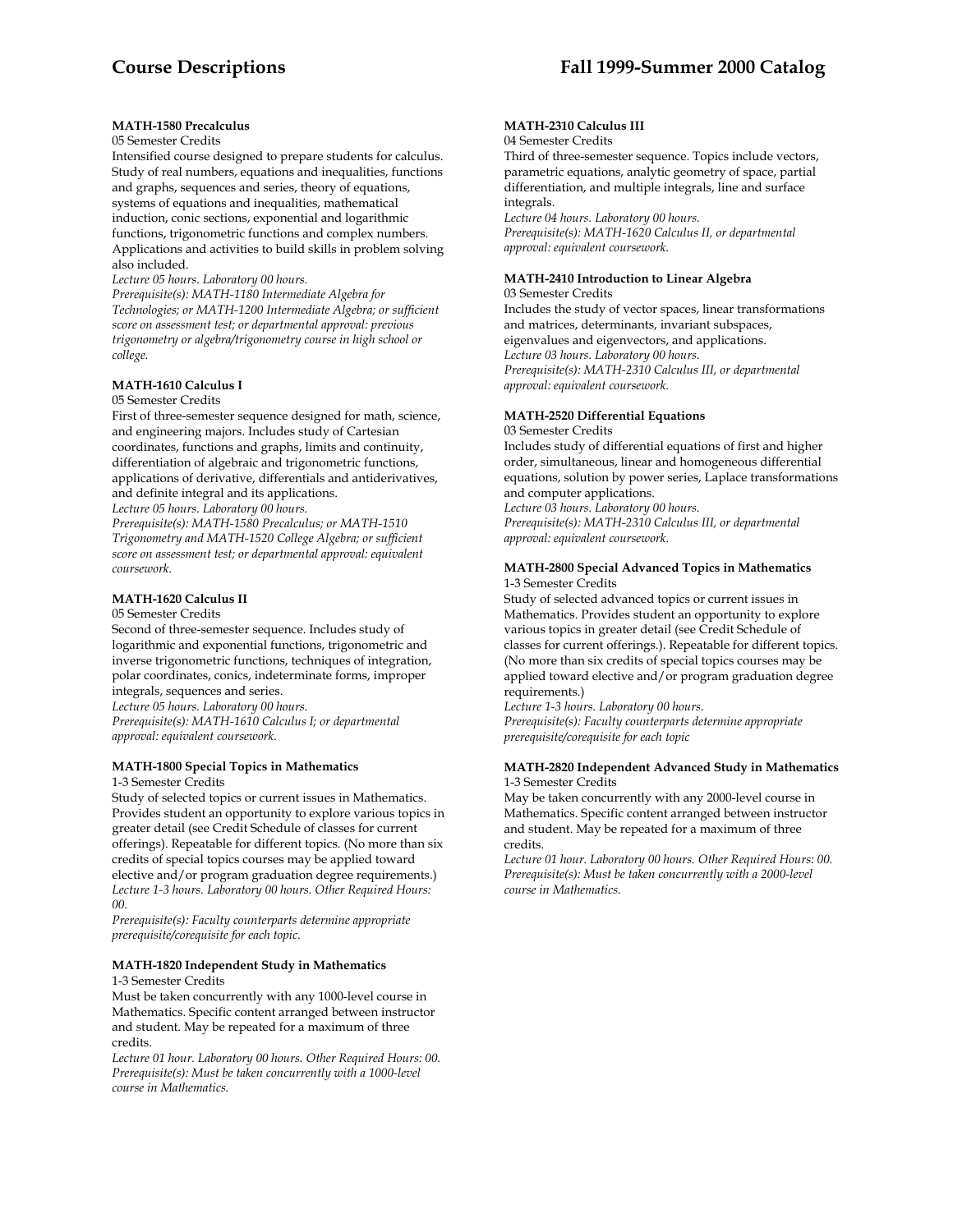# **MASSOTHERAPY - MT**

#### **MT-1100 Introduction to Massotherapy**

03 Semester credits

Survey of massotherapy. History of massage; theory and principles of massage, including basic physiological effects, therapeutic applications, contraindications, indications for referral; scope of practice; code of ethics; credentialing and licensing; law and legislation. Training will also provide hands-on demonstrations by instructor regarding some of the basic techniques of massage.

*Lecture 03 hours. Laboratory 00 hours. Prerequisite(s): None.* 

# **MT-1300 Basic Massotherapy I**

04 Semester credits

Study and practice of the manipulations of massage according to Kellogg, including passive touch, pressure touch and nerve compression, stroking (effeurage), friction, kneading (petrissage), vibration and percussion (tapotement). Supplementary study and practice of manipulations of massage according to Fritz. Students learn the basic full-body massage, proper hygiene and sanitation practices, how to position and drape the client, and develop good body mechanics.

*Lecture 03 hours. Laboratory 03 hours.* 

*Prerequisite(s): BIO-1430 Anatomy and Physiology I, MT-1100 Introduction to Massotherapy or concurrent enrollment.* 

# **MT-1310 Applied Musculo-Skeletal Anatomy**

02 Semester credits

Extensive practice in learning to palpate all bony landmarks of trunk and extremities; muscle, ligament, and tendon palpation by clinical zones. An introduction to postural analysis with practice in taking and interpreting postural measurements.

*Lecture 02 hours. Laboratory 03 hours.* 

*Prerequisite(s): BIO-1430 Anatomy and Physiology I, MT-1300 Massotherapy I or concurrent enrollment, and MT-1100 Introduction to Massotherapy or concurrent enrollment.* 

# **MT-1320 Functional Assessment in Massage Therapy**

#### 03 Semester credits

Recognizing and assessing common structural and postural deviations and common soft tissue injury to muscle, tendon, joint capsule, ligament, bursa, fascia and nerve in order to determine appropriateness of massage therapy. *Lecture 02 hours. Laboratory 03 hours.* 

*Prerequisite(s): MT-1300 Basic Massotherapy I, MT-1310 Applied Musculo-Skeletal Anatomy, and concurrent enrollment in MT-1330 Massotherapy II.* 

# **MT-1330 Massotherapy II**

#### 04 Semester credits

Introduction to postural analysis: taking and inter-preting postural measurements. Joint movements and range of motion assessment. Techniques to lengthen and stretch musculature. Methods to stabilize the pelvis. Massage of special regions according to Kellogg.

*Lecture 02 hours. Laboratory 03 hours.* 

*Prerequisite(s): MT-1320 Functional Assessment in Massage Therapy or concurrent enrollment and MT-1300 Massotherapy I.* 

# **Course Descriptions Fall 1999-Summer 2000 Catalog**

#### **MT-1400 Overview and Assessment in Geriatric Massage Therapy**

03 Semester credits

Overview and the major concepts that comprise the study of Geriatric Massage Therapy. Includes demo-graphic information and economic issues. Provides framework for understanding older adults and the effects of massage. Application of geriatric assessment, cautions and contraindications and geriatric practice. *Lecture 02 hours. Laboratory 02 hours. Prerequisite(s): MT-1300 Massotherapy I, and MT-1320 Functional Assessment in Massage Therapy or concurrent enrollment.* 

### **MT-2300 Pathology for Massage Therapists** 04 Semester credits

Introduction to disease and basic mechanisms of disease for massage therapists. Diseases of skin, musculoskeletal system, nervous and endocrine systems. Other diseases to include cardiovascular, lymphatic, respiratory, digestive, urinary, reproductive, and immune systems. Role of stress in disease; mental, emotional and genetic.

*Lecture 04 hours. Laboratory 00 hours. Prerequisite(s): BIO-1440 Anatomy and Physiology II, and MT-2310 Advanced Massotherapy I or concurrent enrollment, and MT-2320 Neuranatomy for Massage Therapists or concurrent* 

# **MT-2310 Advanced Massotherapy I**

#### 03 Semester credits

*enrollment.* 

Documentation for massage therapy sessions through S.O.A.P. (subjective, objective, assessment, plan) charting; interviewing and observational skills; use of thermal agents in massage therapy; theory and practice of trigger point and myofascial release therapy.

*Lecture 02 hours. Laboratory 03 hours.* 

*Prerequisite(s): MT-2300 Pathology for Massage Therapists or concurrent enrollment, and MT-2320 Neuranatomy for Massage Therapists or concurrent enrollment.* 

# **MT-2320 Neuroanatomy for Massage Therapists** 03 Semester credits

Review of relevant brain and nervous system anatomy and physiology with special emphasis on role of different parts of brain, cerebrospinal fluid system, cranial nerves, spinal cord and spinal nerves, sensory and motor pathways, somatic efferent and autonomic nervous systems. Some specific topics: understanding the reflexive effects of massage, nerve plexuses, endangerment sites, and implication for massage of neurological laws, diseases and applications of massage.

*Lecture 03 hours. Laboratory 00 hours.* 

*Prerequisite(s): MT-2300 Pathology for Massage Therapists or concurrent enrollment, and MT-2310 Advanced Massotherapy I or concurrent enrollment.*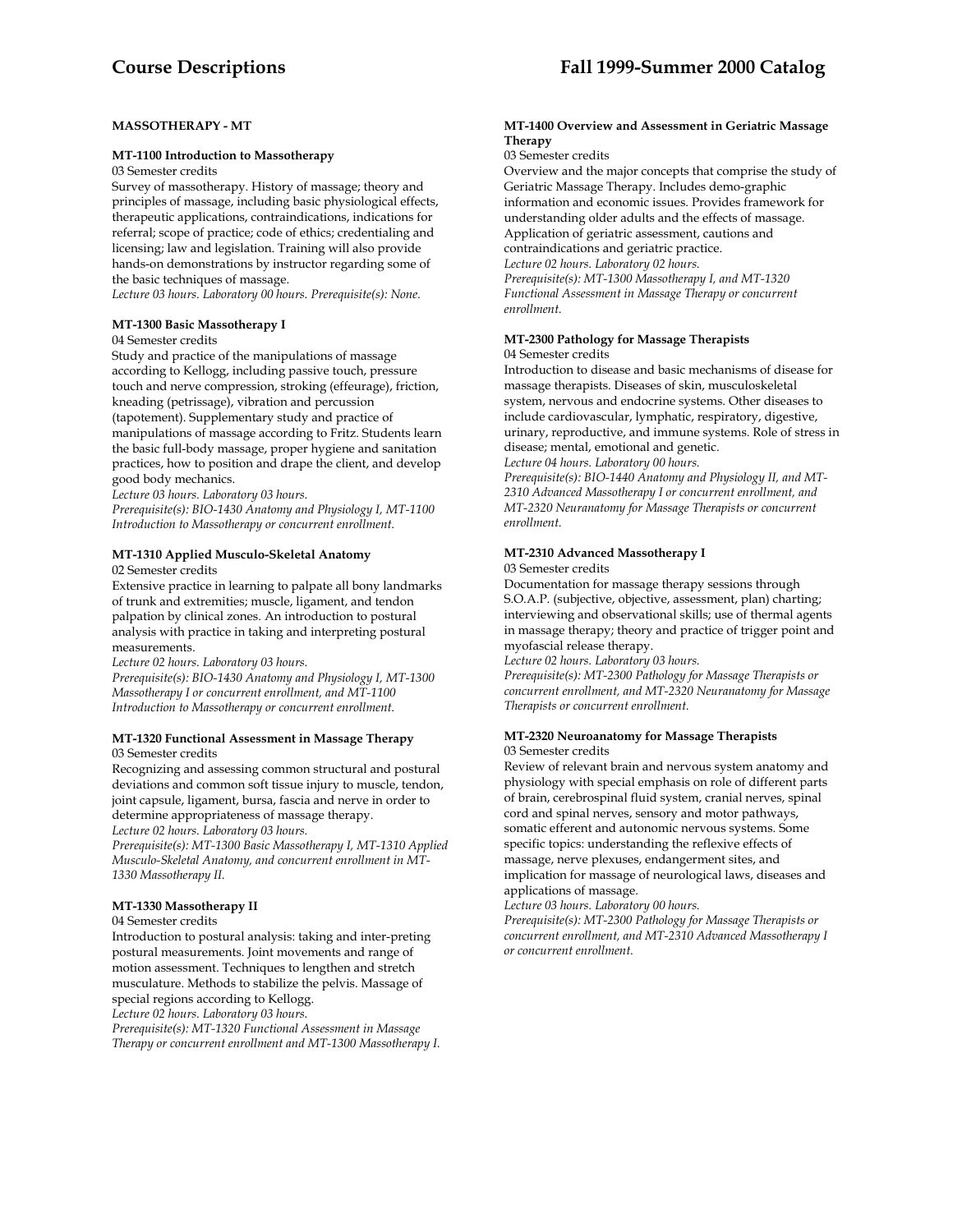# **MT-2330 Advanced Massotherapy II**

# 03 Semester credits

Continuation of trigger point therapy theory and practice, pelvic stabilization techniques, assessment and treatment of lower back, hip and lower extremities, and assessment and treatment of neck, facial muscles, shoulder, chest and upper back. Treatment modalities to include cranio-sacral, deep tissue, manual lymphatic drainage, applied kinesiology, and oriental and subtle healing approaches. *Lecture 02 hours. Laboratory 03 hours.* 

*Prerequisite(s): MT-2310 Advanced Massotherapy I.* 

# **MT-2340 Massotherapy Practicum**

02 Semester credits

Massage of patients under supervision integrating interviewing, observational and massage therapy skills. Completion of S.O.A.P. notes on every patient seen. *Lecture 00 hours. Laboratory 00 hours. Other Required Hours: Practicum: 7 hours per week. Seminar: 1 hour per week. Prerequisite(s): MT-1330 Massotherapy II.* 

# **MT-2400 Geriatric Massage Techniques**

#### 03 Semester credits

Study and practice of Geriatric Massage Techniques including effleurage, petrissage, friction, tapotement vibration, rocking and shaking, skin rolling and ROM. Supplementary study and practice of geriatric massage to include effects of massage, anatomy and massage, muscles on the back, arm, gluteal muscles, muscles of the thigh and leg, and critical areas in the lower limb. Chronic conditions in the elderly. Students learn the basic geriatric massage techniques, evaluation process, preparing the treatment, and position problems.

*Lecture 02 hours. Laboratory 03 hours.* 

*Prerequisite(s): MT-2300 Pathology for Massage Therapists or concurrent enrollment, and MT-2410 Health and Aging or concurrent enrollment.* 

# **MT-2410 Health and Aging**

02 Semester credits

Examination of the normal and expected age related physiological changes. Emphasis on understanding normal structure and function of body systems, changes as part of aging, and typical abnormal pathological conditions commonly observed in older individuals. Focus on disease prevention and wellness. Survey of the theories and principles of geriatric massage in normal and abnormal aging.

*Lecture 01 hours. Laboratory 02 hours.* 

*Prerequisite(s): MT-1420 Overview and Assessment in Geriatric Massage Therapy, and MT-2400 Geriatric Massage Techniques or concurrent enrollment.* 

#### **MT-2800 Special Advanced Topics in Massotherapy** 01-03 Semester credits

Study of selected advanced topics or current issues in Massotherapy. Provides student an opportunity to explore various topics in greater detail (see credit schedule for current offerings). No more than 6 credits of special topics courses may be applied toward fulfilling elective and/or program graduation degree requirements.

*Lecture 01-03 hours. Laboratory 00 hours.* 

*Prerequisite(s): Dependent on special topic, Massotherapy counterparts will determine appropriate prerequisite when approving topical outline.* 

## **MT-281T Special Advanced Laboratory Topics in Massotherapy**

01-03 Semester credits

Specialized three-hour lab per credit focusing on advanced topics or current issues (see credit schedule of classes for current offerings). Provides student an opportunity to explore various topics in greater detail. Repeatable for different topics. No more than 6 credits of special topics courses may be applied toward elective and/or program graduation degree requirements.

*Lecture 00 hours. Laboratory 3-9 hours. Prerequisite(s): Dependent on special topic, Massotherapy counterparts will determine appropriate prerequisite when approving topical outline.* 

# **MT-2850 Massotherapy Practicum**

04 Semester credits

Massage of patients under supervision integrating interviewing, observational and massotherapy skills. Completion of S.O.A.P. notes on every patient seen. Seminar to include group discussion of lab work. *Lecture 00 hours. Laboratory 00 hours. Other Required Hours: Practicum: 21 hours per week. Seminar: 1 hour per week. Prerequisite(s): MT-2310 Advanced Massotherapy I.* 

# **MT-2860 Geriatric Massage Practicum**

04 Semester credits Massage of geriatric patients under supervision integrating

interviewing, observational and massotherapy skills. Completion of S.O.A.P. notes on every patient seen. Seminar to include group discussion of lab work. *Lecture 00 hours. Laboratory 00 hours.* 

*Other Required Hours: Practicum: 21 hours per week. Seminar: 1 hour per week.* 

*Prerequisite(s): MT-2400 Geriatric Massage Techniques and MT-2410 Health and Aging.*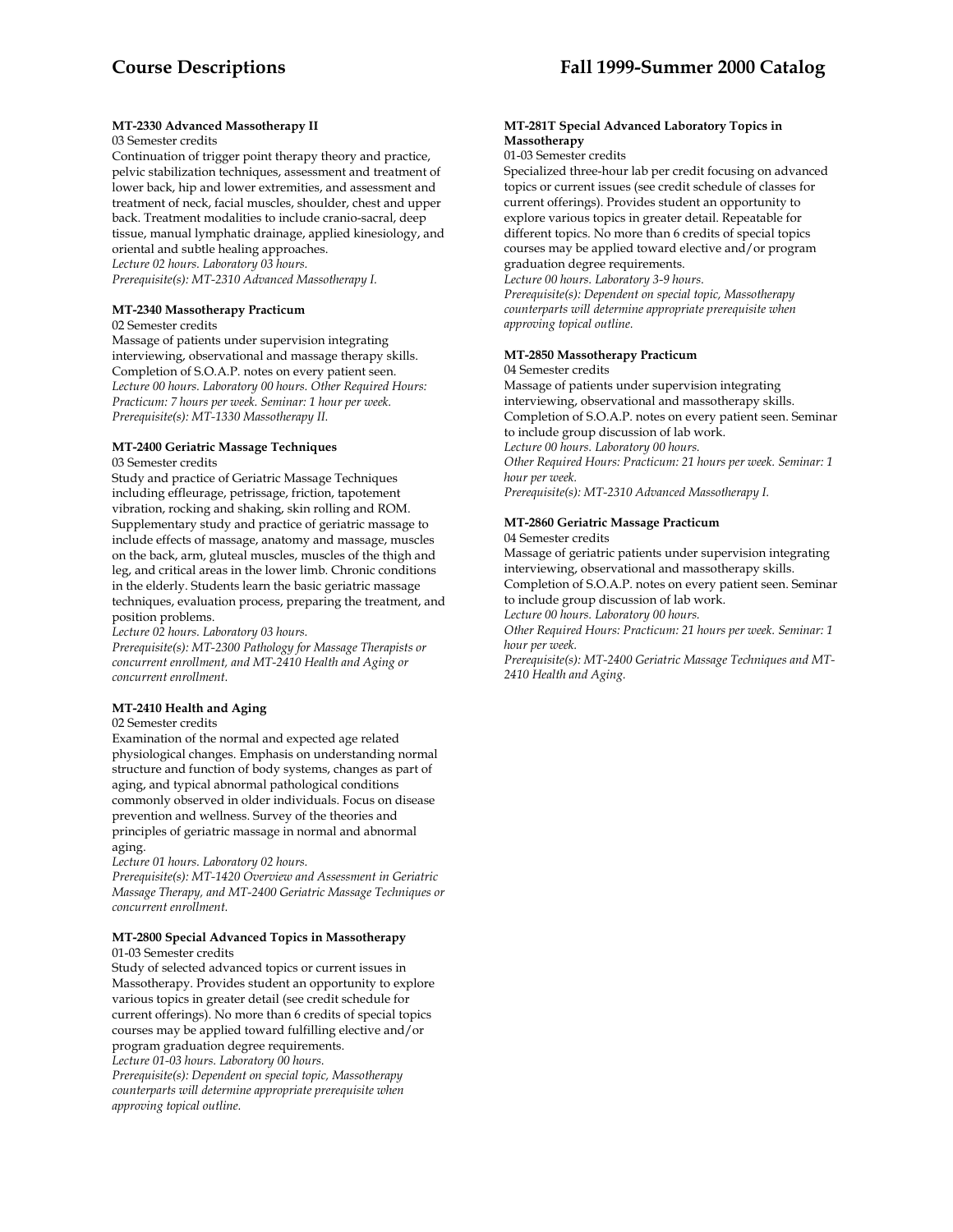# **MECHANICAL ENGINEERING TECHNOLOGY - MET**

#### **MET-1100 Technology Orientation**

02 Semester Credits

Orientation and exploration of technician's role as part of industrial team. Familiarizes student with technical careers, opportunities and basic skills needed for success in technical programs. Includes introduction to computer and its uses as creative and technical tool. Oral, written and graphic methods of communication for technician. Provides practical approach to technical writing.

*Lecture 01 hour. Laboratory 02 hours.* 

*Prerequisite(s): Eligibility for ENG-1010 College Composition I.* 

### **MET-1600 Technical Statics**

#### 02 Semester Credits

Study of forces on structures and machines at rest. Topics include composition and resolution of forces, moments, freebody diagrams, trusses, frames, simple machines, friction, centers of gravity, centroids, and plane and polar moments of inertia.

*Lecture 01 hour. Laboratory 02 hours.* 

*Prerequisite(s): MATH-1160 Technical Mathematics I; and PHYS-1210 College Physics I, or concurrent enrollment.* 

### **MET-1620 Technical Dynamics**

02 Semester Credits

Study of motion and forces on rigid members. Topics include plane and curvilinear motion, kinetics, work, energy, power, efficiency, impact and momentum. Introduction to balancing and vibrations.

*Lecture 01 hour. Laboratory 02 hours* 

*Prerequisite(s): MET-1600 Technical Statics, or concurrent enrollment.* 

### **MET-2200 Strength of Materials**

03 Semester Credits

Study of stress, strain and deformation of mechanical bodies due to static tensile, compressive, torsional, bending and combined loading. Deflection of beams and columns, design of beam for strength and structural connections. *Lecture 02 hours. Laboratory 02 hours. Prerequisite(s): MET-1600 Technical Statics.* 

# **MET-2300 Fluid Power**

### 03 Semester Credits

Concepts and practices related to modern hydraulic and pneumatic systems. Includes basics of fluid flow, fluid dynamics, properties of hydraulic fluid, components of hydraulic system, hydraulic circuit, design, operation and control of hydraulic/pneumatic system. *Lecture 02 hours. Laboratory 02 hours. Prerequisite(s): PHYS-1210 College Physics I.* 

#### **MET-2600 Mechanical Computer-Aided Engineering** 03 Semester Credits

Introduction to computer-aided engineering, design of mechanical component and system using computer- aided design technique, AutoCAD solid and surface model for product development, analysis of geometric properties, stress, deformation and temperature distribution using finite element technique, optimization of design and design documentation.

*Lecture 02 hours. Laboratory 03 hours.* 

*Prerequisite(s): MIT-1200 Engineering Drawing, MIT-1220 Introduction to AutoCAD, and MET-2200 Strength of Materials; or departmental approval: mechanical drafting experience.* 

# **MET-2700 Machine Design**

#### 04 Semester Credits

Study of mechanical motion and design of machine elements. Topics include displacement, velocity and acceleration in linkages, cams and power transmission devices. Design of machine elements include checking of assembled machines, fasteners, weldments, springs, bearings, belts, chains, shafts, clutches and brakes. Laboratory consists of using CAD, computer programming and manufacturer's catalogs to aid in design. *Lecture 03 hours. Laboratory 02 hours. Prerequisite(s): MET-2200 Strength of Materials, and MET-1620* 

*Technical Dynamics.* 

# **MET-2830 Cooperative Field Experience**

#### 1-3 Semester Credits

Limited to students in Cooperative Education Program. Employment in an approved training facility under College supervision. Requirement for one credit is 180 hours of approved work. Students may earn up to three credits in one semester. May be repeated for n accrued a maximum of nine credits.

*Lecture 00 hours. Laboratory 00 hours.* 

*Other Required Hours: 180 clock hours of approved work per credit hour.* 

*Prerequisite(s): Formal application into the Cooperative Education Program.*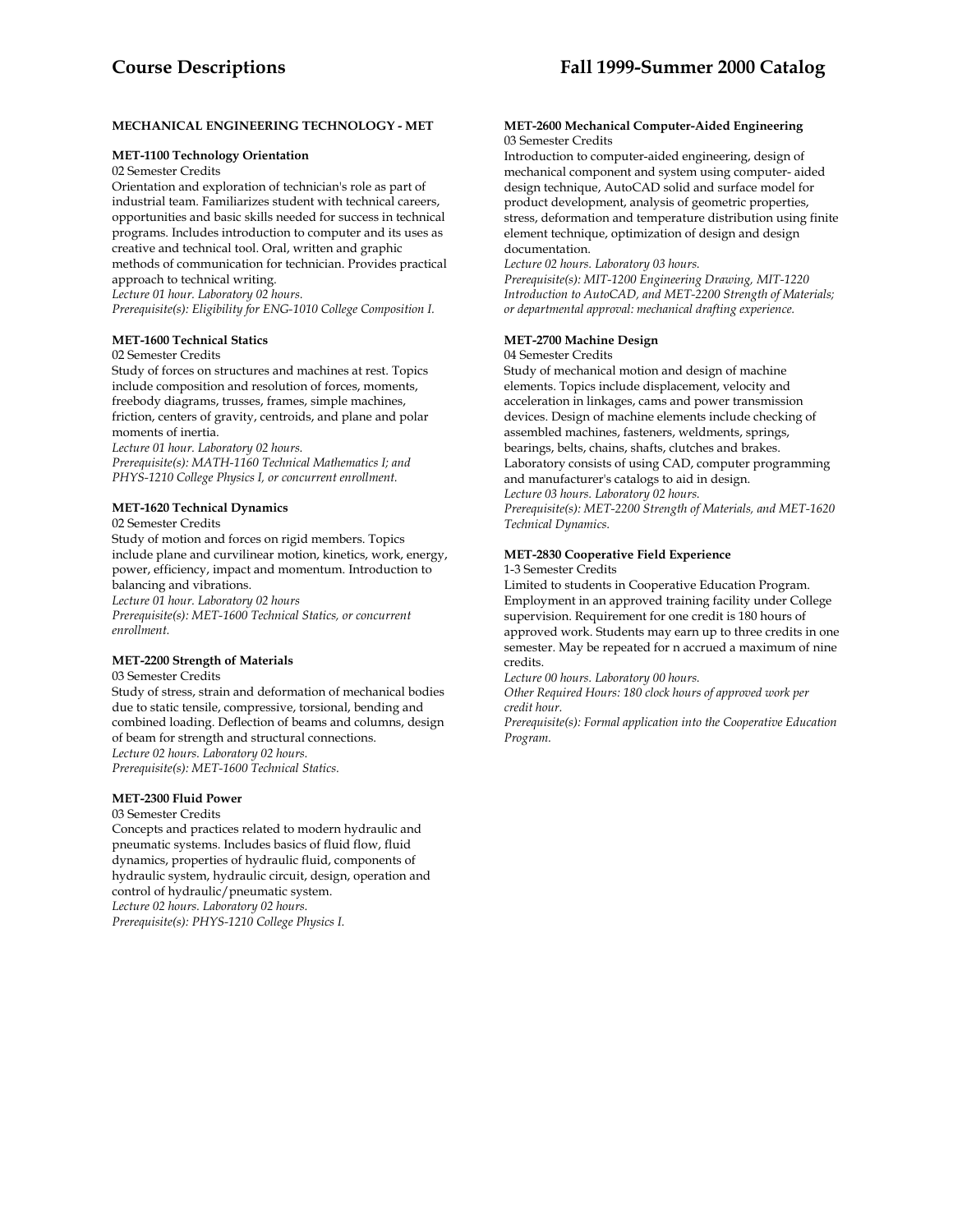# **MEDICAL ASSISTING - MA**

#### **MA-1010 Introduction to Medical Terminology**  02 Semester Credits

Introduction to medical terminology used by health care professionals with emphasis on basics of word building, defining, spelling, reading practice, and pronunciation. Designed to provide students with foundation for medical word building and to help students who intend to enroll in Medical Terminology I and/or Anatomy and Physiology in Biology.

*Lecture 02 hours. Laboratory 00 hours. Prerequisite(s): None.* 

# **MA-1020 Medical Terminology I**

# 03 Semester Credits

Terminology utilized by health care professionals. Emphasis on correct spelling, definition, and pronunciation. Usage of basic and complex medical terms related to body as a whole, and to musculoskeletal, digestive, respiratory, urinary, female reproductive, male reproductive and cardiovascular systems. Proficient use of medical dictionary emphasized. *Lecture 03 hours. Laboratory 00 hours.* 

*Prerequisite(s): Eligibility for ENG-1010 College Composition I.* 

# **MA-1030 Medical Terminology II**

02 Semester Credits

Terminology utilized by health care professionals. Emphasis on spelling, definition, pronunciation, and usage of basic and complex medical terms related to hematology, lymphatic, integumentary, special senses, nervous, psychiatric and endocrine systems. Emphasis on reading, translating and composing medical documents. Proficient use of medical dictionary emphasized. *Lecture 02 hours. Laboratory 00 hours.* 

*Prerequisite(s): MA-1020 Medical Terminology I, or departmental approval: related work experience.* 

### **MA-1300 Medical Office Lab I**

### 02 Semester Credits

Theory and techniques required by medical assistant to perform laboratory tests in medical office. Theory and implementation of OSHA and CLIA '88 regulations and CDC guidelines for body and fluid precautions. Emphasis on patient preparation for laboratory tests, completion and charting of laboratory forms, performing laboratory tests and reporting results. Proper specimen collection, quality control and safety in medical office lab. Principles and practice of microscopy and physical, chemical and microscopic examination of urines. Practice using metric system.

*Lecture 01 hour. Laboratory 03 hours.* 

*Prerequisite(s): Departmental approval: admission to Medical Assisting Program.* 

# **MA-1310 Medical Office Lab II**

#### 02 Semester Credits

Theory of and practice in obtaining venous and capillary blood specimens. Basic microbiology including morphology of bacteria, collection of clinical specimens, gram staining and sensitivity testing. Introduction to hematological, serological and chemical blood testing. Normal lab values and significance of abnormal laboratory test results. *Lecture 01 hour. Laboratory 03 hours.* 

*Prerequisite(s): MA-1300 Medical Office Lab I.* 

#### **MA-1400 Basic Clinical Medical Assisting**  02 Semester Credits

Introductory theory and techniques required by medical assistant to perform fundamental clinical assisting procedures in physician's office, clinic or family practice center. Procedures employed in patient examination including medical asepsis, vital signs, positioning and draping, and measuring height, weight and visual acuity. Preparation and care of examination room. Preparing and assisting with exam. Theory of and practice in patient triage, obtaining patient symptoms, charting, and completing health history. Multicultural awareness and assisting patients with special needs. Fundamental concepts of patient education.

*Lecture 01 hour. Laboratory 02 hours.* 

*Prerequisite(s): Departmental approval: admission to Medical Assisting Program.* 

#### **MA-1410 Advanced Clinical Medical Assisting**  03 Semester Credits

Theory and techniques required by medical assistants to perform advanced procedures in doctor's office, clinic or family practice center. Emphasis on principles and practices in aseptic techniques which include sanitation, disinfection, and sterilization. Assisting with minor surgery, preparation of basic surgical setups, and understanding of and applying concepts of universal precautions. Principles and practice of electrocardiography and injections. Assisting with specialty exams, with special emphasis on pediatric and gynecological examinations. Applied principles of patient education. *Lecture 02 hours. Laboratory 02 hours.* 

*Prerequisite(s): MA-1400 Basic Clinical Medical Assisting.* 

#### **MA-1500 Medical Office Communication**  03 Semester Credits

Specific application of administrative duties and responsibilities relating to effective communication in medical office. Basic information concerning communication and psychology of communication covered. Writing skills stressed. Emphasis placed on composing business letters, composing memoranda, composing and editing office policy manuals and office procedures manual in correct form. Office communication simulated by typing minutes, agenda, physician's speeches, and preparing itinerary for physician, with additional emphasis on typing and editing of manuscripts.

*Lecture 02 hours. Laboratory 02 hours. Prerequisite(s): Departmental approval: admission to Medical Assisting Program.* 

### **MA-1510 Medical Office Procedures**

### 04 Semester Credits

Administrative aspects of Medical Assisting profession stressed. Emphasis on integrating following administrative procedures: maintaining office environment, telephoning techniques, patient scheduling, management of medical records, processing mail, bookkeeping, banking procedures, petty cash, medical insurance, billing and collections of fees and payroll.

*Lecture 02 hours. Laboratory 04 hours.* 

*Prerequisite(s): MA-1500 Medical Office Communication.*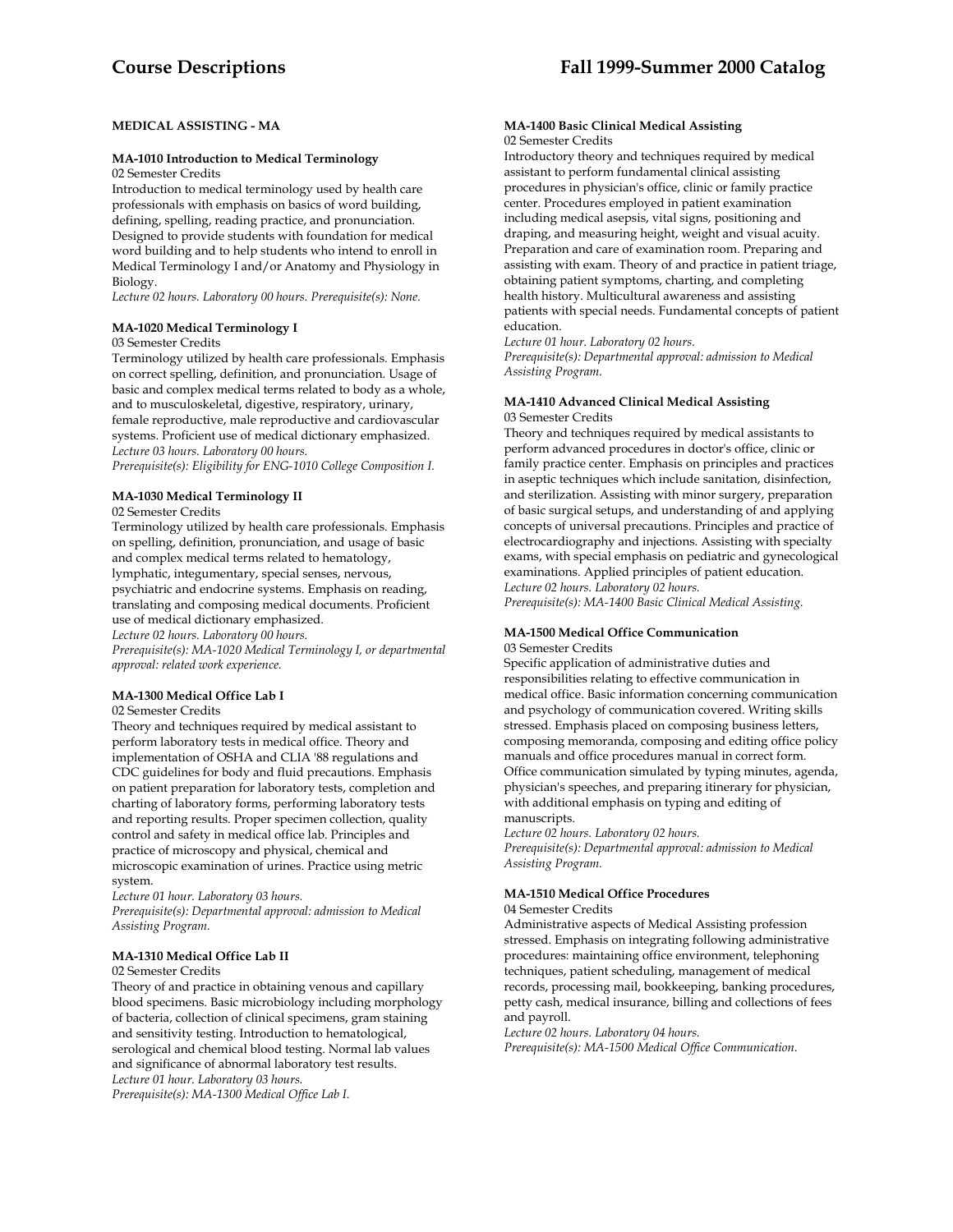# **MA-1520 Medical Billing and Coding**

#### 03 Semester Credits

Specific application of universal concepts of medical insurance and billing procedures. Understanding insurance terminology, types of insurance coverage, obtaining consent for release of information, assignment of insurance benefits and claim forms preparation. Beneficial for updating medical billing skills of those persons practicing in medical assisting or allied fields. Focus on skills required to code Medical procedures (CPT-4, HCPCS) and Diagnoses (ICD9)

for accurate claim form completion.

*Lecture 03 hours. Laboratory 00 hours.* 

*Prerequisite(s): MA-1010 Introduction to Medical Terminology; or MA-1020 Medical Terminology I; or departmental approval: appropriate work experience.* 

#### **MA-1700 Sterile Processing Tech I**

#### 04 Semester Credits

Principles of sterilization; basic microbiology and fundamentals of cleaning in central service; instrumentation and maintenance of equipment used in central service. *Lecture 04 hours. Laboratory 00 hours. Prerequisite(s): Eligibility for ENG-1010 College Composition I, and departmental approval.* 

### **MA-1710 Sterile Processing Tech II**

04 Semester Credits

Basics of packaging and wrapping; biological monitoring and record keeping; steam sterilization; ethylene oxide sterilization; dry heat, chemical and alternative sterilization; inventory control and distribution of supplies; legal aspects; work simplification; and management.

*Lecture 04 hours. Laboratory 00 hours.* 

*Prerequisite(s): MA-1700 Sterile Processing Tech I, or departmental approval.* 

# **MA-1800 Special Topics in Medical Assisting**

1-3 Semester Credits

Study of selected topics or current issues in Medical Assisting. Provides student an opportunity to explore various topics in greater detail (see Credit Schedule of classes for current offerings). Repeatable for different topics. (No more than six credits of special topics courses may be applied toward elective and/or program graduation degree requirements.)

*Lecture 1-3 hours. Laboratory 0 hours. Other Required Hours: 00. Prerequisite(s): Faculty counterparts determine appropriate prerequisite/corequisite for each topic.* 

### **MA-181S Special Laboratory Topics in Medical Assisting** 1-3 Semester Credits

Specialized two-hour lab per credit focusing on selected topics or current issues in Medical Assisting (see Credit Schedule of classes for current offerings). Repeatable for different topics. (no more than six credits of special topics may be applied toward elective and/or program graduation degree requirements.)

*Lecture 00 hours. Laboratory 2-6 hours. Other Required Hours:00. Prerequisite(s): Faculty counterparts determine appropriate prerequisite/corequisite for each topic.* 

#### **MA-1860 Sterile Processing Practicum**  02 Semester Credits

Supervised clinical experience in central service/materials management department of health care facility covering principles and practices of cleaning, decontamination and sterilization of medical instruments and apparatus. Fundamentals of wrapping, sterile set-ups, safety rules and regulations, inventory control, record keeping and quality assurance. Seminar discussion of clinical experience. (Course may be repeated for a maximum of 4 credits.) *Lecture 00 hours. Laboratory 00 hours.* 

*Other Required Hours: Practicum: 112 hrs./semester. Seminar: 1 hour per week.* 

*Prerequisite(s): MA-1710 Sterile Processing Tech II.* 

#### **MA-1980 Practitioner/Patient Interaction Seminar**  02 Semester Credits

Development of self-examination and personal insight relative to health care provider-patient interaction. Students engage in series of learning activities covering such topics as wellness and health, communication skills, values as determinants of behavior, personal and professional selfesteem, stress management skills and professional burnout. *Lecture 00 hours. Laboratory 00 hours.* 

*Other Required Hours: Seminar: 2 hours per week. Prerequisite(s): Departmental approval: admission to a health career program.* 

### **MA-2800 Special Advanced Topics in Medical Assisting**  1-3 Semester Credits

Study of selected advanced topics or current issues in Medical Assisting. Provides student an opportunity to explore various topics in greater detail (see Credit Schedule of classes for current offerings.). Repeatable for different topics. (No more than six credits of special topics courses may be applied toward elective and/or program graduation degree requirements.)

*Lecture 1-3 hours. Laboratory 00 hours. Prerequisite(s): Faculty counterparts determine appropriate prerequisite/corequisite for each topic.* 

# **MA-2860 Medical Assisting Practicum**

#### 02 Semester Credits

Supervised clinical experiences in physician's office, clinic or family practice center. Students perform duties of medical assistant while rotating through administrative and clinical areas of physician's office, clinic or family practice center. *Lecture 00 hours. Laboratory 00 hours.* 

*Other Required Hours: Practicum: 224 hours per semester. Prerequisite(s): MA-1410 Advanced Clinical Medical Assisting; MA-1510 Medical Office Procedures; and concurrent enrollment in MA-2980 Medical Assisting Seminar.* 

### **MA-2980 Medical Assisting Seminar**

#### 01 Semester Credit

Principles, procedures, and practical application of administrative, clinical and special medical assisting procedures. Opportunity to compare and contrast practices in various clinical settings. Discussion of certification and preparation to function as certified medical assistant. Discussion of future trends in medical assisting profession. *Lecture 00 hours. Laboratory 00 hours.* 

*Other Required Hours: Seminar: 1 hour per week. Prerequisite(s): Concurrent enrollment in MA-2860 Medical Assisting Practicum, or departmental approval.*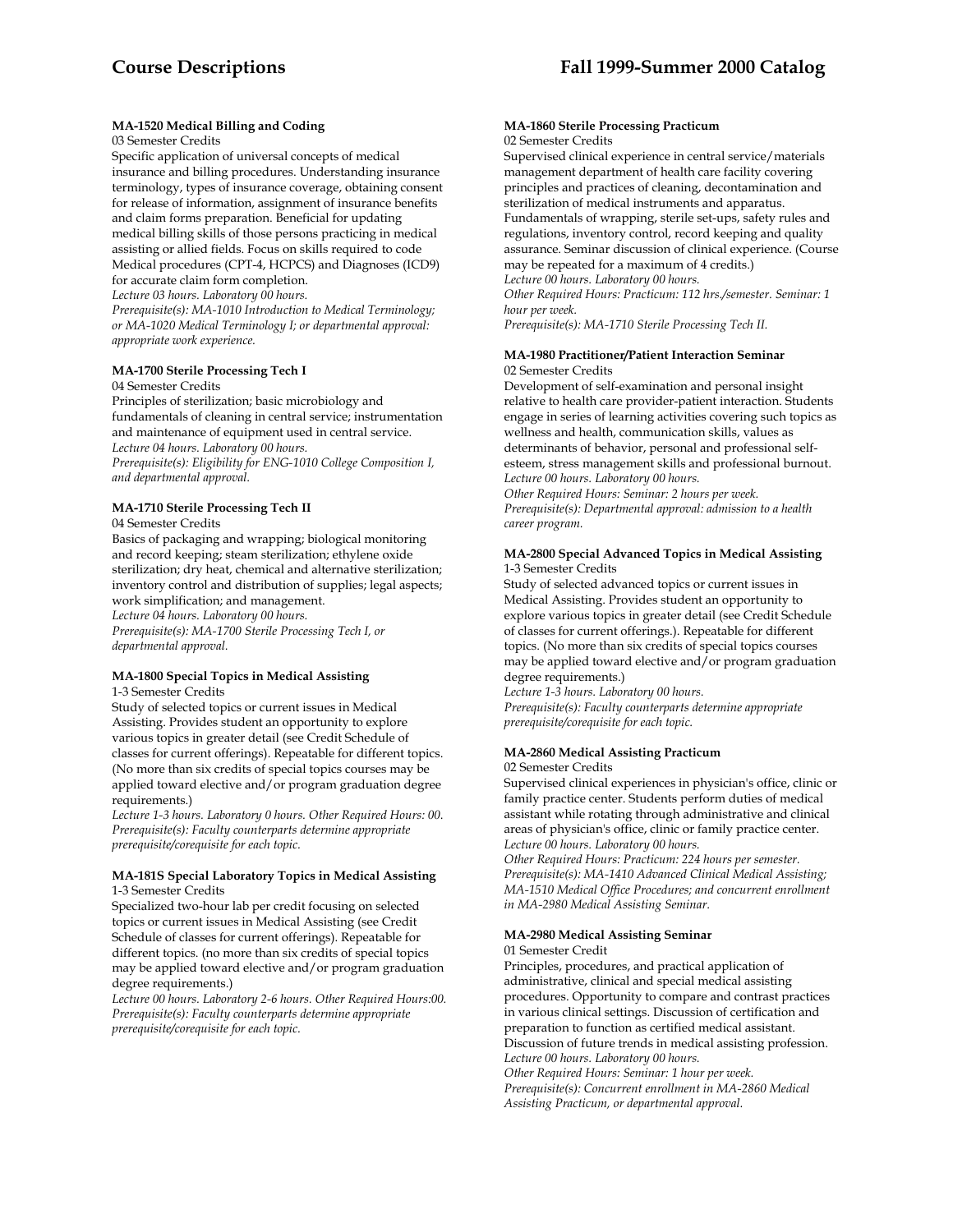# **MEDICAL LABORATORY TECHNOLOGY - MLT**

#### **MLT-1300 Introduction to Blood Collection**

03 Semester Credits

Introduction to theory and practice of phlebotomy. Principles of aseptic technique and familiarity with phlebotomy equipment. Performance of venipunctures and capillary punctures. Universal precautions and safety of phlebotomist and patient are strictly enforced. *Lecture 02 hours. Laboratory 03 hours.* 

*Prerequisite(s): Eligibility for ENG-1010 College Composition I, or departmental approval: admission to health career/Nursing program.* 

# **MLT-1460 Hematology I**

# 03 Semester Credits

Introduction to hematology. Principles and applications of manual cell counting, leukocyte differential counts, sedimentation rate, micro- hematocrit, and selected coagulation studies.

*Lecture 02 hours. Laboratory 03 hours.* 

*Prerequisite(s): MLT-1300 Introduction to Blood Collection, or departmental approval: related work experience.* 

# **MLT-1470 Blood Bank and Serology I**

03 Semester Credits

Introduction to immunology, blood banking and serology. Laboratory testing based on antigen- antibody reactions. Diagnostic uses of serological tests. Principles and applications of antigen and antibody testing for ABO, Rh and other major blood group systems including compatibility testing.

*Lecture 02 hours. Laboratory 03 hours. Prerequisite(s): MLT-1300 Introduction to Blood Collection, or departmental approval: related work experience.* 

# **MLT-1480 Clinical Microbiology I**

#### 03 Semester Credits

Principles, procedures, and applications of introductory clinical microbiology emphasizing identification of bacteria, pathogenesis and seriologic detection of selected infectious agents. Culture media, identification, safety, asepsis, sterilization, and sensitivity testing.

*Lecture 02 hours. Laboratory 03 hours.* 

*Prerequisite(s): MLT-1300 Introduction to Blood Collection, or departmental approval: related work experience.* 

# **MLT-1490 Urinalysis**

03 Semester Credits

Laboratory safety and universal precautions. Introduction and proper use of centrifuge, microscope, and manual and automated pipets. Review of urinary system and its pathology. Performance of physical, chemical and microscopic components of routine urinalysis.

*Lecture 02 hours. Laboratory 03 hours.* 

*Prerequisite(s): MLT-1300 Introduction to Blood Collection, or concurrent enrollment; or departmental approval: related work experience.* 

# **MLT-1500 Clinical Chemistry I**

#### 03 Semester Credits

Introduction to basic theory and laboratory techniques in clinical chemistry. Statistics related to quality control, chemistry reagents and standards, laboratory safety, and universal precautions.

*Lecture 02 hours. Laboratory 03 hours.* 

*Prerequisite(s): MLT-1300 Introduction to Blood Collection, or departmental approval: related work experience.* 

# **MLT-1800 Special Topics in Medical Laboratory Technology**

# 1-3 Semester Credits

Study of selected topics or current issues in Medical Laboratory Technology. Provides student an opportunity to explore various topics in greater detail (see Credit Schedule of classes for current offerings). Repeatable for different topics. (No more than six credits of special topics courses may be applied toward elective and/or program graduation degree requirements.) *Lecture 1-3 hours. Laboratory 00 hours.* 

*Other Required Hours: 00.* 

*Prerequisite(s): Faculty counterparts determine appropriate prerequisite/corequisite for each topic.* 

# **MLT-181S Special Laboratory Topics in Medical Laboratory Technology**

1-3 Semester Credits

Specialized two-hour lab per credit focusing on selected topics or current issues in Medical Laboratory Technology (see Credit Schedule of classes for current offerings). Repeatable for different topics. (no more than six credits of special topics may be applied toward elective and/or program graduation degree requirements.) *Lecture 00 hours. Laboratory 2-6 hours. Other Required Hours: 00. Prerequisite(s): Faculty counterparts determine appropriate prerequisite/corequisite for each topic.* 

# **MLT-2460 Hematology II**

# 02 Semester Credits

Principles, procedures and applications of complex, advanced diagnostic tests performed by medical laboratory personnel at Medical Laboratory Technician level. Principles of advanced hematology and coagulation, including case studies.

*Lecture 02 hours. Laboratory 00 hours. Prerequisite(s): MLT-1460 Hematology I, or departmental approval: related work experience.* 

# **MLT-2470 Blood Bank and Serology II**

# 02 Semester Credits

Advanced applications of serological testing procedures used in problem solving in clinical laboratory transfusion service. Transfusion practices including componenttherapy, component production, acceptable donor criteria and transfusion transmitted diseases.

*Lecture 02 hours. Laboratory 00 hours.* 

*Prerequisite(s): MLT-1470 Blood Bank and Serology I, or departmental approval: related work experience.*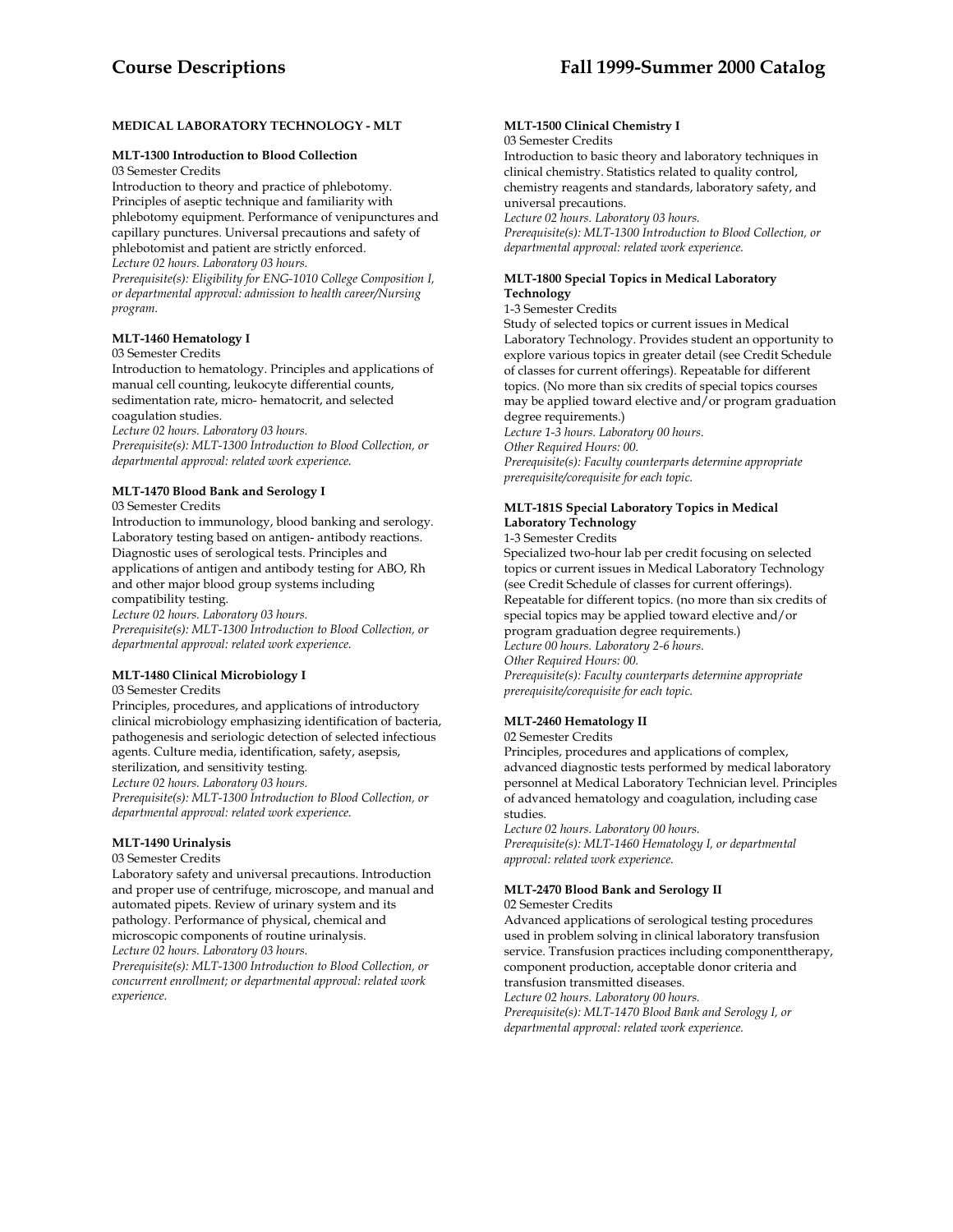# **MLT-2480 Clinical Microbiology II**

# 03 Semester Credits

Principles, procedures and applications of advanced clinical microbiology diagnostic tests and practices. Emphasis on clinical microbiology, mycology, parasitology and virology. Seminar discussion of clinical experience. *Lecture 02 hours. Laboratory 00 hours.* 

*Other Required Hours: Seminar: 1 hour per week. Prerequisite(s): MLT-1480 Clinical Microbiology I, or departmental approval: related work experience.* 

# **MLT-2500 Clinical Chemistry II**

03 Semester Credits

Principles, procedures and application of complex advanced diagnostic tests in clinical chemistry and urinalysis. Seminar discussion of practicum experience. *Lecture 02 hours. Laboratory 00 hours.* 

*Other Required Hours: Seminar: 1 hour per week. Prerequisite(s): MLT-1500 Clinical Chemistry I, or departmental approval: related work experience.* 

# **MLT-2800 Special Advanced Topics in Medical Laboratory Technology**

1-3 Semester Credits

Study of selected advanced topics or current issues in Medical Laboratory Technology. Provides student an opportunity to explore various topics in greater detail (see Credit Schedule of classes for current offerings.). Repeatable for different topics. (No more than six credits of special topics courses may be applied toward elective and/or program graduation degree requirements.) *Lecture 1-3 hours. Laboratory 00 hours. Prerequisite(s): Faculty counterparts determine appropriate* 

*prerequisite/corequisite for each topic.* 

# **MLT-281S Special Advanced Laboratory Topics in Medical Laboratory Technology**

1-3 Semester Credits

Specialized two-hour lab per credit focusing on advanced topics or current issues in Medical Laboratory Technology (see Credit Schedule of classes for current offerings). Repeatable for different topics. (No more than six credits of special topics courses may be applied toward elective and/or program graduation degree requirements.) *Lecture 00 hours. Laboratory 2-6 hours. Prerequisite(s): Faculty counterparts determine appropriate prerequisite/corequisite for each topic.* 

# **MLT-2860 Medical Laboratory Practicum**

08 Semester Credits

Supervised clinical experience. Students rotate through hematology, or urinalysis, or chemistry, or microbiology, or serology, or immunohematology laboratories, or phlebotomy departments for fifty- six (56) hours per week meeting performance objectives of medical laboratory or laboratory phlebotomy personnel at MLT level. *Lecture 00 hours. Laboratory 00 hours.* 

*Other Required Hours: Practicum: 56 hours per week. Prerequisite(s): MLT-1300 Introduction to Blood Collection; and concurrent enrollment in MLT-2970 Advanced Phlebotomy, or MLT-2500 Clinical Chemistry II, or MLT-2480 Clinical Microbiology II; and departmental approval.* 

#### **MLT-286A Medical Laboratory Practicum**  02 Semester Credits

Supervised clinical experience. Students rotate through microbiology for 14 hours per week meeting performance objectives of medical laboratory personnel at MLT level. *Lecture 00 hours. Laboratory 00 hours.* 

*Other Required Hours: Practicum: 14 hours per week. Prerequisite(s): MLT-1300 Introduction to Blood Collection; and concurrent enrollment in MLT-2500 Clinical Chemistry II, or MLT-2480 Clinical Microbiology II; and departmental approval.* 

# **MLT-286B Medical Laboratory Practicum**

#### 02 Semester Credits

Supervised clinical experience. Students rotate through urinalysis or phlebotomy departments for 14 hours per week meeting performance objectives of medical laboratory or laboratory phlebotomy personnel at MLT level. *Lecture 00 hours. Laboratory 00 hours. Other Required Hours: Practicum: 14 hours per week. Prerequisite(s): MLT-1300 Introduction to Blood Collection, or* 

*concurrent enrollment; and concurrent enrollment in MLT-2970 Advanced Phlebotomy, or MLT-2500 Clinical Chemistry II, or MLT-2480 Clinical Microbiology II; and departmental approval.* 

#### **MLT-286C Medical Laboratory Practicum**  02 Semester Credits

Supervised clinical experience. Students rotate through chemistry, or serology for 14 hours per week meeting performance objectives of medical laboratory or laboratory phlebotomy personnel at MLT level. *Lecture 00 hours. Laboratory 00 hours.* 

*Other Required Hours: Practicum: 14 hours per week. Prerequisite(s): MLT-1300 Introduction to Blood Collection; and concurrent enrollment in MLT-2500 Clinical Chemistry II, or MLT-2480 Clinical Microbiology II; and departmental approval.* 

# **MLT-286D Medical Laboratory Practicum**  02 Semester Credits

Supervised clinical experience. Students rotate through hematology, or blood bank laboratories, for 14 hours per week meeting performance objectives of medical laboratory or laboratory phlebotomy personnel at MLT level. *Lecture 00 hours. Laboratory 00 hours.* 

*Other Required Hours: Practicum: 14 hours per week. Prerequisite(s): MLT-1300 Introduction to Blood Collection; and concurrent enrollment in MLT-2500 Clinical Chemistry II, or MLT-2480 Clinical Microbiology II; and departmental approval.* 

# **MLT-2970 Advanced Phlebotomy**

# 01 Semester Credit

Review of theory and techniques for phlebotomy procedures. Presentation of basic procedures involved in point-of-care testing and unregulated laboratory test procedures. Emphasis on universal precautions, safety, communication, interpersonal skills, and ethical considerations relating to patients. Seminar discussion of practicum experience.

*Lecture 00 hours. Laboratory 00 hours.* 

*Other Required Hours: Seminar: 1 hour per week. Prerequisite(s): MLT-1300 Introduction to Blood Collection; and concurrent enrollment in MLT-286B Medical Lab Practicum; or departmental approval.*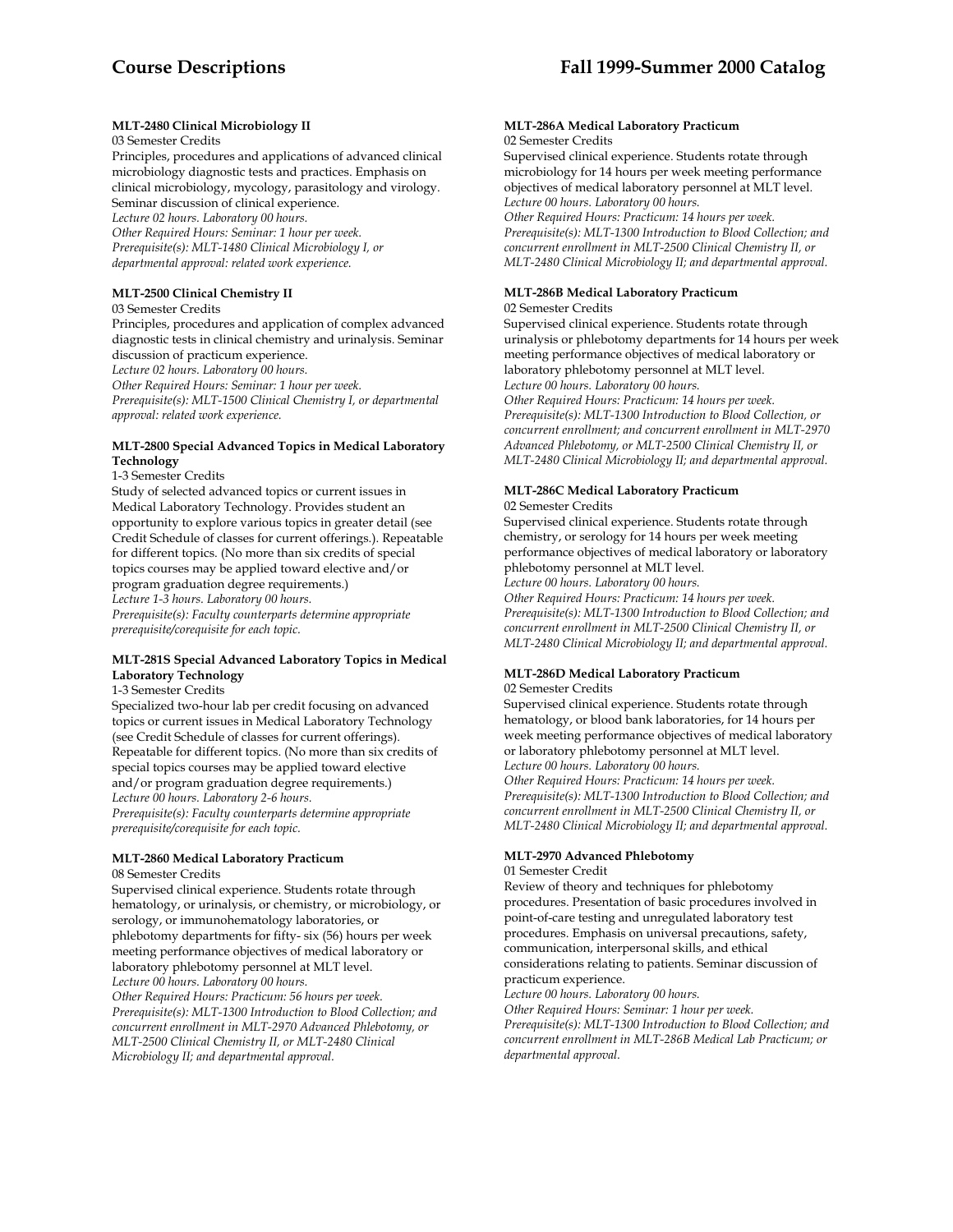# **MUSIC - MUS**

#### **MUS-1010 Survey of European Classical Music**  03 Semester Credits

Introduction to elements and styles of European classical music. Composers, works, instrumentation and forms studied in their cultural and historical context. Focus on listening and understanding European classical music. *Lecture 03 hours. Laboratory 00 hours. Prerequisite(s): None.* 

# **MUS-1020 Survey of Jazz**

03 Semester Credits

Introduction to basic elements and techniques of jazz. Function of jazz instrumentation, forms, improvisation and other musical elements and conventions indigenous to jazz. Characteristic features of various styles and artists studied. Focus on listening to and understanding jazz. *Lecture 03 hours. Laboratory 00 hours. Prerequisite(s): None.* 

## **MUS-1030 Survey of Rock and Roll**

#### 03 Semester Credits

Survey of most influential and innovative works and artists of rock music from origins to present. Includes terminology, techniques, style, instrumentation and lyrics, with references to cultural and historical context. Course involves listening to, reading and discussing of artists and recordings. Focus on listening to and understanding rock and roll music. *Lecture 03 hours. Laboratory 00 hours. Prerequisite(s): None.* 

# **MUS-1040 Survey of African-American Music**

03 Semester Credits

Chronological study of history of African-American music from eighteenth century through 1920s. Oral traditions and performance practices studied in cultural and historical context. Sacred, folk, popular, and classical music, and precursors of jazz discussed. Focus on listening to and understanding African-American music. *Lecture 03 hours. Laboratory 00 hours. Prerequisite(s): None.* 

#### **MUS-1050 Survey of World Music**

03 Semester Credits

Introduction to elements and styles of musics of diverse ethnic cultures. Instruments, forms, and concepts of music explored through art and folk music to develop an understanding of how basic materials of music work together. Focus on listening to and understanding musics of diverse cultures.

*Lecture 03 hours. Laboratory 00 hours. Prerequisite(s): None.* 

# **MUS-1100 Music for Elementary Education**

03 Semester Credits

Designed to orient elementary teachers to role of music in growth and development of children. Emphasis on creating musical environment in elementary school classroom. Study of young voice, basic theory, piano keyboard, music symbols and terms, and use of elementary classroom instruments. *Lecture 03 hours. Laboratory 00 hours. Prerequisite(s): None.* 

# **MUS-1110 Music Business I**

#### 03 Semester Credits

Examination of multiple facets of music industry. Includes exploration of career options, recording industry, performance and promotion, music business contracts, marketing of songs, music publishing, copyrights, and retail. *Lecture 03 hours. Laboratory 00 hours. Prerequisite(s): None.* 

# **MUS-1120 Music Business II**

03 Semester Credits

Artist promotion, management, music agents, music in advertising, concert promotion, arts administration, and music entrepreneurship. *Lecture 03 hours. Laboratory 00 hours. Prerequisite(s): MUS-1110 Music Business I.* 

# **MUS-1130 MIDI Technology I**

03 Semester Credits

Basic audio signal flow, MIDI (Music Instrument Digital Interface) principles and techniques, the virtual studio concept, computer-based sequencing and notation software and operation of modern keyboard equipment. *Lecture 02 hours. Laboratory 02 hours. Prerequisite(s): None.* 

# **MUS-1140 MIDI Technology II**

03 Semester Credits

Further development of concepts and skills introduced in MIDI technology I. Advanced sequencing and editing techniques, synchronization, digital audio recording, music notation and MIDI studio organization. *Lecture 02 hours. Laboratory 02 hours. Prerequisite(s): MUS-1130 MIDI Technology I.* 

#### **MUS-1170 Songwriting I**

02 Semester Credits

Instruction in art of contemporary songwriting. Includes consideration of form, rhythm, melody, lyric content, harmony, arranging, and development of individual style. Development of listening skills and criticism utilizing songs of class members and established artists. *Lecture 02 hours. Laboratory 00 hours. Prerequisite(s): None.* 

# **MUS-1200 Music Reading Skills**

03 Semester Credits

Introduction to concepts and skills of reading music and music theory for pre-music and non-music majors. Includes study of notation, rhythm, scales, key signatures, intervals and triads.

*Lecture 03 hours. Laboratory 00 hours. Prerequisite(s): None.* 

#### **MUS-1210 Introduction to Music Theory**  03 Semester Credits

Terminology, symbols, skills, and concepts of music theory for pre-music and non-music majors. Includes study of intervals, chords, voice leading and figured bass, compositional devices, transposition, analysis, and basic forms.

*Lecture 03 hours. Laboratory 00 hours.* 

*Prerequisite(s): MUS-1200 Music Reading Skills, or departmental approval.* 

#### **MUS-1220 Basic Ear Training**

#### 02 Semester Credits

Introduction to development of aural skills for pre-music and non-music majors. Students develop discrimination skills including pitch and rhythm perception through sight singing and dictation.

*Lecture 01 hour. Laboratory 02 hours.* 

*Prerequisite(s): MUS-1200 Music Reading Skills, or departmental approval.*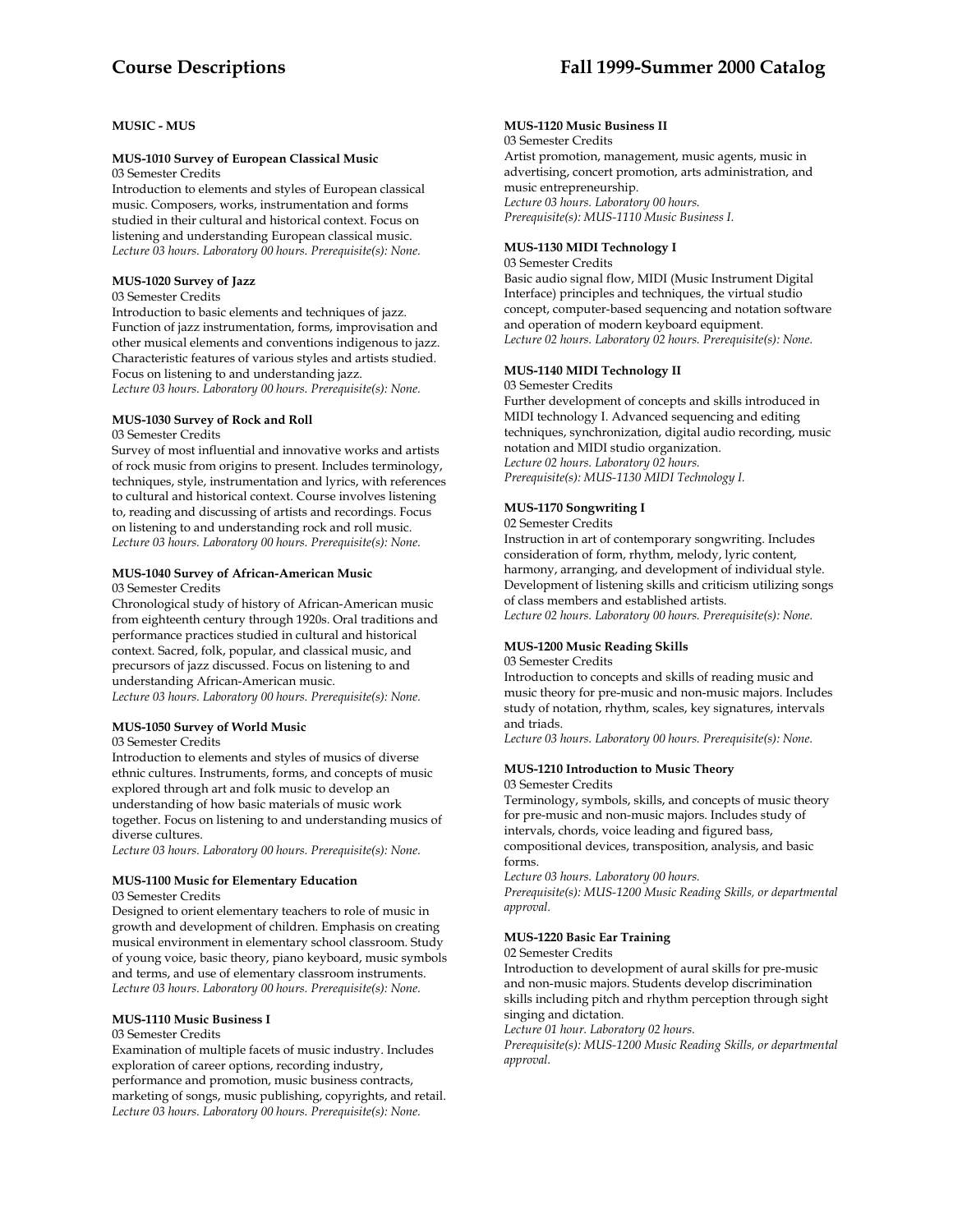# **MUS-1250 Class Keyboard I**

# 02 Semester Credits

Basic piano techniques and performance skills for pre-music and non-music majors. Emphasis on keyboard development in sight reading, improvising, transposing and harmonizing melodies in various styles. Includes solo and ensemble literature.

*Lecture 01 hour. Laboratory 02 hours. Prerequisite(s): None.* 

# **MUS-1260 Class Keyboard II**

#### 02 Semester Credits

Functional piano techniques and keyboard skills for premusic and non-music majors. Keyboard development in second level sight reading, transposing, improvising, and ensemble playing in various styles. Development of second level solo and ensemble repertoire. *Lecture 01 hour. Laboratory 02 hours. Prerequisite(s): MUS-1250 Class Keyboard I.* 

# **MUS-1270 Class Voice**

# 02 Semester Credits

Basic techniques of voice production. Includes breath control, diction, projection, tone-color, and interpretation for pre-music and non-music majors. Progressive vocal exercises and studies. Application of principles to performance of simple songs.

*Lecture 01 hour. Laboratory 02 hours. Prerequisite(s): None.* 

# **MUS-1290 Basic Applied Music I**

01 Semester Credit

Individual instruction for pre-music and non-music majors on any standard band, orchestral instrument or voice. (May be repeated for credit; however, no more than 4 credits may be applied to degree requirements.) *Lecture 00 hours. Laboratory 00 hours.* 

*Other Required Hours: A private lesson and 7 hours of concentrated practice each week. Prerequisite(s): Departmental approval.* 

# **MUS-1301 Applied Piano Minor I**

01 Semester Credit

Private piano instruction for music majors with piano as minor instrument. Development of technical facility, rhythmic control, phrasing, stylistic interpretation and sightreading skills. Development of standard repertoire including selected solo and method literature for first semester. End of semester performance jury required. *Lecture 00 hours. Laboratory 00 hours. Other Required Hours: A private lesson and 7 hours of* 

#### *concentrated practice each week. Prerequisite(s): Departmental approval: audition.*

# **MUS-1302 Applied Piano Minor II**

01 Semester Credit

Second level private piano instruction for music major with piano as minor instrument. Development of technical facility, rhythmic control, phrasing, stylistic interpretation and sight-reading skills. Development of standard repertoire including selected solo and method literature for second semester. End of semester performance jury required. *Lecture 00 hours. Laboratory 00 hours. Other Required Hours: A private lesson and 7 hours of concentrated practice each week. Prerequisite(s): MUS-1301 Applied Piano Minor I.* 

#### **MUS-1311 Applied Bass I**  02 Semester Credits

Private bass instruction for bass majors. Development of tone production, intonation, technical facility, rhythmic control, phrasing, stylistic interpretation and sight reading skills. Development of standard repertoire including selected solo and method literature for first semester. End of semester performance jury required. *Lecture 00 hours. Laboratory 00 hours. Other Required Hours: A private lesson and 14 hours of concentrated practice each week. Prerequisite(s): Departmental approval: audition.* 

# **MUS-1312 Applied Bass II**

# 02 Semester Credits

Second level private bass instruction for bass majors. Development of tone production, intonation, technical facility, rhythmic control, phrasing, stylistic interpretation and sight reading skills. Development of standard repertoire including selected solo and method literature for second semester. End of semester performance jury required. *Lecture 00 hours. Laboratory 00 hours. Other Required Hours: A private lesson and 14 hours of concentrated practice per week Prerequisite(s): MUS-1311 Applied Bass I.* 

# **MUS-1321 Applied Clarinet I**

# 02 Semester Credits

Private clarinet instruction for clarinet majors. Development of tone production, breath control, intonation, technical facility, rhythmic control, phrasing, stylistic interpretation and sight reading skills. Development of standard repertoire including selected solo and method literature for first semester. End of semester performance jury required. *Lecture 00 hours. Laboratory 00 hours. Other Required Hours: A private lesson and 14 hours of concentrated practice each week. Prerequisite(s): Departmental approval: audition.* 

# **MUS-1322 Applied Clarinet II**

#### 02 Semester Credits

Second Level private clarinet instruction for clarinet majors. Development of tone production, breath control, intonation, technical facility, rhythmic control, phrasing, stylistic interpretation and sight reading skills. Development of standard repertoire including selected solo and method literature for second semester. End of semester performance jury required.

*Lecture 00 hours. Laboratory 00 hours. Other Required Hours: A private lesson and 14 hours of concentrated practice each week. Prerequisite(s): MUS-1321 Applied Clarinet I.* 

# **MUS-1331 Applied Flute I**

## 02 Semester Credits

Private flute instruction for flute majors. Development of tone production, breath control, intonation, technical facility, rhythmic control, phrasing, stylistic interpretation and sight reading skills. Development of standard repertoire including selected solo and method literature for first semester. End of semester performance jury required.

*Lecture 00 hours. Laboratory 00 hours. Other Required Hours: A private lesson and 14 hours of concentrated practice each week. Prerequisite(s): Departmental approval: audition.*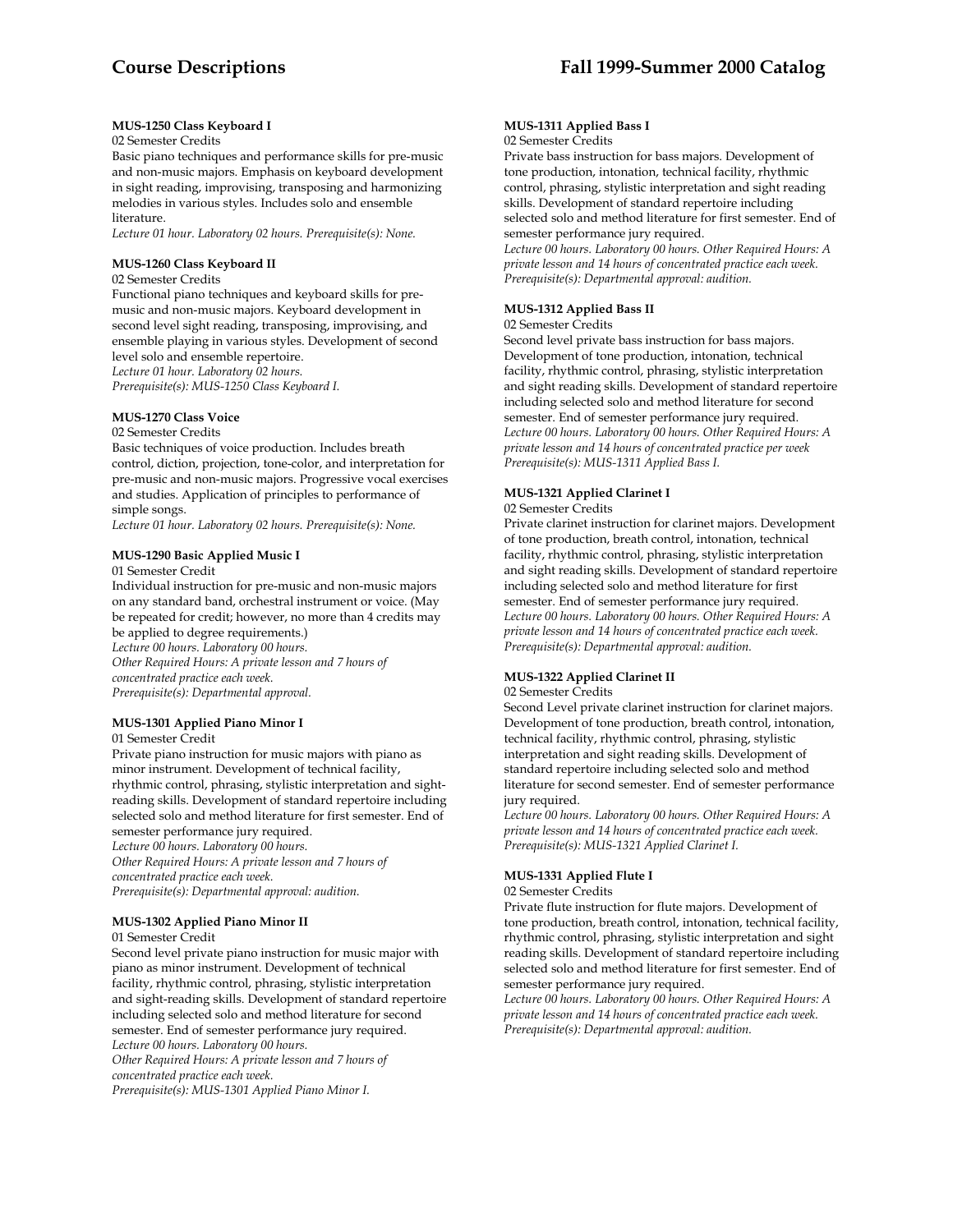# **MUS-1332 Applied Flute II**

## 02 Semester Credits

Second Level private flute instruction for flute majors. Development of tone production, breath control, intonation, technical facility, rhythmic control, phrasing, stylistic interpretation and sight reading skills. Development of standard repertoire including selected solo and method literature for second semester. End of semester performance jury required.

*Lecture 00 hours. Laboratory 00 hours. Other Required Hours: A private lesson and 14 hours of concentrated practice each week. Prerequisite(s): MUS-1331 Applied Flute I.* 

# **MUS-1341 Applied French Horn I**

### 02 Semester Credits

Private French horn instruction for French horn majors. Development of tone production, breath control, intonation, technical facility, rhythmic control, phrasing, stylistic interpretation and sight reading skills. Development of standard repertoire including selected solo and method literature for first semester. End of semester performance jury required.

*Lecture 00 hours. Laboratory 00 hours. Other Required Hours: A private lesson and 14 hours of concentrated practice each week. Prerequisite(s): Departmental approval: audition.* 

# **MUS-1342 Applied French Horn II**

02 Semester Credits

Second level private French horn instruction for French horn majors. Development of tone production, breath control, intonation, technical facility, rhythmic control, phrasing, stylistic interpretation and sight reading skills. Development of standard repertoire including selected solo and method literature for second semester. End of semester performance jury required.

*Lecture 00 hours. Laboratory 00 hours. Other Required Hours: A private lesson and 14 hours of concentrated practice each week. Prerequisite(s): MUS-1341 Applied French Horn I.* 

# **MUS-1351 Applied Guitar I**

#### 02 Semester Credits

Private guitar instruction for guitar majors. Development of tone production, intonation, technical facility, rhythmic control, phrasing, stylistic interpretation and sight reading skills. Development of standard repertoire including selected solo and method literature for first semester. End of semester performance jury required.

*Lecture 00 hours. Laboratory 00 hours. Other Required Hours: A private lesson and 14 hours of concentrated practice each week. Prerequisite(s): Departmental approval: audition.* 

# **MUS-1352 Applied Guitar II**

#### 02 Semester Credits

Second level private guitar instruction for guitar majors. Development of tone production, intonation, technical facility, rhythmic control, phrasing, stylistic interpretation and sight reading skills. Development of standard repertoire including selected solo and method literature for second semester. End of semester performance jury required. *Lecture 00 hours. Laboratory 00 hours. Other Required Hours: A private lesson and 14 hours of concentrated practice each week. Prerequisite(s): MUS-1351 Applied Guitar I.* 

#### **MUS-1361 Applied Oboe I**  02 Semester Credits

Private oboe instruction for oboe majors. Development of tone production, breath control, intonation, technical facility, rhythmic control, phrasing, stylistic interpretation and sight reading skills. Development of standard repertoire including selected solo and method literature for first semester. End of semester performance jury required.

*Lecture 00 hours. Laboratory 00 hours. Other Required Hours: A private lesson and 14 hours of concentrated practice each week. Prerequisite(s): Departmental approval: audition.* 

# **MUS-1362 Applied Oboe II**

# 02 Semester Credits

Second level private oboe instruction for oboe majors. Development of tone production, breath control, intonation, technical facility, rhythmic control, phrasing, stylistic interpretation and sight reading skills. Development of standard repertoire including selected solo and method literature for second semester. End of semester performance jury required.

*Lecture 00 hours. Laboratory 00 hours. Other Required Hours: A private lesson and 14 hours of concentrated practice each week. Prerequisite(s): MUS-1361 Applied Oboe I.* 

# **MUS-1371 Applied Percussion I**

#### 02 Semester Credits

Private percussion instruction for percussion majors. Development of technical facility, rhythmic control, tone production, phrasing, stylistic interpretation and sight reading skills. Development of standard repertoire including selected solo and method literature for first semester. End of semester performance jury required.

*Lecture 00 hours. Laboratory 00 hours. Other Required Hours: A private lesson and 14 hours of concentrated practice each week. Prerequisite(s): Departmental approval: audition.* 

#### **MUS-1372 Applied Percussion II**  02 Semester Credits

Second level private percussion instruction for percussion majors. Development of technical facility, rhythmic control, tone production, phrasing, stylistic interpretation and sight reading skills. Development of standard repertoire including selected solo and method literature for second semester. End of semester performance jury required.

*Lecture 00 hours. Laboratory 00 hours. Other Required Hours: A private lesson and 14 hours of concentrated practice each week. Prerequisite(s): MUS-1371 Applied Percussion I.* 

# **MUS-1381 Applied Piano I**

## 02 Semester Credits

Private piano instruction for piano majors. Development of technical facility, rhythmic control, tone production, phrasing, stylistic interpretation and sight reading skills. Development of standard repertoire including selected solo and method literature for first semester. End of semester performance jury required.

*Lecture 00 hours. Laboratory 00 hours. Other Required Hours: A private lesson and 14 hours of concentrated practice each week. Prerequisite(s): Departmental approval: audition.*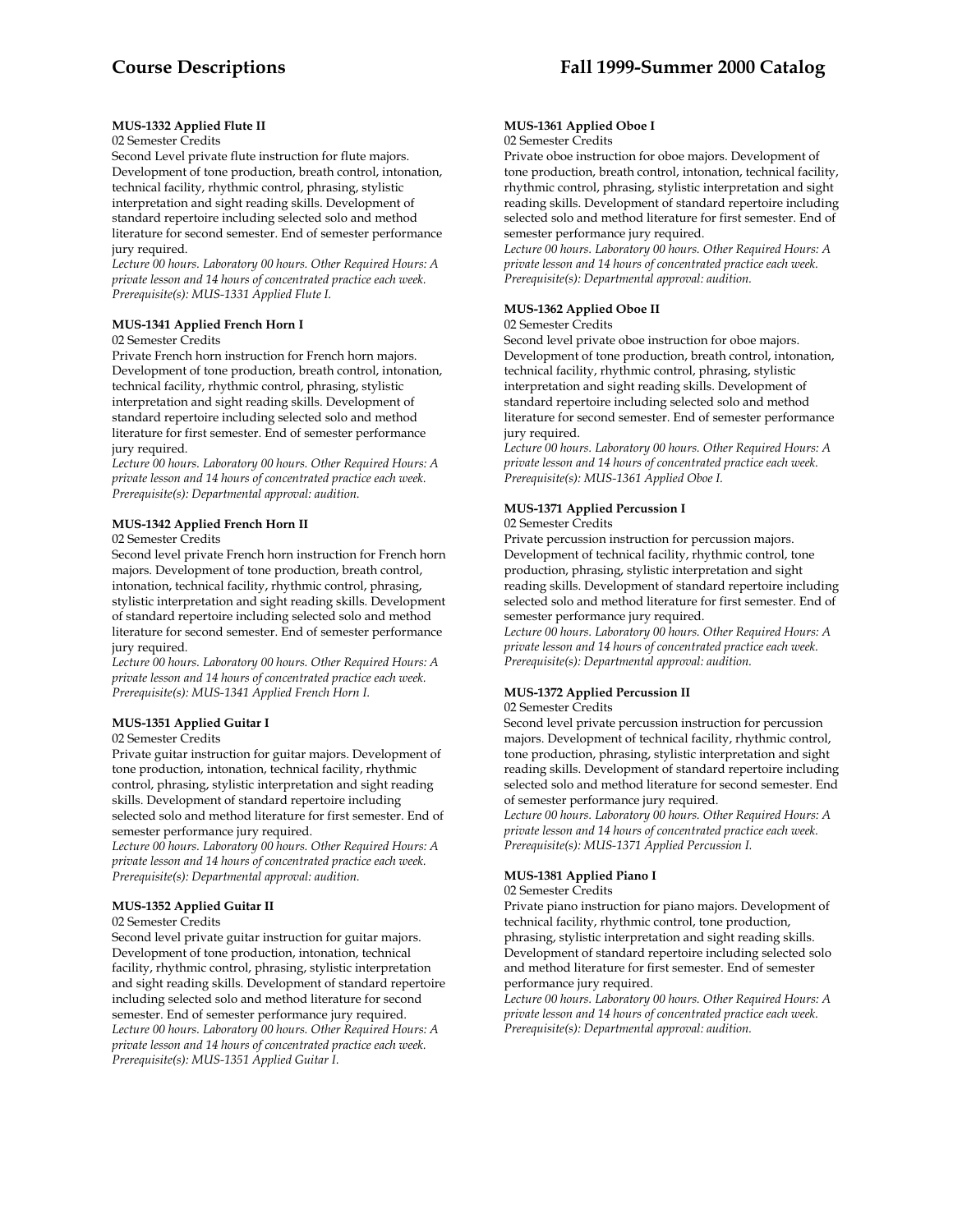# **MUS-1382 Applied Piano II**

# 02 Semester Credits

Second level private piano instruction for piano majors. Development of technical facility, rhythmic control, tone production, phrasing, stylistic interpretation and sight reading skills. Development of standard repertoire including selected solo and method literature for second semester. End of semester performance jury required.

*Lecture 00 hours. Laboratory 00 hours. Other Required Hours: A private lesson and 14 hours of concentrated practice each week. Prerequisite(s): MUS-1381 Applied Piano I.* 

# **MUS-1391 Applied Saxophone I**

# 02 Semester Credits

Private saxophone instruction for saxophone majors. Development of tone production, breath control, intonation, technical facility, rhythmic control, phrasing, stylistic interpretation and sight reading skills. Development of standard repertoire including selected solo and method literature for first semester. End of semester performance jury required.

*Lecture 00 hours. Laboratory 00 hours. Other Required Hours: A private lesson and 14 hours of concentrated practice each week. Prerequisite(s): Departmental approval: audition.* 

# **MUS-1392 Applied Saxophone II**

## 02 Semester Credits

Second level private saxophone instruction for saxophone majors. Development of tone production, breath control, intonation, technical facility, rhythmic control, phrasing, stylistic interpretation and sight reading skills. Development of standard repertoire including selected solo and method literature for second semester. End of semester performance jury required.

*Lecture 00 hours. Laboratory 00 hours. Other Required Hours: A private lesson and 14 hours of concentrated practice each week. Prerequisite(s): MUS-1391 Applied Saxophone I*.

# **MUS-1401 Applied Trombone I**

# 02 Semester Credits

Private trombone instruction for trombone majors. Development of tone production, breath control, intonation, technical facility, rhythmic control, phrasing, stylistic interpretation and sight reading skills. Development of standard repertoire including selected solo and method literature for first semester. End of semester performance jury required.

*Lecture 00 hours. Laboratory 00 hours. Other Required Hours: A private lesson and 14 hours of concentrated practice each week. Prerequisite(s): Departmental approval: audition.* 

# **MUS-1402 Applied Trombone II**

# 02 Semester Credits

Second level private trombone instruction for trombone majors. Development of tone production, breath control, intonation, technical facility, rhythmic control, phrasing, stylistic interpretation and sight reading skills. Development of standard repertoire including selected solo and method literature for second semester. End of semester performance jury required.

*Lecture 00 hours. Laboratory 00 hours. Other Required Hours: A private lesson and 14 hours of concentrated practice each week. Prerequisite(s): MUS-1401 Applied Trombone I.* 

#### **MUS-1411 Applied Trumpet I**  02 Semester Credits

Private trumpet instruction for trumpet majors. Development of tone production, breath control, intonation, technical facility, rhythmic control, phrasing, stylistic interpretation and sight reading skills. Development of standard repertoire including selected solo and method literature for first semester. End of semester performance jury required.

*Lecture 00 hours. Laboratory 00 hours. Other Required Hours: A private lesson and 14 hours of concentrated practice each week. Prerequisite(s): Departmental approval: audition.* 

# **MUS-1412 Applied Trumpet II**

#### 02 Semester Credits

Second level private trumpet instruction for trumpet majors. Development of tone production, breath control, intonation, technical facility, rhythmic control, phrasing, stylistic interpretation and sight reading skills. Development of standard repertoire including selected solo and method literature for second semester. End of semester performance jury required.

*Lecture 00 hours. Laboratory 00 hours. Other Required Hours: A private lesson and 14 hours of concentrated practice each week. Prerequisite(s): MUS-1411 Applied Trumpet I.* 

# **MUS-1421 Applied Tuba I**

#### 02 Semester Credits

Private tuba instruction for tuba majors. Development of tone production, breath control, intonation, technical facility, rhythmic control, phrasing, stylistic interpretation and sight reading skills. Development of standard repertoire including selected solo and method literature for first semester. End of semester performance jury required.

*Lecture 00 hours. Laboratory 00 hours. Other Required Hours: A private lesson and 14 hours of concentrated practice each week. Prerequisite(s): Departmental approval: audition.* 

# **MUS-1422 Applied Tuba II**

#### 02 Semester Credits

Private tuba instruction for tuba majors. Development of tone production, breath control, intonation, technical facility, rhythmic control, phrasing, stylistic interpretation and sight reading skills. Development of standard repertoire including selected solo and method literature for second semester. End of semester performance jury required.

*Lecture 00 hours. Laboratory 00 hours. Other Required Hours: A private lesson and 14 hours of concentrated practice each week. Prerequisite(s): MUS-1421 Applied Tuba I.* 

# **MUS-1431 Applied Viola I**

#### 02 Semester Credits

Private viola instruction for viola majors. Development of tone production, intonation, technical facility, rhythmic control, phrasing, stylistic interpretation and sight reading skills. Development of standard repertoire including selected solo and method literature for first semester. End of semester performance jury required.

*Lecture 00 hours. Laboratory 00 hours. Other Required Hours: A private lesson and 14 hours of concentrated practice each week. Prerequisite(s): Departmental approval: audition.*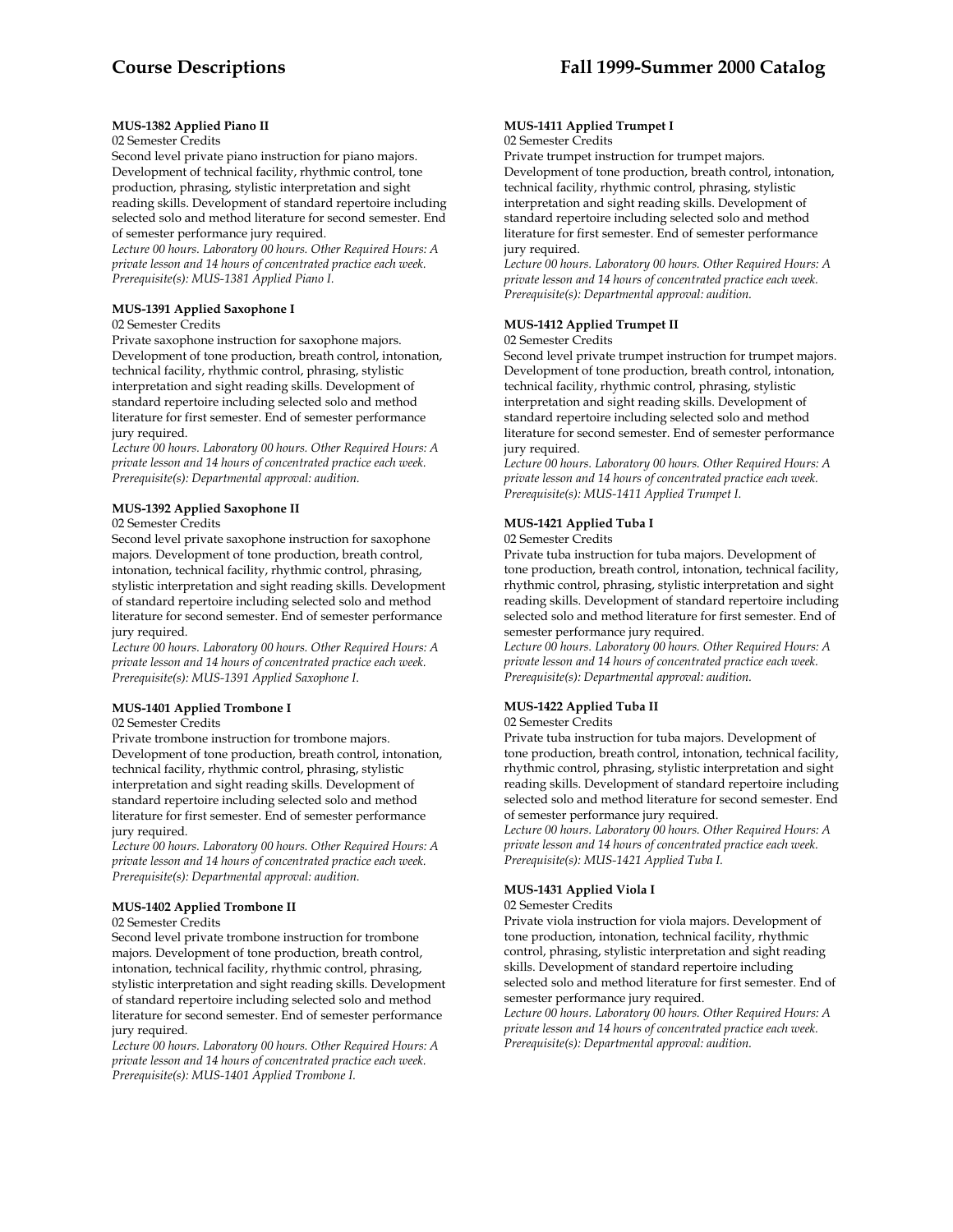# **Course Descriptions Fall 1999-Summer 2000 Catalog**

### **MUS-1432 Applied Viola II**

# 02 Semester Credits

Second level private viola instruction for viola majors. Development of tone production, intonation, technical facility, rhythmic control, phrasing, stylistic interpretation and sight reading skills. Development of standard repertoire including selected solo and method literature for second semester. End of semester performance jury required. *Lecture 00 hours. Laboratory 00 hours. Other Required Hours: A private lesson and 14 hours of concentrated practice each week. Prerequisite(s): MUS-1431 Applied Viola I.* 

# **MUS-1441 Applied Violin I**

# 02 Semester Credits

Private violin instruction for violin majors. Development of tone production, intonation, technical facility, rhythmic control, phrasing, stylistic interpretation and sight reading skills. Development of standard repertoire including selected solo and method literature for first semester. End of semester performance jury required.

*Lecture 00 hours. Laboratory 00 hours. Other Required Hours: A private lesson and 14 hours of concentrated practice each week. Prerequisite(s): Departmental approval: audition.* 

#### **MUS-1442 Applied Violin II**

02 Semester Credits

Second level private violin instruction for violin majors. Development of tone production, intonation, technical facility, rhythmic control, phrasing, stylistic interpretation and sight reading skills. Development of standard repertoire including selected solo and method literature for second semester. End of semester performance jury required. *Lecture 00 hours. Laboratory 00 hours. Other Required Hours: A private lesson and 14 hours of concentrated practice each week. Prerequisite(s): MUS-1441 Applied Violin I.* 

# **MUS-1451 Applied Voice I**

#### 02 Semester Credits

Private voice instruction for voice majors. Development of tone production, breath control, intonation, technical facility, rhythmic control, phrasing, stylistic interpretation and sight reading skills. Development of standard repertoire including selected solo and method literature for first semester. End of semester performance jury required.

*Lecture 00 hours. Laboratory 00 hours. Other Required Hours: A private lesson and 14 hours of concentrated practice each week. Prerequisite(s): Departmental approval: audition.* 

# **MUS-1452 Applied Voice II**

#### 02 Semester Credits

Second level private voice instruction for voice majors. Development of tone production, breath control, intonation, technical facility, rhythmic control, phrasing, stylistic interpretation and sight reading skills. Development of standard repertoire including selected solo and method literature for second semester. End of semester performance jury required.

*Lecture 00 hours. Laboratory 00 hours. Other Required Hours: A private lesson and 14 hours of concentrated practice each week. Prerequisite(s): MUS-1451 Applied Voice I.* 

# **MUS-1500 Choir**

01 Semester Credit

Performance class with concentration on standard repertoire, both sacred and secular, accompanied and a cappella for mixed voices. Public performance required. (May be repeated for credit; however, no more than 4 credits may be applied to degree requirements.) *Lecture 00 hours. Laboratory 03 hours. Prerequisite(s): Departmental approval: audition.* 

#### **MUS-1510 Choral Ensemble**

#### 01 Semester Credit

Performance of choral literature from Renaissance through 20th Century for small select ensemble. Public performance required. (May be repeated for credit; however, no more than 4 credits may be applied to degree requirements.) *Lecture 00 hours. Laboratory 03 hours. Prerequisite(s): Departmental approval: audition.* 

#### **MUS-1520 Jazz Ensemble**

#### 01 Semester Credit

Study and experimentation in performance of jazz ensemble literature and styles. Public performance required. (May be repeated for credit; however, no more than 4 credits may be applied to degree requirements.) *Lecture 00 hours. Laboratory 03 hours. Prerequisite(s): Departmental approval: audition.* 

#### **MUS-1530 Concert Band**

01 Semester Credit Performance of band and wind ensemble literature by woodwinds, brass, and percussion players. Public performance required. (May be repeated for credit; however, no more than 4 credits may be applied to degree requirements.) *Lecture 0 hours. Laboratory 03 hours. Prerequisite(s): Departmental approval: audition.* 

# **MUS-1540 Orchestra**

01 Semester Credit Performance of selected orchestral literature by string, woodwind, brass and percussion players. Public performance required. (May be repeated for credit; however, no more than 4 credits may be applied to degree requirements.) *Lecture 00 hours. Laboratory 03 hours. Prerequisite(s): Departmental approval: audition.* 

#### **MUS-1550 Instrumental Ensemble**

01 Semester Credit

Performance of traditional and contemporary ensemble literature. Public performance required. (May be repeated for credit; however, no more than 4 credits may be applied to degree requirements.) *Lecture 00 hours. Laboratory 03 hours.* 

*Prerequisite(s): Departmental approval: audition.*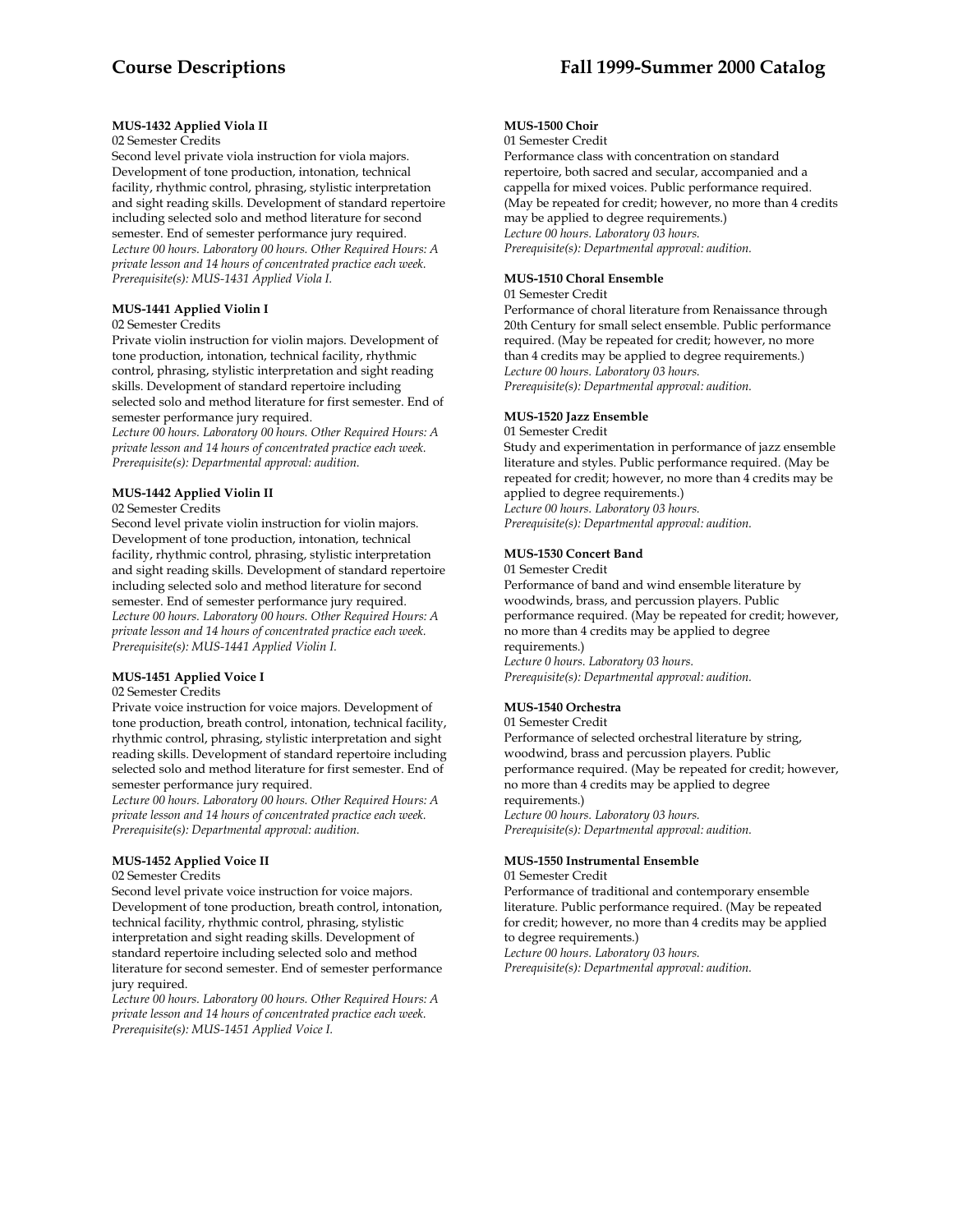# **MUS-1570 Technology Tools I**

02 Semester credits

Designed to give music students practical knowledge and skills in the use of current computer, MIDI (Musical Instrument Digital Interface), and electronic instrument technologies for application in music theory, arranging, composition and performance. Includes basic computer, MIDI principles and techniques, computer-based notation and sequencing software, and the operation of modern electronic keyboard instruments.

*Lecture 01 hours. Laboratory 02 hours.* 

*Prerequisite(s): MUS-1210, Introduction to Music Theory, or departmental approval.* 

# **MUS-1580 Technology Tools II**

02 Semester credits

Designed to give music students practical knowledge and skills in the use of current computer, MIDI (Musical Instrument Digital Interface), and electronic instrument technologies for application in music theory, arranging, composition and performance. Includes advanced notation and sequencing editing techniques, digital audio recording and MIDI studio organization.

*Lecture 01 hours. Laboratory 02 hours.* 

*Prerequisite(s): MUS-1570, Technology Tools I, or departmental approval.* 

# **MUS-1600 Traditional Theory I**

03 Semester Credits

Manipulation of musical materials including harmonic, melodic, rhythmic, and basic formal procedures with correlated creative works and analysis. Harmonization of figured bass and chorale writing including diatonic harmony and voice leading, melodic procedures and all nonharmonic tones. Analysis of common-practice literature. Integrates harmonic and contrapuntal approaches to analysis and composition.

*Lecture 03 hours. Laboratory 00 hours. Prerequisite(s): MUS-1210 Introduction to Music Theory.* 

# **MUS-1610 Ear Training I**

02 Semester Credits

Identification of diatonic and chromatic intervals, triad qualities, scales and phrases. Melodic and rhythmic dictation, sight singing, analytic listening. Introduction to harmonic function and holistic listening. *Lecture 01 hour. Laboratory 02 hours. Prerequisite(s): MUS-1220 Basic Ear Training.* 

# **MUS-1620 Traditional Theory II**

03 Semester Credits Introduction of modulation, chromatic materials and 20th century techniques. Integrates harmonic and contrapuntal approaches to analysis and composition.

*Lecture 03 hours. Laboratory 00 hours.* 

*Prerequisite(s): MUS-1600 Traditional Theory I, and MUS-1610 Ear Training I.* 

# **MUS-1630 Ear Training II**

02 Semester Credits Second level identification of intervals, chord qualities, scales, phrases and harmonic function. Melodic and rhythmic dictation, sight singing, analytic and holistic listening.

*Lecture 01 hour. Laboratory 02 hours. Prerequisite(s): MUS-1610 Ear Training I.* 

# **MUS-1650 Jazz Theory I**

02 Semester Credits

Introduction to theoretical foundations of jazz including systematic examination of scales, hybrid modes and their practical applications, chord construction and notation, chord/scale relationships and applications, melodic construction and development, and analysis of transcribed solos and compositions from jazz repertoire including American standard song. *Lecture 02 hours. Laboratory 00 hours.* 

*Prerequisite(s): MUS-1600 Traditional Theory I.* 

#### **MUS-1670 Jazz Performance & Improvisation I**  02 Semester Credits

Improvisation within jazz style and presentation as performance. Investigates essential relationship of blues, American standard song and swing rhythm as central to character of jazz. Memorization of standard repertoire. *Lecture 01 hour. Laboratory 02 hours. Prerequisite(s): MUS-1210 Introduction to Music Theory, and* 

*audition.* 

# **MUS-1680 Jazz Performance & Improvisation II** 02 Semester Credits

Improvisation within jazz style and presentation as performance. Includes modal combinations and chord change sequences, scale- tone 7th, harmonic movement within blues and standard song, phrasing, paraphrasing, playing in various keys and memorization of standard repertoire.

*Lecture 01 hour. Laboratory 02 hours. Prerequisite(s): MUS-1670 Jazz Performance & Improvisation I.* 

# **MUS-1720 Arranging I**

02 Semester Credits

Writing and arranging for the modern rhythm section including piano (keyboards), guitar, bass, drums and auxiliary percussion; writing and arranging techniques address the rhythm section as a unit and as part of a small or large ensemble.

*Lecture 02 hours. Laboratory 00 hours.* 

*Prerequisite(s): MUS-1600, Traditional Theory I, or departmental approval.* 

# **MUS-1800 Special Topics in Music**

1-3 Semester Credits

Study of selected topics or current issues in Music. Provides student an opportunity to explore various topics in greater detail (see Credit Schedule of classes for current offerings). Repeatable for different topics. (No more than six credits of special topics courses may be applied toward elective and/or program graduation degree requirements.) *Lecture 1-3 hours. Laboratory 00 hours. Other Required Hours: 0. Prerequisite(s): Faculty counterparts determine appropriate prerequisite/corequisite for each topic.*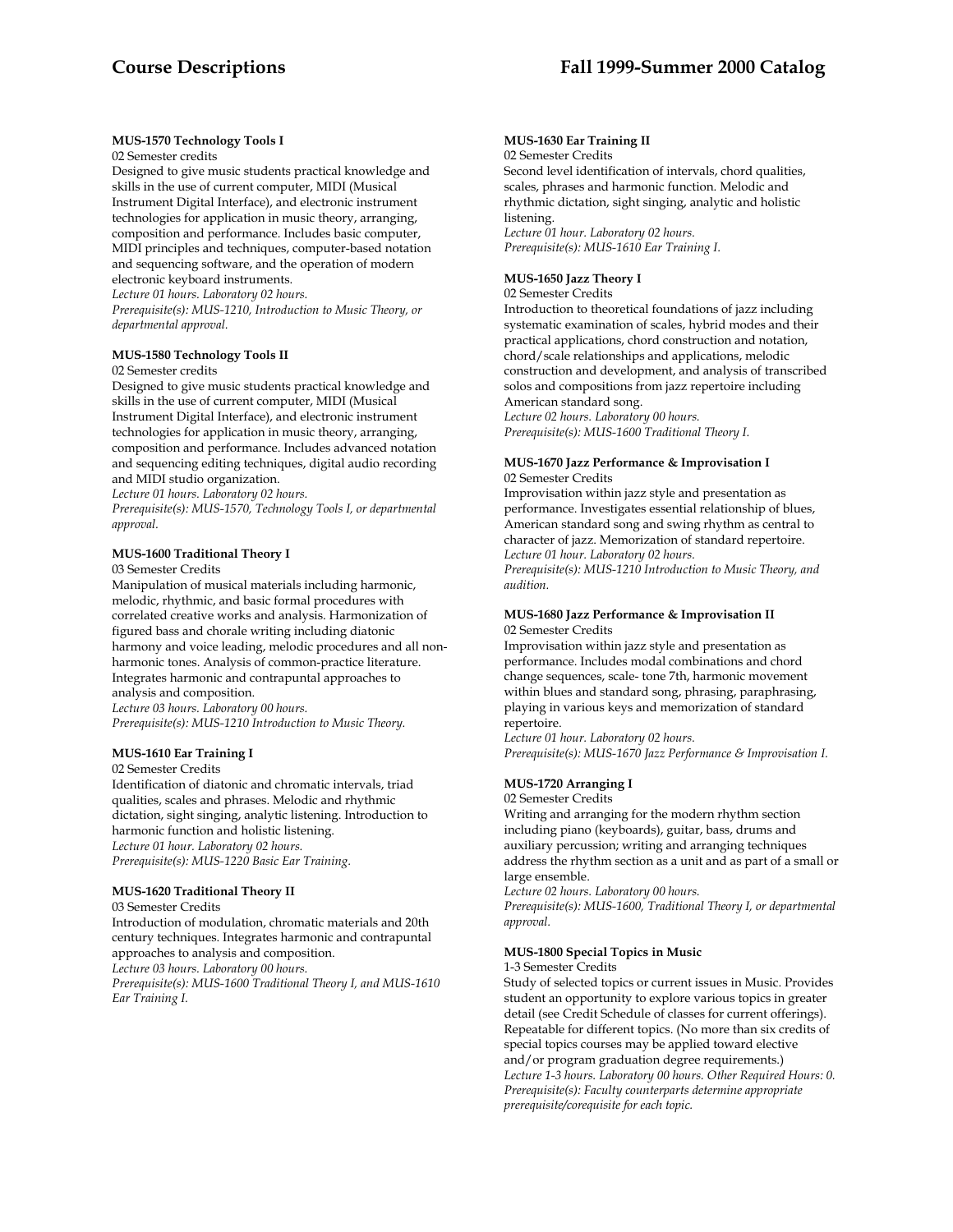# **MUS-181T Special Topics in Music Lab**

# 1-3 Semester Credits

Specialized three-hour lab per credit focusing on selected topics or current issues in Music (see Credit Schedule of classes for current offerings). Repeatable for different topics. (no more than six credits of special topics may be applied toward elective and/or program graduation degree requirements.)

*Lecture 00 hours. Laboratory 3-9 hours. Other Required Hours: 0. Prerequisite(s): Faculty counterparts determine appropriate prerequisite/corequisite for each topic.* 

# **MUS-1820 Independent Study in Music**

1-3 Semester Credits

Must be taken concurrently with any 1000-level course in Music. Specific content arranged between instructor and student. May be repeated for a maximum of three credits. *Lecture 01 hour. Laboratory 00 hours. Other Required Hours: 00. Prerequisite(s): Must be taken concurrently with a 1000-level course in Music.* 

# **MUS-1970 Music Seminar**

#### 01 Semester Credit

Discussion of current topics related to music careers including presentations, performances, recitals and clinics, music academic and career exploration. (May be repeated for an accrued maximum of six credits.)

*Lecture 00 hours. Laboratory 00 hours. Other Required Hours: 1 seminar hour per week.* 

*Prerequisite(s): Departmental approval.* 

# **MUS-2030 British Invasion**

02 Semester Credits

Survey of influential and representative works and artists of British Invasion beginning in 1964 including the Beatles, Who, Rolling Stones, Kinks, and their contemporaries. Aesthetics, terminology, technique, style, instrumentation, lyrics, and technology. *Lecture 02 hours. Laboratory 00 hours.* 

*Prerequisite(s): MUS-1030 Survey of Rock and Roll.* 

#### **MUS-2130 Music Production for Video and Film** 03 Semester Credits

Using tools of modern MIDI studio to write and produce appropriate musical score for video and film. Topics include music scoring techniques and sound design, role of music in advertising and film industries, and communicating with client to determine musical direction. *Lecture 02 hours. Laboratory 02 hours.* 

*Prerequisite(s): MUS-1140 MIDI Technology II.* 

# **MUS-2290 Basic Applied Music II**

# 02 Semester Credits

Individual instruction for pre-music and non-music majors on any standard band, orchestral instrument or voice. (May be repeated for credit; however, no more than 4 credits may be applied to degree requirements.)

*Lecture 00 hours. Laboratory 00 hours. Other Required Hours: A private lesson and 14 hours of concentrated practice each week. Prerequisite(s): Departmental approval.* 

#### **MUS-2301 Applied Piano Minor III**  01 Semester Credit

Third level private piano instruction for music major with piano as minor instrument. Development of technical facility, rhythmic control, phrasing, stylistic interpretation and sight- reading skills. Development of standard repertoire including selected solo and method literature for third semester. End of semester performance jury required. *Lecture 00 hours. Laboratory 00 hours. Other Required Hours: A private lesson and 7 hours of concentrated practice each week. Prerequisite(s): MUS-1302 Applied Piano Minor II.* 

#### **MUS-2302 Applied Piano Minor IV**  01 Semester Credit

Fourth level private piano instruction for music major with piano as minor instrument. Development of technical facility, rhythmic control, phrasing, stylistic interpretation and sight- reading skills. Development of standard repertoire including selected solo and method literature for fourth semester. End of semester performance jury required. *Lecture 00 hours. Laboratory 00 hours. Other Required Hours: A private lesson and 7 hours of concentrated practice each week. Prerequisite(s): MUS-2301 Applied Piano Minor III.* 

# **MUS-2311 Applied Bass III**

# 02 Semester Credits

Third level private bass instruction for bass majors. Development of tone production, intonation, technical facility, rhythmic control, phrasing, stylistic interpretation and sight-reading skills. Development of standard repertoire including selected solo and method literature for third semester. End of semester performance jury required. *Lecture 00 hours. Laboratory 00 hours. Other Required Hours: A private lesson and 14 hours of concentrated practice each week. Prerequisite(s): MUS-1312 Applied Bass II.* 

# **MUS-2312 Applied Bass IV**

#### 02 Semester Credits

Fourth level private bass instruction for bass majors. Development of tone production, intonation, technical facility, rhythmic control, phrasing, stylistic interpretation and sight-reading skills. Development of standard repertoire including selected solo and method literature for fourth semester. End of semester performance jury required. *Lecture 00 hours. Laboratory 00 hours. Other Required Hours: A private lesson and 14 hours of concentrated practice each week. Prerequisite(s): MUS-2311 Applied Bass III.* 

# **MUS-2321 Applied Clarinet III**

#### 02 Semester Credits

Third level private clarinet instruction for clarinet majors. Development of tone production, phrasing, stylistic interpretation and sight-reading skills. Development of standard repertoire including selected solo and method literature for third semester. End of semester performance *jury required.* 

*Lecture 00 hours. Laboratory 00 hours. Other Required Hours: A private lesson and 14 hours of concentrated practice each week. Prerequisite(s): MUS-1322 Applied Clarinet II.*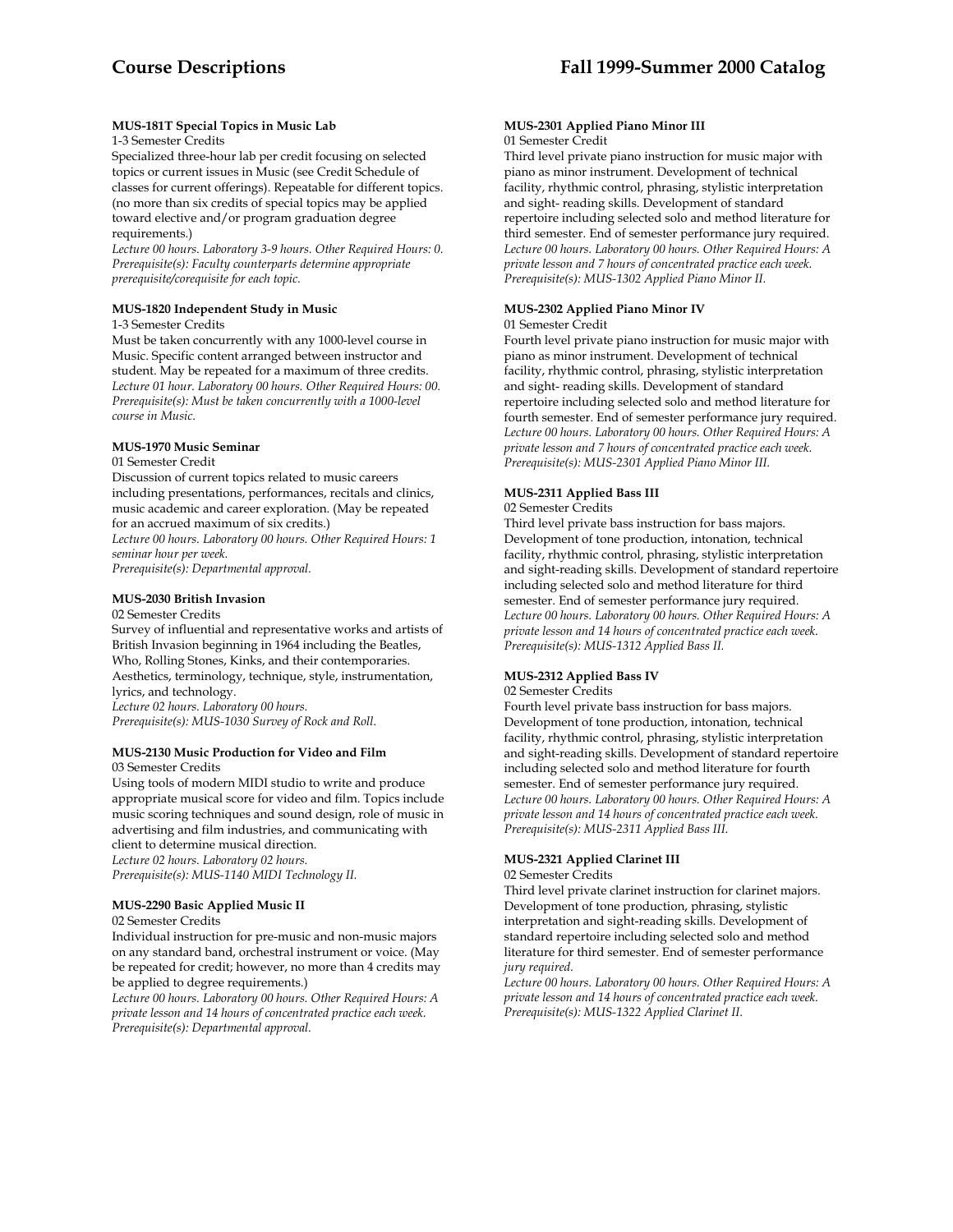# **MUS-2322 Applied Clarinet IV**

#### 02 Semester Credits

Fourth level private clarinet instruction for clarinet majors. Development of tone production, breath control, intonation, technical facility, rhythmic control, phrasing, stylistic interpretation and sight-reading skills. Development of standard repertoire including selected solo and method literature for fourth semester. End of semester performance recital required.

*Lecture 00 hours. Laboratory 00 hours. Other Required Hours: A private lesson and 14 hours of concentrated practice each week. Prerequisite(s): MUS-2321 Applied Clarinet III.* 

## **MUS-2331 Applied Flute III**

#### 02 Semester Credits

Third level private flute instruction for flute majors. Development of tone production, breath control, intonation, technical facility, rhythmic control, phrasing, stylistic interpretation and sight- reading skills. Development of standard repertoire including selected solo and method literature for third semester. End of semester performance jury required.

*Lecture 00 hours. Laboratory 00 hours. Other Required Hours: A private lesson and 14 hours of concentrated practice each week. Prerequisite(s): MUS-1332 Applied Flute II.* 

# **MUS-2332 Applied Flute IV**

#### 02 Semester Credits

Fourth level private flute instruction for flute majors. Development of tone production, breath control, intonation, technical facility, rhythmic control, phrasing, stylistic interpretation and sight- reading skills. Development of standard repertoire including selected solo and method literature for fourth semester. End of semester performance recital required.

*Lecture 00 hours. Laboratory 00 hours. Other Required Hours: A private lesson and 14 hours of concentrated practice each week. Prerequisite(s): MUS-2331 Applied Flute III.* 

# **MUS-2341 Applied French Horn III**

02 Semester Credits

Third level private French horn instruction for French horn majors. Development of tone production, breath control, intonation, technical facility, rhythmic control, phrasing, stylistic interpretation and sight-reading skills. Development of standard repertoire including selected solo and method literature for third semester. End of semester performance jury required.

*Lecture 00 hours. Laboratory 00 hours. Other Required Hours: A private lesson and 14 hours of concentrated practice each week. Prerequisite(s): MUS-1342 Applied French Horn II.* 

# **MUS-2342 Applied French Horn IV**

#### 02 Semester Credits

Fourth level private French horn instruction for French horn majors. Development of tone production, breath control, intonation, technical facility, rhythmic control, phrasing, stylistic interpretation and sight-reading skills. Development of standard repertoire including selected solo and method literature for fourth semester. End of semester performance recital required.

*Lecture 00 hours. Laboratory 00 hours. Other Required Hours: A private lesson and 14 hours of concentrated practice each week. Prerequisite(s): MUS-2341 Applied French Horn III.* 

#### **MUS-2351 Applied Guitar III**  02 Semester Credits

Third level private guitar instruction for guitar majors. Development of tone production, intonation, technical facility, rhythmic control, phrasing, stylistic interpretation and sight-reading skills. Development of standard repertoire including selected solo and method literature for third semester. End of semester performance jury required. *Lecture 00 hours. Laboratory 00 hours. Other Required Hours: A private lesson and 14 hours of concentrated practice each week. Prerequisite(s): MUS-1352 Applied Guitar II.* 

# **MUS-2352 Applied Guitar IV**

# 02 Semester Credits

Fourth level private guitar instruction for guitar majors. Development of tone production, intonation, technical facility, rhythmic control, phrasing, stylistic interpretation and sight-reading skills. Development of standard repertoire including selected solo and method literature for fourth semester. End of semester performance recital required. *Lecture 00 hours. Laboratory 00 hours. Other Required Hours: A private lesson and 14 hours of concentrated practice each week. Prerequisite(s): MUS-2351 Applied Guitar III.* 

# **MUS-2361 Applied Oboe III**

# 02 Semester Credits

Third level private oboe instruction for oboe majors. Development of tone production, breath control, intonation, technical facility, rhythmic control, phrasing, stylistic interpretation and sight- reading skills. Development of standard repertoire including selected solo and method literature for third semester. End of semester performance jury required.

*Lecture 00 hours. Laboratory 00 hours. Other Required Hours: A private lesson and 14 hours of concentrated practice each week. Prerequisite(s): MUS-1362 Applied Oboe II.* 

# **MUS-2362 Applied Oboe IV**

# 02 Semester Credits

Fourth level private oboe instruction for oboe majors. Development of tone production, breath control, intonation, technical facility, rhythmic control, phrasing, stylistic interpretation and sight reading skills. Development of standard repertoire including selected solo and method literature for fourth semester. End of semester performance recital required.

*Lecture 00 hours. Laboratory 00 hours. Other Required Hours: A private lesson and 14 hours of concentrated practice each week Prerequisite(s): MUS-2361 Applied Oboe III.* 

# **MUS-2371 Applied Percussion III**

#### 02 Semester Credits

Third level private percussion instruction for percussion majors. Development of technical facility, rhythmic control, tone production, phrasing, stylistic interpretation and sightreading skills. Development of standard repertoire including selected solo and method literature for third semester. End of semester performance jury required.

*Lecture 00 hours. Laboratory 00 hours. Other Required Hours: A private lesson and 14 hours of concentrated practice each week. Prerequisite(s): MUS-1372 Applied Percussion II.*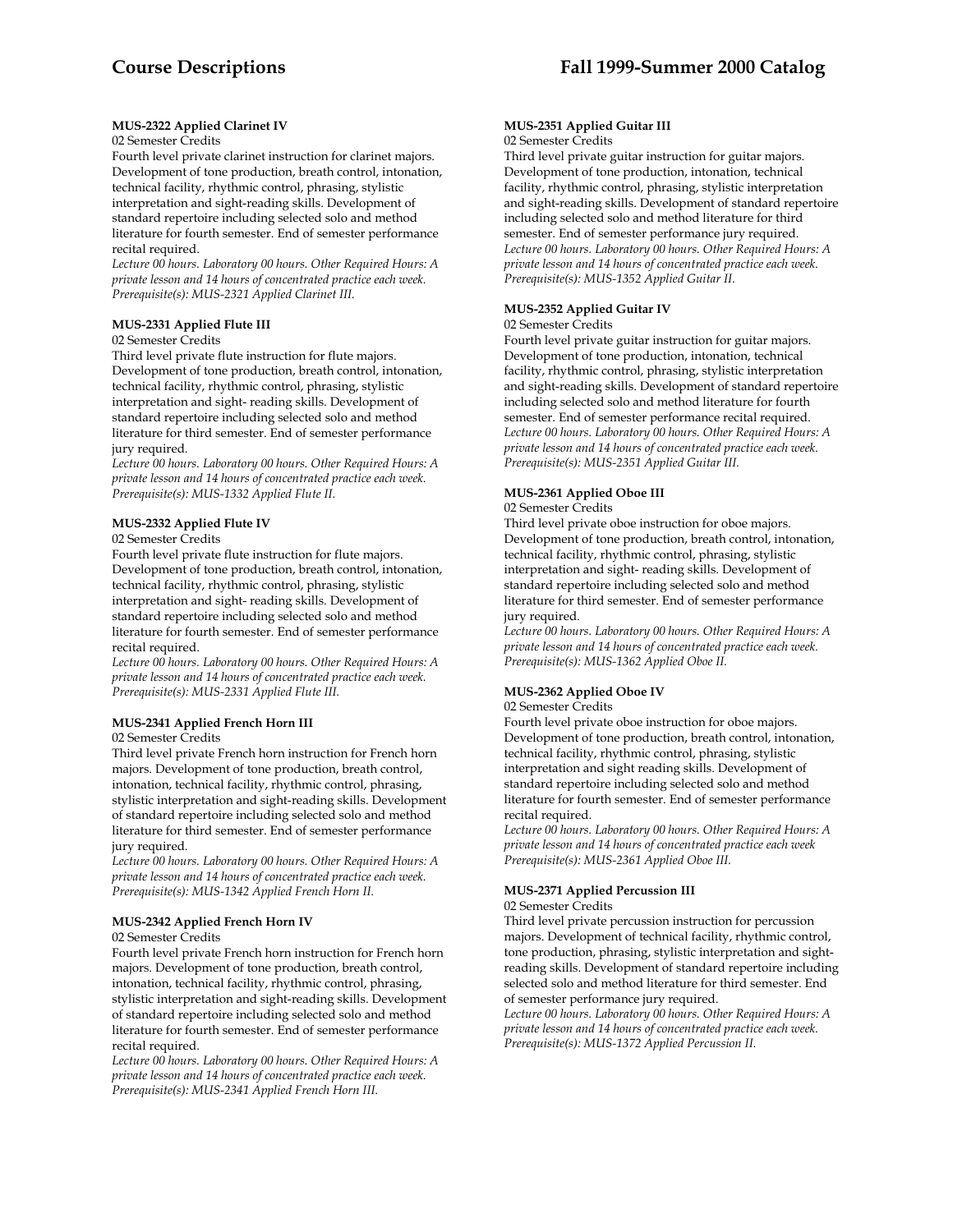# **MUS-2372 Applied Percussion IV**

# 02 Semester Credits

Fourth level private percussion instruction for percussion majors. Development of technical facility, rhythmic control, tone production, phrasing, stylistic interpretation and sightreading skills. Development of standard repertoire including selected solo and method literature for fourth semester. End of semester performance recital required.

*Lecture 00 hours. Laboratory 00 hours. Other Required Hours: A private lesson and 14 hours of concentrated practice each week. Prerequisite(s): MUS-2371 Applied Percussion III*.

# **MUS-2381 Applied Piano III**

# 02 Semester Credits

Third level private piano instruction for piano majors. Development of technical facility, rhythmic control, tone production, phrasing, stylistic interpretation and sightreading skills. Development of standard repertoire including selected solo and method literature for third semester. End of semester performance jury required.

*Lecture 00 hours. Laboratory 00 hours. Other Required Hours: A private lesson and 14 hours of concentrated practice each week. Prerequisite(s): MUS-1382 Applied Piano II.* 

# **MUS-2382 Applied Piano IV**

#### 02 Semester Credits

Fourth level private piano instruction for piano majors. Development of technical facility, rhythmic control, tone production, phrasing, stylistic interpretation and sightreading skills. Development of standard repertoire including selected solo and method literature for fourth semester. End of semester performance recital required.

*Lecture 00 hours. Laboratory 00 hours. Other Required Hours: A private lesson and 14 hours of concentrated practice each week. Prerequisite(s): MUS-2381 Applied Piano III.* 

# **MUS-2391 Applied Saxophone III**

#### 02 Semester Credits

Third level private saxophone instruction for saxophone majors. Development of tone production, breath control, intonation, technical facility, rhythmic control, phrasing, stylistic interpretation and sight-reading skills. Development of standard repertoire including selected solo and method literature for third semester. End of semester performance jury required.

*Lecture 00 hours. Laboratory 00 hours. Other Required Hours: A private lesson and 14 hours of concentrated practice each week. Prerequisite(s): MUS-1392 Applied Saxophone II.* 

# **MUS-2392 Applied Saxophone IV**

#### 02 Semester Credits

Fourth level private saxophone instruction for saxophone majors. Development of tone production, breath control, intonation, technical facility, rhythmic control, phrasing, stylistic interpretation and sight-reading skills. Development of standard repertoire including selected solo and method literature for fourth semester. End of semester performance recital required.

*Lecture 00 hours. Laboratory 00 hours. Other Required Hours: A private lesson and 14 hours of concentrated practice each week. Prerequisite(s): MUS-2391 Applied Saxophone III*.

#### **MUS-2401 Applied Trombone III** 02 Semester Credits

Third level private trombone instruction for trombone majors. Development of tone production, breath control, intonation, technical facility, rhythmic control, phrasing, stylistic interpretation and sight-reading skills. Development of standard repertoire including selected solo and method literature for third semester. End of semester performance jury required.

*Lecture 00 hours. Laboratory 00 hours. Other Required Hours: A private lesson and 14 hours of concentrated practice each week. Prerequisite(s): MUS-1402 Applied Trombone II.* 

# **MUS-2402 Applied Trombone IV**

#### 02 Semester Credits

Fourth level private trombone instruction for trombone majors. Development of tone production, breath control, intonation, technical facility, rhythmic control, phrasing, stylistic interpretation and sight-reading skills. Development of standard repertoire including selected solo and method literature for fourth semester. End of semester performance recital required.

*Lecture 00 hours. Laboratory 00 hours. Other Required Hours: A private lesson and 14 hours of concentrated practice each week. Prerequisite(s): MUS-2401 Applied Trombone III.* 

# **MUS-2411 Applied Trumpet III**

#### 02 Semester Credits

Third level private trumpet instruction for trumpet majors. Development of tone production, breath control, intonation, technical facility, rhythmic control, phrasing, stylistic interpretation and sight- reading skills. Development of standard repertoire including selected solo and method literature for third semester. End of semester performance jury required.

*Lecture 00 hours. Laboratory 00 hours. Other Required Hours: A private lesson and 14 hours of concentrated practice each week. Prerequisite(s): MUS-1412 Applied Trumpet II.* 

# **MUS-2412 Applied Trumpet IV**

#### 02 Semester Credits

Fourth level private trumpet instruction for trumpet majors. Development of tone production, breath control, intonation, technical facility, rhythmic control, phrasing, stylistic interpretation and sight-reading skills. Development of standard repertoire including selected solo and method literature for fourth semester. End of semester performance recital required.

*Lecture 00 hours. Laboratory 00 hours. Other Required Hours: A private lesson and 14 hours of concentrated practice each week. Prerequisite(s): MUS-2411 Applied Trumpet III.* 

# **MUS-2421 Applied Tuba III**

02 Semester Credits

Third level private tuba instruction for tuba majors. Development of tone production, breath control, intonation, technical facility, rhythmic control, phrasing, stylistic interpretation and sight- reading skills. Development of standard repertoire including selected solo and method literature for third semester. End of semester performance jury required.

*Lecture 00 hours. Laboratory 00 hours. Other Required Hours: A private lesson and 14 hours of concentrated practice each week. Prerequisite(s): MUS-1422 Applied Tuba II.*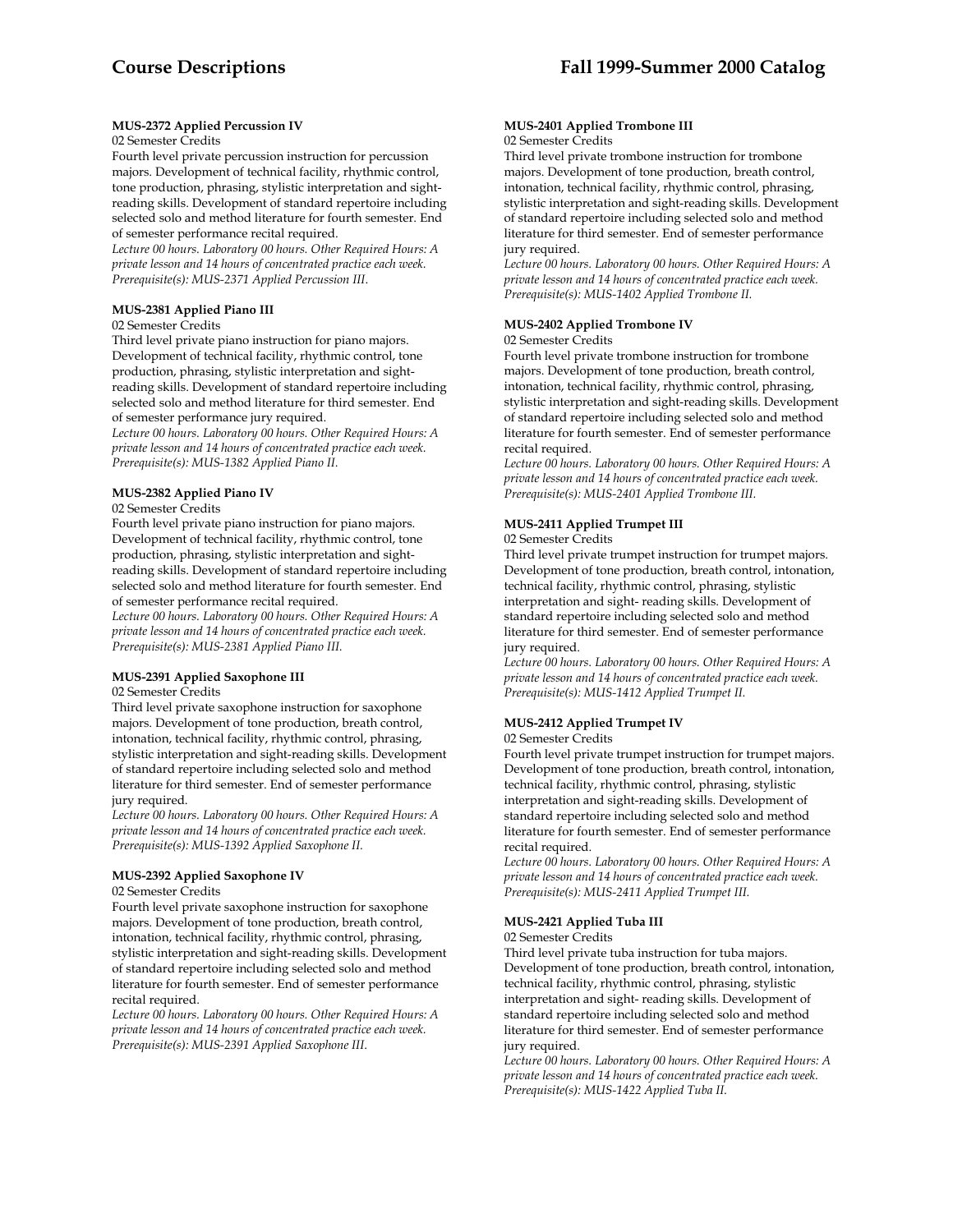# **MUS-2422 Applied Tuba IV**

# 02 Semester Credits

Fourth level private tuba instruction for tuba majors. Development of tone production, breath control, intonation, technical facility, rhythmic control, phrasing, stylistic interpretation and sight- reading skills. Development of standard repertoire including selected solo and method literature for fourth semester. End of semester performance recital required.

*Lecture 00 hours. Laboratory 00 hours. Other Required Hours: A private lesson and 14 hours of concentrated practice each week. Prerequisite(s): MUS-2421 Applied Tuba III*.

# **MUS-2431 Applied Viola III**

# 02 Semester Credits

Third level private viola instruction for viola majors. Development of tone production, intonation, technical facility, rhythmic control, phrasing, stylistic interpretation and sight-reading skills. Development of standard repertoire including selected solo and method literature for third semester. End of semester performance jury required. *Lecture 00 hours. Laboratory 00 hours. Other Required Hours: A private lesson and 14 hours of concentrated practice each week. Prerequisite(s): MUS-1432 Applied Viola II.* 

# **MUS-2432 Applied Viola IV**

## 02 Semester Credits

Fourth level private viola instruction for viola majors. Development of tone production, intonation, technical facility, rhythmic control, phrasing, stylistic interpretation and sight-reading skills. Development of standard repertoire including selected solo and method literature for fourth semester. End of semester performance recital required. *Lecture 00 hours. Laboratory 00 hours. Other Required Hours: A private lesson and 14 hours of concentrated practice each week. Prerequisite(s): MUS-2431 Applied Viola III.* 

# **MUS-2441 Applied Violin III**

#### 02 Semester Credits

Third level private violin instruction for violin majors. Development of tone production, intonation, technical facility, rhythmic control, phrasing, stylistic interpretation and sight-reading skills. Development of standard repertoire including selected solo and method literature for third semester. End of semester performance jury required. *Lecture 00 hours. Laboratory 00 hours. Other Required Hours: A private lesson and 14 hours of concentrated practice each week. Prerequisite(s): MUS-1442 Applied Violin II.* 

# **MUS-2442 Applied Violin IV**

#### 02 Semester Credits

Fourth level private violin instruction for violin majors. Development of tone production, intonation, technical facility, rhythmic control, phrasing, stylistic interpretation and sight-reading skills. Development of standard repertoire including selected solo and method literature for fourth semester. End of semester performance recital required. *Lecture 00 hours. Laboratory 00 hours. Other Required Hours: A private lesson and 14 hours of concentrated practice each week. Prerequisite(s): MUS-2441 Applied Violin III.* 

#### **MUS-2451 Applied Voice III**  02 Semester Credits

Third level private voice instruction for voice majors. Development of tone production, breath control, intonation, technical facility, rhythmic control, phrasing, stylistic interpretation and sight- reading skills. Development of standard repertoire including selected solo and method literature for third semester. End of semester performance jury required.

*Lecture 00 hours. Laboratory 00 hours. Other Required Hours: A private lesson and 14 hours of concentrated practice each week. Prerequisite(s): MUS-1452 Applied Voice II.* 

# **MUS-2452 Applied Voice IV**

#### 02 Semester Credits

Fourth level private voice instruction for voice majors. Development of tone production, breath control, intonation, technical facility, rhythmic control, phrasing, stylistic interpretation and sight- reading skills. Development of standard repertoire including selected solo and method literature for fourth semester. End of semester performance recital required.

*Lecture 00 hours. Laboratory 00 hours. Other Required Hours: A private lesson and 14 hours of concentrated practice each week. Prerequisite(s): MUS-2451 Applied Voice III.* 

# **MUS-2500 Music History and Literature I**

03 Semester Credits Chronological study of history and development of European classical music from origins through 18th century. Detailed attention to selected pieces from Medieval, Renaissance, Baroque, and Classical periods. *Lecture 03 hours. Laboratory 00 hours. Prerequisite(s): MUS-1620 Traditional Theory II.* 

# **MUS-2510 Music History & Literature II**

#### 03 Semester Credits Chronological study of history and development of European classical music from 19th century through present time. Detailed attention to selected pieces. *Lecture 03 hours. Laboratory 00 hours. Prerequisite(s): MUS-1620 Traditional Theory II.*

# **MUS-2520 Jazz History I**

02 Semester Credits Chronological study of history and development of classic

jazz from origins through Swing period. Detailed attention to selected jazz masters and analysis of their most important works.

*Lecture 02 hours. Laboratory 00 hours. Prerequisite(s): MUS-1650 Jazz Theory I.* 

# **MUS-2530 Jazz History II**

#### 02 Semester Credits

Chronological study of history and development of modern jazz from Bebop through present time. Detailed attention to selected jazz masters and analysis of their most important works*.* 

*Lecture 02 hours. Laboratory 00 hours. Prerequisite(s): MUS-1650 Jazz Theory I.*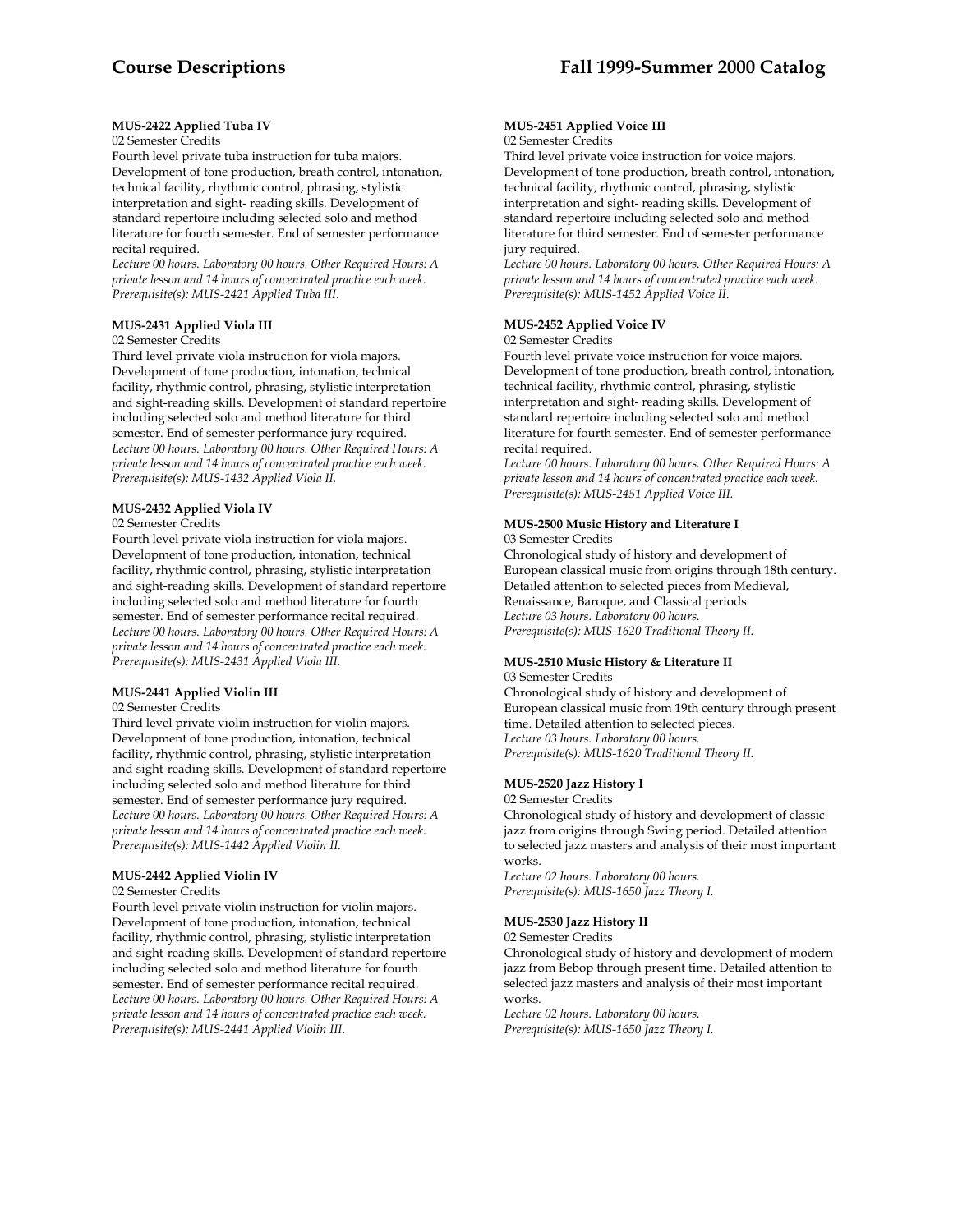# **MUS-2600 Traditional Theory III**

03 Semester Credits

Theory, analysis, and composition of European classical music from origins through 18th century. Detailed attention to selected pieces from Medieval, Renaissance, Baroque and Classical periods.

*Lecture 03 hours. Laboratory 00 hours.* 

*Prerequisite(s): MUS-1620 Traditional Theory II, and MUS-1630 Ear Training II.* 

# **MUS-2610 Ear Training III**

02 Semester Credits

Third level identification of intervals, seventh chords, scales, phrases and harmonic function. Melodic and rhythmic dictation, sight singing, analytic and holistic listening. Lecture 01 hour. Laboratory 02 hours. Prerequisite(s): MUS-1630 Ear Training II.

# **MUS-2620 Traditional Theory IV**

03 Semester Credits

Theory, analysis, and composition of European classical music from 19th century through present time. Detailed attention to selected pieces. *Lecture 03 hours. Laboratory 00 hours.* 

*Prerequisite(s): MUS-2600 Traditional Theory III, and MUS-2610 Ear Training III.* 

# **MUS-2630 Ear Training IV**

02 Semester Credits

Fourth level identification of intervals, seventh chords, scales, phrases and harmonic function. Melodic and rhythmic dictation, sight singing, analytic and holistic listening.

*Lecture 01 hour. Laboratory 02 hours. Prerequisite(s): MUS-2610 Ear Training III.* 

# **MUS-2650 Jazz Theory II**

02 Semester Credits

Second level study of theoretical foundations of jazz. Includes diatonic and chromatic harmony, harmonic embellishment and substitution, voicings, rhythm, blues progressions and forms, phrase analysis, lyric import and analysis of transcribed solos and compositions from jazz repertoire.

*Lecture 02 hours. Laboratory 00 hours. Prerequisite(s): MUS-1650 Jazz Theory I.* 

# **MUS-2660 Jazz Theory III**

02 Semester Credits

Third level study of theoretical foundations of jazz. Includes modal structures, rhythm changes and substitutions; composition and improvisation; implications of lyrics on structure and articulation; and analysis of transcribed solos and compositions from jazz repertoire, including American standard song.

*Lecture 02 hours. Laboratory 00 hours. Prerequisite(s): MUS-2650 Jazz Theory II.* 

#### **MUS-2670 Jazz Performance & Improvisation III** 02 Semester Credits

Third level study of improvisation within jazz style and presentation as performance. Includes phrasing, minor ii-Vi, modal minor, chord structures and common progressions in all keys, and memorization of standard repertoire. *Lecture 01 hour. Laboratory 02 hours.* 

*Prerequisite(s): MUS-1680 Jazz Performance & Improvisation II.* 

#### **MUS-2680 Jazz Performance & Improvisation IV** 02 Semester Credits

Fourth level study of improvisation within jazz style and presentation as performance. Includes performance of accumulated repertoire, blues composition, refined group playing and performance of memorized standard repertoire in all keys.

*Lecture 01 hour. Laboratory 02 hours. Prerequisite(s): MUS-2670 Jazz Performance & Improvisation III.* 

# **MUS-2710 Arranging II**

02 Semester credits

Building on the rhythm section, this study concentrates on writing for trumpet, trombone and saxophone individually, in combination and as instrumental families. Ranges, tonal color, combinations in the context of an arrangement are investigated. Further development of skills introduced in Arranging I.

*Lecture 02 hours. Laboratory 00 hours. Prerequisite(s): MUS-1720, Arranging I, or departmental approval.* 

# **MUS-2720 Arranging III**

02 Semester credits

Development of the linear approach of multiple horn scoring, focusing on backgrounds, supporting lines, and contrapuntal devices as well as melodic presentation; further development of the skills introduced in Arranging II. Elements of arranging for the large ensemble and studio orchestra will be introduced.

*Lecture 02 hours. Laboratory 00 hours.* 

*Prerequisite(s): MUS-2710, Arranging II, or departmental approval.* 

# **MUS-2820 Independent Advanced Study in Music** 1-3 Semester Credits

May be taken concurrently with any 2000-level course in Music. Specific content arranged between instructor and student. May be repeated for a maximum of three credits. *Lecture 01 hour. Laboratory 00 hours. Other Required Hours: 00. Prerequisite(s): Must be taken concurrently with a 2000-level course in Music.*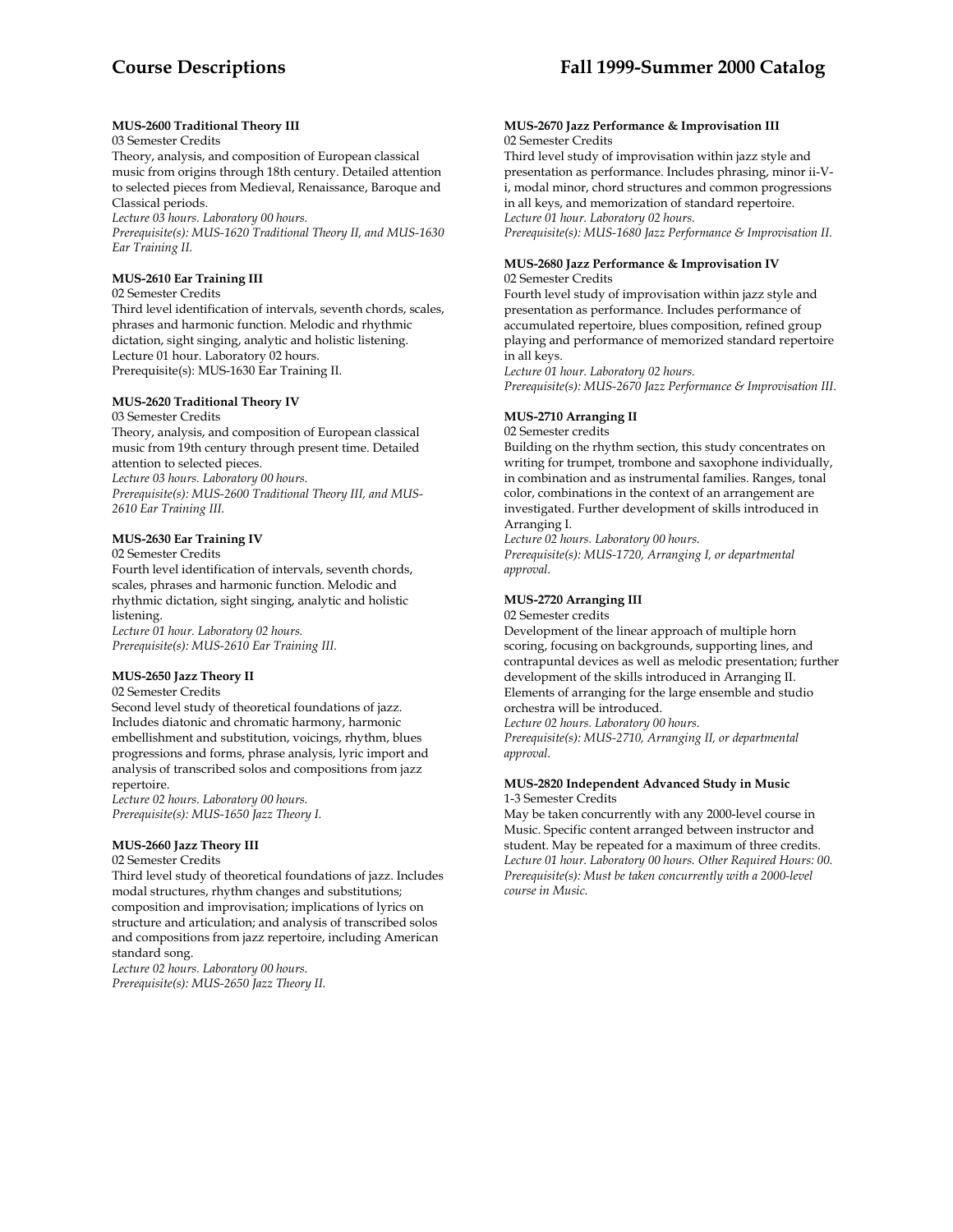# **NURSING - NURS**

#### **NURS-1300 Health Assessment**

02 Semester Credits

Focuses on development of assessment skills including obtaining a health history, performing physical assessment of the adult, and evaluating physiologic changes related to aging. Major emphasis on developing interviewing skills, assessing cultural factors, and utilizing basic assessment techniques. Documentation and reporting of findings discussed. Laboratory screening procedures introduced. *Lecture 01 hour. Laboratory: On-campus: 03 hours. Prerequisite(s): Departmental approval: admission to Associate Degree Nursing program or Practical Nursing program.* 

## **NURS-1400 Self-Care Needs**

#### 03 Semester Credits

Focuses on basic nursing care of adults with self-care deficits. Introduces major nursing curriculum themes: nursing process, communication, human development, cultural diversity, and role of associate degree nurse. Basic concepts of pharmacology and normal nutrition presented. *Lecture 01 hour.* 

*Laboratory: On-campus and Clinical: 06 hours.* 

*Prerequisite(s): NURS-1300 Health Assessment, or concurrent enrollment; BIO-1430 Anatomy and Physiology I, or concurrent enrollment; and PSY-2020 Lifespan Development, or concurrent enrollment; and departmental approval: admission to Associate Degree Nursing Program.* 

# **NURS-1500 Self-Care -- Elderly**

04 Semester Credits

Study of specialized care of elderly and nursing care of chronic conditions which occur most commonly in elderly. Emphasis on major curriculum themes: nursing process, communication, human development, cultural diversity and role of associate degree nurse.

*Lecture 02 hours.* 

*Laboratory: On-campus and Clinical: 06 hours.* 

*Prerequisite(s): NURS-1300 Health Assessment, or concurrent enrollment; NURS-1400 Self-Care Needs, or concurrent enrollment; BIO-1430 Anatomy and Physiology I, or concurrent enrollment; and PSY-2020 Lifespan Development, or concurrent enrollment.* 

#### **NURS-1600 Health Deviations I**

#### 08 Semester Credits

Focuses on patient with acute and chronic health deviations. Orem's principles of self-care and nursing process provide framework for delivery of nursing care to patients from puberty throughout adulthood. Emphasis on health deviations related to respiratory and musculoskeletal function, fluid and electrolyte balance, reproductive, infectious and urologic disorders, surgery, diabetes, pain and oncology.

*Lecture 04 hours.* 

*Laboratory: On-campus and Clinical: 12 hours. Prerequisite(s): NURS-1500 Self-care - Elderly; BIO-1440 Anatomy and Physiology II, or concurrent enrollment; and BIO-2500 Microbiology, or concurrent enrollment.* 

#### **NURS-160A Access to Registered Nursing**  03 Semester Credits

Designed to facilitate transition of Licensed Practical Nurses into Associate Degree Nursing program. Concepts related to role of associate degree nurse, therapeutic communication, nursing process and teaching/learning. *Lecture 02 hours. Laboratory: On-campus: 02 hours. Prerequisite(s): Departmental approval.* 

#### **NURS-160B Health Deviations I for LPNs**  04 Semester Credits

Designed for Licensed Practical Nurses entering the Associate Degree Nursing program with advanced credit. Introduces nursing curriculum themes. Focuses on health deviations related to fluid and electrolyte balance, urologic disorders, diabetes and oncology. *Lecture 02 hours.* 

*Laboratory: On-campus and Clinical: 06 hours. Prerequisite(s): NURS-160A Access to Registered Nursing, or concurrent enrollment; BIO-1440 Anatomy and Physiology II, or concurrent enrollment; BIO-2500 Microbiology, or concurrent enrollment; PSY-2020 Life Span Development, or concurrent enrollment; and departmental approval: admission to Associate Degree Nursing Program.* 

# **NURS-1700 Home Health Care**

#### 01 Semester Credit

Principles and competencies needed to care for patients in their home.

*Lecture 01 hour. Laboratory 00 hours.* 

*Prerequisite(s): NURS-1600 Health Deviations I, or concurrent enrollment, or NURS-160B Health Deviation I for LPN's, or concurrent enrollment.* 

# **NURS-214Z Self-Care Children and Childbearing: Transition Course**

06 Semester Credits

Transition Course. Must have completed NURS-110 Deviations in Mental Health and NURS-111 Self-Care - Elderly. Replaces NURS-214 Self-Care - Childbearing, and NURS-217 Self-Care - Children. Fulfills prerequisite for NURS-2400 Health Management, and NURS-2500 Health Deviations II. Emphasis on the nursing process, developmental self-care needs, and health deviation/selfcare needs of patients throughout childbearing cycle, the neonate, the child ages infant through adolescence, and the family. Communication theory including teaching/learning strategies, cultural diversity, human growth and development, and role of the nurse integrated throughout course as related to nursing care of childbearing family, and children and families.

*Lecture 03 hours. Laboratory 09 hours. Prerequisite(s): NURS-110 Deviations in Mental Health, and NURS-111 Self-Care Elderly.*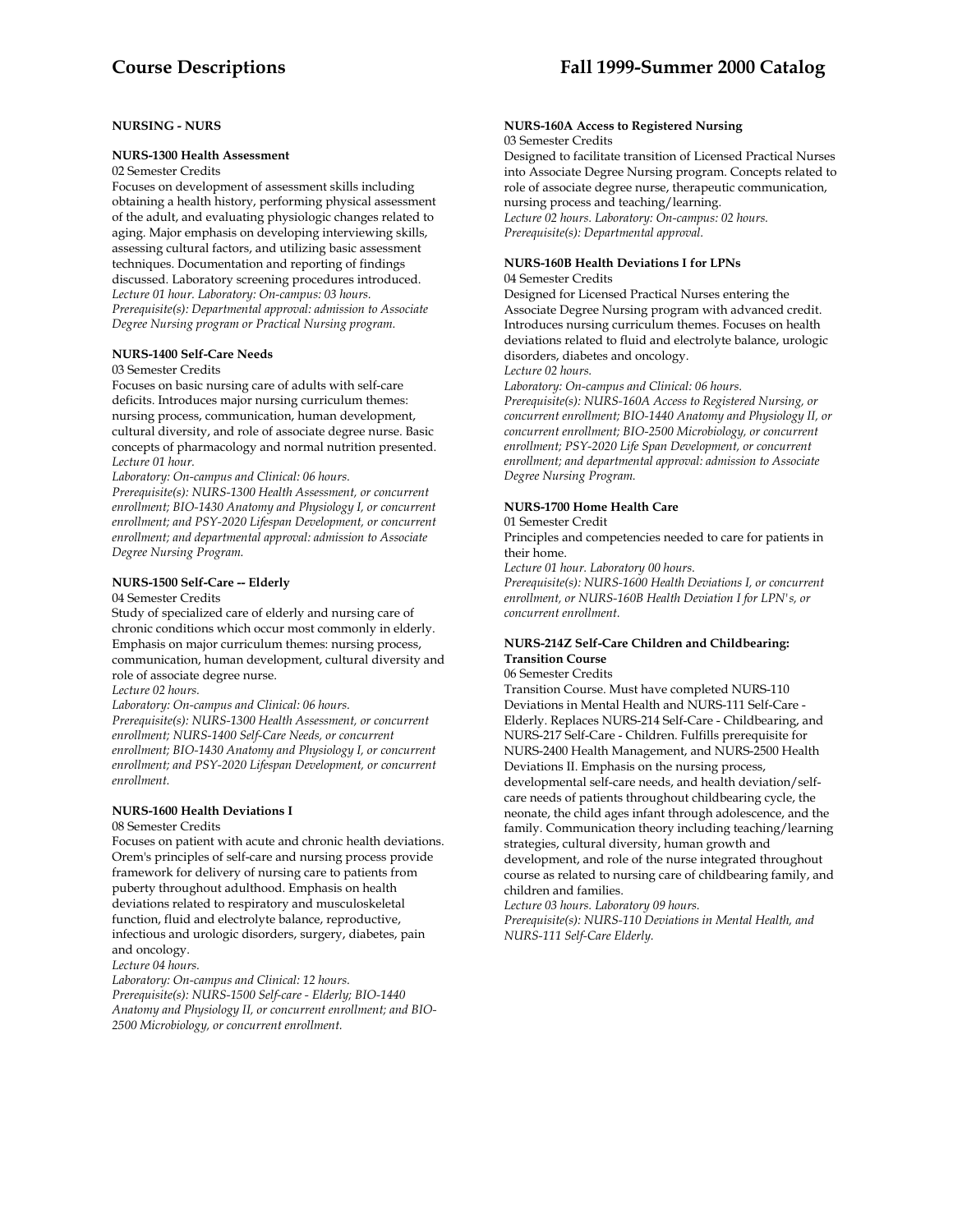### **NURS-215Z Health Deviations II: Transition Course**  04 Semester Credits

Transition Course. Must have completed NURS-109 Health Deviations I. Replaces NURS-215 Health Deviations II. Fulfills prerequisite for NURS-2300 Specialized Health Care Needs. Focuses on health promotion and selected self-care deficits of patients and families from onset of puberty through adulthood. Additional content includes reproductive disorders, fertility, infertility, and family planning, infectious disorders, family violence, chronic congestive heart failure, and chronic essential hypertension. *Lecture 02 hours. Laboratory 06 hours.* 

*Prerequisite(s): NURS-109 Health Deviations I.* 

# **NURS-217Z Self-Care-Children: Transition Course**  03 Semester Credits

Transition Course. Must have completed NURS-214 Self-Care - Childbearing, and NURS-215 Health Deviations II. Replaces NURS-217 Self-Care - Children. Fulfills prerequisite for NURS-2400 Health Management, and NURS-2500 Health Deviations II. Emphasis on the nursing process, developmental self-care needs, and health deviation/selfcare needs of the child ages infant through adolescence, and the family. Communication theory including teaching/learning strategies, cultural diversity, human growth and development, and role of the nurse integrated throughout course as related to nursing care of child and family.

*Lecture 01 hour. Laboratory 06 hours.* 

*Prerequisite(s): NURS-214 Self-Care - Childbearing, and NURS-215 Health Deviations II.* 

#### **NURS-218Z Health Deviation III: Transition Course**  05 Semester Credits

Transition Course. Must have completed NURS-216 Health Deviations III, NURS-217 Self-Care - Children, and concurrent enrollment in NURS-2400 Health Management. Replaces NURS-218 Health Deviations IV. Focuses on the acute and critically ill patient. Utilizes Orem's principles of self-care and the nursing process for provision of care to culturally diverse patients and groups of patients. Emphasis on care required to meet preventive, therapeutic and rehabilitative self-care deficits. Principles of management applied through a nursing leadership course.

*Lecture 02 hours. Laboratory 09 hours.* 

*Prerequisite(s): NURS-216 Health Deviations III, NURS-217 Self-Care - Children, and concurrent enrollment in NURS-2400 Health Management.* 

# **NURS-2300 Specialized Health Care Needs**

09 Semester Credits

Focuses on nursing process, developmental self-care needs, and health deviation self-care needs of specialized population which includes childbearing families, children and their families, and individuals with deviations in mental health. Therapeutic communication techniques, teaching/learning strategies, cultural diversity, human growth and development, and role of associate degree nurse integrated as related to nursing care. *Lecture 05 hours.* 

*Laboratory: On-campus and Clinical: 12 hours. Prerequisite(s): NURS-1600 Health Deviations I, or NURS-160B Health Deviations I for LPN's and NURS-1700 Home Health Care.* 

#### **NURS-2400 Health Management**  01 Semester Credit

Exploration of role of associate degree nurse and transition into practice emphasizing major health care issues, trends and patterns of care. Presentation and analysis of management concepts in health care organizations. *Lecture 01 hour. Laboratory 00 hours. Prerequisite(s): NURS-2300 Specialized Health Care Needs, and concurrent enrollment in NURS-2500 Health Deviations II.* 

# **NURS-2500 Health Deviations II**

#### 09 Semester Credits

Focuses on chronic, acute and critically ill patient. Utilizes Orem's principles of self-care and nursing process for provision of care to culturally diverse patients and groups of patients. Emphasizes care required to meet preventative, therapeutic and rehabilitative self-care deficits. Principles of management applied through nursing leadership experience.

*Lecture 04 hours.* 

*Laboratory: On-campus and Clinical: 15 hours. Prerequisite(s): NURS-2300 Specialized Health Care Needs; and concurrent enrollment in NURS-2400 Health Management.* 

#### **NURS-2820 Independent Advanced Study in Nursing**  1-3 Semester Credits

Specific content and objectives to be arranged between instructor and student. (May be repeated for a maximum of six credits.)

*Lecture 0-3 hours. Laboratory 0-9 hours. Prerequisite(s): Departmental approval.*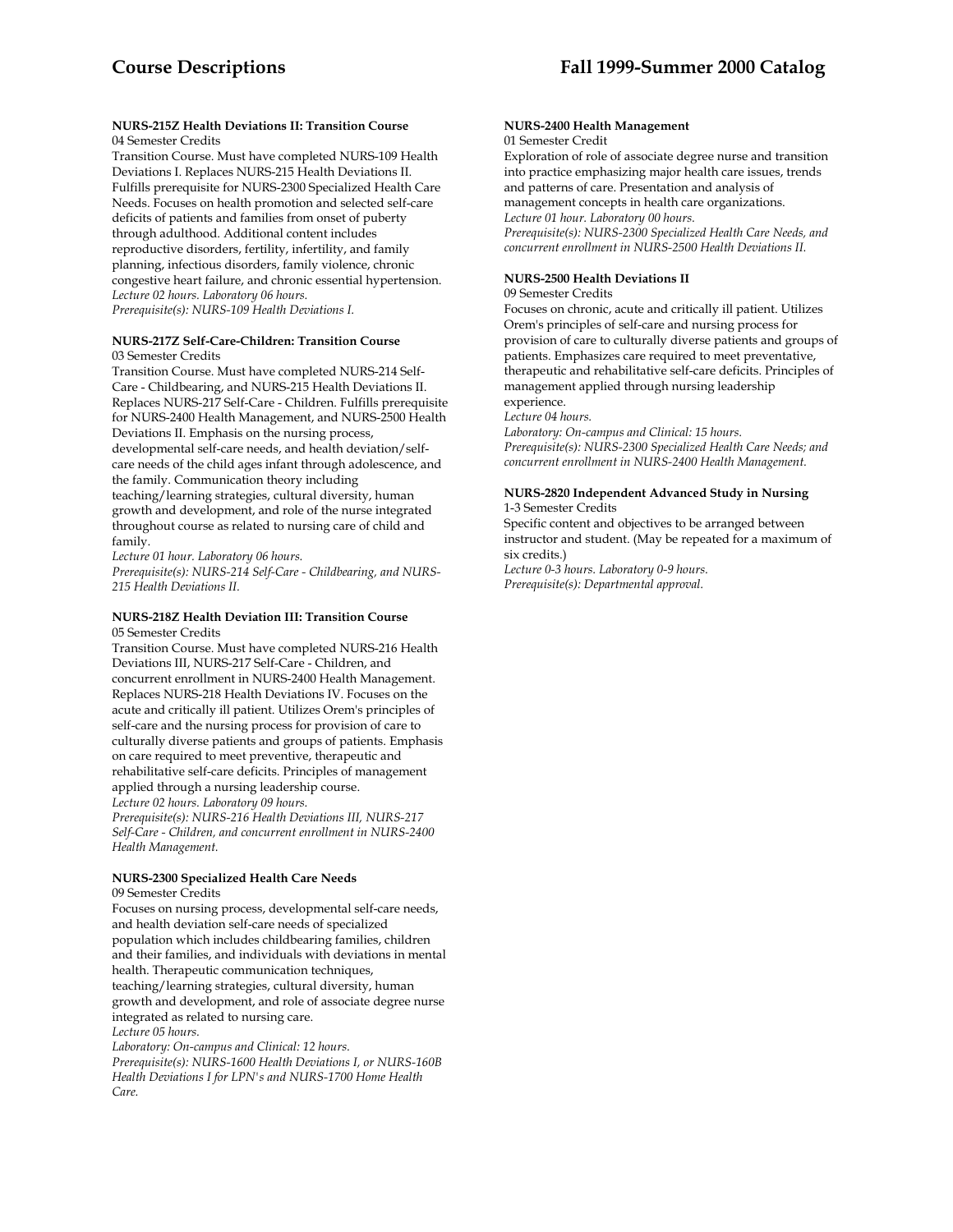# **OCCUPATIONAL THERAPY ASSISTING - OTAT**

# **OTAT-1300 Occupational Therapy Principles**

02 Semester Credits History and foundational theory of occupational therapy. Overview of health care system, areas of practice, ethics and legal issues.

*Lecture 01 hour. Laboratory 03 hours.* 

*Prerequisite(s): Departmental approval: admission to program.* 

# **OTAT-1310 Occupational Therapy Media**

02 Semester Credits

Development of skills in use of selected media as basic approach to occupational therapy practice. General concepts of activity analysis and problem solving applied to therapeutic process. *Lecture 01 hour. Laboratory 03 hours. Prerequisite(s): BIO-1430 Anatomy and Physiology I, or concurrent enrollment; and departmental approval.* 

#### **OTAT-1320 Fundamentals of Developmental Disabilities**  02 Semester Credits

Overview of developmental disabilities including physical and psychosocial conditions commonly referred to and treated by occupational therapists.

*Lecture 02 hours. Laboratory 00 hours.* 

*Prerequisite(s): OTAT-1300 Occupational Therapy Principles, and departmental approval.* 

#### **OTAT-1330 Techniques in Developmental Disabilities**  03 Semester Credits

Application of occupational therapy skills and techniques used in treatment programs planned for persons with developmental disabilities.

*Lecture 02 hours. Laboratory 03 hours.* 

*Prerequisite(s): OTAT-1310 Occupational Therapy Media, and departmental approval.* 

#### **OTAT-1420 Fundamentals of Psychosocial Dysfunction**  02 Semester Credits

Overview of psychosocial issues and psychiatric diagnoses in mental health and other clinical settings commonly referred to occupational therapy for treatment. Focuses on signs, symptoms and effects that mental illness and psychosocial issues have on an individual's life tasks and roles.

*Lecture 02 hours. Laboratory 00 hours.* 

*Prerequisite(s): PSY-2020 Life Span Development, or concurrent enrollment; and OTAT-1320 Fundamentals of Developmental Disabilities.* 

# **OTAT-142Z Fundamentals of Psychosocial Dysfunction: Transition Course**

01 Semester Credit

Transition Course. Must have completed PSY-102 General Psychology, and OTAT-123 Fundamentals of Physical Dysfunction, and obtain departmental approval. Replaces OTAT-213 Fundamentals of Psychosocial Dysfunction. Fulfills prerequisite for OTAT-232Z Fundamentals of Physical Disabilities, OTAT-233Z Techniques of Physical Disabilities, and OTAT-286Z Practicum III. Overview of psychosocial dysfunctions commonly seen in adults referred to occupational therapy for treatment.

*Lecture 01 hour. Laboratory 00 hours.* 

*Prerequisite(s): PSY-102 General Psychology; OTAT-123 Fundamentals of Physical Dysfunction; and departmental approval.* 

# **OTAT-1430 Techniques in Psychosocial Dysfunction**  03 Semester Credits

Designed to familiarize student with a variety of therapeutic techniques, processes, and programming used by occupational therapists treating individuals with psychosocial dysfunction. Emphasis on self awareness and group dynamics relevant to clinical settings serving clients with psychological and psychiatric disorders. *Lecture 02 hours. Laboratory 03 hours.* 

*Prerequisite(s): OTAT-1330 Techniques in Developmental Disabilities, and departmental approval.* 

# **OTAT-143Z Techniques for Psychosocial Dysfunction: Transition Course**

03 Semester Credits

Transition Course. Must have completed PSY-102 General Psychology, OTAT-125 Techniques in Physical Dysfunction, and obtain departmental approval. Replaces OTAT-215 Techniques in Psychosocial Dysfunction. Fulfills prerequisite for OTAT-232Z Fundamentals of Physical Disabilities, OTAT-233Z Techniques of Physical Disabilities, and OTAT-286Z Practicum III. Application of skills and techniques used in treatment programs for patients with psychosocial dysfunction.

*Lecture 01 hour. Laboratory 04 hours.* 

*Prerequisite(s): PSY-102 General Psychology, OTAT-125 Techniques in Physical Dysfunction, and departmental approval.* 

# **OTAT-1850 Practicum I**

02 Semester Credits

Under supervision of assigned agency personnel, students apply knowledge, skills and techniques learned in concurrent OTAT courses and weekly discussion seminar. Assignment to agencies includes traditional and nontraditional settings serving clients with developmental disabilities.

*Lecture 00 hours. Laboratory 00 hours. Other Required Hours: Practicum: 105 hrs./semester. Seminar: 15 hrs./semester. Prerequisite(s): OTAT-1310 Occupational Therapy Media, and departmental approval.*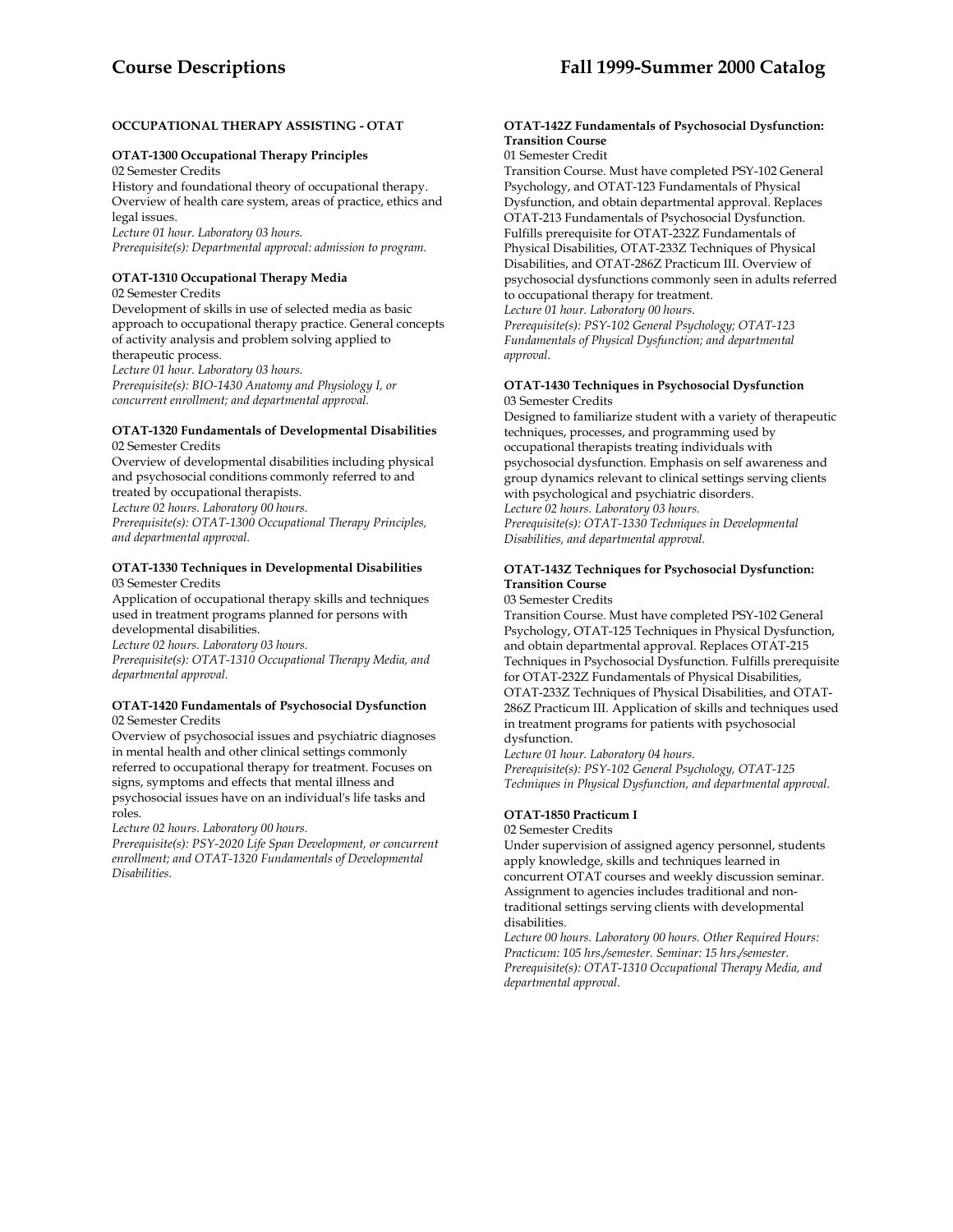# **OTAT-1860 Practicum II**

# 02 Semester Credits

Under supervision of assigned agency personnel, students apply knowledge, skills and techniques learned in concurrent OTAT courses and weekly discussion seminar. Assignment to agency includes traditional and nontraditional settings serving clients with psychosocial dysfunctions.

*Lecture 00 hours. Laboratory 00 hours. Other Required Hours: Practicum: 105 hrs./semester. Seminar: 15 hrs./semester. Prerequisite(s): PSY-2020 Life Span Development, or concurrent enrollment; and departmental approval.* 

# **OTAT-186Z Practicum II Psychosocial Dysfunction: Transition Course 1988** 12 Semester Credits

Transition Course. Must have completed PSY-102 General Psychology, OTAT-125 Techniques in Physical Dysfunction, and obtain departmental approval. Replaces OTAT-217 Psychosocial Field Practice. Fulfills prerequisite for OTAT-232Z Fundamentals of Physical Disabilities, OTAT-233Z Techniques of Physical Disabilities, and OTAT-286Z Practicum III. Practice of knowledge and techniques learned in concurrent courses at clinical sites under supervision of health care personnel.

*Lecture 00 hours. Laboratory 00 hours.* 

*Other Required Hours: Practicum: 105 hrs./semester. Seminar: 15 hrs./semester.* 

*Prerequisite(s): PSY-102 General Psychology, OTAT-125 Techniques in Physical Dysfunction, and departmental approval.* 

# **OTAT-2320 Fundamentals of Physical Dysfunction**

04 Semester Credits

Overview of physical disabilities including physical and psychosocial conditions commonly referred to and treated by occupational therapist. Presented within developmental frame of reference covering adult through old age. *Lecture 04 hours. Laboratory 00 hours.* 

*Prerequisite(s): PTAT-1300 Functional Anatomy; OTAT-1420 Fundamentals of Psychosocial Dysfunction; and OTAT-1430 Techniques in Psychosocial Dysfunction.* 

# **OTAT-232Z Fundamentals of Physical Disabilities: Transition Course** 01 Semester Credit

Transition Course. Must have completed OTAT-215 Techniques in Psychosocial Dysfunction, and obtain departmental approval. Replaces OTAT-223 Fundamentals of Long Term Care. Completes a degree requirement. Overview of clinical conditions of geriatric patients and those in long-term care who are commonly referred to occupational therapy for treatment. *Lecture 01 hour. Laboratory 00 hours. Prerequisite(s): OTAT-215 Techniques in Psychosocial Dysfunction, and departmental approval.* 

#### **OTAT-2330 Techniques in Physical Disabilities**  04 Semester Credits

Overview of occupational therapy treatment strategies and techniques for physically disabled adults from late adolescence to end of life. Emphasis on current, authentic and effective occupational therapy practice. *Lecture 03 hours. Laboratory 03 hours.* 

*Prerequisite(s): PTAT-1300 Functional Anatomy, and OTAT-1430 Techniques for Psychosocial Dysfunction.* 

# **OTAT-233Z Techniques of Physical Disabilities:**

**Transition Course** 02 Semester Credits Transition Course. Must have completed OTAT-213 Fundamentals of Psychosocial Dysfunction, and obtain departmental approval. Replaces OTAT-225 Techniques in Long-Term Care. Completes a degree requirement. Overview of occupational therapy treatment strategies and techniques for physically disabled adults from late adolescence to the end of life. Emphasis on current, authentic and effective occupational therapy practice. *Lecture 02 hours. Laboratory 00 hours. Prerequisite(s): OTAT-213 Fundamentals of Psychosocial Dysfunction, and departmental approval.* 

# **OTAT-2340 Occupational Therapy Issues**  03 Semester Credits

Integrates knowledge and skills acquired in academic work and field practice placements to clarify role and function of Certified Occupational Therapy Assistant; evolving issues, concepts and responsibility to professional organizations; credentialing process; research; continuing education and public relations. Role of COTA as activities director. *Lecture 03 hours. Laboratory 00 hours.* 

*Prerequisite(s): OTAT-2330 Techniques in Physical Disabilities, or concurrent enrollment.* 

# **OTAT-2860 Practicum III**

#### 02 Semester Credits

Under supervision of assigned agency personnel, students apply knowledge, skills and techniques learned in concurrent OTAT courses and weekly discussion seminar. Assignments to health care agencies include, but are not limited to, hospitals, nursing homes, and rehabilitation centers serving adult and/or geriatric populations with physical conditions referred to occupational therapy. *Lecture 00 hours. Laboratory 00 hours. Other Required Hours: Practicum: 105 hrs./semester. Seminar: 15 hrs./semester. Prerequisite(s): OTAT-1860 Practicum II, and departmental approval.* 

# **OTAT-286Z Practicum III**

#### 02 Semester Credits

Transition Course. Must have completed OTAT-217 Psychosocial Field Practice, and obtain departmental approval. Replaces OTAT-227 Long-Term Care Field Practice. Completes a degree requirement. Application of skills and techniques in treatment programs planned for patients and those in long-term care facilities. *Lecture 00 hours. Laboratory 00 hours. Other Required Hours: Practicum: 105 hrs./semester. Seminar: 15 hrs./semester. Prerequisite(s): OTAT-217 Psychosocial Field Practice, and departmental approval.* 

# **OTAT-2940 Field Experience**

03 Semester Credits

Students assigned to two consecutive 8-week full- time field placements under supervision of licensed occupational therapists. Provides student opportunities to apply principles and techniques learned in previous entry level practice.

*Lecture 00 hours. Laboratory 00 hours. Other Required Hours: Field experience: 576 hours per semester.* 

*Prerequisite(s): OTAT-2320 Fundamentals of Physical Dysfunction; OTAT-2330 Techniques in Physical Disabilities; OTAT-2860 Practicum III; and departmental approval.*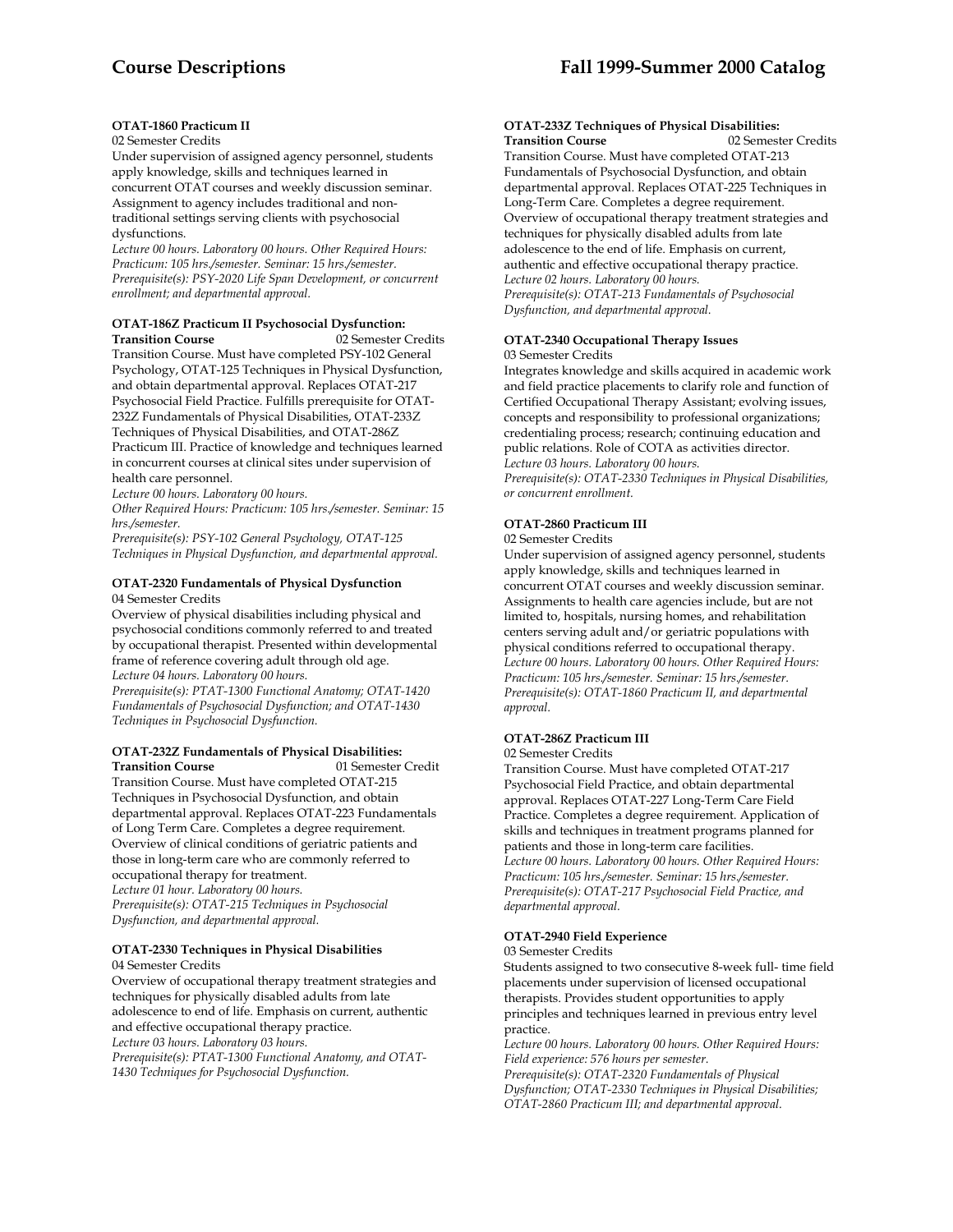# **OFFICE ADMINISTRATION - OADM**

#### **OADM-1000 Business Language Skills**

02 Semester Credits

Fundamentals of business language with emphasis on grammatical correctness, acceptable usage, spelling, vocabulary, punctuation, capitalization, correct number usage, and proofreading. Limited writing involves choice of correct word usage, effective sentence structure, and paragraph construction.

*Lecture 02 hours. Laboratory 00 hours. Prerequisite(s): None.* 

# **OADM-1010 Keyboarding**

#### 02 Semester Credits

Mastery of alphabetic and numberic keyboard using touch system. Formatting, speed and skill development, and keying basic business documents emphasized. Minimum goal of 30 words a minute with not more than five errors on a three-minute timed writing. Instruction on microcomputer. *Lecture 01 hour. Laboratory 02 hours. Prerequisite(s): None.* 

# **OADM-1020 Microcomputer Applications**

03 Semester Credits

Development of techniques and skills used on microcomputer, combining four computer applications: word processing, database management, spreadsheet analysis and electronic communication. Practical application in creating and printing documents with graphics, charting, and reporting capabilities.

*Lecture 02 hours. Laboratory 02 hours. Prerequisite(s): None.* 

# **OADM-1030 Speed Building**

02 Semester Credits

For individuals with ability to type by touch. Focuses on improving speed and accuracy in keyboarding at microcomputer. (May be repeated.) *Lecture 01 hour. Laboratory 02 hours. Prerequisite(s): None.* 

# **OADM-1040 Basic Filing with Microcomputer Applications**

#### 03 Semester Credits

Fundamentals of records, including basic rules for filing, five basic methods, and records handling from creation to destruction or archival storage. Includes study of electronic office filing, micrographics, electronic media, and optical storage. Applications on microcomputer. *Lecture 02 hours. Laboratory 02 hours. Prerequisite(s): None.* 

#### **OADM-1050 Electronic Spreadsheet Applications**  03 Semester Credits

Hands-on applications with spreadsheet software. Skill development in creating, manipulating, and utilizing spreadsheets. Topics include spreadsheet functions, graphic capabilities, and database management. Concepts, features, and commands of electronic spreadsheet system applied to various practical business applications.

*Lecture 02 hours. Laboratory 02 hours. Prerequisite(s): None.* 

# **OADM-1060 Introduction to Windows**

02 Semester Credits

In-depth study of graphical user interface using Windows operating environment. Emphasis on windowing concepts and commands, running application programs, managing files and transferring data. Application programs, Windows utilities, file managing and data transfer. *Lecture 01 hour. Laboratory 02 hours. Prerequisite(s): None.* 

# **OADM-1300 Beginning Shorthand**

#### 03 Semester Credits

Introduction to theory and principles of Gregg shorthand with emphasis on reading, writing, and transcription in preparation for speed dictation and transcription in more advanced shorthand courses. Instruction in taking dictation and preparation of typed transcripts from shorthand notes. Speed and accuracy development. Course assumes student demonstrates touch typing.

*Lecture 02 hours. Laboratory 02 hours.* 

*Prerequisite(s): OADM-1010 Keyboarding, or departmental approval.* 

#### **OADM-1310 Basic Business Formatting**  03 Semester Credits

Formatting and keying business letters, interoffice memorandums, tables, business forms, outlines, and advanced reports containing footnotes/endnotes with emphasis on word processing techniques. Minimum goal of 45 words a minute with not more than 5 errors on a 5 minute timed writing. Instruction on microcomputer. Course assumes student demonstrates touch typing. *Lecture 02 hours. Laboratory 02 hours. Prerequisite(s): OADM-1010 Keyboarding, or departmental approval.* 

# **OADM-1320 Intermediate Shorthand**

#### 03 Semester Credits

Brief and intensive review of Gregg shorthand and presentation of additional theory. Instruction in taking dictation and transcription of mailable documents from shorthand notes. Emphasis on development of speed and accuracy and production of mailable documents. *Lecture 02 hours. Laboratory 02 hours. Prerequisite(s): OADM-1300 Beginning Shorthand, or departmental approval: comparable knowledge or skills.* 

# **OADM-1800 Special Topics in Office Administration** 1-3 Semester Credits

Study of selected topics or current issues in Office Administration. Provides student an opportunity to explore various topics in greater detail (see Credit Schedule of classes for current offerings). Repeatable for different topics. (No more than six credits of special topics courses may be applied toward elective and/or program graduation degree requirements.)

*Lecture 1-3 hours. Laboratory 00 hours. Other Required Hours: 0. Prerequisite(s): Faculty counterparts determine appropriate prerequisite/corequisite for each topic.*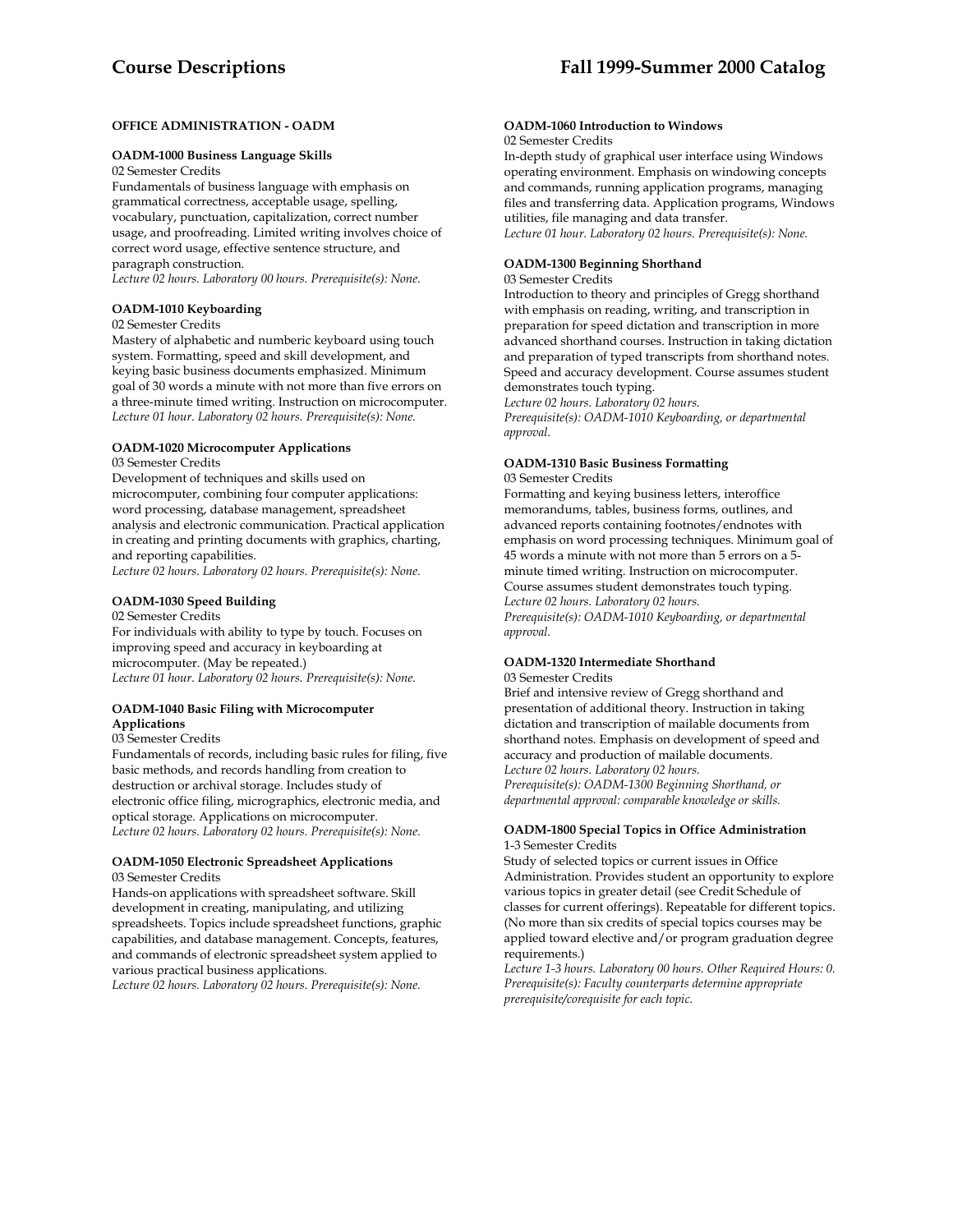# **OADM-181S Special Laboratory Topics in Office Administration**

1-3 Semester Credits

Specialized two-hour lab per credit focusing on selected topics or current issues in Office Administration (see Credit Schedule of classes for current offerings). Repeatable for different topics. (no more than six credits of special topics may be applied toward elective and/or program graduation degree requirements.)

*Lecture 00 hours. Laboratory 2-6 hours. Other Required Hours: 0. Prerequisite(s): Faculty counterparts determine appropriate prerequisite/corequisite for each topic.* 

# **OADM-181T Special Laboratory Topics in Office Administration**

1-3 Semester Credits

Specialized three-hour lab per credit focusing on selected topics or current issues in Office Administration (see Credit Schedule of classes for current offerings). Repeatable for different topics. (no more than six credits of special topics may be applied toward elective and/or program graduation degree requirements.)

*Lecture 00 hours. Laboratory 3-9 hours. Other Required Hours: 0. Prerequisite(s): Faculty counterparts determine appropriate prerequisite/corequisite for each topic.* 

#### **OADM-1820 Independent Study in Office Administration**  1-3 Semester Credits

Must be taken concurrently with any 1000-level course in Office Administration. Specific content arranged between instructor and student. May be repeated for a maximum of three credits.

*Lecture 01 hour. Laboratory 00 hours. Other Required Hours: 0. Prerequisite(s): Must be taken concurrently with a 1000-level course in Office Administration.* 

# **OADM-2010 Business Communications**

03 Semester Credits

Study of oral, written and electronic business communication theory. Includes business correspondence

writing, job preparation, research techniques, and formal and informal report preparation.

*Lecture 03 hours. Laboratory 00 hours.* 

*Prerequisite(s): ENG-1010 College Composition I or concurrent enrollment.* 

# **OADM-2300 Word Processing**

03 Semester Credits

Basic and intermediate techniques and skills using word processing software applied to practical business applications.

*Lecture 02 hours. Laboratory 02 hours.* 

*Prerequisite(s): OADM-1010 Keyboarding, or departmental approval: equivalent proficiency.* 

# **OADM-2310 Desktop Publishing**

03 Semester Credits

Hands-on applications using desktop publishing software package. Application of desktop publishing techniques and design concepts, applied to variety of business publications. Course assumes prior word processing

experience/knowledge.

*Lecture 02 hours. Laboratory 02 hours.* 

*Prerequisite(s): OADM-2300 Word Processing, or departmental approval: comparable knowledge or skills.* 

#### **OADM-2320 Machine Transcription**  03 Semester Credits

Emphasis on development of proficiency in transcribing business, legal, and medical documents from machine dictation. Operation of transcription equipment and development of speed and accuracy in transcription. Course assumes prior word processing experience/knowledge. *Lecture 02 hours. Laboratory 02 hours. Prerequisite(s): OADM-1000 Business Language Skills, and OADM-2300 Word Processing.* 

# **OADM-2800 Special Advanced Topics in Office Administration**

# 1-3 Semester Credits

Study of selected advanced topics or current issues in Office Administration. Provides student an opportunity to explore various topics in greater detail (see Credit Schedule of classes for current offerings.). Repeatable for different topics. (No more than six credits of special topics courses may be applied toward elective and/or program graduation degree requirements.)

*Lecture 1-3 hours. Laboratory 00 hours.* 

*Prerequisite(s): Faculty counterparts determine appropriate prerequisite/corequisite for each topic.* 

# **OADM-281S Special Advanced Laboratory Topics in Office Administration**

# 1-3 Semester Credits

Specialized two-hour lab per credit focusing on advanced topics or current issues in Office Administration (see Credit Schedule of classes for current offerings). Repeatable for different topics. (No more than six credits of special topics courses may be applied toward elective and/or program graduation degree requirements.)

*Lecture 00 hours. Laboratory 2-6 hours. Prerequisite(s): Faculty counterparts determine appropriate prerequisite/corequisite for each topic.* 

# **OADM-281T Special Advanced Laboratory Topics in Office Administration**

# 1-3 Semester Credits

Specialized three-hour lab per credit focusing on advanced topics or current issues in Office Administration (see Credit Schedule of classes for current offerings). Repeatable for different topics. (No more than six credits of special topics courses may be applied toward elective and/or program graduation degree requirements.)

*Lecture 00 hours. Laboratory 3-9 hours. Prerequisite(s): Faculty counterparts determine appropriate prerequisite/corequisite for each topic*.

# **OADM-2820 Independent Advanced Study in Office Administration**

# 1-3 Semester Credits

May be taken concurrently with any 2000-level course in Office Administration. Specific content arranged between instructor and student. May be repeated for a maximum of three credits.

*Lecture 01 hour. Laboratory 00 hours. Other Required Hours: 00. Prerequisite(s): Must be taken concurrently with a 2000-level course in Office Administration.*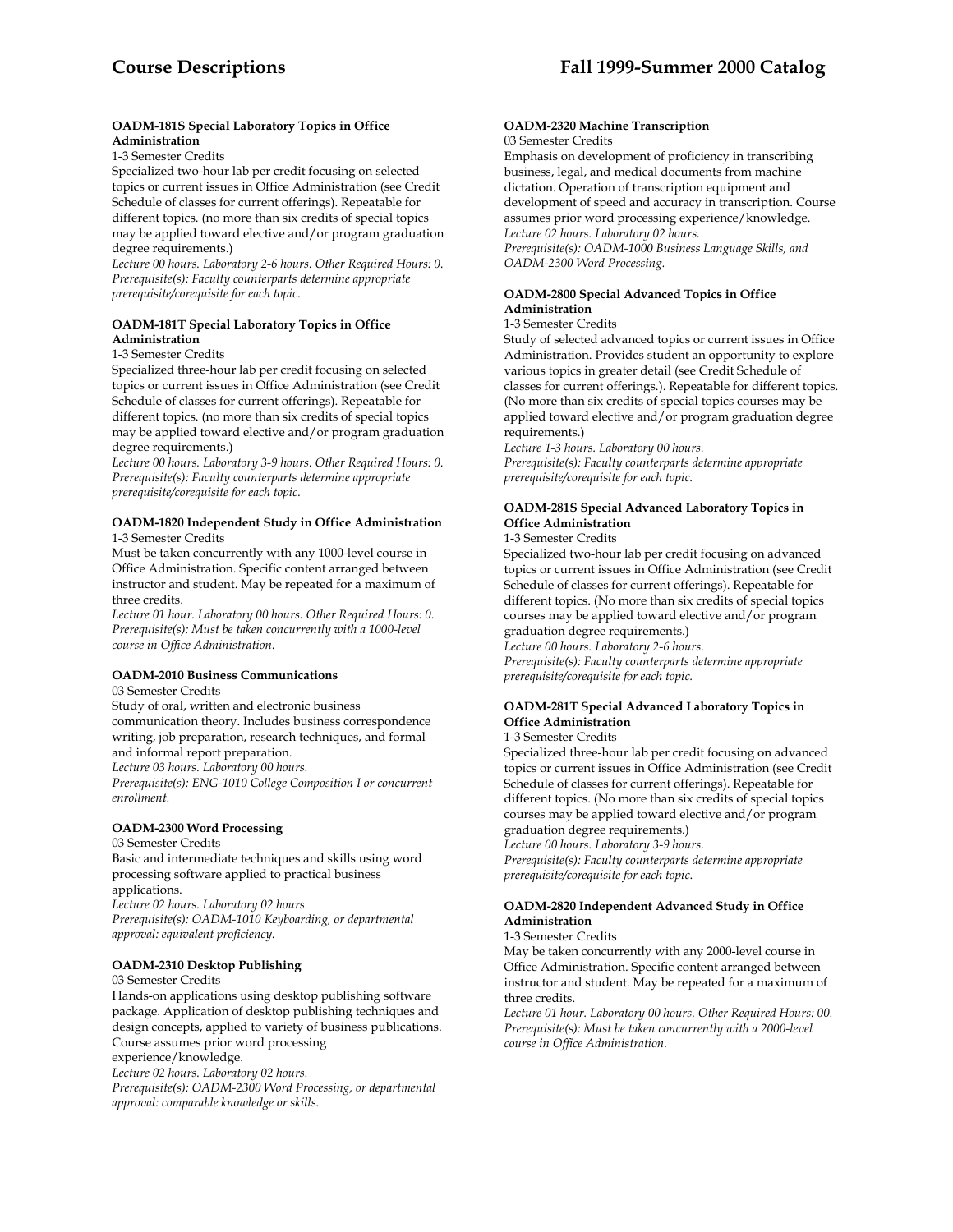# **OADM-2830 Cooperative Field Experience**

# 1-3 Semester Credits

Limited to students in Cooperative Education Program. Employment in an approved training facility under College supervision. Requirement for one credit is 180 hours of approved work. Students may earn up to three credits in one semester. May be repeated for n accrued a maximum of nine credits.

*Lecture 00 hours. Laboratory 00 hours.* 

*Other Required Hours: 180 clock hours of approved work per credit hour.* 

*Prerequisite(s): Formal application into the Cooperative Education Program.* 

#### **OADM-2990 Office Procedures and Practices**  03 Semester Credits

Capstone course for Office Administration majors. Designed to update knowledge of rapidly changing office

environment and preparation for initial employment as well as promotion to supervisory and administrative positions. *Lecture 02 hours. Laboratory 02 hours.* 

*Prerequisite(s): Departmental approval: sophomore standing.* 

# **OPTICAL TECHNOLOGY - OPT**

# **OPT-1310 Theoretical Optics I**

02 Semester Credits

History of optical field, manufacturing of glasses and plastic lenses. Introduction to modern lens theory and construction and basis for design. *Lecture 02 hours. Laboratory 00 hours.* 

*Prerequisite(s): Departmental approval: admission to program.* 

# **OPT-1320 Theoretical Optics II**

02 Semester Credits Study of types of astigmatic refraction errors, optics of cylinder, transposition, and neutralization. *Lecture 02 hours. Laboratory 00 hours. Prerequisite(s): OPT-1310 Theoretical Optics I.* 

# **OPT-1410 Mechanical Optics I**

02 Semester Credits

Introduction to ophthalmic laboratory procedures. Abrasive cutting, lapping, surface inspection, and calculations for prisms and spheres. Care of laboratory equipment. *Lecture 01 hour. Laboratory 03 hours. Prerequisite(s): Departmental approval: admission to program.* 

# **OPT-1420 Mechanical Optics II**

02 Semester Credits Accommodations, visual fields, and multifocal types.

Anisometropia and bicentric grinding calculations. Surfacing techniques for various bifocal types. *Lecture 01 hour. Laboratory 03 hours. Prerequisite(s): OPT-1410 Mechanical Optics I.* 

# **OPT-1510 Optical Dispensing I**

03 Semester Credits

Introduction, history, and development of modern opticianry, spectacles, fitting procedures. Principles of interpersonal relationships. Instruction in basic frame types and parts.

*Lecture 02 hours. Laboratory 03 hours. Prerequisite(s): Departmental approval: admission to Optical Technology Program.* 

# **OPT-1520 Optical Dispensing II**

03 Semester Credits

Verification of prescription, ordering correct absorptive or tinted lenses, basic frame markings and measurements, inserting into frame, and keeping accurate records for future use.

*Lecture 02 hours. Laboratory 03 hours. Prerequisite(s): OPT-1510 Optical Dispensing I.* 

#### **OPT-1610 Contact Lens I**

02 Semester Credits Focuses on history of contact lenses, differences between hard and soft contact lenses, and physical and physiological properties of contact lenses. *Lecture 02 hours. Laboratory 00 hours. Prerequisite(s): Departmental approval: admission to the program.*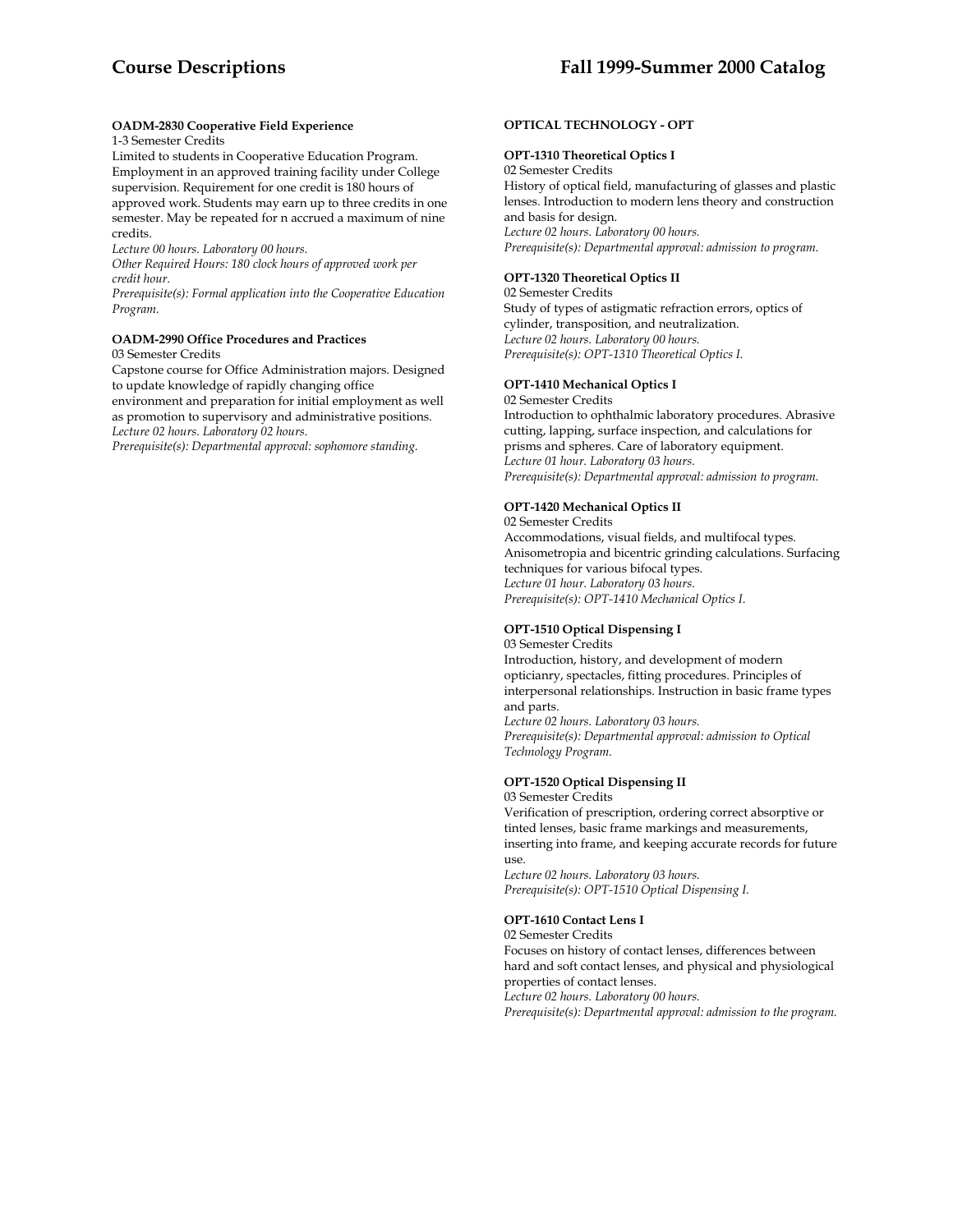# **OPT-1620 Contact Lens II**

# 03 Semester Credits

Principles of operation and design of instruments applicable to fitting of contact lenses. Optical principles and materials applicable to design processes and relationship to physical condition and structure of eye in its abnormal state. *Lecture 02 hours. Laboratory 03 hours. Prerequisite(s): OPT-1610 Contact Lens I.* 

# **OPT-2330 Theoretical Optics III**

02 Semester Credits Bifocal and trifocal lenses. Difference between near and intermediate fields; use of Snelling Chart; ability to match prescription to lens style. *Lecture 02 hours. Laboratory 00 hours. Prerequisite(s): OPT-1320 Theoretical Optics II.* 

# **OPT-2430 Mechanical Optics III**

#### 03 Semester Credits

Beginning and intermediate finishing process, ophthalmic prism, their effects, and designations. Lens, aberrations, analysis of visible spectrum, absorptive lenses, and theory as it applies to finished glasses. Edging process practiced as it relates to single vision sphere, single vision cylinders, and utility segmented lens designs in sphere and cylindrical forms.

*Lecture 02 hours. Laboratory 03 hours. Prerequisite(s): OPT-1420 Mechanical Optics II.* 

#### **OPT-2440 Mechanical Optics IV**

#### 03 Semester Credits

Intermediate and advanced finishing process, ophthalmic prism, their effects, and designations. Lens aberrations, analysis of visible spectrum, absorptive lenses, and theory as it applies to finished glasses. Edging process practiced as it relates to single vision sphere, single vision cylinders, and utility segmented lens designs in sphere and cylindrical forms, progressive lens designs, occupational lens designs. Special lens treatments discussed. *Lecture 02 hours. Laboratory 03 hours.* 

*Prerequisite(s): OPT-2430 Mechanical Optics III.* 

# **OPT-2500 Optical Business**

02 Semester Credits

Responsibilities in optical department: performance reviews, hiring personnel, scheduling work hours, inventory control, financial data, and goal emphasis. *Lecture 02 hours. Laboratory 00 hours. Prerequisite(s): Departmental approval.* 

# **OPT-2530 Optical Dispensing III**

03 Semester Credits Cataract lens fitting, vertex distance, progressive lenses, invisible lenses and clinical practice adjusting frames to patients. *Lecture 02 hours. Laboratory 03 hours. Prerequisite(s): OPT-1520 Optical Dispensing II.* 

#### **OPT-2540 Optical Dispensing IV**

03 Semester Credits On-site clinical practice and individual instruction in fitting, adjusting, and dispensing of eyeglasses. *Lecture 02 hours. Laboratory 03 hours. Prerequisite(s): OPT-2530 Optical Dispensing III.* 

# **OPT-2630 Contact Lens III**

#### 03 Semester Credits

Techniques of contact fitting and application of these techniques in fitting process. Practice in fitting contact lenses. Fitting rules, wearing schedules, and optics of contact lenses. Hard and soft contacts. *Lecture 02 hours. Laboratory 03 hours. Prerequisite(s): OPT-1620 Contact Lens II.* 

# **OPT-2640 Contact Lens IV**

#### 02 Semester Credits

Advanced techniques of contact lenses fitting and practical application of these techniques in fitting process. Practice in fitting contact lenses. Fitting rules, wearing schedules, and optics of contact lenses. Hard and soft contacts, bifocal contact lens designs and full range of toric lens designs. *Lecture 01 hour. Laboratory 02 hours. Prerequisite(s): OPT-2630 Contact Lens III.* 

#### **OPT-2700 Refraction**

03 Semester Credits

Entry level knowledge of theory and performance of refraction as it relates to human eye. Study of ocular media, ametropia neutralization, astigmatism, objective and subjective refraction, anomalies of vision, and clinical refraction and retinoscopy. Pitfalls, aids to refractionist and didactic refraction.

*Lecture 02 hours. Laboratory 02 hours. Prerequisite(s): OPT-2860 Optical Practicum; or departmental approval: licensed optician.* 

# **OPT-2860 Optical Practicum**

02 Semester Credits

Work in selected optical departments, performing general duties associated with optical field. Each student assigned to clinical site by completing resume and contacting site selected. Each student rotates through contact lenses and spectacle dispensing, learning hands-on skills and communication skills needed to function in field of opticianry.

*Lecture 00 hours. Laboratory 00 hours.* 

*Other Required Hours: Practicum: 7 hours per week. Seminar: 1 hour per week.* 

*Prerequisite(s): OPT-1320 Theoretical Optics II; OPT-1420 Mechanical Optics II; OPT-1520 Optical Dispensing II; and OPT-1620 Contact Lens II.*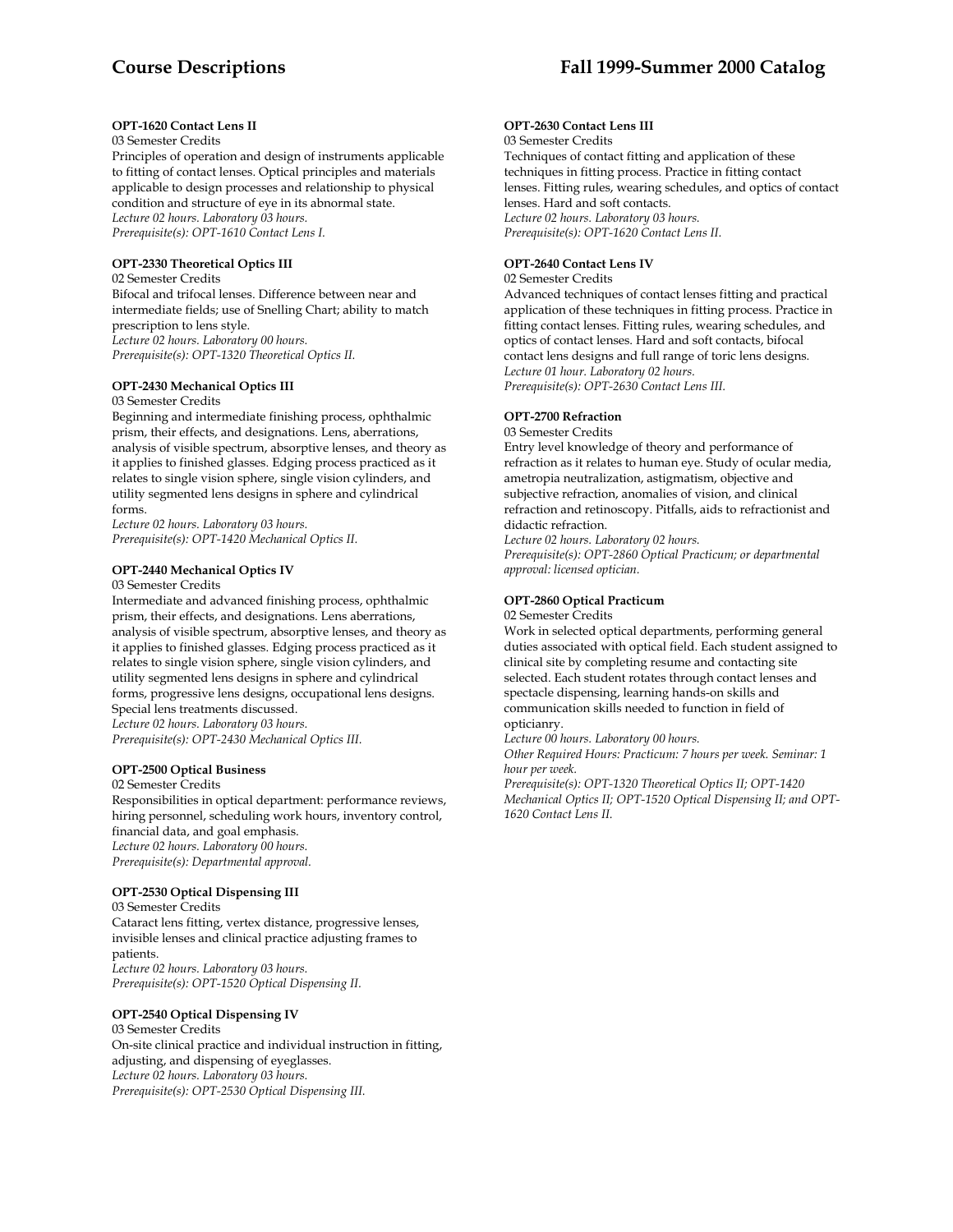# **PARALEGAL STUDIES - PL**

#### **PL-1000 Introduction to Paralegal Profession** 02 Semester Credits

Discussion of practical realities of legal field; special emphasis on legal status of paralegals and ethical constraints placed upon those involved in legal profession. Students introduced to specific paralegal skills, various legal settings, overview of U.S. legal system, and organization of typical law case. Students expected to begin professional development, including exploring employment opportunities and paralegal organizations. *Lecture 02 hours. Laboratory 00 hours. Prerequisite(s): None.* 

# **PL-1300 Civil Procedure**

# 03 Semester Credits

Study of Rules of Civil Courts which govern civil lawsuits, with emphasis on Ohio Rules of Procedure. Examination of reading, interpretation, and commencement of action, service, motion practice and discovery. Students begin portfolio of legal documents developed throughout program of study. Study alternatives to litigation such as arbitration, negotiation, and mediation.

*Lecture 03 hours. Laboratory 00 hours.* 

*Prerequisite(s): Departmental approval: admission to program.* 

# **PL-1400 Basic Legal Research and Writing**

03 Semester Credits

Introduction to skills essential to effective identification, analysis and research of legal issues. Students learn to formulate research plans that require efficient use of basic research tools to locate primary and secondary authority. Practice in accessing sources commonly used by state court system, and drafting projects, such as in-house legal memorandum and opinion letter, consistent with professional standards of style and citation. Emphasis on validating research and quickly accessing statutory and case law.

*Lecture 02 hours. Laboratory 03 hours. Prerequisite(s): Departmental approval: admission to program.* 

# **PL-1420 Probate Law**

# 03 Semester Credits

Study of common forms for estate administration, including study of Ohio Probate Code relating to post-mortem estate administration. Focus on procedure for estate administration including discovery and determination of assets, appointment of fiduciary, taxation and transfer of property from decedent to beneficiaries. Study of forms of ownership of property.

*Lecture 03 hours. Laboratory 00 hours.* 

*Prerequisite(s): Departmental approval: admission to program.* 

# **PL-1440 Business Law for Paralegals**

04 Semester Credits

Study of business relationships such as agency, contracts, sales, secured transactions and commercial paper. Introduces paralegal's role in law firm/corporation for drafting related documents. Introduction to various business entities including sole proprietorships, partnerships, corporations, and licensed professional associations. Drafting of partnership agreements and incorporation documents. Introduction to tax and Securities & Exchange Commission ramifications.

*Lecture 04 hours. Laboratory 00 hours.* 

*Prerequisite(s): Departmental approval: admission to program.* 

# **PL-1460 Workers' Compensation Law**

# 03 Semester Credits

Study of Ohio Bureau of Workers' Compensation and Industrial Commission of Ohio, with emphasis on claims and procedures involving injured workers and benefits available. Preparation of forms to access compensation for injuries, employer defenses, and appeal procedures. *Lecture 03 hours. Laboratory 00 hours. Prerequisite(s): Departmental approval: admission to program.* 

# **PL-1500 Legal Computer Applications**

# 03 Semester Credits

Students become familiar with software that supports daily tasks handled in law office such as record-keeping, financial management, marketing, office administration (personnel and practice) systems, and billing and docketing procedures. Students explore legal applications in word processing, database, spreadsheet, scheduling, billing and indexing programs. Importance of resource and data management in law practice setting discussed. *Lecture 02 hours. Laboratory 02 hours.* 

*Prerequisite(s): Departmental approval: admission to program.* 

# **PL-1800 Special Topics in Paralegal Studies**

# 1-3 Semester Credits

Study of selected topics or current issues in Paralegal Studies. Provides student an opportunity to explore various topics in greater detail (see Credit Schedule of classes for current offerings). Repeatable for different topics. (No more than six credits of special topics courses may be applied toward elective and/or program graduation degree requirements.)

*Lecture 1-3 hours. Laboratory 00 hours. Other Required Hours: 0. Prerequisite(s): Faculty counterparts determine appropriate prerequisite/corequisite for each topic.* 

# **PL-2300 Torts and Evidence**

03 Semester Credits

Fundamental principles of tort law (personal injury, malpractice, intentional tort, and products liability) to explore paralegal responsibilities in trial setting. Students collect and prepare evidence according to Ohio and Federal rules of evidence.

*Lecture 03 hours. Laboratory 00 hours. Prerequisite(s): PL-1300 Civil Procedure.* 

# **PL-2400 Computer Assisted Legal Research**

#### 03 Semester Credits

Explores differences between traditional and electronicallyaccessed legal research. After reviewing traditional research and citation techniques, students examine theory and practical aspects of computer-assisted legal research (CALR), formulating research requests and processing, compiling and evaluating research using commercial data base, CD-ROM databases, and Internet. Students use both Boolean and "Natural Language" searches in different systems. Will locate and use "The Ohio Rules of Appellate Procedure" and prepare appellate brief using Ohio citation format. *Lecture 02 hours. Laboratory 03 hours.* 

*Prerequisite(s): PL-1400 Basic Legal Research and Writing.*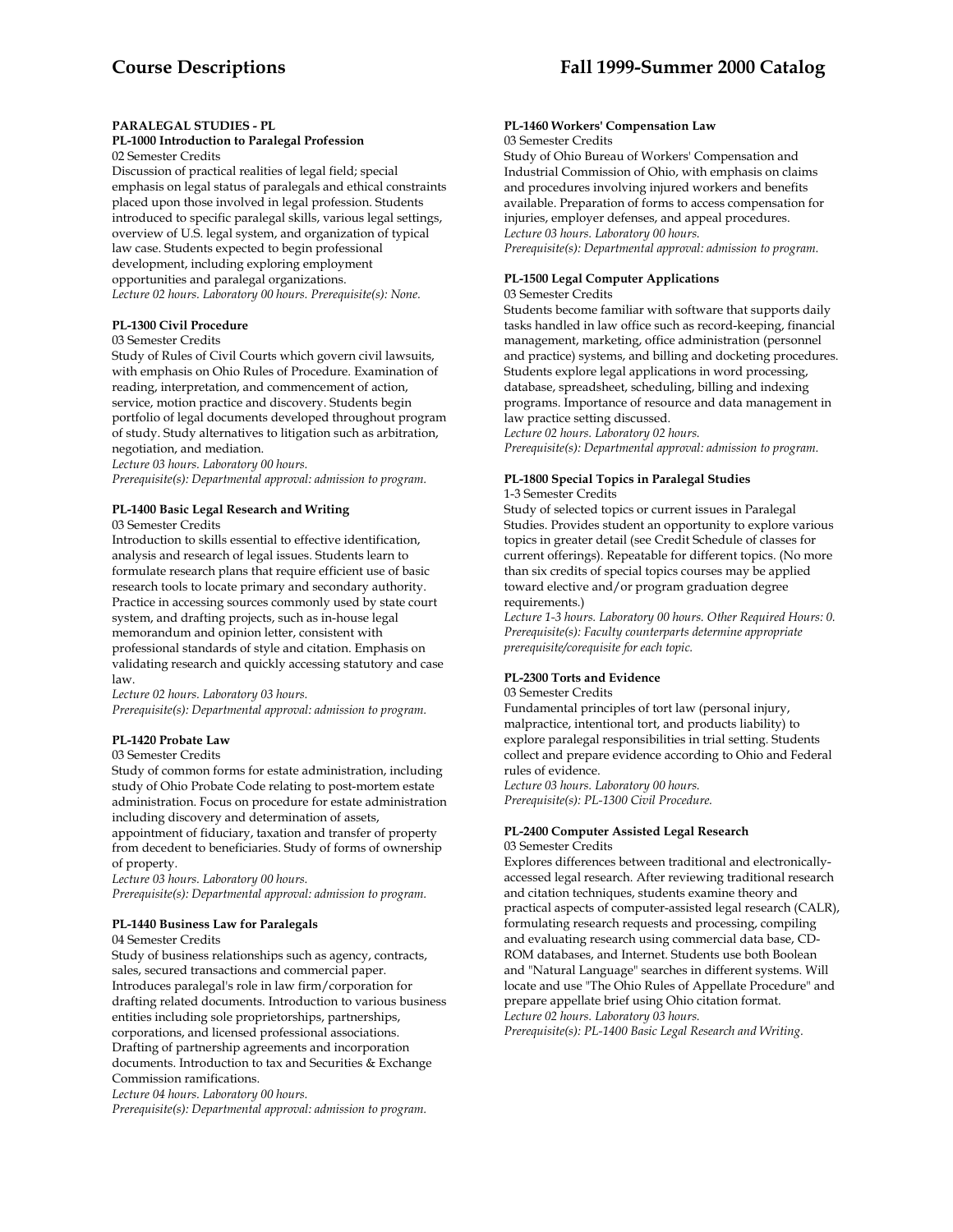# **PL-2520 Debtor/Creditor Law**

# 03 Semester Credits

Study of basic legal principles governing rights and duties of debtors and creditors. Introduction to Law of Bankruptcy, specifically Chapters 7, 11, and 13 of the United States Bankruptcy Code and applicable Ohio law. Preparation of bankruptcy petitions, related schedules and documents needed for initial filing of petitions. Debt counseling protection, compromise and collection techniques including garnishment, foreclosure and attachment of personal property explored.

*Lecture 03 hours. Laboratory 00 hours. Prerequisite(s): PL-1300 Civil Procedure, or departmental approval: admission to program.* 

# **PL-2540 Family Law**

#### 03 Semester Credits

Basic principles and trends in Family Law including marriage, annulment, dissolution, divorce, child support, child custody, visitation, paternity, surrogacy and adoption. Emphasis on ethical issues, drafting of appropriate documents, preparing discovery, court proceedings, computer-assisted calculation, and conducting interviews to obtain sensitive client information. *Lecture 03 hours. Laboratory 00 hours. Prerequisite(s): PL-1300 Civil Procedure, or departmental approval: admission to program.* 

# **PL-2560 Advanced Litigation**

03 Semester Credits

Preparation of case for litigation using creation of trial notebook and mock trial. Students gather, draft, organize and summarize trial documents and prepare for courtroom demonstration of litigation process. *Lecture 03 hours. Laboratory 00 hours.* 

*Prerequisite(s): PL-1300 Civil Procedure; and PL-2300 Torts and Evidence, or concurrent enrollment.* 

# **PL-2850 Paralegal Practicum**

02 Semester Credits

Provides supervised work experience in law firm or other legal setting. Student obtains actual work experience by performing paralegal duties under direct supervision of attorney and/or paralegal. Students meet in seminar format to discuss experiences encountered in work place. *Lecture 00 hours. Laboratory 00 hours.* 

*Other Required Hours: Practicum: 10 hours per week. Seminar: 1 hour per week.* 

*Prerequisite(s): Departmental approval: completion of all required courses and completion of all program requirements.* 

# **PHARMACY TECHNOLOGY - PHM**

#### **PHM-1300 Introduction to Pharmacy Practice**  03 Semester Credits

Overview of fundamentals of pharmacy practice including technician's role in drug distribution in various settings; and pharmacy abbreviations and terminology, history, management, organizations, information resources, regulations, law and ethics, and basic job search skills. *Lecture 03 hours. Laboratory 00 hours. Prerequisite(s): None.* 

# **PHM-1350 Pharmacy Practice I**

03 Semester Credits

Overview of fundamentals of pharmacy practice in various practice settings with respect to safe and accurate preparation and distribution of sterile and non-sterile topical and parenteral medications. Students learn the technician's role in drug preparation, drug packaging, and drug labeling. *Lecture 02 hours. Laboratory 03 hours.* 

*Prerequisite(s): Departmental approval: admission to program.* 

# **PHM-1360 Pharmacy Practice II**

03 Semester Credits

Fundamentals of pharmacy practice including technician's role in drug distribution in community, home health care, nursing home, and alternative practice settings. Focuses on oral and topical dosage forms including handling, preparation, packaging, labeling, and distribution. *Lecture 02 hours. Laboratory 03 hours. Prerequisite(s): PHM-1350 Pharmacy Practice I, or departmental approval.* 

#### **PHM-1450 Pharmacology and Therapeutic Principles I**  03 Semester Credits

Overview of fundamentals of pharmacology including drug classification, brand and generic drug nomenclature, common drug therapy associated with various disease states, drug indications, side effects, and parameters for safe drug usage.

*Lecture 03 hours. Laboratory 00 hours. Prerequisite(s): Departmental approval: admission to program.* 

# **PHM-1460 Pharmacology and Therapeutic Principles II** 03 Semester Credits

Fundamentals of pharmacology including drug classification, brand and generic drug nomenclature, common drug therapy associated with various disease states, drug indications, side effects, and parameters for safe drug usage.

*Lecture 03 hours. Laboratory 00 hours. Prerequisite(s): PHM-1450 Pharmacology and Therapeutic Principles I, or departmental approval.* 

# **PHM-1800 Special Topics in Pharmacy**

1-3 Semester Credits

Study of selected topics or current issues in Pharmacy Technology. Provides student an opportunity to explore various topics in greater detail (see Credit Schedule of classes for current offerings). Repeatable for different topics. (No more than six credits of special topics courses may be applied toward elective and/or program graduation degree requirements.)

*Lecture 1-3 hours. Laboratory 00 hours. Other Required Hours: 0.*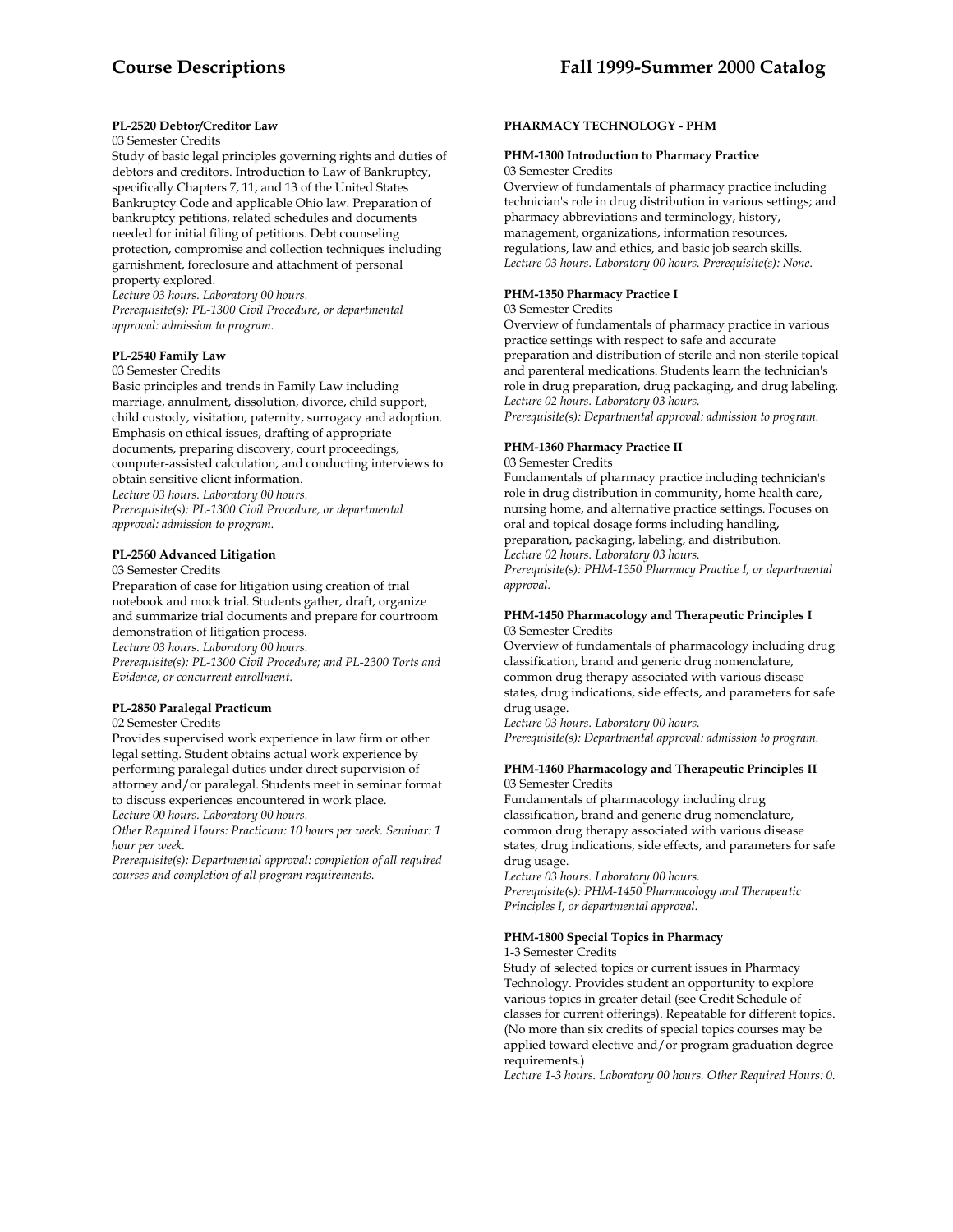#### **PHM-181T Special Laboratory Topics in Pharmacy**  1-3 Semester Credits

Specialized three-hour lab per credit focusing on selected topics or current issues in Pharmacy (see Credit Schedule of classes for current offerings). Repeatable for different topics. (no more than six credits of special topics may be applied toward elective and/or program graduation degree requirements.)

*Lecture 00 hours. Laboratory 3-9 hours. Other Required Hours: 0. Prerequisite(s): Faculty counterparts determine appropriate prerequisite/corequisite for each topic.* 

# **PHM-1860 Pharmacy Technology Practicum I**

03 Semester Credits

Supervised practical field experience designed to emphasize role of technician in various traditional practice settings. Students assigned to practicum training sites and work under direct supervision of registered pharmacists and certified pharmacy technicians to gain exposure to professional practices. Required for students in one-year certificate program, and prerequisite course for students in associate degree program.

*Lecture 00 hours. Laboratory 00 hours.* 

*Other Required Hours: Practicum: 14 hours per week. Seminar: 1 hour per week.* 

*Prerequisite(s): PHM-1300 Introduction to Pharmacy Practice; PHM-1350 Pharmacy Practice I; PHM-1450 Pharmacology and Therapeutic Principles II; and departmental approval: site assignments.* 

# **PHM-2700 Advanced Topics in Pharmacy Practice**

03 Semester Credits

Current topics and changes in practice of pharmacy detailed. Among topics discussed: current advances in medications, changing role of pharmacist and pharmacy technician, review of pharmaceutical calculations, substance abuse, biotechnology, AIDS and other communicable diseases, current health issues facing men and women, and drug approval process.

*Lecture 03 hours. Laboratory 00 hours. Prerequisite(s): PHM-1350 Pharmacy Practice I; PHM-1360 Pharmacy Practice II; PHM-1860 Pharmacy Technology* 

*Practicum I; and departmental approval.* 

# **PHM-2860 Pharmacy Technology Practicum II**

03 Semester Credits

Supervised practical field experience. Emphasis on role of technician in various traditional and non-traditional practice settings. Students assigned to practicum training sites and work under direct supervision of registered pharmacists and certified pharmacy technicians to gain exposure to professional pharmacy practices. Students expected to assume more responsibility and work with less individualized attention.

*Lecture 00 hours. Laboratory 00 hours.* 

*Other Required Hours: Practicum: 14 hours per week. Seminar: 1 hour per week.* 

*Prerequisite(s): PHM-1860 Pharmacy Technology Practicum I; PHM-2700 Advanced Topics in Pharmacy Practice, or concurrent enrollment; and departmental approval.* 

#### **PHM-2870 Pharmacy Technology Practicum III**  03 Semester Credits

Supervised practical field experience. For students who need additional experience in IV admixture, sterile technique, or other advanced pharmacy practice.

*Lecture 00 hours. Laboratory 00 hours.* 

*Other Required Hours: Practicum: 14 hours per week. Seminar: 1 hour per week.* 

*Prerequisite(s): PHM-2860 Pharmacy Technology Practicum II, and departmental approval.*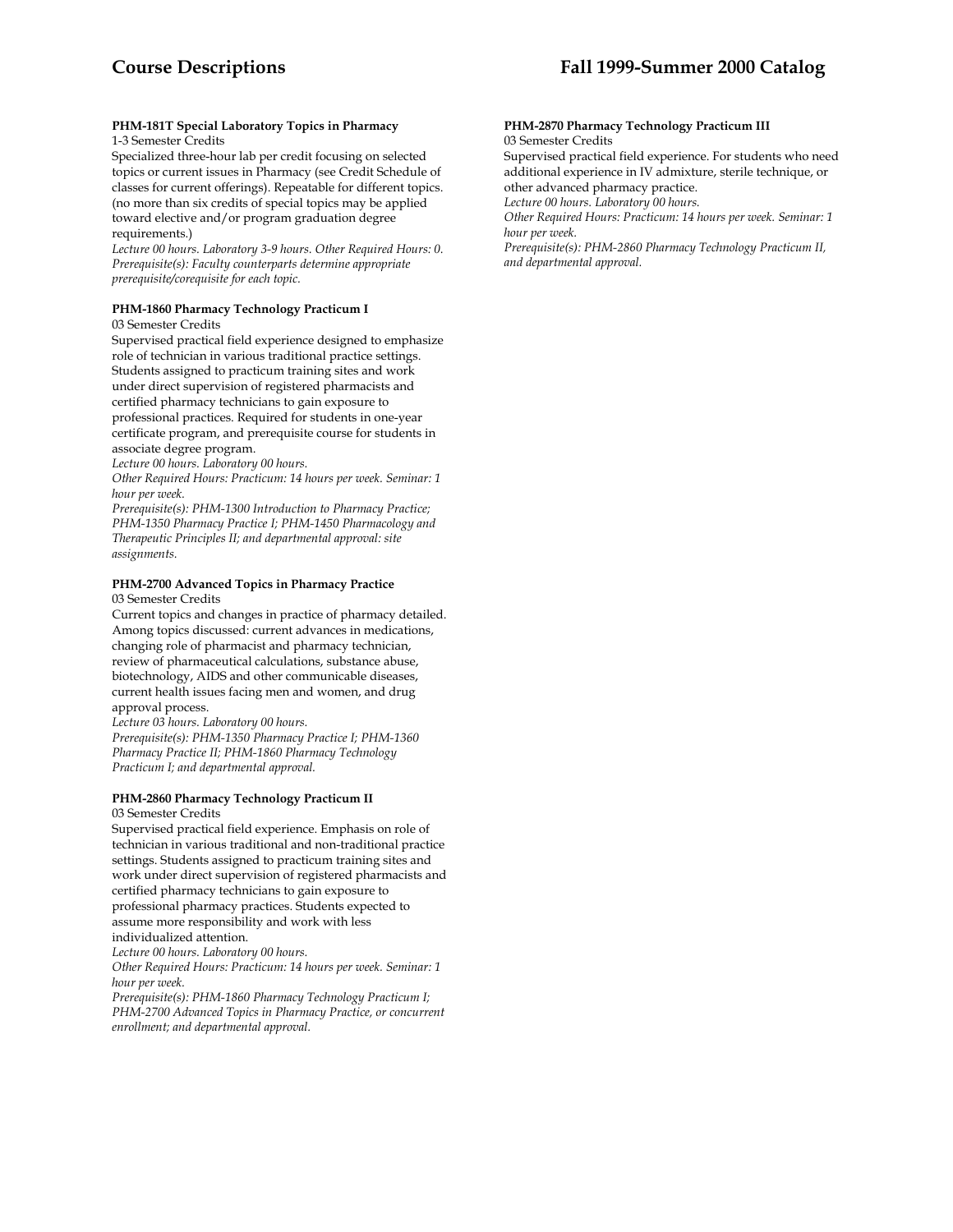# **Course Descriptions Fall 1999-Summer 2000 Catalog**

# **PHILOSOPHY - PHIL**

# **PHIL-1000 Critical Thinking**

03 Semester Credits Study of principles of critical and creative thinking with emphasis on practical applications. *Lecture 03 hours. Laboratory 00 hours. Prerequisite(s): Eligibility for ENG-1010 College Composition I.* 

#### **PHIL-1010 Introduction to Philosophy**

03 Semester Credits

Introduction to basic concepts, reasoning skills, and attitudes employed in philosophical inquiry. Study and analysis of perennial philosophical problems through critical examination of writings of classical and contemporary philosophers. Prepares students for further work in philosophy and any area of learning requiring reasoned views.

*Lecture 03 hours. Laboratory 00 hours. Prerequisite(s): None.* 

#### **PHIL-1020 Introduction to Logic**

03 Semester Credits

Introduction to evaluation of arguments. Concentration on basic principles of formal logic and application to evaluation of arguments. Explores notions of implication and proof and use of modern techniques of analysis. *Lecture 03 hours. Laboratory 00 hours. Prerequisite(s): None.* 

#### **PHIL-2010 Comparative World Religions**

03 Semester Credits Study of origin, nature, and meaning of major world religions: Judaism, Christianity, Islam, Buddhism, Hinduism, and Confucianism. *Lecture 03 hours. Laboratory 00 hours. Prerequisite(s): Eligibility for ENG-1010 College Composition I.* 

# **PHIL-2020 Ethics**

03 Semester Credits Study of systems and problems of human conduct with *applications to moral problems and decisions. Lecture 03 hours. Laboratory 00 hours. Prerequisite(s): Eligibility for ENG-1010 College Composition I.* 

#### **PHIL-2030 Introduction to the Philosophy of Science**

03 Semester Credits Study of concept formation in science and examination of patterns of scientific investigation and method. Treatment of concepts such as observation, classification, causality, law of nature, explanation, and theory. *Lecture 03 hours. Laboratory 00 hours. Prerequisite(s): Eligibility for ENG-1010 College Composition I.* 

#### **PHIL-2040 Philosophy of Art**

03 Semester Credits Examination of types of art theories, their implications for art interpretation, art criticism, creative activity of artist, and appreciation of art objects. *Lecture 03 hours. Laboratory 00 hours. Prerequisite(s): Eligibility for ENG-1010 College Composition I.* 

# **PHIL-2050 Bioethics**

03 Semester Credits

Study and analysis of moral philosophy as applied to issues in health and life sciences with emphasis on developing students' abilities to correctly identify moral problems and defend their moral judgments. *Lecture 03 hours. Laboratory 00 hours. Prerequisite(s): Eligibility for ENG-1010 College Composition I.* 

#### **PHIL-2800 Special Advanced Topics in Philosophy**  1-3 Semester Credits

Study of selected advanced topics or current issues in Philosophy. Provides student an opportunity to explore various topics in greater detail (see Credit Schedule of classes for current offerings.). Repeatable for different topics. (No more than six credits of special topics courses may be applied toward elective and/or program graduation degree requirements.)

*Lecture 1-3 hours. Laboratory 00 hours. Prerequisite(s): Faculty counterparts determine appropriate prerequisite/corequisite for each topic.*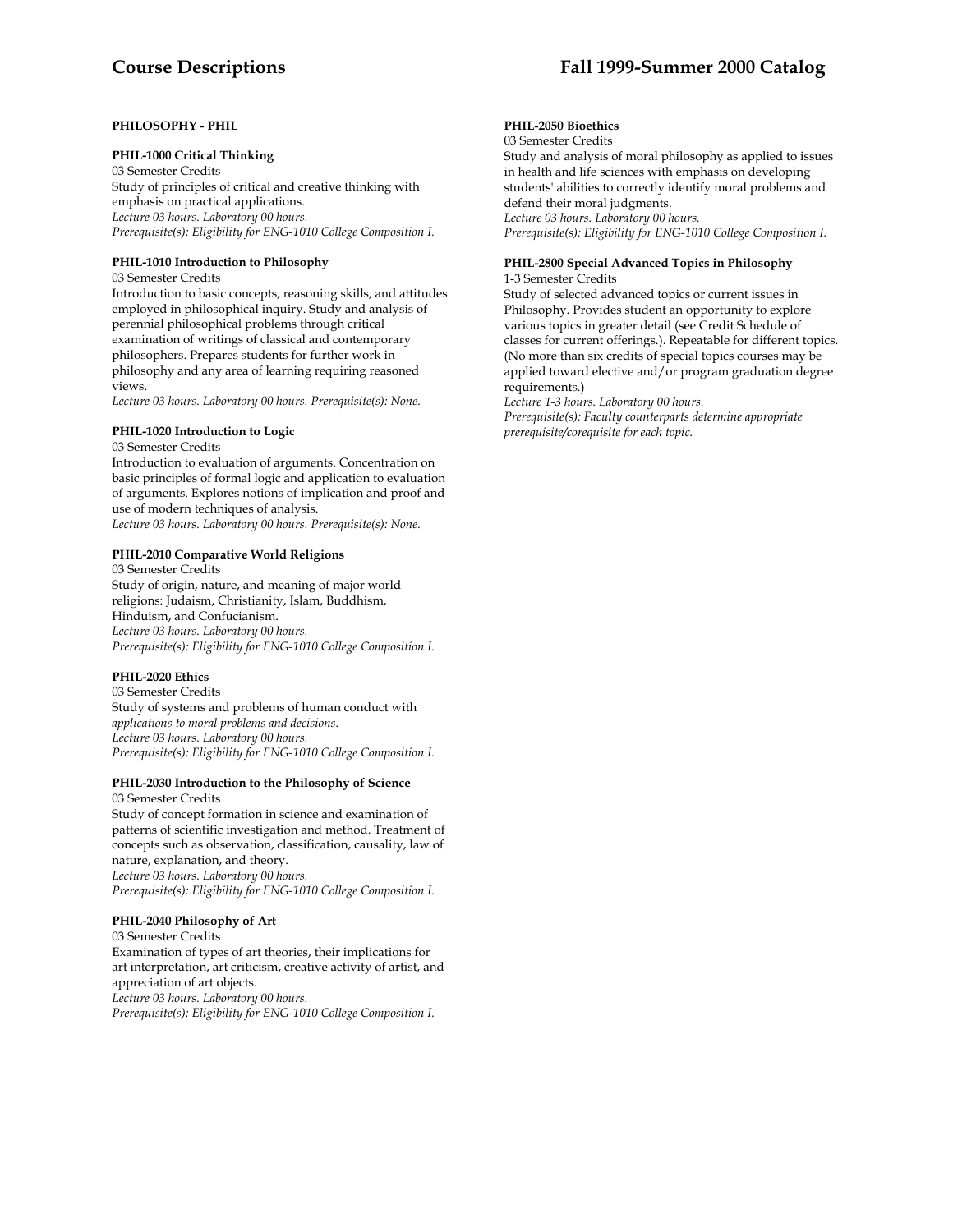# **PHYSICAL EDUCATION - PE**

# **PE-1000 Personal Fitness**

02 Semester Credits

Introduction to techniques, principles and benefits of personal conditioning program including flexibility, cardiovascular fitness and muscle endurance training. *Lecture 01 hour. Laboratory 02 hours. Prerequisite(s): None.* 

# **PE-1010 Personal Strength Development**

02 Semester Credits

Activities which incorporate five components of fitness: body composition, cardiovascular fitness, muscle strength, muscle endurance and flexibility with emphasis on strength training.

*Lecture 01 hour. Laboratory 02 hours. Prerequisite(s): None.* 

# **PE-1020 Weight Training**

01 Semester Credit

Basic instruction in theory of using weights to improve muscular fitness and in fundamentals of correct lifting techniques using dumbells, nautilus, universal and/or various other machines.

*Lecture 00 hours. Laboratory 02 hours.* 

*Prerequisite(s): PE-1010 Personal Strength Development, or departmental approval.* 

# **PE-1030 Individual Circuit Fitness I**

02 Semester Credits

Participation in basic total wellness/fitness education program. Through instruction, supervision, and evaluation, student will exercise with increased knowledge on how to develop a safe fitness program for his/her goals and needs. Additional fees required.

*Lecture 01 hour. Laboratory 02 hours. Prerequisite(s): None.* 

# **PE-1040 Individual Circuit Fitness II**

01 Semester Credit

Designed for students who have completed Individual Circuit Fitness I and desire a more individualized total wellness/fitness education program. Additional fees required.

*Lecture 00 hours. Laboratory 02 hours. Prerequisite(s): PE-1030 Individual Circuit Fitness I.* 

#### **PE-1050 Adapted Individualized Circuit Training** 01 Semester Credit

Designed for student who desires to participate in individualized circuit training program and has physical limitations which prevent participation in individualized current fitness courses. Students must be registered with Access Office to enroll. Contact Director for Physical

Education. Additional fees required.

*Lecture 00 hours. Laboratory 02 hours.* 

*Prerequisite(s): Departmental approval: must be registered with Access Office.* 

# **PE-1060 Cardio-Fitness**

# 01 Semester Credit

Cardio/respiratory conditioning class, consisting of flexibility and aerobic conditioning exercises and use of variety of training machines. *Lecture 00 hours. Laboratory 02 hours.* 

*Prerequisite(s): PE-1000 Personal Fitness, or departmental approval.* 

# **PE-1070 Walking/Jogging**

01 Semester Credit Introduces walking/jogging activities including warm-up, stretching, and cool down. *Lecture 00 hours. Laboratory 02 hours. Prerequisite(s): None.* 

# **PE-1080 Low Impact Aerobics**

01 Semester Credit

Instruction and practice in aerobic dance movements which involve minimum stress of joints. Includes exercises to improve cardiovascular fitness , flexibility, and muscle tone. *Lecture 00 hours. Laboratory 02 hours. Prerequisite(s): None.* 

# **PE-1090 High-Low Aerobics**

01 Semester Credit

Instruction and practice in high-low aerobic movements with emphasis on individual performance levels and ways to improve cardiovascular endurance, flexibility and muscle tone.

*Lecture 00 hours. Laboratory 02 hours. Prerequisite(s): None.* 

# **PE-1100 Step Aerobics**

01 Semester Credit

Instruction and practice in aerobic dance movements utilizing a step with emphasis on individual performance levels including techniques to improve cardiovascular fitness, flexibility, muscle tone and strength. *Lecture 00 hours. Laboratory 02 hours. Prerequisite(s): None.* 

# **PE-1110 Intermediate Step Aerobics**

01 Semester Credit

Emphasizes aerobic dance movements utilizing a step with emphasis on individual performance levels. Students should have step aerobics experience and knowledge of basic step *movements and terminology. Lecture 00 hours. Laboratory 02 hours. Prerequisite(s): Department approval: comparable skills.* 

# **PE-1120 Adapted Physical Education**

01 Semester Credit Individualized program for students with temporary or permanent physical limitations. Contact campus director of Physical Education for registration procedures. *Lecture 00 hours. Laboratory 02 hours. Prerequisite(s): Departmental approval: must be registered with Access Office.* 

# **PE-1130 Archery**

01 Semester Credit

Instruction and practice for skill development, safety procedures, equipment care and value as a lifetime activity. *Lecture 00 hours. Laboratory 02 hours. Prerequisite(s): None.* 

# **PE-1140 Bowling**

01 Semester Credit Instruction and participation in bowling fundamental skills course. Additional fee required. *Lecture 00 hours. Laboratory 02 hours. Prerequisite(s): None.* 

# **PE-1150 Golf for Beginners**

01 Semester Credit Instruction in and development of skills, fundamentals of swing and physical skills of the game. Additional fees required. *Lecture 00 hours. Laboratory 02 hours. Prerequisite(s): None.*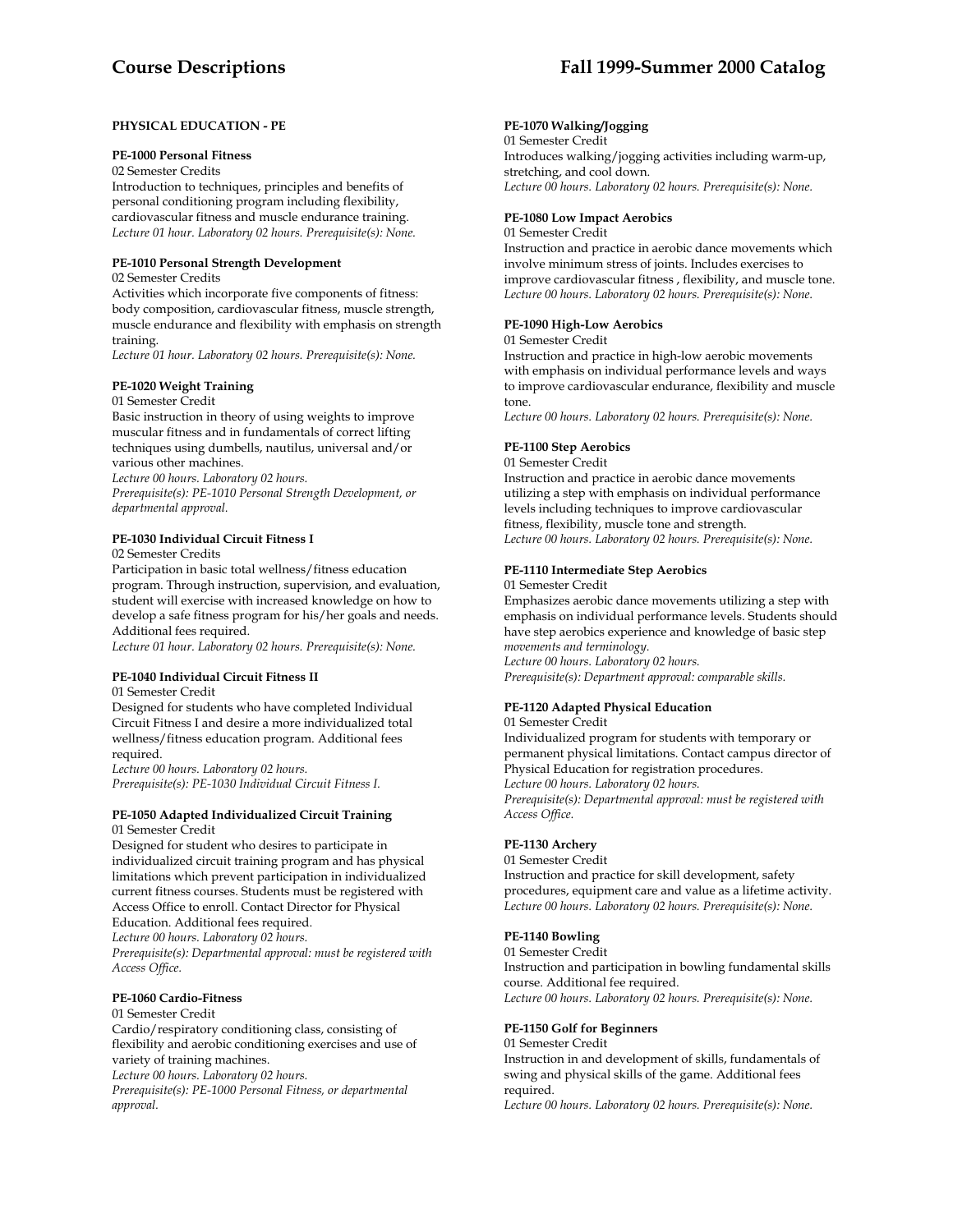# **PE-1160 Golf for Players**

01 Semester Credit

Advanced class in golf emphasizing playing game of golf and improving already learned skills. Most of class time scheduled off campus. Additional fees required. *Lecture 00 hours. Laboratory 02 hours. Prerequisite(s): PE-1150 Golf for Beginners, or departmental approval: comparable skill.* 

# **PE-1170 Racquetball for Beginners**

01 Semester Credit

Introduction to fundamentals of racquetball. Opportunities to participate and specialize. Rules, safety, and skills stressed.

*Lecture 00 hours. Laboratory 02 hours. Prerequisite(s): None.* 

# **PE-1180 Racquetball for Players**

01 Semester Credit Provides advanced instruction and opportunities for students to increase level of skill while playing racquetball in competitively structured class. *Lecture 00 hours. Laboratory 02 hours. Prerequisite(s): PE-1170 Racquetball for Beginners, or departmental approval: comparable skill.* 

# **PE-1190 Self-Defense I**

01 Semester Credit Instruction, practice and skill development in basic selfdefense. Students gain appreciation of fitness and selfdiscipline.

*Lecture 00 hours. Laboratory 02 hours.Prerequisite(s): None.* 

# **PE-1200 Self-Defense II**

01 Semester Credit

Advanced participation and practice in understanding martial arts concept. Emphasis on practice and participation in Korean Tae-Kwon-Do. *Lecture 00 hours. Laboratory 02 hours.* 

*Prerequisite(s): PE-1190 Self-Defense I, or departmental approval.* 

# **PE-1210 Self-Protection (Women)**

01 Semester Credit

Individualized instruction in practical self- protection techniques with emphasis on using prevention skills to avoid physically threatening situations and/or personal attacks.

*Lecture 00 hours. Laboratory 02 hours. Prerequisite(s): None.* 

# **PE-1220 Skiing**

01 Semester Credit Development of basic skiing techniques and safety practices and appreciation of skiing as lifetime activity. Extra fee required for off-site skiing. *Lecture 00 hours. Laboratory 02 hours. Prerequisite(s): None.* 

# **PE-1230 Tennis for Beginners**

01 Semester Credit Instruction, practice and skill development of tennis as lifetime activity. Scoring, rules and etiquette of tennis included.

*Lecture 00 hours. Laboratory 02 hours. Prerequisite(s): None.* 

# **PE-1240 Tennis for Players**

#### 01 Semester Credit

Instruction, practice and skill development in tennis with emphasis on Singles and Doubles competition. Additional instruction and drills of beginners skills included. *Lecture 00 hours. Laboratory 02 hours. Prerequisite(s): PE-1230 Tennis for Beginners, or departmental approval.* 

# **PE-1250 Track and Field**

01 Semester Credit

Introduction to fundamentals of track and field events for men and women. Opportunities to participate and specialize in events.

*Lecture 00 hours. Laboratory 02 hours. Prerequisite(s): None.* 

# **PE-1260 Basketball**

01 Semester Credit Introduction to fundamentals of basketball for men and women. Rules, safety, and basketball skills stressed. *Lecture 00 hours. Laboratory 02 hours. Prerequisite(s): None.* 

# **PE-1270 Softball**

01 Semester Credit Instruction and participation in softball for men and women. Basic softball skills, rules and game strategy stressed. *Lecture 00 hours. Laboratory 02 hours. Prerequisite(s): None.* 

# **PE-1280 Soccer**

01 Semester Credit Instruction and participation in soccer for men and women. Basic soccer skills, rules and game strategy stressed. *Lecture 00 hours. Laboratory 02 hours. Prerequisite(s): None.* 

# **PE-1290 Volleyball**

01 Semester Credit

For men and women. Instruction and practice of volleyball skills including safety procedures, competitive experience, and appreciation of volleyball as lifetime activity. *Lecture 00 hours. Laboratory 02 hours. Prerequisite(s): None.* 

# **PE-1310 Shallow Water Exercises**

01 Semester Credit Shallow water exercises to improve aerobic fitness, muscle tone and flexibility. *Lecture 0 hours Laboratory 02 hours. Prerequisite(s): None.* 

# **PE-1320 Deep Water Exercise**

01 Semester Credit Cardiovascular exercises, muscle toning, strengthening, and flexibility in deep water. *Lecture 00 hours. Laboratory 02 hours. Prerequisite(s): Departmental approval: comfort in deep water.* 

# **PE-1330 Swimming I**

01 Semester Credit

Fundamental swimming skills for non-swimmers and shallow water swimmers including water adjustment, floating, breathing techniques, strokes, and water safety skills.

*Lecture 00 hours. Laboratory 02 hours. Prerequisite(s): None.*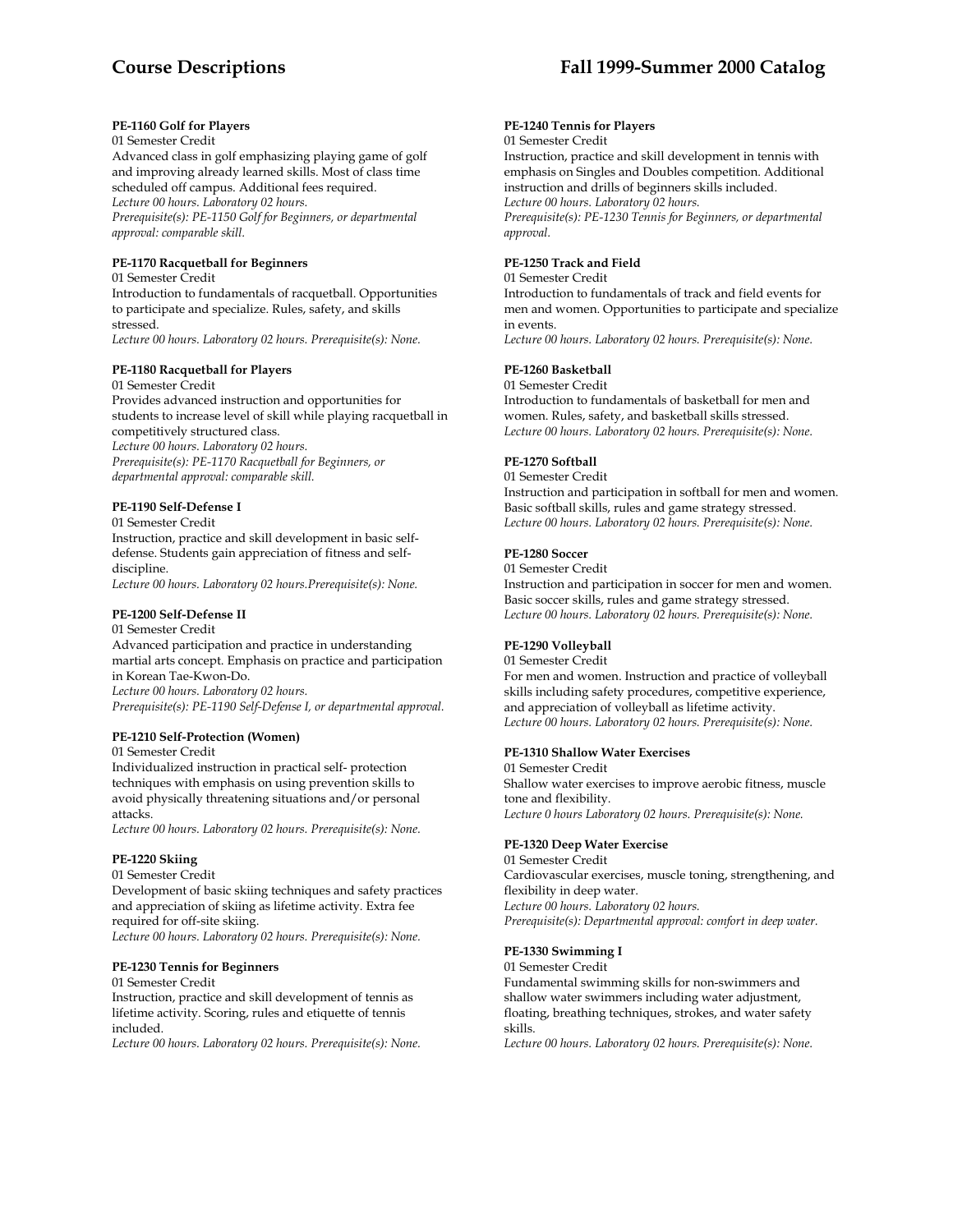# **PE-1340 Swimming II**

# 01 Semester Credit

Designed for individuals able to swim at least one length of pool using any stroke on front or back. Instruction in swimming strokes: front crawl, back crawl, elementary back stroke, side stroke and breast stroke; and endurance swimming, breathing techniques and deep water safety skills.

*Lecture 00 hours. Laboratory 02 hours.* 

*Prerequisite(s): PE-1330 Swimming I, or departmental approval: equivalent skill.* 

# **PE-1350 Swim Conditioning**

#### 01 Semester Credit

Designed for students completing Swimming II, or who have equivalent skill and are able to swim length of pool continuously.

*Lecture 00 hours. Laboratory 02 hours.* 

*Prerequisite(s): PE-1340 Swimming II, or departmental approval: comparable skill.* 

# **PE-1360 Skin and Scuba**

# 02 Semester Credits

Instruction and participation in basic skills necessary for safe underwater diving. Additional fee required.

*Lecture 01 hour. Laboratory 02 hours.* 

*Prerequisite(s): PE-1340 Swimming II, or departmental approval: equivalent skills.* 

# **PE-1400 Whitewater Rafting**

# 02 Semester Credits

Introduction to outdoor activities including instruction and participation in specific areas such as whitewater rafting, canoeing, or sailing. Includes lecture sessions in preparation for outdoor experience. Activity may include weekend and/or overnight participation. Additional laboratory fees vary according to activity. Check course schedule for specific information.

*Lecture 01 hour. Laboratory 02 hours. Prerequisite(s): Departmental approval.* 

# **PE-1410 Backpacking**

# 02 Semester Credits

Introduction to outdoor activities, including instruction and participation in specific areas such as backpacking, hiking and orienteering. Includes lecture sessions in preparation for outdoor experience. Weekend and/or overnight participation required.

*Lecture 01 hour. Laboratory 02 hours.* 

*Prerequisite(s): Departmental approval: physical fitness test.* 

# **PE-1420 Family Camping**

02 Semester Credits

Fundamental class in camping designed to develop basic knowledge and skills pertinent to safe and enjoyable family camping. Activity may include weekend and/or overnight participation. Additional laboratory fees vary according to activity. Check course schedule for specific information. *Lecture 01 hour. Laboratory 02 hours. Prerequisite(s): None.* 

#### **PE-1430 Physical Relaxation Techniques** 01 Semester credits

Introduces the student to basic physical techniques of relaxation including breathing, Jon Kabut-Zinn's body scan method, active and passive meditation. Includes awareness of body tension and stressors. *Lecture 00 hours. Laboratory 02 hours. Prerequisite(s): None.* 

# **PE-1800 Special Topics in Physical Education**

1-3 Semester Credits

Study of selected topics or current issues in Physical Education. Provides student an opportunity to explore various topics in greater detail (see Credit Schedule of classes for current offerings). Repeatable for different topics. (No more than six credits of special topics courses may be applied toward elective and/or program graduation degree requirements.)

*Lecture 1-3 hours. Laboratory 00 hours. Other Required Hours: 0. Prerequisite(s): Faculty counterparts determine appropriate prerequisite/corequisite for each topic.* 

# **PE-181S Special Topics in Physical Education Laboratory Experience**

## 1-3 Semester Credits

Specialized two-hour lab per credit focusing on selected topics or current issues in Physical Education (see Credit Schedule of classes for current offerings). Repeatable for different topics. (no more than six credits of special topics may be applied toward elective and/or program graduation degree requirements.)

*Lecture 00 hours. Laboratory 2-6 hours. Other Required Hours: 0. Prerequisite(s): Faculty counterparts determine appropriate prerequisite/corequisite for each topic.* 

#### **PE-2000 Lifeguard Training**

#### 02 Semester Credits

Minimum skills training to qualify individuals as nonsurf lifeguard with certification from American Red Cross in Lifeguard, First Aid and CPR for the Professional Rescuer. Additional fees required.

*Lecture 01 hour. Laboratory 02 hours.* 

*Prerequisite(s): Departmental approval: Prerequisite swimming test defined by Red Cross.* 

# **PE-2010 Lifeguard Instructor**

02 Semester Credits

Focuses on teaching skills contained in American Red Cross Lifeguarding, First Aid, CPR for the Professional Rescuer and Community Water Safety courses with American Red Cross certification as Lifeguard and CPR for Professional Rescuer Instructor. Additional fees required. *Lecture 01 hour. Laboratory 02 hours. Prerequisite(s): Departmental approval: 17 years of age by end of class; demonstrate knowledge of lifeguarding and CPR skills.* 

# **PE-2020 Water Safety Instructor**

02 Semester Credits

Instruction in teaching all skills and courses in American Red Cross Learn-To-Swim program, Infant and Pre-school classes, Community Water Safety and Longfellow's Whale Tales. Includes American Red Cross certification. Additional fees required.

*Lecture 01 hour. Laboratory 02 hours.* 

*Prerequisite(s): Departmental approval: 17 years of age by end of course.*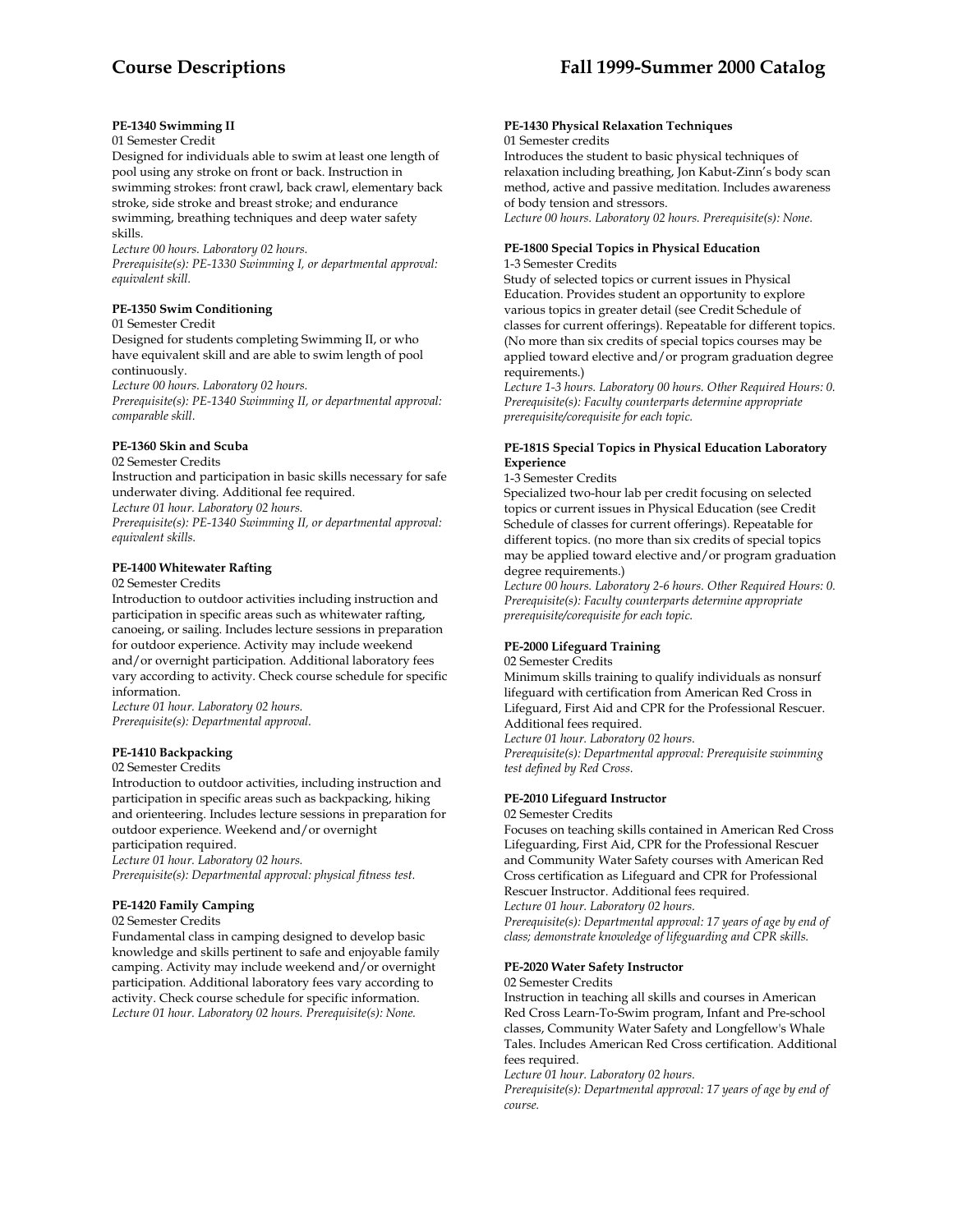# **PHYSICAL SCIENCE - PSCI**

## **PSCI-1010 Astronomy**

03 Semester Credits

Survey of astronomy which includes study of history of astronomy, planets, asteroids and comets, the sun, stars, galaxies, and cosmology. Contemporary issues and developments in astronomy and space science. Intended for non-science majors. To fulfill laboratory science requirements, students should enroll in related laboratory course.

*Lecture 03 hours. Laboratory 00 hours. Prerequisite(s): None.* 

# **PSCI-101L Astronomy Laboratory**

01 Semester Credit

Intended for non-science majors. Exercises on measurements, optics, telescopes, the sun, constellations, and other related astronomy topics. Laboratory activities complement and enrich related lecture course. *Lecture 00 hours. Laboratory 03 hours. Prerequisite(s): PSCI-1010 Astronomy, or concurrent enrollment.* 

**PSCI-1020 Chemistry**

# 03 Semester Credits

Survey of chemistry as related to environment, health and nutrition, and application of chemical knowledge that affect quality of life. Basic concepts and applications of chemistry: consumer chemistry, periodicity, acids and bases, medicines and drugs, pollution and conservation. Intended for nonscience majors. To fulfill laboratory science requirement, students should enroll in related laboratory course. *Lecture 03 hours. Laboratory 00 hours. Prerequisite(s): None.* 

# **PSCI-102L Chemistry Laboratory**

01 Semester Credit

Intended for non-science majors. Exercises on measurements, separation and synthesis methods, reaction rates, water analysis, household chemistry, forensic and environmental issues, and other related chemistry topics. Laboratory activities complement and enrich related lecture course.

*Lecture 00 hours. Laboratory 03 hours. Prerequisite(s): PSCI-1020 Chemistry, or concurrent enrollment.* 

#### **PSCI-1030 Earth**

#### 03 Semester Credits

Survey of geology of Earth and its impact on the environment. Earth's structure and composition, earthquakes, plate tectonics, hydrologic cycle, weather, resources and energy alternatives, and current related issues. Intended for non-science majors. To fulfill laboratory science requirements, students should enroll in related laboratory course.

*Lecture 03 hours. Laboratory 00 hours. Prerequisite(s): None.* 

#### **PSCI-103L Earth Laboratory**

#### 01 Semester Credit

Intended for non-science majors. Exercises on rocks and minerals, soils, weather, plate tectonics, energy and may include other related earth science activities. Laboratory activities complement and enrich related lecture course. *Lecture 00 hours. Laboratory 03 hours.* 

*Prerequisite(s): PSCI-1030 Earth, or concurrent enrollment.* 

#### **PSCI-1800 Special Topics in Physical Science** 1-3 Semester Credits

Study of selected topics or current issues in Physical Science. Provides student an opportunity to explore various topics in greater detail (see Credit Schedule of classes for current offerings). Repeatable for different topics. (No more than six credits of special topics courses may be applied toward elective and/or program graduation degree requirements.) *Lecture 1-3 hours. Laboratory 0 hours. Other Required Hours: 00. Prerequisite(s): Faculty counterparts determine appropriate prerequisite/corequisite for each topic.* 

#### **PSCI-181T Special Laboratory Topics in Physical Science**  1-3 Semester Credits

Specialized three-hour lab per credit focusing on selected topics or current issues in Physical Science (see Credit Schedule of classes for current offerings). Repeatable for different topics. (no more than six credits of special topics may be applied toward elective and/or program graduation degree requirements.)

*Lecture 00 hours. Laboratory 3-9 hours. Other Required Hours: 0. Prerequisite(s): Faculty counterparts determine appropriate prerequisite/corequisite for each topic.* 

#### **PSCI-2800 Special Advanced Topics in Physical Science**  1-3 Semester Credits

Study of selected advanced topics or current issues in Physical Science. Provides student an opportunity to explore various topics in greater detail (see Credit Schedule of classes for current offerings.). Repeatable for different topics. (No more than six credits of special topics courses may be applied toward elective and/or program graduation degree requirements.)

*Lecture 1-3 hours. Laboratory 00 hours. Prerequisite(s): Faculty counterparts determine appropriate prerequisite/corequisite for each topic.* 

# **PSCI-281T Special Advanced Laboratory Topics in Physical Science**

#### 1-3 Semester Credits

Specialized three-hour lab per credit focusing on advanced topics or current issues in Physical Science (see Credit Schedule of classes for current offerings). Repeatable for different topics. (No more than six credits of special topics courses may be applied toward elective and/or program graduation degree requirements.)

*Lecture 00 hours. Laboratory 3-9 hours.* 

*Prerequisite(s): Faculty counterparts determine appropriate prerequisite/corequisite for each topic.*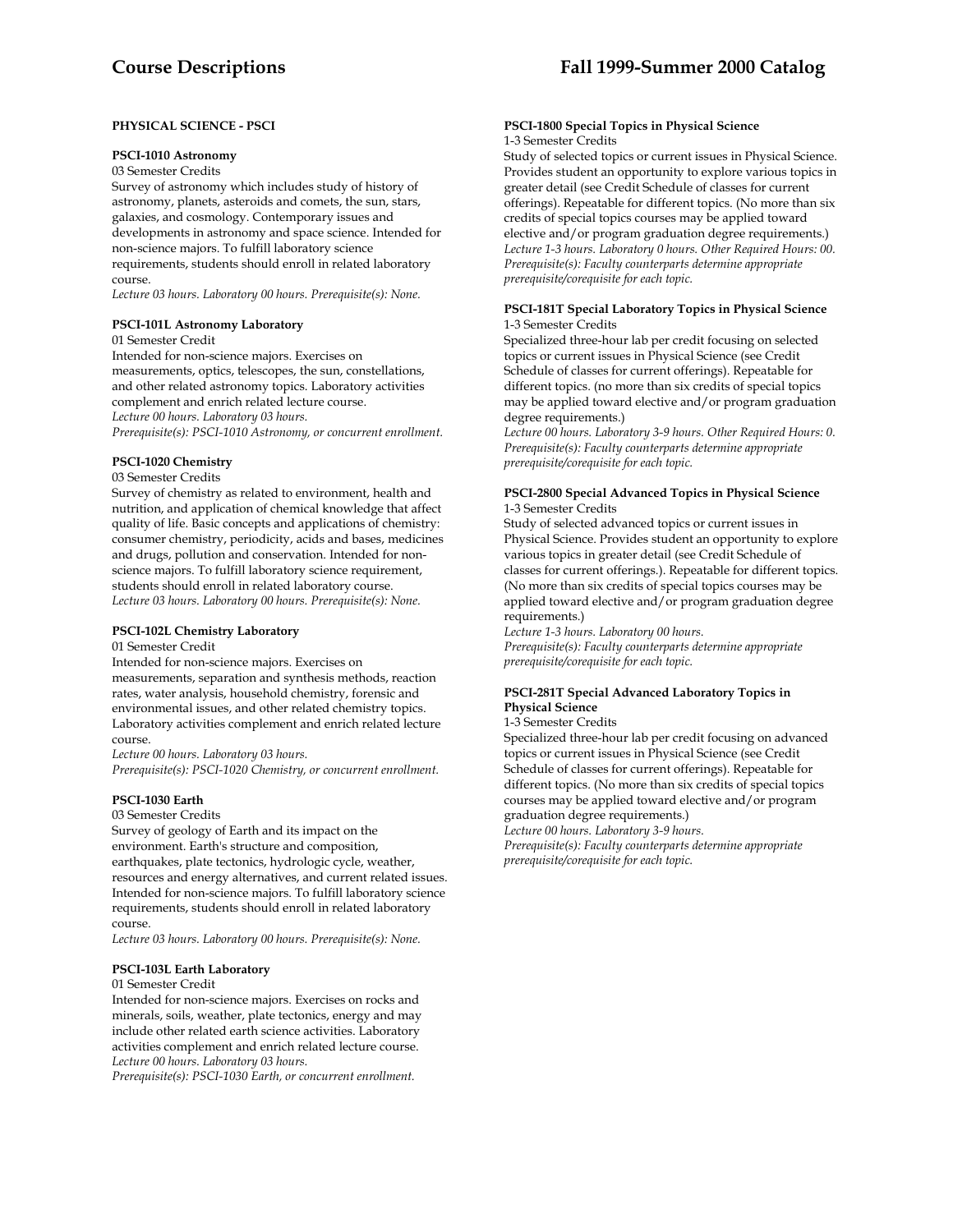# **PHYSICAL THERAPIST ASSISTING TECHNOLOGY – PTAT**

#### **PTAT-1100 Introduction to Physical Therapist Assisting** 02 Semester Credits

History and principles of physical therapy. Role of physical therapist assistant in relation to physical therapist. Survey of physical therapy treatment procedures. Legal and ethical responsibilities relating to health care service. Discussion of stress, its symptoms and behaviors as related to physical therapy.

*Lecture 02 hours. Laboratory 00 hours.* 

*Prerequisite(s): Departmental approval: admission to program; and ENG-1010 College Composition I; and MA-1020 Medical Terminology I.* 

# **PTAT-1300 Functional Anatomy**

#### 04 Semester Credits

Study of anatomy and function of human body to include head, neck, shoulder girdle, trunk, and upper and lower extremities. Study of motion of human body as basic to application of exercise with emphasis on study of functional problems for analysis of body movement.

*Lecture 03 hours. Laboratory 03 hours.* 

*Prerequisite(s): BIO-1430 Anatomy and Physiology I; and departmental approval: admission to Physical Therapy Program or Occupational Therapy Program.* 

# **PTAT-1310 Fundamentals of Physical Therapy**

03 Semester Credits

Fundamental procedures and theory for practice of physical therapy. Posture, movement, body mechanics, lifting and moving patients. Normal gait, joint movement and vital signs. Wheelchair measurement, maintenance and mobility. *Lecture 02 hours. Laboratory 03 hours.* 

*Prerequisite(s): Departmental approval: admission to Physical Therapy Program or Occupational Therapy Program; and concurrent enrollment in PTAT-1300 Functional Anatomy; and BIO-1430 Anatomy and Physiology I.* 

# **PTAT-1400 Clinical Pathophysiology**

# 03 Semester Credits

Introduction to medical conditions commonly encountered in practice of physical therapy that affect integumentary, cardiovascular, endocrine and musculoskeletal systems. Disease and injury and process of inflammation and repair of tissue.

*Lecture 03 hours. Laboratory 00 hours.* 

*Prerequisite(s): PTAT-1300 Functional Anatomy; and PTAT-1310 Fundamentals of Physical Therapy.* 

# **PTAT-1410 Physical Therapy Procedures**

05 Semester Credits

Physical therapy procedures, emphasizing treatment utilizing physical agents. Use and application of modalities that emanate from electromagnetic and acoustic spectra. *Lecture 03 hours. Laboratory 04 hours. Prerequisite(s): PTAT-1310 Fundamentals of Physical Therapy.* 

# **PTAT-1420 Therapeutic Exercise**

03 Semester Credits Physical therapy techniques and principles utilized in therapeutic exercise. *Lecture 02 hours. Laboratory 03 hours. Prerequisite(s): PTAT-1300, Functional Anatomy.* 

#### **PTAT-1800 Special Topics in Physical Therapy** 1-3 Semester Credits

Study of selected topics or current issues in Physical Therapy. Provides student an opportunity to explore various topics in greater detail (see Credit Schedule of classes for current offerings). Repeatable for different topics. (No more than six credits of special topics courses may be applied toward elective and/or program graduation degree requirements.)

*Lecture 1-3 hours. Laboratory 00 hours. Other Required Hours: 00.* 

*Prerequisite(s): Faculty counterparts determine appropriate prerequisite/corequisite for each topic.* 

# **PTAT-2300 Physical Therapy Rehabilitation Procedures**  03 Semester Credits

Physical therapy techniques and procedures required for adult rehabilitation in selected disabilities. *Lecture 02 hours. Laboratory 03 hours. Prerequisite(s): PTAT-1420, Therapeutic Exercise.* 

# **PTAT-2310 Pediatric Physical Therapy**

02 Semester Credits

Special considerations of physical therapy approaches, role, and procedures regarding infants and children. Normal fetal and postnatal growth and development. Examination of wide range of disease and disabilities affecting infants and children, and physical therapy skills necessary for interaction and treatment of this patient population. *Lecture 02 hours. Laboratory 00 hours. Prerequisite(s): BIO-1440 Anatomy & Physiology II; PTAT-1400 Clinical Pathophysiology; PTAT-1410 Physical Therapy* 

*Procedures; and PTAT-1420 Therapeutic Exercise.* 

#### **PTAT-2320 Functional Anatomy of the Nervous System.** 03 Semester Credits

Study of neuroanatomy and physiology and associated neurological conditions seen in physical therapy department.

*Lecture 03 hours. Laboratory 00 hours. Prerequisite(s): PTAT-1300 Functional Anatomy, and BIO-1440 Anatomy & Physiology II.* 

# **PTAT-2330 Geriatric Physical Therapy**

02 Semester Credits

Special considerations of physical therapy approaches, role, and procedures regarding older adult population. Statistics, myths, and legislation regarding aging population. Normal aging and its effects and implications for treatment, wellness, and psychosocial implications. *Lecture 02 hours. Laboratory 00 hours. Prerequisite(s): PTAT-2300 Physical Therapy Rehabilitation* 

*Procedures; PTAT-2310 Pediatric Physical Therapy; and PTAT-2320 Functional Anatomy of the Nervous System.* 

# **PTAT-2340 Psychosocial Issues in Physical Therapy**

01 Semester Credit

Psychosocial issues for physical therapy including diagnosis and treatment of common mental illnesses, abuse, and therapeutic use of self.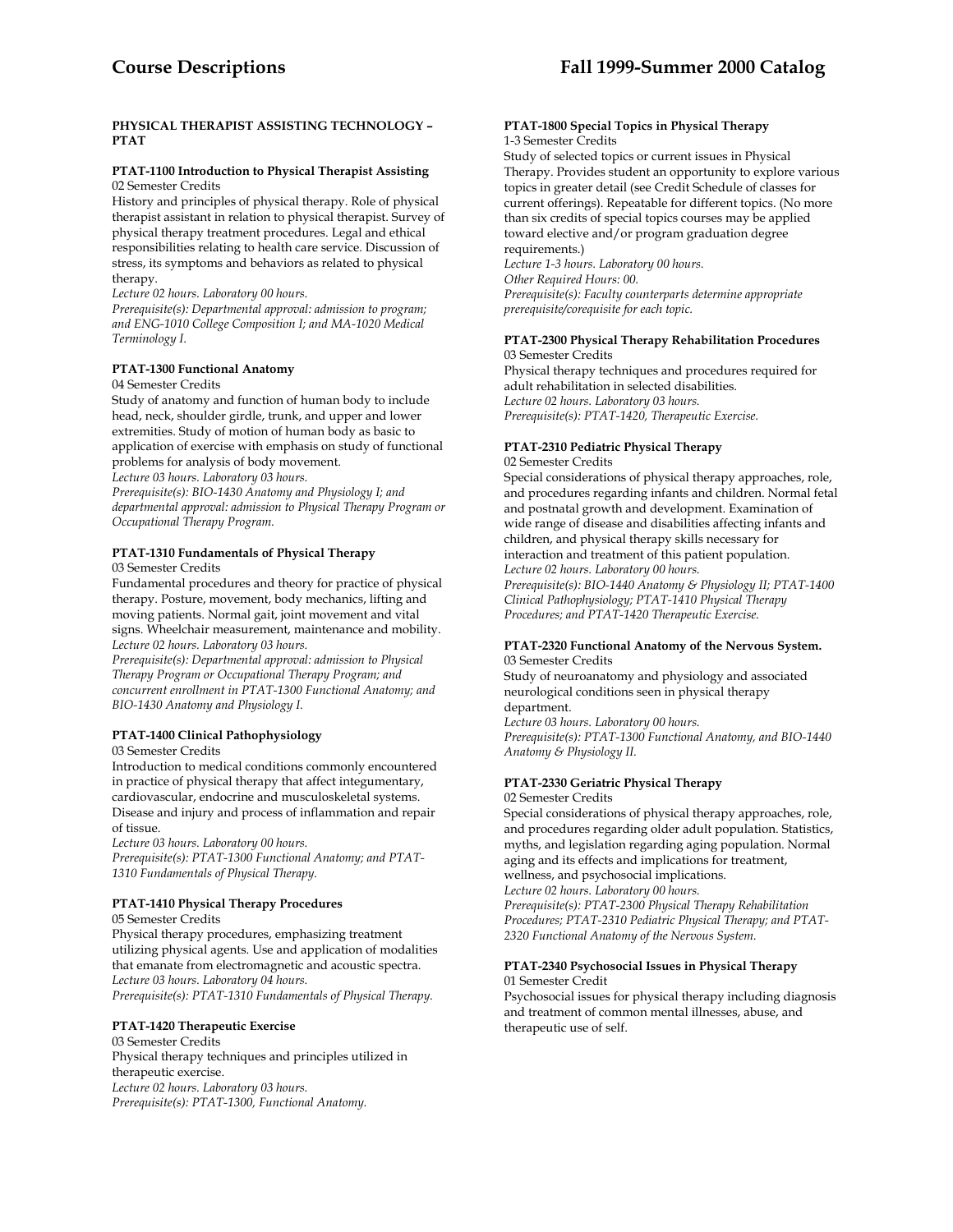## **PTAT-2800 Special Advanced Topics in Physical Therapy**  1-3 Semester Credits

Study of selected advanced topics or current issues in Physical Therapy. Provides student an opportunity to explore various topics in greater detail (see Credit Schedule of classes for current offerings.). Repeatable for different topics. (No more than six credits of special topics courses may be applied toward elective and/or program graduation degree requirements.)

*Lecture 1-3 hours. Laboratory 00 hours. Prerequisite(s): Faculty counterparts determine appropriate prerequisite/corequisite for each topic.* 

# **PTAT-2940 Field Experience I**

01 Semester Credit Application of learned physical therapy techniques in clinical setting. *Lecture 00 hours. Laboratory 00 hours.* 

*Other Required Hours: Field experience: 180 hours per semester. Prerequisite(s): PTAT-1420 Therapeutic Exercise, and PTAT-1410 Physical Therapy Procedures.* 

# **PTAT-2950 Field Experience II**

# 03 Semester Credits

Application of learned physical therapy techniques in clinical setting. *Lecture 00 hours. Laboratory 00 hours. Other Required Hours: Field experience: 36 hours per week. Prerequisite(s): PTAT-2300 Physical Therapy Rehabilitation Procedures, and PTAT-2940 Field Experience I.* 

# **PHYSICIAN ASSISTANT - PA**

#### **PA-1300 History and Physical Exam Techniques I**  02 Semester Credits

Instruction and practice in fundamental skills required for effective patient-practitioner communication and development of therapeutic interpersonal relations. Introduction to lifelong learning skills and cultural diversity effects on all aspects of medical practice. Includes discussion of basic counseling theory and techniques, obtaining and recording a complete medical history, and introduction to study and practice of skills required to perform physical exam.

*Lecture 01 hour. Laboratory 02 hours.* 

*Prerequisite(s): Departmental approval, or admission to Physician Assistant or Surgical Physician Assistant program.* 

# **PA-1310 History and Physical Exam Techniques II**  02 Semester Credits

Instruction, study and practice of skills required to perform physical examination, including recognition of normal and abnormal results. Includes instruction and practice for refinement of skills related to medical history and medical record-keeping, and how different cultures view and treat abnormalities as related to physical findings and disease process.

*Lecture 01 hour. Laboratory 02 hours.* 

*Prerequisite(s): PA-1300 History and Physical Exam Techniques I, or departmental approval.* 

# **PA-1400 Clinical Pharmacology**

#### 03 Semester Credits

Review of modern drug therapy including issues related to drug classification and discussion of key concepts involved in use of pharmacological agents for treatment of disease and other specific medical disorders. Presentations on proper selection and administration of drugs, pharmacodynamics, and desirable and adverse effects of drugs. Legal and regulatory aspects of drug therapy, prescription writing, and role of Physician Assistant and Surgical Physician Assistant in pharmacotherapeutics discussed.

*Lecture 03 hours. Laboratory 00 hours. Prerequisite(s): Departmental approval, or admission to the Physician Assistant or Surgical Physician Assistant program.* 

# **PA-1450 The Physician Assistant Profession and Health Care Issues**

#### 02 Semester Credits

Introduction to Physician Assistant profession, health care system, patient education, and issues encountered in primary-care and surgical practice settings. Includes discussion of health maintenance and disease prevention measures; psychiatric/social problems and their management; use of community resources; cultural diversity; home health, inner city, and rural health care; and current issues in health care.

*Lecture 02 hours. Laboratory 00 hours. Prerequisite(s): Departmental approval, or admission to the Physician Assistant or Surgical Physician Assistant program.*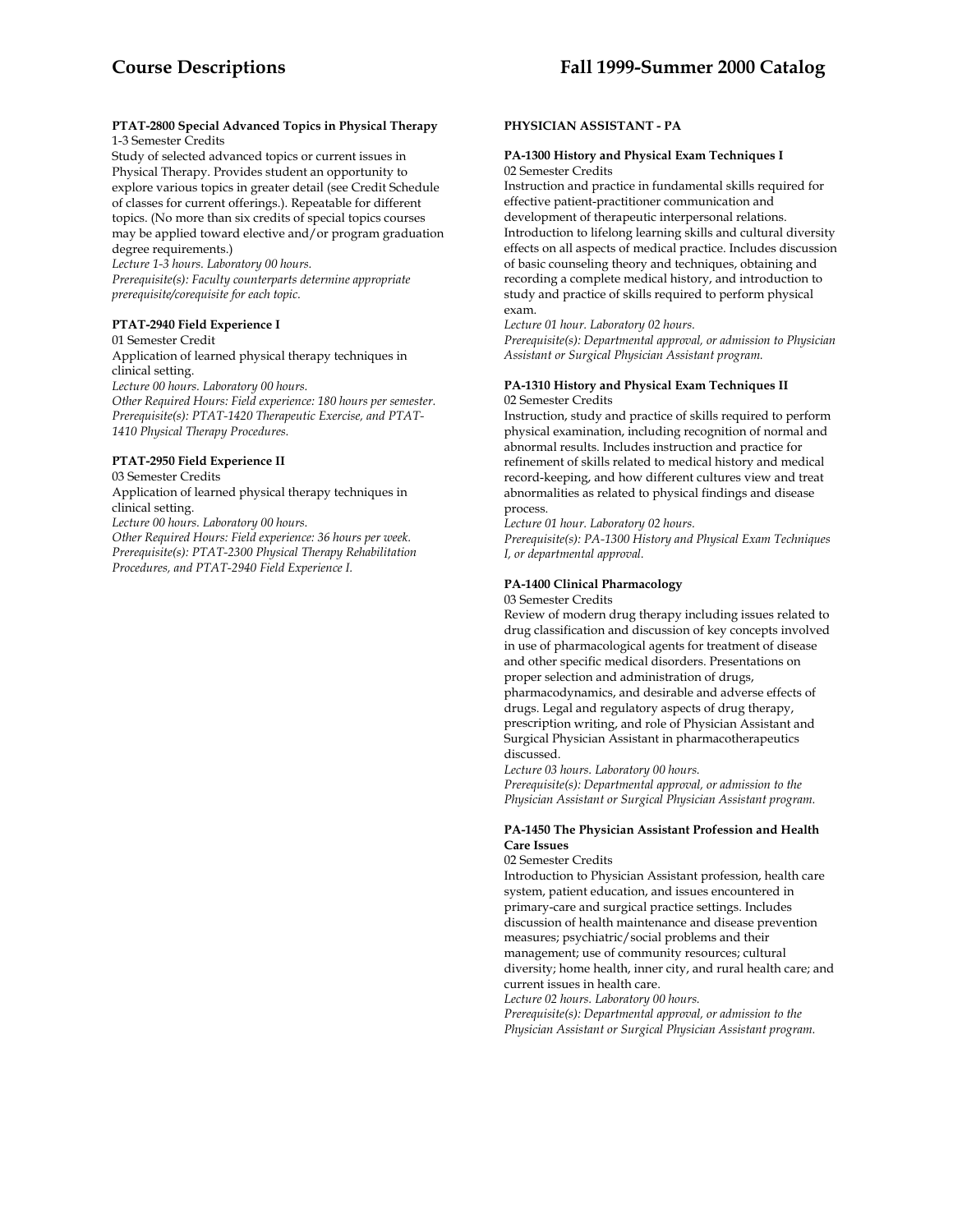# **PA-1500 Clinical Medicine I**

# 01 Semester Credit

Presentation of medical problems and diseases encountered in primary care practice. Etiology, signs, symptoms, diagnostic data interpretation, clinical course, methods of management, and potential complications discussed. Differential diagnosis of related and similar diseases and geriatrics included.

*Lecture 01 hour. Laboratory 00 hours.* 

*Prerequisite(s): Departmental approval, or admission to the Physician Assistant or Surgical Physician Assistant program.* 

# **PA-1510 Clinical Medicine II**

#### 04 Semester Credits

Presentation of medical problems and diseases encountered in primary care practice. Emphasis on cardiovascular disorders, endocrine abnormalities, gastrointestinal disorders and other related or similar diseases. Etiology, signs, symptoms, diagnostic data interpretation, clinical course, methods of management, and potential complications discussed. Differential diagnosis of related and similar diseases included.

*Lecture 04 hours. Laboratory 00 hours.* 

*Prerequisite(s): PA-1500 Clinical Medicine I, or departmental approval.* 

# **PA-1520 Clinical Medicine III**

02 Semester Credits

Presentation of medical problems and diseases encountered in primary care practice, emphasizing obstetrics, gynecology, and pediatrics. Etiology, signs, symptoms, diagnostic data interpretation, clinical course, methods of management, and potential complications provide framework for lecture and discussion. Differential diagnosis of related and similar diseases included.

*Lecture 02 hours. Laboratory 00 hours.* 

*Prerequisite(s): PA-1510 Clinical Medicine II, or departmental approval.* 

# **PA-2300 Primary Care Patient Management**

01 Semester Credit

Instruction in primary care patient management. Includes selection and interpretation of diagnostic and therapeutic procedures, correlation of medical history and physical examination data, and integration of diagnostic skills through simulated case studies and problem-solving activities.

*Lecture 00 hours. Laboratory 03 hours.* 

*Prerequisite(s): PA-1510 Clinical Medicine II, or departmental approval.* 

# **PA-2940 Field Experience I**

04 Semester Credits

Supervised field experience in clinical health care setting designed to emphasize role of Physician Assistant to primary care physician. Students assigned to clinical rotations, and under direct supervision of medical personnel gain exposure to professional practices. Students expected to demonstrate advancing assessment skills and assume more individual responsibility as member of medical team as clinical rotations continue. Rotations in surgery and emergency room may be included.

*Lecture 00 hours. Laboratory 00 hours.* 

*Other Required Hours: Field experience: 720 hours per semester.*  Prerequisite(s): PA-2300 Primary Care Patient Management, or departmental approval.

# **PA-2950 Field Experience II**

04 Semester Credits

Supervised field experience in clinical health care setting designed to emphasize role of Physician Assistant to primary care physician. Students assigned to clinical rotations and under direct supervision of medical personnel gain exposure to professional practices. Students expected to perform in expanded, competent and professional role, assuming more responsibility with less direct supervision from medical personnel. Rotations in surgery and emergency room may be included.

*Lecture 00 hours. Laboratory 00 hours.* 

*Other Required Hours: Field experience: 720 hours per semester. Prerequisite(s): PA-2940 Field Experience I, or departmental approval.* 

#### **PA-2970 Field Experience Seminar I** 02 Semester Credits

Integrates concepts and knowledge gained from field experience rotations into total learning process. Focus on patient and professional communication, lifelong learning, and organization of health care delivery system. Other discussions on current issues included.

*Lecture 00 hours. Laboratory 00 hours.* 

*Other Required Hours: Seminar: 30 hours per semester. Prerequisite(s): Concurrent enrollment in PA-2940 Field Experience I.* 

# **PA-2980 Field Experience Seminar II**  02 Semester Credits

Integrates concepts and knowledge gained from field experience rotations into total learning process. Focus on professional associations, political/legislative issues and job searching skills. Other discussions on current issues included.

*Lecture 00 hours. Laboratory 00 hours.* 

*Other Required Hours: Seminar: 30 hours per semester. Prerequisite(s): Concurrent enrollment in PA-2950 Field Experience II.*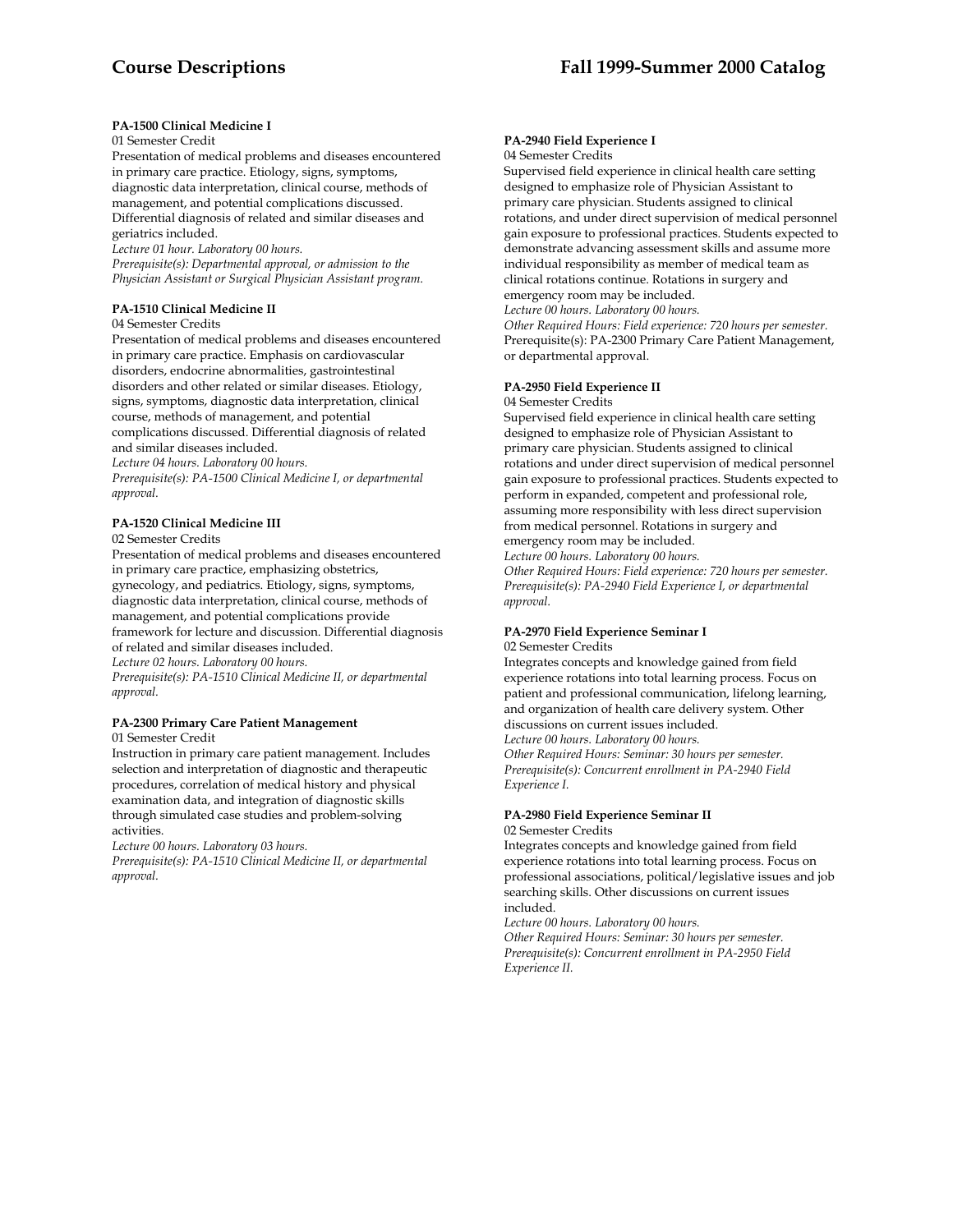# **PHYSICS – PHYS**

# **PHYS-1050 Everyday Physics**

02 Semester Credits

Explores application of various fields of physics to everyday living. Household applications, sports applications and other applications discussed. Some modern physics topics introduced.

*Lecture 02 hours. Laboratory 00 hours.* 

*Prerequisite(s): ENG-1010 College Composition I; and MATH-0960 Beginning Algebra II, or MATH-0980 Intensified Beginning Algebra.* 

# **PHYS-1100 Physics of Ultrasound**

02 Semester Credits

Basic physics and related mathematics as applied to ultrasound. Study of basic acoustical principles, sound transmission, signal processing, instrumentation and bioeffects covered.

*Lecture 02 hours. Laboratory 00 hours.* 

*Prerequisite(s): Admission to Cardiovascular Technology program or Radiography/Diagnostic Medical Sonography program; and MATH-1140 Applied Algebra, or concurrent enrollment, or higher level; or departmental approval: equivalent coursework.* 

# **PHYS-1210 College Physics I**

04 Semester Credits

Kinematics, vectors, and Newtonian mechanics (forces and motion, gravitation, energy, momentum, rotational motion, simple harmonic motion), fluids, heat, and thermodynamics. Emphasis on problem solving using algebra. *Lecture 03 hours. Laboratory 03 hours. Prerequisite(s): MATH-1160 Technical Mathematics I; or MATH-1200 Intermediate Algebra; or departmental approval.* 

# **PHYS-1220 College Physics II**

04 Semester Credits Electricity, magnetism, waves, sound, light, special relativity, atomic and nuclear physics. *Lecture 03 hours. Laboratory 03 hours. Prerequisite(s): PHYS-1210 College Physics I.* 

# **PHYS-1300 Physics of Optical Materials**

04 Semester Credits

Study of basic structure and properties of materials related to opticianry. Includes structure, density, conductivity, and effects of mechanical forces on materials. Special emphasis given to nature and theory of light and application to ophthalmic optics. Demonstrations by use of optical bench, blackboard optics, and other instruments used to facilitate understanding of how light functions. *Lecture 03 hours. Laboratory 03 hours. Prerequisite(s): MATH-1060 Survey of Mathematics.* 

#### **PHYS-2250 Radiographic Physics and Quality Control**  04 Semester Credits

Study of x-ray circuitry, x-ray generators, mobile radiographic equipment, radiographic quality control, and use of automatic exposure devices. Includes laboratory application of quality assurance testing tools. *Lecture 03 hours. Laboratory 02 hours.* 

*Prerequisite(s): RADT-1350 Radiographic Technique, and departmental approval: admission to Radiography Program.* 

## **PHYS-2290 Advanced Sonography Physics and Vascular Color Flow**

03 Semester Credits

Ultrasound physics and principles including

instrumentation equipment standards, calibration, operation and quality control. Biological effects of ultrasound. Study of Doppler and Color Flow ultrasound of arteries and veins of body. Abdominal flow and measurements demonstrated. Indepth material on

carotid-cerebral vascular system examined along with techniques and measurements utilized. Practical applications of Color Flow Doppler principles in campus lab

and/or weekly clinical experiences.

*Lecture 02 hours. Laboratory 03 hours.* 

*Prerequisite(s): Admission to Radiography/ Diagnostic Medical Sonography program; and PHYS-1100 Physics of Ultrasound; or departmental approval.* 

# **PHYS-2310 General Physics I**

05 Semester Credits

Physics for students majoring in science or engineering. Kinematics and dynamics in one, two, and three dimensions. Conservation laws (energy, momentum, angular momentum); gravitation; simple harmonic motion; heat and thermodynamics. Emphasis on problem solving using algebra and calculus.

*Lecture 04 hours. Laboratory 03 hours.* 

*Prerequisite(s): MATH-1610 Calculus I, or departmental approval.* 

# **PHYS-2320 General Physics II**

05 Semester Credits

Second semester course for students majoring in science or engineering. Electricity and magnetism; light and optics; waves in elastic media; sound. *Lecture 04 hours. Laboratory 03 hours. Prerequisite(s): PHYS-2310 General Physics I, and MATH-1620 Calculus II; or departmental approval.* 

# **PHYS-2400 Modern Physics**

#### 03 Semester Credits

Twentieth-century physics: special relativity, the quantum nature of light, matter waves, the uncertainty principle, hydrogen and hydrogen-like atoms, electron spin, the nucleus.

*Lecture 03 hours. Laboratory 00 hours. Prerequisite(s): PHYS-2320, General Physics II, or departmental approval.* 

# **PHYS-2800 Special Advanced Topics in Physics**

1-3 Semester Credits

Study of selected advanced topics or current issues in . Provides student an opportunity to explore various topics in greater detail (see Credit Schedule of classes for current offerings.). Repeatable for different topics. (No more than six credits of special topics courses may be applied toward elective and/or program graduation degree requirements.) *Lecture 1-3 hours. Laboratory 00 hours.* 

*Prerequisite(s): Faculty counterparts determine appropriate prerequisite/corequisite for each topic.*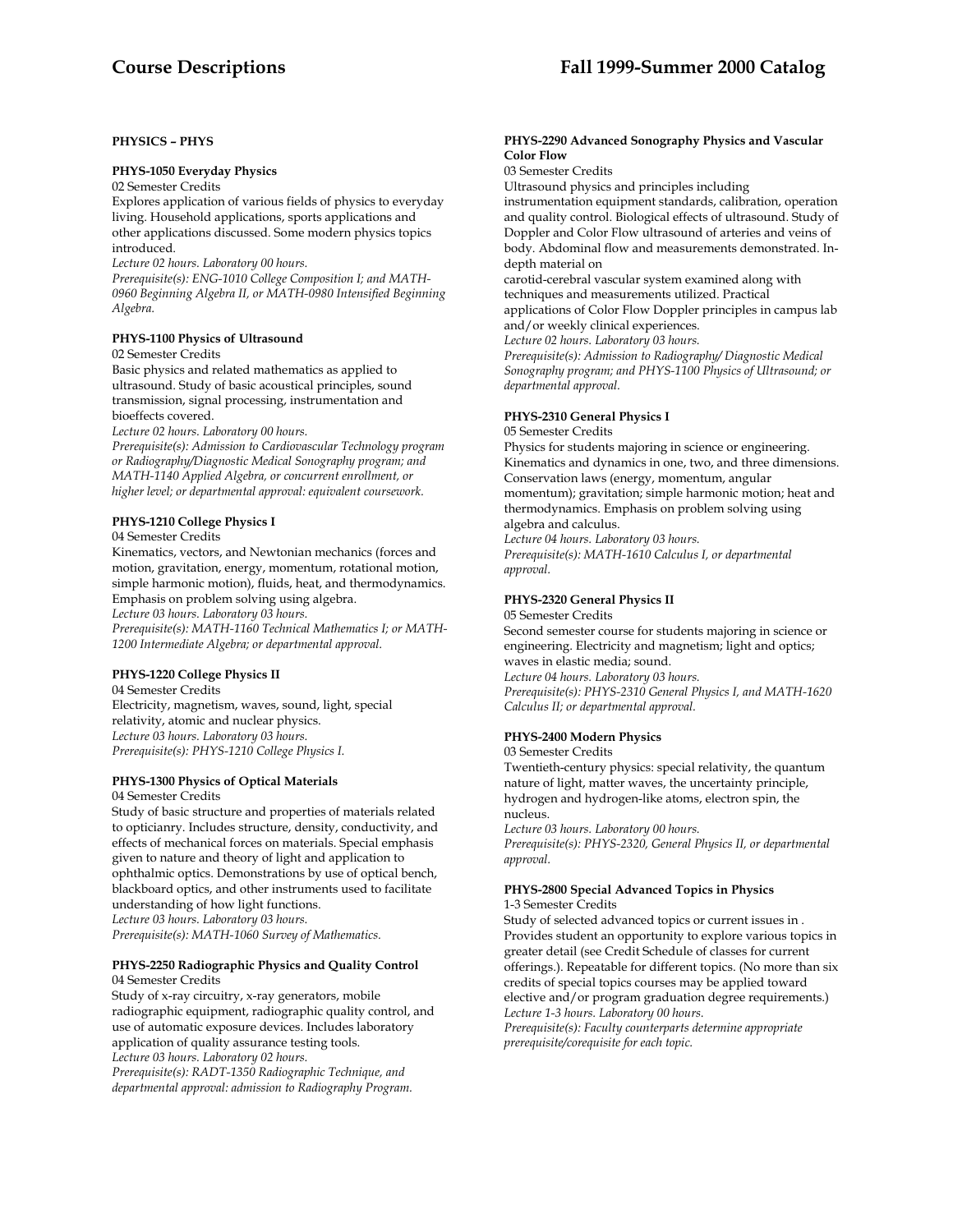# **PLANT SCIENCE AND LANDSCAPE TECHNOLOGY – PST**

# **PST-1300 Horticultural Botany**

03 Semester Credits

Plant terminology, taxonomy, histology, anatomy, morphology, and physiology examined. Emphasis on horticultural practices, plant growth principles, and cultural requirements for plant growth. *Lecture 02 hours. Laboratory 03 hours. Prerequisite(s): None.* 

# **PST-1310 Landscape Plants I**

#### 03 Semester Credits

Techniques for correct identification, cultural needs and landscape uses of deciduous trees and shrubs and needle leaf evergreens in landscape.

*Lecture 02 hours. Laboratory 03 hours.* 

*Prerequisite(s): PST-1300 Horticultural Botany, or concurrent enrollment; or departmental approval: equivalent or work related experience.* 

# **PST-1320 Landscape Plants II**

03 Semester Credits

Identification, cultural requirements, and growth habits of evergreens, ground covers, annuals, perennials, and hardy bulbs. Includes plant selection, soil needs, and perennial garden layout.

*Lecture 02 hours. Laboratory 03 hours.* 

*Prerequisite(s): PST-1300 Horticultural Botany; or PST-1310 Landscape Plants I; or departmental approval: equivalent or work related experience.* 

# **PST-1350 Plant Production**

02 Semester Credits Examination of sexual/assexual propagation of plant material. Emphasis on basic greenhouse and nursery operations from harvesting to selling. *Lecture 01 hour. Laboratory 03 hours. Prerequisite(s): None.* 

# **PST-1410 Equipment Operations and Maintenance**

03 Semester Credits

Review of and practical experience operating common horticultural hand tools, power tools, and large equipment. Safety and maintenance emphasized. *Lecture 02 hours. Laboratory 03 hours. Prerequisite(s): None.* 

# **PST-1420 Landscape Practices**

#### 03 Semester Credits

Study of and practical experience in proper techniques of landscape installation and maintenance. Specifications of American Nursery Association standards emphasized. Diagnosis and resolution of plant problems considered. *Lecture 02 hours. Laboratory 03 hours.* 

*Prerequisite(s): PST-1410 Equipment Operations & Maintenance; or departmental approval: equivalent or work related experience.* 

# **PST-1820 Independent Study in Plant Science and Landscape**

1-3 Semester Credits

Must be taken concurrently with any 1000-level course in Plant Science and Landscape Technology. Specific content arranged between instructor and student. May be repeated for a maximum of three credits.

*Lecture 01 hour. Laboratory 00 hours. Other Required Hours: 00. Prerequisite(s): Must be taken concurrently with a 1000-level course in Plant Science and Landscape Technology.* 

# **PST-2300 Interior Foliage Identification and Culture** 02 Semester Credits

Identification, culture, and uses of tropical and other interior plants in the interior plantscape, workplace, and home. *Lecture 01 hour. Laboratory 03 hours. Prerequisite(s): Departmental approval.* 

# **PST-2310 Soil Technology**

03 Semester Credits

Exposure to various types of soils including factors which affect them. Soil testing and judging extensions of basic topics.

*Lecture 02 hours. Laboratory 03 hours. Prerequisite(s): PSCI-1020 Chemistry; or CHEM-1010 Introduction to Inorganic Chemistry*.

# **PST-2330 Entomology**

03 Semester Credits Identification, classification, life cycles and body structures of insect pests of landscape, greenhouse, nursery, foliage, and turf with emphasis on integrated pest management. *Lecture 02 hours. Laboratory 03 hours. Prerequisite(s): Departmental approval.* 

# **PST-2340 Plant Pathology**

03 Semester Credits

Survey of common pathological conditions which commonly affect plants. Emphasis placed on disease identification and safe control methods.

*Lecture 02 hours. Laboratory 03 hours.* 

*Prerequisite(s): PST-1300 Horticultural Botany, or departmental approval: equivalent or work related experience.* 

# **PST-2350 Landscape Contracting**

03 Semester Credits

Provides an operational knowledge of reading and implementing blueprints with emphasis on installation of plant materials, wood, contracting, and stone hardscape features. Includes local and state zoning laws and regulations.

*Lecture 02 hours. Laboratory 03 hours. Prerequisite(s): Eligibility for MATH-1060 Survey of Mathematics.* 

# **PST-2360 Landscape Design**

03 Semester Credits

Basic landscape design theories including site conditions and customer needs. Includes techniques to move from preliminary sketch to final design.

*Lecture 02 hours. Laboratory 03 hours.* 

*Prerequisite(s): Departmental approval.*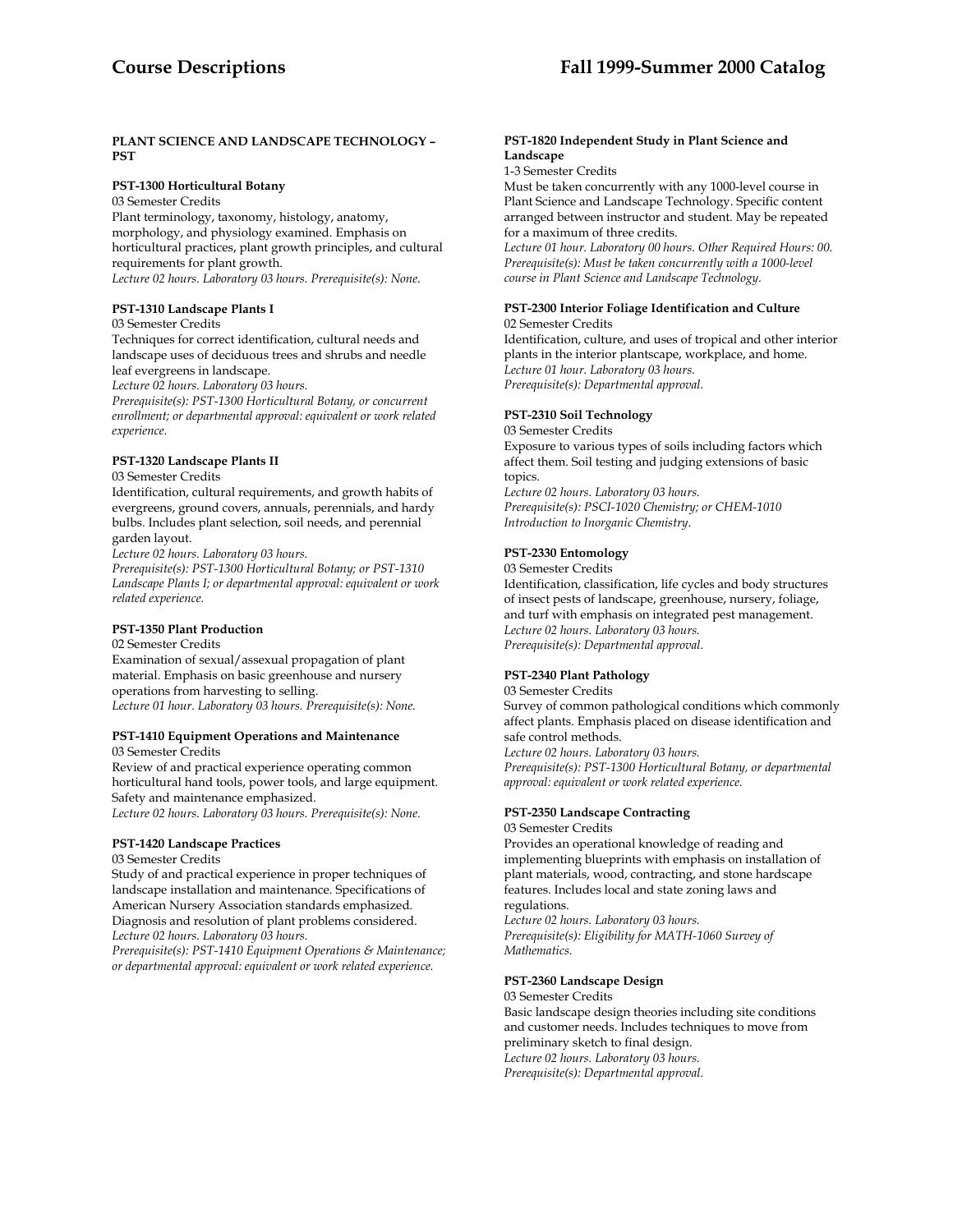# **PST-2370 Introduction to Turfgrass**

02 Semester Credits

In-depth study of commercial lawn maintenance and installation including fertilization, spraying, mowing, irrigation, selection and establishment, weed and pest identification, and diagnosis of disorders as pertains to commercial, residential, and municipal applications. *Lecture 01 hour. Laboratory 03 hours.* 

*Prerequisite(s): PST-1300 Horticultural Botany, or departmental approval: equivalent or work related experience.* 

# **PST-2380 Arboriculture**

02 Semester Credits

Detailed study of commercial tree care including fertilization, spraying, pruning, cabling, equipment operation and diagnosis of disorders as pertains to commercial arboriculture, urban forestry, and others. *Lecture 01 hour. Laboratory 03 hours. Prerequisite(s): None.* 

# **PST-2800 Special Advanced Topics in Plant Science and Landscape**

1-3 Semester Credits

Study of selected advanced topics or current issues in Plant Science and Landscape Technology. Provides student an opportunity to explore various topics in greater detail (see Credit Schedule of classes for current offerings.). Repeatable for different topics. (No more than six credits of special topics courses may be applied toward elective and/or program graduation degree requirements.) *Lecture 1-3 hours. Laboratory 00 hours. Prerequisite(s): Faculty counterparts determine appropriate prerequisite/corequisite for each topic.* 

# **PST-281T Special Advanced Laboratory Topics in Plant Science and Landscape**

1-3 Semester Credits

Specialized three-hour lab per credit focusing on advanced topics or current issues in Plant Science and Landscape Technology (see Credit Schedule of classes for current offerings). Repeatable for different topics. (No more than six credits of special topics courses may be applied toward elective and/or program graduation degree requirements.) *Lecture 00 hours. Laboratory 3-9 hours. Prerequisite(s): Faculty counterparts determine appropriate prerequisite/corequisite for each topic.* 

# **PST-2950 Field Experience**

#### 03 Semester Credits

Field experience in student's occupational objectives in plant science, landscaping and/or horticulture. Student and employer follow training agreement as developed by student, employer and supervising faculty.

*Lecture 00 hours. Laboratory 00 hours.* 

*Other Required Hours: 36 hours per week.* 

*Prerequisite(s): Departmental approval: satisfactory completion of coursework deemed sufficient to prepare the student for entry level work in chosen work area.* 

# **POLITICAL SCIENCE - POL**

#### **POL-1010 American National Government**  03 Semester Credits

Nature, purpose, theories and forms of government of United States at national level. Relationships between structure, function and process. Dynamics of political change, including role and significance of U.S. Constitution. Current issues of American public policy. *Lecture 03 hours. Laboratory 00 hours. Prerequisite(s): None.* 

# **POL-1020 State and Local Government**

#### 03 Semester Credits

Examination of state and local governments within federal system, intergovernmental relations, metropolitan problems, dynamics of electoral process, including impacts of public policy decisions on individual lives. Several policy areas may be studied.

*Lecture 03 hours. Laboratory 00 hours. Prerequisite(s): POL-1010 American National Government is recommended.* 

#### **POL-1030 Comparative Government**  03 Semester Credits

Examination of selected developed and developing nations throughout the world. Contrast between democratic, authoritarian, and totalitarian political systems. *Lecture 03 hours. Laboratory 00 hours. Prerequisite(s): POL-1010 American National Government is* 

*recommended.* 

# **POL-1070 International Relations and World Politics** 03 Semester Credits

Study of modern international relations and forces that confront policy makers. Special emphasis on current issues. *Lecture 03 hours. Laboratory 00 hours.* 

*Prerequisite(s): POL-1010 American National Government is recommended.* 

# **POL-1100 Introduction to Constitutional Law**  03 Semester Credits

Origins and development of American constitutional and legal system. Emphasizes role of Supreme Court in policy making and major decisions concerning important areas of litigation.

*Lecture 03 hours. Laboratory 00 hours. Prerequisite(s): POL-1010 American National Government is recommended.* 

# **POL-1820 Independent Research in Political Science**  1-3 Semester Credits

Must be taken concurrently with any 1000-level course in Political Science. Specific content arranged between instructor and student. May be repeated for a maximum of three credits.

*Lecture 01 hour. Laboratory 00 hours. Other Required Hours: 00. Prerequisite(s): Must be taken concurrently with a 1000-level course in Political Science.*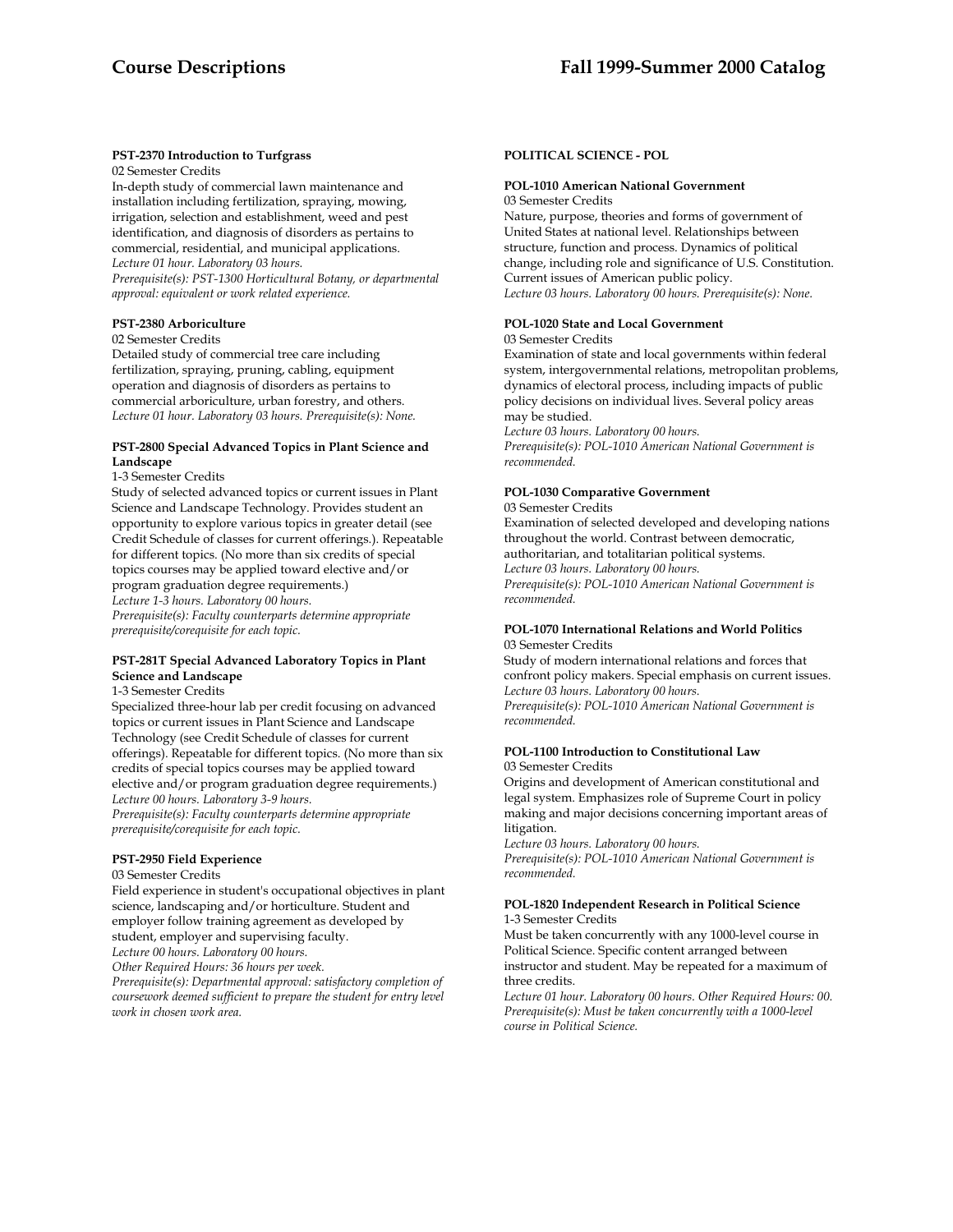# **POL-2060 Political Systems of Africa**

# 03 Semester Credits

Comparative discussion of selected topics in Africa with particular focus on interrelationship between internal and external affairs. Examination of colonial policies, party systems, interest groups and modes of development. *Lecture 3 hours Laboratory 00 hours. Prerequisite(s): POL-1010 American National Government is recommended.* 

# **POL-2800 Special Advanced Topics in Political Science**

1-3 Semester Credits

Study of selected advanced topics or current issues in Political Science. Provides student an opportunity to explore various topics in greater detail (see Credit Schedule of classes for current offerings.). Repeatable for different topics. (No more than six credits of special topics courses may be applied toward elective and/or program graduation degree requirements.)

*Lecture 1-3 hours. Laboratory 00 hours.* 

*Prerequisite(s): Faculty counterparts determine appropriate prerequisite/corequisite for each topic.* 

# **POL-2820 Independent Advanced Research in Political Science**

1-3 Semester Credits

May be taken concurrently with any 2000-level course in Political Science. Specific content arranged between instructor and student. May be repeated for a maximum of three credits.

*Lecture 01 hour. Laboratory 00 hours. Other Required Hours: 00. Prerequisite(s): Must be taken concurrently with a 2000-level course in Political Science.* 

# **PRACTICAL NURSING - PNUR**

# **PNUR-1310 Fundamentals of Nursing**

04 Semester Credits

Introduction to fundamentals of nursing care with emphasis on basic daily needs of patient utilizing nursing process. Nursing knowledge and skills necessary for safe and accurate delivery of nursing care stressed. Basic communication and mental health concepts within cultural context introduced.

*Lecture 02 hours.* 

*Laboratory: On-campus and Clinical: 06 hours. Prerequisite(s): Departmental approval: admission to Practical Nursing Program; BIO-1100 Introduction to Biological Chemistry, or concurrent enrollment; ENG-1010 College Composition I, or concurrent enrollment; MATH-1140 Applied Algebra, or concurrent enrollment.* 

# **PNUR-1320 Nursing Management of Adults I**  04 Semester Credits

Use nursing process and scientific principles in providing care for patients with various health problems, body's response to illness and stress, and its adaptations. Identifies common nursing interventions to meet basic needs of adult patient.

*Lecture 02 hours.* 

*Laboratory: On-campus and Clinical: 06 hours. Prerequisite(s): PNUR-1310 Fundamentals of Nursing, or concurrent enrollment; and BIO-1100 Introduction to Biological Chemistry, or concurrent enrollment; and ENG-1010 College Composition I, or concurrent enrollment; and MATH-1140 Applied Algebra, or concurrent enrollment.* 

# **PNUR-1330 Nursing Management of Adults II**  08 Semester Credits

Focuses on care of adults with acute and recurring medical and surgical conditions. Students develop skills in problemsolving through use of nursing process as applied to individual situations, with goal of providing safe, competent, and standard nursing interventions to individual adult patient.

*Lecture 04 hours.* 

*Laboratory: On-campus and Clinical: 12 hours. Prerequisite(s): PNUR-1320 Nursing Management of Adults I; NURS-1300 Health Assessment, or concurrent enrollment; BIO-1430 Anatomy and Physiology I, or concurrent enrollment; and PSY-1010 General Psychology, or concurrent enrollment.* 

# **PNUR-1340 Nursing Care of Families**

# 04 Semester Credits

Designed to present basic concepts relating to human reproduction and childbearing cycle. Emphasis on nursing responsibility in assessment of normal and abnormal occurrences. Childbearing experience, nursing skills, and measures related primarily to ill newborn, children and adolescents considered in relation to entire family. Emotional and physical aspects incorporated.

*Lecture 02 hours.* 

*Laboratory: On-campus and Clinical: 06 hours. Prerequisite(s): PNUR-1330 Nursing Management of Adults II; and PSY-2020 Life Span Development, or concurrent enrollment.*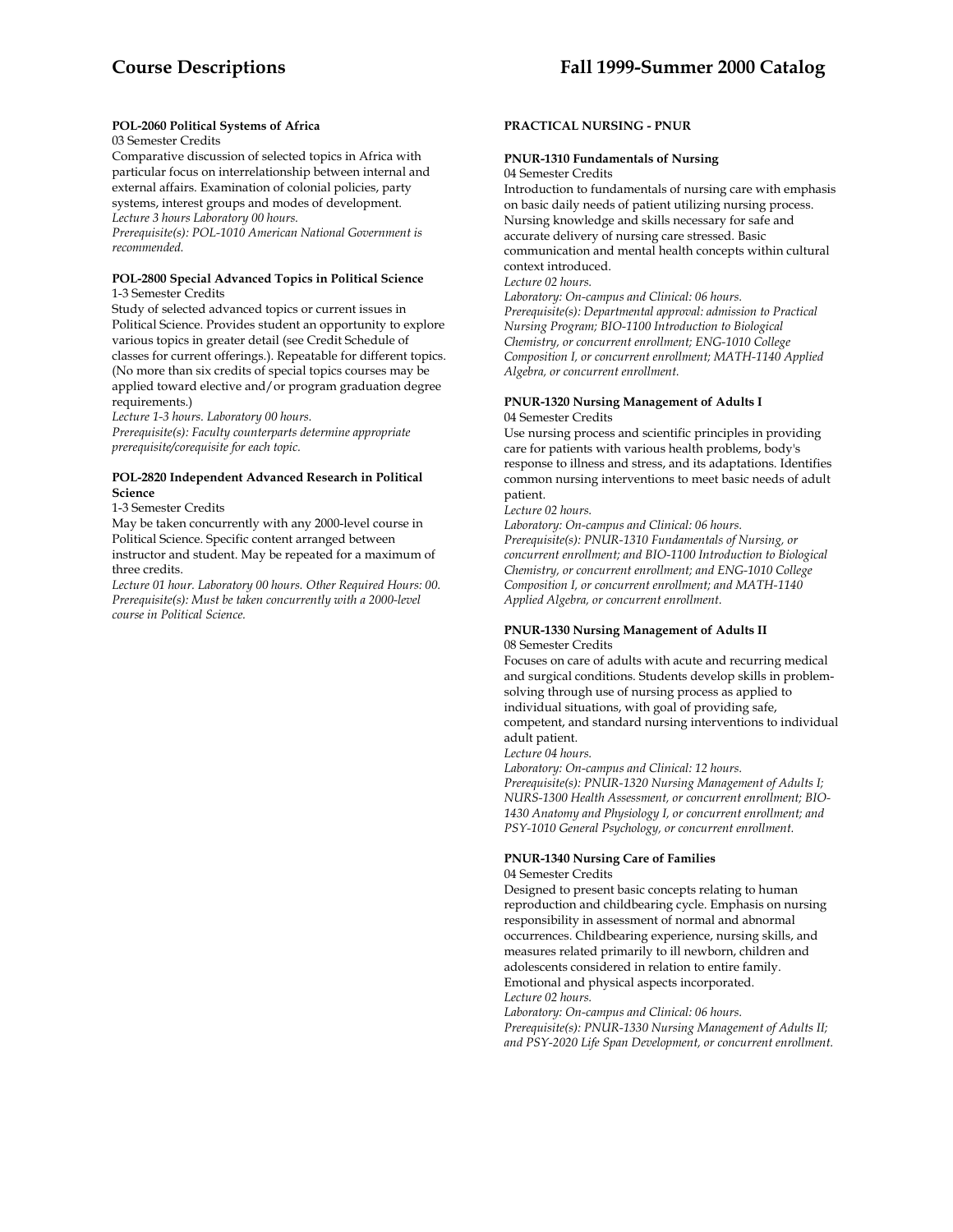# **PSYCHOLOGY - PSY**

#### **PSY-1010 General Psychology**

03 Semester Credits

Scientific study of human behavior. Topics include history of psychology, scientific methods, biological processes, sensation and perception, consciousness, learning, intelligence, human development, motivation and emotion, personality, abnormal behavior, social psychology and diversity.

*Lecture 03 hours. Laboratory 00 hours. Prerequisite(s): None.* 

#### **PSY-102Z General Psychology: Transition Course**  02 Semester Credits

Transition Course. Must have completed PSY-101 General Psychology. Replaces PSY-102 General Psychology. Completes the course sequence. Introduction to psychological concepts and principles derived from a scientific study of behavior. Topics include: motivation and emotion, personality, abnormal behavior, human development, social psychology and diversity. *Lecture 02 hours. Laboratory 00 hours. Prerequisite(s): PSY-101 General Psychology.* 

#### **PSY-2010 Child Growth and Development**  03 Semester Credits

Study of human growth and development from conception through puberty. Emphasis on biological, cognitive, social and emotional development. Physiological and psychological processes examined. Major developmental issues examined from diverse perspectives. *Lecture 03 hours. Laboratory 00 hours. Prerequisite(s): PSY-1010 General Psychology.* 

# **PSY-2020 Life Span Development**

04 Semester Credits

Study of human growth and development throughout life span. Emphasis on biological, cognitive, social and emotional development. Major issues examined from diverse perspectives. *Lecture 04 hours. Laboratory 00 hours.* 

*Prerequisite(s): PSY-1010 General Psychology.* 

#### **PSY-2030 Educational Psychology**

03 Semester Credits

Survey of psychological factors involving learning. Educative process examined, including educational objectives, instructional variables, learning processes, measurement and evaluation. Student, teacher and social variables affecting educational outcomes considered. *Lecture 03 hours. Laboratory 00 hours. Prerequisite(s): PSY-1010 General Psychology.* 

# **PSY-2040 Social Psychology**

03 Semester Credits Social influence on individual's ideas and behaviors; emphasis on issues such as attraction, prejudice, conformity and interpersonal communication. *Lecture 03 hours. Laboratory 00 hours. Prerequisite(s): PSY-1010 General Psychology.* 

# **PSY-2050 Psychology of Personality**

### 03 Semester Credits

Scientific study of personality, including motivation and development. Normal and abnormal personality considered along with its clinical applications and relevance to business and industry.

*Lecture 03 hours. Laboratory 00 hours. Prerequisite(s): PSY-1010 General Psychology.* 

### **PSY-2060 Adolescent Psychology**

03 Semester Credits

Examines human development from puberty to young adulthood from variety of perspectives. Variations in development related to gender, social and cultural factors considered. Topics include physical and sexual maturation; identity and self- image; family and peer relations; social, emotional and moral behavior; cognition and academic performance; work and leisure behavior; and transition to independence.

*Lecture 03 hours. Laboratory 00 hours. Prerequisite(s): PSY-1010 General Psychology.* 

# **PSY-2070 Behavior Modification**

03 Semester Credits

Basic conditioning and learning principles emphasizing primary, social and token reinforcement. Applications to normal and abnormal behavior and uses in home, school, work, hospital and correctional settings. Implications and ethics of behavioral control examined. *Lecture 03 hours. Laboratory 00 hours.* 

*Prerequisite(s): PSY-1010 General Psychology.* 

# **PSY-2080 Abnormal Psychology**

03 Semester Credits

Descriptive survey of behavioral and psychological disorders. Topics include past and present views of abnormal behavior; diagnostic and assessment procedures; classification; and causes, prevention and remediation of disorders.

*Lecture 03 hours. Laboratory 00 hours. Prerequisite(s): PSY-1010 General Psychology.* 

# **PSY-2100 Introduction to Aging**

03 Semester Credits

Overview of psychological aspects of maturation. Consideraton of biological, emotional, perceptual, cognitive and psychosocial conditions encountered in young, middleaged and senior adults. *Lecture 03 hours. Laboratory 00 hours.* 

*Prerequisite(s): PSY-1010 General Psychology.* 

#### **PSY-2800 Special Advanced Topics in Psychology**  1-3 Semester Credits

Study of selected advanced topics or current issues in Psychology. Provides student an opportunity to explore various topics in greater detail (see Credit Schedule of classes for current offerings.). Repeatable for different topics. (No more than six credits of special topics courses may be applied toward elective and/or program graduation degree requirements.)

*Lecture 1-3 hours. Laboratory 00 hours. Prerequisite(s): Faculty counterparts determine appropriate prerequisite/corequisite for each topic.*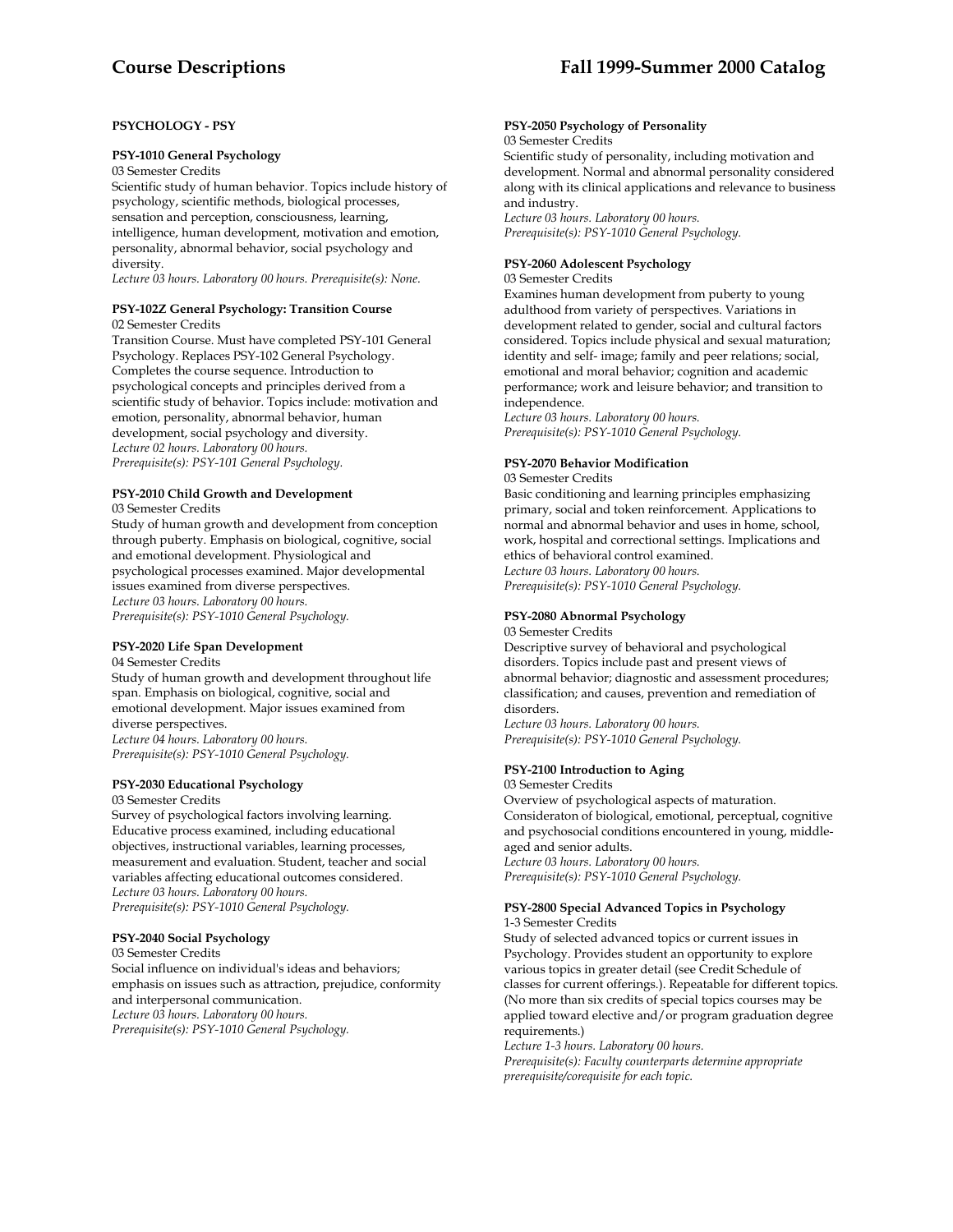#### **PSY-2820 Independent Advanced Research in Psychology**  1-3 Semester Credits

May be taken concurrently with any 2000-level course in Psychology. Specific content arranged between instructor and student. May be repeated for a maximum of three credits.

*Lecture 01 hour. Laboratory 00 hours. Other Required Hours: 00. Prerequisite(s): Must be taken concurrently with a 2000-level course in Psychology* 

## **RADIOGRAPHY - RADT**

# **RADT-1300 Fundamentals of Radiography**

04 Semester Credits

Basic study of ionizing radiation relative to its nature, production, interaction with matter and effect on Radiographic Quality; includes fundamentals of radiation protection and film processing. *Lecture 03 hours. Laboratory 02 hours. Prerequisite(s): Departmental approval: admission to program.* 

# **RADT-1350 Radiographic Technique**

03 Semester Credits

Analysis and application of radiographic factors influencing recording and visibility of radiographic image. Students required to conduct x-ray exposure experiments, under supervision, using energized equipment. *Lecture 02 hours. Laboratory 02 hours. Prerequisite(s): RADT-1300 Fundamentals of Radiography, or departmental approval.* 

# **RADT-1400 Radiographic Positioning**

03 Semester Credits

Introduction to and application of basic nursing skills required for direct patient care, fundamentals of Radiographic positioning for upper and lower extremities, chest, pelvis, abdomen, gastrointestinal examinations and intravenous urograms, and use of contrast media. Additional hours required in practicing radiographic positioning under direct supervision of registered licensed radiographer.

*Lecture 02 hours. Laboratory 03 hours. Prerequisite(s): Departmental approval: admission to program.* 

#### **RADT-1410 Intermediate Radiographic Positioning**  03 Semester Credits

Essentials of radiographic procedures involving cerebral and facial cranium, vertebral column, thoracic cage, and specific projections of upper extremity articulations. Techniques and positioning variations for trauma, pediatric, geriatric and age specific patients. Communication skills for patientfocused care. Additional hours required for practicing radiographic positioning assignments under direct supervision of registered radiographer. *Lecture 02 hours. Laboratory 02 hours. Prerequisite(s): RADT-1400 Radiographic Positioning, and departmental approval: admission to program.* 

#### **RADT-1450 Abdominal Sonography I**  03 Semester Credits

Study of terminology, anatomical scanning planes, standard presentation, labeling scanning techniques, patient and procedural preparation as pertains to abdominal sonography. Study of anatomy, physiology and pathology of abdominal vessels and organs including liver, gallbladder, pancreas, and spleen as visualized by sonography. Doppler applications for liver, spleen, portal vein and great vessels. *Lecture 03 hours. Laboratory 00 hours.* 

*Prerequisite(s): Departmental approval: admission to program.* 

### **RADT-1910 Radiographic Procedures -- Applications I** 07 Semester Credits

Supervised sessions emphasizing practical application of radiographic positioning for routine diagnostic examinations; selection of appropriate radiographic exposures; methods of radiation protection; demonstration of skills related to departmental procedures fundamental to operation of Radiology department. Clinical experience in hospital environment for 16 weeks. *Lecture 01 hour. Laboratory 00 hours. Other Required Hours: Directed practice: 36 hours per week. Prerequisite(s): Departmental approval: admission to program.* 

# **RADT-2350 Radiographic Pathology**

03 Semester Credits

Study of selected pathologic conditions of human body and radiographic appearance of those various diseases; adjustment of techniques due to pathologic changes. *Lecture 02 hours. Laboratory 02 hours. Prerequisite(s): BIO-1220 Anatomy and Physiology for Radiographers, or departmental approval: admission to program.* 

#### **RADT-2360 Special Imaging Procedures**  02 Semester Credits

Introduction to specialized imaging procedures in diagnostic radiography to provide individuals with knowledge and skills to effectively contribute as member of specialized imaging teams.

*Lecture 02 hours. Laboratory 00 hours.* 

*Prerequisite(s): BIO-1220 Anatomy & Physiology for Radiographers; and concurrent enrollment in RADT-2350 Radiographic Pathology; and departmental approval: admission to program.* 

# **RADT-2400 Imaging Systems**

03 Semester Credits

Presentation of imaging systems and imaging modalities. Topics include flouroscopy, image intensification, video-tape recorders, conventional tomography, computerized tomography and magnetic resonance.

*Lecture 03 hours. Laboratory 00 hours.* 

*Prerequisite(s): RADT-1350 Radiographic Technique, or departmental approval: admission to program.*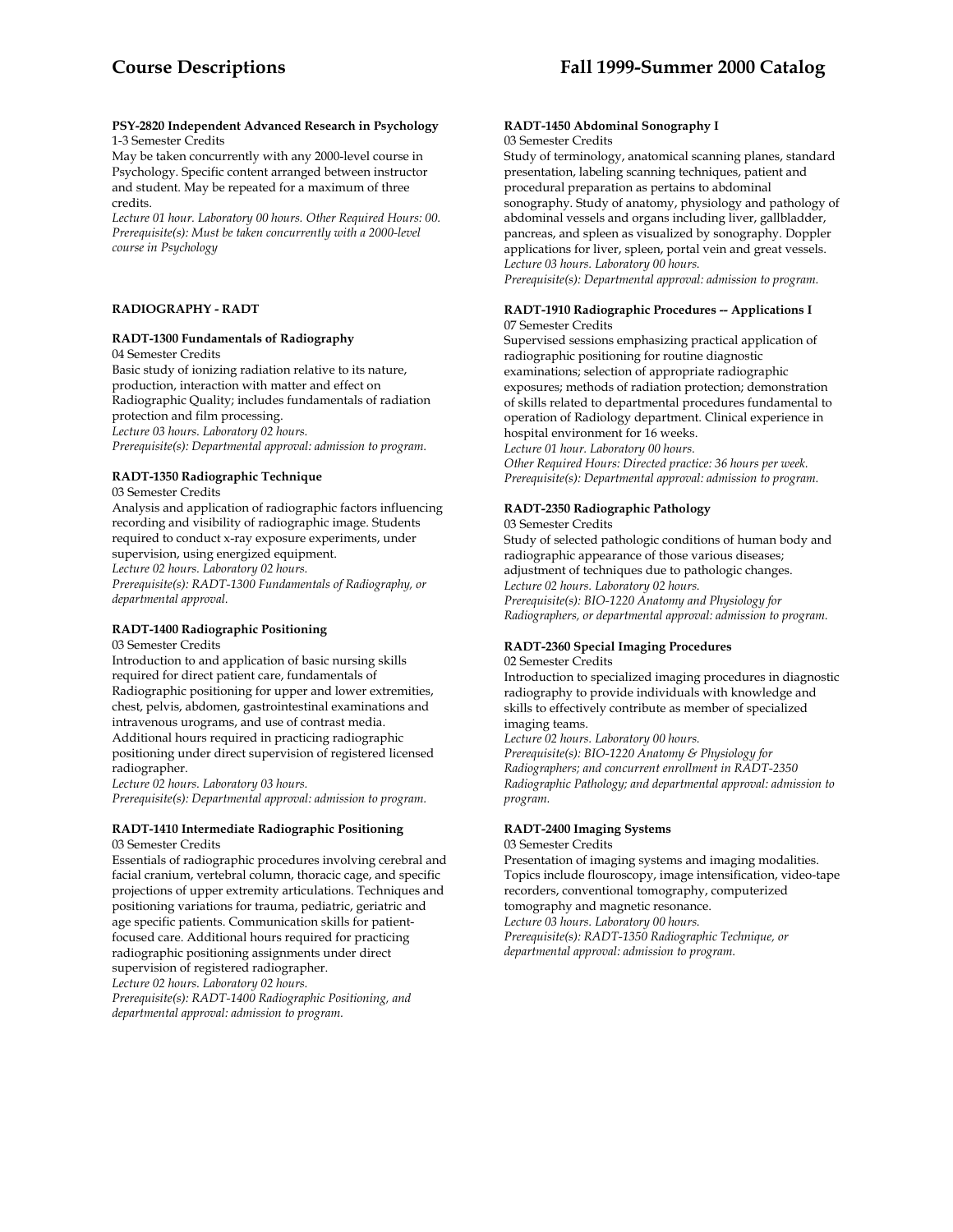# **RADT-2450 Abdominal Sonography II -- Small Parts Sonography**

03 Semester Credits

Continuation of abdominal anatomy, physiology and pathology as it pertains to diagnostic ultrasound. Emphasis on renal, adrenal, lymphatic and gastrointestinal systems. Anatomy, physiology and pathology of breast, thyroid, and male reproductive system including testicular ultrasound, prostate ultrasound (transabdominal and transrectal) and penile studies. Study of Doppler and Color Flow vascular applications of above mentioned organs. Slides, films and case studies will be presented.

Lecture 03 hours. Laboratory 00 hours.

Prerequisite(s): RADT-1450 Abdominal Sonography I, and departmental approval: admission to program.

#### **RADT-2550 Gynecologic and Obstetrical Sonography**  03 Semester Credits

Study of anatomy, physiology and pathology of female pelvis (pregnant and non-pregnant) and reproductive system as related to sonography. Anatomy, physiology, anomalies and pathology of first trimester. Includes conception, implantation, embryonic development, ectopic pregnancy, molar pregnancy and monitoring infertile patient. Doppler applications of uterus and ovaries discussed. Anatomy and pathology of second and third trimester obstetrical ultrasound.

*Lecture 03 hours. Laboratory 00 hours.* 

*Prerequisite(s): Departmental approval: admission to program, or current equivalent educational/ clinical experience.* 

## **RADT-2560 Obstetrical Sonography**

03 Semester Credits

Sonographic anatomy and pathology of obstetrics. Fetal anatomy, pathology, congenital and anomalies reviewed. Continuation of obstetrical ultrasound anatomy and pathology of second and third trimester. Conditions involving sonographic procedures for mother and fetus examined, such as amniocentesis and chorionic villus sampling. Doppler procedures for uterine, placental, umbilical cord and fetal applications discussed. *Lecture 03 hours. Laboratory 00 hours. Prerequisite(s): RADT-2550 Gynecologic and Obstetrical Sonography, and departmental approval: admission to program.* 

## **RADT-268Z Advanced Radiographic Clinical Practicum: Transition Course**

### 04 Semester Credits

Transition Course. Must have completed RADT-267 Intermediate Radiologic Clinical Experience or have departmental approval. Replaces RADT-268 Advanced Radiological Clinical Experience. Fulfills prerequisite for RADT-269Z Final Radiographic Clinical Practicum: Transition Course. Clinical experience emphasizing selected radiographic procedures. Includes use of specialized equipment.

*Lecture 00 hours. Laboratory 00 hours.* 

*Other Required Hours: Practicum: 405 hrs./semester. Seminar: 15 hrs./semester.* 

*Prerequisite(s): RADT-267 Intermediate Radiologic Clinical Experience, or departmental approval.* 

## **RADT-269Z Final Radiographic Clinical Practicum: Transition Course**

04 Semester Credits

Transition Course. Must have completed RADT-268 Advanced Radiological Clinical Experience, or RADT-268Z Advanced Radiographic Clinical Practicum: Transition Course, or departmental approval. Replaces RADT-269 Final Radiological Clinical Experience. Completes the course sequence. Supervised clinical practice emphasizing surgical procedures and adjunct departmental rotations. *Lecture 00 hours. Laboratory 00 hours.* 

*Other Required Hours: Practicum: 405 hrs./semester. Seminar: 15 hrs./semester.* 

*Prerequisite(s): RADT-268 Advanced Radiological Clinical Experience, or RADT-268Z Advanced Radiological Clinical Practicum: Transition Course, or departmental approval.* 

#### **RADT-2910 Radiographic Procedures -- Applications II** 07 Semester Credits

Supervised sessions emphasizing practical application of radiographic positioning with emphasis on vertebra, cranium and articulatory system for pediatric, ambulatory and geriatric patients. Clinical experience in hospital environment for 16 weeks.

*Lecture 01 hour. Laboratory 00 hours.* 

*Other Required Hours: Directed practice: 36 hours per week. Prerequisite(s): Departmental approval: admission to program.* 

# **RADT-2920 Radiographic Applications**

05 Semester Credits

Supervised sessions emphasizing practical application of radiographic positioning with clinical experience emphasis on selected radiographic procedures including fluoroscopy, special procedures, ER/trauma, surgery, and mobiles and general radiography. Includes use of specialized equipment. Clinical experience in hospital environment.

*Lecture 01 hour. Laboratory 00 hours.* 

*Other Required Hours: Directed practice: 360 hours per semester. Prerequisite(s): Departmental approval: admission to program.* 

# **RADT-2931 Directed Practice I**

03 Semester Credits

Supervised practical applications of sonography scanning techniques in hospital setting under direct supervision of Registered Diagnostic Medical Sonographer or qualified physician. Student develops skills related to Sonography Department procedures. Patient care and department procedures emphasized. Clinical experience. *Lecture 00 hours. Laboratory 00 hours. Other Required Hours: Directed practice: 18 hours per week.* 

*Prerequisite(s): Departmental approval: admission to program.* 

# **RADT-2934 Directed Practice II**

03 Semester Credits

Supervised practical applications of sonography scanning techniques in hospital setting under direct supervision of Registered Diagnostic Medical Sonographer or qualified physician. Student develops skills related to Sonograhy Department procedures. Patient care and department procedures emphasized. Clinical experience. *Lecture 00 hours. Laboratory 00 hours.* 

*Other Required Hours: Directed practice: 18 hours per week. Prerequisite(s): RADT-2931 Directed Practice I, or departmental approval.*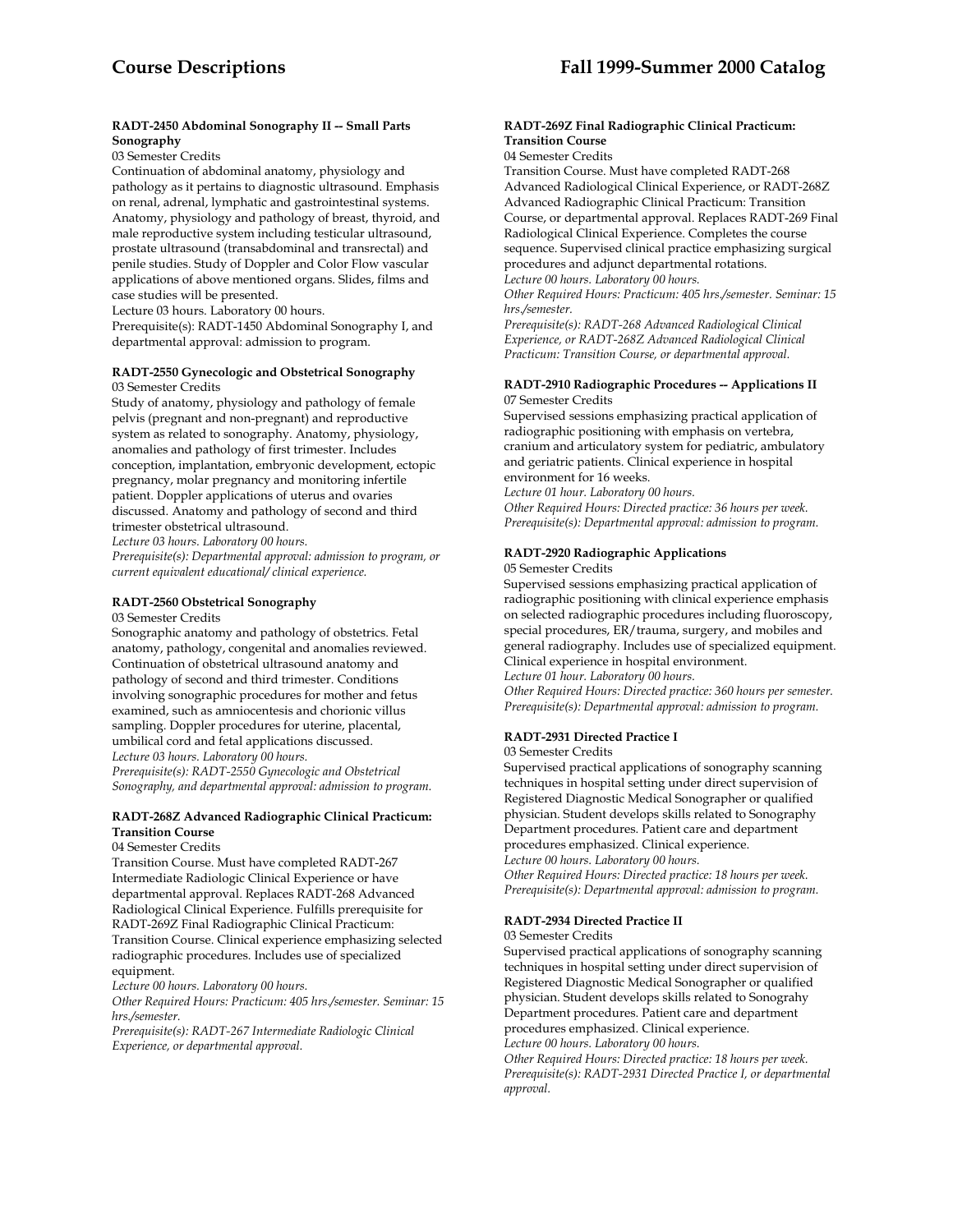## **RADT-2937 Directed Practice III**

#### 05 Semester Credits

Supervised practical applications of sonography scanning techniques in hospital setting under direct supervision of Registered Diagnostic Medical Sonographer or qualified physician. Student develops skills related to Sonography Department procedures. Patient care and department procedures emphasized. Clinical experience.

*Lecture 01 hour. Laboratory 00 hours.* 

*Other Required Hours: Directed practice: 360 hours per semester. Prerequisite(s): RADT-2934 Directed Practice II, or departmental approval: admission to program.* 

#### **REAL ESTATE - REAL**

#### **REAL-1300 Principles and Practices of Real Estate**  02 Semester Credits

Acquaints students with real estate profession, covering wide range of subjects necessary to practice real estate. Topics include license law, ethics, purchase agreements, escrow and title work, appraisals, finance, investment techniques and civil rights.

*Lecture 02 hours. Laboratory 00 hours. Prerequisite(s): None.* 

#### **REAL-1400 Real Estate Law**

02 Semester Credits

Legal phase of real estate transactions. Documentation from listing to closing paper thoroughly reviewed. Application extends from brokers to owner desiring to buy or sell own property.

*Lecture 02 hours. Laboratory 00 hours. Prerequisite(s): None.* 

#### **REAL-1500 Valuation of Residential Properties**

02 Semester Credits

Explores elements of appraisal that affect value. Highest and best use site analysis and construction stressed. Appraisal techniques explored, leading to evaluation of real property. Students write appraisal report.

*Lecture 02 hours. Laboratory 00 hours. Prerequisite(s): None.* 

# **REAL-1600 Real Estate Finance**

02 Semester Credits

Procedures and techniques requisite to analysis of risk in financing of real estate. Conventional lending explored along with creative lending. Sources of funds and qualification requirements become known with application process.

*Lecture 02 hours. Laboratory 00 hours. Prerequisite(s): None.* 

#### **REAL-2300 Real Estate Brokerage**

02 Semester Credits

Studies factors necessary for establishment and efficient operation of a sales and brokerage office. Salesperson-broker relationship, listing procedure, purchase offer writing and loans stressed. In-depth study of legal constraints in starting brokerage business.

*Lecture 02 hours. Laboratory 00 hours. Prerequisite(s): None.* 

## **REAL-2400 Real Estate Sales**

02 Semester Credits

Current sales techniques studied. Stress of all sales contacts and disclosures blending with legal ramifications makes course most relevant. Particular emphasis on motivation and site location.

*Lecture 02 hours. Laboratory 00 hours. Prerequisite(s): None.* 

#### **REAL-2500 Commercial and Industrial Real Estate**  02 Semester Credits

Covers all aspects of ownership and operation of commercial and industrial properties including site location, purchase, sale, management, leasing, taxes, financing, and construction methods.

*Lecture 02 hours. Laboratory 00 hours. Prerequisite(s): None.* 

#### **REAL-2600 Real Estate Management**

02 Semester Credits

Basic management of properties embracing areas of leasing, maintenance, budgeting, creative market analysis, public relations, collections, office procedures, zoning and development. Special emphasis placed on legal aspects of real estate management company. *Lecture 02 hours. Laboratory 00 hours. Prerequisite(s): None.* 

# **REAL-2700 Valuation of Income Properties**

02 Semester Credits

Demonstrates value of income properties through three approaches to appraisal, and other factors which influence value. Highlights preparation of appraisal report utilizing cost and income approach with specific emphasis on construction, taxes, statement analysis, and site location. *Lecture 02 hours. Laboratory 00 hours. Prerequisite(s): None.* 

#### **REAL-2800 Special Advanced Topics in Real Estate**  1-3 Semester Credits

Study of selected advanced topics or current issues in Real Estate. Provides student an opportunity to explore various topics in greater detail (see Credit Schedule of classes for current offerings.). Repeatable for different topics. (No more than six credits of special topics courses may be applied toward elective and/or program graduation degree requirements.)

*Lecture 1-3 hours. Laboratory 00 hours. Prerequisite(s): Faculty counterparts determine appropriate prerequisite/corequisite for each topic.*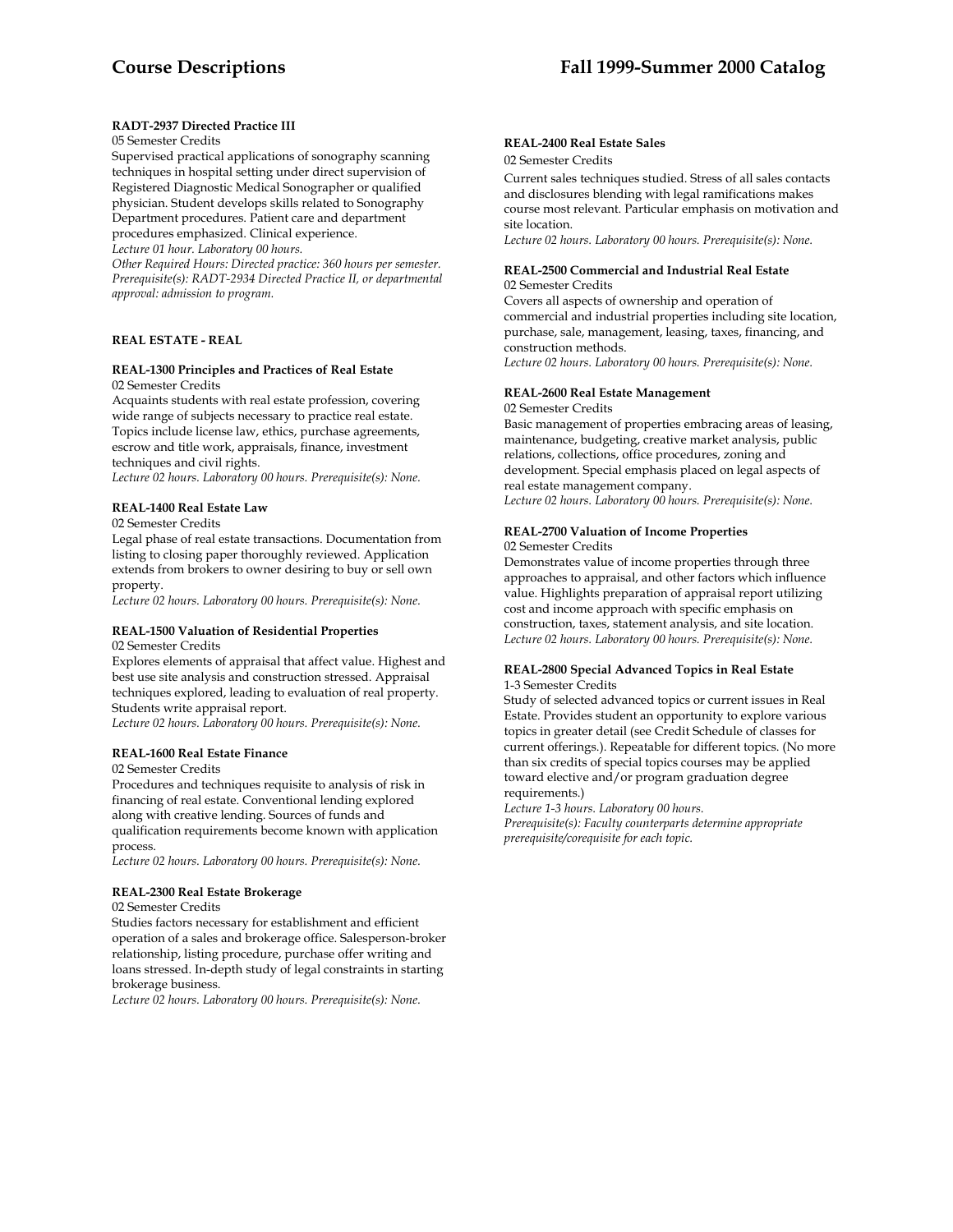# **RELIGIOUS STUDIES – REL**

#### **REL-1010 Introduction to Religious Studies**

03 Semester Credits

Comprehensive introduction to concepts of religion, attributes of God, myth and symbol, faith and reason, rituals, and overview of major historical religions. *Lecture 03 hours. Laboratory 00 hours. Prerequisite(s): None.* 

#### **REL-2010 Religious Traditions of Western Christianity**  03 Semester Credits

Comprehensive introduction to history, writings, teachings, and liturgical practices of Western Christianity. Topics include historical Jesus, new testament church, patristic church, medieval church, Protestant Reformation, and Church today (including ecumenical concerns following Second Vatican Council).

*Lecture 03 hours. Laboratory 00 hours.* 

*Prerequisite(s): Eligibility for ENG-1010 College Composition I.* 

# **REL-2020 Religious Traditions of Judaism**

03 Semester Credits

Comprehensive introduction to history, writings, teachings, and liturgical practices of Judaism. Topics include historical background, Old Testament, special Jewish festivals, and Judaism's adaptation to modern society. *Lecture 03 hours. Laboratory 00 hours. Prerequisite(s): Eligibility for ENG-1010 College Composition I.* 

# **REL-2030 Religious Traditions of Islam**

03 Semester Credits

Comprehensive introduction to history, writings, teachings, and liturgical practices of Islam. Topics include historical background, Koran, special Islamic festivals, and Islam's adaptation to modern society. *Lecture 03 hours. Laboratory 00 hours. Prerequisite(s): Eligibility for ENG-1010 College Composition I.* 

#### **REL-2040 Religious Traditions of India**

03 Semester Credits

Comprehensive introduction to history, writings, teachings, and liturgical practices of religious traditions of India. Focus on Hinduism, Jainism and Sikhism. *Lecture 03 hours. Laboratory 00 hours.* 

*Prerequisite(s): Eligibility for ENG-1010 College Composition I.* 

#### **REL-2050 Religious Traditions of China and Japan**  03 Semester Credits

Comprehensive introduction to history, writings, teachings, and liturgical practices of Buddhism, Confucianism, Taoism, and Shinto. Topics include lives and teachings of Buddha, Confucius, and Lao Tzu.

*Lecture 03 hours. Laboratory 00 hours.* 

*Prerequisite(s): Eligibility for ENG-1010 College Composition I.* 

#### **REL-2800 Special Advanced Topics in Religious Studies**  1-3 Semester Credits

Study of selected advanced topics or current issues in . Provides student an opportunity to explore various topics in greater detail (see Credit Schedule of classes for current offerings.). Repeatable for different topics. (No more than six credits of special topics courses may be applied toward elective and/or program graduation degree requirements.) *Lecture 1-3 hours. Laboratory 00 hours. Prerequisite(s): Faculty counterparts determine appropriate prerequisite/corequisite for each topic.* 

# **RESPIRATORY CARE - RESP**

#### **RESP-1300 Respiratory Care Equipment**  04 Semester Credits

Overview of application of physical principles pertaining to physiologic function and diagnostic and therapeutic modalities employed in field of Respiratory Care. Function and operation of respiratory care equipment: primary gas systems, gas regulating devices, oxygen controllers, humidifiers, nebulizers, oxygen administering devices, oxygen analyzers, airways, manual resuscitators, monitoring and measuring equipment, and sterilization methods. *Lecture 03 hours. Laboratory 03 hours. Prerequisite(s): Concurrent enrollment in RESP- 1310* 

*Cardiopulmonary Physiology and departmental approval: admission to program.* 

#### **RESP-1310 Cardiopulmonary Physiology**  03 Semester Credits

Physiology of cardiovascular and pulmonary systems with emphasis on electrophysiology of the heart, electrocardiography interpretation, blood flow characteristics and hemodynamics. Pulmonary system emphasis on lung volumes, dynamics of ventilation, pulmonary function tests, diffusion, ventilation to perfusion characteristics, gas transport, oxygenation studies and control of ventilation.

*Lecture 03 hours. Laboratory 00 hours.* 

*Prerequisite(s): Concurrent enrollment in RESP-1300 Respiratory Care Equipment and departmental approval: admission to program.* 

#### **RESP-1320 Acid-Base and Hemodynamics**  02 Semester Credits

Overview of acid-base regulation, integrating physiologic functions of renal and respiratory systems. Emphasis is on body buffer systems, oxygen and carbon dioxide transport systems, basic chemistry and circulating blood forces through the body. Patient analysis and principles of equipment used in analysis of acid base, oxygenation status, cardiac output and cardiac blood pressures addressed. *Lecture 02 hours. Laboratory 00 hours. Prerequisite(s): RESP-1310 Cardiopulmonary Physiology, and concurrent enrollment in RESP-1330 Cardiopulmonary Assessment and Pulmonary Diseases; and concurrent enrollment in RESP-1340 Pharmacology for Respiratory Care; or departmental approval.*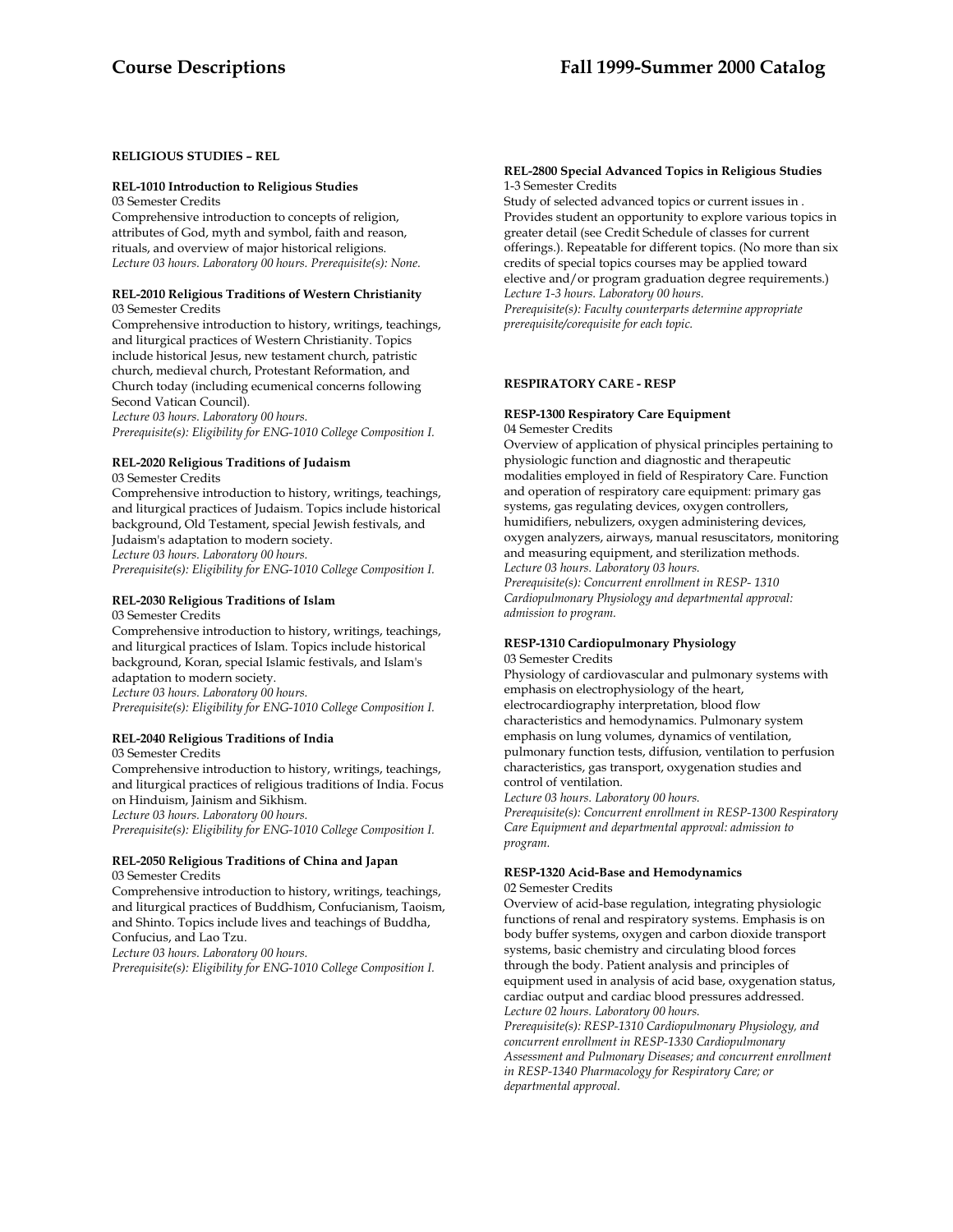## **RESP-1330 Cardiopulmonary Assessment and Pulmonary Diseases**

#### 05 Semester Credits

Theory and application of cardiopulmonary assessment, medical records, and charting. Includes physical assessment, assessment of lab values, radiologic evaluation, vital signs, EKG and pulmonary function testing and interpretation. Discussion of diseases including emphysema, chronic bronchitis, asthma, bronchiectasis, cystic fibrosis, pneumoconiosis, adult respiratory distress syndrome, pneumonia, pulmonary edema, cancer, acquired immune deficiency syndrome, tuberculosis, myasthenia gravis, Guillain-Barre and amyotrophic lateral sclerosis. Emphasis is on identifying signs and symptoms of pulmonary diseases, and basic respiratory management of patient. *Lecture 04 hours. Laboratory 03 hours. Prerequisite(s): RESP-1310 Cardiopulmonary Physiology;* 

*concurrent enrollment in RESP-1320 Acid-Base and Hemodynamics; concurrent enrollment in RESP-1340 Pharmacology for Respiratory Care; and BIO-1440 Anatomy and Physiology II, or concurrent enrollment.* 

# **RESP-1340 Pharmacology for Respiratory Care**  02 Semester Credits

General principles of pharmacology and calculations of drug dosages. Discussion of pharmacologic principles and agents used in treatment of cardiopulmonary disorders. *Lecture 02 hours. Laboratory 00 hours.* 

*Prerequisite(s): RESP-1310 Cardiopulmonary Physiology; and concurrent enrollment in RESP-1320 Acid-Base and Hemodynamics, and concurrent enrollment in RESP-1330 Cardiopulmonary Assessment and Pulmonary Diseases.* 

# **RESP-1410 Beginning Polysomnography**

#### 02 Semester credits

An overview of the field of Polysomnography including job responsibilities, credentialing, medical ethics and patient confidentiality. Normal and abnormal sleep disorders, integrating the physiologic functions of the nervous, respiratory and cardiovascular systems. Emphasis on basic sleep sciences, physiology, monitoring, electrical safety, diagnosis and treatment of sleep disorders. *Lecture 02 hours. Laboratory 00 hours.* 

*Prerequisite(s): Departmental approval: admission to the Polysomnography program; and BIO-1430 Anatomy and Physiology II or concurrent enrollment.* 

# **RESP-1420 Intermediate Polysomnography I**

# 03 Semester credits

Basic discussion of recording sleep apnea montage. Emphasis on equipment, principle of operation, associated activity related to normal and abnormal stages of sleep, placement and calibration of the following:

electroencephalography (EEG), electro-oculography (EOG), electrocardiography (ECG), electromyography (EMG), pulse oximetry (Sp02), inductive plethysmography and airflow thermocouple.

#### *Lecture 02 hours. Laboratory 02 hours.*

*Prerequisite(s): RESP-1410 Beginning Polysomnography, current enrollment in RESP-1934 Directed Practice I, and departmental approval: admission to program.* 

#### **RESP-1430 Intermediate Polysomnography II** 03 Semester credits

Presentation and discussion of psychomotor practices related to interpretation of the polysomnogram for adult and pediatric patients. Emphasis on continuous positive airway pressure (CPAP) and bi-level positive airway pressures (BiPAP) equipment, artifact and troubleshooting of sleep montage results. Includes digital data acquision, parasomnias and nocturnal penile tumescence. *Lecture 02 hours. Laboratory 02 hours. Prerequisite(s): RESP-1934 Directed Practice I, concurrent enrollment in RESP-2934 Directed Practice II, and departmental approval: admission to program.* 

# **RESP-1440 Neurophysiology of Sleep**

#### 02 Semester credits

*Lecture 02 hours. Laboratory 00 hours.* 

*Prerequisite(s): BIO-1440 Anatomy and Physiology II, concurrent enrollment in RESP-1430 Intermediate Polysomnography II, and departmental approval: admission to the program.* 

# **RESP-1934 Directed Practice I**

#### 03 Semester credits

Directed practice in the clinical setting in sleep laboratory or a sleep center. Departmental orientation, policies and procedures, individual body mechanics and patient transfer techniques. Emphasis in overseeing periodic cessation of respiratory activity based on placement and monitoring of the following: electroencephalography (EEG), electrooculography (EOG), electrocardiography (ECG), electromyography (EMG), pulse oximetry (Sp02), inductive plethysmography and airflow thermocouple. *Lecture 00 hours. Laboratory 00 hours.* 

*Other Required Hours: Directed Practice: 18 hours per week. Prerequisite(s): RESP-1410 Beginning Polysomnography, concurrent enrollment in RESP-1420 Intermediate Polysomnography I, and departmental approval: admission to program.* 

#### **RESP-226Z Respiratory Care Directed Practice I: Transition Course**

#### 03 Semester Credits

Transition Course. Must have completed RESP-155 Assessment of the Cardiopulmonary System. Replaces RESP-226 Respiratory Care Clinicals I. Fulfills prerequisite for RESP-2920 Respiratory Care Directed Practice II. Directed practice in clinical setting on respiratory care equipment, policies, and procedures. Emphasis on patient assessment, bedside pulmonary function testing, aerosol therapy, incentive spirometry and oxygen therapy. *Lecture 01 hour. Laboratory 00 hours.* 

*Other Required Hours: Directed practice: 180 hours per semester. Prerequisite(s): RESP-155 Assessment of the Cardiopulmonary System.*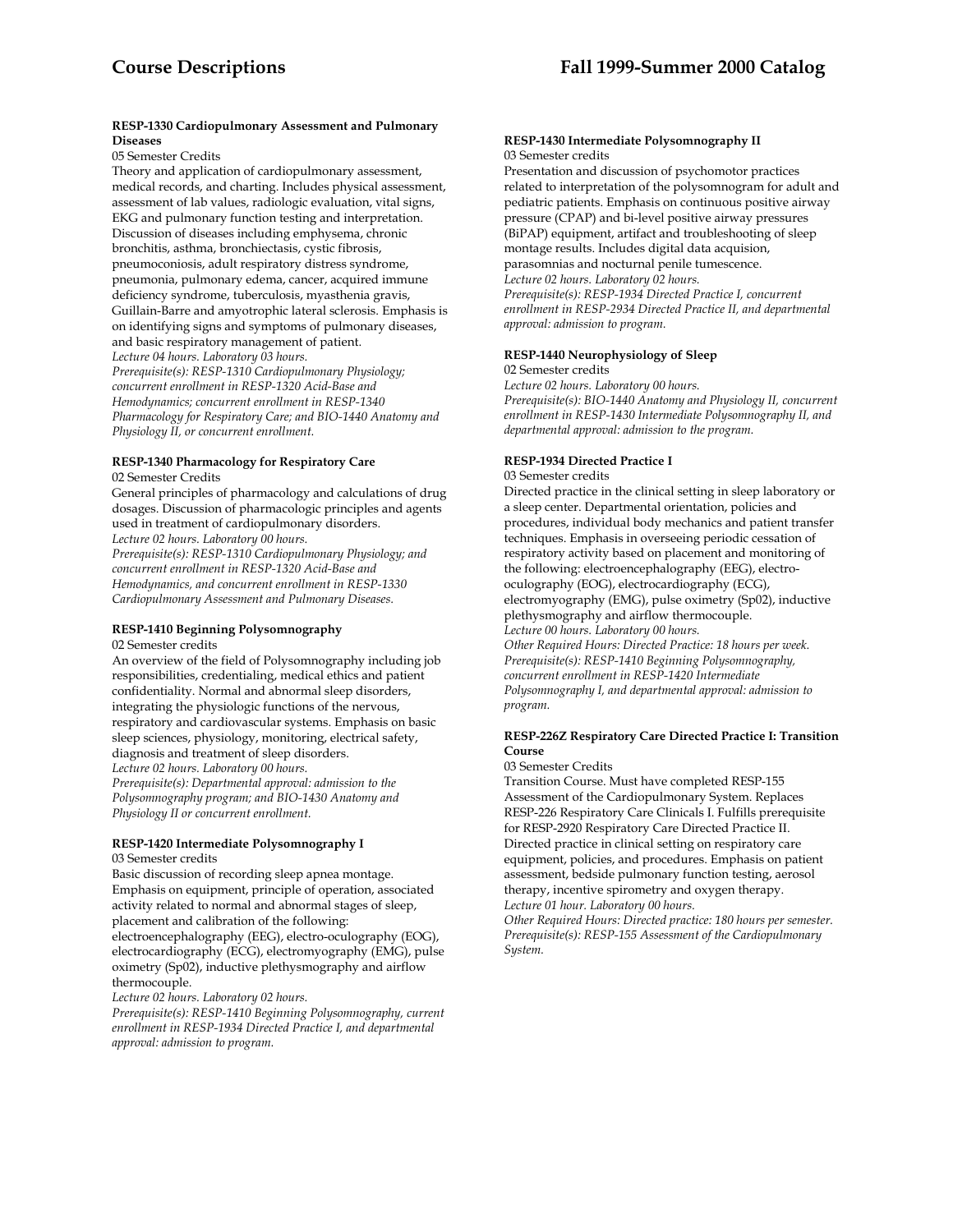# **RESP-2300 Basic Therapeutic Procedures**

03 Semester Credits

Theory, clinical application and analysis of basic respiratory care procedures. Emphasis on oxygen therapy, medical gas therapy, tracheal suctioning, humidity and aerosol therapy, chest physical therapy, incentive spirometry, intermittent positive pressure breathing, airway management, bronchoscopy, and thoracotomy tubes. *Lecture 02 hours. Laboratory 03 hours. Prerequisite(s): RESP-1330 Cardiopulmonary Assessment and Pulmonary Diseases; and concurrent enrollment in RESP-2910 Respiratory Care Directed Practice I.* 

#### **RESP-2310 Mechanical Ventilation**

#### 04 Semester Credits

Theory and application of mechanical ventilation techniques with emphasis on mechanical ventilator characteristics, physiologic effects, patient set-up and evaluation, maintenance of oxygenation, weaning techniques, and nutritional concerns. Discussion on ventilator management and use of high frequency ventilation. Discussion on medicolegal issues involving life support systems. *Lecture 03 hours. Laboratory 03 hours. Prerequisite(s): RESP-2910 Respiratory Care Directed Practice I;* 

*and concurrent enrollment in RESP-2320 Pediatric/Neonatal Respiratory Care; and concurrent enrollment in RESP-2920 Respiratory Care Directed Practice II.* 

# **RESP-2320 Pediatric/Neonatal Respiratory Care**

02 Semester Credits

Presentation of theory and its practical application to pediatric and neonatal respiratory disease states. Includes pathophysiology, etiology, patient assessment and treatment using equipment unique to this specialty area. *Lecture 02 hours. Laboratory 00 hours.* 

*Prerequisite(s): RESP-2300 Basic Therapeutic Procedures; and concurrent enrollment in RESP-2310 Mechanical Ventilation; and concurrent enrollment in RESP-2920 Respiratory Care Directed Practice II.* 

#### **RESP-2330 Respiratory Home Care/Rehabilitation**  01 Semester Credit

Identification of therapist's role in home care and pulmonary rehabilitation. Presentation of oxygen therapy and delivery systems in private home. Procedure for institution and maintenance of home mechanical ventilation. Outline of new trends in homecare and pulmonary rehabilitation. Guidelines on setting up hospital-based pulmonary rehabilitation programs along with patient management and follow-up strategies.

*Lecture 01 hour. Laboratory 00 hours.* 

*Prerequisite(s): RESP-2920 Respiratory Care Directed Practice II; and concurrent enrollment in RESP-2340 Patient Management Problems and Research.* 

#### **RESP-2340 Patient Management Problems and Research** 02 Semester Credits

Reinforces clinical education components of information gathering and decision-making specific to assessment and treatment of cardiopulmonary impairment. Specific emphasis placed on methodologies involved in obtaining and prioritizing diagnostic information. Comprehensive selfassessment at advanced practitioner level of respiratory care administered. Introduction to clinical research and steps involved in research process. Emphasis on development of research question, literature review and data collection. *Lecture 02 hours. Laboratory 00 hours.* 

*Prerequisite(s): RESP-2920 Respiratory Care Directed Practice II; concurrent enrollment in RESP-2930 Respiratory Care Directed Practice III; and departmental approval.* 

#### **RESP-2910 Respiratory Care Directed Practice I** 03 Semester Credits

Directed practice in clinical setting to respiratory care equipment, policies, and procedures. Emphasis on patient assessment, bedside pulmonary function testing, aerosol therapy, incentive spirometry and oxygen therapy. *Lecture 01 hour. Laboratory 00 hours.* 

*Other Required Hours: Directed practice: 180 hours per semester. Prerequisite(s): RESP-1330 Cardiopulmonary Assessment and Pulmonary Diseases; RESP-1340 Pharmacology for Respiratory Care; and concurrent enrollment in RESP-2300 Basic Therapeutic Procedures.* 

#### **RESP-2920 Respiratory Care Directed Practice II** 05 Semester Credits

Directed practice in clinical setting on respiratory therapy equipment, policies, and procedures. Emphasis on intubation, arterial blood gas punctures and analysis, bronchopulmonary hygiene, intermittent positive pressure breathing, manual ventilation and suctioning, and mechanical ventilation. Clinical activities also include proficiencies completed in patient assessment, aerosol therapy, incentive spirometry, bedside pulmonary function testing, and oxygen therapy.

*Lecture 01 hour. Laboratory 00 hours.* 

*Other Required Hours: Directed practice: 24 hours per week. Prerequisite(s): RESP-2910 Respiratory Care Directed Practice I; and concurrent enrollment in RESP-2310 Mechanical Ventilation.* 

#### **RESP-2930 Respiratory Care Directed Practice III**  05 Semester Credits

Directed practice in clinical setting on respiratory therapy equipment, policies, and procedures. Emphasis on adult volume/pressure ventilation, and continuous positive airway pressure, pulmonary function testing in the laboratory, pediatric patient care, home care, rehabilitation, weaning from mechanical ventilation, respiratory care in extended care facility environment, and patient transport. *Lecture 01 hour. Laboratory 00 hours.* 

*Other Required Hours: Directed practice: 24 hours per week. Prerequisite(s): RESP-2920 Respiratory Care Directed Practice II.*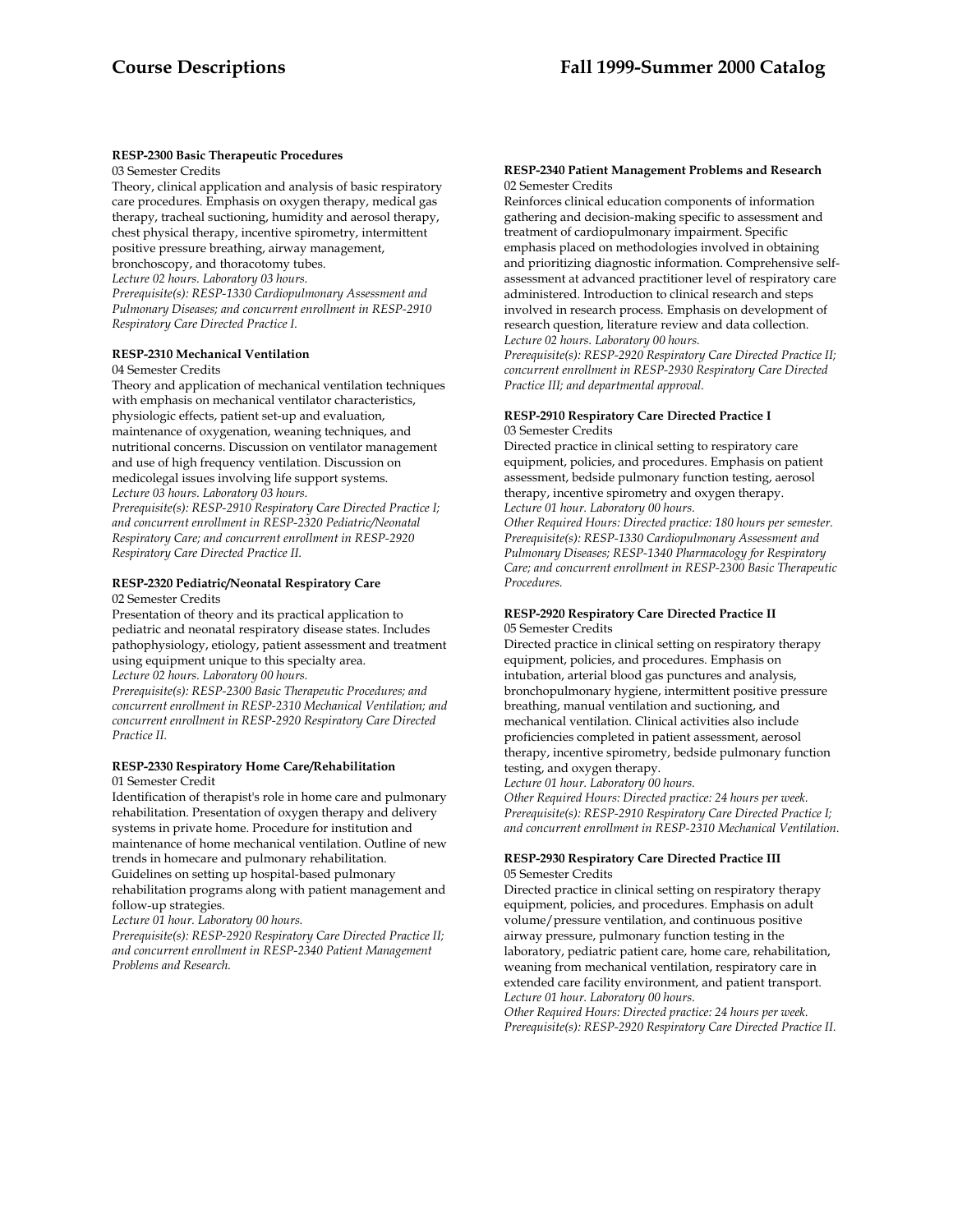#### **RESP-2934 Directed Practice II** 03 Semester credits

Directed practice in the clinical setting in sleep laboratory or a sleep center. Departmental orientation, policies and procedures. Assist adult and pediatric patient setup and discontinuance in monitoring electroencephalography

(EEG), electro-oculography (EOG), electrocardiography (ECG), electromyography (EMG), pulse oximetry (Sp02), inductive plethysmography and airflow thermocouple. Emphasis on scoring a sleep montage related to respiratory cessation.

*Lecture 00 hours. Laboratory 00 hours.* 

*Other Required Hours: Directed practice: 18 hours per week. Prerequisite(s): RESP-1934 Directed Practice I, concurrent enrollment in RESP-1430 Polysomnography II and departmental approval: admission to the program.* 

## **RUSSIAN - RUSS**

## **RUSS-1010 Beginning Russian I**

04 Semester Credits

Introduction to modern Russian language. Emphasis on speaking, understanding spoken Russian, reading and writing through multiple approaches including audio, video and computer components. Supporting study of basic principles of grammar.

*Lecture 03 hours. Laboratory 02 hours. Prerequisite(s): None.* 

# **RUSS-1020 Beginning Russian II**

04 Semester Credits

Continued study of grammar and vocabulary. Oral and written exercises. Reading of texts of medium difficulty. Developing aural comprehension skills and ability for oral expression through patterns learned from audio-visual materials used in classroom.

*Lecture 3 hours Laboratory 02 hours.* 

*Prerequisite(s): RUSS-1010 Beginning Russian I, or departmental approval.* 

# **RUSS-1820 Independent Study in Russian**

1-3 Semester Credits

Must be taken concurrently with any 1000-level course in Russian. Specific content arranged between instructor and student. May be repeated for a maximum of three credits. *Lecture 01 hour. Laboratory 00 hours. Other Required Hours: 00. Prerequisite(s): Must be taken concurrently with a 1000-level course in Russian.* 

## **RUSS-2010 Intermediate Russian I**

#### 03 Semester Credits

Introduction to more advanced vocabulary and speech patterns and continuation of in-depth study of grammar. Practical application of skills of understanding, speaking, reading and writing Russian. Cultural exposure through reading texts and using multi-media approaches. Attendance at various cultural events may be required. *Lecture 03 hours. Laboratory 00 hours. Prerequisite(s): RUSS-1020 Beginning Russian II, or departmental approval.* 

# **RUSS-2020 Intermediate Russian II**

03 Semester Credits

In-depth study of advanced vocabulary and speech patterns, complex sentence structures and grammar. Advanced skills in understanding, speaking, reading and writing. Continued cultural exposure through text reading, film viewing, audio, video and computer materials and discussions. *Lecture 03 hours. Laboratory 00 hours. Prerequisite(s): RUSS-2010 Intermediate Russian I, or departmental approval.* 

#### **RUSS-2410 Russian Conversation and Composition** 03 Semester Credits

Conversation and composition revolve around topics of general interest taken from everyday life. In conversing, students develop pronunciation, intonation, fluency and comprehension skills. Writing fosters practice of familiar terminology mixed with new vocabulary and idioms. *Lecture 03 hours. Laboratory 00 hours.* 

*Prerequisite(s): RUSS-2020 Intermediate Russian II, or departmental approval.* 

## **RUSS-2420 Russian Literature and Culture**

03 Semester Credits

Survey of Russian literature, emphasizing 19th and 20th centuries, highlighting prose and verse of representative writers and their works in perspective of traditional and contemporary Russian culture.

*Lecture 03 hours. Laboratory 00 hours. Prerequisite(s): RUSS-2020 Intermediate Russian II, or departmental approval.*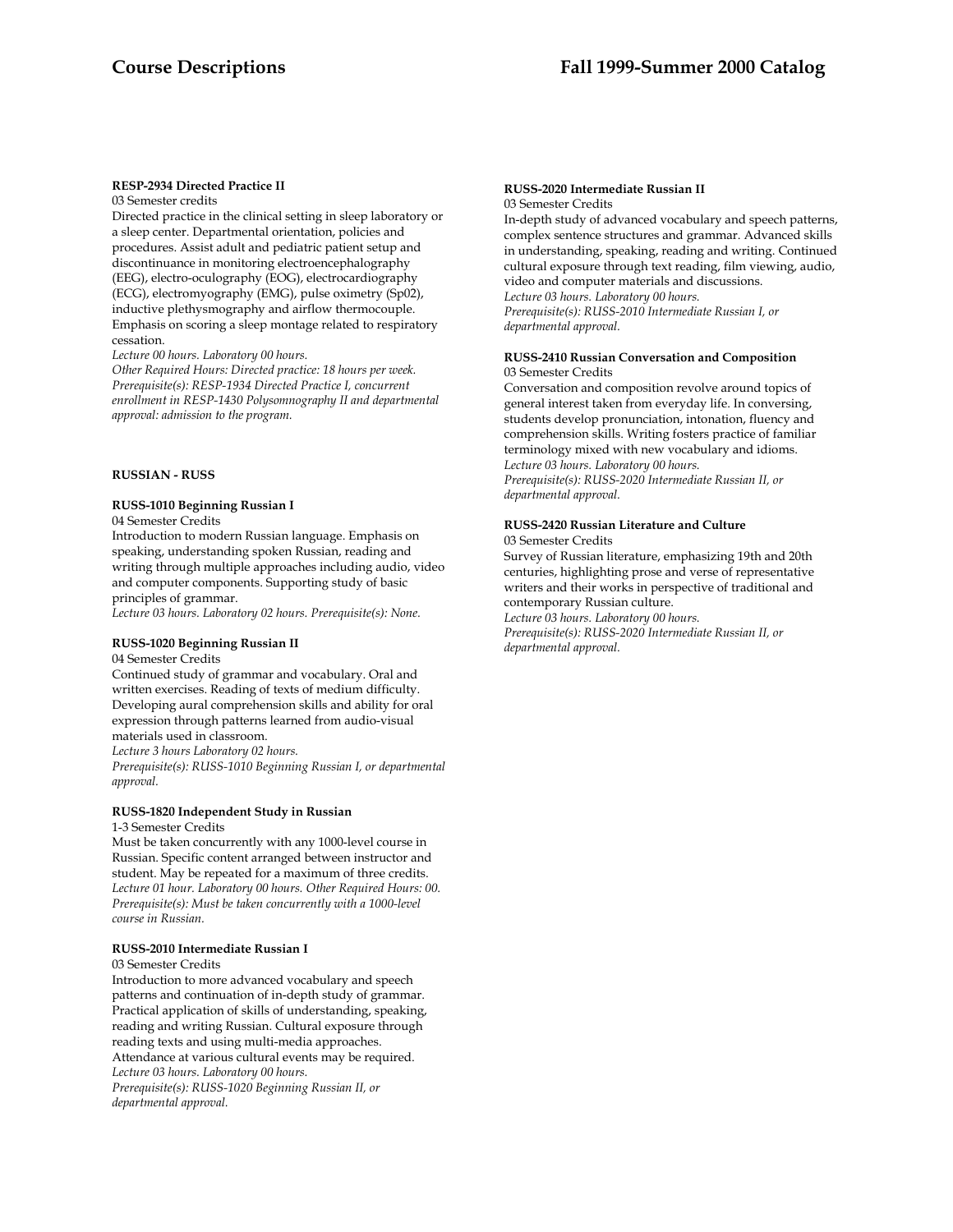# **SOCIAL SCIENCE – SSCI**

#### **SSCI-1030 Introduction to Social Science I**

03 Semester Credits

Interdisciplinary approach to social sciences, outlining roles of separate disciplines as related to anthropological, sociological, and social psychological behavior. Current issues discussed.

*Lecture 03 hours. Laboratory 00 hours. Prerequisite(s): None.* 

#### **SSCI-1040 Introduction to Social Science II**

03 Semester Credits

Interdisciplinary approach to study of social sciences outlining roles of separate disciplines as related to organizational, demographic, and historical analyses of behavior. Current issues discussed. *Lecture 03 hours. Laboratory 00 hours.* 

*Prerequisite(s): SSCI-1030 Introduction to Social Science I, or SOC-1010 Introductory Sociology, or ANTH-1010 Cultural Anthropology.* 

# **SSCI-1800 Special Topics in Social Science**

1-3 Semester Credits

Study of selected topics or current issues in Social Science. Provides student an opportunity to explore various topics in greater detail (see Credit Schedule of classes for current offerings). Repeatable for different topics. (No more than six credits of special topics courses may be applied toward elective and/or program graduation degree requirements.) *Lecture 1-3 hours. Laboratory 00 hours. Other Required Hours: 0. Prerequisite(s): Faculty counterparts determine appropriate prerequisite/corequisite for each topic.*  **SOCIOLOGY - SOC** 

# **SOC-1010 Introductory Sociology**

#### 03 Semester Credits

Survey of principles, sociological perspectives, theories, concepts, and research methods used in the field. Intensive study of concepts such as culture, social interaction, organization, norms, statuses, roles, social stratification, and application of sociology to current events. *Lecture 03 hours. Laboratory 00 hours. Prerequisite(s): None.* 

**SOC-1020 Social Institutions** 

#### 03 Semester Credits

Examination of major social institutions; the family, religion, education, polity, economy, and mass communications; employing principles, concepts, theories and research methods.

*Lecture 03 hours. Laboratory 00 hours.* 

*Prerequisite(s): SOC-1010 Introductory Sociology, or SSCI-1030 Introduction to Social Science I, or ANTH-1010 Cultural Anthropology.* 

#### **SOC-1210 Sociology of the Family**

03 Semester Credits

Historical, comparative, and contemporary analysis of marriages and families and their relationship to other social institutions. Sociological perspectives used to understand social, psychological and economical aspects of intimate interpersonal relations across lifecourse and among variety of lifestyles and cultures.

*Lecture 03 hours. Laboratory 00 hours.* 

*Prerequisite(s): SOC-1010 Introductory Sociology, or SSCI-1030 Introduction to Social Science I, or PSY-1010 General Psychology, or ANTH-1010 Cultural Anthropology.* 

#### **SOC-1820 Independent Research in Sociology**  1-3 Semester Credits

Must be taken concurrently with any 1000-level course in Sociology. Specific content arranged between instructor and student. May be repeated for a maximum of three credits. *Lecture 01 hour. Laboratory 00 hours. Other Required Hours: 0. Prerequisite(s): Must be taken concurrently with a 1000-level course in Sociology.* 

#### **SOC-2010 Social Problems**

#### 03 Semester Credits

Analysis of contemporary American social problems such as race, poverty, drugs, sex, violence, crime and delinquency. Sociological approach used to understand underlying factors and history of problems and evaluate individual and societal solutions.

*Lecture 03 hours. Laboratory 00 hours.* 

*Prerequisite(s): SOC-1010 Introductory Sociology, or PSY-1010 General Psychology, or SSCI-1030 Introduction to Social Science I, or ANTH-1010 Cultural Anthropology.* 

#### **SOC-2050 Introduction to Social Services and Social Work** 03 Semester Credits

Surveys history, functioning, and social issues of social welfare system relating them to broader American socioeconomic and political systems. Special focus on problems of economically and socially disadvantaged groups. *Lecture 03 hours. Laboratory 00 hours.* 

*Prerequisite(s): SOC-1010 Introductory Sociology, or PSY-1010 General Psychology.* 

#### **SOC-2060 Human Behavior and the Social Environment**  03 Semester credits

Social work perspective on human development across the life cycle. Human diversity approach consistent with the needs of social work students preparing for practice. *Lecture 00 hours. Laboratory 02 hours.* 

*Prerequisite(s): SOC-1010 Introductory Sociology and PSY-1010 General Psychology.* 

# **SOC-2070 Poverty in the United States**

03 Semester credits

Survey of social and personal dimensions of life in the inner city and other areas of poverty in United States. For person wishing to develop an in-depth understanding and/or intending to work in such areas.

*Lecture 03 hours. Laboratory 00 hours.* 

*Prerequisite(s): SOC-2050 Introduction to Social Services and Social Work.*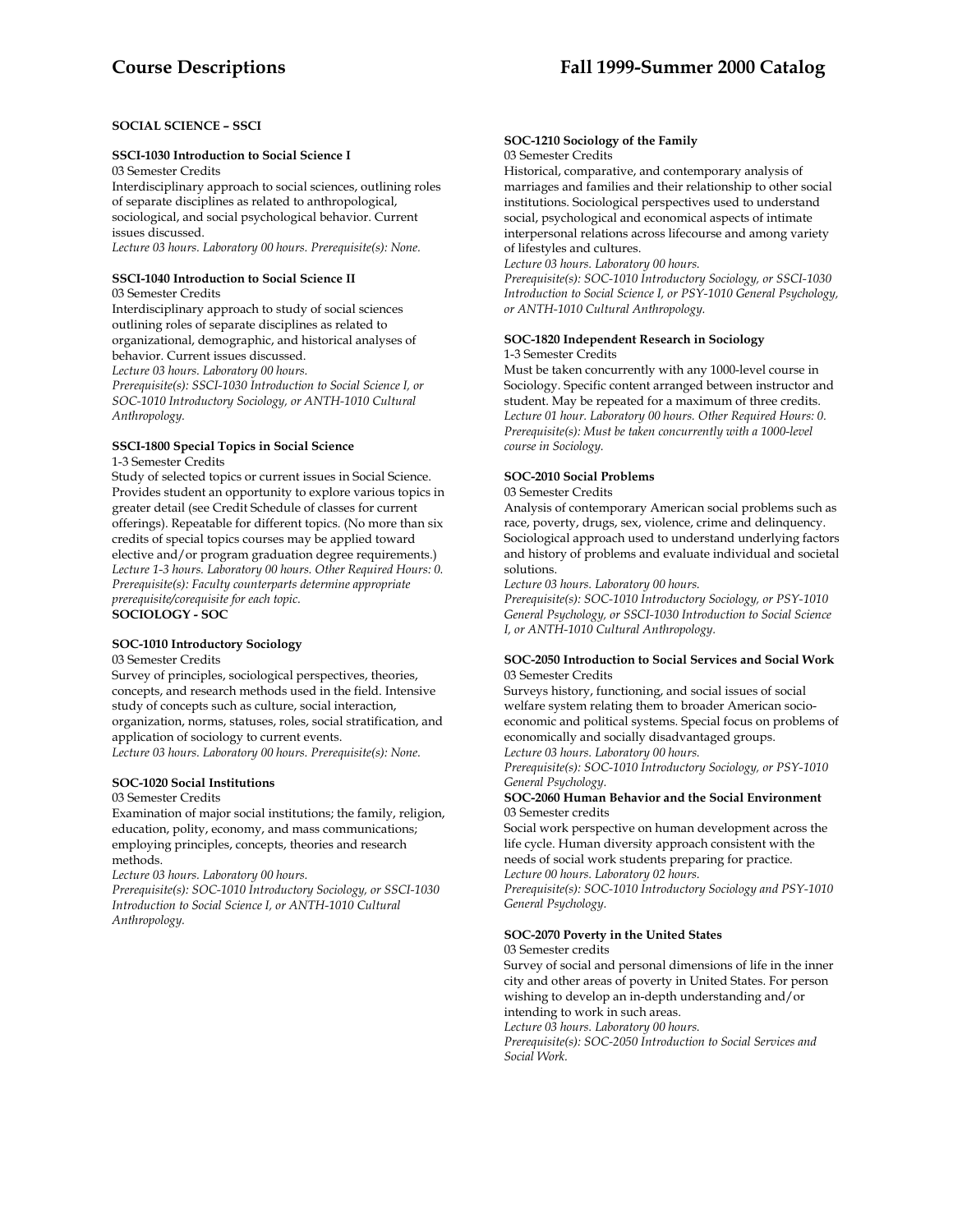## **SOC-2100 Aging and Society**

03 Semester Credits

Cross-cultural examination of social, biological and psychological processing of aging. Societies studied with regards to social characteristics of older citizens, their social roles and relations with various social institutions, friends and voluntary associations. Impact of social class, race, ethnicity, and religion on aging and ageism considered. *Lecture 03 hours. Laboratory 00 hours.* 

*Prerequisite(s): SOC-1010 Introductory Sociology, or PSY-1010 General Psychology, or SSCI-1030 Introduction to Social Science I, or ANTH-1010 Cultural Anthropology.* 

## **SOC-2150 Deviance**

#### 03 Semester credits

Examination of the nature of deviance, theories, social and societal reactions. Different types of deviant behavior are examined, including topics such as sexual deviance, criminal homicide, drugs, medical deviance and other forms of deviant behavior.

*Lecture 03 hours. Laboratory 00 hours.* 

*Prerequisite(s): SOC-1010 Introductory Sociology, or SSCI-1030 Introduction to Social Science I, or PSY-1010 General Psychology.* 

#### **SOC-2310 Contemporary American Black-White Relations** 03 Semester Credits

Sociological and psychological analysis of contemporary American black-white relations. Study of minority-majority behavior patterns as related to social-historical structure, stratification, and power. Consideration of programs, movements and alternative solutions to present conditions. *Lecture 03 hours. Laboratory 00 hours.* 

*Prerequisite(s): SOC-1010 Introductory Sociology, or PSY-1010 General Psychology, or SSCI-1030 Introduction to Social Science I, or ANTH-1010 Cultural Anthropology.* 

# **SOC-2510 Urban Sociology**

#### 03 Semester Credits

Analysis of historical development of contemporary metropolis with its challenges to diversity, equality, inclusion, and change. Sociological concepts, theories and research methods used to characterize urban life and examine interrelatedness of social institutions typical of postmodern society. Cross-national comparisons drawn. *Lecture 03 hours. Laboratory 00 hours.* 

*Prerequisite(s): SOC-1010 Introductory Sociology, or SSCI-1010 Introduction to Social Science I, or PSY-1010 General Psychology, or ANTH-1010 Cultural Anthropology.* 

#### **SOC-2550 Race and Ethnic Relations**

#### 03 Semester Credits

Analysis of sources, processes, and consequences of current intergroup relations in United States; identification of various segments of population, their history and patterns of adaptation to prejudice and discrimination; exploration of attempts to equalize power differences and structured social inequality. Includes cross-cultural comparisons.

*Lecture 03 hours. Laboratory 00 hours.* 

*Prerequisite(s): SOC-1010 Introductory Sociology, or PSY-1010 General Psychology, or SSCI-1030 Introduction to Social Science I, or HIST-1720 African-American History 1877 to Present, or ANTH-1010 Cultural Anthropology.* 

#### **SOC-2800 Special Advanced Topics in Sociology**  1-3 Semester Credits

Study of selected advanced topics or current issues in Sociology. Provides student an opportunity to explore various topics in greater detail (see Credit Schedule of classes for current offerings.). Repeatable for different topics. (No more than six credits of special topics courses may be applied toward elective and/or program graduation degree requirements.)

*Lecture 1-3 hours. Laboratory 00 hours. Prerequisite(s): Faculty counterparts determine appropriate prerequisite/corequisite for each topic.* 

#### **SOC-2820 Independent Advanced Research in Sociology**  1-3 Semester Credits

May be taken concurrently with any 2000-level course in Sociology. Specific content arranged between instructor and student. May be repeated for a maximum of three credits. *Lecture 01 hour. Laboratory 00 hours. Other Required Hours: 00. Prerequisite(s): Must be taken concurrently with a 2000-level course in Sociology.* 

# **SOC-2830 Cooperative Field Experience**

## 1-3 Semester Credits

Limited to students in Cooperative Education Program. Employment in an approved training facility under College supervision. Requirement for one credit is 180 hours of approved work. Students may earn up to three credits in one semester. May be repeated for n accrued a maximum of nine credits.

*Lecture 00 hours. Laboratory 00 hours.* 

*Other Required Hours: 180 clock hours of approved work per credit hour.* 

*Prerequisite(s): Formal application into the Cooperative Education Program.*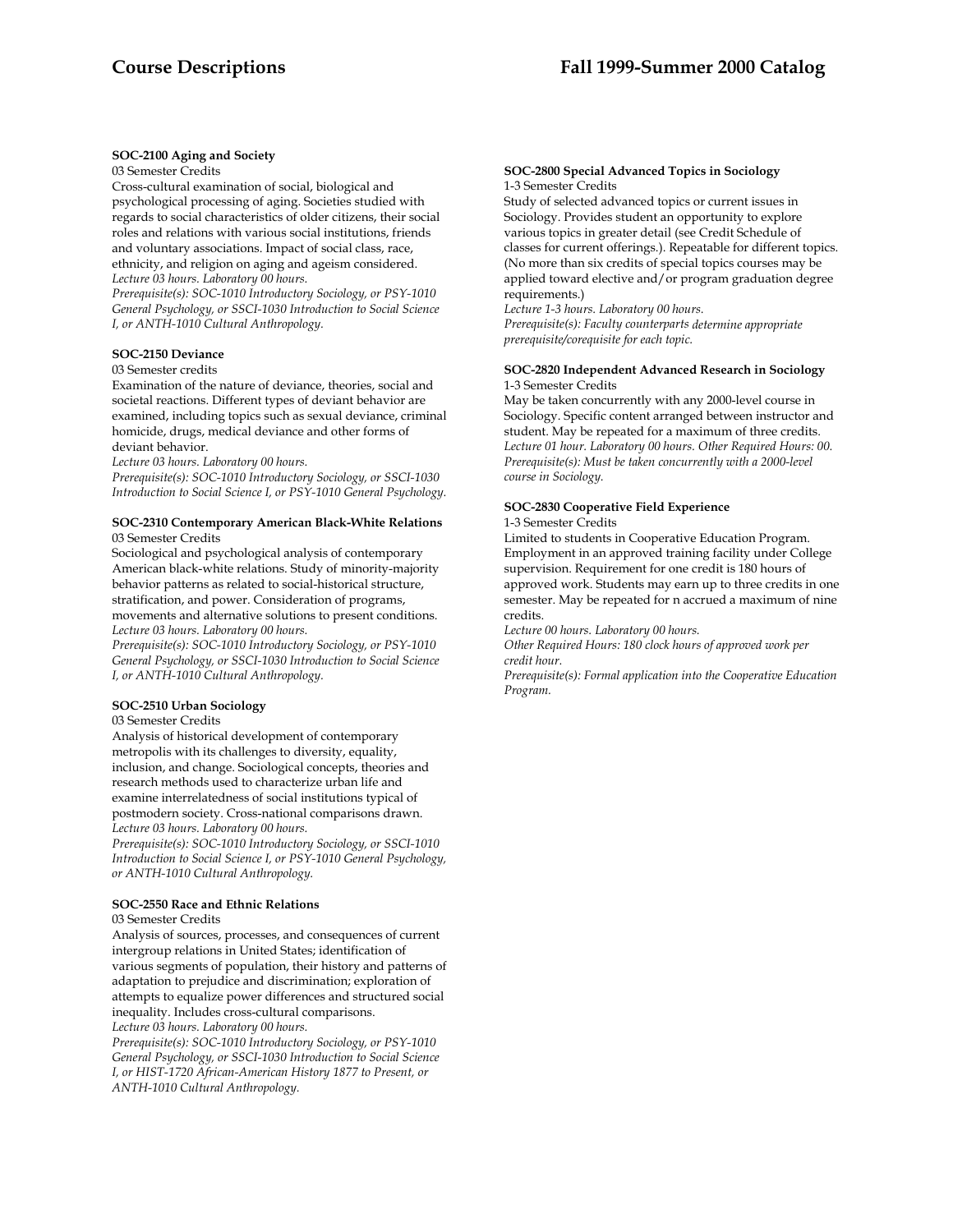# **Course Descriptions Fall 1999-Summer 2000 Catalog**

# **SPANISH – SPAN**

## **SPAN-1010 Beginning Spanish I**

04 Semester Credits

Introduction to Spanish through multiple approach with emphasis on speaking and understanding. Practice in conversational Spanish and aural comprehension on topics of daily interest. Some practice in writing basic sentences and small simple paragraphs on relevant topics, and reading short paragraphs.

*Lecture 03 hours. Laboratory 02 hours. Prerequisite(s): None.* 

# **SPAN-1020 Beginning Spanish II**

#### 04 Semester Credits

Development of proficiency in speaking, understanding, reading, and writing in Spanish. Emphasis on strengthening conversational skills through discussions of selected readings, cultural topics and more conversational opportunities.

*Lecture 03 hours. Laboratory 02 hours.* 

*Prerequisite(s): SPAN-1010 Beginning Spanish I, or one year of high school Spanish, or departmental approval.* 

#### **SPAN-112Z Beginning Spanish II: Transition Course**  03 Semester Credits

Transition Course. Must have completed SPAN-111 Beginning Spanish I. Replaces SPAN-112 Beginning Spanish II. Fulfills prerequisite for SPAN-1020 Beginning Spanish II. Study of Spanish language with emphasis on speaking. Continued practice in speaking, understanding, reading, and writing. Further development of conversational skills. *Lecture 03 hours. Laboratory 00 hours. Prerequisite(s): SPAN-111 Beginning Spanish I.* 

# **SPAN-2010 Intermediate Spanish I**

03 Semester Credits

Intensive exercises in written and oral expression. Grammar review and vocabulary building. Study of Spanish and Mexican civilizations. Introduction to literature. *Lecture 03 hours. Laboratory 00 hours. Prerequisite(s): SPAN-1020 Beginning Spanish II; or two years of high school Spanish; or departmental approval.* 

#### **SPAN-2020 Intermediate Spanish II**

03 Semester Credits Intensive exercises in written and oral expression. Additional grammar review and vocabulary building. Further exploration of Spanish. *Lecture 03 hours. Laboratory 00 hours. Prerequisite(s): SPAN-2010, Intermediate Spanish I, or three years of high school Spanish, or departmental approval* 

# **SPAN-2410 Spanish Conversation and Composition**

03 Semester Credits Discussion on topics of everyday life, colloquialisms, vocabulary augmentation, and improvement of speech patterns. Practice in writing compositions. *Lecture 03 hours. Laboratory 00 hours. Prerequisite(s): SPAN-2020 Intermediate Spanish II, or concurrent enrollment with departmental approval: three years of high school Spanish*.

#### **SPAN-2420 Introduction to Spanish Culture, Civilization, and Literature**

03 Semester Credits

Introduction to Spanish civilization and literature from early beginning to present day. Special emphasis on interrelationship between history and geography, and literature of Spain and its culture. *Lecture 03 hours. Laboratory 00 hours. Prerequisite(s): SPAN-2020 Intermediate Spanish II, or concurrent enrollment with departmental approval: three years of high school Spanish.* 

# **SPAN-2430 Civilization, Culture, Literature of Latin America**

03 Semester Credits

Instruction in Spanish. Civilization and literature of Latin America from pre-Columbian period to present. *Lecture 03 hours. Laboratory 00 hours. Prerequisite(s): SPAN-2020 Intermediate Spanish II, or concurrent enrollment with departmental approval: three years of high school Spanish.*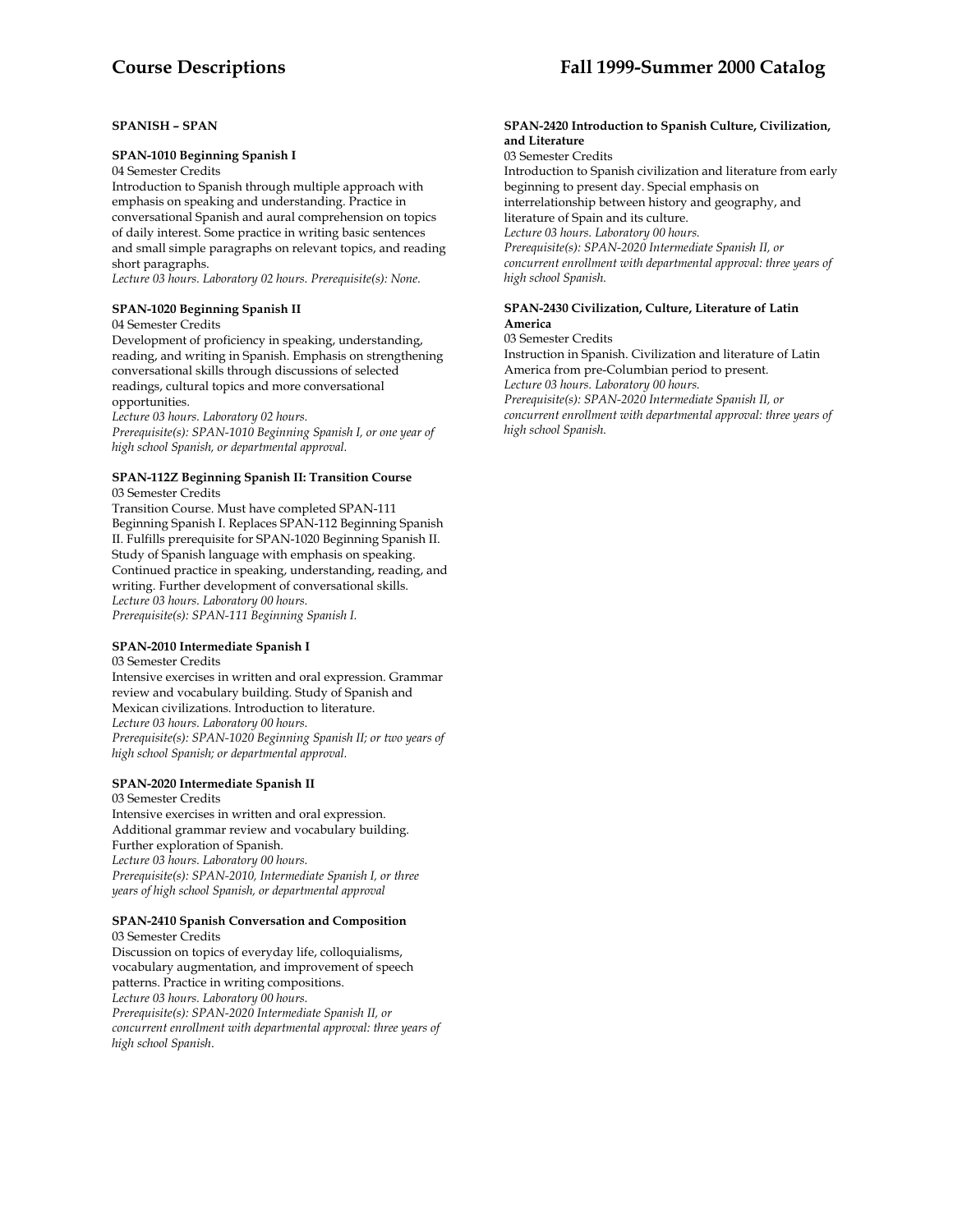# **SPEECH COMMUNICATION - SPCH**

#### **SPCH-0910 Basic Communication Skills**

03 Semester Credits

Demonstrate ways communication can be processed, distorted, or shared. Special emphasis on personal communication growth, processing information, message; analysis and verbal expression as basic communication skills necessary for college achievement.

*Lecture 03 hours. Laboratory 00 hours. Prerequisite(s): None.* 

#### **SPCH-1000 Fundamentals of Interpersonal Communication**

#### 03 Semester Credits

Involvement and experience in purpose and process of verbal and non-verbal communication to strengthen daily communication skills. Special emphasis given to perception, self concept, expressing feelings, empathy and listening as learned interpersonal skills. Combines theoretical concepts with experiential learning through lecture, discussion, and simulations.

*Lecture 03 hours. Laboratory 00 hours. Prerequisite(s): None.* 

# **SPCH-1010 Fundamentals of Speech Communication**

03 Semester Credits

Effective speech communication. Application of principles of speech content and delivery to variety of practical speaking and listening situations.

*Lecture 03 hours. Laboratory 00 hours. Prerequisite(s): None.* 

#### **SPCH-1050 Voice and Articulation**

03 Semester Credits

Practical course in application of both theory and technique to conscious vocal control and development of articulation and pronunciation standards. Individual and group practice. Performance through exercises and readings. *Lecture 03 hours. Laboratory 00 hours. Prerequisite(s): None.* 

# **SPCH-1210 Group Discussion**

03 Semester Credits

Basic elements of communications and small group theory as employed in typical small group situation. Emphasis placed on individual's responsibility in discussion setting, focusing on development of leadership abilities within each group. Analysis of group interaction in problem- solving process for task-oriented groups.

*Lecture 03 hours. Laboratory 00 hours. Prerequisite(s): None.* 

# **SPCH-2010 Advanced Public Speaking**

03 Semester Credits

Organizing and presenting informative speeches, persuasive speeches and speeches for special occasions. Emphasis on using evidence and reasoning to support ideas, adapting to audience, developing effective oral style, and improving physical and vocal attributes of delivery.

*Lecture 03 hours. Laboratory 00 hours.* 

*Prerequisite(s): SPCH-1010, Fundamentals of Speech Communication, or departmental approval: comparable knowledge or skills.* 

#### **SPCH-2050 Oral Interpretation**

03 Semester Credits

Development of student's oral ability to communicate various types of written material with understanding and appreciation. *Lecture 03 hours. Laboratory 00 hours. Prerequisite(s): SPCH-1010, Fundamentals of Speech Communication*.

# **SPCH-2110 Argumentation and Debate**

03 Semester Credits

Discovering, selecting and evaluating evidence and arrangement into orderly persuasive oral and written argument. Special emphasis on causes and effects of prejudice, remedies and influence of language on human behavior.

*Lecture 03 hours. Laboratory 00 hours.* 

*Prerequisite(s): SPCH-1010, Fundamentals of Speech Communication, or departmental approval: comparable knowledge or skills.* 

#### **SPCH-2120 Forensics Activity**

01 Semester Credit

Participation in variety of forensic activities by assignment including intercollegiate debate, choral reading, reader theatre, and individual events. (May be repeated for a maximum of three credit hours.)

*Lecture 01 hour. Laboratory 00 hours.* 

*Prerequisite(s): SPCH-2110 Argumentation and Debate; or SPCH-2050 Oral Interpretation; or departmental approval: comparable knowledge or skills.* 

#### **SPCH-2130 Business and Professional Communication**  03 Semester Credits

Familiarizes students with theories and practices of oral communication which occur in organizational/ business environment in individual or group situations. *Lecture 03 hours. Laboratory 00 hours. Prerequisite(s): SPCH-1000 Fundamentals of Interpersonal Communication; SPCH-1010 Fundamentals of Speech Communication; SPCH-1210 Group Discussion, or departmental approval: comparable knowledge or skills.* 

# **SPCH-2150 Introduction to Speech Pathology**

03 Semester Credits

Survey of profession of speech pathology and introduction to various organic and functional speech disorders including deviant articulation, delayed speech development, and stuttering. Techniques for diagnosis and treatment explored. *Lecture 03 hours. Laboratory 00 hours. Prerequisite(s): SPCH-1050 Voice and Articulation, and* 

*departmental approval: sophomore standing or consent of instructor.* 

# **SPCH-2160 Intercultural Communication**

03 Semester Credits

Theory and application of communication concepts operating between people of different cultures. *Lecture 03 hours. Laboratory 00 hours. Prerequisite(s): Department approval.*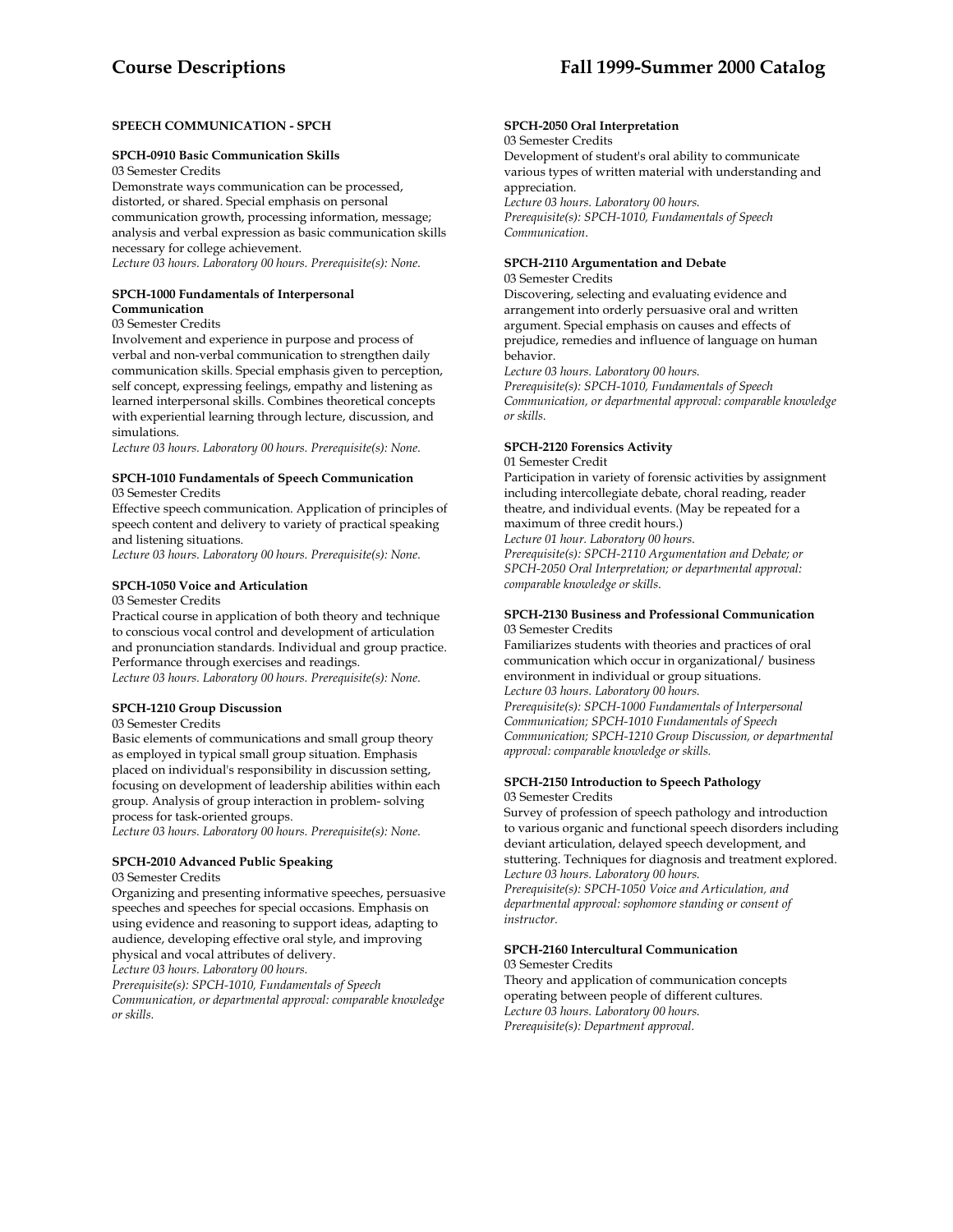#### **SURGICAL PHYSICIAN ASSISTANT - SPA (formerly Surgeon's Assistant - PSA)**

# **SPA-1300 Electrocardiography**

01 Semester Credit Designed to give students working knowledge of basic electrocardiography and basic cardiac arrhythmias, including their mechanism, ECG tracing presentation, clinical significance, and treatment modalities. Technique of 12-lead ECG recording and interpretation presented. *Lecture 00 hours. Laboratory 02 hours. Prerequisite(s): Departmental approval or admission to Physician Assistant or Surgical Physician Assistant program.* 

#### **SPA -1310 Adjuncts to Diagnosis**

#### 03 Semester Credits

Introduction to diagnostic and therapeutic procedures utilized to evaluate pulmonary, abdominal, cardiac, skeletal, genitourinary, neurological, and vascular systems. Includes laboratory, radiography, and respiratory methods and techniques, their indications and general principles of interpretation.

*Lecture 03 hours. Laboratory 00 hours.* 

*Prerequisite(s): Departmental approval or admission to Physician Assistant or Surgical Physician Assistant program.* 

# **SPA -1320 Basic Surgical and Technical Skills**

02 Semester Credits

Presentation and discussion of fundamental technical clinical and surgical skills required of Physician Assistant or Surgical Physician Assistant in diagnostic and therapeutic management of primary care and surgical patients. Focus on preparation for working in operating room or emergency room.

*Lecture 01 hour. Laboratory 02 hours.* 

*Prerequisite(s): Departmental approval or admission to Physician Assistant or Surgical Physician Assistant program.* 

#### **SPA -1330 Advanced Surgical Skills**

02 Semester Credits

Presentation, discussion, and demonstration of surgical skills required to perform first assistant tasks during operative procedure in various surgical sub-specialties. Students problem-solve and research topics related to material covered in previous program courses and surgical sub-specialties through small group review and discussion of case studies. Includes participation in live tissue lab. *Lecture 01 hour. Laboratory 02 hours.* 

*Prerequisite(s): SPA-1320 Basic Surgical and Technical Skills, or departmental approval*.

# **SPA-1340 Clinical Anatomy**

#### 02 Semester Credits

In-depth study of clinical anatomy of human body. Emphasis on important anatomical landmarks required in physical evaluation of patient, anatomical relationships of structures to each other, anatomical components of body systems, and blood and nerve supply to organs and body regions. Includes common pathological processes and topical landmarks related to common surgical procedures. *Lecture 02 hours. Laboratory 00 hours.* 

*Prerequisite(s): BIO-1440 Anatomy & Physiology II, or concurrent enrollment; and departmental approval.* 

#### **SPA -2300 Surgical Patient Management**  01 Semester Credit

Instruction in surgical patient management, including selection and interpretation of diagnostic and therapeutic procedures, correlation of medical history and physical examination data. Integration of diagnostic skills through simulated case studies and problem solving activities. Includes presentation and discussion of specific aspects of care and preparation of surgical patient in perioperative period, including risk factors affecting surgical morbidity and mortality.

*Lecture 00 hours. Laboratory 03 hours.* 

*Prerequisite(s): SPA-1330 Advanced Surgical Skills, and PA-1510 Clinical Medicine II.* 

# **SPA-2500 Emergency Medicine**

02 Semester Credits

Presentation and discussion of patient assessment, management, and treatment of life threatening medical problems, psychosocial problems, and other common problems which may be encountered in Emergency Room or in critically ill patient. *Lecture 02 hours. Laboratory 00 hours. Prerequisite(s): PA-1510, Clinical Medicine II.* 

## **SPA-2510 Fundamentals of Clinical Surgery**

03 Semester Credits

Study of pathophysiology, clinical manifestations, and therapeutic management of sugically related disorders of human body.

*Lecture 03 hours. Laboratory 00 hours. Prerequisite(s): SPA-1330 Advanced Surgical Skills, or departmental approval.* 

#### **SPA-2940 Field Experience I**

04 Semester Credits

Supervised field experience rotations in clinical health care setting. Students assigned to medical/ surgical services with responsibility for history and physical examination, assisting in surgery, following clinical course of medical and surgical patients, carrying out pre-operative and post-operative procedures assigned by and under supervision of surgeon or resident surgical staff. Students expected to demonstrate advancing skills. Will assume more individual responsibility as member of medical/surgical team as clinical rotations continue. Rotations in emergency room, internal medicine, and family practice may be included.

*Lecture 00 hours. Laboratory 00 hours.* 

*Other Required Hours: Field experience: 720 hours per semester. Prerequisite(s): SPA-2300 Surgical Patient Management; and concurrent enrollment in SPA-2970 Field Experience Seminar I; or departmental approval.*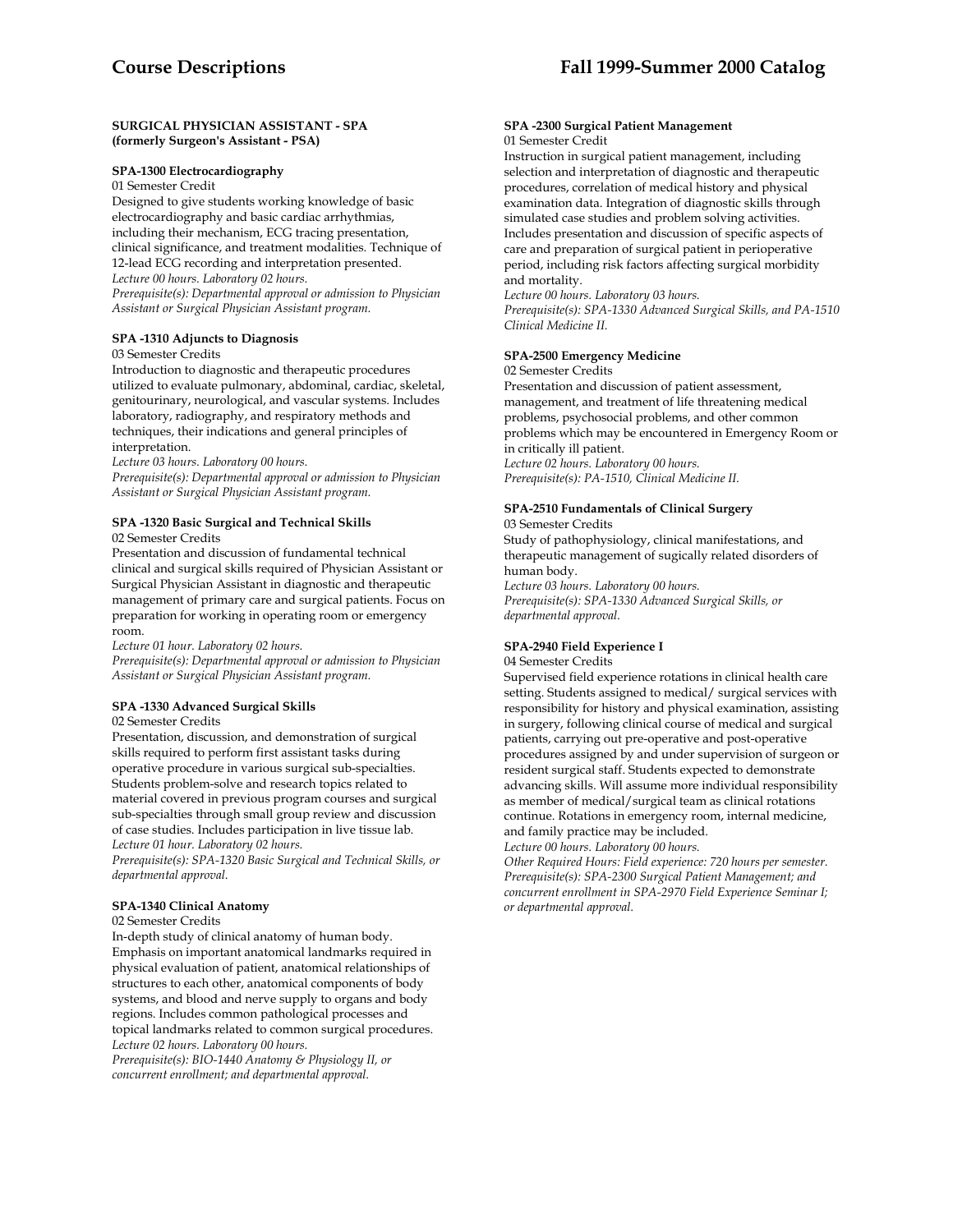#### **SPA-2950 Field Experience II**

# 04 Semester Credits

Supervised field experience rotations in clinical health care setting. Students assigned to medical/surgical services with responsibility for history and physical examination, assisting in surgery, following clinical course of medical and surgical patients, and carrying out pre-operative and post-operative procedures assigned by and under supervision of surgeon or resident surgical staff. Students expected to perform in expanded, competent, and professional role, and assume more responsibility with less direct supervision from medical personnel. Rotations in emergency room, internal medicine, and family practice may be included. *Lecture 00 hours. Laboratory 00 hours.* 

*Other Required Hours: Field Experience. 720 hours per semester. Prerequisite(s): SPA-2940 Field Experience I; and concurrent enrollment in SPA-2980 Field Experience Seminar II; or departmental approval.* 

#### **SPA-2970 Field Experience Seminar I**  02 Semester Credits

Integrates concepts and knowledge gained from field experience rotations into total learning process. Focuses on patient and professional communication, lifelong learning, and organization of health care delivery system. Other discussions on current issues included.

*Lecture 00 hours. Laboratory 00 hours.* 

*Other Required Hours: Seminar: 30 hours per semester. Prerequisite(s): Concurrent enrollment in SPA-2940 Field Experience I.* 

## **SPA-2980 Field Experience Seminar II**

02 Semester Credits

Integrates concepts and knowledge gained from experience rotations into total learning process. Focuses on professional associations, political/legislative issues and job searching skills. Other discussions on current issues included. *Lecture 00 hours. Laboratory 00 hours.* 

*Other Required Hours: Seminar: 30 hours per semester. Prerequisite(s): Concurrent enrollment in SPA-2950 Field Experience II.* 

## **THEATRE ARTS – THEA**

#### **THEA-1010 Theatre Appreciation**

03 Semester Credits

Examination of theatre as art form. Study of how playwrights, directors, actors, scenic designers, costumers, make-up artists, and technicians approach their crafts. Students not required to perform. *Lecture 03 hours. Laboratory 00 hours. Prerequisite(s): None.* 

#### **THEA-1100 Survey and Appreciation of American Musical Theatre**

03 Semester Credits

Survey and appreciation of dramatic, musical and staging development of American musical theatre from 18th century through 20th century, including mega-musicals of 1990's. *Lecture 03 hours. Laboratory 00 hours. Prerequisite(s): None.* 

#### **THEA-1210 Development of Theatre and Drama I** 03 Semester Credits

Origins and development of dramatic presentations, conventions and techniques from primitive ritual to Europe's Renaissance. *Lecture 03 hours. Laboratory 00 hours. Prerequisite(s): None.* 

#### **THEA-1220 Development of Theatre and Drama II**  03 Semester Credits

Development of dramatic presentations, conventions and techniques from renaissance to present. *Lecture 03 hours. Laboratory 00 hours. Prerequisite(s): None.* 

# **THEA-1300 Fundamentals of Theatrical Makeup**

03 Semester Credits Practical application of theory and techniques of makeup for performers. Lecture 02 hours. Laboratory 02 hours. Prerequisite(s): None.

# **THEA-1400 Stage Design I--Scenery**

03 Semester Credits Theory and practice of scenic design. Orientation to creating elements of stage scenery. *Lecture 03 hours. Laboratory 00 hours. Prerequisite(s): None.* 

#### **THEA-1410 Stage Design II--Scenery and Lighting**  03 Semester Credits

Examination of scenic design styles. Preparation of floor plan, elevations and colored renderings to use in creating a scale model. Study and practice of stage lighting design. *Lecture 02 hours. Laboratory 02 hours. Prerequisite(s): THEA-1400 Stage Design I-Scenery, or departmental approval: prior stage design experience.* 

**THEA-1500 Acting I** 

03 Semester Credits

Exploration of theory and practice of basic tools of acting: body movement, vocal production, and imagination. Introduction to character analysis, scene study and improvisation.

*Lecture 02 hours. Laboratory 02 hours. Prerequisite(s): None.*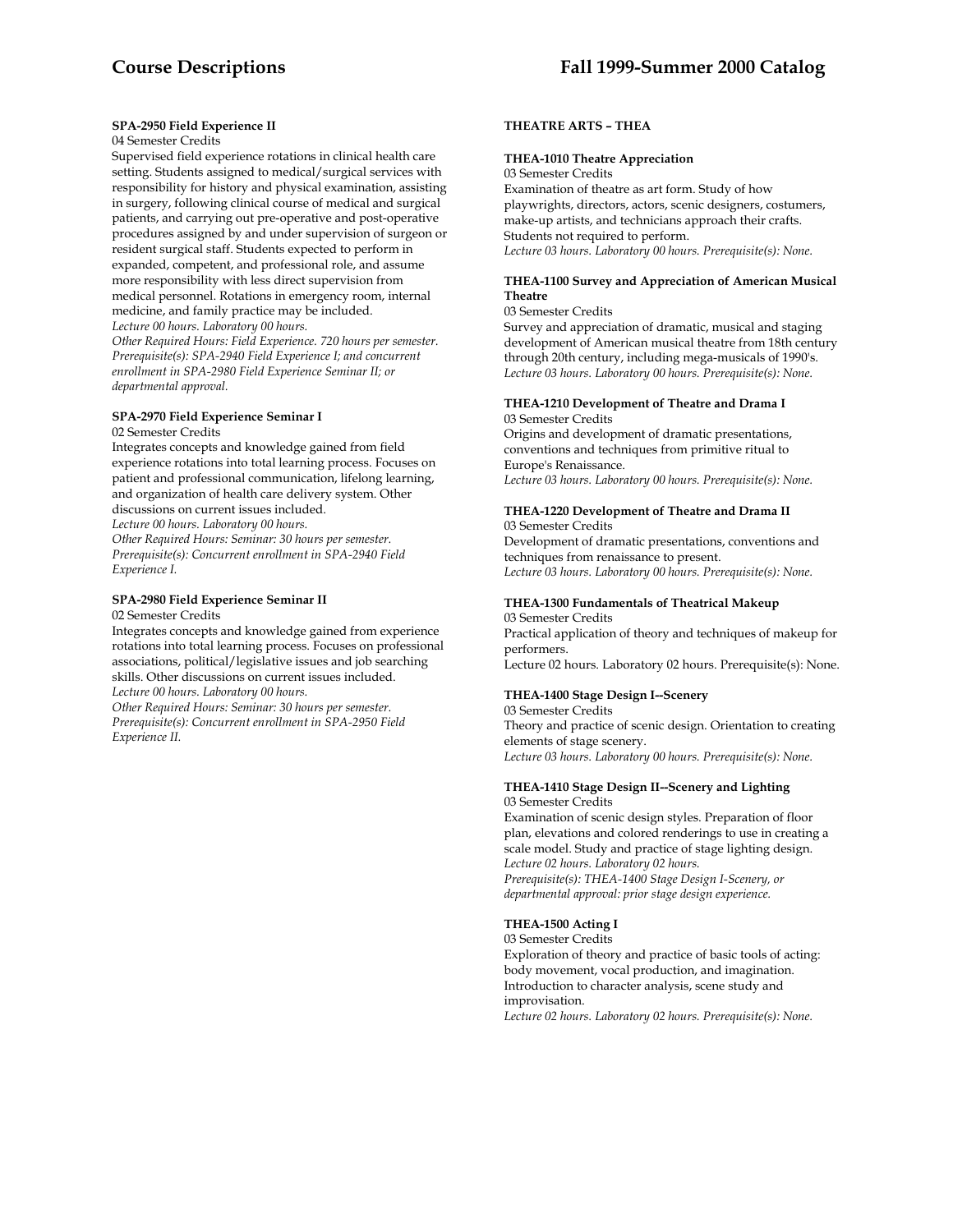# **THEA-1510 Acting II**

#### 03 Semester Credits

In-depth exploration of theory and application of basic techniques of acting: actor's tools, improvisation, character analysis and scene analysis. Introduction to auditioning. Focused emphasis on refining imaginative, vocal and physical skills required for creating character.

*Lecture 02 hours. Laboratory 02 hours.* 

*Prerequisite(s): THEA-1500 Acting I, or departmental approval: prior acting experience.* 

#### **THEA-1530 Stagecrafts**

02 Semester Credits

Workshop in technical theatre: scenery, lighting, costumes, properties and sound by classroom study and/or by assignment in campus theatrical productions. (Repeatable. No more than six credits may be applied to elective degree requirements.)

*Lecture 01 hour. Laboratory 03 hours. Prerequisite(s): None.* 

### **THEA-1540 Rehearsal and Performance**

02 Semester Credits

Practical experience for students accepted as members of College theatre company as actors, stage managers or in positions created by needs of specific productions. (Repeatable. No more than six credits may be applied to elective degree requirements.)

*Lecture 00 hours. Laboratory 00 hours.* 

*Other Required Hours: Concentrated practice: 14 hours per week. Prerequisite(s): Departmental approval: by audition.* 

# **THEA-1600 Acting for the Camera I**

03 Semester Credits

Studio situation to learn basic studio and on-location techniques, video performance training, audio broadcast techniques and to acquire mass media experience for use in professional settings or for personal advancement. *Lecture 02 hours. Laboratory 02 hours. Prerequisite(s): None.* 

# **THEA-1800 Special Topics in Theatre Arts**

1-3 Semester Credits

Study of selected topics or current issues in . Provides student an opportunity to explore various topics in greater detail (see Credit Schedule of classes for current offerings). Repeatable for different topics. (No more than six credits of special topics courses may be applied toward elective and/or program graduation degree requirements.) *Lecture 1-3 hours. Laboratory 00 hours. Other Required Hours: 0. Prerequisite(s): Faculty counterparts determine appropriate prerequisite/corequisite for each topic.* 

#### **THEA-181S Special Laboratory Topics in Theatre Arts**  1-3 Semester Credits

Specialized two-hour lab per credit focusing on selected topics or current issues in (see Credit Schedule of classes for current offerings). Repeatable for different topics. (no more than six credits of special topics may be applied toward elective and/or program graduation degree requirements.) *Lecture 00 hours. Laboratory 2-6 hours. Other Required Hours: 0. Prerequisite(s): Faculty counterparts determine appropriate prerequisite/corequisite for each topic.* 

#### **THEA-181T Special Laboratory Topics in Theatre Arts**  1-3 Semester Credits

Specialized three-hour lab per credit focusing on selected topics or current issues in Theatre Arts (see Credit Schedule of classes for current offerings). Repeatable for different topics. (no more than six credits of special topics may be applied toward elective and/or program graduation degree requirements.)

*Lecture 00 hours. Laboratory 3-9 hours. Other Required Hours: 0. Prerequisite(s): Faculty counterparts determine appropriate prerequisite/corequisite for each topic.* 

# **THEA-2100 Arts Management**

03 Semester Credits

Introduction to principles and methods of management of arts and cultural institutions. Detailed study of organizational structures, funding and revenue, facilities scheduling and production, marketing, community relations and legal issues.

*Lecture 03 hours. Laboratory 00 hours. Prerequisite(s): None.* 

# **THEA-2500 Acting III**

03 Semester Credits

Advanced exploration and refinement of acting techniques as applied to various approaches to creating character. Refinement of audition technique. Focus on scene study and methods of characterization.

*Lecture 02 hours. Laboratory 02 hours. Prerequisite(s): THEA-1510 Acting II, or departmental approval: prior acting experience.* 

## **THEA-2510 Acting IV**

03 Semester Credits

Application of scene analysis skills and methods of characterization to advanced scene styles. Consideration of period demands. Identification of individual approach to acting.

*Lecture 02 hours. Laboratory 02 hours. Prerequisite(s): THEA-2500, Acting III, or departmental approval: prior acting experience.* 

# **THEA-2600 Acting for the Camera II**

03 Semester Credits

Video performance training leading to preparation of sample tapes; audition procedures and conduct; financial aspects of local and national market; director for camera; interaction and shot composition.

*Lecture 02 hours. Laboratory 02 hours. Prerequisite(s): THEA-1600 Acting for the Camera I or departmental approval: prior experience.* 

#### **THEA-2800 Special Advanced Topics in Theatre Arts** 1-3 Semester Credits

Study of selected advanced topics or current issues in Theatre Arts. Provides student an opportunity to explore various topics in greater detail (see Credit Schedule of classes for current offerings.). Repeatable for different topics. (No more than six credits of special topics courses may be applied toward elective and/or program graduation degree requirements.)

*Lecture 1-3 hours. Laboratory 00 hours. Prerequisite(s): Faculty counterparts determine appropriate prerequisite/corequisite for each topic.*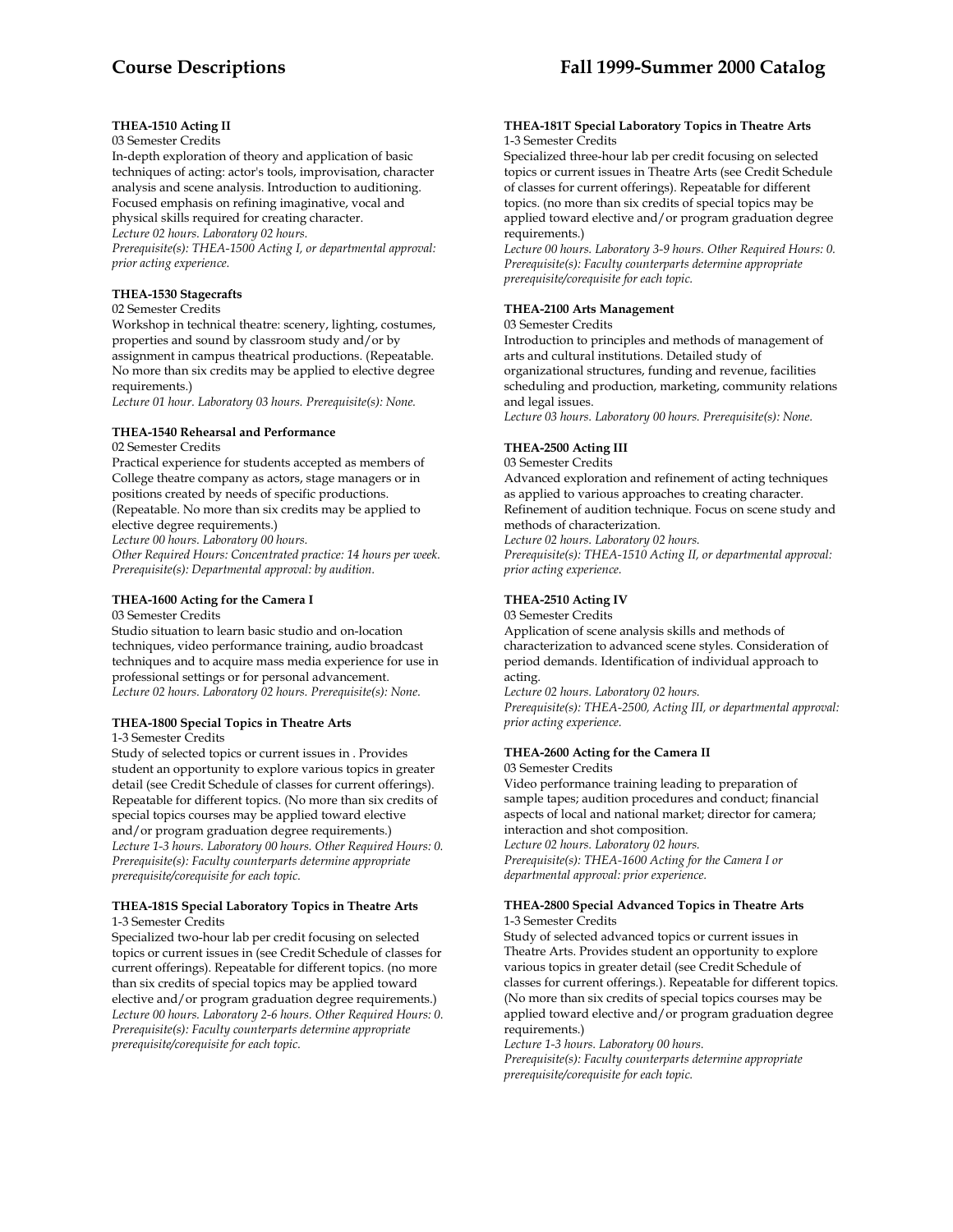## **THEA-281S Special Advanced Laboratory Topics in Theatre Arts**

1-3 Semester Credits

Specialized two-hour lab per credit focusing on advanced topics or current issues in Theatre Arts (see Credit Schedule of classes for current offerings). Repeatable for different topics. (No more than six credits of special topics courses may be applied toward elective and/or program graduation degree requirements.)

*Lecture 00 hours. Laboratory 2-6 hours.* 

*Prerequisite(s): Faculty counterparts determine appropriate prerequisite/corequisite for each topic.* 

### **THEA-281T Special Advanced Laboratory Topics in Theatre Arts**

1-3 Semester Credits

Specialized three-hour lab per credit focusing on advanced topics or current issues in Theatre Arts (see Credit Schedule of classes for current offerings). Repeatable for different topics. (No more than six credits of special topics courses may be applied toward elective and/or program graduation degree requirements.)

*Lecture 00 hours. Laboratory 3-9 hours.* 

*Prerequisite(s): Faculty counterparts determine appropriate prerequisite/corequisite for each topic.* 

## **THEA-2830 Cooperative Field Experience**

1-3 Semester Credits

Limited to students in Cooperative Education Program. Employment in an approved training facility under College supervision. Requirement for one credit is 180 hours of approved work. Students may earn up to three credits in one semester. May be repeated for n accrued a maximum of nine credits.

*Lecture 00 hours. Laboratory 00 hours.* 

*Other Required Hours: 180 clock hours of approved work per credit hour.* 

*Prerequisite(s): Formal application into the Cooperative Education Program.* 

#### **URBAN STUDIES - UST**

#### **UST-1010 Introduction to Urban Studies**  03 Semester Credits

Examination of background of major urban problems, with overview of U.S. urban history; emphasis on description and analysis of roots of contemporary urban America. *Lecture 03 hours. Laboratory 00 hours. Prerequisite(s): None.* 

**UST-1020 Urban Geography**

03 Semester Credits

Geographical study of cities and their demographics. Emphasizes area aspects of urban centers. Arrangements of cities and their internal patterns, including human behavior and impact of natural resources.

*Lecture 03 hours. Laboratory 00 hours. Prerequisite(s): None.* 

#### **UST-1120 History of Cleveland** 03 Semester Credits

Development of Cleveland from New England village to metropolitan area. Role of economic and technical change, immigration, reform, world war, demographics, labor unions, transportation and political leadership examined. Rise of suburban areas in post World War II, decline of central city and prospects for revival. Explains how each major era of the city shaped the present.

*Lecture 03 hours. Laboratory 00 hours. Prerequisite(s): None.* 

### **UST-2020 Urban Cultures**

## 03 Semester Credits

Examination of cultural diversity within urban populations. Special emphasis on interaction of groups and value systems.

*Lecture 03 hours. Laboratory 00 hours.* 

*Prerequisite(s): ANTH-1010 Cultural Anthropology, or SOC-1010 Introductory Sociology, or UST-1010 Introduction to Urban Studies.* 

## **UST-2070 Urban Politics**

03 Semester Credits

Study of variety of problems, politics, and public policies related to American cities. Analysis of central cities, suburbs, and metropolitan areas. Emphasis placed on efforts to make cities function more efficiently, and to improve quality of life of inhabitants.

*Lecture 03 hours. Laboratory 00 hours.* 

*Prerequisite(s): POL-1010 American National Government, or UST-1010 Introduction to Urban Studies.* 

# **UST-2640 American Urban History**

03 Semester Credits

Growth of American city from early period to megalopolitan era. Emphasis on development of urban economy, historical functioning of political system and physical development. Includes urban/suburban and majority/minority issues. *Lecture 03 hours. Laboratory 00 hours.* 

*Prerequisite(s): UST-1010 Introduction to Urban Studies; or HIST-1520 United States History since 1877; or HIST-1720 African-American History 1877 to Present; or departmental approval.* 

#### **UST-2820 Independent Advanced Research in Urban Studies**

1-3 Semester Credits

Must be taken concurrently with any 1000-level course in UST. Specific content arranged between instructor and student. May be repeated for a maximum of three credits. *Lecture 01 hours. Laboratory 00 hours. Other Required Hours: 0. Prerequisite(s): Must be taken concurrently with a 1000-level course in UST.*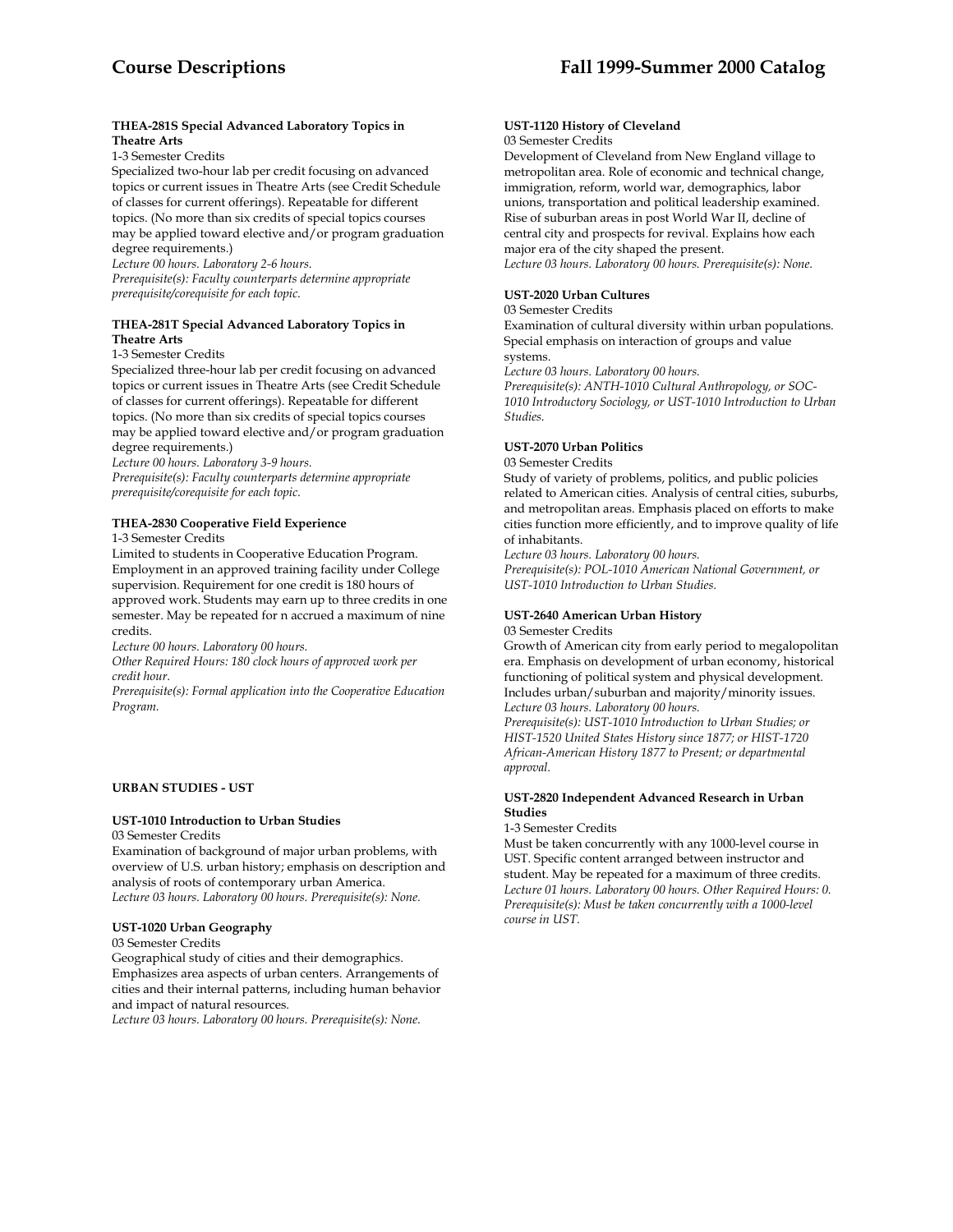# **VETERINARY TECHNOLOGY - VT**

# **VT-1300 Veterinary Terminology and Law**

02 Semester Credits

Terminology and abbreviations commonly used by veterinary profession and animal owners. Emphasis on common colloquialisms, word construction, and word analysis. Overview of federal, state and local laws and agencies which currently impact veterinary medicine. Discussion of technician's role in malpractice litigation. Review of malpractice cases and ethical dilemmas common in veterinary medicine today.

*Lecture 02 hours. Laboratory 00 hours. Prerequisite(s): Departmental approval.* 

## **VT-1320 Veterinary Office Applications**

03 Semester Credits

Overview of veterinary practice management including veterinary medical record keeping, marketing, facility design, staff responsibilities, interoffice communications and public relation techniques. Automated veterinary office processing and record-keeping. Computer hardware and software commonly found in small to mid-sized veterinary practices described along with office procedures and work flow.

*Lecture 02 hours. Laboratory 02 hours. Prerequisite(s): Departmental approval.* 

# **VT-1400 Veterinary Science I**

03 Semester Credits

Recognition of physical and behavioral characteristics of commonly encountered dog and cat breeds. Introduction to basic companion animal and laboratory animal behavior, husbandry and nutrition. Laboratory focuses on noninvasive clinical management techniques including physical examination, grooming and other in-office procedures. *Lecture 02 hours. Laboratory 03 hours.* 

*Prerequisite(s): Departmental approval: admission to program.* 

#### **VT-1450 Veterinary Radiography**

02 Semester Credits

Introduction to X-Radiation production, utilization and maintenance of radiographic equipment, techniques of exposure and development of diagnostic radiographs, radiographic positioning and special contrast procedures. Field trips included for large animal studies. *Lecture 01 hour. Laboratory 03 hours.* 

*Prerequisite(s): VT-1300 Veterinary Terminology and Law; VT-1400 Veterinary Science I; and BIO-1410 Anatomy and Physiology of Domestic Animals I.* 

# **VT-1500 Veterinary Science II**

#### 04 Semester Credits

Recognition of physical and behavioral characteristics of commonly encountered breeds of horses, cattle, sheep and pigs. Basic food animal and equine behavior, husbandry and nutrition. Laboratory focuses on restraint, handling and performance of common veterinary procedures used as part of large animal management and/or treatment of common clinical conditions. Field trips included in laboratory portion of course.

*Lecture 03 hours. Laboratory 02 hours.* 

*Prerequisite(s): VT-1400 Veterinary Science I; VT-1300 Veterinary Terminology and Law; and BIO-1420 Anatomy and Physiology of Domestic Animals II, or concurrent enrollment.* 

#### **VT-1520 Veterinary Parasitology**  02 Semester Credits

Study of identification techniques, nomenclature, life cycles, epidemiology and control of internal and external parasites of small animals, horses and cattle.

*Lecture 01 hour. Laboratory 03 hours.* 

*Prerequisite(s): VT-1300 Veterinary Terminology and Law; BIO-1420 Anatomy and Physiology of Domestic Animals II, or concurrent enrollment; and departmental approval: admission to program.* 

#### **VT-1600 Veterinary Surgical Nursing and Assisting** 03 Semester Credits

Basic fundamentals of routine veterinary surgery including instrumentation, aseptic technique, fluid therapy, wound healing, specialized procedures and general nursing care. Fundamentals of electrocardiography including operation of electrocardiograph, origin of ECG tracing and recognition of common cardiac arrhythmias.

*Lecture 01 hour. Laboratory 04 hours.* 

*Prerequisite(s): VT-1400 Veterinary Science I; and BIO-1420 Anatomy and Physiology of Domestic Animals II, or concurrent enrollment.* 

#### **VT-2300 Pharmacology for Veterinary Technicians**  02 Semester Credits

Introduction to veterinary pharmacology including common drug terminology, classifications and usages of drugs, dosage calculations, methods of drug administration, side effects and contraindications. *Lecture 02 hours. Laboratory 00 hours.* 

*Prerequisite(s): VT-1400 Veterinary Science I; and BIO-1420 Anatomy and Physiology of Domestic Animals II.* 

# **VT-2400 Veterinary Pathology I**

02 Semester Credits

Veterinary medical laboratory procedures including complete blood counts, coagulation tests, clinical chemistries, urinalysis and serologic diagnostics performed commonly in veterinary practices. *Lecture 00 hours. Laboratory 04 hours.* 

*Prerequisite(s): BIO-1420 Anatomy and Physiology of Domestic Animals II; and BIO-2500 Microbiology, or concurrent enrollment.* 

# **VT-2410 Veterinary Pathology II**

02 Semester Credits

Veterinary medical laboratory procedures including veterinary microbiologic techniques, cytology, necropsy, and specimen collection and preservation procedures performed commonly in veterinary practices. Field trips included. *Lecture 00 hours. Laboratory 04 hours. Prerequisite(s): VT-2400 Veterinary Pathology I.* 

#### **VT-2500 Small Animal Health and Disease** 02 Semester Credits

Physiological systems approach to most frequently encountered diseases and metabolic problems of dogs and cats including disease names, definition and history, animals at risk, causes and signs, diagnosis, treatment and prevention.

*Lecture 02 hours. Laboratory 00 hours.* 

*Prerequisite(s): VT-2300 Pharmacology for Veterinary Technicians.*